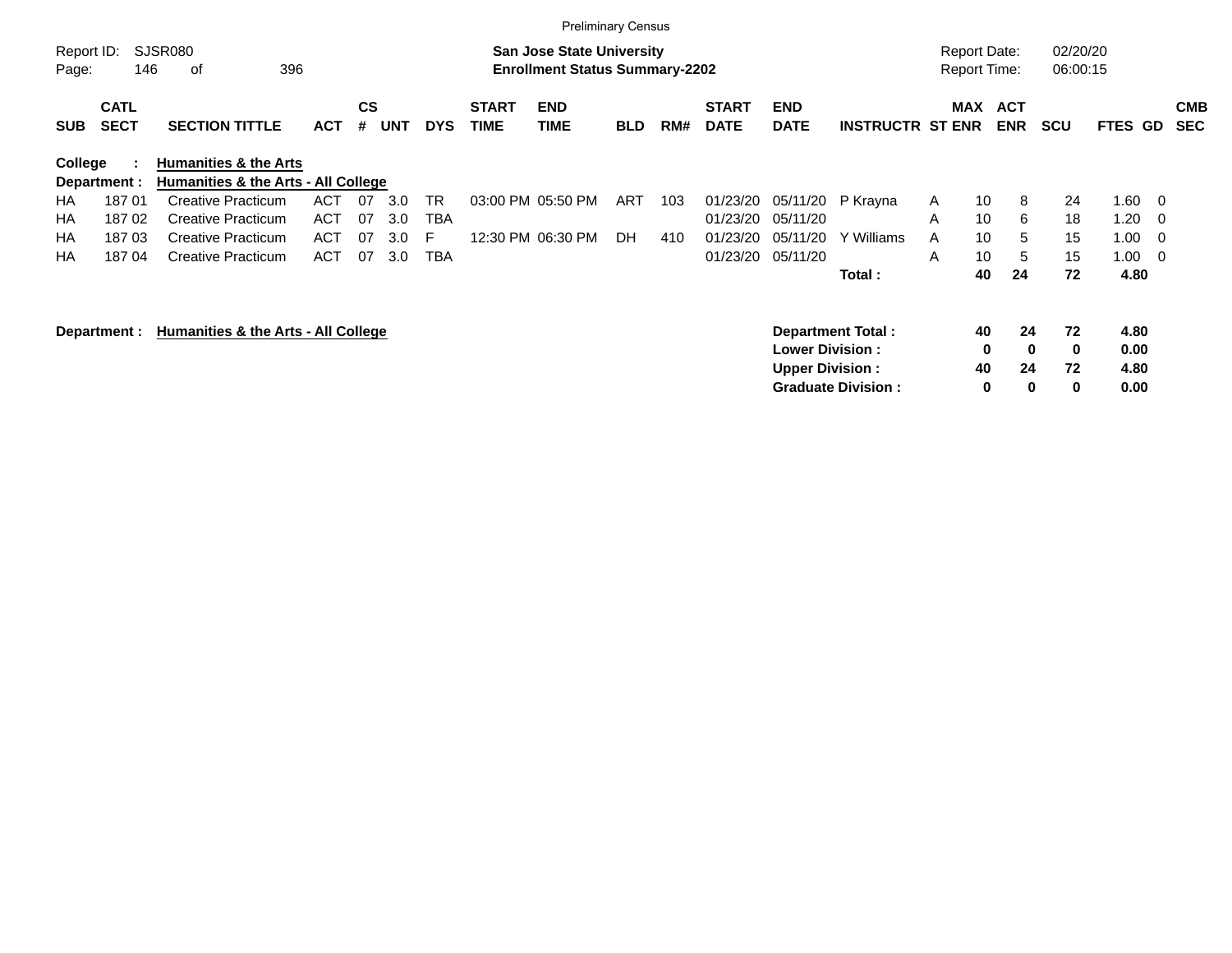|                     |                             |                                                        |            |               |        |               |                             | <b>Preliminary Census</b>                                                 |            |     |                             |                            |                              |                                     |                            |                      |                |                          |                          |
|---------------------|-----------------------------|--------------------------------------------------------|------------|---------------|--------|---------------|-----------------------------|---------------------------------------------------------------------------|------------|-----|-----------------------------|----------------------------|------------------------------|-------------------------------------|----------------------------|----------------------|----------------|--------------------------|--------------------------|
| Report ID:<br>Page: | 147                         | <b>SJSR080</b><br>396<br>оf                            |            |               |        |               |                             | <b>San Jose State University</b><br><b>Enrollment Status Summary-2202</b> |            |     |                             |                            |                              | <b>Report Date:</b><br>Report Time: |                            | 02/20/20<br>06:00:15 |                |                          |                          |
| <b>SUB</b>          | <b>CATL</b><br><b>SECT</b>  | <b>SECTION TITTLE</b>                                  | <b>ACT</b> | $\mathsf{cs}$ | # UNT  | <b>DYS</b>    | <b>START</b><br><b>TIME</b> | <b>END</b><br><b>TIME</b>                                                 | <b>BLD</b> | RM# | <b>START</b><br><b>DATE</b> | <b>END</b><br><b>DATE</b>  | <b>INSTRUCTR ST ENR ENR</b>  |                                     | MAX ACT                    | <b>SCU</b>           | <b>FTES GD</b> |                          | <b>CMB</b><br><b>SEC</b> |
| College             |                             | <b>Humanities &amp; the Arts</b>                       |            |               |        |               |                             |                                                                           |            |     |                             |                            |                              |                                     |                            |                      |                |                          |                          |
|                     | Department :<br>ARED 150 01 | <b>Art and Art History</b><br><b>Field Experiences</b> | SEM        | 05            | 3.0    | м             |                             | 12:00 PM 02:45 PM                                                         | ART        | 110 |                             | 01/23/20 05/11/20          | S Trimingham A               | 20                                  | 8                          | 24                   | 1.60           | 0 <sup>o</sup>           |                          |
| CА                  | 150 01                      | <b>Field Experiences</b>                               | SEM        | 05            | 3.0    | м             |                             | 12:00 PM 02:45 PM                                                         | ART        | 110 |                             | 01/23/20 05/11/20          | S Trimingham A               |                                     | $\mathbf 0$<br>0           | 0                    | 0.00           | 0 <sup>o</sup>           |                          |
|                     |                             |                                                        |            |               |        |               |                             |                                                                           |            |     |                             |                            | Total:                       | 20                                  | 8                          | 24                   | 1.60           |                          |                          |
|                     |                             | ARED 184Y 01 Stdt Tchg II                              | <b>SUP</b> | 25            | 4.0    | <b>TBA</b>    |                             |                                                                           |            |     |                             | 01/23/20 05/11/20          | J Roark                      | A                                   | 5<br>5                     | 20                   | $1.33 \ 0$     |                          |                          |
|                     |                             | ARED 184Y 02 Stdt Tchg II                              | <b>SUP</b> |               | 4.0    |               |                             |                                                                           |            |     |                             |                            |                              | X                                   | 0<br>0                     | 0                    | $0.00 \t 0$    |                          |                          |
|                     |                             |                                                        |            |               |        |               |                             |                                                                           |            |     |                             |                            | Total:                       |                                     | 5<br>5                     | 20                   | 1.33           |                          |                          |
|                     |                             | ARED 184Z 01 Stdt Tchg III                             | <b>SUP</b> | 25            | 4.0    | <b>TBA</b>    |                             |                                                                           |            |     |                             | 01/23/20 05/11/20          | J Roark                      | A                                   | 5<br>5                     | 20                   | $1.33 \ 0$     |                          |                          |
|                     |                             | ARED 184Z 02 Stdt Tchg III                             | <b>SUP</b> |               | 4.0    |               |                             |                                                                           |            |     |                             |                            |                              | X                                   | $\pmb{0}$<br>0             | 0                    | $0.00 \t 0$    |                          |                          |
|                     |                             |                                                        |            |               |        |               |                             |                                                                           |            |     |                             |                            | Total:                       |                                     | 5<br>5                     | 20                   | 1.33           |                          |                          |
|                     | ARED 365 01                 | Field Exp Seminar                                      | SEM 05     |               | 1.0    | $\top$        |                             | 04:00 PM 05:30 PM                                                         | ART        | 309 |                             | 01/23/20 05/11/20          | S Trimingham A               | 10                                  | 4                          | 4                    | $0.27$ 0       |                          |                          |
|                     |                             |                                                        |            |               |        |               |                             |                                                                           |            |     |                             |                            | Total:                       | 10                                  | 4                          | 4                    | 0.27           |                          |                          |
| <b>ART</b>          | 1 0 1                       | Prof Prep in Art                                       | <b>LEC</b> | 01            | 1.0    | $\top$        |                             | 06:30 PM 07:20 PM                                                         | ART        | 133 |                             | 01/23/20 05/11/20          | J Fung                       | Α                                   | 70<br>70                   | 70                   | 4.67 0         |                          |                          |
|                     |                             |                                                        |            |               |        |               |                             |                                                                           |            |     |                             |                            | Total:                       | 70                                  | 70                         | 70                   | 4.67           |                          |                          |
| <b>ART</b>          | 201                         | Artist in Culture                                      | SEM        | 05            | 3.0    | <b>MW</b>     |                             | 09:00 AM 10:15 AM                                                         | <b>ART</b> | 110 | 01/23/20                    | 05/11/20                   | M Wilson                     | 24<br>A                             | 22                         | 66                   | $4.40 \ 0$     |                          |                          |
| <b>ART</b>          | 202                         | Artist in Culture                                      | SEM        | 05            | 3.0    | MW            |                             | 10:30 AM 11:45 AM                                                         | <b>ART</b> | 110 | 01/23/20                    | 05/11/20                   | M Wilson                     | 24<br>A                             | 23                         | 69                   | $4.60$ 0       |                          |                          |
| <b>ART</b>          | 203                         | <b>Artist in Culture</b>                               | SEM        | 05            | 3.0    | T.            |                             | 03:00 PM 05:45 PM                                                         | ART        | 110 |                             | 01/23/20 05/11/20          | L Guyer                      | 24<br>Α                             | 19                         | 57                   | 3.80           | $\overline{\phantom{0}}$ |                          |
| <b>ART</b>          | 204                         | Artist in Culture                                      | <b>SEM</b> |               | 3.0    |               |                             |                                                                           |            |     |                             |                            |                              | X                                   | $\mathbf 0$<br>$\mathbf 0$ | 0                    | 0.00           | $\overline{\phantom{0}}$ |                          |
| <b>ART</b>          | 2 0 5                       | Artist in Culture                                      | SEM        | 05            | 3.0    | R             |                             | 03:00 PM 05:45 PM                                                         | ART        | 314 |                             | 01/23/20 05/11/20          | L Guyer                      | 24<br>Α                             | 12                         | 36                   | $2.40 \ 0$     |                          |                          |
|                     |                             |                                                        |            |               |        |               |                             |                                                                           |            |     |                             |                            | Total:                       | 96                                  | 76                         | 228                  | 15.20          |                          |                          |
| <b>ART</b>          | 301                         | Medium and Message SEM                                 |            |               | 3.0    |               |                             |                                                                           |            |     |                             |                            |                              | X                                   | 0<br>$\mathbf 0$           | 0                    | $0.00 \t 0$    |                          |                          |
| <b>ART</b>          | 302                         | Medium and Message SEM                                 |            | 05            | 3.0    | MW            |                             | 10:30 AM 11:45 AM                                                         | ART        | 304 | 01/23/20                    | 05/11/20                   | P Jayavant                   | 24<br>A                             | 24                         | 72                   | 4.80           | $\overline{\phantom{0}}$ |                          |
| <b>ART</b>          | 303                         | Medium and Message SEM 05                              |            |               | 3.0    | TR            |                             | 09:00 AM 10:15 AM                                                         | ART        | 108 |                             | 01/23/20 05/11/20 S Wright |                              | A                                   | 24<br>24                   | 72                   | 4.80           | $\overline{\phantom{0}}$ |                          |
| <b>ART</b>          | 304                         | Medium and Message SEM 05 3.0 TR                       |            |               |        |               |                             | 10:30 AM 11:45 AM                                                         | ART 108    |     |                             |                            | 01/23/20 05/11/20 l Carvajal | 24<br>Α                             | 24                         | 72                   | 4.80 0         |                          |                          |
| ART                 | 305                         | Medium and Message SEM 05 3.0 TR                       |            |               |        |               |                             | 10:30 AM 11:45 AM                                                         | ART 110    |     |                             | 01/23/20 05/11/20 L Fung   |                              | 24<br>Α                             | 23                         | 69                   | $4.60$ 0       |                          |                          |
|                     |                             |                                                        |            |               |        |               |                             |                                                                           |            |     |                             |                            | Total:                       |                                     | 96<br>95                   | 285                  | 19.00          |                          |                          |
| ART                 | 12 01                       | 2-D Des and Color Co ACT                               |            |               | 07 3.0 | MW            |                             | 12:00 PM 02:50 PM                                                         | ART 304    |     |                             |                            | 01/23/20 05/11/20 K Mergens  | A<br>24                             | 22                         | 66                   | 4.40 0         |                          |                          |
| ART                 | 12 02                       | 2-D Des and Color Co ACT 07 3.0 TR                     |            |               |        |               |                             | 08:00 AM 10:50 AM                                                         | ART 304    |     |                             | 01/23/20 05/11/20          | E Friedman A                 | 24                                  | 21                         | 63                   | $4.20 \ 0$     |                          |                          |
|                     |                             |                                                        |            |               |        |               |                             |                                                                           |            |     |                             |                            | Total:                       |                                     | 48<br>43                   | 129                  | 8.60           |                          |                          |
| ART                 | 1301                        | 3-D Concepts                                           |            |               |        | ACT 07 3.0 MW |                             | 09:00 AM 11:50 AM ART 108                                                 |            |     |                             |                            | 01/23/20 05/11/20 T Cunniff  | A                                   | 23<br>24                   | 69                   | 4.60 0         |                          |                          |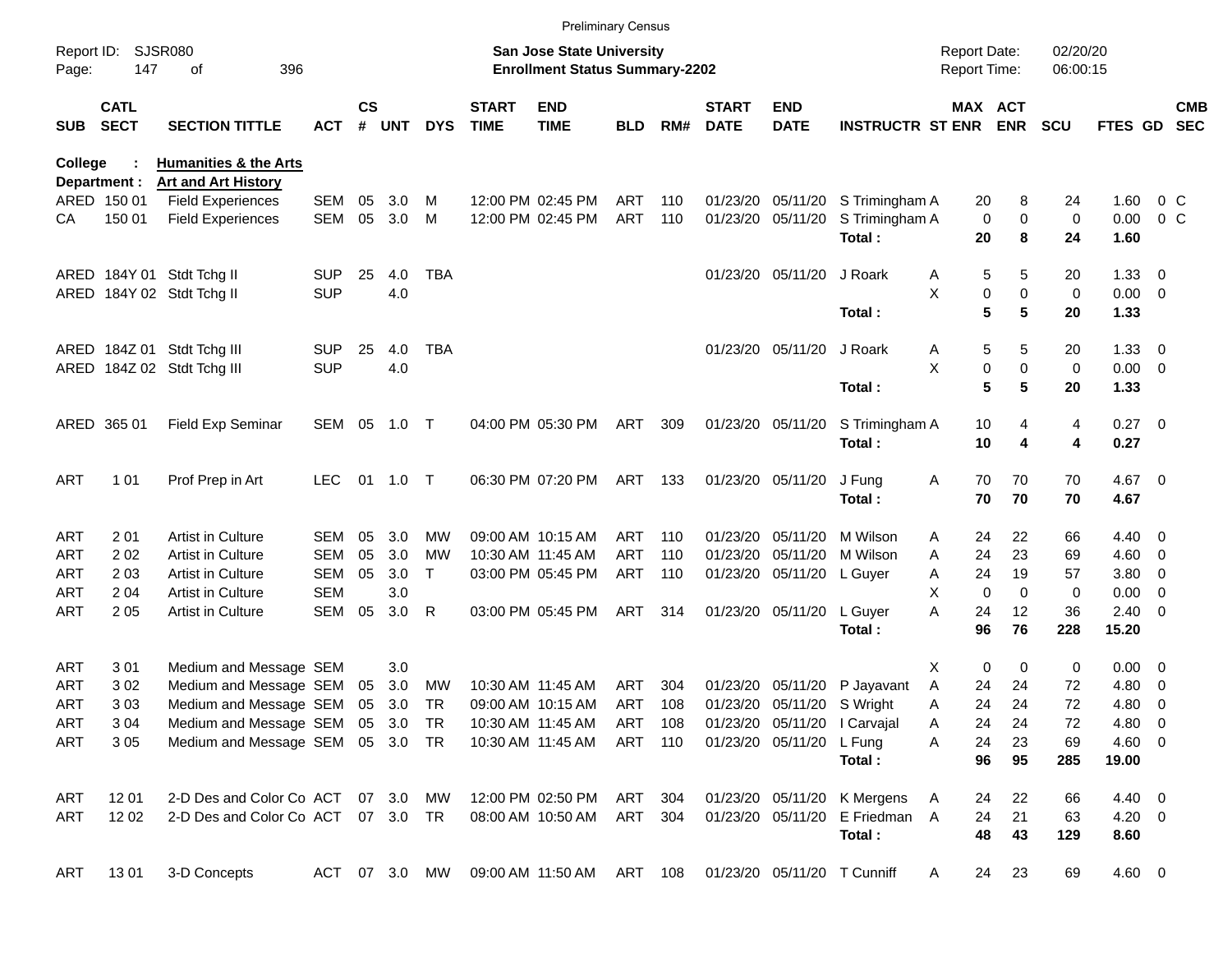ART 13 02 3-D Concepts ACT 07 3.0 MW 12:00 PM 02:50 PM ART 108 01/23/20 05/11/20 T Cunniff A 24 24 72 4.80 0 ART 13 03 3-D Concepts ACT 07 3.0 TR 12:00 PM 02:50 PM ART 108 01/23/20 05/11/20 S Davis A 24 23 69 4.60 0 **Total : 72 70 210 14.00** ART 24 01 Drawing I ACT 07 3.0 MW 08:00 AM 10:50 AM ART 312 01/23/20 05/11/20 E Harris Sin A 24 15 45 3.00 0 ART 24 02 Drawing I ACT 07 3.0 MW 12:00 PM 02:50 PM ART 312 01/23/20 05/11/20 F Harb A 24 21 63 4.20 0 ART 24 03 Drawing I ACT 07 3.0 MW 03:00 PM 05:50 PM ART 304 01/23/20 05/11/20 D Feasel A 24 18 54 3.60 0 ART 24 04 Drawing I ACT 07 3.0 TR 12:00 PM 02:50 PM ART 304 01/23/20 05/11/20 E Friedman A 24 26 78 5.20 0 ART 24 05 Drawing I ACT 3.0 X 0 0 0 0.00 0 **Total : 96 80 240 16.00** ART 25 01 Expressive Drawing ACT 07 3.0 TR 03:00 PM 05:50 PM ART 304 01/23/20 05/11/20 M Taylor A 24 19 57 3.80 0 **Total : 24 19 57 3.80** ART 26 01 Drawing II ACT 07 3.0 MW 03:00 PM 05:50 PM ART 312 01/23/20 05/11/20 E Harris Sin A 24 12 36 2.40 0 **Total : 24 12 36 2.40** ART 39 01 Multi Arts/Children LAB 07 3.0 TR 12:00 PM 02:50 PM ART 203 01/23/20 05/11/20 S Trimingham A 15 15 45 3.00 0 **Total : 15 15 45 3.00** ART 46 01 Intro to Ceramics ACT 07 3.0 MW 12:00 PM 02:50 PM IS 165 01/23/20 05/11/20 N Vikhreva A 25 29 87 5.80 0 ART 46 02 Intro to Ceramics ACT 07 3.0 MW 06:00 PM 08:50 PM IS 165 01/23/20 05/11/20 B Caponi A 25 17 51 3.40 0 ART 46 03 Intro to Ceramics ACT 07 3.0 TR 09:00 AM 11:50 AM IS 124 01/23/20 05/11/20 A Trippler A 25 21 63 4.20 0 ART 46 04 Intro to Ceramics ACT 07 3.0 TR 12:00 PM 02:50 PM IS 165 01/23/20 05/11/20 M Van Den DoA 25 26 78 5.20 0 ART 46 05 Intro to Ceramics ACT 07 3.0 F 09:30 AM 03:30 PM IS 165 01/23/20 05/11/20 M Van Den DoA 25 18 54 3.60 0 **Total : 125 111 333 22.20** ART 47 01 Intro Metal Smithing ACT 07 3.0 F 09:30 AM 03:30 PM ART 210 01/23/20 05/11/20 Y Escalante A 24 23 69 4.60 0 **Total : 24 23 69 4.60** ART 61 01 Beginning Painting ACT 07 3.0 MW 12:00 PM 02:50 PM ART 306 01/23/20 05/11/20 D Feasel A 24 23 69 4.60 0 **Total : 24 23 69 4.60** ART 68 01 Beg. Sculpture ACT 07 3.0 MW 09:00 AM 11:50 AM AF 001 01/23/20 05/11/20 L Dau A 24 20 60 4.00 0 ART 68 02 Beg. Sculpture ACT 07 3.0 TR 09:00 AM 11:50 AM AF 001 01/23/20 05/11/20 L Dau A 24 13 39 2.60 0 **Total : 48 33 99 6.60** ART 74 01 Intro to Digital Med ACT 07 3.0 MW 09:00 AM 11:50 AM ART 241 01/23/20 05/11/20 C Dantas A 24 17 51 3.40 0 ART 74 02 Intro to Digital Med ACT 07 3.0 MW 12:00 PM 02:50 PM ART 241 01/23/20 05/11/20 L Nein A 24 18 54 3.60 0 Report ID: SJSR080 **San Jose State University San Jose State University** Report Date: 02/20/20 Page: 148 of 396 **Enrollment Status Summary-2202** Report Time: 06:00:15 **CATL CS START END START END MAX ACT CMB** SUB SECT SECTION TITTLE ACT # UNT DYS TIME TIME BLD RM# DATE DATE INSTRUCTR ST ENR ENR SCU FTES GD SEC

Preliminary Census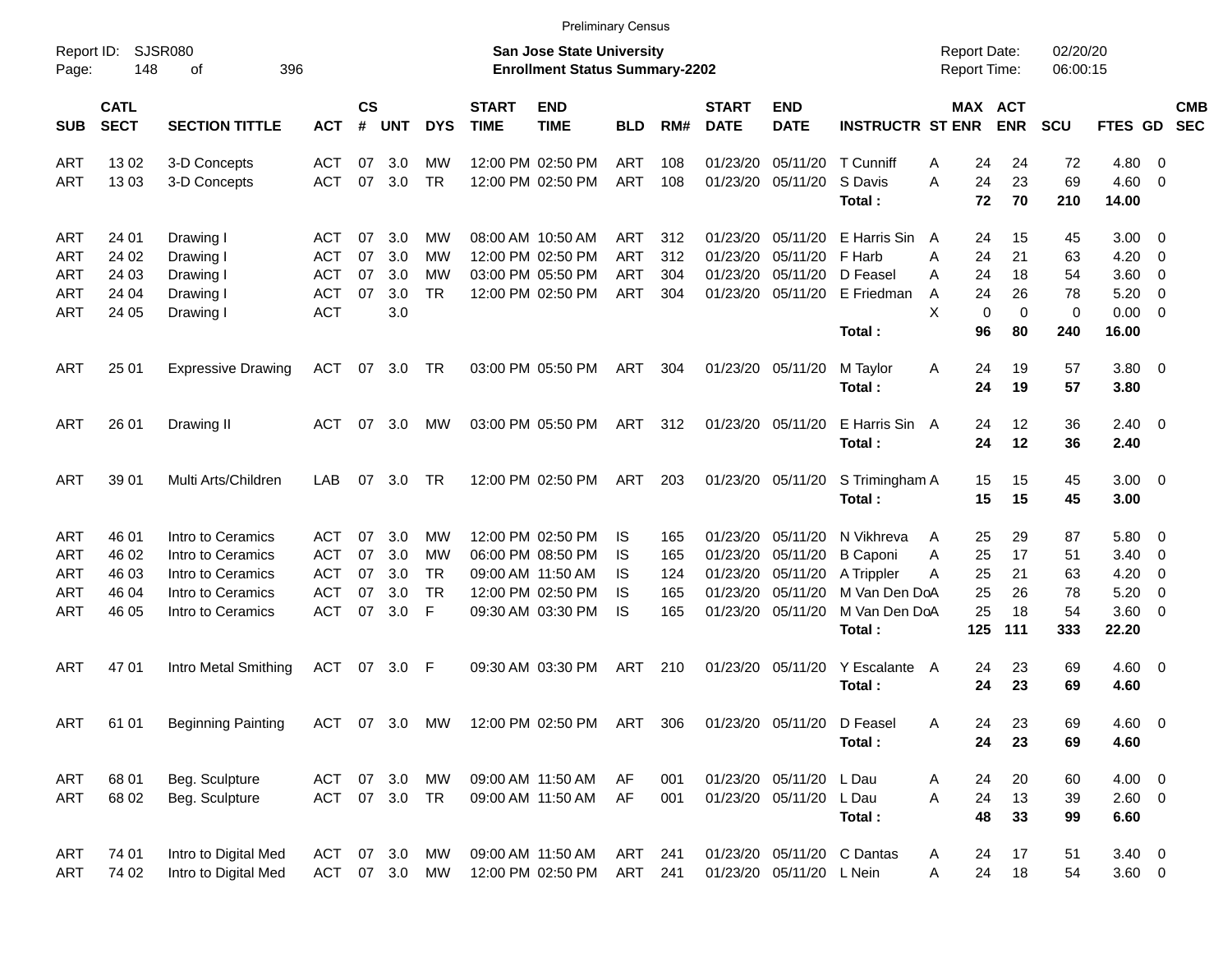| <b>Preliminary Census</b> |  |  |
|---------------------------|--|--|
|                           |  |  |
|                           |  |  |
|                           |  |  |

| Report ID:<br>Page: | <b>SJSR080</b><br>149<br>396<br>оf<br><b>CATL</b> |                                                                                  |                          |                    |                   |                              |                             | San Jose State University<br><b>Enrollment Status Summary-2202</b> |                    |                   |                             |                                        |                                                          | <b>Report Date:</b><br><b>Report Time:</b> |                                                    | 02/20/20<br>06:00:15   |                                                   |                          |            |
|---------------------|---------------------------------------------------|----------------------------------------------------------------------------------|--------------------------|--------------------|-------------------|------------------------------|-----------------------------|--------------------------------------------------------------------|--------------------|-------------------|-----------------------------|----------------------------------------|----------------------------------------------------------|--------------------------------------------|----------------------------------------------------|------------------------|---------------------------------------------------|--------------------------|------------|
| <b>SUB</b>          | <b>SECT</b>                                       | <b>SECTION TITTLE</b>                                                            | <b>ACT</b>               | $\mathsf{cs}$<br># | <b>UNT</b>        | <b>DYS</b>                   | <b>START</b><br><b>TIME</b> | <b>END</b><br><b>TIME</b>                                          | <b>BLD</b>         | RM#               | <b>START</b><br><b>DATE</b> | <b>END</b><br><b>DATE</b>              | <b>INSTRUCTR ST ENR</b>                                  |                                            | MAX ACT<br><b>ENR</b>                              | <b>SCU</b>             | FTES GD SEC                                       |                          | <b>CMB</b> |
| ART                 | 74 03                                             | Intro to Digital Med                                                             | ACT                      | 07                 | 3.0               | MW                           |                             | 03:00 PM 05:50 PM                                                  | ART                | 241               |                             | 01/23/20 05/11/20                      | J Morgan                                                 | A                                          | 24<br>24                                           | 72                     | 4.80 0                                            |                          |            |
| ART<br>ART          | 74 04<br>74 05                                    | Intro to Digital Med<br>Intro to Digital Med                                     | <b>ACT</b><br><b>ACT</b> | 07                 | 3.0<br>3.0        | <b>TR</b>                    |                             | 09:00 AM 11:50 AM                                                  | ART                | 241               |                             | 01/23/20 05/11/20                      | T Stannard<br>Total:                                     | X<br>A                                     | $\mathbf 0$<br>$\mathbf 0$<br>24<br>20<br>96<br>79 | $\pmb{0}$<br>60<br>237 | $0.00 \t 0$<br>$4.00 \ 0$<br>15.80                |                          |            |
| ART<br>ART          | 75 01<br>75 02                                    | Intro Digital Video<br>Intro Digital Video                                       | ACT<br><b>ACT</b>        | 07<br>07           | 3.0<br>3.0        | <b>MW</b><br>MW              |                             | 03:00 PM 05:50 PM<br>06:00 PM 08:50 PM                             | ART<br>ART         | 110<br>110        | 01/23/20 05/11/20           | 01/23/20 05/11/20                      | N Khatibi<br>K Wu<br>Total:                              | A<br>A                                     | 24<br>24<br>24<br>20<br>48<br>44                   | 72<br>60<br>132        | 4.80 0<br>$4.00 \ 0$<br>8.80                      |                          |            |
| ART<br>ART<br>ART   |                                                   | 100W 01 Writng Wrkshp FA<br>100W 02 Writng Wrkshp FA<br>100W 03 Writng Wrkshp FA | SEM<br>SEM<br><b>SEM</b> | 04<br>04<br>04     | 3.0<br>3.0<br>3.0 | <b>MW</b><br><b>TR</b><br>TR |                             | 12:00 PM 01:15 PM<br>10:30 AM 11:45 AM<br>12:00 PM 01:15 PM        | ART<br>ART<br>ART  | 141<br>141<br>141 | 01/23/20 05/11/20           | 01/23/20 05/11/20<br>01/23/20 05/11/20 | I Pafford<br>J Silk<br>J Silk<br>Total:                  | A<br>Α<br>A                                | 25<br>26<br>25<br>25<br>25<br>20<br>75<br>71       | 78<br>75<br>60<br>213  | $5.20 \t 0$<br>$5.00 \t 0$<br>$4.00 \ 0$<br>14.20 |                          |            |
| ART<br>ART          | 101 01<br>101 02                                  | Digital Media Art<br>Digital Media Art                                           | ACT<br><b>ACT</b>        | 07<br>07           | 3.0<br>3.0        | MW<br>TR                     |                             | 06:00 PM 08:50 PM<br>03:00 PM 05:50 PM                             | ART<br>ART         | 237<br>237        |                             | 01/23/20 05/11/20<br>01/23/20 05/11/20 | L Alder<br>S Durie<br>Total:                             | A<br>A                                     | 24<br>24<br>24<br>18<br>48<br>42                   | 72<br>54<br>126        | 4.80 0<br>$3.60$ 0<br>8.40                        |                          |            |
| ART<br>ART          | 102 01<br>102 02                                  | 3D Model and Print<br>3D Model and Print                                         | <b>ACT</b><br><b>ACT</b> | 07                 | 3.0<br>3.0        | <b>TR</b>                    |                             | 12:00 PM 02:50 PM                                                  | ART                | 237               | 01/23/20 05/11/20           |                                        | R Holberton<br>Total:                                    | A<br>X                                     | 24<br>25<br>$\mathbf 0$<br>$\mathbf 0$<br>24<br>25 | 75<br>0<br>75          | $5.00 \t 0$<br>$0.00 \t 0$<br>5.00                |                          |            |
| ART                 | 103 01                                            | Art as System                                                                    | <b>ACT</b>               | 13                 | 3.0               | МW                           |                             | 03:00 PM 05:50 PM                                                  | ART                | 237               | 01/23/20 05/11/20           |                                        | S Durie<br>Total:                                        | Α                                          | 24<br>23<br>24<br>23                               | 69<br>69               | 4.65<br>4.65                                      | $\overline{\phantom{1}}$ |            |
| ART                 | 104 01                                            | Interdisc Sem Dig Me SEM 05 3.0 T                                                |                          |                    |                   |                              |                             | 03:00 PM 05:45 PM                                                  | ART                | 241               | 01/23/20 05/11/20           |                                        | G Hobbs<br>Total:                                        | A                                          | 24<br>25<br>25<br>24                               | 75<br>75               | $5.00 \t 0$<br>5.00                               |                          |            |
| ART                 | 105 01                                            | Advanced Digit Video ACT                                                         |                          |                    | 07 3.0            | TR                           |                             | 12:00 PM 02:50 PM                                                  | ART                | 241               | 01/23/20 05/11/20           |                                        | G Hobbs<br>Total:                                        | Α                                          | 26<br>24<br>26<br>24                               | 78<br>78               | 5.30 2<br>5.30                                    |                          |            |
| ART                 | 106 01                                            | Tpcs:Human/Mach In LAB 13 3.0 MW                                                 |                          |                    |                   |                              |                             | 12:00 PM 02:50 PM ART 237                                          |                    |                   |                             | 01/23/20 05/11/20                      | S Durie<br>Total:                                        | Α                                          | 24<br>24<br>24<br>24                               | 72<br>72               | 4.80 0<br>4.80                                    |                          |            |
| ART                 | 107 01                                            | Proj Digital Media                                                               | ACT 07 3.0 TR            |                    |                   |                              |                             | 12:00 PM 02:50 PM ART 110                                          |                    |                   | 01/23/20 05/11/20           |                                        | L Alder<br>Total:                                        | Α                                          | 24<br>24<br>24<br>24                               | 72<br>72               | 4.80 0<br>4.80                                    |                          |            |
| ART<br>CS           | 108 01<br>108 01                                  | Intro Game Studies<br>Intro Game Studies                                         | LEC<br>LEC 01 3.0 MW     |                    | 01 3.0            | MW                           |                             | 06:00 PM 07:15 PM<br>06:00 PM 07:15 PM                             | ART 135<br>ART 135 |                   |                             |                                        | 01/23/20 05/11/20 J Morgan<br>01/23/20 05/11/20 J Morgan | A<br>A                                     | 14<br>30<br>$\mathbf 0$<br>24                      | 42<br>72               | 2.80 0 C<br>4.80 0 C                              |                          |            |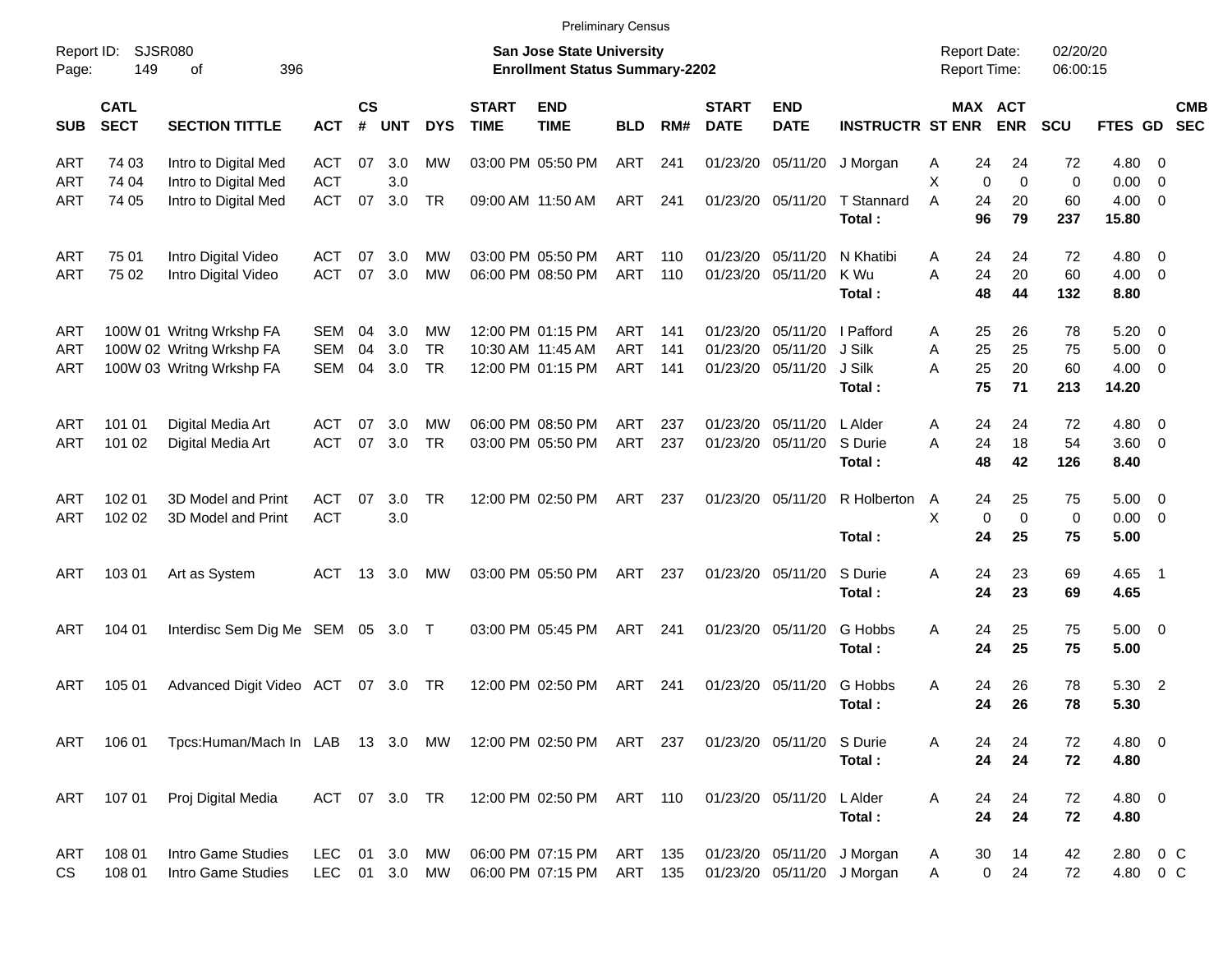|                     |                            |                                                                                           |                             |                    |               |                  |                             | <b>Preliminary Census</b>                                                 |                          |            |                             |                           |                                            |                                            |                               |                      |                                   |                          |            |
|---------------------|----------------------------|-------------------------------------------------------------------------------------------|-----------------------------|--------------------|---------------|------------------|-----------------------------|---------------------------------------------------------------------------|--------------------------|------------|-----------------------------|---------------------------|--------------------------------------------|--------------------------------------------|-------------------------------|----------------------|-----------------------------------|--------------------------|------------|
| Report ID:<br>Page: | 150                        | SJSR080<br>396<br>0f                                                                      |                             |                    |               |                  |                             | <b>San Jose State University</b><br><b>Enrollment Status Summary-2202</b> |                          |            |                             |                           |                                            | <b>Report Date:</b><br><b>Report Time:</b> |                               | 02/20/20<br>06:00:15 |                                   |                          |            |
| <b>SUB</b>          | <b>CATL</b><br><b>SECT</b> | <b>SECTION TITTLE</b>                                                                     | <b>ACT</b>                  | $\mathsf{cs}$<br># | UNT           | <b>DYS</b>       | <b>START</b><br><b>TIME</b> | <b>END</b><br><b>TIME</b>                                                 | <b>BLD</b>               | RM#        | <b>START</b><br><b>DATE</b> | <b>END</b><br><b>DATE</b> | <b>INSTRUCTR ST ENR</b>                    |                                            | <b>MAX ACT</b><br><b>ENR</b>  | <b>SCU</b>           | FTES GD SEC                       |                          | <b>CMB</b> |
| <b>ART</b><br>CS.   | 108 02<br>108 02           | Intro Game Studies<br>Intro Game Studies                                                  | <b>LEC</b><br><b>LEC</b>    | 01<br>01           | 3.0<br>3.0 F  | -F               |                             | 12:30 PM 03:15 PM<br>12:30 PM 03:15 PM                                    | <b>ART</b><br><b>ART</b> | 135<br>135 | 01/23/20<br>01/23/20        | 05/11/20<br>05/11/20      | J Morgan<br>J Morgan<br>Total:             | 30<br>Α<br>Α<br>60                         | 24<br>$\mathbf 0$<br>3<br>65  | 72<br>9<br>195       | 4.90<br>0.60<br>13.10             | 2 C<br>$0\,$ C           |            |
| ART                 | 132 01                     | <b>TpcsInterCeramics</b>                                                                  | ACT                         | 07                 | 3.0           | MW               |                             | 03:00 PM 05:50 PM                                                         | IS.                      | 124        | 01/23/20 05/11/20           |                           | A Shiverdeck A<br>Total:                   | 24<br>24                                   | 23<br>23                      | 69<br>69             | 4.70 2<br>4.70                    |                          |            |
| ART                 | 13301                      | Tpcs:Ceramic Sculptu ACT 07 3.0                                                           |                             |                    |               | МW               |                             | 12:00 PM 02:50 PM                                                         | IS                       | 124        | 01/23/20 05/11/20           |                           | A Shiverdeck A<br>Total:                   | 18<br>18                                   | 17<br>17                      | 51<br>51             | $3.40 \ 0$<br>3.40                |                          |            |
| ART                 | 134 01                     | Tpcs:Advanced CeramiACT 13 3.0                                                            |                             |                    |               | MW               |                             | 12:00 PM 02:50 PM                                                         | IS                       | 124        | 01/23/20 05/11/20           |                           | A Shiverdeck A<br>Total:                   |                                            | 7<br>5<br>$\overline{7}$<br>5 | 15<br>15             | $1.00 \t 0$<br>1.00               |                          |            |
| ART                 | 13701                      | Figure Modeling                                                                           | <b>ACT</b>                  |                    | 07 3.0        | TR               |                             | 03:00 PM 05:50 PM                                                         | IS.                      | 166        |                             | 01/23/20 05/11/20         | M Van Den DoA<br>Total:                    | 25<br>25                                   | 13<br>13                      | 39<br>39             | $2.65$ 1<br>2.65                  |                          |            |
| ART                 | 138 01                     | Elem Art Methods                                                                          | ACT                         |                    | 07 3.0        | TR               |                             | 04:30 PM 07:20 PM                                                         | ART                      | 203        | 01/23/20 05/11/20           |                           | <b>B</b> Hughes<br>Total:                  | 25<br>Α<br>25                              | 19<br>19                      | 57<br>57             | 3.80 0<br>3.80                    |                          |            |
| ART<br>СA           | 139 01<br>139 01           | <b>Teach Diversity Art</b><br><b>Teach Diversity Art</b>                                  | <b>ACT</b><br><b>ACT</b>    | 07                 | 3.0<br>07 3.0 | TR.<br><b>TR</b> |                             | 12:00 PM 02:50 PM<br>12:00 PM 02:50 PM                                    | ART<br><b>ART</b>        | 203<br>203 | 01/23/20<br>01/23/20        | 05/11/20<br>05/11/20      | S Trimingham A<br>S Trimingham A<br>Total: | 10<br>10                                   | 6<br>0<br>0<br>6              | 18<br>0<br>18        | 1.20<br>0.00<br>1.20              | $0\,C$<br>0 <sup>o</sup> |            |
| ART                 | 140 01                     | Glass                                                                                     | ACT                         |                    | 07 3.0        | МW               |                             | 09:00 AM 11:50 AM                                                         | <b>IS</b>                | 235        |                             | 01/23/20 05/11/20         | C Straubing A<br>Total:                    | 20<br>20                                   | 16<br>16                      | 48<br>48             | $3.25$ 1<br>3.25                  |                          |            |
| ART                 | 141 01                     | Adv Glass                                                                                 | ACT                         | 07                 | 3.0           | МW               |                             | 12:00 PM 02:50 PM                                                         | IS.                      | 235        |                             | 01/23/20 05/11/20         | C Straubing<br>Total:                      | 20<br>A<br>20                              | 9<br>9                        | 27<br>27             | 1.95<br>1.95                      | $\overline{\mathbf{3}}$  |            |
| ART                 | 14701                      | Tpcs: Mtlsmithing/Je                                                                      | ACT 07 3.0 TR               |                    |               |                  |                             | 09:00 AM 11:50 AM                                                         | ART                      | 210        |                             |                           | 01/23/20 05/11/20 Y Escalante A<br>Total:  | 24<br>24                                   | 22<br>22                      | 66<br>66             | 4.50 2<br>4.50                    |                          |            |
| ART                 | 149 01                     | Tpcs:JewelSmSculp ACT 07 3.0 TR 12:00 PM 02:50 PM ART 210 01/23/20 05/11/20 Y Escalante A |                             |                    |               |                  |                             |                                                                           |                          |            |                             |                           | Total:                                     | 24<br>24                                   | 21<br>21                      | 63<br>63             | 4.35 3<br>4.35                    |                          |            |
| ART<br>ART          | 150 01<br>150 02           | <b>Topics Printmaking</b><br><b>Topics Printmaking</b>                                    | <b>ACT</b><br>ACT 07 3.0 TR |                    | 3.0           |                  |                             | 12:00 PM 02:50 PM ART 307                                                 |                          |            |                             | 01/23/20 05/11/20         | l Carvajal<br>Total:                       | X<br>A<br>24<br>24                         | 0<br>0<br>21<br>21            | 0<br>63<br>63        | $0.00 \t 0$<br>$4.20 \ 0$<br>4.20 |                          |            |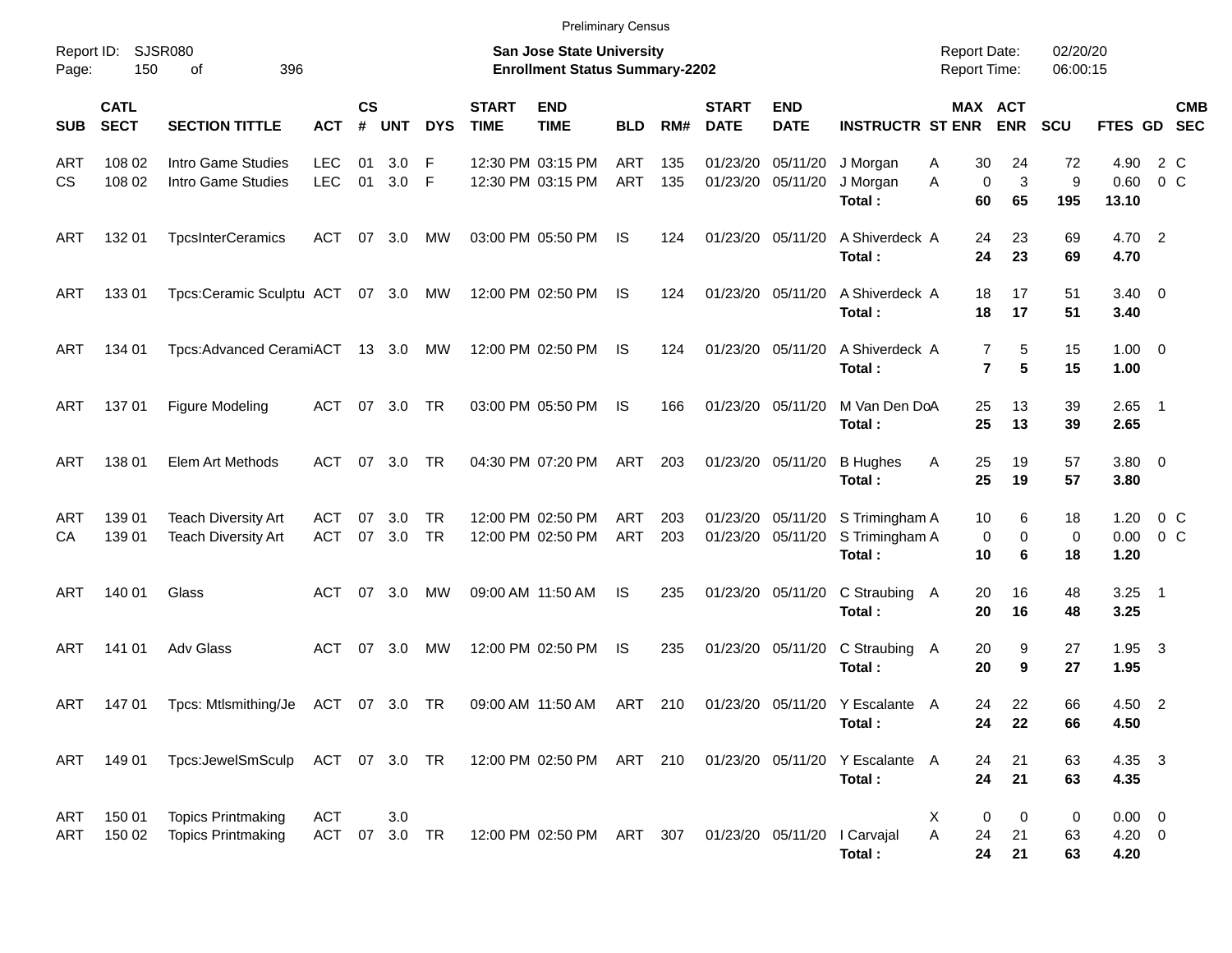|                   |                            |                                                             |                          |                   |               |            |                             | <b>Preliminary Census</b>                                          |            |     |                             |                           |                           |                                     |                         |                         |                      |                                       |                          |            |
|-------------------|----------------------------|-------------------------------------------------------------|--------------------------|-------------------|---------------|------------|-----------------------------|--------------------------------------------------------------------|------------|-----|-----------------------------|---------------------------|---------------------------|-------------------------------------|-------------------------|-------------------------|----------------------|---------------------------------------|--------------------------|------------|
| Page:             | Report ID: SJSR080<br>151  | 396<br>οf                                                   |                          |                   |               |            |                             | San Jose State University<br><b>Enrollment Status Summary-2202</b> |            |     |                             |                           |                           | <b>Report Date:</b><br>Report Time: |                         |                         | 02/20/20<br>06:00:15 |                                       |                          |            |
| <b>SUB</b>        | <b>CATL</b><br><b>SECT</b> | <b>SECTION TITTLE</b>                                       | <b>ACT</b>               | <b>CS</b><br>$\#$ | <b>UNT</b>    | <b>DYS</b> | <b>START</b><br><b>TIME</b> | <b>END</b><br><b>TIME</b>                                          | <b>BLD</b> | RM# | <b>START</b><br><b>DATE</b> | <b>END</b><br><b>DATE</b> | <b>INSTRUCTR ST ENR</b>   |                                     |                         | MAX ACT<br><b>ENR</b>   | <b>SCU</b>           | FTES GD SEC                           |                          | <b>CMB</b> |
| <b>ART</b><br>ART | 151 01<br>151 02           | Screen-Printing<br>Screen-Printing                          | <b>ACT</b><br><b>ACT</b> | 07                | 3.0<br>3.0    | TR         |                             | 03:00 PM 05:50 PM                                                  | ART        | 301 |                             | 01/23/20 05/11/20         | I Carvajal<br>Total:      | х<br>A                              | 0<br>24<br>24           | 0<br>22<br>22           | 0<br>66<br>66        | $0.00 \t 0$<br>$4.40 \quad 0$<br>4.40 |                          |            |
| <b>ART</b><br>ART | 152 01<br>152 02           | Tpcs in Lithography<br>Tpcs in Lithography                  | <b>ACT</b><br><b>ACT</b> | 07                | 3.0<br>3.0    | <b>MW</b>  |                             | 03:00 PM 05:50 PM                                                  | ART        | 307 |                             | 01/23/20 05/11/20         | R Foster<br>Total:        | Х<br>A                              | $\mathbf 0$<br>24<br>24 | 0<br>12<br>12           | 0<br>36<br>36        | $0.00 \t 0$<br>2.45<br>2.45           | $\overline{\phantom{1}}$ |            |
| ART               | 158 01                     | Tpcs: Adv Drawing                                           | ACT                      |                   | 07 3.0 TR     |            |                             | 03:00 PM 05:50 PM                                                  | ART 312    |     | 01/23/20 05/11/20           |                           | D Feasel<br>Total:        | A                                   | 24<br>24                | 11<br>11                | 33<br>33             | $2.25$ 1<br>2.25                      |                          |            |
| ART               | 162 01                     | Watercolor                                                  | ACT                      |                   | 07 3.0        | <b>MW</b>  |                             | 12:00 PM 02:50 PM                                                  | ART        | 310 | 01/23/20 05/11/20           |                           | <b>T</b> Powers<br>Total: | Α                                   | 24<br>24                | 24<br>24                | 72<br>72             | $4.80\ 0$<br>4.80                     |                          |            |
| <b>ART</b><br>ART |                            | 164B 01 Int. Painting II<br>164B 02 Int. Painting II        | <b>ACT</b><br><b>ACT</b> | 07                | 3.0<br>3.0    | TR         |                             | 03:00 PM 05:50 PM                                                  | ART        | 310 | 01/23/20 05/11/20           |                           | E Friedman<br>Total:      | X<br>A                              | 0<br>24<br>24           | 0<br>15<br>15           | 0<br>45<br>45        | $0.00 \t 0$<br>$3.00 \ 0$<br>3.00     |                          |            |
| <b>ART</b><br>ART | 165 01<br>165 02           | Tpcs: Figure Paintin<br><b>Tpcs: Figure Paintin</b>         | <b>ACT</b><br>ACT        | 07                | 3.0<br>3.0 TR |            |                             | 12:00 PM 02:50 PM                                                  | ART        | 306 | 01/23/20 05/11/20           |                           | M Taylor<br>Total:        | X<br>A                              | 0<br>24<br>24           | 0<br>14<br>14           | 0<br>42<br>42        | $0.00 \t 0$<br>$2.90$ 2<br>2.90       |                          |            |
| <b>ART</b><br>ART | 166 01<br>166 02           | Tpcs: Advanced Painti LAB<br>Tpcs:Advanced Painti LAB       |                          | 15                | 3.0<br>3.0    | MW         |                             | 03:00 PM 05:50 PM                                                  | ART        | 310 |                             | 01/23/20 05/11/20         | <b>T</b> Powers<br>Total: | Α<br>Χ                              | 24<br>$\mathbf 0$<br>24 | 12<br>$\mathbf 0$<br>12 | 36<br>0<br>36        | 2.55<br>$0.00 \t 0$<br>2.55           | $\overline{\mathbf{3}}$  |            |
| ART               | 168 01                     | Topics in Woodworkin LAB                                    |                          |                   | 15 3.0 F      |            |                             | 09:30 AM 03:30 PM                                                  | ART        | 108 | 01/23/20 05/11/20           |                           | S Wright<br>Total:        | Α                                   | 24<br>24                | 14<br>14                | 42<br>42             | $2.95$ 3<br>2.95                      |                          |            |
| ART               | 170 01                     | Tpcs:Fabricated Scul ACT 13 3.0                             |                          |                   |               | MW         |                             | 03:00 PM 05:50 PM                                                  | AF         | 001 |                             | 01/23/20 05/11/20 S Davis | Total:                    | A                                   | 24<br>24                | 10<br>10                | 30<br>30             | $2.20 \quad 4$<br>2.20                |                          |            |
| ART               | 17301                      | Tpcs:InstallArt                                             | ACT 13 3.0 TR            |                   |               |            |                             | 03:00 PM 05:50 PM ART 108                                          |            |     | 01/23/20 05/11/20           |                           | S Wright<br>Total:        | A                                   | 24<br>24                | 15<br>15                | 45<br>45             | $3.00 \ 0$<br>3.00                    |                          |            |
|                   |                            | ART 174A 01 Mus & Gall Oper<br>ARTH 174A 01 Mus & Gall Oper | <b>SEM</b><br><b>SEM</b> |                   | 3.0<br>3.0    |            |                             |                                                                    |            |     |                             |                           | Total:                    | X<br>$\mathsf X$                    | 0<br>0<br>$\bf{0}$      | 0<br>0<br>0             | 0<br>0<br>0          | $0.00 \t 0$<br>$0.00 \t 0$<br>0.00    |                          |            |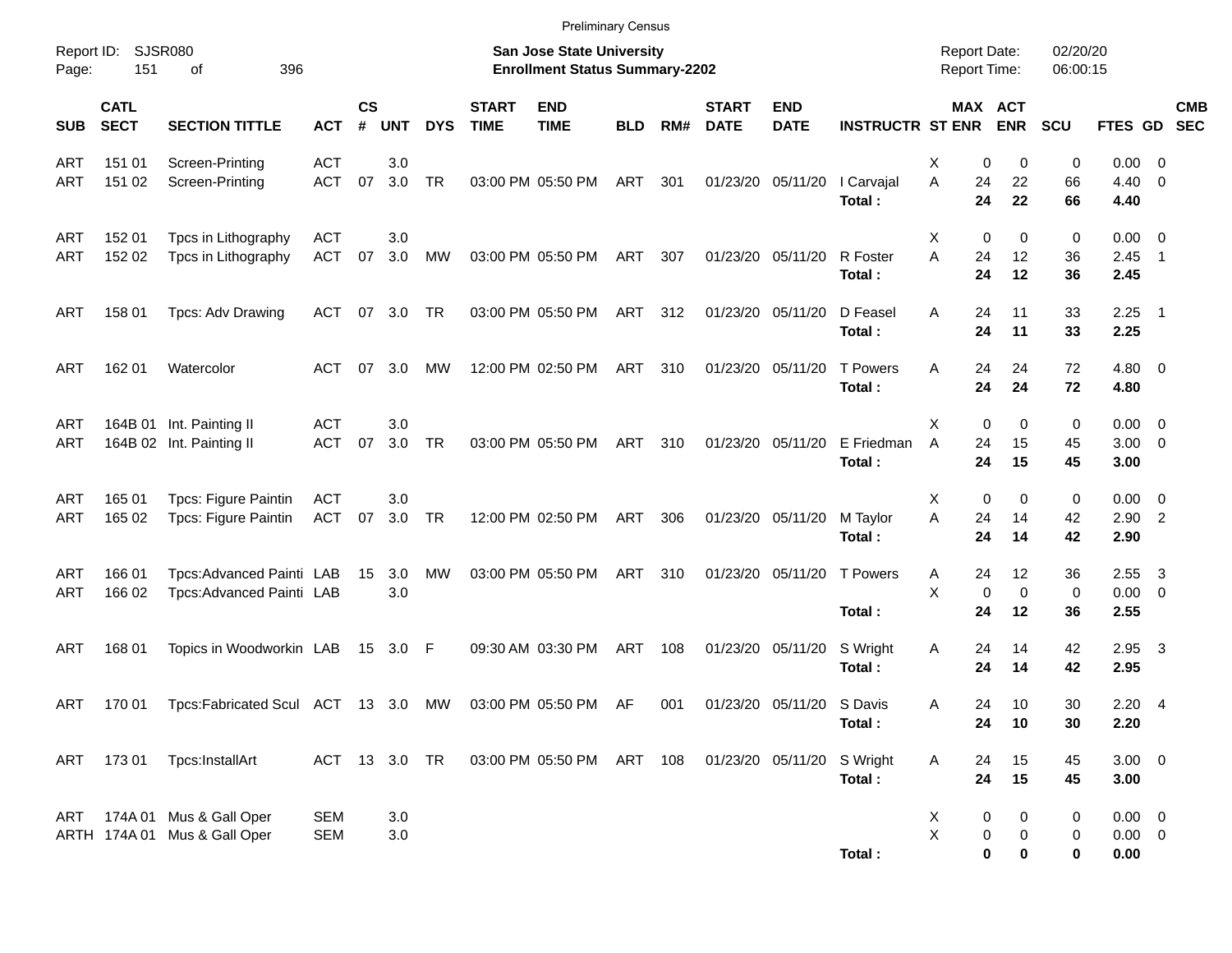| Report ID:<br>Page: | 152                        | SJSR080<br>396<br>оf                                                 |                                 |                    |                   |                                 |                             | <b>San Jose State University</b><br><b>Enrollment Status Summary-2202</b> |                          |            |                                                     |                           |                                                           | <b>Report Date:</b><br><b>Report Time:</b> |                                            | 02/20/20<br>06:00:15 |                                               |                                |                          |
|---------------------|----------------------------|----------------------------------------------------------------------|---------------------------------|--------------------|-------------------|---------------------------------|-----------------------------|---------------------------------------------------------------------------|--------------------------|------------|-----------------------------------------------------|---------------------------|-----------------------------------------------------------|--------------------------------------------|--------------------------------------------|----------------------|-----------------------------------------------|--------------------------------|--------------------------|
| <b>SUB</b>          | <b>CATL</b><br><b>SECT</b> | <b>SECTION TITTLE</b>                                                | <b>ACT</b>                      | $\mathsf{cs}$<br># | <b>UNT</b>        | <b>DYS</b>                      | <b>START</b><br><b>TIME</b> | <b>END</b><br><b>TIME</b>                                                 | <b>BLD</b>               | RM#        | <b>START</b><br><b>DATE</b>                         | <b>END</b><br><b>DATE</b> | <b>INSTRUCTR ST ENR</b>                                   |                                            | MAX ACT<br><b>ENR</b>                      | <b>SCU</b>           | FTES GD                                       |                                | <b>CMB</b><br><b>SEC</b> |
| ART<br>ART          | 175 01<br>175 02           | Sp Top Studio Art<br>Sp Top Studio Art                               | <b>ACT</b><br><b>ACT</b>        | 07<br>07           | 3.0<br>3.0        | TR<br>-F                        |                             | 12:00 PM 02:45 PM<br>09:00 AM 03:00 PM                                    | <b>ART</b><br><b>ART</b> | 105<br>241 | 01/23/20<br>01/23/20                                | 05/11/20<br>05/11/20      | L Fung<br>A Blanton<br>Total:                             | Α<br>A                                     | 24<br>13<br>9<br>24<br>48<br>22            | 39<br>27<br>66       | 2.75<br>1.85<br>4.60                          | $\overline{\mathbf{3}}$<br>- 1 |                          |
| ART                 | 177 01                     | <b>Prof Practices</b>                                                | LEC                             | 04                 | 3.0               | $\top$                          |                             | 03:00 PM 05:45 PM                                                         | ART                      | 141        |                                                     | 01/23/20 05/11/20         | L Fung<br>Total:                                          | A                                          | 24<br>22<br>24<br>22                       | 66<br>66             | $4.40 \quad 0$<br>4.40                        |                                |                          |
| ART<br>ART          | 178 01<br>178 02           | Art Field Work<br>Art Field Work                                     | <b>SUP</b><br><b>SUP</b>        | 36<br>78           | 3.0<br>3.0        | TBA<br><b>TBA</b>               |                             |                                                                           | ART<br>ART               |            | 110A 01/23/20 05/11/20<br>110A 01/23/20             | 05/11/20                  | A Raynsford A<br>A Raynsford A<br>Total:                  |                                            | 6<br>1<br>12<br>10<br>16<br>13             | 3<br>0<br>3          | $0.20 \ 0$<br>$2.40 \ 0$<br>2.60              |                                |                          |
| ART                 | 179 01                     | Spec Prob in Art                                                     | <b>SUP</b>                      | 36                 | 3.0               | TBA                             |                             |                                                                           | ART                      |            | 110A 01/23/20 05/11/20                              |                           | A Raynsford A<br>Total:                                   |                                            | 0<br>6<br>6<br>0                           | 0<br>0               | $0.00 \quad 0$<br>0.00                        |                                |                          |
| ART<br>ART<br>ART   | 180 01<br>180 02<br>180 03 | <b>Indiv Studies</b><br><b>Indiv Studies</b><br><b>Indiv Studies</b> | SUP<br><b>SUP</b><br><b>SUP</b> | 78<br>78<br>78     | 1.0<br>2.0<br>3.0 | TBA<br><b>TBA</b><br><b>TBA</b> |                             |                                                                           | ART<br><b>ART</b><br>ART | 110A       | 110A 01/23/20 05/11/20<br>01/23/20<br>110A 01/23/20 | 05/11/20<br>05/11/20      | A Raynsford A<br>A Raynsford A<br>A Raynsford A<br>Total: |                                            | 6<br>10<br>3<br>10<br>10<br>10<br>30<br>19 | 6<br>6<br>30<br>42   | $0.40 \quad 0$<br>0.40<br>$2.00 \t 0$<br>2.80 | $\overline{\mathbf{0}}$        |                          |
| ART<br>ART          | 195 01<br>195 02           | <b>BFA Exhibition</b><br><b>BFA Exhibition</b>                       | <b>ACT</b><br><b>ACT</b>        | 20<br>20           | 3.0<br>3.0        | - R<br>$\top$                   |                             | 03:00 PM 05:50 PM<br>03:00 PM 05:50 PM                                    | <b>ART</b><br><b>ART</b> | 241<br>314 | 01/23/20<br>01/23/20                                | 05/11/20<br>05/11/20      | G Hobbs<br>R Holberton<br>Total:                          | A<br>A                                     | 15<br>9<br>15<br>19<br>30<br>28            | 27<br>57<br>84       | $1.80 \t 0$<br>3.80 0<br>5.60                 |                                |                          |
| ART                 | 197 01                     | <b>BA Senior Project</b>                                             | LAB                             | 78                 | 3.0               | $\top$                          |                             | 06:00 PM 08:45 PM                                                         | ART                      | 110        |                                                     | 01/23/20 05/11/20         | M Day<br>Total:                                           | A                                          | 24<br>14<br>24<br>14                       | 42<br>42             | 2.80 0<br>2.80                                |                                |                          |
| ART<br>ART          | 198 01<br>198 02           | B.F.A. Seminar<br>B.F.A. Seminar                                     | SEM<br><b>SEM</b>               | 05<br>05           | 3.0<br>3.0        | $\top$<br>W                     |                             | 06:00 PM 08:45 PM<br>12:00 PM 02:45 PM                                    | IS.<br><b>ART</b>        | 219<br>110 | 01/23/20<br>01/23/20                                | 05/11/20<br>05/11/20      | V Mendoza<br>S O'Dell<br>Total:                           | A<br>A                                     | 24<br>22<br>24<br>25<br>48<br>47           | 66<br>75<br>141      | $4.40 \quad 0$<br>5.00<br>9.40                | $\overline{\phantom{0}}$       |                          |
| ART                 | 199 01                     | <b>BFA Project</b>                                                   | <b>SUP</b>                      | 36                 | 3.0               | TBA                             |                             |                                                                           | ART                      |            |                                                     |                           | 110A 01/23/20 05/11/20 A Raynsford A<br>Total:            |                                            | 45<br>21<br>45<br>21                       | 63<br>63             | $4.20 \ 0$<br>4.20                            |                                |                          |
| ART                 | 208 01                     | Grad Photo Crit                                                      | LAB 15 3.0 T                    |                    |                   |                                 |                             | 06:00 PM 08:50 PM IS                                                      |                          |            | 219C 01/23/20 05/11/20                              |                           | J Hellu Neto A<br>Total:                                  |                                            | 15<br>11<br>15<br>11                       | 33<br>33             | 2.75 11<br>2.75                               |                                |                          |
| ART                 | 21701                      | <b>Tutrls Pictorial</b>                                              |                                 |                    |                   | LAB 78 3.0 TBA                  |                             |                                                                           |                          |            |                                                     |                           | ART 110A 01/23/20 05/11/20 A Raynsford A<br>Total:        |                                            | 6<br>4<br>6<br>4                           | 12<br>12             | 1.004<br>1.00                                 |                                |                          |

Preliminary Census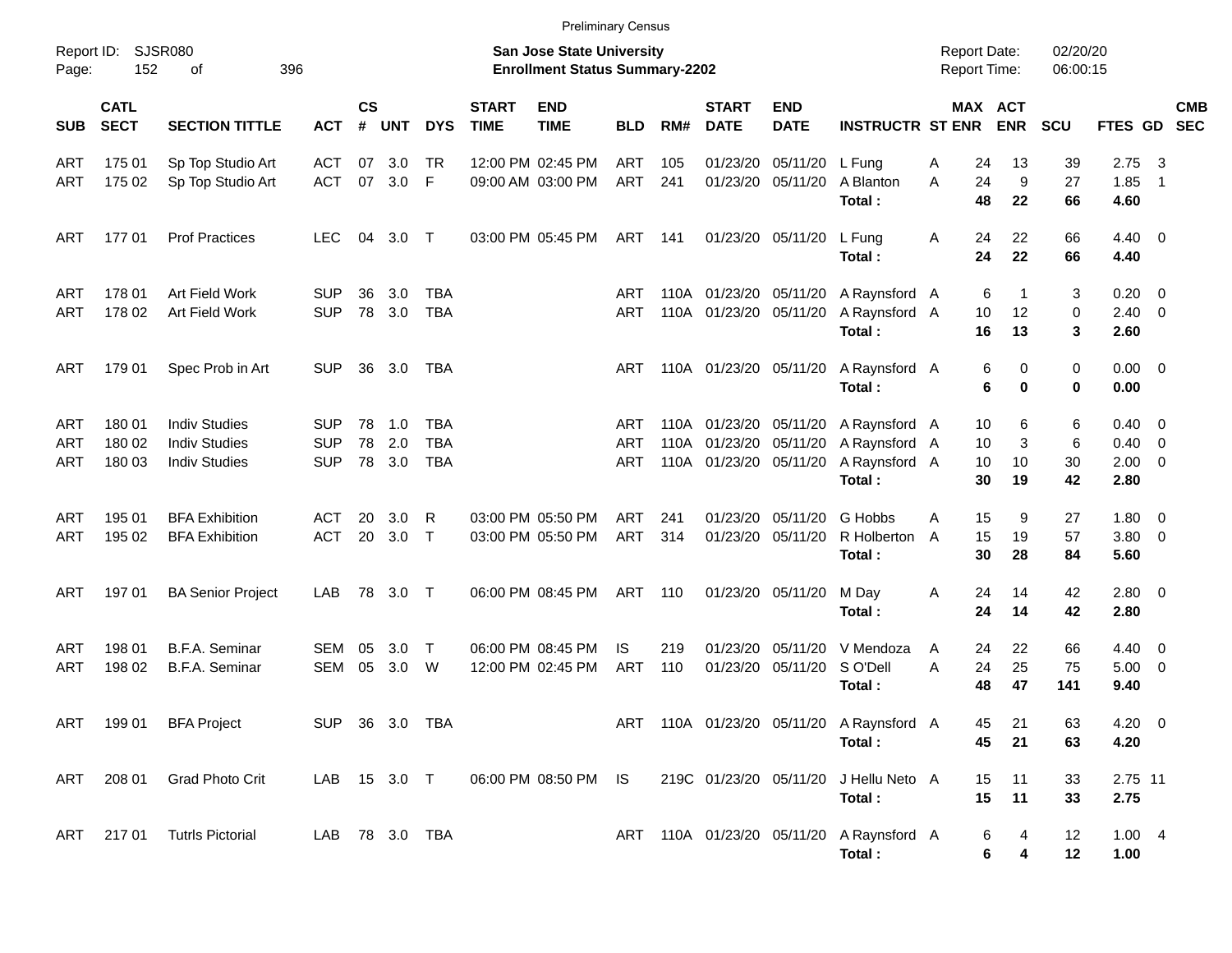| Page:      | Report ID: SJSR080<br>153  | 396<br>of                                      |                                |                    |            |            |                             | <b>Preliminary Census</b><br>San Jose State University<br><b>Enrollment Status Summary-2202</b> |                    |     |                             |                                                            |                                                    | <b>Report Date:</b><br><b>Report Time:</b> |                                              | 02/20/20<br>06:00:15 |                                  |            |
|------------|----------------------------|------------------------------------------------|--------------------------------|--------------------|------------|------------|-----------------------------|-------------------------------------------------------------------------------------------------|--------------------|-----|-----------------------------|------------------------------------------------------------|----------------------------------------------------|--------------------------------------------|----------------------------------------------|----------------------|----------------------------------|------------|
| <b>SUB</b> | <b>CATL</b><br><b>SECT</b> | <b>SECTION TITTLE</b>                          | <b>ACT</b>                     | $\mathsf{cs}$<br># | <b>UNT</b> | <b>DYS</b> | <b>START</b><br><b>TIME</b> | <b>END</b><br><b>TIME</b>                                                                       | <b>BLD</b>         | RM# | <b>START</b><br><b>DATE</b> | <b>END</b><br><b>DATE</b>                                  | <b>INSTRUCTR ST ENR ENR</b>                        |                                            | MAX ACT                                      | SCU                  | FTES GD SEC                      | <b>CMB</b> |
| ART        | 219 01                     | <b>Tutrls Spatial Art</b>                      | LAB                            |                    | 78 3.0     | TBA        |                             |                                                                                                 | ART                |     | 110A 01/23/20 05/11/20      |                                                            | A Raynsford A<br>Total:                            |                                            | 6<br>0<br>6<br>$\bf{0}$                      | 0<br>0               | $0.00 \t 0$<br>0.00              |            |
| ART        | 220 01                     | <b>Tutrls Digital Art</b>                      | LAB                            |                    | 78 3.0 TBA |            |                             |                                                                                                 | ART                |     | 110A 01/23/20 05/11/20      |                                                            | A Raynsford A<br>Total:                            |                                            | 6<br>6<br>6<br>6                             | 18<br>18             | 1.506<br>1.50                    |            |
| ART        | 222 01                     | <b>Grad Tutrls Photog</b>                      | LAB                            |                    | 78 3.0 TBA |            |                             |                                                                                                 | ART                |     | 110A 01/23/20 05/11/20      |                                                            | A Raynsford A<br>Total:                            |                                            | $\overline{7}$<br>6<br>6<br>$\overline{7}$   | 21<br>21             | $1.75$ 7<br>1.75                 |            |
| ART        | 260 01                     | Spec Tutrls in Art                             | LAB                            |                    | 78 3.0 TBA |            |                             |                                                                                                 | ART                |     | 110A 01/23/20 05/11/20      |                                                            | A Raynsford A<br>Total:                            |                                            | 9<br>10<br>10<br>9                           | 27<br>27             | $2.25$ 9<br>2.25                 |            |
| ART        | 276 01                     | Artists Teach Art                              | SEM 05 3.0 R                   |                    |            |            |                             | 06:00 PM 08:45 PM                                                                               | <b>IS</b>          |     | 219C 01/23/20 05/11/20      |                                                            | A Blanton<br>Total:                                | A                                          | 15<br>15<br>15<br>15                         | 45<br>45             | 3.75 15<br>3.75                  |            |
| ART        | 281 01                     | Interdis Critique                              | SEM 05 3.0 W                   |                    |            |            |                             | 06:00 PM 08:45 PM                                                                               | IS.                | 219 |                             | 01/23/20 05/11/20                                          | S O'Dell<br>Total:                                 | Α                                          | 15<br>9<br>15<br>9                           | 27<br>27             | $2.25$ 9<br>2.25                 |            |
| ART        |                            | 282B 01 Sem Cont Art                           | SEM 05 3.0 R                   |                    |            |            |                             | 03:00 PM 05:45 PM                                                                               | ART                | 110 | 01/23/20 05/11/20           |                                                            | J Silk<br>Total:                                   | Α                                          | 25<br>17<br>25<br>17                         | 51<br>51             | 4.25 17<br>4.25                  |            |
| ART        |                            | 297A 01 MA Special Study                       | SUP 25 3.0                     |                    |            | TBA        |                             |                                                                                                 | ART                |     | 110A 01/23/20 05/11/20      |                                                            | A Raynsford A<br>Total:                            |                                            | 6<br>1<br>6<br>$\blacktriangleleft$          | 3<br>3               | $0.25$ 1<br>0.25                 |            |
| ART        |                            | 297B 01 Masters Project                        | SUP 25 3.0                     |                    |            | TBA        |                             |                                                                                                 | ART                |     | 110A 01/23/20 05/11/20      |                                                            | A Raynsford A<br>Total:                            |                                            | 6<br>1<br>6<br>$\mathbf 1$                   | 3<br>3               | $0.25$ 1<br>0.25                 |            |
| ART        |                            | 298A 01 MFA Special Study                      | <b>SUP</b>                     |                    | 25 3.0     | TBA        |                             |                                                                                                 | ART                |     | 110A 01/23/20 05/11/20      |                                                            | A Raynsford A<br>Total:                            |                                            | $\overline{2}$<br>10<br>$\overline{2}$<br>10 | 6<br>6               | $0.50$ 2<br>0.50                 |            |
| ART        |                            | 298B 01 MFA Project                            | SUP 25 3.0 TBA                 |                    |            |            |                             |                                                                                                 |                    |     |                             |                                                            | ART 110A 01/23/20 05/11/20 A Raynsford A<br>Total: |                                            | 10<br>7<br>10<br>$\overline{7}$              | 21<br>21             | $1.75$ 7<br>1.75                 |            |
| ART        | 299 01                     | <b>Master's Thesis</b>                         | SUP 25 3.0 TBA                 |                    |            |            |                             |                                                                                                 |                    |     |                             |                                                            | ART 110A 01/23/20 05/11/20 A Raynsford A<br>Total: |                                            | 0<br>5<br>5<br>$\bf{0}$                      | 0<br>0               | $0.00 \t 0$<br>0.00              |            |
|            | ARTH 1501<br>ARTH 1502     | <b>Visual Culture</b><br><b>Visual Culture</b> | LEC 02 3.0 MW<br>LEC 02 3.0 MW |                    |            |            |                             | 09:00 AM 10:15 AM<br>10:30 AM 11:45 AM                                                          | ART 133<br>ART 133 |     |                             | 01/23/20 05/11/20 I Pafford<br>01/23/20 05/11/20 I Pafford | Total:                                             | Α<br>A                                     | 67<br>70<br>70<br>70<br>140 137              | 201<br>210<br>411    | 13.40 0<br>$14.00 \t 0$<br>27.40 |            |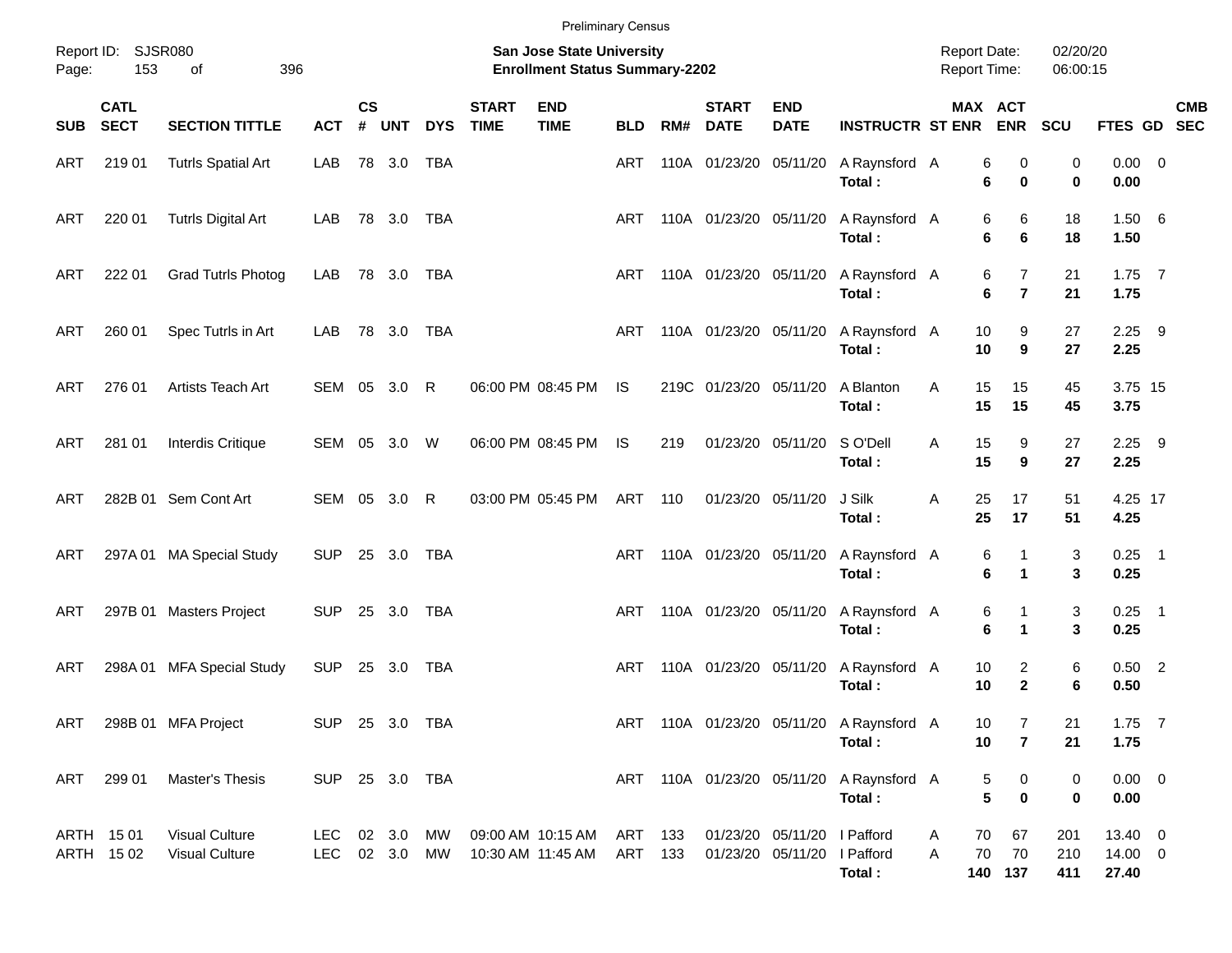|                    |                                                  |                                                                    |                                        |                    |                   |                              |                             |                                                                           | <b>Preliminary Census</b>       |                   |                             |                                                             |                                                                                   |                                     |                         |                       |                          |                                                |                           |                          |
|--------------------|--------------------------------------------------|--------------------------------------------------------------------|----------------------------------------|--------------------|-------------------|------------------------------|-----------------------------|---------------------------------------------------------------------------|---------------------------------|-------------------|-----------------------------|-------------------------------------------------------------|-----------------------------------------------------------------------------------|-------------------------------------|-------------------------|-----------------------|--------------------------|------------------------------------------------|---------------------------|--------------------------|
| Page:              | <b>SJSR080</b><br>Report ID:<br>396<br>154<br>оf |                                                                    |                                        |                    |                   |                              |                             | <b>San Jose State University</b><br><b>Enrollment Status Summary-2202</b> |                                 |                   |                             |                                                             |                                                                                   | <b>Report Date:</b><br>Report Time: |                         |                       | 02/20/20<br>06:00:15     |                                                |                           |                          |
| <b>SUB</b>         | <b>CATL</b><br><b>SECT</b>                       | <b>SECTION TITTLE</b>                                              | <b>ACT</b>                             | $\mathsf{cs}$<br># | <b>UNT</b>        | <b>DYS</b>                   | <b>START</b><br><b>TIME</b> | <b>END</b><br><b>TIME</b>                                                 | <b>BLD</b>                      | RM#               | <b>START</b><br><b>DATE</b> | <b>END</b><br><b>DATE</b>                                   | <b>INSTRUCTR ST ENR</b>                                                           |                                     |                         | MAX ACT<br><b>ENR</b> | <b>SCU</b>               | <b>FTES GD</b>                                 |                           | <b>CMB</b><br><b>SEC</b> |
| ARTH<br>ARTH       | 70A 01<br>70A 02                                 | Art Hist Prehis-Med<br>Art Hist Prehis-Med                         | <b>LEC</b><br><b>LEC</b>               | 02                 | 3.0<br>3.0        | <b>TR</b>                    |                             | 03:00 PM 04:15 PM                                                         | ART                             | 133               |                             | 01/23/20 05/11/20                                           | M Gasparini<br>Total:                                                             | X<br>$\overline{A}$                 | 0<br>50<br>50           | 0<br>48<br>48         | 0<br>144<br>144          | $0.00 \t 0$<br>9.60 0<br>9.60                  |                           |                          |
| ARTH<br>ARTH       | 70B 01<br>70B 02                                 | Art Hist Ren-Mod<br>Art Hist Ren-Mod                               | <b>LEC</b><br><b>LEC</b>               | 02                 | 3.0<br>3.0        | <b>TR</b>                    |                             | 12:00 PM 01:15 PM                                                         | ART                             | - 133             |                             | 01/23/20 05/11/20                                           | J Smits<br>Total:                                                                 | X<br>A                              | $\mathbf 0$<br>70<br>70 | 0<br>69<br>69         | 0<br>207<br>207          | $0.00 \t 0$<br>13.80 0<br>13.80                |                           |                          |
| ARTH<br>ASIA       | 70C 01<br>70C 01                                 | Arts of Asia<br>Arts of Asia                                       | LEC.<br><b>LEC</b>                     | 01<br>01           | 3.0<br>3.0        | <b>TR</b><br><b>TR</b>       |                             | 10:30 AM 11:45 AM<br>10:30 AM 11:45 AM                                    | ART<br>ART                      | 133<br>133        |                             | 01/23/20 05/11/20<br>01/23/20 05/11/20                      | M Gasparini A<br>M Gasparini A<br>Total:                                          |                                     | 50<br>0<br>50           | 40<br>8<br>48         | 120<br>24<br>144         | 8.00<br>1.60<br>9.60                           | $0\,$ C<br>0 <sup>o</sup> |                          |
| ARTH 72 01<br>ARTH | 7202<br>ARTH 72 03                               | Design in Society<br>Design in Society<br>Design in Society        | <b>LEC</b><br><b>LEC</b><br><b>LEC</b> | 01<br>01<br>01     | 3.0<br>3.0<br>3.0 | MW<br><b>TR</b><br><b>TR</b> |                             | 12:00 PM 01:15 PM<br>09:00 AM 10:15 AM<br>01:30 PM 02:45 PM               | ART<br><b>ART</b><br><b>ART</b> | 133<br>133<br>133 |                             | 01/23/20 05/11/20<br>01/23/20 05/11/20<br>01/23/20 05/11/20 | J Thompson A<br>M Hankwitz<br>M Hankwitz<br>Total:                                | A<br>A                              | 70<br>70<br>70<br>210   | 67<br>64<br>66<br>197 | 201<br>192<br>198<br>591 | $13.40 \quad 0$<br>12.80 0<br>13.20 0<br>39.40 |                           |                          |
|                    | ARTH 101 01<br>ARTH 101 02                       | Intro to Art History<br>Intro to Art History                       | <b>SEM</b><br>SEM                      | 05                 | 3.0<br>3.0        | <b>TR</b>                    |                             | 01:30 PM 02:45 PM                                                         | ART                             | 141               |                             | 01/23/20 05/11/20                                           | D Solomon<br>Total:                                                               | X<br>A                              | $\mathbf 0$<br>15<br>15 | $\Omega$<br>11<br>11  | 0<br>33<br>33            | $0.00 \t 0$<br>2.25<br>2.25                    | $\overline{\phantom{1}}$  |                          |
| ART                | ARTH 110 01<br>110 01                            | Hst/Thry New Media<br>Hst/Thry New Media                           | <b>LEC</b><br><b>LEC</b>               | 01<br>01           | 3.0<br>3.0        | TR<br><b>TR</b>              |                             | 10:30 AM 11:45 AM<br>10:30 AM 11:45 AM                                    | ART<br><b>ART</b>               | 135<br>135        |                             | 01/23/20 05/11/20<br>01/23/20 05/11/20                      | M Hankwitz<br>M Hankwitz<br>Total:                                                | A<br>A                              | 50<br>0<br>50           | 28<br>22<br>50        | 84<br>66<br>150          | 5.60<br>4.45<br>10.05                          | $0\,$ C<br>1 C            |                          |
|                    | ARTH 126 01<br>PHOT 126 01                       | History of Photo<br>History of Photo                               | <b>LEC</b><br>LEC                      |                    | 3.0<br>3.0        |                              |                             |                                                                           |                                 |                   |                             |                                                             | Total:                                                                            | X<br>Χ                              | 0<br>0<br>0             | 0<br>0<br>$\bf{0}$    | 0<br>0<br>0              | $0.00 \ 0$<br>$0.00 \ 0$<br>0.00               |                           |                          |
|                    | ARTH 161 01                                      | <b>Cont Architecture</b>                                           |                                        |                    |                   |                              |                             |                                                                           |                                 |                   |                             |                                                             | LEC 02 3.0 MW 12:00 PM 01:15 PM ART 135 01/23/20 05/11/20 A Raynsford A<br>Total: |                                     | 30<br>30                | 36<br>36              | 108<br>108               | 7.30 2<br>7.30                                 |                           |                          |
|                    | ARTH 163 01<br>URBP 163 01                       | 20th Cent Urb Des<br>20th Cent Urb Des                             | <b>LEC</b><br><b>LEC</b>               |                    | 3.0<br>3.0        |                              |                             |                                                                           |                                 |                   |                             |                                                             | Total:                                                                            | X<br>X                              | 0<br>0<br>$\bf{0}$      | 0<br>0<br>0           | 0<br>0<br>0              | $0.00 \t 0$<br>$0.00 \t 0$<br>0.00             |                           |                          |
|                    |                                                  | ARTH 176A 01 Gr Des Hist/Theory<br>DSGD 176A 01 Gr Des Hist/Theory | LEC<br>LEC 01 3.0                      | 01                 | 3.0               | МW<br>MW                     |                             | 01:30 PM 02:45 PM<br>01:30 PM 02:45 PM                                    | ART 133<br>ART 133              |                   |                             |                                                             | 01/23/20 05/11/20 H Sadikoglu A<br>01/23/20 05/11/20 H Sadikoglu A                |                                     | 70<br>$\overline{0}$    | 20<br>48              | 60<br>144                | 4.00 0 C<br>9.60 0 C                           |                           |                          |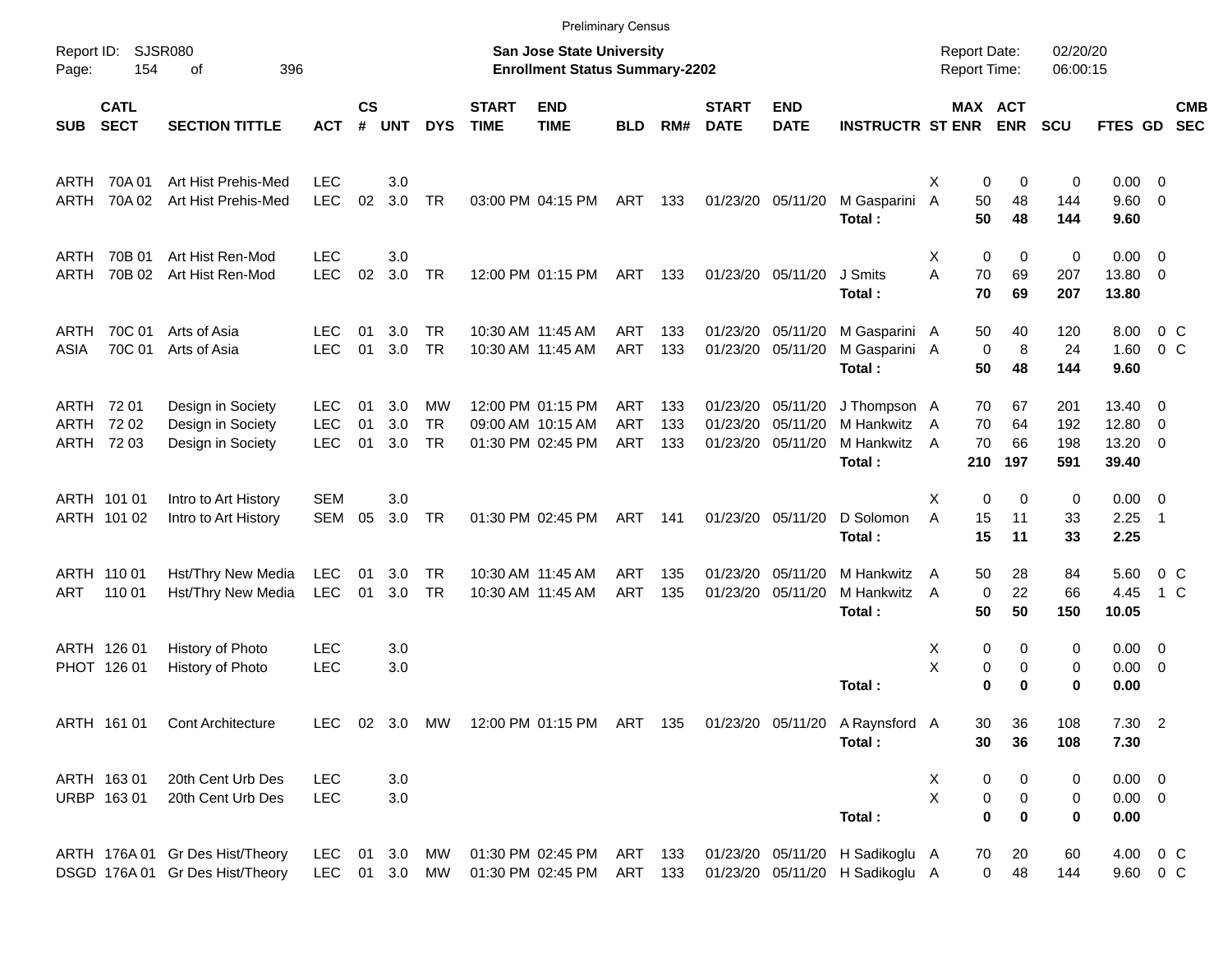|                                          |                                                |            |                |            |                |                             | <b>Preliminary Census</b>                                                 |            |     |                             |                            |                                                                       |                                            |                                |                      |                     |                          |            |
|------------------------------------------|------------------------------------------------|------------|----------------|------------|----------------|-----------------------------|---------------------------------------------------------------------------|------------|-----|-----------------------------|----------------------------|-----------------------------------------------------------------------|--------------------------------------------|--------------------------------|----------------------|---------------------|--------------------------|------------|
| Report ID: SJSR080<br>155<br>Page:       | 396<br>οf                                      |            |                |            |                |                             | <b>San Jose State University</b><br><b>Enrollment Status Summary-2202</b> |            |     |                             |                            |                                                                       | <b>Report Date:</b><br><b>Report Time:</b> |                                | 02/20/20<br>06:00:15 |                     |                          |            |
| <b>CATL</b><br><b>SECT</b><br><b>SUB</b> | <b>SECTION TITTLE</b>                          | <b>ACT</b> | <b>CS</b><br># | <b>UNT</b> | <b>DYS</b>     | <b>START</b><br><b>TIME</b> | <b>END</b><br><b>TIME</b>                                                 | <b>BLD</b> | RM# | <b>START</b><br><b>DATE</b> | <b>END</b><br><b>DATE</b>  | <b>INSTRUCTR ST ENR</b>                                               |                                            | MAX ACT<br><b>ENR</b>          | <b>SCU</b>           | FTES GD SEC         |                          | <b>CMB</b> |
|                                          | ARTH 176A 02 Gr Des Hist/Theory                | <b>LEC</b> | 01             | 3.0        | МW             |                             | 04:30 PM 05:45 PM                                                         | ART        | 133 |                             | 01/23/20 05/11/20          | H Sadikoglu A                                                         | 70                                         | 5                              | 15                   | 1.00                | 0 C                      |            |
|                                          | DSGD 176A 02 Gr Des Hist/Theory                | <b>LEC</b> | 01             | 3.0        | MW             |                             | 04:30 PM 05:45 PM                                                         | ART        | 133 |                             | 01/23/20 05/11/20          | H Sadikoglu A<br>Total:                                               | 0<br>140                                   | 25<br>98                       | 75<br>294            | 5.00<br>19.60       | $0\,$ C                  |            |
| ARTH 178 01                              | Arth Field Work                                | <b>SUP</b> |                | 36 3.0     | TBA            |                             |                                                                           | ART        |     | 110A 01/23/20 05/11/20      |                            | A Raynsford A<br>Total:                                               |                                            | 6<br>0<br>6<br>$\bf{0}$        | 0<br>0               | $0.00 \t 0$<br>0.00 |                          |            |
| ARTH 180 01                              | Indiv Studies ArtH                             | <b>SUP</b> | 78             | $-1.0$     | <b>TBA</b>     |                             |                                                                           | ART        |     | 110A 01/23/20 05/11/20      |                            | A Raynsford A                                                         | 10                                         | 0                              | 0                    | $0.00 \quad 0$      |                          |            |
| ARTH 180 02                              | Indiv Studies ArtH                             | <b>SUP</b> |                | 78 3.0     | <b>TBA</b>     |                             |                                                                           | ART        |     | 110A 01/23/20 05/11/20      |                            | A Raynsford A<br>Total:                                               | 10<br>20                                   | $\overline{c}$<br>$\mathbf{2}$ | 6<br>6               | 0.45<br>0.45        | $\overline{\phantom{0}}$ |            |
| ARTH 185 01                              | <b>Classical World</b>                         | <b>LEC</b> | 01             | 3.0        | МW             |                             | 01:30 PM 02:45 PM                                                         | ART        | 141 |                             | 01/23/20 05/11/20          | I Pafford<br>Total:                                                   | 25<br>A<br>25                              | 15<br>15                       | 45<br>45             | $3.10$ 2<br>3.10    |                          |            |
| ARTH 187C 01 Venice                      |                                                | <b>LEC</b> |                | 3.0        |                |                             |                                                                           |            |     |                             |                            |                                                                       | Х                                          | 0<br>0                         | 0                    | $0.00 \t 0$         |                          |            |
| ARTH 187C 02 Venice                      |                                                | <b>LEC</b> |                | 3.0        |                |                             |                                                                           |            |     |                             |                            |                                                                       | X                                          | 0<br>0<br>$\bf{0}$<br>$\bf{0}$ | 0<br>0               | $0.00 \t 0$         |                          |            |
|                                          |                                                |            |                |            |                |                             |                                                                           |            |     |                             |                            | Total:                                                                |                                            |                                |                      | 0.00                |                          |            |
|                                          | ARTH 191A 01 Contemporary Issues LEC 01 3.0 TR |            |                |            |                |                             | 12:00 PM 01:15 PM                                                         | ART 135    |     |                             | 01/23/20 05/11/20          | D Solomon<br>Total:                                                   | 50<br>A<br>50                              | 49<br>49                       | 147<br>147           | 9.95 3<br>9.95      |                          |            |
| ARTH 191B 01 Women in Art                |                                                | LEC        |                | 01 3.0     | МW             |                             | 03:00 PM 04:15 PM                                                         | ART 135    |     |                             | 01/23/20 05/11/20          | J Thompson A<br>Total:                                                | 50<br>50                                   | 18<br>18                       | 54<br>54             | $3.70$ 2<br>3.70    |                          |            |
|                                          |                                                |            |                |            |                |                             |                                                                           |            |     |                             |                            |                                                                       |                                            |                                |                      |                     |                          |            |
|                                          | ARTH 193A 01 Worlds Art/Culture                | <b>LEC</b> | 02             | 3.0        | <b>TR</b>      |                             | 09:00 AM 10:15 AM                                                         | <b>ART</b> | 135 | 01/23/20                    | 05/11/20                   | J Smits                                                               | 40<br>A                                    | 37                             | 111                  | $7.40 \quad 0$      |                          |            |
|                                          | ARTH 193A 02 Worlds Art/Culture                | <b>LEC</b> |                | 02 3.0     | <b>TR</b>      |                             | 03:00 PM 04:15 PM                                                         | ART        | 135 |                             | 01/23/20 05/11/20          | J Smits<br>Total:                                                     | 40<br>Α<br>80                              | 38<br>75                       | 114<br>225           | 7.60 0<br>15.00     |                          |            |
| ARTH 193B 01                             | East West in Art                               | <b>LEC</b> | 01             | 3.0        | TR             |                             | 01:30 PM 02:45 PM                                                         | ART        | 135 | 01/23/20                    | 05/11/20                   | M Gasparini A                                                         | 50                                         | 46                             | 138                  | 9.25                | 1 C                      |            |
| ASIA                                     | 193B 01 East West in Art                       | <b>LEC</b> |                | 01 3.0     | TR             |                             | 01:30 PM 02:45 PM                                                         | <b>ART</b> | 135 |                             | 01/23/20 05/11/20          | M Gasparini A                                                         |                                            | 0<br>4                         | 12                   | 0.80                | $0\,$ C                  |            |
|                                          |                                                |            |                |            |                |                             |                                                                           |            |     |                             |                            | Total:                                                                |                                            | 50 50                          | 150                  | 10.05               |                          |            |
|                                          | ARTH 275 01 Sem: 20th Cent Art                 |            |                |            |                |                             | SEM 05 3.0 W 03:00 PM 05:45 PM ART 141                                    |            |     |                             | 01/23/20 05/11/20 E Linden | Total:                                                                | Α<br>15<br>15                              | 10<br>10                       | 30<br>30             | $2.20$ 4<br>2.20    |                          |            |
| ARTH 291 01                              | Grad Prob Art Hist                             |            |                |            | SEM 78 3.0 TBA |                             |                                                                           |            |     |                             |                            | ART 110A 01/23/20 05/11/20 A Raynsford A<br>Total:                    |                                            | 5<br>5<br>$\mathbf{1}$         | 3<br>3               | $0.25$ 1<br>0.25    |                          |            |
| PHOT 40 01                               | Beg Photography                                |            |                |            |                |                             |                                                                           |            |     |                             |                            | ACT 13 3.0 MW 08:00 AM 10:50 AM DH 410 01/23/20 05/11/20 A Andrawes A |                                            | 24 15                          | 45                   | $3.00 \ 0$          |                          |            |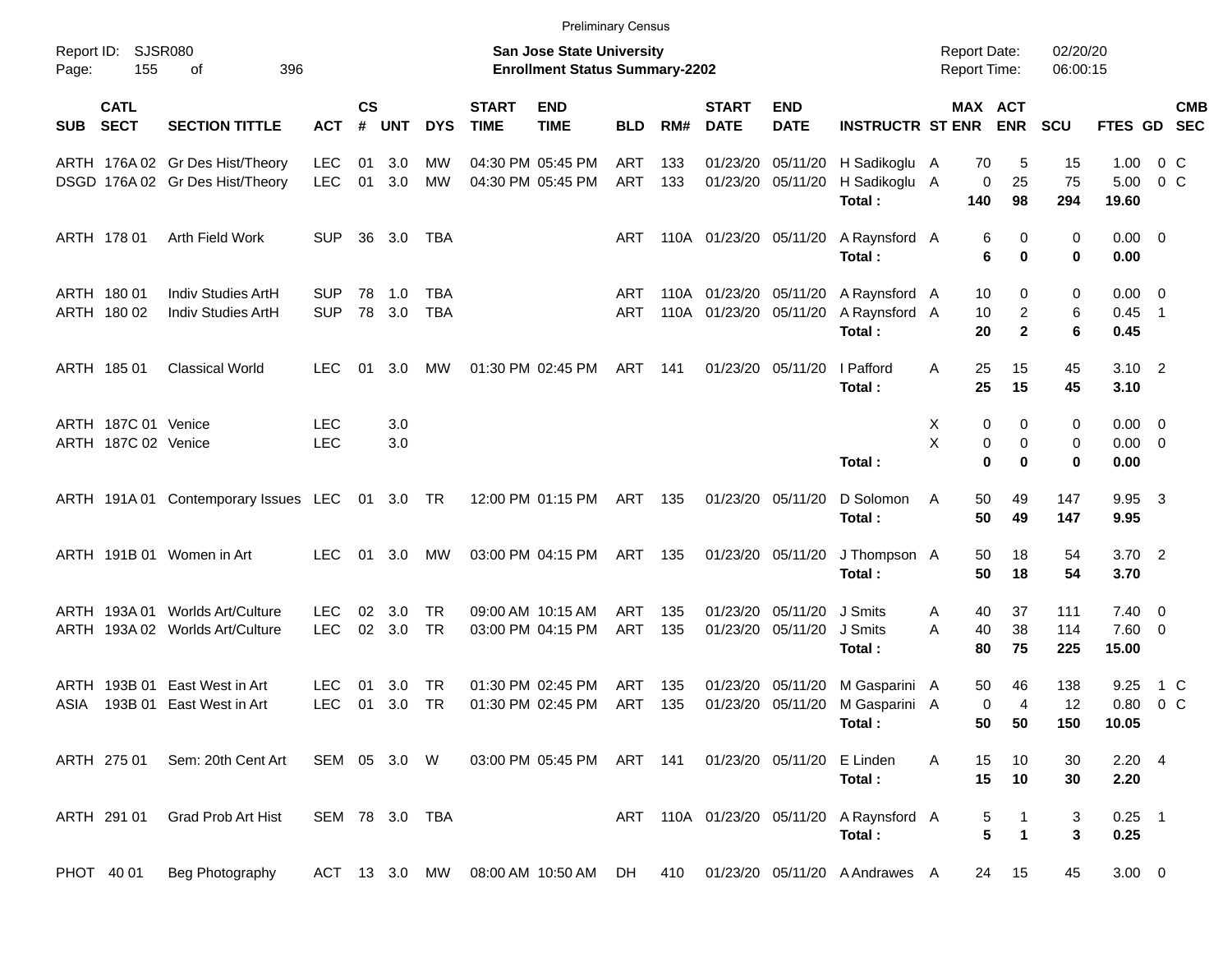| <b>Preliminary Census</b> |  |
|---------------------------|--|
|---------------------------|--|

| Report ID:<br>Page: | SJSR080<br>156<br>396<br>оf<br><b>CATL</b> |                                    |            |                    |            |            |                             | <b>San Jose State University</b><br><b>Enrollment Status Summary-2202</b> |            |      |                             |                           |                          | <b>Report Date:</b><br>Report Time: |            | 02/20/20<br>06:00:15 |                    |                          |                          |
|---------------------|--------------------------------------------|------------------------------------|------------|--------------------|------------|------------|-----------------------------|---------------------------------------------------------------------------|------------|------|-----------------------------|---------------------------|--------------------------|-------------------------------------|------------|----------------------|--------------------|--------------------------|--------------------------|
| <b>SUB</b>          | <b>SECT</b>                                | <b>SECTION TITTLE</b>              | <b>ACT</b> | $\mathsf{cs}$<br># | <b>UNT</b> | <b>DYS</b> | <b>START</b><br><b>TIME</b> | <b>END</b><br><b>TIME</b>                                                 | <b>BLD</b> | RM#  | <b>START</b><br><b>DATE</b> | <b>END</b><br><b>DATE</b> | <b>INSTRUCTR ST ENR</b>  | MAX ACT                             | <b>ENR</b> | <b>SCU</b>           | FTES GD            |                          | <b>CMB</b><br><b>SEC</b> |
| PHOT 40 02          |                                            | Beg Photography                    | <b>ACT</b> | 13                 | 3.0        | MW         |                             | 12:00 PM 02:50 PM                                                         | DH         | 410  | 01/23/20                    | 05/11/20                  | V Heilweil               | 24<br>Α                             | 24         | 72                   | 4.80               | - 0                      |                          |
| PHOT 40 03          |                                            | Beg Photography                    | <b>ACT</b> | 13                 | 3.0        | <b>MW</b>  |                             | 03:00 PM 05:50 PM                                                         | DH         | 410  | 01/23/20                    | 05/11/20                  | V Heilweil               | 24<br>Α                             | 24         | 72                   | 4.80               | - 0                      |                          |
| PHOT                | 40 04                                      | Beg Photography                    | <b>ACT</b> |                    | 3.0        |            |                             |                                                                           |            |      |                             |                           |                          | X<br>0                              | 0          | 0                    | 0.00               | $\overline{\mathbf{0}}$  |                          |
| PHOT 40 05          |                                            | Beg Photography                    | <b>ACT</b> |                    | 3.0        |            |                             |                                                                           |            |      |                             |                           |                          | X<br>0                              | 0          | 0                    | 0.00               | $\overline{\mathbf{0}}$  |                          |
| PHOT 40 06          |                                            | Beg Photography                    | <b>ACT</b> | 13                 | 3.0        | <b>TR</b>  |                             | 12:00 PM 02:50 PM                                                         | IS         | 219C | 01/23/20                    | 05/11/20                  | M Hershenow A            | 24                                  | 22         | 66                   | 4.40               | $\overline{0}$           |                          |
| PHOT 40 07          |                                            | Beg Photography                    | <b>ACT</b> | 13                 | 3.0        | <b>TR</b>  |                             | 03:00 PM 05:50 PM                                                         | DH         | 410  | 01/23/20                    | 05/11/20                  | G Tahmooresi A           | 24                                  | 12         | 36                   | 2.45               | $\overline{1}$           |                          |
|                     |                                            |                                    |            |                    |            |            |                             |                                                                           |            |      |                             |                           | Total:                   | 120                                 | 97         | 291                  | 19.45              |                          |                          |
| PHOT 110 01         |                                            | Black & White Photo                | <b>ACT</b> | 13                 | 3.0        | MW         |                             | 12:00 PM 02:50 PM                                                         | DН         | 406  | 01/23/20                    | 05/11/20                  | D Herrera                | 24<br>A                             | 20         | 60                   | $4.00 \ 0$         |                          |                          |
|                     | PHOT 110 02                                | Black & White Photo                | <b>ACT</b> | 13                 | 3.0        | <b>TR</b>  |                             | 12:00 PM 02:50 PM                                                         | DH         | 406  | 01/23/20                    | 05/11/20                  | E Cetto                  | A<br>24                             | 18         | 54                   | 3.60 0             |                          |                          |
|                     |                                            |                                    |            |                    |            |            |                             |                                                                           |            |      |                             |                           | Total:                   | 48                                  | 38         | 114                  | 7.60               |                          |                          |
| PHOT 11201          |                                            | <b>Color Photo</b>                 | ACT        | 13                 | 3.0        | MW         |                             | 06:00 PM 08:50 PM                                                         | DН         | 410  | 01/23/20                    | 05/11/20                  | Y Williams               | 24<br>A                             | 24         | 72                   | 4.80               | $\overline{\phantom{0}}$ |                          |
|                     | PHOT 112 02                                | <b>Color Photo</b>                 | <b>ACT</b> | 13                 | 3.0        | <b>TR</b>  |                             | 12:00 PM 02:50 PM                                                         | DH         | 410  | 01/23/20                    | 05/11/20                  | <b>B</b> Danh            | 24<br>A                             | 17         | 51                   | $3.40 \quad 0$     |                          |                          |
|                     |                                            |                                    |            |                    |            |            |                             |                                                                           |            |      |                             |                           | Total:                   | 48                                  | 41         | 123                  | 8.20               |                          |                          |
| PHOT 113 01         |                                            | Alt Photo Media                    | <b>ACT</b> | 13                 | 3.0        | TR         |                             | 03:00 PM 05:50 PM                                                         | DH         | 406  | 01/23/20 05/11/20           |                           | <b>B</b> Danh            | 24<br>Α                             | 20         | 60                   | $4.10 \quad 2$     |                          |                          |
|                     |                                            |                                    |            |                    |            |            |                             |                                                                           |            |      |                             |                           | Total:                   | 24                                  | 20         | 60                   | 4.10               |                          |                          |
| PHOT 115 01         |                                            | Int Digital Imaging                | <b>ACT</b> | 13                 | 3.0        | MW         |                             | 08:00 AM 10:50 AM                                                         | IS         | 219  | 01/23/20                    | 05/11/20                  | D Herrera                | 24<br>A                             | 21         | 63                   | 4.20               | $\overline{\mathbf{0}}$  |                          |
|                     | PHOT 115 02                                | Int Digital Imaging                | <b>ACT</b> | 13                 | 3.0        | <b>TR</b>  |                             | 03:00 PM 05:50 PM                                                         | <b>IS</b>  | 219C | 01/23/20                    | 05/11/20                  | E Cetto                  | A<br>24                             | 15         | 45                   | $3.00 \ 0$         |                          |                          |
|                     |                                            |                                    |            |                    |            |            |                             |                                                                           |            |      |                             |                           | Total:                   | 48                                  | 36         | 108                  | 7.20               |                          |                          |
| PHOT 120 01         |                                            | Image and Idea                     | <b>ACT</b> | 13                 | 3.0        | <b>TR</b>  |                             | 12:00 PM 02:50 PM                                                         | IS         | 219  | 01/23/20                    | 05/11/20                  | V Mendoza                | 24<br>A                             | 23         | 69                   | 4.60 0             |                          |                          |
|                     | PHOT 120 02                                | Image and Idea                     | <b>ACT</b> | 13                 | 3.0        | TR         |                             | 03:00 PM 05:50 PM                                                         | <b>IS</b>  | 219  | 01/23/20                    | 05/11/20                  | V Mendoza                | 24<br>A                             | 15         | 45                   | $3.00 \ 0$         |                          |                          |
|                     |                                            |                                    |            |                    |            |            |                             |                                                                           |            |      |                             |                           | Total:                   | 48                                  | 38         | 114                  | 7.60               |                          |                          |
| PHOT 121 01         |                                            | Intro to Studio Ligh               | <b>ACT</b> | 13                 | 3.0        | MW         |                             | 12:00 PM 02:50 PM                                                         | DH         | 407  | 01/23/20                    | 05/11/20                  | Y Williams               | 18<br>A                             | 16         | 48                   | 3.20               | $\overline{\phantom{0}}$ |                          |
|                     | PHOT 121 02                                | Intro to Studio Ligh               | <b>ACT</b> |                    | 3.0        |            |                             |                                                                           |            |      |                             |                           |                          | X<br>0                              | 0          | 0                    | 0.00               | $\overline{\mathbf{0}}$  |                          |
|                     | PHOT 121 03                                | Intro to Studio Ligh               | <b>ACT</b> | 13                 | 3.0        | <b>TR</b>  |                             | 12:00 PM 02:50 PM                                                         | DH         | 407  | 01/23/20                    | 05/11/20                  | J Fung                   | Α<br>18                             | 18         | 54                   | 3.60               | 0                        |                          |
|                     | PHOT 121 04                                | Intro to Studio Ligh               | <b>ACT</b> | 13                 | 3.0        | MW         |                             | 03:00 PM 05:50 PM                                                         | DH         | 407  |                             | 01/23/20 05/11/20         | Y Williams               | 18<br>Α                             | 18         | 54                   | 3.60               | 0                        |                          |
|                     |                                            |                                    |            |                    |            |            |                             |                                                                           |            |      |                             |                           | Total:                   | 54                                  | 52         | 156                  | 10.40              |                          |                          |
|                     | PHOT 125 01                                | Special Topics: Phot ACT 13 3.0 MW |            |                    |            |            |                             | 08:00 AM 10:50 AM DH                                                      |            | 407  |                             | 01/23/20 05/11/20         | J Fung                   | 18<br>A                             | 17         | 51                   | $3.40 \ 0$         |                          |                          |
|                     |                                            |                                    |            |                    |            |            |                             |                                                                           |            |      |                             |                           | Total:                   | 18                                  | 17         | 51                   | 3.40               |                          |                          |
|                     |                                            |                                    |            |                    |            |            |                             |                                                                           |            |      |                             |                           |                          |                                     |            |                      |                    |                          |                          |
|                     | PHOT 129 01                                | Professional Prac Ph ACT 13 3.0 F  |            |                    |            |            |                             | 09:30 AM 03:30 PM IS                                                      |            |      | 219C 01/23/20 05/11/20      |                           | J Aguilar-Di A<br>Total: | 18<br>18                            | 20<br>20   | 60<br>60             | $4.00 \ 0$<br>4.00 |                          |                          |
|                     |                                            |                                    |            |                    |            |            |                             |                                                                           |            |      |                             |                           |                          |                                     |            |                      |                    |                          |                          |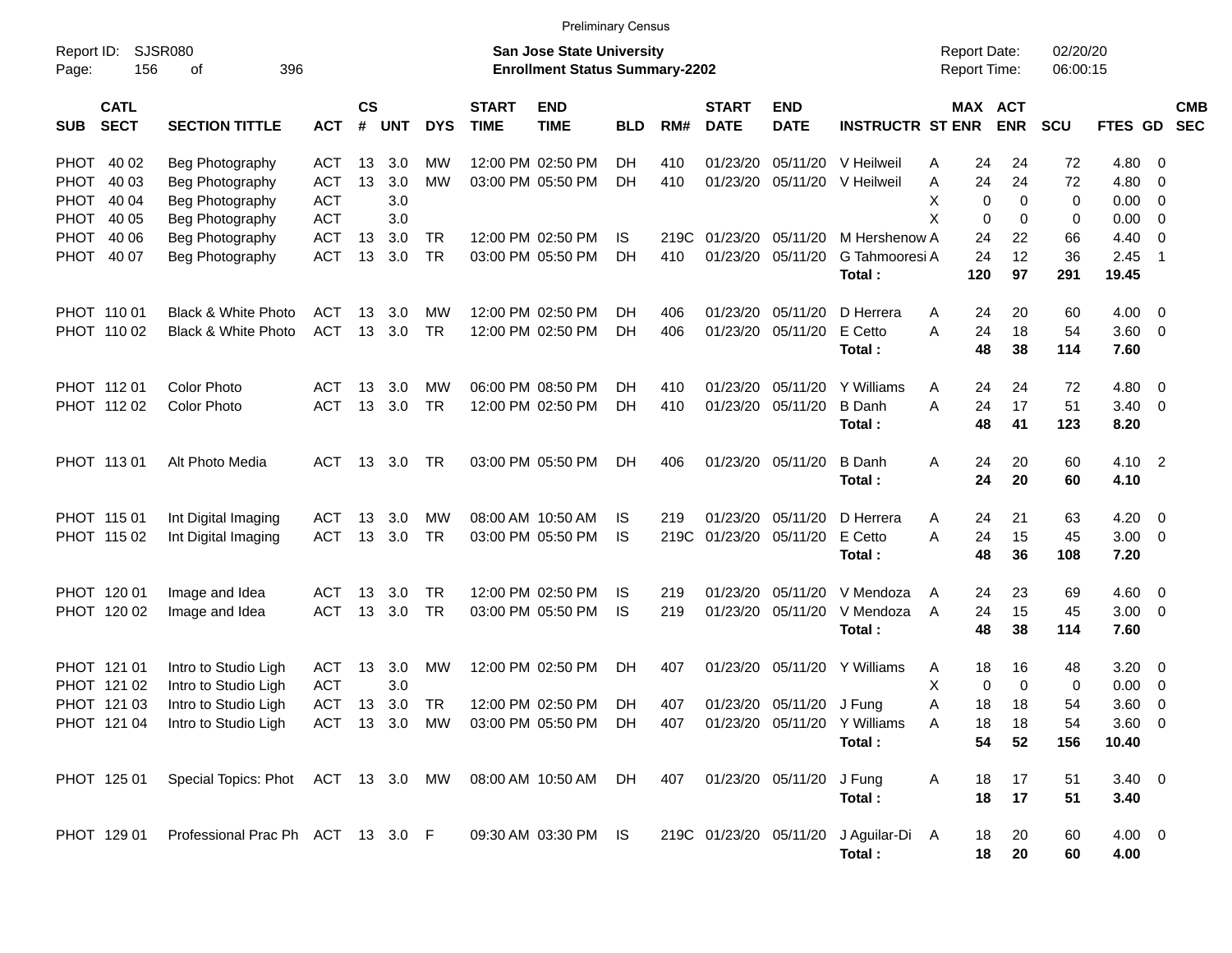|                                          |                            |            |         |            |            |                             | <b>Preliminary Census</b>                                                 |            |      |                             |                                                  |                                                       |                                            |                             |                             |                                     |                          |
|------------------------------------------|----------------------------|------------|---------|------------|------------|-----------------------------|---------------------------------------------------------------------------|------------|------|-----------------------------|--------------------------------------------------|-------------------------------------------------------|--------------------------------------------|-----------------------------|-----------------------------|-------------------------------------|--------------------------|
| Report ID:<br>157<br>Page:               | SJSR080<br>396<br>оf       |            |         |            |            |                             | <b>San Jose State University</b><br><b>Enrollment Status Summary-2202</b> |            |      |                             |                                                  |                                                       | <b>Report Date:</b><br><b>Report Time:</b> |                             | 02/20/20<br>06:00:15        |                                     |                          |
| <b>CATL</b><br><b>SECT</b><br><b>SUB</b> | <b>SECTION TITTLE</b>      | <b>ACT</b> | CS<br># | <b>UNT</b> | <b>DYS</b> | <b>START</b><br><b>TIME</b> | <b>END</b><br><b>TIME</b>                                                 | <b>BLD</b> | RM#  | <b>START</b><br><b>DATE</b> | <b>END</b><br><b>DATE</b>                        | <b>INSTRUCTR ST ENR</b>                               | MAX ACT                                    | <b>ENR</b>                  | <b>SCU</b>                  | FTES GD                             | <b>CMB</b><br><b>SEC</b> |
| PHOT<br>180 01                           | Indiv St Photo             | <b>SUP</b> | 36      | 3.0        | <b>TBA</b> |                             |                                                                           | ART        | 110A | 01/23/20                    | 05/11/20                                         | A Raynsford A<br>Total:                               | $12 \overline{ }$<br>12                    | 3<br>3                      | 9<br>9                      | $0.60 \quad 0$<br>0.60              |                          |
| Department :                             | <b>Art and Art History</b> |            |         |            |            |                             |                                                                           |            |      |                             | <b>Lower Division:</b><br><b>Upper Division:</b> | <b>Department Total:</b><br><b>Graduate Division:</b> | 3640<br>1546<br>1923<br>171                | 3012<br>1389<br>1519<br>104 | 8847<br>4027<br>4516<br>304 | 599.45<br>268.52<br>305.97<br>24.97 |                          |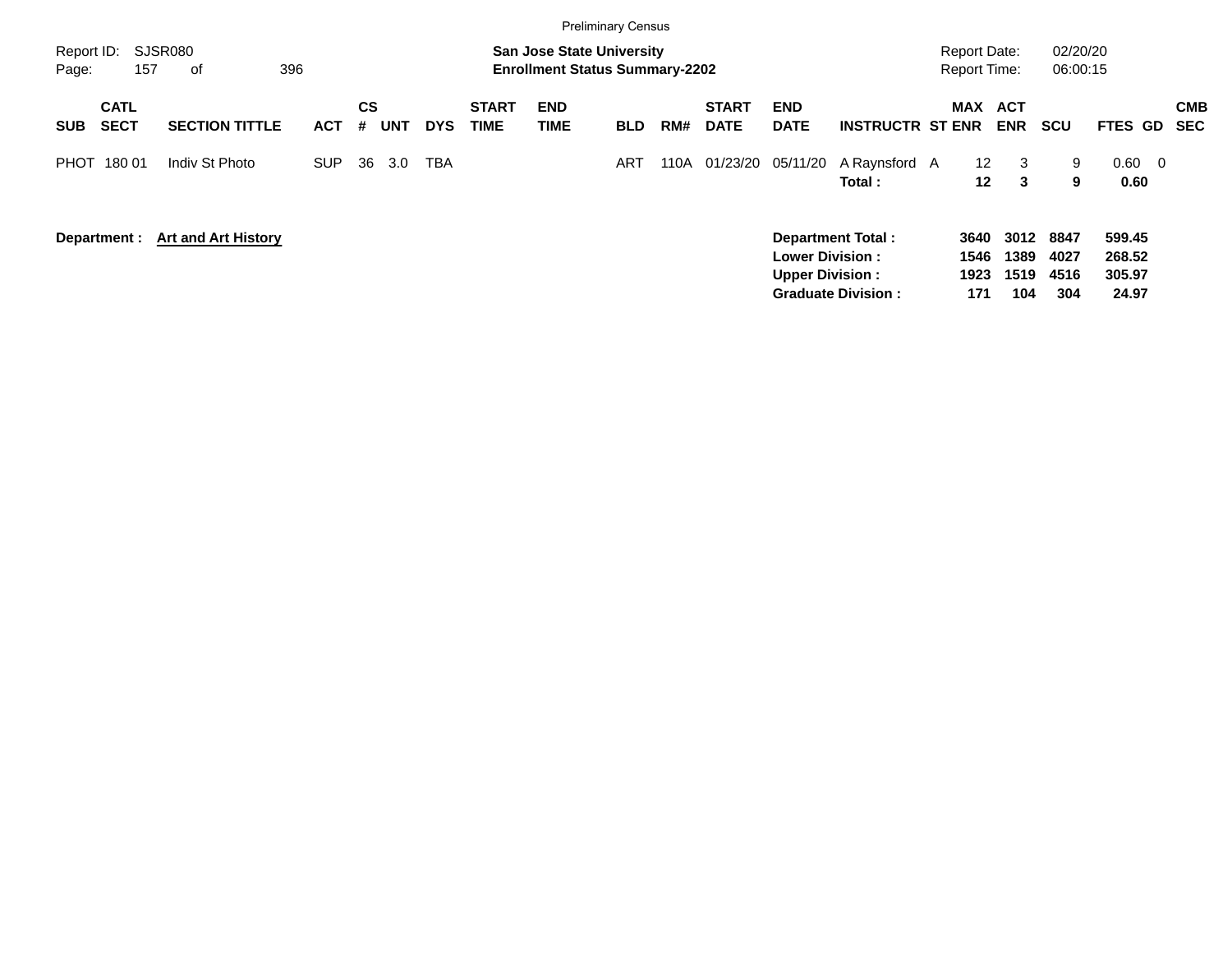|                     |                            |                                  |            |                    |               |            |                             |                                                                           | <b>Preliminary Census</b> |     |                             |                              |                             |                                     |             |                       |                      |             |                          |                          |
|---------------------|----------------------------|----------------------------------|------------|--------------------|---------------|------------|-----------------------------|---------------------------------------------------------------------------|---------------------------|-----|-----------------------------|------------------------------|-----------------------------|-------------------------------------|-------------|-----------------------|----------------------|-------------|--------------------------|--------------------------|
| Report ID:<br>Page: | 158                        | <b>SJSR080</b><br>396<br>оf      |            |                    |               |            |                             | <b>San Jose State University</b><br><b>Enrollment Status Summary-2202</b> |                           |     |                             |                              |                             | <b>Report Date:</b><br>Report Time: |             |                       | 02/20/20<br>06:00:15 |             |                          |                          |
| <b>SUB</b>          | <b>CATL</b><br><b>SECT</b> | <b>SECTION TITTLE</b>            | <b>ACT</b> | $\mathsf{cs}$<br># | <b>UNT</b>    | <b>DYS</b> | <b>START</b><br><b>TIME</b> | <b>END</b><br><b>TIME</b>                                                 | <b>BLD</b>                | RM# | <b>START</b><br><b>DATE</b> | <b>END</b><br><b>DATE</b>    | <b>INSTRUCTR ST ENR</b>     |                                     |             | MAX ACT<br><b>ENR</b> | <b>SCU</b>           | FTES GD     |                          | <b>CMB</b><br><b>SEC</b> |
| <b>College</b>      |                            | <b>Humanities &amp; the Arts</b> |            |                    |               |            |                             |                                                                           |                           |     |                             |                              |                             |                                     |             |                       |                      |             |                          |                          |
| ANI                 | Department :<br>10 01      | Design<br>Light and Optics       | ACT        | 07                 | 3.0           | <b>MW</b>  |                             | 08:00 AM 10:50 AM                                                         | ART                       | 243 |                             | 01/23/20 05/11/20            | J Clapp                     |                                     | 25          | 21                    | 63                   | $4.20 \ 0$  |                          |                          |
|                     |                            |                                  |            |                    |               |            |                             |                                                                           |                           |     |                             |                              | Total:                      | A                                   | 25          | 21                    | 63                   | 4.20        |                          |                          |
| ANI                 | 1301                       | Drawing Ani/III I                | ACT        | 07                 | 3.0           | F          |                             | 08:30 AM 02:10 PM                                                         | ART                       | 314 | 01/23/20                    | 05/11/20                     | S Borenstein A              |                                     | 25          | 24                    | 72                   | 4.80        | $\overline{\mathbf{0}}$  |                          |
| ANI                 | 1302                       | Drawing Ani/III I                | ACT        | 07                 | 3.0           | F          |                             | 02:20 PM 08:00 PM                                                         | <b>ART</b>                | 314 | 01/23/20                    | 05/11/20                     | S Borenstein A              |                                     | 25          | 22                    | 66                   | 4.40        | $\overline{\mathbf{0}}$  |                          |
| ANI                 | 1303                       | Drawing Ani/III I                | <b>ACT</b> | 07                 | 3.0           | <b>MW</b>  |                             | 12:00 PM 02:50 PM                                                         | <b>ART</b>                | 314 |                             | 01/23/20 05/11/20            | L Hill                      | Α                                   | 25          | 25                    | 75                   | 5.00        | $\overline{\phantom{0}}$ |                          |
|                     |                            |                                  |            |                    |               |            |                             |                                                                           |                           |     |                             |                              | Total:                      |                                     | 75          | 71                    | 213                  | 14.20       |                          |                          |
| ANI                 | 21 01                      | <b>Color Principles</b>          | ACT        | 07                 | 3.0           | MW         |                             | 03:00 PM 05:50 PM                                                         | ART                       | 203 |                             | 01/23/20 05/11/20            | C Chun                      | Α                                   | 25          | 24                    | 72                   | 4.80        | - 0                      |                          |
| ANI                 | 21 02                      | <b>Color Principles</b>          | <b>ACT</b> | 07                 | 3.0           | МW         |                             | 06:00 PM 08:50 PM                                                         | <b>ART</b>                | 203 | 01/23/20                    | 05/11/20                     | C Chun                      | Α                                   | 25          | 15                    | 45                   | 3.00        | $\overline{\mathbf{0}}$  |                          |
| ANI                 | 21 03                      | <b>Color Principles</b>          | <b>ACT</b> | 07                 | 3.0           | TR         |                             | 12:00 PM 02:50 PM                                                         | <b>ART</b>                | 206 |                             | 01/23/20 05/11/20            | I Poslitur                  | Α                                   | 25          | 22                    | 66                   | 4.40        | 0                        |                          |
| ANI                 | 21 04                      | <b>Color Principles</b>          | <b>ACT</b> | 07                 | 3.0           | <b>TR</b>  |                             | 03:00 PM 05:50 PM                                                         | <b>ART</b>                | 206 |                             | 01/23/20 05/11/20            | I Poslitur                  | А                                   | 25          | 22                    | 66                   | 4.40        | $\overline{\phantom{0}}$ |                          |
|                     |                            |                                  |            |                    |               |            |                             |                                                                           |                           |     |                             |                              | Total:                      |                                     | 100         | 83                    | 249                  | 16.60       |                          |                          |
| ANI                 | 31 01                      | 2D Animation I                   | ACT        | 07                 | 3.0           | TR         |                             | 06:00 PM 08:50 PM                                                         | ART                       | 218 |                             | 01/23/20 05/11/20            | J Jackson                   | A                                   | 25          | 26                    | 78                   | 5.20        | $\overline{\phantom{0}}$ |                          |
| ANI                 | 31 02                      | 2D Animation I                   | <b>ACT</b> |                    | 3.0           |            |                             |                                                                           |                           |     |                             |                              |                             | х                                   | $\mathbf 0$ | $\mathbf 0$           | 0                    | 0.00        | $\overline{\mathbf{0}}$  |                          |
| ANI                 | 31 03                      | 2D Animation I                   | <b>ACT</b> | 07                 | 3.0           | TR         |                             | 03:00 PM 05:50 PM                                                         | ART                       | 218 |                             | 01/23/20 05/11/20            | J Jackson                   | Α                                   | 25          | 27                    | 81                   | 5.40        | $\overline{\phantom{0}}$ |                          |
|                     |                            |                                  |            |                    |               |            |                             |                                                                           |                           |     |                             |                              | Total:                      |                                     | 50          | 53                    | 159                  | 10.60       |                          |                          |
| ANI                 | 41 01                      | Intro 3D Modeling                | <b>ACT</b> | 07                 | 3.0           | MW         |                             | 08:00 AM 10:50 AM                                                         | ART                       | 222 |                             | 01/23/20 05/11/20            | D Gustlin                   | Α                                   | 20          | 20                    | 60                   | $4.00 \ 0$  |                          |                          |
|                     |                            |                                  |            |                    |               |            |                             |                                                                           |                           |     |                             |                              | Total:                      |                                     | 20          | 20                    | 60                   | 4.00        |                          |                          |
| ANI                 | 61 01                      | Intro 3D Animation               | ACT        | 07                 | 3.0           | MW         |                             | 08:00 AM 10:50 AM                                                         | ART                       | 224 |                             | 01/23/20 05/11/20            | R Coelho                    | Α                                   | 20          | 20                    | 60                   | $4.00 \ 0$  |                          |                          |
|                     |                            |                                  |            |                    |               |            |                             |                                                                           |                           |     |                             |                              | Total:                      |                                     | 20          | 20                    | 60                   | 4.00        |                          |                          |
| ANI                 | 101 01                     | <b>Visual Storytell</b>          | <b>ACT</b> | 07                 | 3.0           | MW         |                             | 12:00 PM 02:50 PM                                                         | ART                       | 206 |                             | 01/23/20 05/11/20            | E Briggs                    | Α                                   | 25          | 25                    | 75                   | 5.00        | $\overline{\phantom{0}}$ |                          |
| ANI                 | 101 02                     | <b>Visual Storytell</b>          | <b>ACT</b> | 07                 | 3.0           | МW         |                             | 03:00 PM 05:50 PM                                                         | <b>ART</b>                | 206 | 01/23/20                    | 05/11/20                     | L Hill                      | A                                   | 25          | 26                    | 78                   | 5.20        | $\overline{\mathbf{0}}$  |                          |
| ANI                 | 101 03                     | <b>Visual Storytell</b>          | <b>ACT</b> | 07                 | 3.0           | MW         |                             | 06:00 PM 08:50 PM                                                         | ART                       | 206 |                             | 01/23/20 05/11/20            | - L Hill                    | Α                                   | 25          | 19                    | 57                   | 3.80        | - 0                      |                          |
| ANI                 | 101 04                     | <b>Visual Storytell</b>          |            |                    | ACT 07 3.0 TR |            |                             | 08:00 AM 10:50 AM ART 243                                                 |                           |     |                             | 01/23/20 05/11/20            | A Wu                        | Α                                   | 25          | 28                    | 84                   | $5.60$ 0    |                          |                          |
|                     |                            |                                  |            |                    |               |            |                             |                                                                           |                           |     |                             |                              | Total:                      |                                     | 100         | 98                    | 294                  | 19.60       |                          |                          |
| ANI                 | 112 01                     | Conceptual Illus                 |            |                    | ACT 07 3.0 TR |            |                             | 06:00 PM 08:50 PM ART 243                                                 |                           |     |                             | 01/23/20 05/11/20            | R Storey                    | Α                                   | 25          | 11                    | 33                   | $2.20 \t 0$ |                          |                          |
|                     |                            |                                  |            |                    |               |            |                             |                                                                           |                           |     |                             |                              | Total:                      |                                     | 25          | 11                    | 33                   | 2.20        |                          |                          |
| ANI                 | 122 01                     | Illus Fundmntl III               | ACT        |                    | 07 3.0        | TR         |                             | 08:00 AM 10:50 AM                                                         | ART                       | 206 |                             |                              | 01/23/20 05/11/20 O Aurelio | Α                                   | 25          | 26                    | 78                   | $5.20 \ 0$  |                          |                          |
| ANI                 | 122 02                     | Illus Fundmntl III               | ACT        |                    | 07 3.0        | TR         |                             | 12:00 PM 02:50 PM                                                         | ART                       | 243 |                             |                              | 01/23/20 05/11/20 O Aurelio | Α                                   | 25          | 26                    | 78                   | $5.20 \ 0$  |                          |                          |
| ANI                 | 122 03                     | Illus Fundmntl III               | ACT        |                    | 07 3.0 TR     |            |                             | 06:00 PM 08:50 PM                                                         | ART                       | 206 |                             | 01/23/20 05/11/20   Poslitur |                             | Α                                   | 24          | 15                    | 45                   | $3.00 \t 0$ |                          |                          |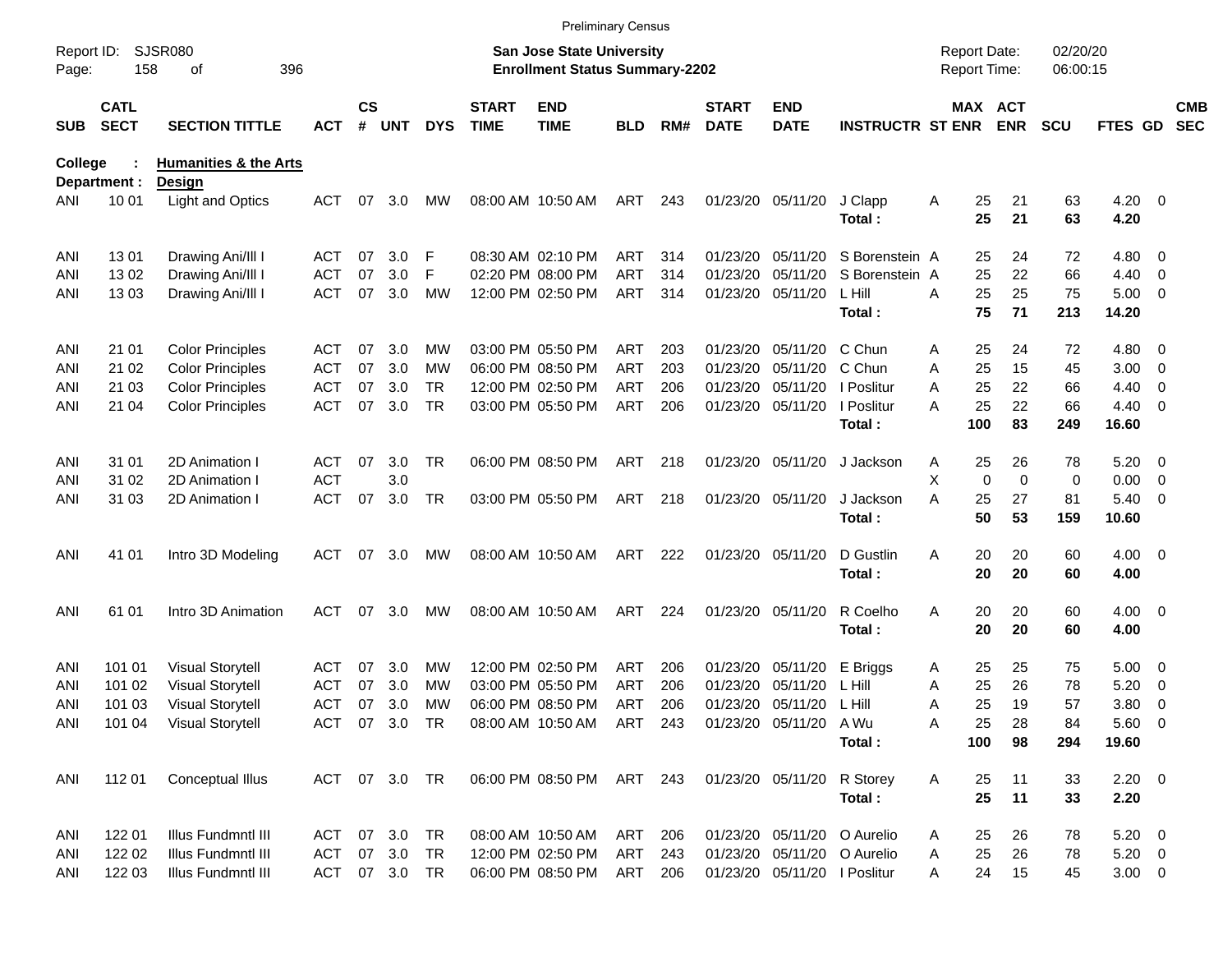|                     |                            |                             |               |                    |               |            |                             |                                                                    | <b>Preliminary Census</b> |     |                             |                           |                         |                                     |                       |                      |                |                          |                          |
|---------------------|----------------------------|-----------------------------|---------------|--------------------|---------------|------------|-----------------------------|--------------------------------------------------------------------|---------------------------|-----|-----------------------------|---------------------------|-------------------------|-------------------------------------|-----------------------|----------------------|----------------|--------------------------|--------------------------|
| Report ID:<br>Page: | 159                        | <b>SJSR080</b><br>396<br>оf |               |                    |               |            |                             | San Jose State University<br><b>Enrollment Status Summary-2202</b> |                           |     |                             |                           |                         | <b>Report Date:</b><br>Report Time: |                       | 02/20/20<br>06:00:15 |                |                          |                          |
| <b>SUB</b>          | <b>CATL</b><br><b>SECT</b> | <b>SECTION TITTLE</b>       | <b>ACT</b>    | $\mathsf{cs}$<br># | <b>UNT</b>    | <b>DYS</b> | <b>START</b><br><b>TIME</b> | <b>END</b><br><b>TIME</b>                                          | <b>BLD</b>                | RM# | <b>START</b><br><b>DATE</b> | <b>END</b><br><b>DATE</b> | <b>INSTRUCTR ST ENR</b> |                                     | MAX ACT<br><b>ENR</b> | <b>SCU</b>           | FTES GD        |                          | <b>CMB</b><br><b>SEC</b> |
|                     |                            |                             |               |                    |               |            |                             |                                                                    |                           |     |                             |                           | Total:                  | 74                                  | 67                    | 201                  | 13.40          |                          |                          |
| ANI                 | 123 01                     | Visual Dev I                | ACT           | 07                 | 3.0           | TR         |                             | 03:00 PM 05:50 PM                                                  | ART                       | 222 |                             | 01/23/20 05/11/20         | C Tang                  | 20<br>A                             | 18                    | 54                   | $3.60 \ 0$     |                          |                          |
| ANI                 | 123 02                     | Visual Dev I                | <b>ACT</b>    | 07                 | 3.0           | <b>TR</b>  |                             | 06:00 PM 08:50 PM                                                  | ART                       | 222 |                             | 01/23/20 05/11/20         | C Tang                  | 20<br>A                             | 9                     | 27                   | $1.80 \ 0$     |                          |                          |
|                     |                            |                             |               |                    |               |            |                             |                                                                    |                           |     |                             |                           | Total:                  | 40                                  | 27                    | 81                   | 5.40           |                          |                          |
| ANI                 | 124 01                     | Visual Dev II               | ACT           | 07                 | 3.0           | TR         |                             | 12:00 PM 02:50 PM                                                  | ART                       | 222 |                             | 01/23/20 05/11/20         | D Yee                   | 20<br>Α                             | 11                    | 33                   | $2.20 \t 0$    |                          |                          |
|                     |                            |                             |               |                    |               |            |                             |                                                                    |                           |     |                             |                           | Total:                  | 20                                  | 11                    | 33                   | 2.20           |                          |                          |
| ANI                 | 131 01                     | 2D Animation II             | ACT           | 07                 | 3.0           | МW         |                             | 08:00 AM 10:50 AM                                                  | ART                       | 218 | 01/23/20                    | 05/11/20                  | <b>B</b> Moore          | 25<br>Α                             | 21                    | 63                   | 4.20           | $\overline{\phantom{0}}$ |                          |
| ANI                 | 131 02                     | 2D Animation II             | <b>ACT</b>    | 07                 | 3.0           | МW         |                             | 12:00 PM 02:50 PM                                                  | <b>ART</b>                | 218 | 01/23/20                    | 05/11/20                  | <b>B</b> Moore          | 24<br>Α                             | 22                    | 66                   | 4.40           | $\overline{\phantom{0}}$ |                          |
| ANI                 | 131 03                     | 2D Animation II             | ACT           | 07                 | 3.0           | МW         |                             | 03:00 PM 05:50 PM                                                  | ART                       | 218 |                             | 01/23/20 05/11/20         | J Jackson               | 24<br>Α                             | 26                    | 78                   | 5.20           | $\overline{\phantom{0}}$ |                          |
| ANI                 | 131 04                     | 2D Animation II             | <b>ACT</b>    |                    | $3.0\,$       |            |                             |                                                                    |                           |     |                             |                           |                         | X<br>$\mathbf 0$                    | $\mathbf 0$           | 0                    | $0.00 \t 0$    |                          |                          |
|                     |                            |                             |               |                    |               |            |                             |                                                                    |                           |     |                             |                           | Total:                  | 73                                  | 69                    | 207                  | 13.80          |                          |                          |
| ANI                 | 132 01                     | 2D Animation III            | ACT           | 07                 | 3.0           | TR         |                             | 08:00 AM 10:50 AM                                                  | ART                       | 218 | 01/23/20                    | 05/11/20                  | D Chai                  | 25<br>A                             | 23                    | 69                   | $4.60 \quad 0$ |                          |                          |
| ANI                 | 132 02                     | 2D Animation III            | <b>ACT</b>    | 07                 | 3.0           | <b>TR</b>  |                             | 12:00 PM 02:50 PM                                                  | ART                       | 218 |                             | 01/23/20 05/11/20         | A Wu                    | 25<br>Α                             | 28                    | 84                   | $5.60$ 0       |                          |                          |
| ANI                 | 132 03                     | 2D Animation III            | <b>ACT</b>    |                    | 3.0           |            |                             |                                                                    |                           |     |                             |                           |                         | X<br>$\mathbf 0$                    | $\mathbf 0$           | 0                    | $0.00 \t 0$    |                          |                          |
|                     |                            |                             |               |                    |               |            |                             |                                                                    |                           |     |                             |                           | Total:                  | 50                                  | 51                    | 153                  | 10.20          |                          |                          |
| ANI                 | 134 01                     | <b>Animation Prod II</b>    | ACT           | 07                 | 3.0           | MW         |                             | 03:00 PM 05:50 PM                                                  | ART                       | 243 | 01/23/20 05/11/20           |                           | <b>B</b> Moore          | 30<br>Α                             | 30                    | 90                   | $6.00 \quad 0$ |                          |                          |
|                     |                            |                             |               |                    |               |            |                             |                                                                    |                           |     |                             |                           | Total:                  | 30                                  | 30                    | 90                   | 6.00           |                          |                          |
| ANI                 | 141 01                     | Digital Modeling I          | ACT           | 07                 | 3.0           | MW         |                             | 12:00 PM 02:50 PM                                                  | ART                       | 222 | 01/23/20 05/11/20           |                           | D Gustlin               | Α<br>20                             | 8                     | 24                   | $1.65$ 1       |                          |                          |
|                     |                            |                             |               |                    |               |            |                             |                                                                    |                           |     |                             |                           | Total:                  | 20                                  | 8                     | 24                   | 1.65           |                          |                          |
| ANI                 | 142 01                     | Digital Model II            | ACT           | 07                 | 3.0           | TR         |                             | 08:00 AM 10:50 AM                                                  | ART                       | 222 |                             | 01/23/20 05/11/20         | T Austin                | Α<br>20                             | 11                    | 33                   | $2.20 \t 0$    |                          |                          |
|                     |                            |                             |               |                    |               |            |                             |                                                                    |                           |     |                             |                           | Total:                  | 20                                  | 11                    | 33                   | 2.20           |                          |                          |
| ANI                 | 161 01                     | Digital Anim I              | ACT 07 3.0    |                    |               | <b>MW</b>  |                             | 12:00 PM 02:50 PM                                                  | ART 224                   |     |                             | 01/23/20 05/11/20         | M Meeker                | 20<br>Α                             | 14                    | 42                   | 2.80 0         |                          |                          |
| ANI                 |                            | 161 02 Digital Anim I       |               |                    |               |            |                             | ACT 07 3.0 MW 03:00 PM 05:50 PM ART 224                            |                           |     | 01/23/20 05/11/20           |                           | M Meeker                | Α<br>20                             | 11                    | 33                   | $2.20 \t 0$    |                          |                          |
|                     |                            |                             |               |                    |               |            |                             |                                                                    |                           |     |                             |                           | Total:                  | 40                                  | 25                    | 75                   | 5.00           |                          |                          |
| ANI                 | 175 01                     | Prof Prac Ent Dsgn          | ACT 07 3.0 TR |                    |               |            |                             | 08:00 AM 10:50 AM                                                  | ART 224                   |     |                             | 01/23/20 05/11/20         | R Coelho                | 25<br>A                             | 17                    | 51                   | $3.40 \ 0$     |                          |                          |
| ANI                 | 175 02                     | Prof Prac Ent Dsgn          |               |                    | ACT 07 3.0 MW |            |                             | 12:00 PM 02:50 PM                                                  | ART 243                   |     |                             | 01/23/20 05/11/20         | J Clapp                 | 25<br>A                             | 18                    | 54                   | $3.60$ 0       |                          |                          |
|                     |                            |                             |               |                    |               |            |                             |                                                                    |                           |     |                             |                           | Total:                  | 50                                  | 35                    | 105                  | 7.00           |                          |                          |
| ANI                 | 179 01                     | Spec Topic Ani/III          | ACT 07 3.0 TR |                    |               |            |                             | 03:00 PM 05:50 PM ART 243                                          |                           |     |                             | 01/23/20 05/11/20 D Yee   |                         | 36<br>A                             | 24                    | 72                   | 4.80 0         |                          |                          |
| ANI                 | 179 02                     | Spec Topic Ani/III          | <b>ACT</b>    |                    | $3.0\,$       |            |                             |                                                                    |                           |     |                             |                           |                         | X                                   | 0<br>0                | 0                    | $0.00 \t 0$    |                          |                          |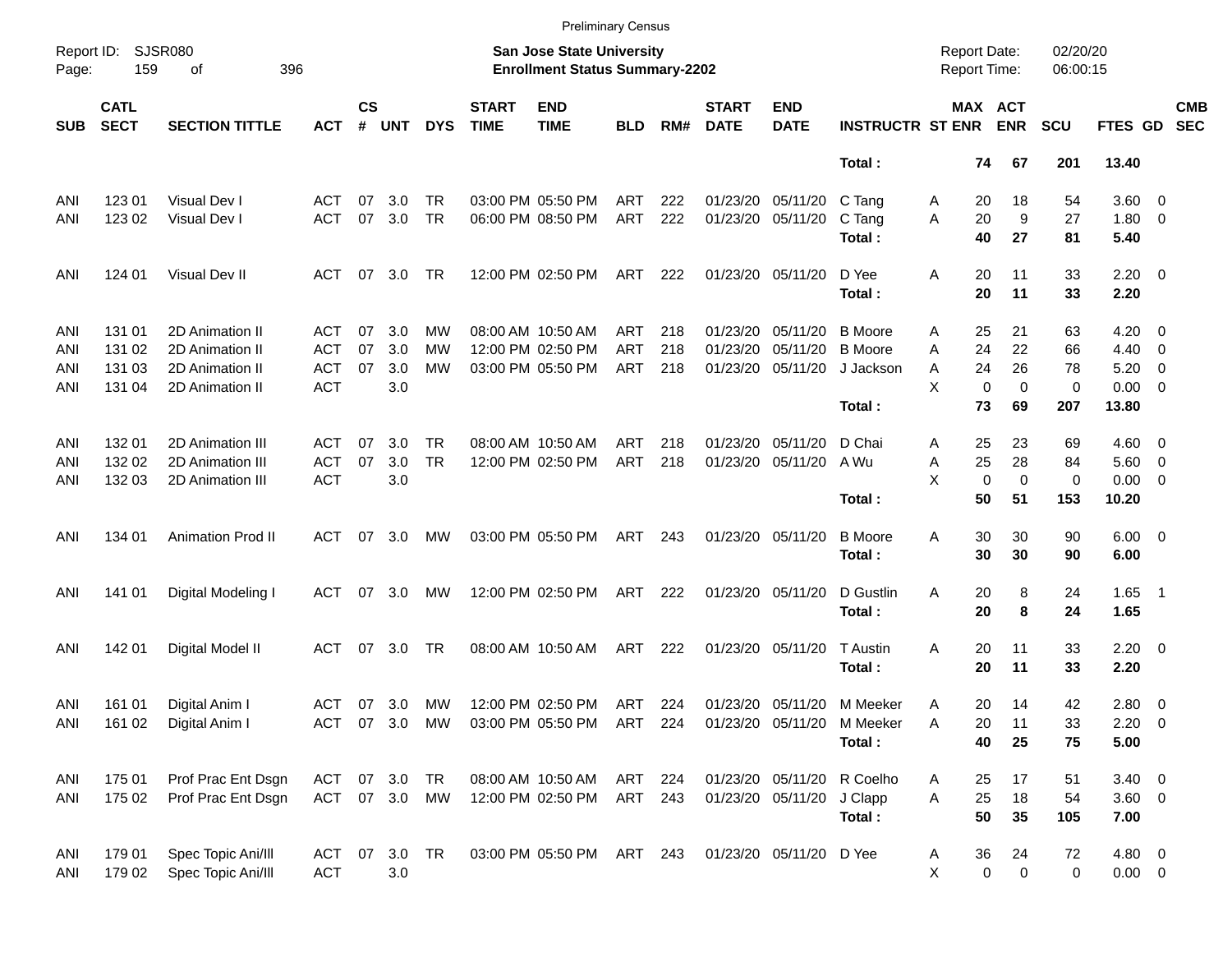|                     |                                |                                                                                        |                                 |                |                   |                       |                             |                                                                           | <b>Preliminary Census</b> |                   |                                  |                                  |                                |                                            |                              |                      |                               |                                                      |                          |
|---------------------|--------------------------------|----------------------------------------------------------------------------------------|---------------------------------|----------------|-------------------|-----------------------|-----------------------------|---------------------------------------------------------------------------|---------------------------|-------------------|----------------------------------|----------------------------------|--------------------------------|--------------------------------------------|------------------------------|----------------------|-------------------------------|------------------------------------------------------|--------------------------|
| Report ID:<br>Page: | 160                            | <b>SJSR080</b><br>396<br>οf                                                            |                                 |                |                   |                       |                             | <b>San Jose State University</b><br><b>Enrollment Status Summary-2202</b> |                           |                   |                                  |                                  |                                | <b>Report Date:</b><br><b>Report Time:</b> |                              | 02/20/20<br>06:00:15 |                               |                                                      |                          |
| <b>SUB</b>          | <b>CATL</b><br><b>SECT</b>     | <b>SECTION TITTLE</b>                                                                  | <b>ACT</b>                      | <b>CS</b><br># | <b>UNT</b>        | <b>DYS</b>            | <b>START</b><br><b>TIME</b> | <b>END</b><br><b>TIME</b>                                                 | <b>BLD</b>                | RM#               | <b>START</b><br><b>DATE</b>      | <b>END</b><br><b>DATE</b>        | <b>INSTRUCTR ST ENR</b>        |                                            | <b>MAX ACT</b><br><b>ENR</b> | <b>SCU</b>           | FTES GD                       |                                                      | <b>CMB</b><br><b>SEC</b> |
|                     |                                |                                                                                        |                                 |                |                   |                       |                             |                                                                           |                           |                   |                                  |                                  | Total:                         | 36                                         | 24                           | 72                   | 4.80                          |                                                      |                          |
| ANI                 | 180 01                         | <b>Indiv Studies</b>                                                                   | SUP                             | 36             | 3.0               | TBA                   |                             |                                                                           |                           |                   |                                  | 01/23/20 05/11/20                | D Chai<br>Total:               | 35<br>Α<br>35                              | 21<br>21                     | 63<br>63             | $4.20 \ 0$<br>4.20            |                                                      |                          |
| ANI<br>ANI          | 199 01<br>199 02               | Senior Project ANI<br>Senior Project ANI                                               | ACT<br>ACT                      | 07<br>07       | 3.0<br>3.0        | F<br>F                |                             | 08:30 AM 02:10 PM<br>08:30 AM 02:10 PM                                    | ART<br><b>ART</b>         | 218<br>222        | 01/23/20<br>01/23/20             | 05/11/20<br>05/11/20             | J Clapp<br>T Austin            | 25<br>Α<br>20<br>A                         | 22<br>17                     | 66<br>51             | $4.40 \ 0$<br>3.40            | $\overline{\mathbf{0}}$                              |                          |
| ANI<br>ANI          | 199 03<br>199 04               | Senior Project ANI<br>Senior Project ANI                                               | ACT<br><b>ACT</b>               | 07<br>07       | 3.0<br>3.0        | F<br>F                |                             | 08:30 AM 02:10 PM<br>08:30 AM 02:10 PM                                    | <b>ART</b><br>ART         | 224<br>243        | 01/23/20                         | 05/11/20<br>01/23/20 05/11/20    | R Coelho<br>D Yee              | 20<br>Α<br>25<br>Α                         | 18<br>19                     | 54<br>57             | 3.60<br>3.80 0                | $\overline{\mathbf{0}}$                              |                          |
|                     |                                |                                                                                        |                                 |                |                   |                       |                             |                                                                           |                           |                   |                                  |                                  | Total:                         | 90                                         | 76                           | 228                  | 15.20                         |                                                      |                          |
| <b>DSGD</b>         | DSGD 6301<br>6302<br>DSGD 6303 | <b>Fund Graphic Visual</b><br><b>Fund Graphic Visual</b><br><b>Fund Graphic Visual</b> | ACT<br><b>ACT</b><br><b>ACT</b> | 07<br>07<br>07 | 3.0<br>3.0<br>3.0 | TR<br><b>TR</b><br>МW |                             | 08:00 AM 10:50 AM<br>12:00 PM 02:50 PM<br>12:00 PM 02:50 PM               | ART<br><b>ART</b><br>ART  | 212<br>212<br>203 | 01/23/20<br>01/23/20<br>01/23/20 | 05/11/20<br>05/11/20<br>05/11/20 | J Levy<br>J Levy<br>J Martinez | 25<br>Α<br>25<br>Α<br>25<br>A              | 25<br>24<br>28               | 75<br>72<br>84       | $5.00 \t 0$<br>4.80<br>5.60 0 | $\overline{\phantom{0}}$                             |                          |
|                     |                                |                                                                                        |                                 |                |                   |                       |                             |                                                                           |                           |                   |                                  |                                  | Total:                         | 75                                         | 77                           | 231                  | 15.40                         |                                                      |                          |
|                     | DSGD 8301<br>DSGD 8302         | <b>Digital Apps Basic</b><br><b>Digital Apps Basic</b>                                 | ACT<br><b>ACT</b>               | 07             | 3.0<br>3.0        | MW                    |                             | 03:00 PM 05:50 PM                                                         | ART                       | 222               |                                  | 01/23/20 05/11/20                | E Briggs                       | 25<br>Α<br>X<br>0                          | 20<br>0                      | 60<br>0              | $4.00 \ 0$<br>0.00            | $\overline{\mathbf{0}}$                              |                          |
|                     | DSGD 8303<br>DSGD 8304         | Digital Apps Basic<br><b>Digital Apps Basic</b>                                        | <b>ACT</b><br><b>ACT</b>        | 07<br>07       | 3.0<br>3.0        | МW<br>F               |                             | 06:00 PM 08:50 PM<br>10:00 AM 04:00 PM                                    | ART<br>ART                | 201<br>201        | 01/23/20                         | 05/11/20<br>01/23/20 05/11/20    | E Briggs<br>A Chung            | Α<br>25<br>25<br>Α                         | 25<br>27                     | 75<br>81             | 5.00<br>5.40                  | $\overline{\mathbf{0}}$<br>$\overline{\phantom{0}}$  |                          |
|                     |                                |                                                                                        |                                 |                |                   |                       |                             |                                                                           |                           |                   |                                  |                                  | Total:                         | 75                                         | 72                           | 216                  | 14.40                         |                                                      |                          |
|                     | DSGD 9901<br>DSGD 99 02        | Intro Typography<br>Intro Typography                                                   | ACT<br>ACT                      | 07<br>07       | 3.0<br>3.0        | TR.<br>МW             |                             | 12:00 PM 02:50 PM<br>12:00 PM 02:50 PM                                    | ART<br><b>ART</b>         | 216<br>212        | 01/23/20<br>01/23/20             | 05/11/20<br>05/11/20             | R Sexton<br>C Kim              | 25<br>Α<br>25<br>Α                         | 21<br>25                     | 63<br>75             | 4.20<br>5.00                  | $\overline{\phantom{0}}$<br>$\overline{\phantom{0}}$ |                          |
| DSGD                | 99 03<br>DSGD 99 04            | Intro Typography<br>Intro Typography                                                   | ACT<br><b>ACT</b>               | 07<br>07       | 3.0<br>3.0        | МW<br>MW              |                             | 03:00 PM 05:50 PM<br>03:00 PM 05:50 PM                                    | <b>ART</b><br><b>ART</b>  | 216<br>105        | 01/23/20                         | 05/11/20<br>01/23/20 05/11/20    | C Hwang<br>J Martinez          | 25<br>Α<br>25<br>Α                         | 28<br>21                     | 84<br>63             | 5.60<br>4.20                  | $\overline{\phantom{0}}$<br>$\overline{\mathbf{0}}$  |                          |
|                     | DSGD 99 05                     | Intro Typography                                                                       | <b>ACT</b>                      |                | 3.0               |                       |                             |                                                                           |                           |                   |                                  |                                  | Total:                         | X<br>0<br>100                              | 0<br>95                      | 0<br>285             | $0.00 \t 0$<br>19.00          |                                                      |                          |
|                     |                                | DSGD 103A 01 Adv Typography I                                                          | ACT                             | 07             | 3.0               | TR                    |                             | 08:00 AM 10:50 AM                                                         | IS                        | 226               |                                  | 01/23/20 05/11/20                | R Sexton<br>Total:             | 25<br>Α<br>25                              | 23<br>23                     | 69<br>69             | $4.60$ 0<br>4.60              |                                                      |                          |
|                     | DSGD 104 01                    | Intro to Grph Dsgn                                                                     | ACT                             |                | 07 3.0            | МW                    |                             | 12:00 PM 02:50 PM                                                         | ART                       | 201               |                                  | 01/23/20 05/11/20 J Miller       |                                | 25<br>A                                    | 25                           | 75                   | $5.00 \t 0$                   |                                                      |                          |
|                     | DSGD 104 02                    | Intro to Grph Dsgn                                                                     | ACT                             |                | 07 3.0            | МW                    |                             | 08:00 AM 10:50 AM                                                         | ART                       | 201               |                                  | 01/23/20 05/11/20                | J Martinez                     | 25<br>A                                    | 23                           | 69                   | $4.60$ 0                      |                                                      |                          |
|                     | DSGD 104 03                    | Intro to Grph Dsgn                                                                     | <b>ACT</b>                      |                | 07 3.0            | МW                    |                             | 03:00 PM 05:50 PM                                                         | ART                       | 212               |                                  | 01/23/20 05/11/20 C Kim          |                                | 25<br>Α                                    | 25                           | 75                   | $5.00 \t 0$                   |                                                      |                          |
|                     | DSGD 104 04                    | Intro to Grph Dsgn                                                                     | <b>ACT</b>                      |                | 07 3.0            | МW                    |                             | 08:00 AM 10:50 AM                                                         | ART                       | 216               |                                  | 01/23/20 05/11/20 D Lee          |                                | 25<br>Α                                    | 26                           | 78                   | 5.20                          | $\overline{\phantom{0}}$                             |                          |
|                     | DSGD 104 05                    | Intro to Grph Dsgn                                                                     | <b>ACT</b>                      |                | 07 3.0            | МW                    |                             | 12:00 PM 02:50 PM                                                         | ART                       | 216               |                                  |                                  | 01/23/20 05/11/20 C Hwang      | 25<br>Α                                    | 27                           | 81                   | $5.40 \ 0$                    |                                                      |                          |
|                     | DSGD 104 06                    | Intro to Grph Dsgn                                                                     | ACT                             |                | 07 3.0            | <b>TR</b>             |                             | 08:00 AM 10:50 AM                                                         | ART                       | 216               |                                  | 01/23/20 05/11/20 Y Han          |                                | 25<br>Α                                    | 23                           | 69                   | 4.60 0                        |                                                      |                          |
|                     | DSGD 104 07                    | Intro to Grph Dsgn                                                                     | ACT 07 3.0 TR                   |                |                   |                       |                             | 03:00 PM 05:50 PM                                                         | ART                       | 216               |                                  |                                  | 01/23/20 05/11/20 R Sexton     | Α<br>25                                    | 19                           | 57                   | $3.80\ 0$                     |                                                      |                          |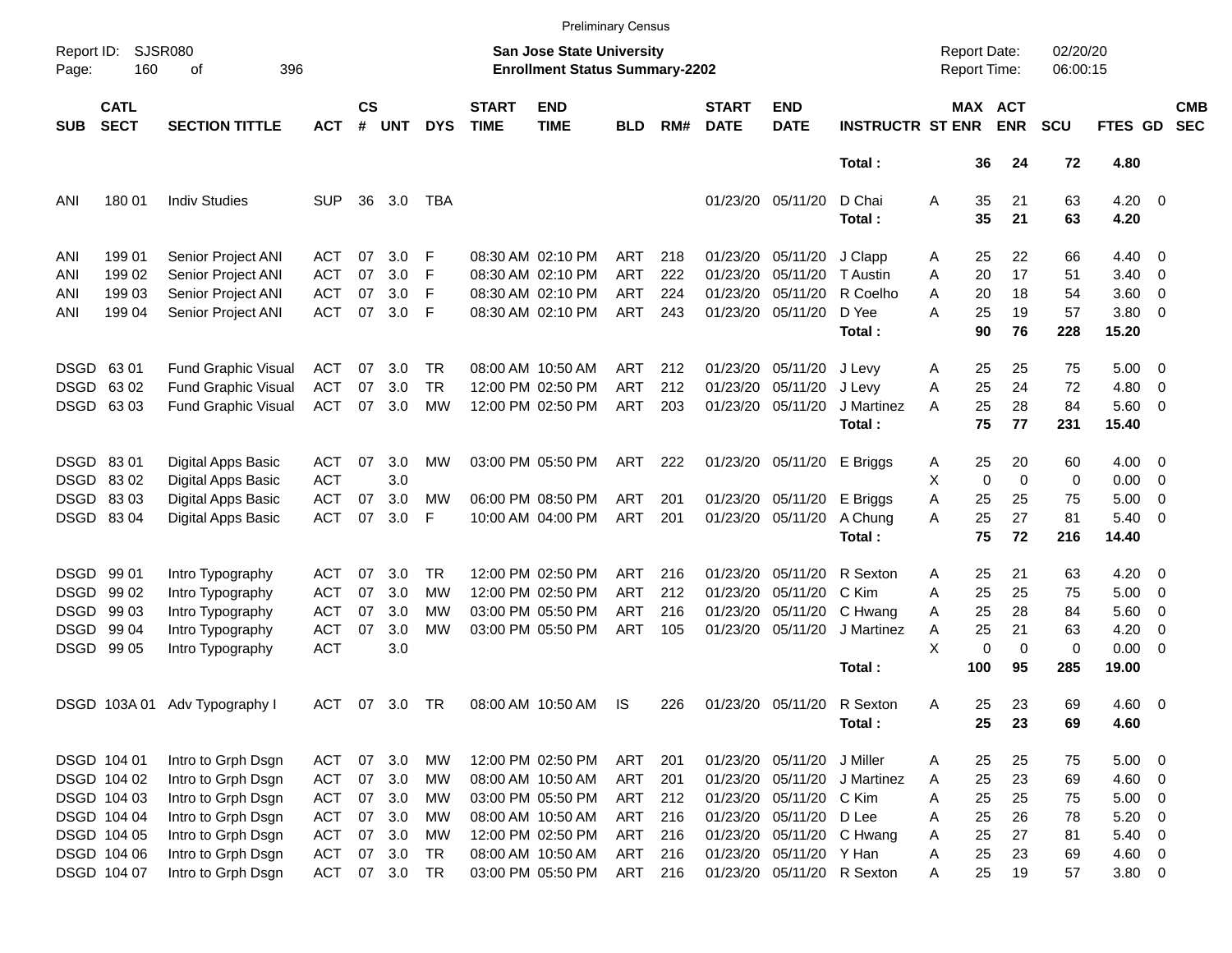|                     |                                           |                                                                                |                                 |                    |                   |                       |                             | <b>Preliminary Census</b>                                                 |                                 |                   |                             |                                                             |                                            |             |                |                                     |                      |                        |                                                                                  |                          |
|---------------------|-------------------------------------------|--------------------------------------------------------------------------------|---------------------------------|--------------------|-------------------|-----------------------|-----------------------------|---------------------------------------------------------------------------|---------------------------------|-------------------|-----------------------------|-------------------------------------------------------------|--------------------------------------------|-------------|----------------|-------------------------------------|----------------------|------------------------|----------------------------------------------------------------------------------|--------------------------|
| Report ID:<br>Page: | <b>SJSR080</b><br>161                     | 396<br>оf                                                                      |                                 |                    |                   |                       |                             | <b>San Jose State University</b><br><b>Enrollment Status Summary-2202</b> |                                 |                   |                             |                                                             |                                            |             |                | <b>Report Date:</b><br>Report Time: | 02/20/20<br>06:00:15 |                        |                                                                                  |                          |
| <b>SUB</b>          | <b>CATL</b><br><b>SECT</b>                | <b>SECTION TITTLE</b>                                                          | <b>ACT</b>                      | $\mathsf{cs}$<br># | <b>UNT</b>        | <b>DYS</b>            | <b>START</b><br><b>TIME</b> | <b>END</b><br><b>TIME</b>                                                 | <b>BLD</b>                      | RM#               | <b>START</b><br><b>DATE</b> | <b>END</b><br><b>DATE</b>                                   | <b>INSTRUCTR ST ENR</b>                    |             |                | MAX ACT<br><b>ENR</b>               | <b>SCU</b>           | FTES GD                |                                                                                  | <b>CMB</b><br><b>SEC</b> |
|                     |                                           |                                                                                |                                 |                    |                   |                       |                             |                                                                           |                                 |                   |                             |                                                             | Total:                                     |             |                | 175 168                             | 504                  | 33.60                  |                                                                                  |                          |
|                     | DSGD 105 01                               | Intermed Grph Dsgn                                                             | ACT                             | 07                 | 3.0               | TR                    |                             | 12:00 PM 02:50 PM                                                         | IS                              | 226               |                             | 01/23/20 05/11/20                                           | E Gee<br>Total:                            | Α           | 25<br>25       | 23<br>23                            | 69<br>69             | $4.60$ 0<br>4.60       |                                                                                  |                          |
|                     | DSGD 108 01                               | Gr Des Portfolio                                                               | ACT                             | 07                 | 3.0               | MW                    |                             | 12:00 PM 02:50 PM                                                         | IS                              | 226               |                             | 01/23/20 05/11/20                                           | D Lee<br>Total:                            | Α           | 25<br>25       | 24<br>24                            | 72<br>72             | $4.80\ 0$<br>4.80      |                                                                                  |                          |
|                     | DSGD 111 01                               | <b>Design Practices</b>                                                        | ACT                             | 07                 | 3.0               | MW                    |                             | 03:00 PM 05:50 PM                                                         | ART                             | 201               |                             | 01/23/20 05/11/20                                           | J Miller                                   | Α           | 25             | 25                                  | 75                   | $5.00 \t 0$            |                                                                                  |                          |
|                     | DSGD 111 02<br>DSGD 111 03<br>DSGD 111 04 | Design Practices<br>Design Practices<br><b>Design Practices</b>                | ACT<br><b>ACT</b><br><b>ACT</b> | 07<br>07<br>07     | 3.0<br>3.0<br>3.0 | МW<br><b>TR</b><br>TR |                             | 08:00 AM 10:50 AM<br>03:00 PM 05:50 PM<br>06:00 PM 08:50 PM               | <b>ART</b><br><b>ART</b><br>ART | 212<br>212<br>216 |                             | 01/23/20 05/11/20<br>01/23/20 05/11/20<br>01/23/20 05/11/20 | J Miller<br>G Hom<br>P Krayna              | Α<br>Α<br>А | 25<br>25<br>25 | 25<br>25<br>22                      | 75<br>75<br>66       | 5.00<br>5.00<br>4.40   | $\overline{\phantom{0}}$<br>$\overline{\phantom{0}}$<br>$\overline{\phantom{0}}$ |                          |
|                     |                                           |                                                                                |                                 |                    |                   |                       |                             |                                                                           |                                 |                   |                             |                                                             | Total:                                     |             | 100            | 97                                  | 291                  | 19.40                  |                                                                                  |                          |
|                     | DSGD 131 01                               | <b>Motion Graphics</b>                                                         | ACT                             | 07                 | 3.0               | TR                    |                             | 03:00 PM 05:50 PM                                                         | IS                              | 226               |                             | 01/23/20 05/11/20                                           | Y Han<br>Total:                            | Α           | 25<br>25       | 24<br>24                            | 72<br>72             | $4.80\ 0$<br>4.80      |                                                                                  |                          |
|                     | DSGD 132 01                               | UI & Interaction D                                                             | ACT                             | 07                 | 3.0               | MW                    |                             | 03:00 PM 05:50 PM                                                         | IS                              | 226               | 01/23/20 05/11/20           |                                                             | J Kim<br>Total:                            | Α           | 25<br>25       | 23<br>23                            | 69<br>69             | $4.60$ 0<br>4.60       |                                                                                  |                          |
|                     | DSGD 150 01                               | <b>GD Senior Studio</b>                                                        | <b>ACT</b>                      |                    | 4.0               |                       |                             |                                                                           |                                 |                   |                             |                                                             |                                            | X           | 0              | 0                                   | 0                    | $0.00 \t 0$            |                                                                                  |                          |
|                     | DSGD 150 02                               | <b>GD Senior Studio</b>                                                        | <b>ACT</b>                      | 07                 | 4.0               | МW                    |                             | 08:00 AM 11:20 AM                                                         | IS                              | 226               |                             | 01/23/20 05/11/20                                           | C Hwang<br>Total:                          | Α           | 24<br>24       | 24<br>24                            | 72<br>72             | $6.40 \quad 0$<br>6.40 |                                                                                  |                          |
|                     |                                           | DSGN 100W 01 Writing Workshop: De LEC<br>DSGN 100W 02 Writing Workshop: De LEC |                                 | 04<br>04           | 3.0<br>3.0        | MW<br>MW              |                             | 10:30 AM 11:45 AM<br>04:30 PM 05:45 PM                                    | <b>ENG</b><br><b>SH</b>         | 403<br>240        | 01/23/20                    | 01/23/20 05/11/20<br>05/11/20                               | S Domingo                                  | A           | 25<br>25       | 25<br>24                            | 75<br>72             | $5.00 \t 0$            |                                                                                  |                          |
|                     |                                           | DSGN 100W 03 Writing Workshop: De LEC                                          |                                 | 04                 | 3.0               | MW                    |                             | 12:00 PM 01:15 PM                                                         | SН                              | 240               |                             | 01/23/20 05/11/20                                           | S Domingo<br>M Skov                        | A<br>A      | 25             | 25                                  | 75                   | 4.80<br>5.00           | $\overline{\phantom{0}}$<br>$\overline{\mathbf{0}}$                              |                          |
|                     |                                           | DSGN 100W 04 Writing Workshop: De LEC                                          |                                 | 04                 | 3.0               | TR                    |                             | 07:30 AM 08:45 AM                                                         | CL.                             | 306               |                             | 01/23/20 05/11/20                                           | A Tran                                     | Α           | 25             | 24                                  | 72                   | 4.80                   | $\overline{\mathbf{0}}$                                                          |                          |
|                     |                                           | DSGN 100W 05 Writing Workshop: De LEC                                          |                                 | 04                 | 3.0               | <b>TR</b>             |                             | 09:00 AM 10:15 AM                                                         | <b>SH</b>                       | 240               | 01/23/20                    | 05/11/20                                                    | A Tran                                     | Α           | 25             | 26                                  | 78                   | 5.20                   | $\overline{\mathbf{0}}$                                                          |                          |
|                     |                                           | DSGN 100W 06 Writing Workshop: De LEC                                          |                                 | 04                 | 3.0               | TR                    |                             | 03:00 PM 04:15 PM                                                         | <b>CL</b>                       | 306               |                             | 01/23/20 05/11/20 V Rounti                                  | Total :                                    | Α           | 25             | 25<br>150 149                       | 75<br>447            | 5.00<br>29.80          | $\overline{\phantom{0}}$                                                         |                          |
|                     | DSGN 127 01                               | Intern                                                                         | SUP.                            |                    | 36 3.0            | TBA                   |                             |                                                                           |                                 |                   |                             |                                                             | 01/23/20 05/11/20 V San Fratel A           |             | 45             | 11                                  | 33                   | $2.20 \t 0$            |                                                                                  |                          |
|                     | DSGN 127 02                               | Intern                                                                         | <b>SUP</b>                      |                    | 36 4.0            | TBA                   |                             |                                                                           |                                 |                   |                             |                                                             | 01/23/20 05/11/20 V San Fratel A           |             | 25             | 3                                   | 12                   | 0.80 0                 |                                                                                  |                          |
|                     | DSGN 127 03                               | Intern                                                                         | <b>SUP</b>                      |                    | 36 2.0            | TBA                   |                             |                                                                           |                                 |                   |                             |                                                             | 01/23/20 05/11/20 V San Fratel A           |             | 15             | 4                                   | 8                    | $0.53$ 0               |                                                                                  |                          |
|                     | DSGN 12704                                | Intern                                                                         | <b>SUP</b>                      |                    | 36 1.0            | TBA                   |                             |                                                                           |                                 |                   |                             |                                                             | 01/23/20 05/11/20 V San Fratel A<br>Total: |             | 15<br>100      | 5<br>23                             | 5<br>58              | 0.33 0<br>3.87         |                                                                                  |                          |
|                     | <b>DSGN 18001</b>                         | <b>Indiv Studies</b>                                                           | SUP 36 3.0 TBA                  |                    |                   |                       |                             |                                                                           |                                 |                   |                             |                                                             | 01/23/20 05/11/20 V San Fratel A           |             | 45             | 11                                  | 33                   | $2.20 \t 0$            |                                                                                  |                          |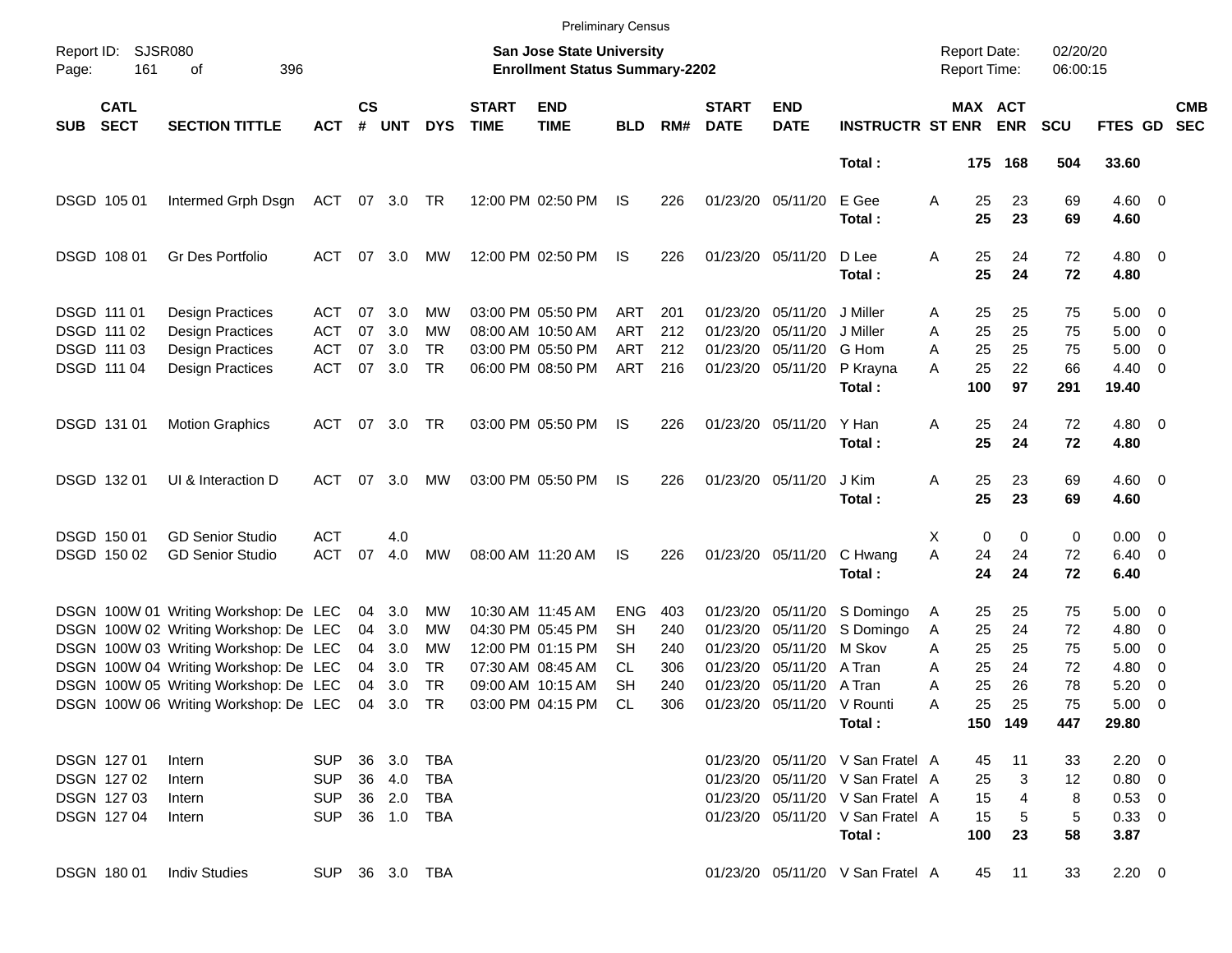|                     |                            |                               |               |                    |            |            |                             |                                                                    | <b>Preliminary Census</b> |     |                             |                            |                         |                                            |                       |                      |                |                         |                          |
|---------------------|----------------------------|-------------------------------|---------------|--------------------|------------|------------|-----------------------------|--------------------------------------------------------------------|---------------------------|-----|-----------------------------|----------------------------|-------------------------|--------------------------------------------|-----------------------|----------------------|----------------|-------------------------|--------------------------|
| Report ID:<br>Page: | 162                        | <b>SJSR080</b><br>оf          | 396           |                    |            |            |                             | San Jose State University<br><b>Enrollment Status Summary-2202</b> |                           |     |                             |                            |                         | <b>Report Date:</b><br><b>Report Time:</b> |                       | 02/20/20<br>06:00:15 |                |                         |                          |
| <b>SUB</b>          | <b>CATL</b><br><b>SECT</b> | <b>SECTION TITTLE</b>         | <b>ACT</b>    | $\mathsf{cs}$<br># | <b>UNT</b> | <b>DYS</b> | <b>START</b><br><b>TIME</b> | <b>END</b><br><b>TIME</b>                                          | <b>BLD</b>                | RM# | <b>START</b><br><b>DATE</b> | <b>END</b><br><b>DATE</b>  | <b>INSTRUCTR ST ENR</b> |                                            | MAX ACT<br><b>ENR</b> | <b>SCU</b>           | <b>FTES GD</b> |                         | <b>CMB</b><br><b>SEC</b> |
|                     | <b>DSGN 18002</b>          | <b>Indiv Studies</b>          | <b>SUP</b>    |                    | 78 1.0     | TBA        |                             |                                                                    |                           |     |                             | 01/23/20 05/11/20          | V San Fratel A          |                                            | 45<br>7               | $\overline{7}$       | 0.47 0         |                         |                          |
|                     |                            |                               |               |                    |            |            |                             |                                                                    |                           |     |                             |                            | Total:                  |                                            | 90<br>18              | 40                   | 2.67           |                         |                          |
|                     | DSGN 197 01                | <b>BA Senior Project</b>      | ACT           | 07                 | 3.0        | TR         |                             | 08:00 AM 10:50 AM                                                  | ART                       | 201 |                             | 01/23/20 05/11/20          | A English               | A                                          | 25<br>26              | 78                   | 5.20           | 0                       |                          |
|                     | <b>DSGN 19702</b>          | <b>BA Senior Project</b>      | ACT           | 07                 | 3.0        | <b>TR</b>  |                             | 12:00 PM 02:50 PM                                                  | ART                       | 201 |                             | 01/23/20 05/11/20          | A English               | A                                          | 25<br>25              | 75                   | 5.00           | 0                       |                          |
|                     | <b>DSGN 19703</b>          | <b>BA Senior Project</b>      | <b>ACT</b>    | 07                 | 3.0        | <b>TR</b>  |                             | 03:00 PM 05:50 PM                                                  | ART                       | 201 |                             | 01/23/20 05/11/20          | A English               | A                                          | 25<br>24              | 72                   | 4.80           | 0                       |                          |
|                     | DSGN 19704                 | <b>BA Senior Project</b>      | <b>ACT</b>    | 07                 | 3.0        | <b>TR</b>  |                             | 06:00 PM 08:50 PM                                                  | ART                       | 212 |                             | 01/23/20 05/11/20          | G Hom                   | А                                          | 25<br>23              | 69                   | 4.60           | 0                       |                          |
|                     |                            |                               |               |                    |            |            |                             |                                                                    |                           |     |                             |                            | Total:                  | 100                                        | 98                    | 294                  | 19.60          |                         |                          |
| DSID                | 22 01                      | <b>Visualization II</b>       | ACT           | 07                 | 3.0        | МW         |                             | 12:00 PM 02:50 PM                                                  | IS.                       | 118 |                             | 01/23/20 05/11/20          | J McClusky              | A                                          | 19<br>20              | 57                   | 3.80           | 0                       |                          |
| DSID                | 22 02                      | Visualization II              | <b>ACT</b>    | 07                 | 3.0        | <b>TR</b>  |                             | 03:00 PM 05:50 PM                                                  | IS                        | 118 | 01/23/20                    | 05/11/20                   | K Scott                 | Α                                          | 20<br>17              | 51                   | 3.40           | 0                       |                          |
| <b>DSID</b>         | 22 03                      | Visualization II              | ACT           | 07                 | 3.0        | <b>TR</b>  |                             | 12:00 PM 02:50 PM                                                  | ART                       | 103 |                             | 01/23/20 05/11/20          | J McClusky              | A                                          | 20<br>18              | 54                   | 3.60           | 0                       |                          |
|                     |                            |                               |               |                    |            |            |                             |                                                                    |                           |     |                             |                            | Total:                  |                                            | 60<br>54              | 162                  | 10.80          |                         |                          |
| DSID                | 32 01                      | <b>ID Foundation II</b>       | ACT           | 13                 | 3.0        | МW         |                             | 03:00 PM 05:50 PM                                                  | ART                       | 103 |                             | 01/23/20 05/11/20          | J McClusky              | $\overline{A}$                             | 20<br>19              | 38                   | 3.80           | 0                       |                          |
| <b>DSID</b>         | 32 02                      | <b>ID Foundation II</b>       | <b>ACT</b>    | 13                 | 3.0        | TR         |                             | 08:00 AM 10:50 AM                                                  | <b>ART</b>                | 103 | 01/23/20                    | 05/11/20                   | A Armstrong             | A                                          | 20<br>16              | 32                   | 3.20           | 0                       |                          |
| <b>DSID</b>         | 32 03                      | <b>ID Foundation II</b>       | <b>ACT</b>    |                    | 13 3.0     | МW         |                             | 12:00 PM 02:50 PM                                                  | ART                       | 103 |                             | 01/23/20 05/11/20          | J Shook                 | A                                          | 18<br>20              | 36                   | 3.60           | 0                       |                          |
|                     |                            |                               |               |                    |            |            |                             |                                                                    |                           |     |                             |                            | Total:                  |                                            | 60<br>53              | 106                  | 10.60          |                         |                          |
| <b>DSID</b>         | 32A 01                     | Portfolio Project I           | ACT           |                    | 1.0        |            |                             |                                                                    |                           |     |                             |                            |                         | X                                          | 0<br>0                | 0                    | 0.00           | 0                       |                          |
| <b>DSID</b>         | 32A 02                     | Portfolio Project I           | ACT           |                    | 1.0        |            |                             |                                                                    |                           |     |                             |                            |                         | X                                          | 0<br>0                | 0                    | 0.00           | 0                       |                          |
| <b>DSID</b>         | 32A 03                     | Portfolio Project I           | <b>ACT</b>    | 07                 | 1.0        | F          |                             | 10:00 AM 11:50 AM                                                  | IS                        | 118 |                             | 01/23/20 05/11/20          | K Scott                 | Α                                          | 24<br>24              | 24                   | 1.60           | 0                       |                          |
| <b>DSID</b>         | 32A 04                     | Portfolio Project I           | <b>ACT</b>    | 07                 | 1.0        | F          |                             | 12:00 PM 01:50 PM                                                  | IS                        | 118 |                             | 01/23/20 05/11/20          | K Scott                 | А                                          | 24<br>25              | 25                   | 1.67           | $\overline{0}$          |                          |
|                     |                            |                               |               |                    |            |            |                             |                                                                    |                           |     |                             |                            | Total:                  |                                            | 48<br>49              | 49                   | 3.27           |                         |                          |
| <b>DSID</b>         | 41 01                      | Matls & Process I             | <b>ACT</b>    |                    | 3.0        |            |                             |                                                                    |                           |     |                             |                            |                         | X                                          | 0<br>0                | 0                    | 0.00           | $\overline{\mathbf{0}}$ |                          |
| <b>DSID</b>         | 41 02                      | Matls & Process I             | <b>ACT</b>    |                    | 3.0        |            |                             |                                                                    |                           |     |                             |                            |                         | X                                          | 0<br>0                | 0                    | 0.00           | 0                       |                          |
|                     |                            |                               |               |                    |            |            |                             |                                                                    |                           |     |                             |                            | Total:                  |                                            | $\bf{0}$<br>$\bf{0}$  | $\mathbf 0$          | 0.00           |                         |                          |
| <b>DSID</b>         | 122 01                     | C&CS: Ind. Design             | <b>LEC</b>    |                    | 3.0        |            |                             |                                                                    |                           |     |                             |                            |                         | X                                          | 0<br>0                | 0                    | $0.00 \t 0$    |                         |                          |
|                     | DSID 122 02                | C&CS: Ind. Design             | <b>ACT</b>    |                    | 0.0        |            |                             |                                                                    |                           |     |                             |                            |                         | Χ                                          | 0<br>0                | 0                    | $0.00 \t 0$    |                         |                          |
|                     | DSID 122 03                | C&CS: Ind. Design             | LEC           |                    | 3.0        |            |                             |                                                                    |                           |     |                             |                            |                         | X                                          | 0<br>0                | 0                    | $0.00 \t 0$    |                         |                          |
|                     | DSID 122 04                | C&CS: Ind. Design             | <b>ACT</b>    |                    | 0.0        |            |                             |                                                                    |                           |     |                             |                            |                         | X                                          | 0<br>0                | 0                    | $0.00 \t 0$    |                         |                          |
|                     |                            |                               |               |                    |            |            |                             |                                                                    |                           |     |                             |                            | Total:                  |                                            | 0<br>0                | $\bf{0}$             | 0.00           |                         |                          |
|                     |                            | DSID 123A 01 Portfolio Proj 2 | ACT 07 3.0 TR |                    |            |            |                             | 06:00 PM 08:50 PM IS                                               |                           | 118 |                             | 01/23/20 05/11/20          | K Scott                 | A                                          | 24<br>24              | 24                   | 4.80 0         |                         |                          |
|                     |                            |                               |               |                    |            |            |                             |                                                                    |                           |     |                             |                            | Total:                  |                                            | 24<br>24              | 24                   | 4.80           |                         |                          |
|                     |                            | DSID 125A 01 Portfolio Proj 3 | ACT 07 2.0 TR |                    |            |            |                             | 09:30 AM 11:20 AM ART 205                                          |                           |     |                             | 01/23/20 05/11/20 J Nelson |                         | A                                          | 25<br>21              | 42                   | 2.80 0         |                         |                          |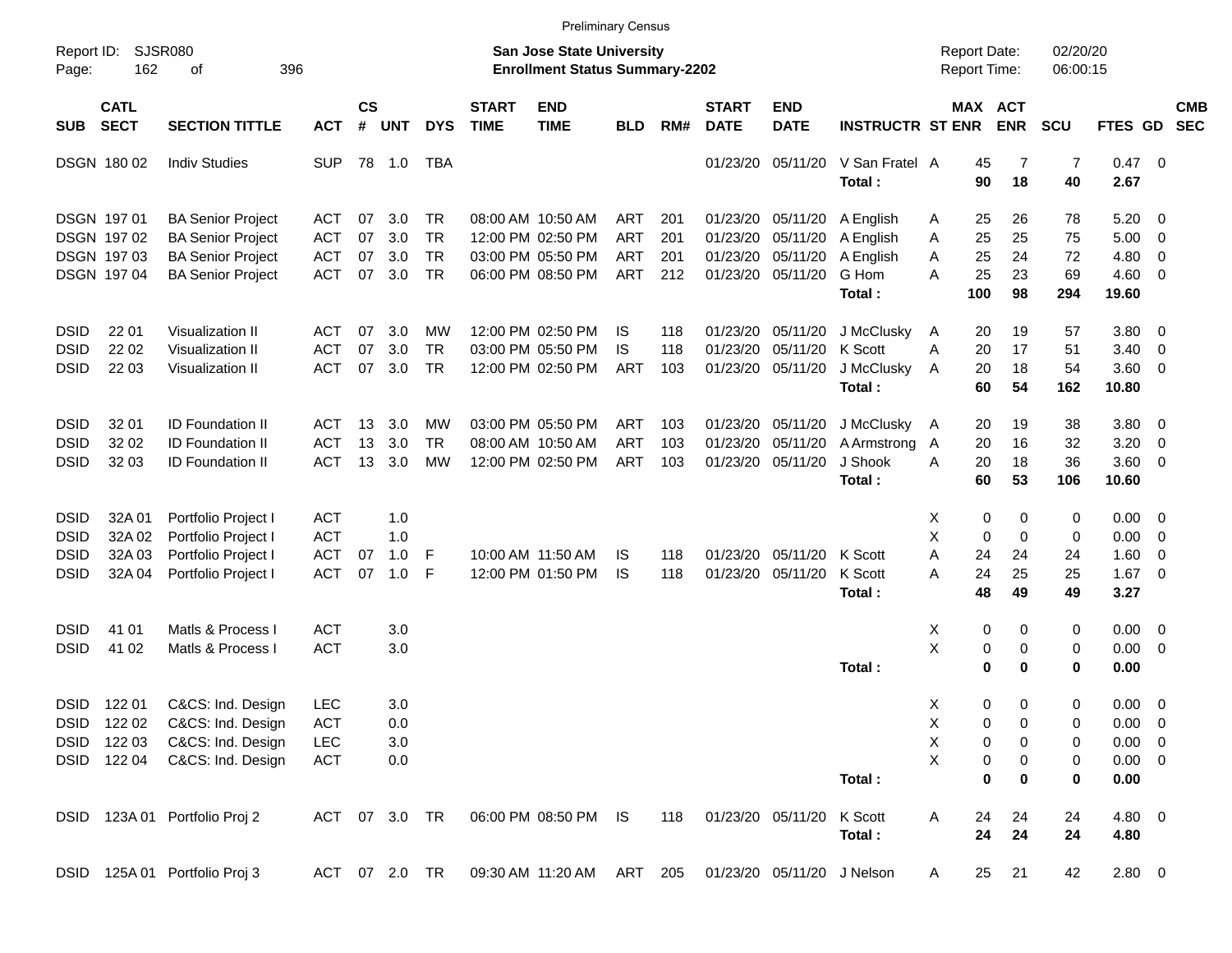|                            |                            |                                              |                          |                    |            |               |                             | <b>Preliminary Census</b>                                          |            |     |                             |                           |                            |                                     |                                |                      |                                       |                          |
|----------------------------|----------------------------|----------------------------------------------|--------------------------|--------------------|------------|---------------|-----------------------------|--------------------------------------------------------------------|------------|-----|-----------------------------|---------------------------|----------------------------|-------------------------------------|--------------------------------|----------------------|---------------------------------------|--------------------------|
| Report ID:<br>Page:        | 163                        | <b>SJSR080</b><br>396<br>οf                  |                          |                    |            |               |                             | San Jose State University<br><b>Enrollment Status Summary-2202</b> |            |     |                             |                           |                            | <b>Report Date:</b><br>Report Time: |                                | 02/20/20<br>06:00:15 |                                       |                          |
| <b>SUB</b>                 | <b>CATL</b><br><b>SECT</b> | <b>SECTION TITTLE</b>                        | <b>ACT</b>               | $\mathsf{cs}$<br># | <b>UNT</b> | <b>DYS</b>    | <b>START</b><br><b>TIME</b> | <b>END</b><br><b>TIME</b>                                          | <b>BLD</b> | RM# | <b>START</b><br><b>DATE</b> | <b>END</b><br><b>DATE</b> | <b>INSTRUCTR ST ENR</b>    |                                     | MAX ACT<br><b>ENR</b>          | <b>SCU</b>           | FTES GD                               | <b>CMB</b><br><b>SEC</b> |
|                            |                            |                                              |                          |                    |            |               |                             |                                                                    |            |     |                             |                           | Total:                     | 25                                  | 21                             | 42                   | 2.80                                  |                          |
| <b>DSID</b><br><b>DSID</b> | 126 01<br>126 02           | Ergonom for Design<br>Ergonom for Design     | <b>ACT</b><br><b>ACT</b> | 07                 | 3.0<br>3.0 | <b>TR</b>     |                             | 08:00 AM 10:50 AM                                                  | <b>IS</b>  | 118 |                             | 01/23/20 05/11/20         | J Guenther<br>Total:       | X<br>A<br>24<br>24                  | 0<br>0<br>25<br>25             | 0<br>25<br>25        | $0.00 \t 0$<br>$5.00 \t 0$<br>5.00    |                          |
| <b>DSID</b><br><b>DSID</b> | 128 01<br>128 02           | Adv Projects in ID<br>Adv Projects in ID     | <b>ACT</b><br><b>ACT</b> | 13                 | 3.0<br>3.0 | МW            |                             | 03:00 PM 05:50 PM                                                  | ART        | 205 |                             | 01/23/20 05/11/20         | J Shook<br>Total:          | X<br>A<br>24<br>24                  | $\mathbf 0$<br>0<br>22<br>22   | 0<br>66<br>66        | $0.00 \t 0$<br>$4.40 \quad 0$<br>4.40 |                          |
| <b>DSID</b><br><b>DSID</b> | 128A 01                    | Portfolio Proj 4<br>128A 02 Portfolio Proj 4 | <b>ACT</b><br><b>ACT</b> | 07                 | 1.0<br>1.0 | <b>TR</b>     |                             | 08:00 AM 08:50 AM                                                  | ART        | 205 |                             | 01/23/20 05/11/20         | J Nelson<br>Total:         | X<br>A<br>24<br>24                  | $\mathbf 0$<br>0<br>22<br>22   | 0<br>22<br>22        | $0.00 \t 0$<br>$1.47 \quad 0$<br>1.47 |                          |
| <b>DSID</b>                | 129 01                     | Visualization III                            | <b>ACT</b>               |                    | 3.0        |               |                             |                                                                    |            |     |                             |                           | Total:                     | Χ                                   | 0<br>0<br>$\bf{0}$<br>$\bf{0}$ | 0<br>0               | $0.00 \t 0$<br>0.00                   |                          |
| <b>DSID</b>                | 131 01                     | <b>Interaction Design</b>                    | <b>ACT</b>               | 07                 | 3.0        | TR            |                             | 12:00 PM 02:50 PM                                                  | IS         | 118 |                             | 01/23/20 05/11/20         | J Nelson<br>Total:         | Α<br>25<br>25                       | 20<br>20                       | 60<br>60             | $4.00 \ 0$<br>4.00                    |                          |
| <b>DSID</b>                | 132 01                     | Softgoods                                    | <b>ACT</b>               | 07                 | 3.0        | TR            |                             | 12:00 PM 02:50 PM                                                  | ART        | 205 |                             | 01/23/20 05/11/20         | A Armstrong A<br>Total:    | 30<br>30                            | 23<br>23                       | 69<br>69             | $4.60$ 0<br>4.60                      |                          |
| <b>DSID</b>                | 13701                      | <b>Adv Physical Prototy</b>                  | ACT                      |                    | 07 3.0     | F             |                             | 09:00 AM 02:50 PM                                                  | ART        | 103 |                             | 01/23/20 05/11/20         | R Zuchowski A<br>Total:    | 24<br>24                            | 24<br>24                       | 72<br>72             | $4.80$ 0<br>4.80                      |                          |
| <b>DSID</b>                | 143 01                     | Adv M, P & Tech                              | ACT                      | 07                 | 3.0        | MW            |                             | 08:00 AM 10:50 AM                                                  | ART        | 205 |                             | 01/23/20 05/11/20         | R Boeder<br>Total:         | Α<br>24<br>24                       | 25<br>25                       | 75<br>75             | $5.00 \t 0$<br>5.00                   |                          |
| <b>DSIT</b>                | 501                        | Intro Int Dsn+Arch                           | ACT                      | 07                 | 3.0        | TR            |                             | 03:00 PM 05:50 PM                                                  | IS         | 241 |                             | 01/23/20 05/11/20 K Kim   | Total:                     | 25<br>Α<br>25                       | 28<br>28                       | 84<br>84             | 5.60 0<br>5.60                        |                          |
|                            | DSIT 1001                  | Sketch+Draw+Model ACT 07 3.0 MW              |                          |                    |            |               |                             | 06:00 PM 08:50 PM IS                                               |            | 241 |                             | 01/23/20 05/11/20         | M Cheng<br>Total:          | Α<br>25<br>25                       | 24<br>24                       | 72<br>72             | 4.80 0<br>4.80                        |                          |
|                            | DSIT 29 01                 | Design Process                               | ACT 07 3.0 TR            |                    |            |               |                             | 08:00 AM 10:50 AM IS                                               |            | 241 |                             | 01/23/20 05/11/20         | K Kim<br>Total:            | Α<br>24<br>24                       | 24<br>24                       | 72<br>72             | $4.80$ 0<br>4.80                      |                          |
|                            | DSIT 33 01                 | <b>Arch Presentation</b>                     |                          |                    |            | ACT 07 3.0 MW |                             | 12:00 PM 02:50 PM IS                                               |            | 240 |                             |                           | 01/23/20 05/11/20 M Medved | 25<br>A                             | 24                             | 72                   | 4.80 0                                |                          |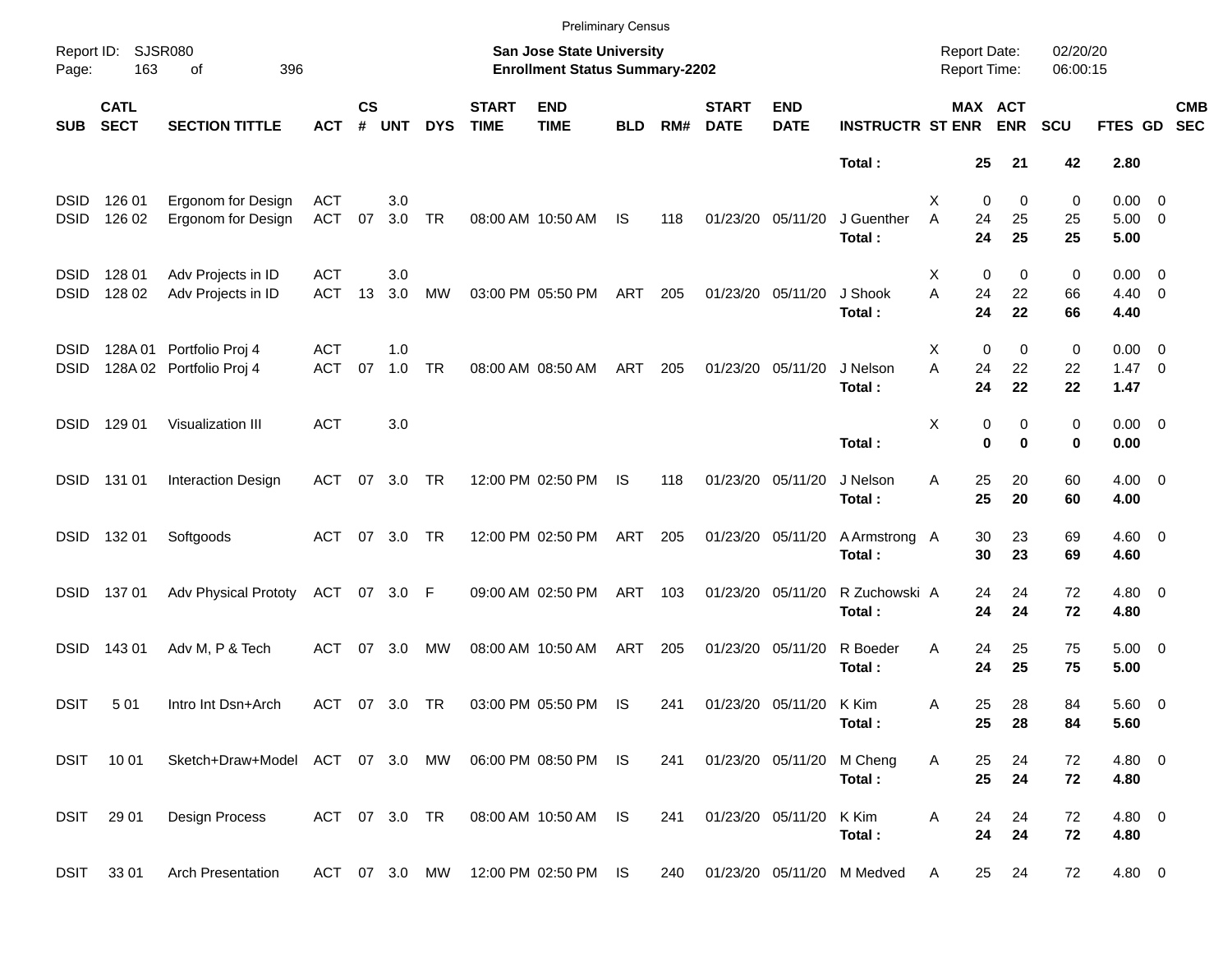|                     |                            |                                            |                          |                    |            |            |                             | <b>Preliminary Census</b>                                          |                 |            |                             |                                        |                                                |                                     |                         |                         |                      |                                    |                          |
|---------------------|----------------------------|--------------------------------------------|--------------------------|--------------------|------------|------------|-----------------------------|--------------------------------------------------------------------|-----------------|------------|-----------------------------|----------------------------------------|------------------------------------------------|-------------------------------------|-------------------------|-------------------------|----------------------|------------------------------------|--------------------------|
| Report ID:<br>Page: | 164                        | <b>SJSR080</b><br>396<br>of                |                          |                    |            |            |                             | San Jose State University<br><b>Enrollment Status Summary-2202</b> |                 |            |                             |                                        |                                                | <b>Report Date:</b><br>Report Time: |                         |                         | 02/20/20<br>06:00:15 |                                    |                          |
| <b>SUB</b>          | <b>CATL</b><br><b>SECT</b> | <b>SECTION TITTLE</b>                      | <b>ACT</b>               | $\mathsf{cs}$<br># | <b>UNT</b> | <b>DYS</b> | <b>START</b><br><b>TIME</b> | <b>END</b><br><b>TIME</b>                                          | <b>BLD</b>      | RM#        | <b>START</b><br><b>DATE</b> | <b>END</b><br><b>DATE</b>              | <b>INSTRUCTR ST ENR</b>                        |                                     |                         | MAX ACT<br><b>ENR</b>   | <b>SCU</b>           | FTES GD                            | <b>CMB</b><br><b>SEC</b> |
|                     |                            |                                            |                          |                    |            |            |                             |                                                                    |                 |            |                             |                                        | Total:                                         |                                     | 25                      | 24                      | 72                   | 4.80                               |                          |
| <b>DSIT</b>         | 34 01                      | Int Arch Fdn Stud                          | ACT                      | 07                 | 3.0        | MW         |                             | 08:00 AM 10:50 AM                                                  | IS              | 240        |                             | 01/23/20 05/11/20                      | <b>B</b> Tan<br>Total:                         | Α                                   | 25<br>25                | 25<br>25                | 75<br>75             | $5.00 \t 0$<br>5.00                |                          |
| <b>DSIT</b>         | 8301                       | Vis communicatn 1                          | <b>ACT</b>               |                    | 3.0        |            |                             |                                                                    |                 |            |                             |                                        | Total:                                         | Χ                                   | 0<br>$\bf{0}$           | 0<br>$\bf{0}$           | 0<br>0               | $0.00 \t 0$<br>0.00                |                          |
| <b>DSIT</b>         | 100 01                     | <b>Building Codes</b>                      | ACT                      | 07                 | 3.0        | MW         |                             | 03:00 PM 05:50 PM                                                  | IS              | 240        |                             | 01/23/20 05/11/20                      | M Medved<br>Total:                             | Α                                   | 25<br>25                | 21<br>21                | 63<br>63             | $4.20 \ 0$<br>4.20                 |                          |
| DSIT<br>DSIT        | 104 01<br>104 02           | Int Arc Sp Plan<br>Int Arc Sp Plan         | <b>ACT</b><br><b>ACT</b> | 07                 | 3.0<br>3.0 | MW         |                             | 12:00 PM 02:50 PM                                                  | IS              | 241        |                             | 01/23/20 05/11/20                      | D Seah<br>Total:                               | X<br>A                              | $\mathbf 0$<br>25<br>25 | 0<br>16<br>16           | 0<br>48<br>48        | $0.00 \t 0$<br>$3.20 \ 0$<br>3.20  |                          |
| DSIT                | 105 01                     | Int Arc Adv Studio                         | ACT                      | 07                 | 3.0        | TR         |                             | 12:00 PM 02:50 PM                                                  | IS              | 240        |                             | 01/23/20 05/11/20                      | P Maghsoud A<br>Total:                         |                                     | 25<br>25                | 15<br>15                | 45<br>45             | $3.00 \ 0$<br>3.00                 |                          |
| DSIT<br>DSIT        | 106 01<br>106 02           | Arch Proj Material<br>Arch Proj Material   | ACT<br><b>ACT</b>        | 07<br>07           | 3.0<br>3.0 | МW         |                             | 08:00 AM 10:50 AM                                                  | IS              | 241        |                             | 01/23/20 05/11/20<br>01/23/20 05/11/20 | M Medved<br>Total:                             | X<br>A                              | $\mathbf 0$<br>25<br>25 | 0<br>16<br>16           | 0<br>48<br>48        | $0.00 \t 0$<br>$3.20 \ 0$<br>3.20  |                          |
| DSIT                | 107 01                     | Furniture Design                           | ACT                      | 07                 | 3.0        | МW         |                             | 03:00 PM 05:50 PM                                                  | IS              | 241        |                             | 01/23/20 05/11/20                      | P Maghsoud A<br>Total:                         |                                     | 25<br>25                | 25<br>25                | 75<br>75             | $5.00 \t 0$<br>5.00                |                          |
| <b>DSIT</b>         | 108 01                     | Arch Lighting Des                          | <b>ACT</b>               | 07                 | 3.0        | F          |                             | 08:00 AM 02:50 PM                                                  | IS              | 240        |                             | 01/23/20 05/11/20                      | E Pries<br>Total:                              | Α                                   | 25<br>25                | 24<br>24                | 72<br>72             | $4.80$ 0<br>4.80                   |                          |
| DSIT<br>DSIT        | 109 01<br>109 02           | Object Des Interior<br>Object Des Interior | <b>ACT</b><br><b>ACT</b> | 07                 | 3.0<br>3.0 | TR         |                             | 06:00 PM 08:50 PM                                                  | IS              | 240        |                             |                                        | 01/23/20 05/11/20 M Marizad<br>Total:          | X<br>Α                              | $\mathbf 0$<br>25<br>25 | $\mathbf 0$<br>25<br>25 | 0<br>75<br>75        | $0.00 \t 0$<br>$5.00 \t 0$<br>5.00 |                          |
|                     | DSIT 111 01<br>DSIT 111 02 | Interior Arch Sem<br>Interior Arch Sem     | ACT<br>ACT 07 3.0 F      |                    | 07 3.0 F   |            |                             | 08:00 AM 02:50 PM<br>03:00 PM 09:50 PM                             | IS<br><b>IS</b> | 241<br>241 |                             | 01/23/20 05/11/20                      | 01/23/20 05/11/20 R Boeder<br>D Seah<br>Total: | A<br>Α                              | 25<br>25<br>50          | 17<br>18<br>35          | 51<br>54<br>105      | $3.40 \ 0$<br>$3.60 \ 0$<br>7.00   |                          |
|                     | DSIT 112 01                | Prof. Practice ID                          | ACT 07 3.0 F             |                    |            |            |                             | 03:00 PM 08:50 PM IS                                               |                 | 240        |                             | 01/23/20 05/11/20 S Polcyn             | Total:                                         | Α                                   | 25<br>25                | 26<br>26                | 78<br>78             | $5.20 \ 0$<br>5.20                 |                          |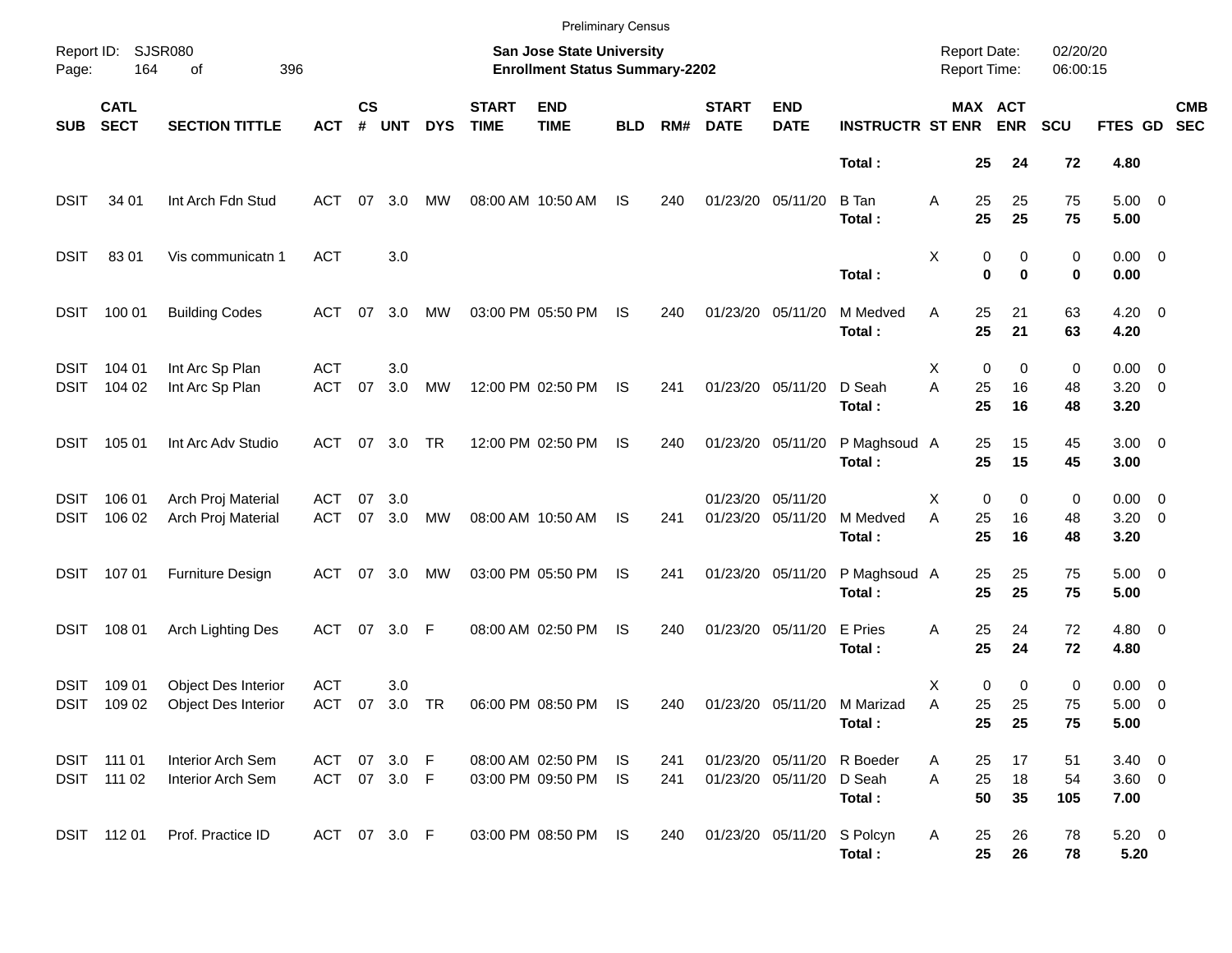|                     |                            |                       |            |                       |            |                             |                                                                           | <b>Preliminary Census</b> |     |                             |                           |                                              |                                            |                       |                      |                  |            |
|---------------------|----------------------------|-----------------------|------------|-----------------------|------------|-----------------------------|---------------------------------------------------------------------------|---------------------------|-----|-----------------------------|---------------------------|----------------------------------------------|--------------------------------------------|-----------------------|----------------------|------------------|------------|
| Report ID:<br>Page: | 165                        | SJSR080<br>396<br>of  |            |                       |            |                             | <b>San Jose State University</b><br><b>Enrollment Status Summary-2202</b> |                           |     |                             |                           |                                              | <b>Report Date:</b><br><b>Report Time:</b> |                       | 02/20/20<br>06:00:15 |                  |            |
| <b>SUB</b>          | <b>CATL</b><br><b>SECT</b> | <b>SECTION TITTLE</b> | <b>ACT</b> | <b>CS</b><br>UNT<br># | <b>DYS</b> | <b>START</b><br><b>TIME</b> | <b>END</b><br>TIME                                                        | <b>BLD</b>                | RM# | <b>START</b><br><b>DATE</b> | <b>END</b><br><b>DATE</b> | <b>INSTRUCTR ST ENR</b>                      |                                            | MAX ACT<br><b>ENR</b> | <b>SCU</b>           | FTES GD SEC      | <b>CMB</b> |
|                     | Department :               | <b>Design</b>         |            |                       |            |                             |                                                                           |                           |     |                             |                           | Department Total:<br><b>Lower Division :</b> | 2873<br>832                                | 2460<br>793           | 7041<br>2228         | 481.12<br>152.07 |            |

**Upper Division : 2041 1667 4813 329.05 Graduate Division : 0 0 0 0.00**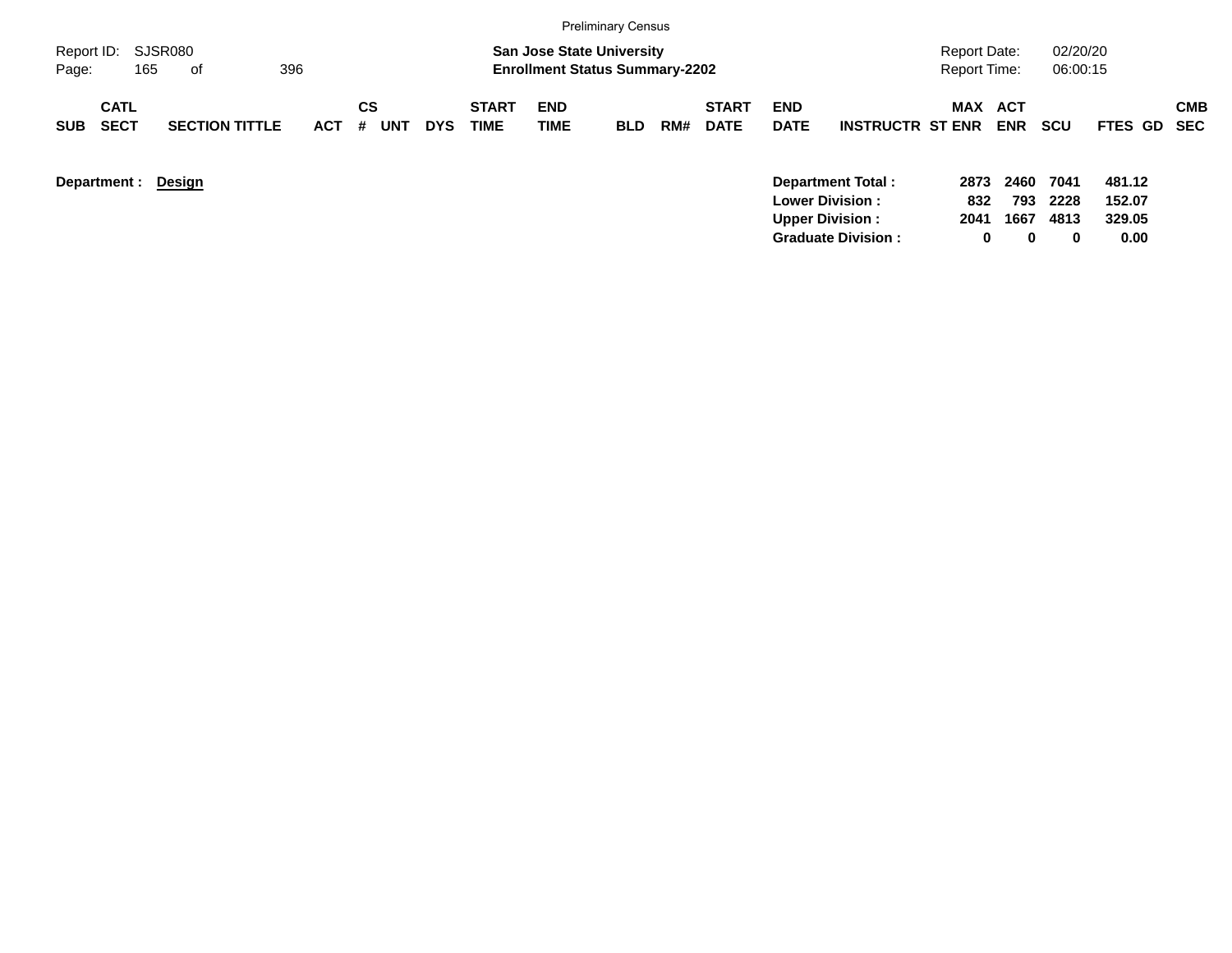|                |              |                                  |            |                   |              |            |              |                                       | <b>Preliminary Census</b> |       |              |                           |                              |   |                     |            |            |                |                          |            |
|----------------|--------------|----------------------------------|------------|-------------------|--------------|------------|--------------|---------------------------------------|---------------------------|-------|--------------|---------------------------|------------------------------|---|---------------------|------------|------------|----------------|--------------------------|------------|
| Report ID:     |              | SJSR080                          |            |                   |              |            |              | <b>San Jose State University</b>      |                           |       |              |                           |                              |   | <b>Report Date:</b> |            | 02/20/20   |                |                          |            |
| Page:          | 166          | 396<br>οf                        |            |                   |              |            |              | <b>Enrollment Status Summary-2202</b> |                           |       |              |                           |                              |   | Report Time:        |            | 06:00:15   |                |                          |            |
|                | <b>CATL</b>  |                                  |            | $\mathsf{cs}$     |              |            | <b>START</b> | <b>END</b>                            |                           |       | <b>START</b> | <b>END</b>                |                              |   | MAX ACT             |            |            |                |                          | <b>CMB</b> |
| <b>SUB</b>     | <b>SECT</b>  | <b>SECTION TITTLE</b>            | <b>ACT</b> | #                 | UNT          | <b>DYS</b> | <b>TIME</b>  | <b>TIME</b>                           | <b>BLD</b>                | RM#   | <b>DATE</b>  | <b>DATE</b>               | <b>INSTRUCTR ST ENR</b>      |   |                     | <b>ENR</b> | <b>SCU</b> | FTES GD        |                          | <b>SEC</b> |
| <b>College</b> |              | <b>Humanities &amp; the Arts</b> |            |                   |              |            |              |                                       |                           |       |              |                           |                              |   |                     |            |            |                |                          |            |
|                | Department : | Film & Theatre                   |            |                   |              |            |              |                                       |                           |       |              |                           |                              |   |                     |            |            |                |                          |            |
| <b>RTVF</b>    | 10 01        | Art of Film                      | LEC.       | 02                | 3.0          | м          |              | 03:00 PM 05:45 PM                     | YUH.                      | 124   | 01/23/20     | 05/11/20                  | L Walker                     | Α | 50                  | 50         | 150        | 10.00          | 0                        |            |
| <b>RTVF</b>    | 10 02        | Art of Film                      | <b>LEC</b> | 02                | 3.0          | т          |              | 03:00 PM 05:45 PM                     | <b>YUH</b>                | 124   | 01/23/20     | 05/11/20                  | J Todd                       | A | 50                  | 50         | 150        | 10.00          | 0                        |            |
| <b>RTVF</b>    | 10 03        | Art of Film                      | <b>LEC</b> | 02                | 3.0          | W          |              | 03:00 PM 05:45 PM                     | <b>YUH</b>                | 124   | 01/23/20     | 05/11/20                  | L Walker                     | A | 50                  | 50         | 150        | 10.00          | 0                        |            |
| <b>RTVF</b>    | 10 04        | Art of Film                      | <b>LEC</b> | 02                | 3.0          | F          |              | 10:30 AM 01:15 PM                     | YUH                       | 124   | 01/23/20     | 05/11/20                  | L Walker                     | A | 50                  | 50         | 150        | 10.00          | $\overline{0}$           |            |
| <b>RTVF</b>    | 1080         | Art of Film                      | <b>LEC</b> | 02                | 3.0          | <b>TBA</b> |              |                                       |                           |       | 01/23/20     | 05/11/20                  | J Todd                       | A | 35                  | 35         | 105        | 7.00           | $\overline{0}$           |            |
| <b>RTVF</b>    | 1081         | Art of Film                      | <b>LEC</b> | 02                | 3.0          | <b>TBA</b> |              |                                       |                           |       | 01/23/20     | 05/11/20                  | S Burtnett                   | A | 35                  | 34         | 102        | 6.80           | - 0                      |            |
|                |              |                                  |            |                   |              |            |              |                                       |                           |       |              |                           | Total:                       |   | 270                 | 269        | 807        | 53.80          |                          |            |
| <b>RTVF</b>    | 20 01        | Intro Audio FilmTV               | LEC        | 02                | 3.0          | Т          |              | 01:30 PM 03:15 PM                     | HGH.                      | 120   | 01/23/20     | 05/11/20                  | J Abramson A                 |   | 18                  | 19         | 38         | 3.80           | - 0                      |            |
| <b>RTVF</b>    | 20 02        | Intro Audio FilmTV               | <b>ACT</b> | 12                | 0.0          | Т          |              | 03:30 PM 05:15 PM                     | HGH.                      | 121F  | 01/23/20     | 05/11/20                  | J Abramson                   | A | 18                  | 19         | 19         | 0.00           | 0                        |            |
| <b>RTVF</b>    | 20 03        | Intro Audio FilmTV               | LEC        | 02                | 3.0          | Т          |              | 06:00 PM 07:45 PM                     | <b>HGH</b>                | 120   | 01/23/20     | 05/11/20                  | J Abramson                   | A | 18                  | 18         | 36         | 3.60           | 0                        |            |
| <b>RTVF</b>    | 20 04        | Intro Audio FilmTV               | <b>ACT</b> |                   | 12 0.0       | т          |              | 08:00 PM 09:45 PM                     | HGH.                      | 121F  | 01/23/20     | 05/11/20                  | J Abramson                   | A | 18                  | 18         | 18         | 0.00           | $\overline{0}$           |            |
| <b>RTVF</b>    | 20 05        | Intro Audio FilmTV               | <b>LEC</b> | 02                | 3.0          | R          |              | 06:00 PM 07:45 PM                     | <b>HGH</b>                | 120   | 01/23/20     | 05/11/20                  | S Miller                     | A | 18                  | 16         | 32         | 3.20           | $\overline{0}$           |            |
| <b>RTVF</b>    | 20 06        | Intro Audio FilmTV               | <b>ACT</b> |                   | 12 0.0       | R          |              | 08:00 PM 09:45 PM                     | HGH                       | 121F  | 01/23/20     | 05/11/20                  | S Miller                     | A | 18                  | 16         | 16         | 0.00           | - 0                      |            |
|                |              |                                  |            |                   |              |            |              |                                       |                           |       |              |                           | Total:                       |   | 108                 | 106        | 159        | 10.60          |                          |            |
| <b>RTVF</b>    | 21 01        | KSJS On-Air Operat               | <b>LEC</b> | 02                | 3.0          | TBA        |              |                                       |                           |       | 01/23/20     | 05/11/20                  |                              | Α | 35                  | 27         | 27         | 5.40           | $\overline{\mathbf{0}}$  |            |
| <b>RTVF</b>    | 21 02        | KSJS On-Air Operat               | <b>ACT</b> |                   | 07 0.0       | <b>TBA</b> |              |                                       |                           |       |              | 01/23/20 05/11/20         | J Biagini                    | A | 35                  | 27         | 54         | 0.00           | $\overline{\phantom{0}}$ |            |
|                |              |                                  |            |                   |              |            |              |                                       |                           |       |              |                           | Total:                       |   | 70                  | 54         | 81         | 5.40           |                          |            |
| <b>RTVF</b>    | 30 01        | Intro Film/TV Prod               | LEC.       | 02                | 3.0          | Т          |              | 06:00 PM 07:45 PM                     | <b>HGH 114</b>            |       | 01/23/20     | 05/11/20                  | J Serna                      | A | 18                  | 18         | 36         | 3.60           | $\overline{\mathbf{0}}$  |            |
| <b>RTVF</b>    | 30 02        | Intro Film/TV Prod               | <b>ACT</b> | 12                | 0.0          | т          |              | 08:00 PM 09:45 PM                     | <b>HGH</b>                | - 115 | 01/23/20     | 05/11/20                  | J Serna                      | A | 18                  | 18         | 18         | 0.00           | 0                        |            |
| <b>RTVF</b>    | 30 03        | Intro Film/TV Prod               | LEC        | 02                | 3.0          | R          |              | 01:30 PM 03:15 PM                     | HGH                       | 120   | 01/23/20     | 05/11/20                  | C Guzzetta                   | A | 18                  | 18         | 36         | 3.60           | 0                        |            |
| <b>RTVF</b>    | 30 04        | Intro Film/TV Prod               | <b>ACT</b> | $12 \overline{ }$ | 0.0          | R          |              | 03:30 PM 05:15 PM                     | HGH                       | - 115 | 01/23/20     | 05/11/20                  | C Guzzetta                   | A | 18                  | 18         | 18         | 0.00           | 0                        |            |
| <b>RTVF</b>    | 30 05        | Intro Film/TV Prod               | <b>LEC</b> | 02                | 3.0          | F          |              | 09:00 AM 10:45 AM                     | HGH                       | 120   | 01/23/20     | 05/11/20                  | C Guzzetta                   | A | 18                  | 12         | 24         | 2.40           | 0                        |            |
| <b>RTVF</b>    | 30 06        | Intro Film/TV Prod               | <b>ACT</b> |                   | 12 0.0       | F          |              | 11:00 AM 12:45 PM                     | HGH                       | - 115 | 01/23/20     | 05/11/20                  | C Guzzetta                   | A | 18                  | 12         | 12         | 0.00           | $\overline{\mathbf{0}}$  |            |
|                |              |                                  |            |                   |              |            |              |                                       |                           |       |              |                           | Total:                       |   | 108                 | 96         | 144        | 9.60           |                          |            |
|                | RTVF 3180    | Film/TV Aesthetics               | LEC        |                   | 02 3.0 TBA   |            |              |                                       |                           |       |              |                           | 01/23/20 05/11/20 B Sarrafan | A | 30                  | 30         | 90         | $6.00 \quad 0$ |                          |            |
|                | RTVF 3181    | Film/TV Aesthetics               | LEC        |                   | 02 3.0 TBA   |            |              |                                       |                           |       |              |                           | 01/23/20 05/11/20 B Sarrafan | A | 30                  | 30         | 90         | $6.00 \t 0$    |                          |            |
|                |              |                                  |            |                   |              |            |              |                                       |                           |       |              |                           | Total:                       |   | 60                  | 60         | 180        | 12.00          |                          |            |
| <b>RTVF</b>    | 80 01        | Introduction to Medi             | LEC.       |                   | 02 3.0       | TR         |              | 10:30 AM 11:45 AM                     | HGH 124                   |       |              |                           | 01/23/20 05/11/20 C Burrows  | A | 40                  | 24         | 72         | 4.80 0         |                          |            |
| <b>RTVF</b>    | 80 02        | Introduction to Medi             | LEC.       |                   | 02 3.0       | TR         |              | 12:00 PM 01:15 PM                     | <b>HGH 124</b>            |       |              |                           | 01/23/20 05/11/20 C Burrows  | A | 40                  | 22         | 66         | $4.40 \quad 0$ |                          |            |
| <b>RTVF</b>    | 80 03        | Introduction to Medi             |            |                   | LEC 02 3.0 T |            |              | 03:00 PM 05:45 PM                     | HGH 124                   |       |              | 01/23/20 05/11/20 O White |                              | Α | 40                  | 16         | 48         | $3.20 \ 0$     |                          |            |
|                |              |                                  |            |                   |              |            |              |                                       |                           |       |              |                           | Total:                       |   | 120                 | 62         | 186        | 12.40          |                          |            |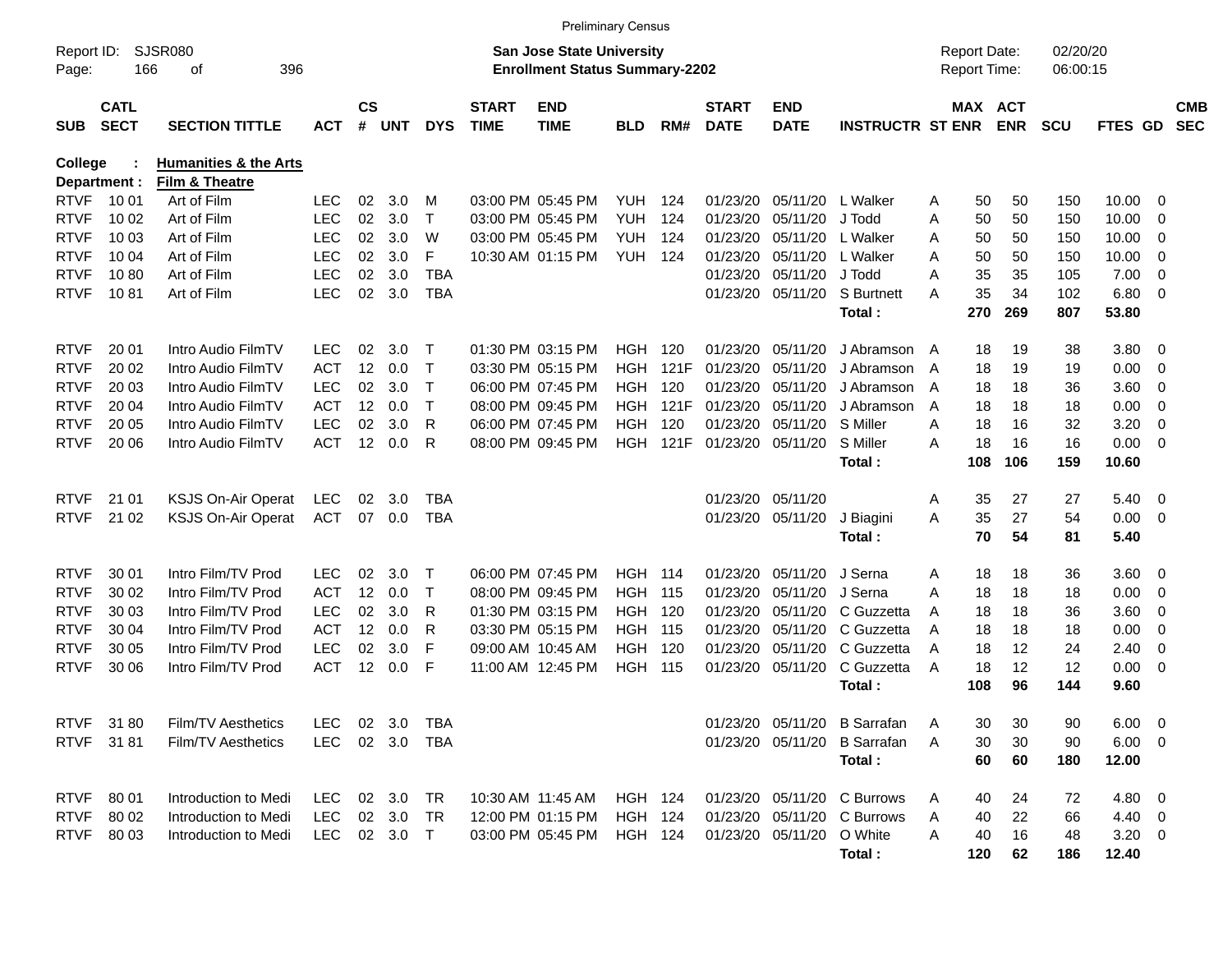|                     |                            |                             |                |                    |              |             |                             |                                                                    | <b>Preliminary Census</b> |      |                             |                                     |                              |                                     |                       |                      |                |                         |                          |
|---------------------|----------------------------|-----------------------------|----------------|--------------------|--------------|-------------|-----------------------------|--------------------------------------------------------------------|---------------------------|------|-----------------------------|-------------------------------------|------------------------------|-------------------------------------|-----------------------|----------------------|----------------|-------------------------|--------------------------|
| Report ID:<br>Page: | 167                        | <b>SJSR080</b><br>396<br>οf |                |                    |              |             |                             | San Jose State University<br><b>Enrollment Status Summary-2202</b> |                           |      |                             |                                     |                              | <b>Report Date:</b><br>Report Time: |                       | 02/20/20<br>06:00:15 |                |                         |                          |
| <b>SUB</b>          | <b>CATL</b><br><b>SECT</b> | <b>SECTION TITTLE</b>       | <b>ACT</b>     | $\mathsf{cs}$<br># | <b>UNT</b>   | <b>DYS</b>  | <b>START</b><br><b>TIME</b> | <b>END</b><br><b>TIME</b>                                          | <b>BLD</b>                | RM#  | <b>START</b><br><b>DATE</b> | <b>END</b><br><b>DATE</b>           | <b>INSTRUCTR ST ENR</b>      |                                     | MAX ACT<br><b>ENR</b> | <b>SCU</b>           | <b>FTES GD</b> |                         | <b>CMB</b><br><b>SEC</b> |
| <b>RTVF</b>         | 82 01                      | Intro Film History          | <b>LEC</b>     | 02                 | 3.0          | $\top$      |                             | 06:00 PM 08:45 PM                                                  | HGH                       | 118  | 01/23/20                    | 05/11/20                            | J Todd                       | Α                                   | 48<br>37              | 111                  | 7.40           | $\overline{0}$          |                          |
| <b>RTVF</b>         | 82 80                      | Intro Film History          | <b>LEC</b>     | 02                 | 3.0          | <b>TBA</b>  |                             |                                                                    |                           |      |                             | 01/23/20 05/11/20                   | S Sublett<br>Total:          | Α                                   | 35<br>35<br>83<br>72  | 105<br>216           | 7.00<br>14.40  | - 0                     |                          |
| <b>RTVF</b>         | 110 01                     | Media and Culture           | <b>LEC</b>     | 02                 | 3.0          | МW          |                             | 10:30 AM 11:45 AM                                                  | HGH.                      | 118  | 01/23/20                    | 05/11/20                            | C Burrows                    | Α                                   | 48<br>47              | 141                  | 9.40           | 0                       |                          |
| <b>RTVF</b>         | 110 02                     | <b>Media and Culture</b>    | <b>LEC</b>     | 02                 | 3.0          | МW          |                             | 12:00 PM 01:15 PM                                                  | <b>HGH</b>                | 118  | 01/23/20                    | 05/11/20                            | J Biagini                    | Α                                   | 48<br>47              | 141                  | 9.40           | 0                       |                          |
| <b>RTVF</b>         | 110 03                     | <b>Media and Culture</b>    | <b>LEC</b>     | 02                 | 3.0          | МW          |                             | 01:30 PM 02:45 PM                                                  | HGH                       | 118  |                             | 01/23/20 05/11/20                   | J Biagini                    | Α                                   | 48<br>40              | 120                  | 8.00           | 0                       |                          |
| <b>RTVF</b>         | 110 04                     | Media and Culture           | <b>LEC</b>     | 02                 | 3.0          | МW          |                             | 03:00 PM 04:15 PM                                                  | HGH                       | 118  |                             | 01/23/20 05/11/20 A Berney          |                              | Α                                   | 48<br>21              | 63                   | 4.20           | 0                       |                          |
| <b>RTVF</b>         | 110 05                     | Media and Culture           | <b>LEC</b>     |                    | 3.0          |             |                             |                                                                    |                           |      |                             |                                     |                              | X                                   | 0                     | 0<br>0               | 0.00           | 0                       |                          |
| <b>RTVF</b>         | 110 06                     | Media and Culture           | <b>LEC</b>     |                    | 3.0          |             |                             |                                                                    |                           |      |                             |                                     |                              | X                                   | 0                     | 0<br>0               | 0.00           | 0                       |                          |
| <b>RTVF</b>         | 110 07                     | Media and Culture           | <b>LEC</b>     | 02                 | 3.0          | TR          |                             | 10:30 AM 11:45 AM                                                  | HGH.                      | 118  |                             | 01/23/20 05/11/20 Z Hasan           |                              | Α                                   | 48<br>17              | 51                   | 3.40           | 0                       |                          |
| <b>RTVF</b>         | 110 08                     | <b>Media and Culture</b>    | <b>LEC</b>     | 02                 | 3.0          | <b>TR</b>   |                             | 12:00 PM 01:15 PM                                                  | <b>HGH</b>                | 118  |                             | 01/23/20 05/11/20 Z Hasan           |                              | Α                                   | 48<br>37              | 111                  | 7.40           | 0                       |                          |
| <b>RTVF</b>         | 110 09                     | Media and Culture           | <b>LEC</b>     | 02                 | 3.0          | <b>TR</b>   |                             | 01:30 PM 02:45 PM                                                  | HGH                       | 118  |                             | 01/23/20 05/11/20                   | C Burrows                    | Α                                   | 48<br>40              | 120                  | 8.00           | 0                       |                          |
| <b>RTVF</b>         | 110 10                     | Media and Culture           | <b>LEC</b>     |                    | 3.0          |             |                             |                                                                    |                           |      |                             |                                     |                              | X                                   | 0<br>0                | 0                    | 0.00           | 0                       |                          |
| <b>RTVF</b>         | 11080                      | Media and Culture           | <b>LEC</b>     | 02                 | 3.0          | <b>TBA</b>  |                             |                                                                    |                           |      |                             | 01/23/20 05/11/20 A Berney          |                              | Α                                   | 35<br>35              | 105                  | 7.00           | 0                       |                          |
| <b>RTVF</b>         | 11081                      | Media and Culture           | <b>LEC</b>     | 02                 | 3.0          | <b>TBA</b>  |                             |                                                                    |                           |      |                             | 01/23/20 05/11/20                   | K Clark                      | Α                                   | 35<br>35              | 105                  | 7.05           | -1                      |                          |
| <b>RTVF</b>         | 11082                      | <b>Media and Culture</b>    | <b>LEC</b>     | 02                 | 3.0          | <b>TBA</b>  |                             |                                                                    |                           |      |                             | 01/23/20 05/11/20                   | A Berney                     | Α                                   | 35<br>35              | 105                  | 7.05           | -1                      |                          |
| <b>RTVF</b>         | 11083                      | <b>Media and Culture</b>    | <b>LEC</b>     | 02                 | 3.0          | <b>TBA</b>  |                             |                                                                    |                           |      |                             | 01/23/20 05/11/20                   | O White                      | Α                                   | 35<br>35              | 105                  | 7.05           | -1                      |                          |
|                     |                            |                             |                |                    |              |             |                             |                                                                    |                           |      |                             |                                     | Total:                       | 476                                 | 389                   | 1167                 | 77.95          |                         |                          |
| <b>RTVF</b>         | 111 01                     | Alternative Cinema          | <b>LEC</b>     | 02                 | 3.0          | $\mathsf T$ |                             | 06:00 PM 08:45 PM                                                  | YUH                       | 124  | 01/23/20                    | 05/11/20                            | E Perez                      | Α                                   | 50<br>47              | 141                  | 9.40           | $\overline{\mathbf{0}}$ |                          |
| <b>RTVF</b>         | 111 02                     | Alternative Cinema          | <b>LEC</b>     | 02                 | 3.0          | W           |                             | 06:00 PM 08:45 PM                                                  | <b>YUH</b>                | 124  | 01/23/20                    | 05/11/20                            | H Gilchrist                  | Α                                   | 50<br>41              | 123                  | 8.20           | 0                       |                          |
| <b>RTVF</b>         | 111 03                     | Alternative Cinema          | <b>LEC</b>     | 02                 | 3.0          | R           |                             | 03:00 PM 05:45 PM                                                  | YUH.                      | 124  | 01/23/20                    | 05/11/20                            | <b>H</b> Gilchrist           | Α                                   | 50<br>50              | 150                  | 10.00          | 0                       |                          |
| <b>RTVF</b>         | 111 04                     | Alternative Cinema          | <b>LEC</b>     | 02                 | 3.0          | R           |                             | 06:00 PM 08:45 PM                                                  | <b>YUH</b>                | 124  |                             | 01/23/20 05/11/20                   | J Todd                       | Α                                   | 50<br>49              | 147                  | 9.80           | 0                       |                          |
| <b>RTVF</b>         | 111 05                     | Alternative Cinema          | <b>LEC</b>     |                    | 3.0          |             |                             |                                                                    |                           |      |                             |                                     |                              | X                                   | 0<br>0                | 0                    | 0.00           | 0                       |                          |
| <b>RTVF</b>         | 111 80                     | Alternative Cinema          | <b>LEC</b>     | 02                 | 3.0          | <b>TBA</b>  |                             |                                                                    |                           |      |                             | 01/23/20 05/11/20                   | <b>R</b> Raimist             | Α                                   | 35<br>34              | 102                  | 6.80           | 0                       |                          |
|                     |                            |                             |                |                    |              |             |                             |                                                                    |                           |      |                             |                                     | Total:                       | 235                                 | 221                   | 663                  | 44.20          |                         |                          |
| <b>RTVF</b>         | 120 01                     | Intm Audio Film/TV          | LEC            | 02                 | 3.0          | м           |                             | 06:00 PM 07:45 PM                                                  | HGH                       | 120  | 01/23/20                    | 05/11/20                            | S Miller                     | Α                                   | 18<br>16              | 32                   | 3.20           | $\overline{\mathbf{0}}$ |                          |
| <b>RTVF</b>         | 120 02                     | Intm Audio Film/TV          | <b>ACT</b>     | 12 <sup>°</sup>    | 0.0          | M           |                             | 08:00 PM 09:45 PM                                                  | HGH                       | 121F |                             | 01/23/20 05/11/20 S Miller          |                              | Α                                   | 18<br>16              | 16                   | 0.00           | $\overline{\mathbf{0}}$ |                          |
|                     | RTVF 120 03                | Intm Audio Film/TV          | <b>LEC</b>     |                    | 02 3.0       | $\top$      |                             | 09:00 AM 10:45 AM                                                  | HGH 120                   |      |                             | 01/23/20 05/11/20 S Miller          |                              | A                                   | 18<br>15              | 30                   | $3.00 \ 0$     |                         |                          |
|                     | RTVF 120 04                | Intm Audio Film/TV          | ACT            |                    | 12 0.0       | $\top$      |                             | 11:00 AM 12:45 PM                                                  |                           |      |                             | HGH 121F 01/23/20 05/11/20 S Miller |                              | Α                                   | 18<br>15              | 15                   | $0.00 \t 0$    |                         |                          |
|                     | RTVF 120 05                | Intm Audio Film/TV          | <b>LEC</b>     |                    | 02 3.0 W     |             |                             | 06:00 PM 07:45 PM                                                  | HGH 120                   |      |                             |                                     | 01/23/20 05/11/20 J Abramson | A                                   | 18<br>18              | 36                   | $3.60 \quad 0$ |                         |                          |
|                     | RTVF 120 06                | Intm Audio Film/TV          |                |                    | ACT 12 0.0 W |             |                             | 08:00 PM 09:45 PM                                                  |                           |      | HGH 121F 01/23/20 05/11/20  |                                     | J Abramson A                 |                                     | 18<br>18              | 18                   | $0.00 \t 0$    |                         |                          |
|                     |                            |                             |                |                    |              |             |                             |                                                                    |                           |      |                             |                                     | Total:                       | 108                                 | 98                    | 147                  | 9.80           |                         |                          |
|                     | RTVF 121 01                | <b>KSJS-FM Radio</b>        | ACT 20 3.0 TBA |                    |              |             |                             |                                                                    |                           |      |                             |                                     | 01/23/20 05/11/20 K Massey   | 150<br>A                            | 67                    | 67                   | 13.45 1        |                         |                          |
|                     |                            |                             |                |                    |              |             |                             |                                                                    |                           |      |                             |                                     | Total:                       | 150                                 | 67                    | 67                   | 13.45          |                         |                          |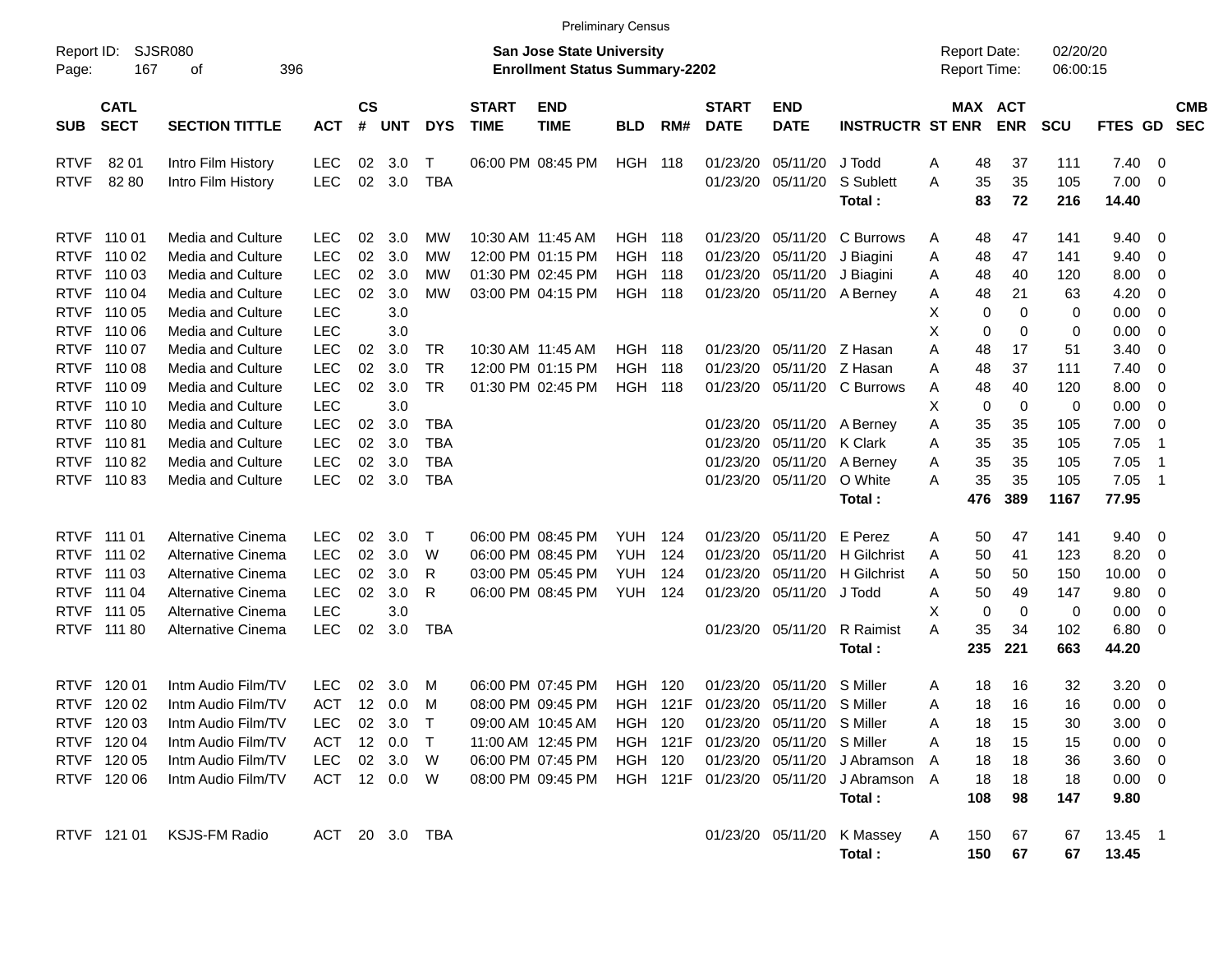|                     |                            |                                |              |                 |            |                |                             |                                                                           | <b>Preliminary Census</b> |       |                             |                            |                                  |                                            |                       |                      |             |     |                          |
|---------------------|----------------------------|--------------------------------|--------------|-----------------|------------|----------------|-----------------------------|---------------------------------------------------------------------------|---------------------------|-------|-----------------------------|----------------------------|----------------------------------|--------------------------------------------|-----------------------|----------------------|-------------|-----|--------------------------|
| Report ID:<br>Page: | 168                        | SJSR080<br>396<br>οf           |              |                 |            |                |                             | <b>San Jose State University</b><br><b>Enrollment Status Summary-2202</b> |                           |       |                             |                            |                                  | <b>Report Date:</b><br><b>Report Time:</b> |                       | 02/20/20<br>06:00:15 |             |     |                          |
| <b>SUB</b>          | <b>CATL</b><br><b>SECT</b> | <b>SECTION TITTLE</b>          | <b>ACT</b>   | <b>CS</b><br>#  | <b>UNT</b> | <b>DYS</b>     | <b>START</b><br><b>TIME</b> | <b>END</b><br><b>TIME</b>                                                 | <b>BLD</b>                | RM#   | <b>START</b><br><b>DATE</b> | <b>END</b><br><b>DATE</b>  | <b>INSTRUCTR ST ENR</b>          |                                            | MAX ACT<br><b>ENR</b> | <b>SCU</b>           | FTES GD     |     | <b>CMB</b><br><b>SEC</b> |
|                     | RTVF 122 80                | <b>KSJS Management</b>         | <b>LEC</b>   | 05              | 3.0        | <b>TBA</b>     |                             |                                                                           |                           |       | 01/23/20                    | 05/11/20                   | K Massey                         | 20<br>Α                                    | 20                    | 20                   | 4.05        | - 1 |                          |
|                     | RTVF 122 81                | <b>KSJS Management</b>         | <b>ACT</b>   | 07              | 0.0        | <b>TBA</b>     |                             |                                                                           |                           |       |                             | 01/23/20 05/11/20          | K Massey                         | 20<br>A                                    | 20                    | 40                   | $0.00$ 1    |     |                          |
|                     |                            |                                |              |                 |            |                |                             |                                                                           |                           |       |                             |                            | Total:                           | 40                                         | 40                    | 60                   | 4.05        |     |                          |
|                     | RTVF 130 01                | Inter Film/TV Prod             | <b>LEC</b>   | 02              | 3.0        | $\top$         |                             | 12:00 PM 01:45 PM                                                         | HGH                       | 114   | 01/23/20                    | 05/11/20                   | <b>B</b> Sarrafan                | 18<br>A                                    | 13                    | 26                   | 2.60 0      |     |                          |
| <b>RTVF</b>         | 130 02                     | Inter Film/TV Prod             | <b>ACT</b>   | 12              | 0.0        | $\top$         |                             | 02:00 PM 03:45 PM                                                         | <b>HGH</b>                | 115   | 01/23/20                    | 05/11/20                   | <b>B</b> Sarrafan                | 18<br>A                                    | 13                    | 13                   | $0.00 \t 0$ |     |                          |
|                     | RTVF 130 03                | Inter Film/TV Prod             | <b>LEC</b>   | 02              | 3.0        | R              |                             | 09:00 AM 10:45 AM                                                         | HGH.                      | 120   | 01/23/20                    | 05/11/20                   | C Guzzetta                       | 18<br>A                                    | 18                    | 36                   | $3.60 \ 0$  |     |                          |
|                     | RTVF 130 04                | Inter Film/TV Prod             | ACT          | 12              | 0.0        | R              |                             | 11:00 AM 12:45 PM                                                         | HGH.                      | 115   | 01/23/20                    | 05/11/20                   | C Guzzetta                       | 18<br>A                                    | 18                    | 18                   | $0.00 \t 0$ |     |                          |
|                     | RTVF 130 05                | Inter Film/TV Prod             | <b>LEC</b>   | 02              | 3.0        | F              |                             | 01:30 PM 03:15 PM                                                         | <b>HGH</b>                | 120   | 01/23/20                    | 05/11/20                   | C Guzzetta                       | 18<br>A                                    | 18                    | 36                   | $3.60 \ 0$  |     |                          |
|                     | RTVF 130 06                | Inter Film/TV Prod             | <b>ACT</b>   |                 | 12 0.0     | F              |                             | 03:30 PM 05:15 PM                                                         | <b>HGH 115</b>            |       |                             | 01/23/20 05/11/20          | C Guzzetta                       | 18<br>A                                    | 18                    | 18                   | $0.00 \t 0$ |     |                          |
|                     |                            |                                |              |                 |            |                |                             |                                                                           |                           |       |                             |                            | Total:                           | 108                                        | 98                    | 147                  | 9.80        |     |                          |
|                     |                            | RTVF 131B 01 PostProd Edt      | <b>LEC</b>   | 02              | 3.0        | M              |                             | 07:00 PM 08:45 PM                                                         | YUH                       | 124   | 01/23/20                    | 05/11/20                   | H Mathias                        | 18<br>Α                                    | 20                    | 40                   | $4.00 \ 0$  |     |                          |
|                     |                            | RTVF 131B 02 PostProd Edt      | <b>ACT</b>   | 12 <sup>2</sup> | 0.0        | M              |                             | 09:00 PM 10:45 PM                                                         | <b>YUH</b>                | 124   |                             | 01/23/20 05/11/20          | H Mathias                        | 18<br>A                                    | 20                    | 20                   | $0.00 \t 0$ |     |                          |
|                     |                            |                                |              |                 |            |                |                             |                                                                           |                           |       |                             |                            | Total:                           | 36                                         | 40                    | 60                   | 4.00        |     |                          |
| <b>RTVF</b>         | 132A 01                    | Intr Cinematograph             | <b>LEC</b>   | 02              | 3.0        | M              |                             | 03:00 PM 04:45 PM                                                         | HGH                       | 217   | 01/23/20                    | 05/11/20                   | H Mathias                        | 18<br>A                                    | 18                    | 36                   | $3.60 \ 0$  |     |                          |
| <b>RTVF</b>         |                            | 132A 02 Intr Cinematograph     | <b>ACT</b>   | 07              | 0.0        | M              |                             | 05:00 PM 06:45 PM                                                         | <b>HGH</b>                | 226   |                             | 01/23/20 05/11/20          | H Mathias                        | 18<br>A                                    | 18                    | 18                   | $0.00 \t 0$ |     |                          |
|                     |                            |                                |              |                 |            |                |                             |                                                                           |                           |       |                             |                            | Total:                           | 36                                         | 36                    | 54                   | 3.60        |     |                          |
| <b>RTVF</b>         |                            | 132B 01 Adv Cinematography     | LEC          | 02              | 3.0        | W              |                             | 03:00 PM 04:45 PM                                                         | HGH                       | 217   | 01/23/20                    | 05/11/20                   | H Mathias                        | 18<br>A                                    | 19                    | 38                   | 3.85        | - 1 |                          |
| <b>RTVF</b>         |                            | 132B 02 Adv Cinematography ACT |              |                 | 12 0.0     | W              |                             | 05:00 PM 06:45 PM                                                         | HGH                       | 226   |                             | 01/23/20 05/11/20          | H Mathias                        | A<br>18                                    | 19                    | 19                   | $0.00$ 1    |     |                          |
|                     |                            |                                |              |                 |            |                |                             |                                                                           |                           |       |                             |                            | Total:                           | 36                                         | 38                    | 57                   | 3.85        |     |                          |
|                     | RTVF 133 01                | Film/TV Mgmnt                  | <b>LEC</b>   | 02              | 3.0        | W              |                             | 03:00 PM 05:45 PM                                                         | <b>HGH 124</b>            |       |                             | 01/23/20 05/11/20          | N Martinez                       | 25<br>A                                    | 25                    | 75                   | $5.00 \t 0$ |     |                          |
|                     |                            |                                |              |                 |            |                |                             |                                                                           |                           |       |                             |                            | Total:                           | 25                                         | 25                    | 75                   | 5.00        |     |                          |
|                     | RTVF 135 01                | <b>RTVF Prod Projects</b>      | LEC          | 02              | 3.0        | M              |                             | 01:30 PM 03:15 PM                                                         | HGH                       | 114   | 01/23/20                    | 05/11/20                   | <b>B</b> Sarrafan                | 18<br>A                                    | 13                    | 26                   | $2.60 \t 0$ |     |                          |
| <b>RTVF</b>         | 135 02                     | <b>RTVF Prod Projects</b>      | <b>ACT</b>   | 12 <sup>2</sup> | 0.0        | M              |                             | 03:30 PM 05:15 PM                                                         | HGH                       | - 115 | 01/23/20                    | 05/11/20                   | <b>B</b> Sarrafan                | A<br>18                                    | 13                    | 13                   | $0.00 \t 0$ |     |                          |
|                     |                            |                                |              |                 |            |                |                             |                                                                           |                           |       |                             |                            | Total :                          | 36                                         | 26                    | 39                   | 2.60        |     |                          |
|                     | RTVF 136 01                | Adv Film/TV Prod               | <b>LEC</b>   |                 | 02 3.0     | $R_{\rm}$      |                             | 03:00 PM 05:45 PM                                                         | <b>HGH 118</b>            |       |                             |                            | 01/23/20 05/11/20 E Miranda-Ra A | 18                                         | 20                    | 40                   | 4.10 2      |     |                          |
|                     | RTVF 136 02                | Adv Film/TV Prod               | ACT 12 0.0 R |                 |            |                |                             | 06:00 PM 06:45 PM                                                         | <b>HGH 114</b>            |       |                             |                            | 01/23/20 05/11/20 E Miranda-Ra A | 18                                         | 20                    | 20                   | $0.00$ 2    |     |                          |
|                     |                            |                                |              |                 |            |                |                             |                                                                           |                           |       |                             |                            | Total:                           | 36                                         | 40                    | 60                   | 4.10        |     |                          |
|                     | RTVF 160 01                | Intro Screenwriting            | SEM 04 3.0   |                 |            | M              |                             | 03:00 PM 05:45 PM                                                         | HGH 124                   |       |                             | 01/23/20 05/11/20 B Dallas |                                  | 25<br>Α                                    | 26                    | 78                   | $5.20 \t 0$ |     |                          |
|                     | RTVF 160 80                | Intro Screenwriting            | SEM          |                 | 04 3.0     | TBA            |                             |                                                                           |                           |       |                             |                            | 01/23/20 05/11/20 S Sublett      | 25<br>Α                                    | 25                    | 75                   | $5.05$ 1    |     |                          |
|                     | RTVF 160 81                | Intro Screenwriting            |              |                 |            | SEM 04 3.0 TBA |                             |                                                                           |                           |       |                             |                            | 01/23/20 05/11/20 S Sublett      | 25<br>A                                    | 23                    | 69                   | $4.60$ 0    |     |                          |
|                     |                            |                                |              |                 |            |                |                             |                                                                           |                           |       |                             |                            | Total:                           | 75                                         | 74                    | 222                  | 14.85       |     |                          |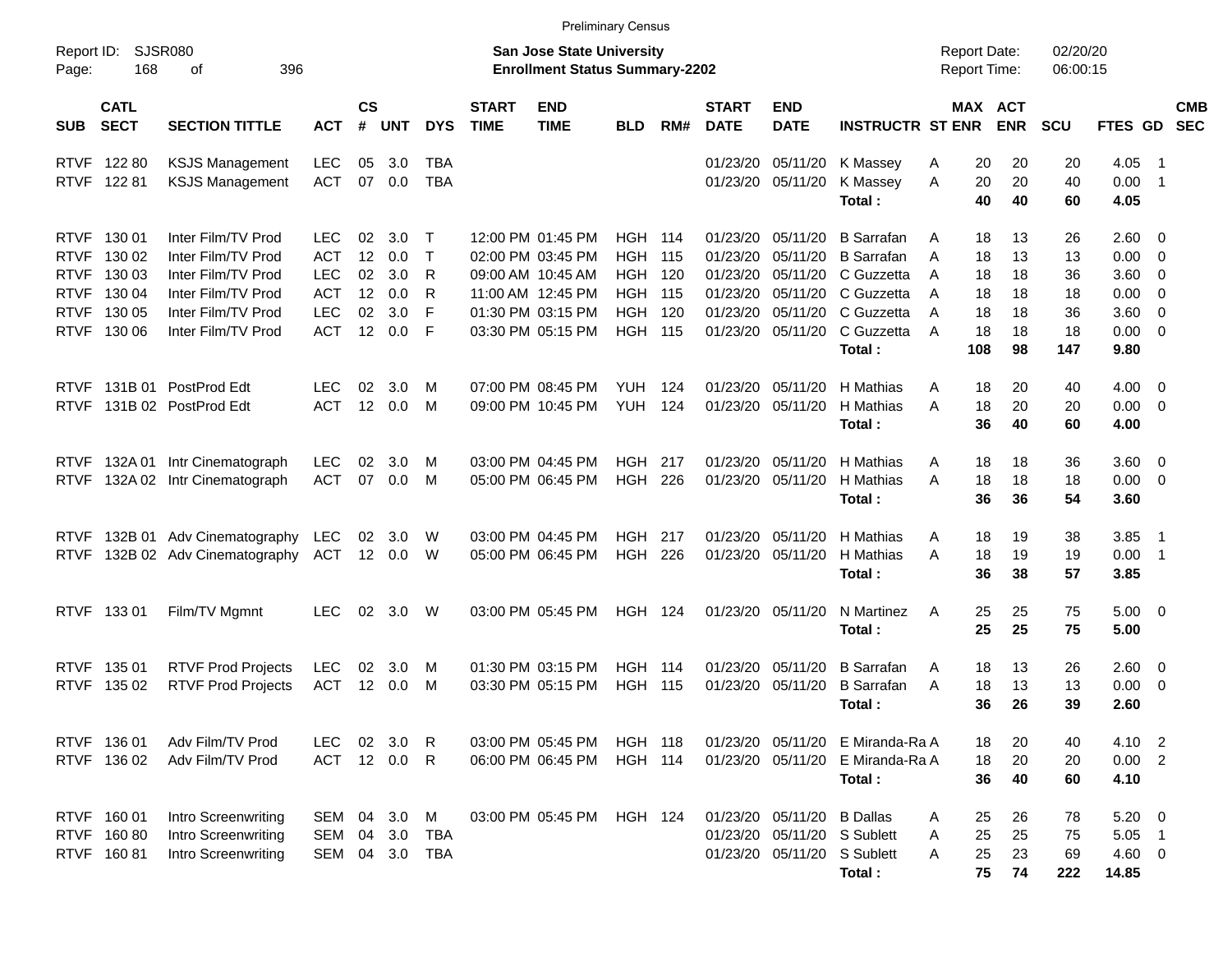|                            |                            |                                                          |                                        |                    |                        |                                     |                             |                                                                    | <b>Preliminary Census</b>     |                   |                                  |                                                             |                                               |                                     |                        |                      |                                      |                                                                                |                          |
|----------------------------|----------------------------|----------------------------------------------------------|----------------------------------------|--------------------|------------------------|-------------------------------------|-----------------------------|--------------------------------------------------------------------|-------------------------------|-------------------|----------------------------------|-------------------------------------------------------------|-----------------------------------------------|-------------------------------------|------------------------|----------------------|--------------------------------------|--------------------------------------------------------------------------------|--------------------------|
| Page:                      | Report ID: SJSR080<br>169  | 396<br>οf                                                |                                        |                    |                        |                                     |                             | San Jose State University<br><b>Enrollment Status Summary-2202</b> |                               |                   |                                  |                                                             |                                               | <b>Report Date:</b><br>Report Time: |                        | 02/20/20<br>06:00:15 |                                      |                                                                                |                          |
| <b>SUB</b>                 | <b>CATL</b><br><b>SECT</b> | <b>SECTION TITTLE</b>                                    | <b>ACT</b>                             | $\mathsf{cs}$<br># | <b>UNT</b>             | <b>DYS</b>                          | <b>START</b><br><b>TIME</b> | <b>END</b><br><b>TIME</b>                                          | <b>BLD</b>                    | RM#               | <b>START</b><br><b>DATE</b>      | <b>END</b><br><b>DATE</b>                                   | <b>INSTRUCTR ST ENR</b>                       |                                     | MAX ACT<br><b>ENR</b>  | <b>SCU</b>           | FTES GD                              |                                                                                | <b>CMB</b><br><b>SEC</b> |
| <b>RTVF</b>                | 161 01                     | <b>Adv Screenwriting</b>                                 | <b>LEC</b>                             | 01                 | 3.0                    | R                                   |                             | 03:00 PM 05:45 PM                                                  | <b>HGH 124</b>                |                   |                                  | 01/23/20 05/11/20                                           | L Schapiro<br>Total:                          | 20<br>Α<br>20                       | 16<br>16               | 48<br>48             | $3.25$ 1<br>3.25                     |                                                                                |                          |
| <b>RTVF</b><br><b>RTVF</b> | 180S 01                    | <b>Individual Studies</b><br>180S 02 Individual Studies  | <b>SUP</b><br><b>SUP</b>               | 36<br>78           | 3.0<br>3.0             | TBA<br>TBA                          |                             |                                                                    |                               |                   | 01/23/20                         | 05/11/20<br>01/23/20 05/11/20                               | A McKee<br>E Miranda-Ra A<br>Total:           | 15<br>Α<br>5<br>20                  | 2<br>$\mathbf{1}$<br>3 | 6<br>0<br>6          | $0.40 \quad 0$<br>$0.20 \ 0$<br>0.60 |                                                                                |                          |
|                            | RTVF 181 01                | Modrn Film History                                       | <b>LEC</b>                             | 02                 | 3.0                    | $\top$                              |                             | 03:00 PM 05:45 PM                                                  | <b>HGH 118</b>                |                   |                                  | 01/23/20 05/11/20                                           | S Sublett<br>Total:                           | Α<br>48<br>48                       | 22<br>22               | 66<br>66             | $4.40 \quad 0$<br>4.40               |                                                                                |                          |
|                            | RTVF 18301                 | Study-Resrch RTVF                                        | LEC                                    |                    | 03 3.0                 | МW                                  |                             | 12:00 PM 01:15 PM                                                  | HGH 124                       |                   |                                  | 01/23/20 05/11/20                                           | C Burrows<br>Total:                           | 35<br>Α<br>35                       | 40<br>40               | 120<br>120           | $8.00 \t 0$<br>8.00                  |                                                                                |                          |
|                            | RTVF 18501                 | Spec Topics RTVF                                         | <b>SEM</b>                             | 05                 | 3.0                    | MW                                  |                             | 01:30 PM 02:45 PM                                                  | <b>HGH 124</b>                |                   |                                  | 01/23/20 05/11/20                                           | K Massey<br>Total:                            | 30<br>Α<br>30                       | 26<br>26               | 78<br>78             | $5.20 \ 0$<br>5.20                   |                                                                                |                          |
| <b>RTVF</b><br><b>RTVF</b> | 198 80<br>19881            | <b>RTVF Internships</b><br><b>RTVF Internships</b>       | <b>ACT</b><br><b>LEC</b>               | 20<br>02           | 3.0<br>0.0             | TBA<br>TBA                          |                             |                                                                    |                               |                   | 01/23/20                         | 05/11/20<br>01/23/20 05/11/20                               | A McKee<br>A McKee<br>Total:                  | 30<br>Α<br>A<br>30<br>60            | 26<br>26<br>52         | 52<br>26<br>78       | 5.20<br>$0.00 \t 0$<br>5.20          | $\overline{\phantom{0}}$                                                       |                          |
| TA<br>TA<br>TA             | 501<br>5 0 2<br>503        | Acting<br>Acting<br>Acting                               | LEC<br><b>LEC</b><br><b>LEC</b>        | 04<br>04<br>04     | 3.0<br>3.0<br>3.0      | MW<br>MW<br>MW                      |                             | 09:00 AM 10:15 AM<br>10:30 AM 11:45 AM<br>12:00 PM 01:15 PM        | HGH.<br><b>HGH</b><br>HGH.    | 226<br>226<br>226 | 01/23/20<br>01/23/20<br>01/23/20 | 05/11/20<br>05/11/20<br>05/11/20                            | S Cummins<br>K Normington A<br>S Anderson A   | 26<br>A<br>26<br>26                 | 26<br>26<br>24         | 78<br>78<br>72       | $5.20 \ 0$<br>5.20<br>4.80           | $\overline{\phantom{0}}$<br>$\overline{\mathbf{0}}$                            |                          |
| TA<br>TA<br>TA             | 5 04<br>505<br>5 0 6       | Acting<br>Acting<br>Acting                               | <b>LEC</b><br><b>LEC</b><br><b>LEC</b> | 04<br>04<br>04     | 3.0<br>3.0<br>3.0      | MW<br>MW<br>TR.                     |                             | 01:30 PM 02:45 PM<br>03:00 PM 04:15 PM<br>09:00 AM 10:15 AM        | HGH.<br><b>HGH</b><br>HGH     | 226<br>226<br>226 | 01/23/20<br>01/23/20<br>01/23/20 | 05/11/20<br>05/11/20<br>05/11/20                            | S Anderson<br>O Nwokocha A<br>K Normington A  | 26<br>A<br>26<br>26                 | 26<br>25<br>18         | 78<br>75<br>54       | 5.20<br>5.00<br>3.60                 | $\overline{\mathbf{0}}$<br>$\overline{\phantom{0}}$<br>$\overline{\mathbf{0}}$ |                          |
| TA<br>TA<br>TA             | 507<br>508<br>509          | Acting<br>Acting<br>Acting                               | <b>LEC</b><br><b>LEC</b><br><b>LEC</b> | 04<br>04<br>04     | 3.0<br>3.0<br>3.0      | <b>TR</b><br><b>TR</b><br><b>TR</b> |                             | 10:30 AM 11:45 AM<br>12:00 PM 01:15 PM<br>01:30 PM 02:45 PM        | HGH<br>HGH<br>HGH             | 226<br>226<br>226 | 01/23/20<br>01/23/20             | 05/11/20<br>05/11/20<br>01/23/20 05/11/20                   | J Moreno<br>K Kratochvil<br><b>B</b> Swanson  | 26<br>Α<br>26<br>A<br>26<br>A       | 26<br>25<br>26         | 78<br>75<br>78       | 5.20<br>5.00<br>5.20                 | $\overline{\mathbf{0}}$<br>$\overline{\mathbf{0}}$<br>- 0                      |                          |
| TA<br>TA<br>TA             | 5 1 0<br>5 1 1<br>5 1 2    | Acting<br>Acting<br>Acting                               | <b>LEC</b><br><b>LEC</b><br><b>LEC</b> | 04<br>04           | 3.0<br>3.0<br>04 3.0 F | TR<br>TR                            |                             | 03:00 PM 04:15 PM<br>04:30 PM 05:45 PM<br>09:00 AM 11:45 AM        | HGH<br><b>HGH</b><br>HGH 226  | 226<br>226        |                                  | 01/23/20 05/11/20<br>01/23/20 05/11/20<br>01/23/20 05/11/20 | <b>B</b> Swanson<br>J Moreno<br>N Carlin      | 26<br>A<br>26<br>Α<br>26<br>A       | 26<br>19<br>20         | 78<br>57<br>60       | 5.20<br>$3.80\ 0$<br>4.00 0          | $\overline{\mathbf{0}}$                                                        |                          |
| <b>TA</b>                  | 10 01                      | Theatre Apprecia                                         | <b>LEC</b>                             | 01                 | 3.0                    | MW                                  |                             | 09:00 AM 10:15 AM                                                  | HGH 103                       |                   |                                  | 01/23/20 05/11/20                                           | Total:<br>M Thompson A                        | 50                                  | 312 287<br>30          | 861<br>90            | 57.40<br>$6.00 \t 0$                 |                                                                                |                          |
| TA<br>TA<br>TA             | 10 02<br>10 03<br>10 04    | Theatre Apprecia<br>Theatre Apprecia<br>Theatre Apprecia | <b>LEC</b><br><b>LEC</b><br><b>LEC</b> | 01<br>01<br>01     | 3.0<br>3.0<br>3.0 TR   | TR<br>TR                            |                             | 09:00 AM 10:15 AM<br>10:30 AM 11:45 AM<br>12:00 PM 01:15 PM        | HGH 103<br>HGH 103<br>HGH 103 |                   |                                  | 01/23/20 05/11/20<br>01/23/20 05/11/20<br>01/23/20 05/11/20 | O Nwokocha A<br>S Cummins A<br>K Normington A | 50<br>50<br>50                      | 43<br>50<br>37         | 129<br>150<br>111    | 8.60 0<br>$10.00 \t 0$<br>$7.40 \ 0$ |                                                                                |                          |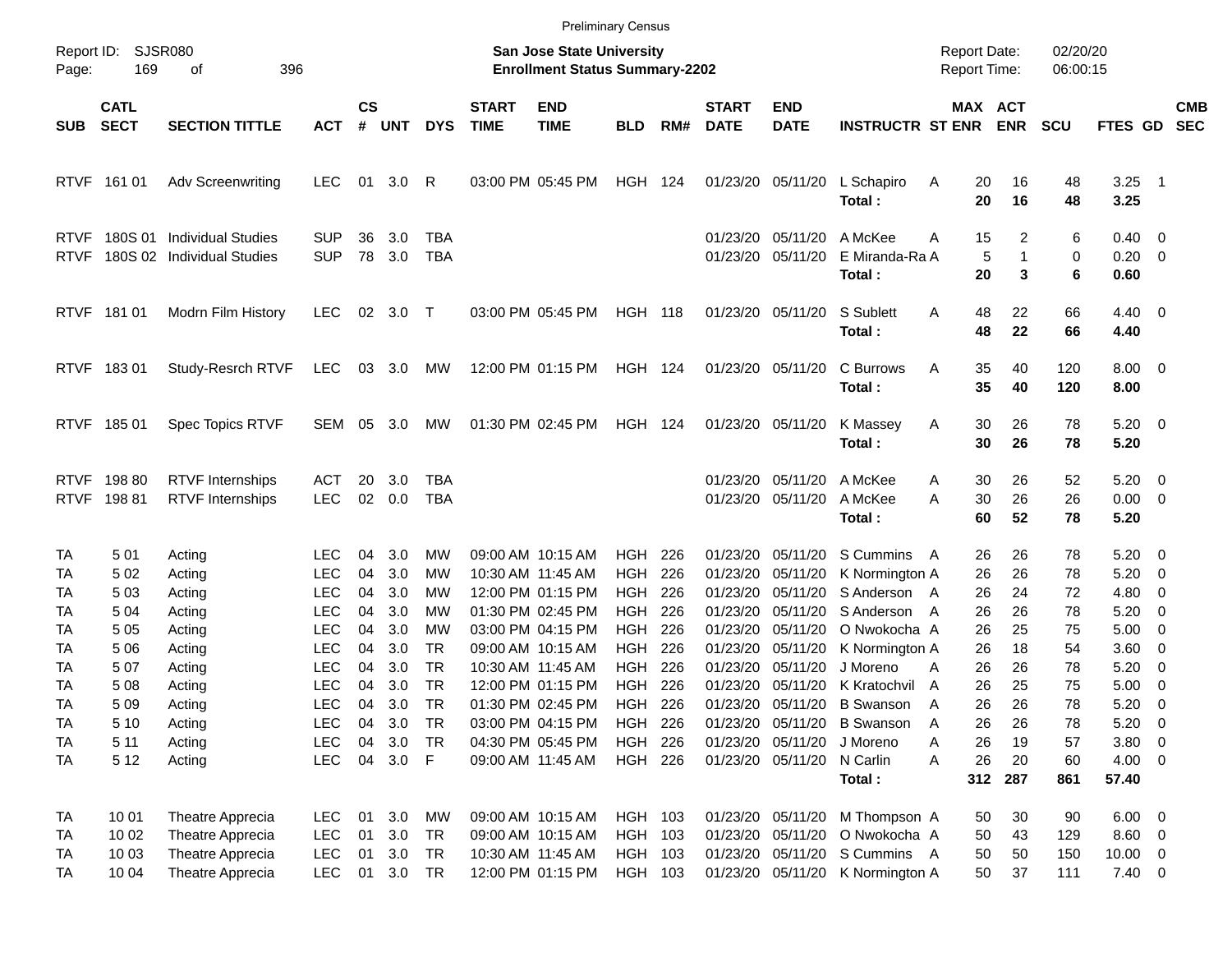| Report ID:<br>Page:    | 170                        | SJSR080<br>396<br>οf                                     |                                        |                             |                   |                                       |                             | <b>San Jose State University</b><br><b>Enrollment Status Summary-2202</b> |                          |            |                                  |                                        |                                                  |             | <b>Report Date:</b><br><b>Report Time:</b> |                         | 02/20/20<br>06:00:15      |                                    |                                                     |                          |
|------------------------|----------------------------|----------------------------------------------------------|----------------------------------------|-----------------------------|-------------------|---------------------------------------|-----------------------------|---------------------------------------------------------------------------|--------------------------|------------|----------------------------------|----------------------------------------|--------------------------------------------------|-------------|--------------------------------------------|-------------------------|---------------------------|------------------------------------|-----------------------------------------------------|--------------------------|
| <b>SUB</b>             | <b>CATL</b><br><b>SECT</b> | <b>SECTION TITTLE</b>                                    | <b>ACT</b>                             | $\mathsf{cs}$<br>$\pmb{\#}$ | <b>UNT</b>        | <b>DYS</b>                            | <b>START</b><br><b>TIME</b> | <b>END</b><br><b>TIME</b>                                                 | <b>BLD</b>               | RM#        | <b>START</b><br><b>DATE</b>      | <b>END</b><br><b>DATE</b>              | <b>INSTRUCTR ST ENR</b>                          |             | MAX ACT                                    | <b>ENR</b>              | SCU                       | FTES GD                            |                                                     | <b>CMB</b><br><b>SEC</b> |
| TA<br>TA<br>TA         | 10 05<br>1080<br>1081      | Theatre Apprecia<br>Theatre Apprecia<br>Theatre Apprecia | <b>LEC</b><br><b>LEC</b><br><b>LEC</b> | 01<br>01<br>01              | 3.0<br>3.0<br>3.0 | <b>TR</b><br><b>TBA</b><br><b>TBA</b> |                             | 01:30 PM 02:45 PM                                                         | <b>HGH</b>               | 103        | 01/23/20<br>01/23/20<br>01/23/20 | 05/11/20<br>05/11/20<br>05/11/20       | J Moreno<br>K Kratochvil<br>S Anderson<br>Total: | Α<br>A<br>A | 50<br>40<br>40<br>330                      | 49<br>40<br>40<br>289   | 147<br>120<br>120<br>867  | 9.80<br>8.00<br>8.00<br>57.80      | - 0<br>$\overline{0}$<br>$\overline{\mathbf{0}}$    |                          |
| <b>TA</b>              | 11 01                      | <b>Script Analysis</b>                                   | <b>LEC</b>                             | 03                          | 3.0               | MW                                    |                             | 10:30 AM 11:45 AM                                                         | <b>HGH 120</b>           |            |                                  | 01/23/20 05/11/20                      | S Cummins<br>Total:                              | A           | 30<br>30                                   | 29<br>29                | 87<br>87                  | 5.80 0<br>5.80                     |                                                     |                          |
| TA<br>TA               | 1301<br>1302               | Great Comedies for T LEC<br>Great Comedies for T LEC     |                                        | 03<br>03                    | 3.0<br>3.0        | <b>TR</b><br><b>TR</b>                |                             | 01:30 PM 02:45 PM<br>04:30 PM 05:45 PM                                    | <b>HGH</b><br><b>HGH</b> | 217<br>120 | 01/23/20<br>01/23/20             | 05/11/20<br>05/11/20                   | S Cummins<br>K Kratochvil A<br>Total:            | A           | 30<br>30<br>60                             | 30<br>30<br>60          | 90<br>90<br>180           | 6.00<br>6.00<br>12.00              | $\overline{\mathbf{0}}$<br>$\overline{0}$           |                          |
| TA<br>TA               | 1701<br>1702               | Int Acting<br>Int Acting                                 | <b>LEC</b><br><b>ACT</b>               | 04<br>12                    | 3.0<br>0.0        | M<br>M                                |                             | 01:30 PM 03:15 PM<br>03:30 PM 05:15 PM                                    | <b>HGH</b><br><b>HGH</b> | 103<br>103 | 01/23/20<br>01/23/20             | 05/11/20<br>05/11/20                   | N Carlin<br>N Carlin<br>Total:                   | Α<br>A      | 26<br>26<br>52                             | 22<br>22<br>44          | 44<br>22<br>66            | $4.40 \quad 0$<br>0.00<br>4.40     | $\overline{0}$                                      |                          |
| TA<br>TA               | 48 01<br>48 02             | Voice & Movement<br>Voice & Movement                     | <b>LEC</b><br><b>LEC</b>               | 01                          | 3.0<br>3.0        | <b>MW</b>                             |                             | 10:30 AM 11:45 AM                                                         | HGH                      | 103        |                                  | 01/23/20 05/11/20                      | S Anderson<br>Total:                             | A<br>X      | 30<br>$\mathbf 0$<br>30                    | 22<br>$\mathbf 0$<br>22 | 66<br>0<br>66             | $4.40 \quad 0$<br>0.00<br>4.40     | $\overline{\phantom{0}}$                            |                          |
| TA<br>TA               | 51A 01<br>51A02            | <b>Scenery Props Arts</b><br><b>Scenery Props Arts</b>   | <b>LEC</b><br><b>ACT</b>               | 02<br>15                    | 1.0<br>0.0        | R<br><b>TBA</b>                       |                             | 09:00 AM 10:15 AM                                                         | <b>HGH 124</b>           |            | 01/23/20                         | 05/11/20<br>01/23/20 05/11/20          | J York<br>J York<br>Total:                       | Α<br>A      | 18<br>18<br>36                             | 14<br>14<br>28          | 7<br>$\overline{7}$<br>14 | 0.93<br>0.00<br>0.93               | $\overline{\mathbf{0}}$<br>$\overline{0}$           |                          |
| TA<br>TA               | 51B 01<br>51B02            | <b>Costume Perf Arts</b><br><b>Costume Perf Arts</b>     | ACT<br><b>LEC</b>                      | 15<br>02                    | 1.0<br>0.0        | T<br><b>TBA</b>                       |                             | 09:00 AM 10:15 AM                                                         | <b>HGH 124</b>           |            | 01/23/20<br>01/23/20             | 05/11/20<br>05/11/20                   | D Weber<br>D Weber<br>Total:                     | Α<br>A      | 18<br>18<br>36                             | 18<br>18<br>36          | 9<br>$9\,$<br>18          | 1.20<br>0.00<br>1.20               | $\overline{\mathbf{0}}$<br>$\overline{\phantom{0}}$ |                          |
| TA<br>TA               | 51C 01<br>51C 02           | Lighting & Sound<br>Lighting & Sound                     | ACT<br><b>LEC</b>                      | 15<br>02                    | 1.0<br>0.0        | W<br><b>TBA</b>                       |                             | 04:00 PM 05:15 PM                                                         | <b>HGH 114</b>           |            | 01/23/20<br>01/23/20             | 05/11/20<br>05/11/20                   | S Mannshardt A<br>S Mannshardt A<br>Total:       |             | 20<br>20<br>40                             | 18<br>18<br>36          | 9<br>9<br>18              | 1.20<br>0.00<br>1.20               | $\overline{\mathbf{0}}$<br>$\overline{0}$           |                          |
| <b>TA</b><br><b>TA</b> | 55 01<br>55 02             | Design for Theatre<br>Design for Theatre                 | <b>LEC</b><br>ACT 12 0.0               | 02                          | 3.0               | TR<br>TBA                             |                             | 12:00 PM 01:15 PM                                                         | HGH 120                  |            |                                  | 01/23/20 05/11/20<br>01/23/20 05/11/20 | A Bechert<br>A Bechert<br>Total:                 | A<br>A      | 25<br>25<br>50                             | 21<br>21<br>42          | 42<br>21<br>63            | $4.20 \ 0$<br>$0.00 \t 0$<br>4.20  |                                                     |                          |
| TA<br>TA               | 64 01<br>64 02             | Make-up<br>Make-up                                       | <b>LEC</b><br>ACT 12 0.0 TBA           |                             | 04 3.0            | TR                                    |                             | 03:00 PM 04:55 PM                                                         |                          |            | HGH 136C 01/23/20 05/11/20       | 01/23/20 05/11/20                      | C Carpenter A<br>C Carpenter A<br>Total:         |             | 18<br>18<br>36                             | 10<br>10<br>20          | 20<br>10<br>30            | $2.00 \t 0$<br>$0.00 \t 0$<br>2.00 |                                                     |                          |

Preliminary Census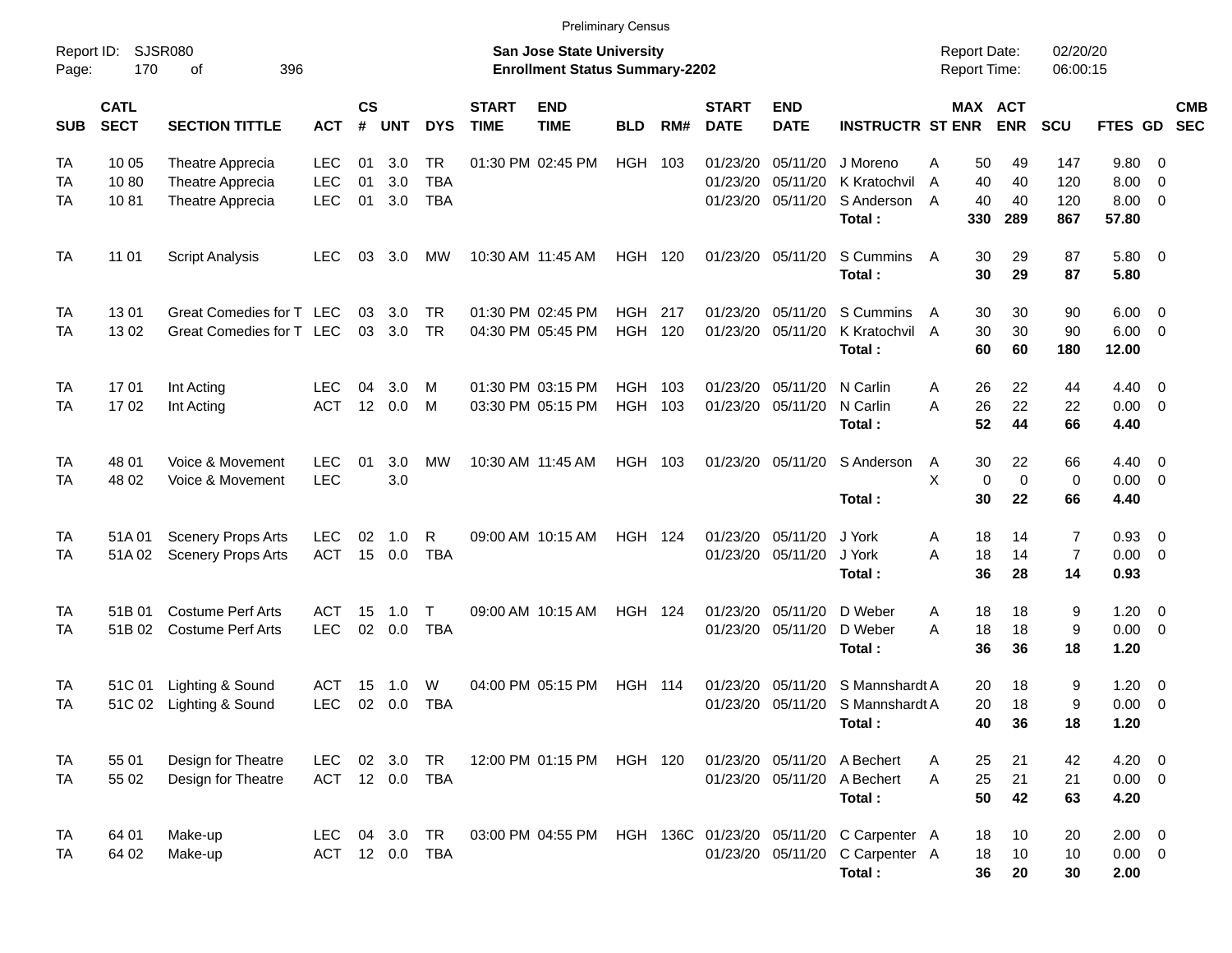|                       |                            |                                                                                     |                                        |                    |                   |                              |                             |                                                                           | <b>Preliminary Census</b>           |            |                             |                                                             |                                                                     |                                                   |                      |                       |                                    |                                                            |                          |
|-----------------------|----------------------------|-------------------------------------------------------------------------------------|----------------------------------------|--------------------|-------------------|------------------------------|-----------------------------|---------------------------------------------------------------------------|-------------------------------------|------------|-----------------------------|-------------------------------------------------------------|---------------------------------------------------------------------|---------------------------------------------------|----------------------|-----------------------|------------------------------------|------------------------------------------------------------|--------------------------|
| Report ID:<br>Page:   | <b>SJSR080</b><br>171      | 396<br>οf                                                                           |                                        |                    |                   |                              |                             | <b>San Jose State University</b><br><b>Enrollment Status Summary-2202</b> |                                     |            |                             |                                                             |                                                                     | <b>Report Date:</b><br><b>Report Time:</b>        |                      | 02/20/20<br>06:00:15  |                                    |                                                            |                          |
| <b>SUB</b>            | <b>CATL</b><br><b>SECT</b> | <b>SECTION TITTLE</b>                                                               | <b>ACT</b>                             | $\mathsf{cs}$<br># | <b>UNT</b>        | <b>DYS</b>                   | <b>START</b><br><b>TIME</b> | <b>END</b><br><b>TIME</b>                                                 | <b>BLD</b>                          | RM#        | <b>START</b><br><b>DATE</b> | <b>END</b><br><b>DATE</b>                                   | <b>INSTRUCTR ST ENR</b>                                             | MAX ACT                                           | <b>ENR</b>           | <b>SCU</b>            | FTES GD                            |                                                            | <b>CMB</b><br><b>SEC</b> |
| TA<br>TA              | 91 01<br>91 02             | <b>Scenic Paint Props</b><br><b>Scenic Paint Props</b>                              | <b>LEC</b><br>LAB                      | 02<br>15           | 0.0<br>3.0        | TR<br><b>TBA</b>             |                             | 10:30 AM 11:45 AM                                                         | <b>HGH 137</b>                      |            |                             | 01/23/20 05/11/20<br>01/23/20 05/11/20                      | A Bechert<br>A Bechert<br>Total:                                    | 25<br>A<br>25<br>A<br>50                          | 24<br>24<br>48       | 24<br>48<br>72        | 0.00<br>4.80<br>4.80               | $\overline{\phantom{0}}$<br>$\overline{\mathbf{0}}$        |                          |
| <b>TA</b><br>TA<br>TA |                            | 100W 01 Wrt Wkshp Th Arts<br>100W 02 Wrt Wkshp Th Arts<br>100W 03 Wrt Wkshp Th Arts | <b>LEC</b><br><b>LEC</b><br><b>LEC</b> | 04<br>04<br>04     | 3.0<br>3.0<br>3.0 | МW<br><b>MW</b><br><b>TR</b> |                             | 12:00 PM 01:15 PM<br>01:30 PM 02:45 PM<br>01:30 PM 02:45 PM               | HGH<br><b>HGH</b><br><b>HGH 124</b> | 120<br>120 |                             | 01/23/20 05/11/20<br>01/23/20 05/11/20<br>01/23/20 05/11/20 | M Thompson A<br>M Thompson A<br>K Kratochvil A<br>Total:            | 25<br>25<br>25<br>75                              | 26<br>26<br>26<br>78 | 78<br>78<br>78<br>234 | 5.20<br>5.20<br>5.20<br>15.60      | $\overline{\phantom{0}}$<br>- 0<br>$\overline{\mathbf{0}}$ |                          |
| TA<br>TA              | 103 01<br>103 02           | <b>Musical Theatre</b><br><b>Musical Theatre</b>                                    | LEC.<br>LAB                            | 04<br>15           | 3.0<br>0.0        | W<br>W                       |                             | 02:00 PM 03:45 PM<br>04:00 PM 05:45 PM                                    | HGH.<br><b>HGH</b>                  | 103<br>103 |                             | 01/23/20 05/11/20<br>01/23/20 05/11/20                      | K Brandt<br>K Brandt<br>Total:                                      | 30<br>A<br>30<br>A<br>60                          | 9<br>9<br>18         | 18<br>9<br>27         | $1.80 \ 0$<br>$0.00 \t 0$<br>1.80  |                                                            |                          |
| TA<br>TA              | 113 01<br>113 02           | <b>Acting Career Prep</b><br><b>Acting Career Prep</b>                              | <b>LEC</b><br><b>ACT</b>               | 02<br>12           | 0.0<br>3.0        | F<br>F                       |                             | 09:00 AM 10:45 AM<br>11:00 AM 12:45 PM                                    | HGH.<br><b>HGH</b>                  | 118<br>103 |                             | 01/23/20 05/11/20<br>01/23/20 05/11/20                      | J Moreno<br>J Moreno<br>Total:                                      | 25<br>A<br>25<br>A<br>50                          | 14<br>14<br>28       | 14<br>28<br>42        | $0.00 \t 0$<br>$2.80 \ 0$<br>2.80  |                                                            |                          |
| <b>TA</b>             | 117 01                     | Pract Act or Direc                                                                  | <b>ACT</b>                             |                    | 20 1.0            | TBA                          |                             |                                                                           |                                     |            |                             | 01/23/20 05/11/20                                           | K Brandt<br>Total:                                                  | 25<br>A<br>25                                     | 27<br>27             | 27<br>27              | $1.83$ 2<br>1.83                   |                                                            |                          |
| TA                    | 121 01                     | <b>Topics Perf Hist</b>                                                             | <b>LEC</b>                             | 02                 | 3.0               | M                            |                             | 03:00 PM 05:45 PM                                                         | <b>HGH 120</b>                      |            |                             | 01/23/20 05/11/20                                           | K Brandt<br>Total:                                                  | A<br>30<br>30                                     | 15<br>15             | 45<br>45              | $3.00 \ 0$<br>3.00                 |                                                            |                          |
| TA                    | 127 01<br>ENGL 127 01      | Contemp Theatre<br><b>Contemp Theatre</b>                                           | LEC.<br><b>LEC</b>                     | 02<br>02           | 3.0<br>3.0        | MW<br><b>MW</b>              |                             | 09:00 AM 10:15 AM<br>09:00 AM 10:15 AM                                    | HGH.<br><b>HGH 124</b>              | 124        |                             | 01/23/20 05/11/20<br>01/23/20 05/11/20                      | K Normington A<br>K Normington A<br>Total:                          | 30<br>$\mathbf 0$<br>30                           | 19<br>9<br>28        | 57<br>27<br>84        | 3.80<br>1.80<br>5.60               | $0\,C$<br>$0\,C$                                           |                          |
| TA<br>TA              | 131 01<br>131 02           | Storytelling<br>Storytelling                                                        | LEC<br><b>LEC</b>                      | 04<br>04           | 3.0<br>3.0        | TR<br>TR                     |                             | 10:30 AM 11:45 AM<br>12:00 PM 01:15 PM                                    | HGH.<br><b>HGH 217</b>              | 217        | 01/23/20                    | 05/11/20<br>01/23/20 05/11/20                               | <b>B</b> Swanson<br><b>B</b> Swanson<br>Total:                      | 25<br>A<br>25<br>A<br>50                          | 17<br>10<br>27       | 51<br>30<br>81        | 3.40<br>2.00<br>5.40               | $\overline{\mathbf{0}}$<br>$\overline{\mathbf{0}}$         |                          |
| TA<br><b>TA</b>       | 153 01<br>153 02           | Costume Design<br>Costume Design                                                    | <b>LEC</b><br>ACT 12 0.0 TBA           | 04                 | 3.0               | TR                           |                             | 01:30 PM 02:45 PM                                                         |                                     |            |                             | 01/23/20 05/11/20                                           | HGH 136C 01/23/20 05/11/20 C Carpenter A<br>C Carpenter A<br>Total: | 25<br>25<br>50                                    | 12<br>12<br>24       | 24<br>12<br>36        | $2.40 \ 0$<br>$0.00 \t 0$<br>2.40  |                                                            |                          |
| TA<br>TA              | 168 01<br>168 02           | Stage Management<br>Stage Management                                                | <b>LEC</b><br><b>ACT</b>               |                    | 3.0<br>0.0        |                              |                             |                                                                           |                                     |            |                             |                                                             | Total:                                                              | 0<br>X<br>$\pmb{\times}$<br>$\boldsymbol{0}$<br>0 | 0<br>0<br>0          | 0<br>0<br>0           | $0.00 \t 0$<br>$0.00 \t 0$<br>0.00 |                                                            |                          |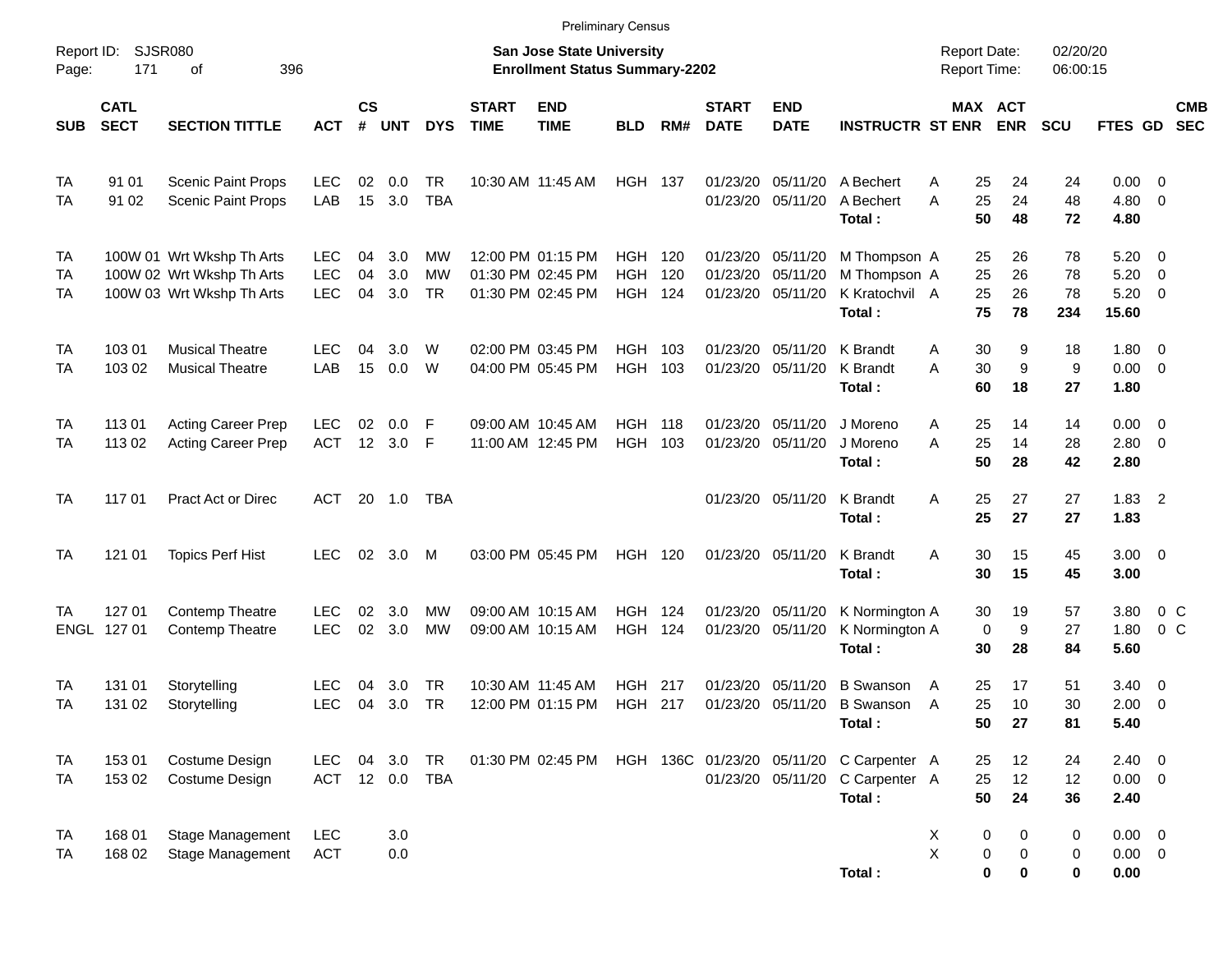|                              | <b>Preliminary Census</b>  |                                                                |                                        |                    |                   |                                        |                             |                                                                           |                          |            |                                  |                                  |                                                             |                                            |                          |                       |                              |                          |
|------------------------------|----------------------------|----------------------------------------------------------------|----------------------------------------|--------------------|-------------------|----------------------------------------|-----------------------------|---------------------------------------------------------------------------|--------------------------|------------|----------------------------------|----------------------------------|-------------------------------------------------------------|--------------------------------------------|--------------------------|-----------------------|------------------------------|--------------------------|
| Report ID:<br>Page:          | 172                        | SJSR080<br>396<br>0f                                           |                                        |                    |                   |                                        |                             | <b>San Jose State University</b><br><b>Enrollment Status Summary-2202</b> |                          |            |                                  |                                  |                                                             | <b>Report Date:</b><br><b>Report Time:</b> |                          | 02/20/20<br>06:00:15  |                              |                          |
| <b>SUB</b>                   | <b>CATL</b><br><b>SECT</b> | <b>SECTION TITTLE</b>                                          | <b>ACT</b>                             | $\mathsf{cs}$<br># | <b>UNT</b>        | <b>DYS</b>                             | <b>START</b><br><b>TIME</b> | <b>END</b><br><b>TIME</b>                                                 | <b>BLD</b>               | RM#        | <b>START</b><br><b>DATE</b>      | <b>END</b><br><b>DATE</b>        | <b>INSTRUCTR ST ENR</b>                                     | MAX                                        | <b>ACT</b><br><b>ENR</b> | <b>SCU</b>            | FTES GD                      | <b>CMB</b><br><b>SEC</b> |
| <b>TA</b><br><b>TA</b>       |                            | 170A 01 Act & Dir Camera<br>170A 02 Act & Dir Camera           | <b>LEC</b><br><b>ACT</b>               | 02<br>12           | 3.0<br>0.0        | W<br>W                                 |                             | 10:15 AM 12:00 PM<br>12:00 PM 01:45 PM                                    | <b>HGH</b><br><b>HGH</b> | 114<br>115 | 01/23/20<br>01/23/20             | 05/11/20<br>05/11/20             | A Glazer Con A<br>A Glazer Con A<br>Total:                  | 25<br>25<br>50                             | 24<br>24<br>48           | 48<br>24<br>72        | 4.80<br>0.00<br>4.80         | - 0<br>- 0               |
| <b>TA</b>                    | 180 01                     | <b>Indiv Studies</b>                                           | <b>SUP</b>                             | 36                 | 3.0               | TBA                                    |                             |                                                                           |                          |            | 01/23/20                         | 05/11/20                         | <b>B</b> Swanson<br>A<br>Total:                             | 20<br>20                                   | 3<br>3                   | 9<br>$\boldsymbol{9}$ | $0.60 \quad 0$<br>0.60       |                          |
| TA<br><b>TA</b><br><b>TA</b> | 191 01<br>191 02<br>191 03 | Act Proj Thea Prod<br>Act Proj Thea Prod<br>Act Proj Thea Prod | <b>ACT</b><br><b>ACT</b><br><b>ACT</b> | 20<br>20<br>20     | 1.0<br>1.0<br>1.0 | <b>TBA</b><br><b>TBA</b><br><b>TBA</b> |                             |                                                                           |                          |            | 01/23/20<br>01/23/20<br>01/23/20 | 05/11/20<br>05/11/20<br>05/11/20 | A Bechert<br>A<br>C Carpenter A<br>S Mannshardt A<br>Total: | 20<br>20<br>20<br>60                       | 10<br>12<br>6<br>28      | 10<br>12<br>6<br>28   | 0.68<br>0.80<br>0.40<br>1.88 | - 1<br>- 0<br>- 0        |
| <b>TA</b><br>TA              | 198 01<br>198 02           | Internship<br>Internship                                       | <b>LEC</b><br><b>ACT</b>               | 02<br>20           | 3.0<br>0.0        | <b>TBA</b><br><b>TBA</b>               |                             |                                                                           |                          |            | 01/23/20<br>01/23/20             | 05/11/20<br>05/11/20             | A Glazer Con A<br>A Glazer Con A<br>Total:                  | 30<br>30<br>60                             | 18<br>18<br>36           | 18<br>36<br>54        | $3.60 \ 0$<br>0.00<br>3.60   | $\overline{\phantom{0}}$ |
|                              | Department :               | Film & Theatre                                                 |                                        |                    |                   |                                        |                             |                                                                           |                          |            |                                  | <b>Lower Division:</b>           | Department Total:                                           | 4051<br>1881                               | 3371<br>1660             | 8068<br>4115          | 547.55<br>274.33             |                          |

**Upper Division : 2170 1711 3953 273.22 Graduate Division : 0 0 0 0.00**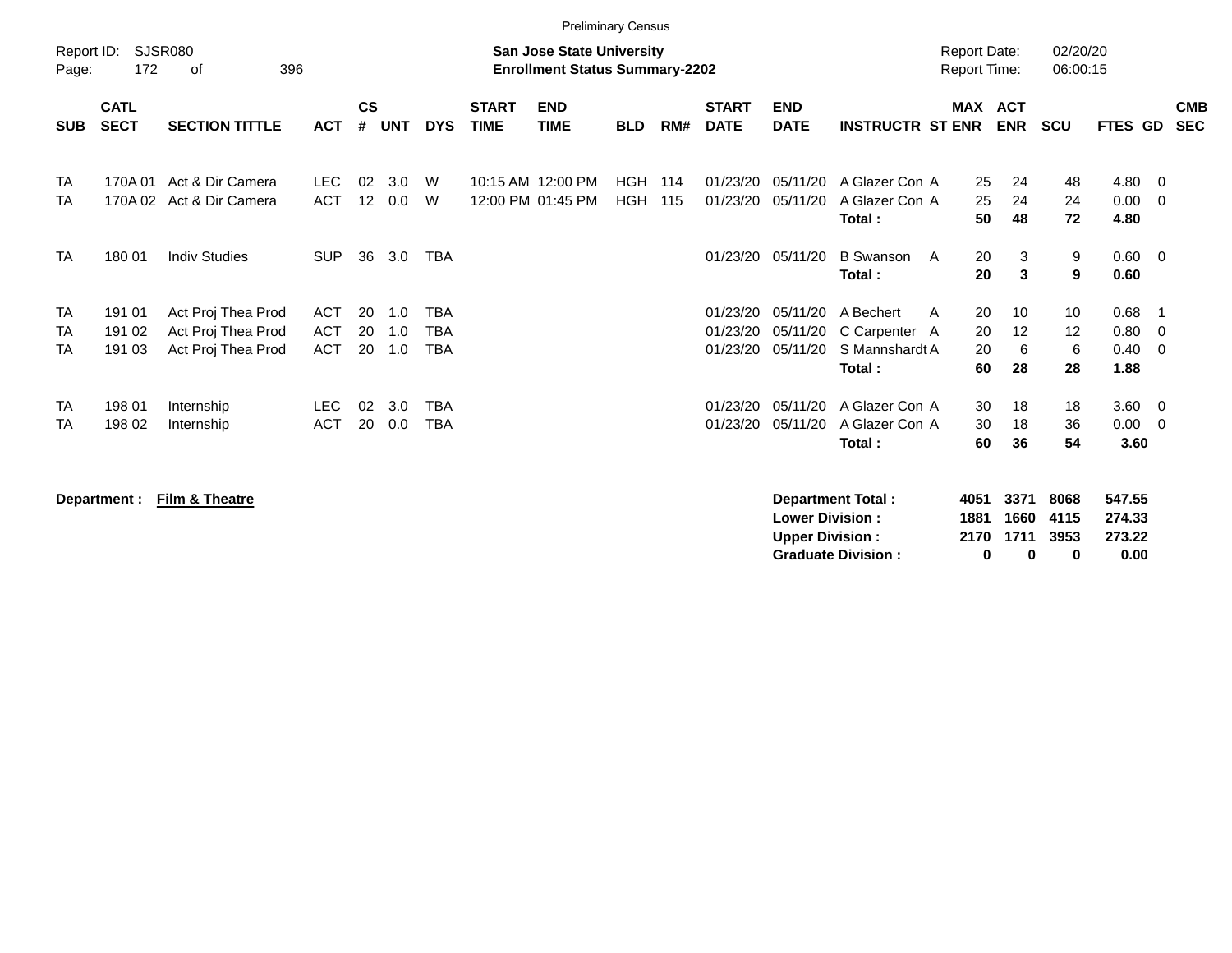|             |                            |                                             |            |               |        |            |                             | <b>Preliminary Census</b>                                                 |            |     |                             |                           |                                  |                                            |                         |                      |                     |                          |                          |
|-------------|----------------------------|---------------------------------------------|------------|---------------|--------|------------|-----------------------------|---------------------------------------------------------------------------|------------|-----|-----------------------------|---------------------------|----------------------------------|--------------------------------------------|-------------------------|----------------------|---------------------|--------------------------|--------------------------|
| Page:       | Report ID: SJSR080<br>173  | 396<br>of                                   |            |               |        |            |                             | <b>San Jose State University</b><br><b>Enrollment Status Summary-2202</b> |            |     |                             |                           |                                  | <b>Report Date:</b><br><b>Report Time:</b> |                         | 02/20/20<br>06:00:15 |                     |                          |                          |
| <b>SUB</b>  | <b>CATL</b><br><b>SECT</b> | <b>SECTION TITTLE</b>                       | <b>ACT</b> | $\mathsf{cs}$ | # UNT  | <b>DYS</b> | <b>START</b><br><b>TIME</b> | <b>END</b><br><b>TIME</b>                                                 | <b>BLD</b> | RM# | <b>START</b><br><b>DATE</b> | <b>END</b><br><b>DATE</b> | <b>INSTRUCTR ST ENR ENR</b>      |                                            | MAX ACT                 | <b>SCU</b>           | FTES GD             |                          | <b>CMB</b><br><b>SEC</b> |
| College     |                            | <b>Humanities &amp; the Arts</b>            |            |               |        |            |                             |                                                                           |            |     |                             |                           |                                  |                                            |                         |                      |                     |                          |                          |
|             | Department :               | <b>English &amp; Comparative Literature</b> |            |               |        |            |                             |                                                                           |            |     |                             |                           |                                  |                                            |                         |                      |                     |                          |                          |
|             | COLT 122 01                | Topics in Comp Lit                          | LEC        |               | 4.0    |            |                             |                                                                           |            |     |                             |                           |                                  | X                                          | 0<br>0                  | 0                    | $0.00 \t 0$         |                          |                          |
|             | ENGL 122 01                | Topics in Comp Lit                          | <b>LEC</b> |               | 4.0    |            |                             |                                                                           |            |     |                             |                           |                                  | Χ                                          | 0<br>0                  | 0                    | $0.00 \t 0$         |                          |                          |
|             | FORL 122 01                | Topics in Comp Lit                          | <b>LEC</b> |               | 4.0    |            |                             |                                                                           |            |     |                             |                           |                                  | Χ                                          | 0<br>0                  | 0                    | $0.00 \t 0$         |                          |                          |
| HUM         | 122 01                     | Topics in Comp Lit                          | <b>LEC</b> |               | 4.0    |            |                             |                                                                           |            |     |                             |                           |                                  | Χ                                          | 0<br>0                  | 0                    | 0.00                | $\overline{\phantom{0}}$ |                          |
|             | COLT 122 02                | Topics in Comp Lit                          | <b>LEC</b> |               | 4.0    |            |                             |                                                                           |            |     |                             |                           |                                  | X                                          | 0<br>0                  | 0                    | 0.00                | $\overline{\phantom{0}}$ |                          |
|             | ENGL 122 02                | Topics in Comp Lit                          | <b>LEC</b> |               | 4.0    |            |                             |                                                                           |            |     |                             |                           |                                  | Χ                                          | 0<br>0                  | 0                    | $0.00 \t 0$         |                          |                          |
|             | FORL 122 02                | Topics in Comp Lit                          | <b>LEC</b> |               | 4.0    |            |                             |                                                                           |            |     |                             |                           |                                  | X                                          | 0<br>0                  | 0                    | $0.00 \t 0$         |                          |                          |
|             | HUM 122 02                 | Topics in Comp Lit                          | <b>LEC</b> |               | 4.0    |            |                             |                                                                           |            |     |                             |                           | Total:                           | X                                          | 0<br>0<br>$\bf{0}$<br>0 | 0<br>0               | $0.00 \t 0$<br>0.00 |                          |                          |
|             |                            |                                             |            |               |        |            |                             |                                                                           |            |     |                             |                           |                                  |                                            |                         |                      |                     |                          |                          |
|             |                            | ENED 184Y 01 Stdt Tchg II                   | <b>SUP</b> | 25            | 4.0    | <b>TBA</b> |                             |                                                                           |            |     |                             | 01/23/20 05/11/20         | S Ball                           | Α                                          | 2<br>2                  | 8                    | 0.53 0              |                          |                          |
|             |                            | ENED 184Y 02 Stdt Tchg II                   | <b>SUP</b> | 25            | 4.0    | <b>TBA</b> |                             |                                                                           |            |     |                             | 01/23/20 05/11/20         | L Hamor                          | Α                                          | 5<br>3                  | 12                   | 0.80 0              |                          |                          |
|             |                            | ENED 184Y 03 Stdt Tchg II                   | <b>SUP</b> | 25            | 4.0    | <b>TBA</b> |                             |                                                                           |            |     |                             | 01/23/20 05/11/20         | <b>K</b> Carter                  | A                                          | 3<br>$\overline{c}$     | 8                    | 0.53 0              |                          |                          |
|             |                            |                                             |            |               |        |            |                             |                                                                           |            |     |                             |                           | Total:                           | 10                                         | $\overline{7}$          | 28                   | 1.87                |                          |                          |
|             |                            | ENED 184Z 01 Stdt Tchg III                  | <b>SUP</b> | 25            | 4.0    | <b>TBA</b> |                             |                                                                           |            |     |                             | 01/23/20 05/11/20         | S Ball                           | Α                                          | 3                       | 4                    | $0.27$ 0            |                          |                          |
|             |                            | ENED 184Z 02 Stdt Tchg III                  | <b>SUP</b> | 25            | 4.0    | <b>TBA</b> |                             |                                                                           |            |     |                             | 01/23/20 05/11/20         | L Hamor                          | Α                                          | 5<br>5                  | 20                   | $1.33 \ 0$          |                          |                          |
|             |                            | ENED 184Z 03 Stdt Tchg III                  | <b>SUP</b> | 25            | 4.0    | <b>TBA</b> |                             |                                                                           |            |     |                             | 01/23/20 05/11/20         | <b>K</b> Carter                  | A                                          | $\overline{c}$<br>3     | 8                    | 0.53 0              |                          |                          |
|             |                            |                                             |            |               |        |            |                             |                                                                           |            |     |                             |                           | Total:                           | 11                                         | 8                       | 32                   | 2.13                |                          |                          |
|             | ENED 353 01                | Methods Tchng Engl                          | LEC        |               | 05 4.0 | TBA        |                             |                                                                           |            |     |                             | 01/23/20 05/11/20         |                                  | 25<br>Α                                    | 11                      | 44                   | $3.00$ 1            |                          |                          |
|             |                            |                                             |            |               |        |            |                             |                                                                           |            |     |                             |                           | Total:                           | 25                                         | 11                      | 44                   | 3.00                |                          |                          |
|             | ENED 365 01                | Seminar in English E SEM 05 2.0 R           |            |               |        |            |                             | 04:00 PM 06:45 PM                                                         | SH         | 414 |                             | 01/23/20 05/11/20         | M Warner                         | Α<br>25                                    | 8                       | 16                   | $1.07 \t 0$         |                          |                          |
|             |                            |                                             |            |               |        |            |                             |                                                                           |            |     |                             |                           | Total:                           | 25                                         | 8                       | 16                   | 1.07                |                          |                          |
| <b>ENGL</b> | 1A 01                      | <b>First Year Writing</b>                   | <b>LEC</b> |               | 3.0    |            |                             |                                                                           |            |     |                             |                           |                                  | X                                          | 0<br>0                  | 0                    | $0.00 \t 0$         |                          |                          |
| ENGL        | 1A 02                      | <b>First Year Writing</b>                   | <b>LEC</b> | 03            | 3.0    | TR         |                             | 07:30 AM 08:45 AM                                                         | BBC        | 124 |                             |                           | 01/23/20 05/11/20 D Hendel De A  | 23                                         | 23                      | 69                   | 4.60 0              |                          |                          |
| ENGL        | 1A 03                      | <b>First Year Writing</b>                   | LEC        | 03            | 3.0    | MW         |                             | 07:30 AM 08:45 AM                                                         | BBC 124    |     |                             |                           | 01/23/20 05/11/20 A St. Dennis A | 23                                         | 22                      | 66                   | 4.40                | $\overline{\mathbf{0}}$  |                          |
| <b>ENGL</b> | 1A 04                      | <b>First Year Writing</b>                   | LEC        |               | 3.0    |            |                             |                                                                           |            |     |                             |                           |                                  | X                                          | 0<br>0                  | 0                    | 0.00                | $\overline{\phantom{0}}$ |                          |
| <b>ENGL</b> | 1A 05                      | <b>First Year Writing</b>                   | <b>LEC</b> | 03            | 3.0    | TR         |                             | 09:00 AM 10:15 AM                                                         | <b>BBC</b> | 124 |                             |                           | 01/23/20 05/11/20 D Hendel De A  | 23                                         | 22                      | 66                   | $4.40 \ 0$          |                          |                          |
| ENGL        | 1A 06                      | <b>First Year Writing</b>                   | <b>LEC</b> | 03            | 3.0    | TR         |                             | 09:00 AM 10:15 AM                                                         | CL         | 224 |                             | 01/23/20 05/11/20 O Lee   |                                  | 23<br>Α                                    | 23                      | 69                   | $4.60$ 0            |                          |                          |
| <b>ENGL</b> | 1A 07                      | <b>First Year Writing</b>                   | <b>LEC</b> | 03            | 3.0    | MW         |                             | 09:00 AM 10:15 AM                                                         | CL         | 316 |                             |                           | 01/23/20 05/11/20 C Tromblee     | 23<br>A                                    | 22                      | 66                   | 4.40 0              |                          |                          |
| <b>ENGL</b> | 1A 08                      | <b>First Year Writing</b>                   | <b>LEC</b> | 03            | 3.0    | TR         |                             | 09:00 AM 10:15 AM                                                         | CL         | 238 |                             |                           | 01/23/20 05/11/20 M Westervelt A | 23                                         | 23                      | 69                   | $4.60$ 0            |                          |                          |
| <b>ENGL</b> | 1A 10                      | <b>First Year Writing</b>                   | <b>LEC</b> | 03            | 3.0    | TR         |                             | 10:30 AM 11:45 AM                                                         | <b>BBC</b> | 130 |                             | 01/23/20 05/11/20 T Adry  |                                  | 23<br>A                                    | 23                      | 69                   | $4.60$ 0            |                          |                          |
| <b>ENGL</b> | 1A 11                      | <b>First Year Writing</b>                   | <b>LEC</b> | 03            | 3.0    | МW         |                             | 10:30 AM 11:45 AM                                                         | BBC        | 122 |                             | 01/23/20 05/11/20 A Mills |                                  | 23<br>A                                    | 23                      | 69                   | $4.60$ 0            |                          |                          |
| <b>ENGL</b> | 1A 12                      | <b>First Year Writing</b>                   | <b>LEC</b> |               | 03 3.0 | MW         |                             | 04:30 PM 05:45 PM                                                         | BBC        | 221 |                             | 01/23/20 05/11/20 M Dowdy |                                  | 23<br>A                                    | 23                      | 69                   | 4.60 0              |                          |                          |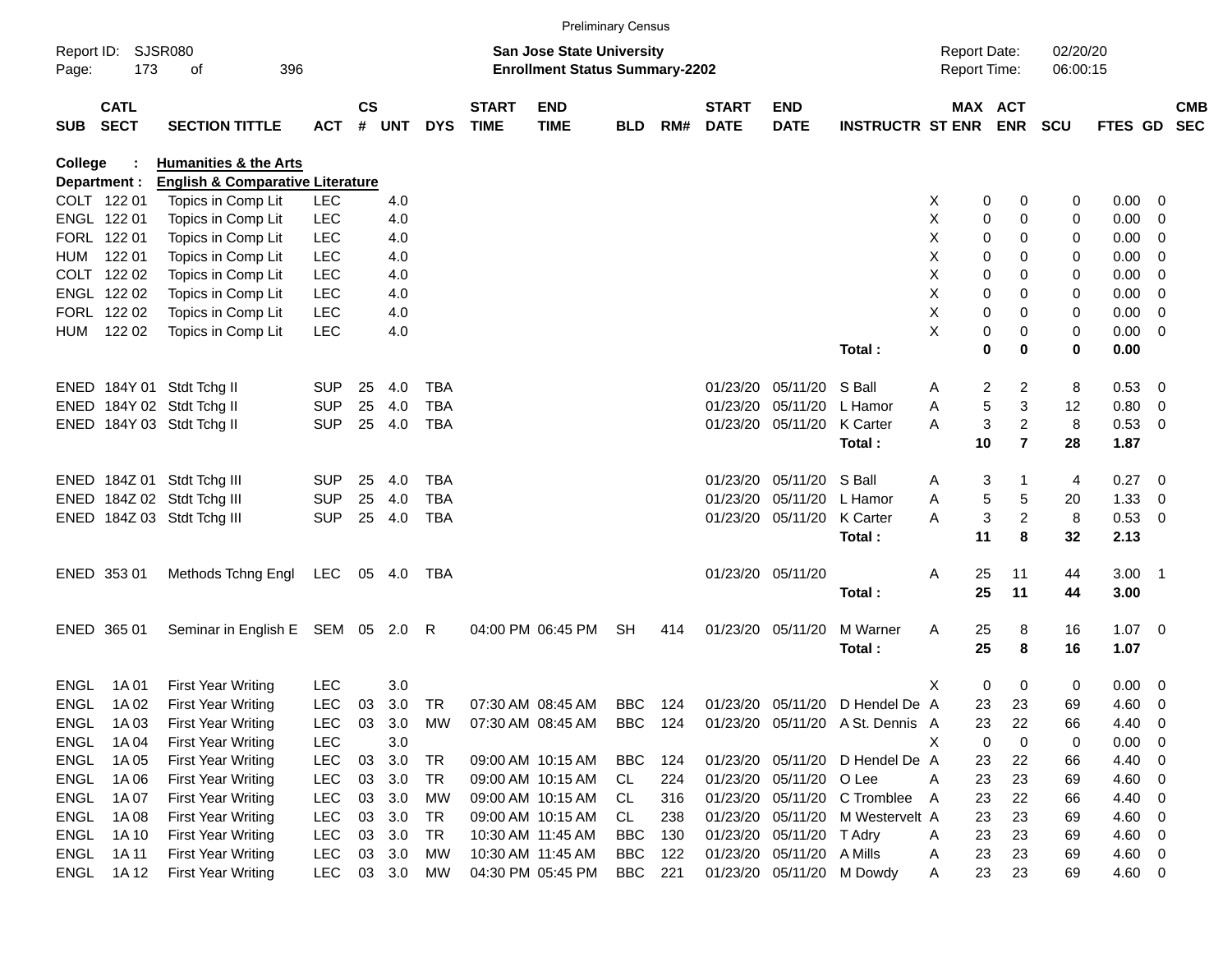|                     |             |                           |            |                |            |            |                             |                                                                    | <b>Preliminary Census</b> |      |              |                           |                         |                                     |                       |                      |             |                          |
|---------------------|-------------|---------------------------|------------|----------------|------------|------------|-----------------------------|--------------------------------------------------------------------|---------------------------|------|--------------|---------------------------|-------------------------|-------------------------------------|-----------------------|----------------------|-------------|--------------------------|
| Report ID:<br>Page: | 174         | SJSR080<br>396<br>οf      |            |                |            |            |                             | San Jose State University<br><b>Enrollment Status Summary-2202</b> |                           |      |              |                           |                         | <b>Report Date:</b><br>Report Time: |                       | 02/20/20<br>06:00:15 |             |                          |
|                     | <b>CATL</b> |                           |            |                |            |            |                             |                                                                    |                           |      | <b>START</b> |                           |                         |                                     |                       |                      |             |                          |
| <b>SUB</b>          | <b>SECT</b> | <b>SECTION TITTLE</b>     | <b>ACT</b> | <b>CS</b><br># | <b>UNT</b> | <b>DYS</b> | <b>START</b><br><b>TIME</b> | <b>END</b><br><b>TIME</b>                                          | <b>BLD</b>                | RM#  | <b>DATE</b>  | <b>END</b><br><b>DATE</b> | <b>INSTRUCTR ST ENR</b> |                                     | MAX ACT<br><b>ENR</b> | <b>SCU</b>           | FTES GD     | <b>CMB</b><br><b>SEC</b> |
| <b>ENGL</b>         | 1A 13       | <b>First Year Writing</b> | <b>LEC</b> |                | 3.0        |            |                             |                                                                    |                           |      |              |                           |                         | 0<br>X                              | 0                     | 0                    | 0.00        | - 0                      |
| <b>ENGL</b>         | 1A 14       | <b>First Year Writing</b> | <b>LEC</b> |                | 3.0        |            |                             |                                                                    |                           |      |              |                           |                         | X<br>0                              | 0                     | 0                    | 0.00        | - 0                      |
| <b>ENGL</b>         | 1A 15       | <b>First Year Writing</b> | <b>LEC</b> | 03             | 3.0        | MW         |                             | 10:30 AM 11:45 AM                                                  | CL.                       | 225A | 01/23/20     | 05/11/20                  | O Nassar-AbuA           | 23                                  | 23                    | 69                   | 4.60        | 0                        |
| <b>ENGL</b>         | 1A 16       | <b>First Year Writing</b> | <b>LEC</b> | 03             | 3.0        | <b>TR</b>  |                             | 12:00 PM 01:15 PM                                                  | <b>CL</b>                 | 316  | 01/23/20     | 05/11/20                  | A Parker                | 23<br>Α                             | 22                    | 66                   | 4.40        | - 0                      |
| <b>ENGL</b>         | 1A 17       | <b>First Year Writing</b> | <b>LEC</b> | 03             | 3.0        | <b>TR</b>  |                             | 12:00 PM 01:15 PM                                                  | <b>SH</b>                 | 348  | 01/23/20     | 05/11/20                  | A Van Wey               | 23<br>Α                             | 23                    | 69                   | 4.60        | - 0                      |
| <b>ENGL</b>         | 1A 18       | <b>First Year Writing</b> | <b>LEC</b> | 03             | 3.0        | <b>TR</b>  |                             | 01:30 PM 02:45 PM                                                  | CL                        | 225B | 01/23/20     | 05/11/20                  | C Criez                 | 23<br>Α                             | 23                    | 69                   | 4.60        | - 0                      |
| <b>ENGL</b>         | 1A 19       | <b>First Year Writing</b> | <b>LEC</b> | 03             | 3.0        | МW         |                             | 01:30 PM 02:45 PM                                                  | <b>SH</b>                 | 411  | 01/23/20     | 05/11/20                  | A Sylva                 | 23<br>Α                             | 23                    | 69                   | 4.60        | - 0                      |
| <b>ENGL</b>         | 1A 20       | <b>First Year Writing</b> | <b>LEC</b> | 03             | 3.0        | MW         |                             | 09:00 AM 10:15 AM                                                  | <b>BBC</b>                | 124  |              | 01/23/20 05/11/20         | M Mohsenzad             | 23                                  | 23                    | 69                   | 4.60        | - 0                      |
| <b>ENGL</b>         | 1A 21       | <b>First Year Writing</b> | <b>LEC</b> |                | 3.0        |            |                             |                                                                    |                           |      |              |                           |                         | 0<br>X                              | 0                     | 0                    | 0.00        | 0                        |
| <b>ENGL</b>         | 1A 22       | <b>First Year Writing</b> | <b>LEC</b> | 03             | 3.0        | МW         |                             | 09:00 AM 10:15 AM                                                  | <b>BBC</b>                | 122  | 01/23/20     | 05/11/20                  | A St. Dennis            | 23<br>A                             | 22                    | 66                   | 4.40        | 0                        |
| <b>ENGL</b>         | 1A 23       | <b>First Year Writing</b> | <b>LEC</b> | 03             | 3.0        | MW         |                             | 10:30 AM 11:45 AM                                                  | <b>BBC</b>                | 124  | 01/23/20     | 05/11/20                  | M Mohsenzade            | 23                                  | 23                    | 69                   | 4.60        | 0                        |
| <b>ENGL</b>         | 1A 24       | <b>First Year Writing</b> | <b>LEC</b> | 03             | 3.0        | <b>TR</b>  |                             | 10:30 AM 11:45 AM                                                  | <b>BBC</b>                | 221  |              | 01/23/20 05/11/20         | K O'Hare                | 23<br>Α                             | 22                    | 66                   | 4.40        | - 0                      |
| <b>ENGL</b>         | 1A 25       | <b>First Year Writing</b> | <b>LEC</b> |                | 3.0        |            |                             |                                                                    |                           |      |              |                           |                         | X<br>0                              | 0                     | 0                    | 0.00        | - 0                      |
| <b>ENGL</b>         | 1A 26       | <b>First Year Writing</b> | <b>LEC</b> | 03             | 3.0        | <b>TR</b>  |                             | 10:30 AM 11:45 AM                                                  | <b>SH</b>                 | 444  | 01/23/20     | 05/11/20                  | R Vora                  | Α<br>23                             | 23                    | 69                   | 4.60        | - 0                      |
| <b>ENGL</b>         | 1A 27       | <b>First Year Writing</b> | <b>LEC</b> | 03             | 3.0        | МW         |                             | 12:00 PM 01:15 PM                                                  | <b>BBC</b>                | 123  | 01/23/20     | 05/11/20                  | A Ahmad                 | 23<br>Α                             | 23                    | 69                   | 4.60        | 0                        |
| <b>ENGL</b>         | 1A 28       | <b>First Year Writing</b> | <b>LEC</b> | 03             | 3.0        | MW         |                             | 12:00 PM 01:15 PM                                                  | <b>BBC</b>                | 128  | 01/23/20     | 05/11/20                  | J Salazar               | 23<br>Α                             | 23                    | 69                   | 4.60        | - 0                      |
| <b>ENGL</b>         | 1A 29       | <b>First Year Writing</b> | <b>LEC</b> | 03             | 3.0        | <b>TR</b>  |                             | 12:00 PM 01:15 PM                                                  | <b>CL</b>                 | 225A | 01/23/20     | 05/11/20                  | L Lindelof              | Α<br>23                             | 22                    | 66                   | 4.40        | - 0                      |
| <b>ENGL</b>         | 1A 30       | <b>First Year Writing</b> | <b>LEC</b> | 03             | 3.0        | MW         |                             | 01:30 PM 02:45 PM                                                  | <b>BBC</b>                | 122  | 01/23/20     | 05/11/20                  | M Mohsenzade            | 23                                  | 23                    | 69                   | 4.60        | 0                        |
| <b>ENGL</b>         | 1A 31       | <b>First Year Writing</b> | <b>LEC</b> | 03             | 3.0        | TR         |                             | 01:30 PM 02:45 PM                                                  | <b>BBC</b>                | 121  | 01/23/20     | 05/11/20                  | Y Yang                  | 23<br>Α                             | 22                    | 66                   | 4.40        | 0                        |
| <b>ENGL</b>         | 1A 32       | <b>First Year Writing</b> | <b>LEC</b> | 03             | 3.0        | MW         |                             | 03:00 PM 04:15 PM                                                  | <b>BBC</b>                | 221  |              | 01/23/20 05/11/20         | M Dowdy                 | 23<br>A                             | 21                    | 63                   | 4.20        | - 0                      |
| <b>ENGL</b>         | 1A 33       | <b>First Year Writing</b> | <b>LEC</b> |                | 3.0        |            |                             |                                                                    |                           |      |              |                           |                         | X<br>0                              | 0                     | 0                    | 0.00        | 0                        |
| <b>ENGL</b>         | 1A 34       | <b>First Year Writing</b> | <b>LEC</b> | 03             | 3.0        | МW         |                             | 03:00 PM 04:15 PM                                                  | <b>BBC</b>                | 124  | 01/23/20     | 05/11/20                  | M Mohsenzade            | 23                                  | 23                    | 69                   | 4.60        | - 0                      |
| <b>ENGL</b>         | 1A 35       | <b>First Year Writing</b> | <b>LEC</b> | 03             | 3.0        | МW         |                             | 03:00 PM 04:15 PM                                                  | <b>CL</b>                 | 225A | 01/23/20     | 05/11/20                  | A St. Dennis            | 23<br>A                             | 23                    | 69                   | 4.60        | - 0                      |
| <b>ENGL</b>         | 1A 36       | <b>First Year Writing</b> | <b>LEC</b> | 03             | 3.0        | <b>TR</b>  |                             | 03:00 PM 04:15 PM                                                  | <b>CL</b>                 | 225A | 01/23/20     | 05/11/20                  | L Lindelof              | 23<br>Α                             | 21                    | 63                   | 4.20        | 0                        |
| <b>ENGL</b>         | 1A 37       | <b>First Year Writing</b> | <b>LEC</b> |                | 3.0        |            |                             |                                                                    |                           |      |              |                           |                         | Χ<br>0                              | 0                     | 0                    | 0.00        | - 0                      |
| <b>ENGL</b>         | 1A 38       | <b>First Year Writing</b> | <b>LEC</b> |                | 3.0        |            |                             |                                                                    |                           |      |              |                           |                         | Χ<br>0                              | 0                     | 0                    | 0.00        | - 0                      |
| <b>ENGL</b>         | 1A 39       | <b>First Year Writing</b> | <b>LEC</b> |                | 3.0        |            |                             |                                                                    |                           |      |              |                           |                         | Χ<br>0                              | 0                     | 0                    | 0.00        | 0                        |
| ENGL                | 1A 40       | <b>First Year Writing</b> | LEC        |                | 3.0        |            |                             |                                                                    |                           |      |              |                           |                         | Χ<br>0                              | 0                     | 0                    | 0.00        | - 0                      |
| <b>ENGL</b>         | 1A 41       | <b>First Year Writing</b> | <b>LEC</b> |                | 3.0        |            |                             |                                                                    |                           |      |              |                           |                         | Χ<br>0                              | 0                     | 0                    | 0.00        | - 0                      |
| <b>ENGL</b>         | 1A 44       | <b>First Year Writing</b> | <b>LEC</b> |                | 3.0        |            |                             |                                                                    |                           |      |              |                           |                         | X<br>0                              | 0                     | 0                    | 0.00        | $\overline{0}$           |
| <b>ENGL</b>         | 1A 45       | <b>First Year Writing</b> | <b>LEC</b> |                | 3.0        |            |                             |                                                                    |                           |      |              |                           |                         | X<br>0                              | 0                     | 0                    | 0.00        | $\overline{\mathbf{0}}$  |
| <b>ENGL</b>         | 1A46        | <b>First Year Writing</b> | <b>LEC</b> |                | 3.0        |            |                             |                                                                    |                           |      |              |                           |                         | Χ<br>0                              | 0                     | 0                    | 0.00        | $\overline{\phantom{0}}$ |
| ENGL                | 1A 47       | First Year Writing        | <b>LEC</b> |                | 3.0        |            |                             |                                                                    |                           |      |              |                           |                         | X<br>0                              | 0                     | 0                    | 0.00        | $\overline{\phantom{0}}$ |
| <b>ENGL</b>         | 1A48        | First Year Writing        | <b>LEC</b> |                | 3.0        |            |                             |                                                                    |                           |      |              |                           |                         | X<br>0                              | 0                     | 0                    | $0.00 \t 0$ |                          |
| <b>ENGL</b>         | 1A49        | First Year Writing        | <b>LEC</b> |                | 3.0        |            |                             |                                                                    |                           |      |              |                           |                         | Х<br>0                              | 0                     | 0                    | 0.00        | $\overline{\phantom{0}}$ |
| <b>ENGL</b>         | 1A 50       | First Year Writing        | <b>LEC</b> |                | 3.0        |            |                             |                                                                    |                           |      |              |                           |                         | Х<br>0                              | 0                     | 0                    | 0.00        | $\overline{\phantom{0}}$ |
| <b>ENGL</b>         | 1A 51       | First Year Writing        | <b>LEC</b> |                | 3.0        |            |                             |                                                                    |                           |      |              |                           |                         | X<br>0                              | 0                     | 0                    | 0.00        | $\overline{\phantom{0}}$ |
| <b>ENGL</b>         | 1A 61       | First Year Writing        | <b>LEC</b> |                | 3.0        |            |                             |                                                                    |                           |      |              |                           |                         | X<br>0                              | 0                     | 0                    | $0.00 \t 0$ |                          |
| ENGL                | 1A 72       | First Year Writing        | <b>LEC</b> |                | $3.0\,$    |            |                             |                                                                    |                           |      |              |                           |                         | X<br>0                              | 0                     | 0                    | $0.00 \t 0$ |                          |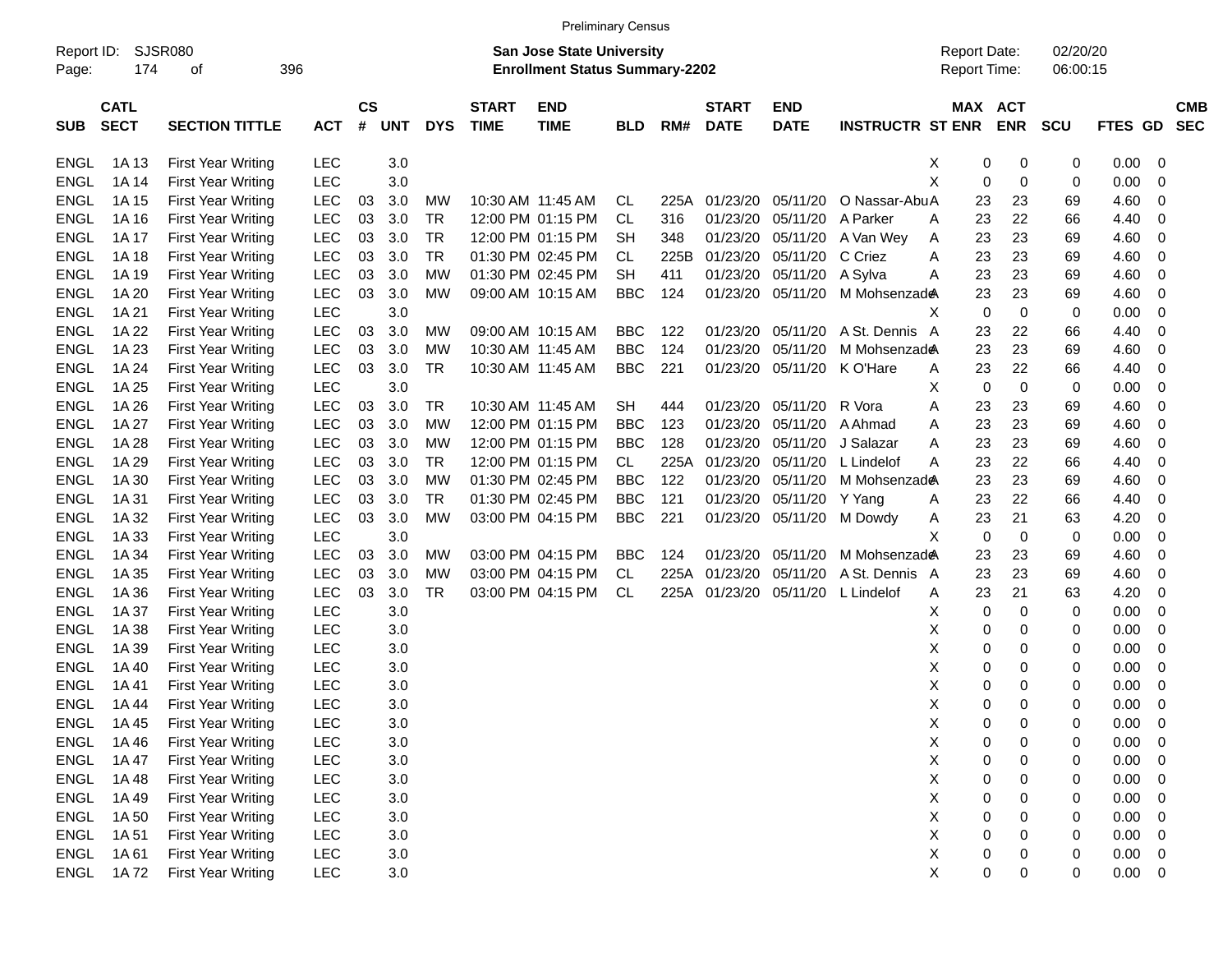|                     |                            |                                          |            |               |        |            |                                                                           | <b>Preliminary Census</b> |            |      |                             |                              |                                            |   |     |                       |            |             |                         |            |
|---------------------|----------------------------|------------------------------------------|------------|---------------|--------|------------|---------------------------------------------------------------------------|---------------------------|------------|------|-----------------------------|------------------------------|--------------------------------------------|---|-----|-----------------------|------------|-------------|-------------------------|------------|
| Report ID:<br>Page: | <b>SJSR080</b><br>175      |                                          |            |               |        |            | <b>San Jose State University</b><br><b>Enrollment Status Summary-2202</b> |                           |            |      |                             |                              | <b>Report Date:</b><br><b>Report Time:</b> |   |     | 02/20/20<br>06:00:15  |            |             |                         |            |
| <b>SUB</b>          | <b>CATL</b><br><b>SECT</b> | <b>SECTION TITTLE</b>                    | <b>ACT</b> | $\mathsf{cs}$ | # UNT  | <b>DYS</b> | <b>START</b><br><b>TIME</b>                                               | <b>END</b><br><b>TIME</b> | <b>BLD</b> | RM#  | <b>START</b><br><b>DATE</b> | <b>END</b><br><b>DATE</b>    | <b>INSTRUCTR ST ENR</b>                    |   |     | MAX ACT<br><b>ENR</b> | <b>SCU</b> | FTES GD SEC |                         | <b>CMB</b> |
|                     |                            |                                          |            |               |        |            |                                                                           |                           |            |      |                             |                              | Total:                                     |   | 644 | 632                   | 1896       | 126.40      |                         |            |
| ENGL                |                            | 1AS 01 FYW: Stretch English LEC          |            | 03            | 3.0    | МW         | 07:30 AM 08:45 AM                                                         |                           | BBC        | 123  | 01/23/20                    | 05/11/20                     | L Chen                                     | A | 22  | 20                    | 60         | 4.00        | 0                       |            |
| <b>ENGL</b>         |                            | 1AS 03 FYW: Stretch English LEC          |            | 03            | 3.0    | MW         | 09:00 AM 10:15 AM                                                         |                           | <b>BBC</b> | 123  | 01/23/20                    | 05/11/20                     | A Ahmad                                    | A | 22  | 20                    | 60         | 4.00        | $\overline{0}$          |            |
| <b>ENGL</b>         |                            | 1AS 04 FYW: Stretch English LEC          |            | 03            | 3.0    | TR         |                                                                           | 09:00 AM 10:15 AM         | CL.        | 225A | 01/23/20                    | 05/11/20                     | A Smith                                    | A | 22  | 19                    | 57         | 3.80        | 0                       |            |
| <b>ENGL</b>         |                            | 1AS 05 FYW: Stretch English LEC          |            | 03            | 3.0    | МW         |                                                                           | 09:00 AM 10:15 AM         | CL.        | 225A | 01/23/20 05/11/20           |                              | A Petty                                    | A | 22  | 20                    | 60         | 4.00        | 0                       |            |
| <b>ENGL</b>         |                            | 1AS 06 FYW: Stretch English LEC          |            | 03            | 3.0    | TR         | 09:00 AM 10:15 AM                                                         |                           | BBC        | 121  | 01/23/20                    | 05/11/20                     | <b>B</b> Hoffer                            | A | 22  | 20                    | 60         | 4.00        | 0                       |            |
| <b>ENGL</b>         |                            | 1AS 07 FYW: Stretch English LEC          |            | 03            | 3.0    | TR         | 09:00 AM 10:15 AM                                                         |                           | <b>BBC</b> | 122  | 01/23/20                    | 05/11/20                     | K Schwartz                                 | A | 22  | 17                    | 51         | 3.40        | 0                       |            |
| <b>ENGL</b>         |                            | 1AS 08 FYW: Stretch English LEC          |            | 03            | 3.0    | MW         | 10:30 AM 11:45 AM                                                         |                           | CL.        | 238  | 01/23/20                    | 05/11/20                     | K FitzPatric                               | A | 22  | 18                    | 54         | 3.60        | 0                       |            |
| <b>ENGL</b>         |                            | 1AS 09 FYW: Stretch English LEC          |            | 03            | 3.0    | TR         | 10:30 AM 11:45 AM                                                         |                           | CL.        | 225A | 01/23/20                    | 05/11/20                     | A Smith                                    | A | 22  | 21                    | 63         | 4.20        | 0                       |            |
| <b>ENGL</b>         |                            | 1AS 10 FYW: Stretch English LEC          |            | 03            | 3.0    | MW         | 10:30 AM 11:45 AM                                                         |                           | <b>BBC</b> | 123  | 01/23/20                    | 05/11/20                     | R Kling                                    | A | 22  | 21                    | 63         | 4.20        | 0                       |            |
| <b>ENGL</b>         |                            | 1AS 11 FYW: Stretch English LEC          |            | 03            | 3.0    | TR         | 10:30 AM 11:45 AM                                                         |                           | BBC        | 128  | 01/23/20                    | 05/11/20                     | S Sloan                                    | A | 22  | 22                    | 66         | 4.40        | 0                       |            |
| <b>ENGL</b>         |                            | 1AS 12 FYW: Stretch English LEC          |            | 03            | 3.0    | MW         |                                                                           | 12:00 PM 01:15 PM         | CL.        | 225A | 01/23/20                    | 05/11/20                     | K FitzPatric                               | A | 22  | 20                    | 60         | 4.00        | 0                       |            |
| <b>ENGL</b>         |                            | 1AS 13 FYW: Stretch English LEC          |            | 03            | 3.0    | TR         |                                                                           | 12:00 PM 01:15 PM         | <b>SH</b>  | 411  | 01/23/20                    | 05/11/20                     | K Schwartz                                 | A | 22  | 17                    | 51         | 3.40        | 0                       |            |
| <b>ENGL</b>         |                            | 1AS 15 FYW: Stretch English LEC          |            | 03            | 3.0    | TR         |                                                                           | 12:00 PM 01:15 PM         | BBC        | 128  | 01/23/20                    | 05/11/20                     | S Sloan                                    | A | 22  | 21                    | 63         | 4.20        | 0                       |            |
| <b>ENGL</b>         |                            | 1AS 16 FYW: Stretch English LEC          |            | 03            | 3.0    | MW         |                                                                           | 01:30 PM 02:45 PM         | CL.        | 225B | 01/23/20                    | 05/11/20                     | J Logan                                    | A | 22  | 19                    | 57         | 3.80        | 0                       |            |
| <b>ENGL</b>         |                            | 1AS 17 FYW: Stretch English LEC          |            | 03            | 3.0    | TR         |                                                                           | 01:30 PM 02:45 PM         | CL         |      | 225A 01/23/20               | 05/11/20                     | A Smith                                    | A | 22  | 22                    | 66         | 4.40        | 0                       |            |
| <b>ENGL</b>         |                            | 1AS 18 FYW: Stretch English LEC          |            | 03            | 3.0    | TR         |                                                                           | 04:30 PM 05:45 PM         | BBC        | 123  | 01/23/20                    | 05/11/20                     | Y Yang                                     | A | 22  | 21                    | 63         | 4.20        | 0                       |            |
| <b>ENGL</b>         |                            | 1AS 19 FYW: Stretch English LEC          |            | 03            | 3.0    | TR         |                                                                           | 01:30 PM 02:45 PM         | <b>BBC</b> | 122  | 01/23/20                    | 05/11/20                     | K Schwartz                                 | A | 22  | 19                    | 57         | 3.80        | 0                       |            |
| <b>ENGL</b>         |                            | 1AS 20 FYW: Stretch English LEC          |            | 03            | 3.0    | TR         |                                                                           | 01:30 PM 02:45 PM         | <b>BBC</b> | 128  | 01/23/20                    | 05/11/20                     | S Sloan                                    | A | 22  | 20                    | 60         | 4.00        | 0                       |            |
| <b>ENGL</b>         |                            | 1AS 21 FYW: Stretch English LEC          |            | 03            | 3.0    | MW         |                                                                           | 03:00 PM 04:15 PM         | CL.        | 225B | 01/23/20                    | 05/11/20                     | J Logan                                    | A | 22  | 21                    | 63         | 4.20        | 0                       |            |
| <b>ENGL</b>         |                            | 1AS 22 FYW: Stretch English LEC          |            | 03            | 3.0    | TR         |                                                                           | 03:00 PM 04:15 PM         | BBC        | 128  | 01/23/20                    | 05/11/20                     | <b>B</b> Hoffer                            | A | 22  | 19                    | 57         | 3.80        | 0                       |            |
| <b>ENGL</b>         |                            | 1AS 23 FYW: Stretch English LEC          |            | 03            | 3.0    | MW         |                                                                           | 01:30 PM 02:45 PM         | CL.        | 225A | 01/23/20                    | 05/11/20                     | <b>K FitzPatric</b>                        | A | 22  | 21                    | 63         | 4.20        | 0                       |            |
| <b>ENGL</b>         |                            | 1AS 26 FYW: Stretch English LEC          |            | 03            | 3.0    | МW         |                                                                           | 04:30 PM 05:45 PM         | <b>BBC</b> | 122  | 01/23/20                    | 05/11/20                     | M Jalal                                    | A | 22  | 18                    | 54         | 3.60        | 0                       |            |
| <b>ENGL</b>         |                            | 1AS 32 FYW: Stretch English LEC          |            | 03            | 3.0    | <b>MW</b>  |                                                                           | 01:30 PM 02:45 PM         | <b>BBC</b> | 130  | 01/23/20                    | 05/11/20                     | M Jalal                                    | A | 22  | 22                    | 66         | 4.40        | 0                       |            |
| <b>ENGL</b>         |                            | 1AS 34 FYW: Stretch English LEC          |            | 03            | 3.0    | мw         |                                                                           | 12:00 PM 01:15 PM         | <b>BBC</b> | 130  | 01/23/20                    | 05/11/20                     | M Jalal                                    | A | 22  | 21                    | 63         | 4.20        | 0                       |            |
| <b>ENGL</b>         |                            | 1AS 39 FYW: Stretch English LEC          |            | 03            | 3.0    | MW         |                                                                           | 09:00 AM 10:15 AM         | <b>SH</b>  | 411  | 01/23/20 05/11/20           |                              | K FitzPatric                               | A | 22  | 18                    | 54         | 3.60        | 0                       |            |
|                     |                            |                                          |            |               |        |            |                                                                           |                           |            |      |                             |                              | Total:                                     |   | 550 | 497                   | 1491       | 99.40       |                         |            |
| ENGL                | 1B 01                      | Argument and Analysi LEC                 |            |               | 03 3.0 | MW.        |                                                                           | 07:30 AM 08:45 AM         | BBC.       | 121  |                             |                              | 01/23/20 05/11/20 PO'Sullivan A            |   | 25  | 25                    | 75         | 5.00        | - 0                     |            |
| ENGL                |                            | 1B 02 Argument and Analysi LEC 03 3.0 TR |            |               |        |            |                                                                           | 07:30 AM 08:45 AM CL      |            |      |                             | 238 01/23/20 05/11/20 E Sams |                                            | A |     | 25 12                 | 36         | $2.40 \ 0$  |                         |            |
| ENGL                | 1B 03                      | Argument and Analysi LEC                 |            | 03            | 3.0    | TR         |                                                                           | 07:30 AM 08:45 AM         | <b>BBC</b> | 221  |                             | 01/23/20 05/11/20 C Saylor   |                                            | Α | 25  | 24                    | 72         | 4.80        | 0                       |            |
| <b>ENGL</b>         | 1B 04                      | Argument and Analysi LEC                 |            | 03            | 3.0    | F          |                                                                           | 09:30 AM 12:15 PM         | BBC        | 128  |                             | 01/23/20 05/11/20            | D Hendel De A                              |   | 25  | 24                    | 72         | 4.80        | $\overline{\mathbf{0}}$ |            |
| ENGL                | 1B 05                      | Argument and Analysi LEC                 |            |               | 03 3.0 | MW         |                                                                           | 09:00 AM 10:15 AM         | BBC        | 121  |                             |                              | 01/23/20 05/11/20 PO'Sullivan A            |   | 25  | 25                    | 75         | 5.00        | $\overline{\mathbf{0}}$ |            |
| ENGL                | 1B 06                      | Argument and Analysi LEC                 |            | 03            | 3.0    | <b>TR</b>  |                                                                           | 09:00 AM 10:15 AM         | <b>BBC</b> | 205  |                             | 01/23/20 05/11/20 E Sams     |                                            | Α | 25  | 18                    | 54         | 3.60        | $\overline{\mathbf{0}}$ |            |
| ENGL                | 1B 07                      | Argument and Analysi LEC                 |            | 03            | 3.0    | <b>TR</b>  |                                                                           | 09:00 AM 10:15 AM         | BBC        | 221  |                             | 01/23/20 05/11/20 C Saylor   |                                            | Α | 25  | 25                    | 75         | 5.00        | $\overline{\mathbf{0}}$ |            |
| ENGL                | 1B 08                      | Argument and Analysi LEC                 |            |               | 03 3.0 | MW         | 10:30 AM 11:45 AM                                                         |                           | BBC        | 121  |                             | 01/23/20 05/11/20            | J Damm                                     | Α | 25  | 25                    | 75         | 5.00        | $\overline{\mathbf{0}}$ |            |
| ENGL                | 1B 09                      | Argument and Analysi LEC                 |            | 03            | 3.0    | TR         | 10:30 AM 11:45 AM                                                         |                           | <b>BBC</b> | 124  |                             | 01/23/20 05/11/20 S Kirby    |                                            | Α | 25  | 24                    | 72         | 4.80        | $\overline{\mathbf{0}}$ |            |
| <b>ENGL</b>         | 1B 10                      | Argument and Analysi LEC                 |            |               | 03 3.0 | МW         | 10:30 AM 11:45 AM                                                         |                           | CL         | 316  |                             |                              | 01/23/20 05/11/20 A Rohatgi                | A | 25  | 21                    | 63         | $4.20 \ 0$  |                         |            |
|                     |                            |                                          |            |               |        |            |                                                                           |                           |            |      |                             |                              |                                            |   |     |                       |            |             |                         |            |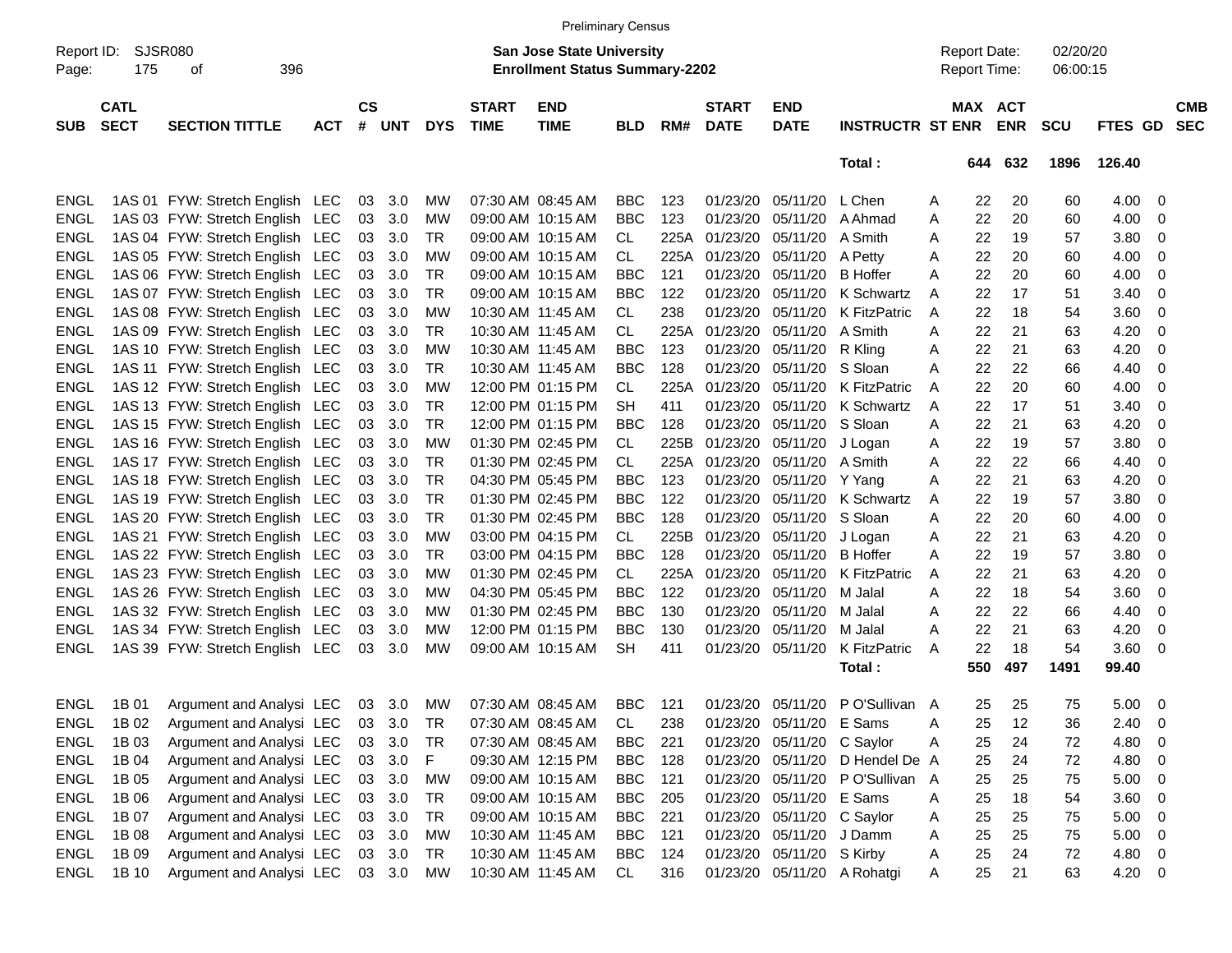|                     |                            |                          |            |                |            |              |                                                                           | <b>Preliminary Census</b> |            |      |                             |                            |                                            |         |                       |            |             |                          |                          |
|---------------------|----------------------------|--------------------------|------------|----------------|------------|--------------|---------------------------------------------------------------------------|---------------------------|------------|------|-----------------------------|----------------------------|--------------------------------------------|---------|-----------------------|------------|-------------|--------------------------|--------------------------|
| Report ID:<br>Page: | <b>SJSR080</b><br>176      |                          |            |                |            |              | <b>San Jose State University</b><br><b>Enrollment Status Summary-2202</b> |                           |            |      |                             |                            | <b>Report Date:</b><br><b>Report Time:</b> |         | 02/20/20<br>06:00:15  |            |             |                          |                          |
| <b>SUB</b>          | <b>CATL</b><br><b>SECT</b> | <b>SECTION TITTLE</b>    | <b>ACT</b> | <b>CS</b><br># | <b>UNT</b> | <b>DYS</b>   | <b>START</b><br><b>TIME</b>                                               | <b>END</b><br><b>TIME</b> | <b>BLD</b> | RM#  | <b>START</b><br><b>DATE</b> | <b>END</b><br><b>DATE</b>  | <b>INSTRUCTR ST ENR</b>                    |         | MAX ACT<br><b>ENR</b> | <b>SCU</b> | FTES GD     |                          | <b>CMB</b><br><b>SEC</b> |
| <b>ENGL</b>         | 1B 11                      | Argument and Analysi LEC |            | 03             | 3.0        | TR           |                                                                           | 12:00 PM 01:15 PM         | <b>BBC</b> | 124  | 01/23/20                    | 05/11/20 S Kirby           |                                            | 25<br>Α | 23                    | 69         | 4.60 0      |                          |                          |
| <b>ENGL</b>         | 1B 12                      | Argument and Analysi LEC |            |                | 3.0        |              |                                                                           |                           |            |      |                             |                            |                                            | Χ       | 0<br>0                | 0          | 0.00        | - 0                      |                          |
| <b>ENGL</b>         | 1B 13                      | Argument and Analysi LEC |            | 03             | 3.0        | МW           |                                                                           | 12:00 PM 01:15 PM         | CL.        | 316  | 01/23/20                    | 05/11/20                   | A Rohatgi                                  | Α<br>25 | 25                    | 75         | 5.00        | $\overline{\mathbf{0}}$  |                          |
| <b>ENGL</b>         | 1B 14                      | Argument and Analysi LEC |            | 03             | 3.0        | <b>TR</b>    |                                                                           | 12:00 PM 01:15 PM         | <b>SH</b>  | 444  | 01/23/20                    | 05/11/20                   | E Sams                                     | A<br>25 | 12                    | 36         | 2.40        | 0                        |                          |
| <b>ENGL</b>         | 1B 15                      | Argument and Analysi LEC |            | 03             | 3.0        | MW           |                                                                           | 01:30 PM 02:45 PM         | <b>BBC</b> | 123  | 01/23/20                    | 05/11/20                   | F Kirk                                     | 25<br>A | 25                    | 75         | 5.00        | $\overline{\mathbf{0}}$  |                          |
| <b>ENGL</b>         | 1B 16                      | Argument and Analysi LEC |            | 03             | 3.0        | MW           |                                                                           | 01:30 PM 02:45 PM         | <b>SH</b>  | 413  | 01/23/20                    | 05/11/20                   | R McNabb                                   | 25<br>A | 25                    | 75         | 5.00        | $\overline{\mathbf{0}}$  |                          |
| <b>ENGL</b>         | 1B 17                      | Argument and Analysi LEC |            | 03             | 3.0        | <b>TR</b>    |                                                                           | 03:00 PM 04:15 PM         | <b>CL</b>  | 316  | 01/23/20                    | 05/11/20                   | Z Babaci-Wil                               | 25<br>A | 25                    | 75         | 5.00        | $\overline{\mathbf{0}}$  |                          |
| <b>ENGL</b>         | 1B 18                      | Argument and Analysi LEC |            | 03             | 3.0        | MW           |                                                                           | 03:00 PM 04:15 PM         | <b>BBC</b> | 123  | 01/23/20                    | 05/11/20                   | F Kirk                                     | 25<br>Α | 25                    | 75         | 5.00        | 0                        |                          |
| <b>ENGL</b>         | 1B 19                      | Argument and Analysi LEC |            | 03             | 3.0        | MW           |                                                                           | 03:00 PM 04:15 PM         | <b>CL</b>  | 316  | 01/23/20                    | 05/11/20                   | A Rohatgi                                  | 25<br>Α | 18                    | 54         | 3.60        | 0                        |                          |
| <b>ENGL</b>         | 1B 20                      | Argument and Analysi LEC |            | 03             | 3.0        | TR           |                                                                           | 04:30 PM 05:45 PM         | <b>CL</b>  | 316  | 01/23/20                    | 05/11/20                   | Z Babaci-Wil A                             | 25      | 25                    | 75         | 5.00        | $\overline{\mathbf{0}}$  |                          |
| <b>ENGL</b>         | 1B 21                      | Argument and Analysi LEC |            | 03             | 3.0        | $\mathsf{T}$ |                                                                           | 06:00 PM 08:45 PM         | <b>CL</b>  | 316  | 01/23/20                    | 05/11/20                   | Z Babaci-Wil                               | 25<br>A | 25                    | 75         | 5.00        | $\overline{\mathbf{0}}$  |                          |
| <b>ENGL</b>         | 1B 22                      | Argument and Analysi LEC |            | 03             | 3.0        | MW           |                                                                           | 04:30 PM 05:45 PM         | <b>BBC</b> | 125  | 01/23/20                    | 05/11/20                   | F Kirk                                     | 25<br>Α | 25                    | 75         | 5.00        | $\overline{\phantom{0}}$ |                          |
|                     |                            |                          |            |                |            |              |                                                                           |                           |            |      |                             |                            | Total:                                     | 525     | 476                   | 1428       | 95.20       |                          |                          |
|                     |                            |                          |            |                |            |              |                                                                           |                           |            |      |                             |                            |                                            |         |                       |            |             |                          |                          |
| <b>ENGL</b>         | 201                        | Critical Thinking an     | <b>LEC</b> | 03             | 3.0        | TR           |                                                                           | 03:00 PM 04:15 PM         | <b>BBC</b> | 121  | 01/23/20                    | 05/11/20                   | R Skinnell                                 | 25<br>A | 25                    | 75         | 5.00        | - 0                      |                          |
| <b>ENGL</b>         | 202                        | Critical Thinking an     | <b>LEC</b> | 03             | 3.0        | <b>TR</b>    |                                                                           | 04:30 PM 05:45 PM         | <b>BBC</b> | 124  | 01/23/20                    | 05/11/20                   | A Tran                                     | Α<br>25 | 25                    | 75         | 5.00        | $\overline{\mathbf{0}}$  |                          |
| <b>ENGL</b>         | 203                        | Critical Thinking an     | <b>LEC</b> | 03             | 3.0        | МW           |                                                                           | 07:30 AM 08:45 AM         | <b>BBC</b> | 122  | 01/23/20                    | 05/11/20                   | J Damm                                     | 25<br>Α | 25                    | 75         | 5.00        | $\overline{\mathbf{0}}$  |                          |
| <b>ENGL</b>         | 205                        | Critical Thinking an     | <b>LEC</b> | 03             | 3.0        | MW           |                                                                           | 07:30 AM 08:45 AM         | <b>CL</b>  | 225B | 01/23/20                    | 05/11/20                   | D Hendel De A                              | 25      | 26                    | 78         | 5.20        | - 0                      |                          |
| <b>ENGL</b>         | 206                        | Critical Thinking an     | <b>LEC</b> | 03             | 3.0        | <b>TR</b>    |                                                                           | 07:30 AM 08:45 AM         | <b>BBC</b> | 128  | 01/23/20                    | 05/11/20                   | PO'Sullivan A                              | 25      | 25                    | 75         | 5.00        | $\overline{\mathbf{0}}$  |                          |
| <b>ENGL</b>         | 2 0 8                      | Critical Thinking an     | <b>LEC</b> | 03             | 3.0        | МW           |                                                                           | 09:00 AM 10:15 AM         | <b>CL</b>  | 225B | 01/23/20                    | 05/11/20                   | D Hendel De A                              | 25      | 25                    | 75         | 5.00        | - 0                      |                          |
| <b>ENGL</b>         | 209                        | Critical Thinking an     | <b>LEC</b> | 03             | 3.0        | <b>TR</b>    |                                                                           | 09:00 AM 10:15 AM         | <b>BBC</b> | 128  | 01/23/20                    | 05/11/20                   | P O'Sullivan                               | 25<br>A | 25                    | 75         | 5.00        | $\overline{\mathbf{0}}$  |                          |
| <b>ENGL</b>         | 2 1 0                      | Critical Thinking an     | <b>LEC</b> |                | 3.0        |              |                                                                           |                           |            |      |                             |                            |                                            | Х       | 0<br>0                | 0          | 0.00        | 0                        |                          |
| <b>ENGL</b>         | 2 1 2                      | Critical Thinking an     | <b>LEC</b> | 03             | 3.0        | <b>TR</b>    |                                                                           | 10:30 AM 11:45 AM         | <b>BBC</b> | 121  | 01/23/20                    | 05/11/20                   | R James                                    | 25<br>Α | 25                    | 75         | 5.00        | 0                        |                          |
| <b>ENGL</b>         | 2 1 3                      | Critical Thinking an     | <b>LEC</b> | 03             | 3.0        | <b>TR</b>    |                                                                           | 10:30 AM 11:45 AM         | <b>BBC</b> | 122  | 01/23/20                    | 05/11/20                   | L Landau                                   | 25<br>Α | 24                    | 72         | 4.80        | 0                        |                          |
| <b>ENGL</b>         | 2 14                       | Critical Thinking an     | <b>LEC</b> |                | 3.0        |              |                                                                           |                           |            |      |                             |                            |                                            | Χ       | $\mathbf 0$<br>0      | 0          | 0.00        | 0                        |                          |
| <b>ENGL</b>         | 2 1 5                      | Critical Thinking an     | <b>LEC</b> | 03             | 3.0        | МW           |                                                                           | 10:30 AM 11:45 AM         | <b>BBC</b> | 205  | 01/23/20                    | 05/11/20                   | <b>B</b> Chow                              | A<br>25 | 25                    | 75         | 5.00        | 0                        |                          |
| <b>ENGL</b>         | 2 1 6                      | Critical Thinking an     | <b>LEC</b> | 03             | 3.0        | <b>TR</b>    |                                                                           | 10:30 AM 11:45 AM         | <b>CL</b>  | 225B | 01/23/20                    | 05/11/20                   | S Prasad                                   | 25<br>A | 24                    | 72         | 4.80        | 0                        |                          |
| <b>ENGL</b>         | 2 1 7                      | Critical Thinking an     | <b>LEC</b> | 03             | 3.0        | MW           |                                                                           | 10:30 AM 11:45 AM         | <b>BBC</b> | 221  | 01/23/20                    | 05/11/20                   | R Crawford                                 | 25<br>A | 25                    | 75         | 5.00        | 0                        |                          |
| <b>ENGL</b>         | 2 1 8                      | Critical Thinking an     | <b>LEC</b> | 03             | 3.0        | <b>TR</b>    |                                                                           | 12:00 PM 01:15 PM         | <b>BBC</b> | 123  | 01/23/20                    | 05/11/20                   | S Harvey                                   | 25<br>Α | 22                    | 66         | 4.40        | 0                        |                          |
| <b>ENGL</b>         | 2 1 9                      | Critical Thinking an     | <b>LEC</b> | 03             | 3.0        | TR           |                                                                           | 12:00 PM 01:15 PM         | <b>BBC</b> | 121  | 01/23/20                    | 05/11/20                   | R James                                    | 25<br>A | 25                    | 75         | 5.00        | $\overline{\phantom{0}}$ |                          |
| ENGL 220            |                            | Critical Thinking an     | <b>LEC</b> | 03             | 3.0        | <b>TR</b>    |                                                                           | 12:00 PM 01:15 PM         | <b>BBC</b> | 122  |                             |                            | 01/23/20 05/11/20 L Landau                 | 25<br>Α | 25                    | 75         | 5.00        | $\overline{\phantom{0}}$ |                          |
| ENGL 221            |                            | Critical Thinking an     | <b>LEC</b> | 03             | 3.0        | MW           |                                                                           | 12:00 PM 01:15 PM         | <b>BBC</b> | 221  |                             |                            | 01/23/20 05/11/20 J Navarro                | 25<br>Α | 24                    | 72         | 4.80 0      |                          |                          |
| ENGL 222            |                            | Critical Thinking an     | <b>LEC</b> |                | 03 3.0     | <b>MW</b>    |                                                                           | 12:00 PM 01:15 PM         | SH         | 348  |                             | 01/23/20 05/11/20 A Petty  |                                            | 25<br>Α | 25                    | 75         | $5.00 \t 0$ |                          |                          |
| <b>ENGL</b>         | 2 2 4                      | Critical Thinking an     | <b>LEC</b> |                | 03 3.0     | МW           |                                                                           | 01:30 PM 02:45 PM         | <b>BBC</b> | 121  |                             | 01/23/20 05/11/20 J Damm   |                                            | 25<br>Α | 25                    | 75         | $5.00 \t 0$ |                          |                          |
| ENGL                | 2 2 5                      | Critical Thinking an     | <b>LEC</b> |                | 03 3.0     | <b>TR</b>    |                                                                           | 01:30 PM 02:45 PM         | <b>BBC</b> | 124  |                             | 01/23/20 05/11/20 B Hoffer |                                            | 25<br>Α | 25                    | 75         | $5.00 \t 0$ |                          |                          |
| <b>ENGL</b>         | 2 2 6                      | Critical Thinking an     | <b>LEC</b> |                | 03 3.0     | <b>MW</b>    |                                                                           | 01:30 PM 02:45 PM         | <b>SH</b>  | 348  |                             | 01/23/20 05/11/20 C Mujal  |                                            | 25<br>Α | 25                    | 75         | $5.00 \t 0$ |                          |                          |
| <b>ENGL</b>         | 2 2 7                      | Critical Thinking an     | <b>LEC</b> |                | 03 3.0     | МW           |                                                                           | 01:30 PM 02:45 PM         | <b>BBC</b> | 221  |                             |                            | 01/23/20 05/11/20 J Navarro                | 25<br>Α | 24                    | 72         | 4.80 0      |                          |                          |
| ENGL 228            |                            | Critical Thinking an     | <b>LEC</b> |                | 03 3.0     | MW           |                                                                           | 03:00 PM 04:15 PM         | <b>BBC</b> | 122  |                             | 01/23/20 05/11/20 J Damm   |                                            | 25<br>Α | 25                    | 75         | $5.00 \t 0$ |                          |                          |
| ENGL 229            |                            | Critical Thinking an     | <b>LEC</b> |                | 03 3.0 TR  |              |                                                                           | 03:00 PM 04:15 PM         | <b>CL</b>  | 308  |                             | 01/23/20 05/11/20 R James  |                                            | 25<br>Α | 25                    | 75         | $5.00 \t 0$ |                          |                          |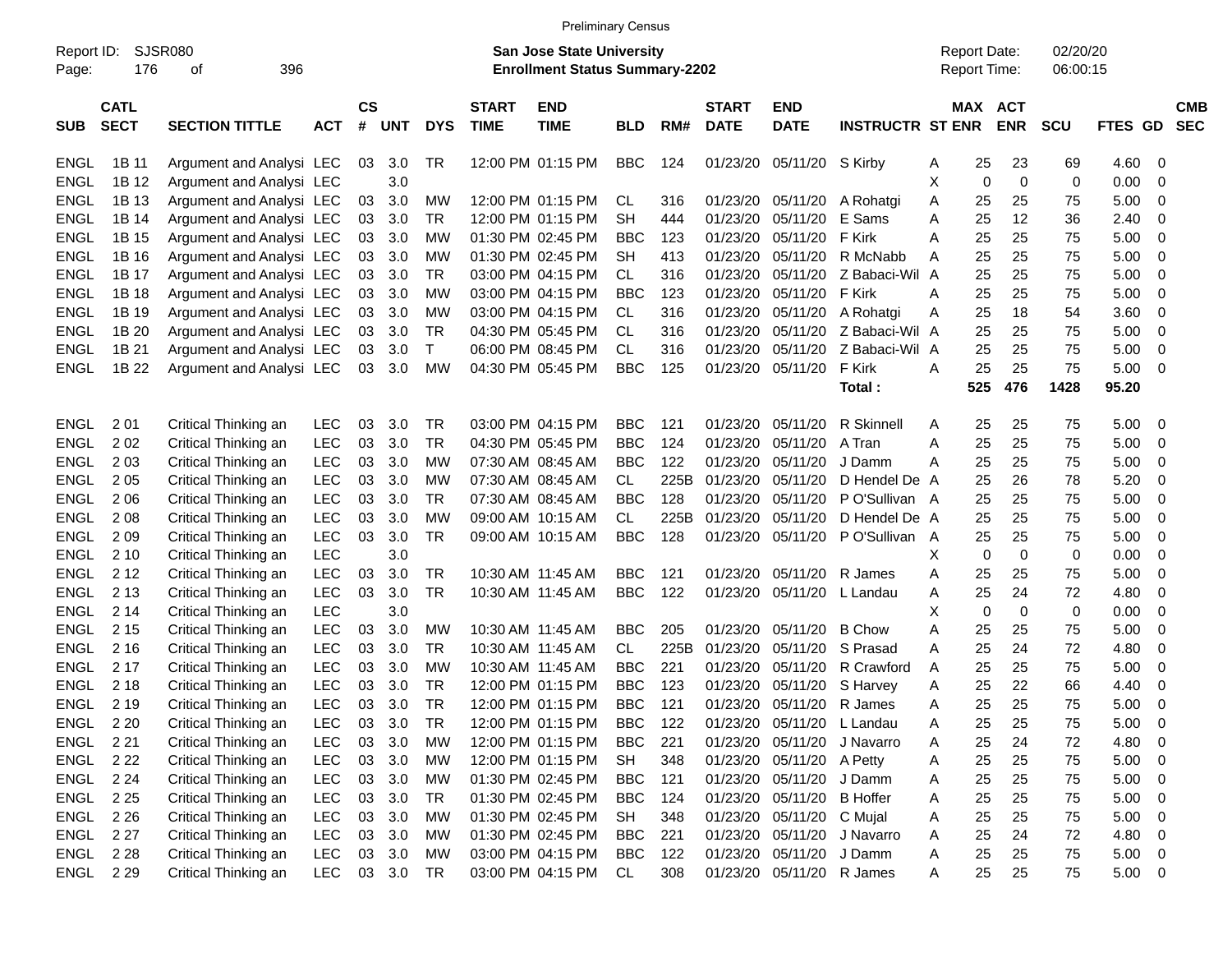|                     |                            |                                            |            |                    |            |            |                                                                           | <b>Preliminary Census</b> |            |     |                             |                           |                              |                                     |                 |                      |            |              |                         |            |
|---------------------|----------------------------|--------------------------------------------|------------|--------------------|------------|------------|---------------------------------------------------------------------------|---------------------------|------------|-----|-----------------------------|---------------------------|------------------------------|-------------------------------------|-----------------|----------------------|------------|--------------|-------------------------|------------|
| Report ID:<br>Page: | SJSR080<br>177             |                                            |            |                    |            |            | <b>San Jose State University</b><br><b>Enrollment Status Summary-2202</b> |                           |            |     |                             |                           |                              | <b>Report Date:</b><br>Report Time: |                 | 02/20/20<br>06:00:15 |            |              |                         |            |
| <b>SUB</b>          | <b>CATL</b><br><b>SECT</b> | <b>SECTION TITTLE</b>                      | <b>ACT</b> | $\mathsf{cs}$<br># | <b>UNT</b> | <b>DYS</b> | <b>START</b><br><b>TIME</b>                                               | <b>END</b><br><b>TIME</b> | <b>BLD</b> | RM# | <b>START</b><br><b>DATE</b> | <b>END</b><br><b>DATE</b> | <b>INSTRUCTR ST ENR</b>      |                                     | MAX ACT         | <b>ENR</b>           | <b>SCU</b> | FTES GD SEC  |                         | <b>CMB</b> |
| ENGL                | 2 3 0                      | Critical Thinking an                       | LEC        | 03                 | 3.0        | TR         |                                                                           | 03:00 PM 04:15 PM         | BBC        | 122 | 01/23/20                    | 05/11/20                  | L Landau                     | A                                   | 25              | 22                   | 66         | 4.40         | - 0                     |            |
| <b>ENGL</b>         | 2 3 1                      | Critical Thinking an                       | <b>LEC</b> | 03                 | 3.0        | MW         |                                                                           | 03:00 PM 04:15 PM         | <b>BBC</b> | 121 | 01/23/20                    | 05/11/20                  | C Mujal                      | A                                   | 25              | 25                   | 75         | 5.00         | 0                       |            |
| <b>ENGL</b>         | 2 3 2                      | Critical Thinking an                       | LEC        | 03                 | 3.0        | <b>TR</b>  |                                                                           | 04:30 PM 05:45 PM         | CL         | 308 | 01/23/20                    | 05/11/20                  | R James                      | A                                   | 25              | 25                   | 75         | 5.00         | 0                       |            |
| <b>ENGL</b>         | 2 3 3                      | Critical Thinking an                       | <b>LEC</b> | 03                 | 3.0        | <b>TR</b>  |                                                                           | 04:30 PM 05:45 PM         | <b>BBC</b> | 122 | 01/23/20                    | 05/11/20                  | L Landau                     | Α                                   | 25              | 13                   | 39         | 2.60         | 0                       |            |
| ENGL                | 2 3 4                      | Critical Thinking an                       | <b>LEC</b> | 03                 | 3.0        | <b>MW</b>  |                                                                           | 04:30 PM 05:45 PM         | <b>BBC</b> | 121 | 01/23/20                    | 05/11/20                  | C Mujal                      | Α                                   | 25              | 24                   | 72         | 4.80         | 0                       |            |
| ENGL                | 2 3 5                      | Critical Thinking an                       | LEC        | 03                 | 3.0        | <b>MW</b>  |                                                                           | 04:30 PM 05:45 PM         | <b>BBC</b> | 123 | 01/23/20                    | 05/11/20                  | J Navarro                    | Α                                   | 25              | 17                   | 51         | 3.40         | 0                       |            |
| ENGL                | 2 3 6                      | Critical Thinking an                       | LEC        | 03                 | 3.0        | R          |                                                                           | 06:00 PM 08:45 PM         | CL.        | 316 | 01/23/20                    | 05/11/20                  | Z Babaci-Wil A               |                                     | 25              | 23                   | 69         | 4.60         | 0                       |            |
| ENGL                | 2 3 7                      | Critical Thinking an                       | LEC        |                    | 3.0        |            |                                                                           |                           |            |     |                             |                           |                              | X                                   | 0               | 0                    | 0          | 0.00         | 0                       |            |
| ENGL                | 2 3 8                      | Critical Thinking an                       | LEC        |                    | 3.0        |            |                                                                           |                           |            |     |                             |                           |                              | X                                   | 0               | 0                    | 0          | 0.00         | 0                       |            |
| ENGL                | 2 3 9                      | Critical Thinking an                       | <b>LEC</b> | 03                 | 3.0        | МW         |                                                                           | 06:00 PM 07:15 PM         | <b>BBC</b> | 121 | 01/23/20                    | 05/11/20                  | C Mujal                      | A                                   | 25              | 21                   | 63         | 4.20         | 0                       |            |
| ENGL                | 240                        | Critical Thinking an                       | <b>LEC</b> | 03                 | 3.0        | R          |                                                                           | 12:00 PM 01:15 PM         |            |     | 01/23/20                    | 05/11/20                  |                              | A                                   | 25              | 17                   | 51         | 3.40         | 0                       |            |
| <b>ENGL</b>         | 241                        | Critical Thinking an                       | <b>LEC</b> | 03                 | 3.0        | R          |                                                                           | 07:30 AM 08:45 AM         |            |     | 01/23/20                    | 05/11/20                  |                              | A                                   | 25              | 18                   | 54         | 3.60         | 0                       |            |
| <b>ENGL</b>         | 242                        | Critical Thinking an                       | LEC        | 03                 | 3.0        | R          |                                                                           | 09:00 AM 10:15 AM         |            |     | 01/23/20                    | 05/11/20                  |                              | A                                   | 25              | 23                   | 69         | 4.60         | 0                       |            |
| <b>ENGL</b>         | 2 4 3                      | Critical Thinking an                       | <b>LEC</b> | 03                 | 3.0        | <b>MW</b>  |                                                                           | 12:00 PM 01:15 PM         | <b>BBC</b> | 205 | 01/23/20                    | 05/11/20                  | <b>B</b> Chow                | A                                   | 25              | 24                   | 72         | 4.80         | 0                       |            |
|                     |                            |                                            |            |                    |            |            |                                                                           |                           |            |     |                             |                           | Total:                       |                                     | 875             | 821                  | 2463       | 164.20       |                         |            |
| ENGL 21 01          |                            | <b>Detective Fiction</b>                   | <b>LEC</b> | 02                 | 3.0        | TR         |                                                                           | 03:00 PM 04:15 PM         | <b>BBC</b> | 130 | 01/23/20                    | 05/11/20                  | C Saylor                     | A                                   | 40              | 40                   | 120        | 8.00         | $\overline{0}$          |            |
|                     |                            |                                            |            |                    |            |            |                                                                           |                           |            |     |                             |                           | Total:                       |                                     | 40              | 40                   | 120        | 8.00         |                         |            |
| ENGL                | 22 01                      | Fantasy Science Fic                        | LEC        | 03                 | 3.0        | TR         |                                                                           | 01:30 PM 02:45 PM         | <b>SH</b>  | 413 | 01/23/20                    | 05/11/20                  | E Sams                       | A                                   | 40              | 18                   | 54         | 3.60         | $\overline{0}$          |            |
| ENGL 22 99          |                            | Fantasy Science Fic                        | <b>LEC</b> | 03                 | 3.0        | <b>TBA</b> |                                                                           |                           |            |     |                             | 01/23/20 05/11/20         | T Nathanael                  | A                                   | 30              | 30                   | 90         | 6.00         | $\overline{0}$          |            |
|                     |                            |                                            |            |                    |            |            |                                                                           |                           |            |     |                             |                           | Total:                       |                                     | 70              | 48                   | 144        | 9.60         |                         |            |
|                     |                            |                                            |            |                    |            |            |                                                                           |                           |            |     |                             |                           |                              |                                     |                 |                      |            |              |                         |            |
| ENGL                | 30 01                      | Lit & the Environ                          | <b>LEC</b> |                    | 3.0        |            |                                                                           |                           |            |     |                             |                           | Total:                       | X                                   | 0<br>0          | 0<br>0               | 0<br>0     | 0.00<br>0.00 | $\overline{\mathbf{0}}$ |            |
|                     |                            |                                            |            |                    |            |            |                                                                           |                           |            |     |                             |                           |                              |                                     |                 |                      |            |              |                         |            |
| ENGL                | 50 01                      | Lit Survey before 16                       | LEC        | 02                 | 3.0        | TR         |                                                                           | 10:30 AM 11:45 AM         | <b>BBC</b> | 205 | 01/23/20                    | 05/11/20                  | J Villagrana                 | A                                   | 35              | 32                   | 96         | 6.40         | $\overline{0}$          |            |
| ENGL                | 50 02                      | Lit Survey before 16                       | <b>LEC</b> |                    | 02 3.0     | <b>MW</b>  |                                                                           | 10:30 AM 11:45 AM         | <b>SH</b>  | 444 |                             | 01/23/20 05/11/20         | A Eastwood                   | A                                   | 30              | 17                   | 51         | 3.40         | $\overline{0}$          |            |
|                     |                            |                                            |            |                    |            |            |                                                                           |                           |            |     |                             |                           | Total:                       |                                     | 65              | 49                   | 147        | 9.80         |                         |            |
|                     |                            | ENGL 60 01 Lit Survey 1680-1860 LEC 02 4.0 |            |                    |            | <b>TBA</b> |                                                                           |                           |            |     |                             | 01/23/20 05/11/20         |                              | Α                                   | 30 <sub>o</sub> | 34                   | 136        | $9.07$ 0     |                         |            |
|                     | ENGL 60 02                 | Lit Survey 1680-1860 LEC 02 4.0            |            |                    |            | TBA        |                                                                           |                           |            |     |                             | 01/23/20 05/11/20         |                              | A                                   | 30              | 30                   | 120        | $8.00 \t 0$  |                         |            |
|                     |                            |                                            |            |                    |            |            |                                                                           |                           |            |     |                             |                           | Total:                       |                                     | 60              | 64                   | 256        | 17.07        |                         |            |
| ENGL 70 01          |                            | Lit Survey 1860 to p                       | LEC 02 3.0 |                    |            | MW         |                                                                           | 01:30 PM 02:45 PM         | SH         | 444 |                             |                           | 01/23/20 05/11/20 K McSharry | $\mathsf{A}$                        | 30              | 29                   | 87         | 5.80 0       |                         |            |
|                     | ENGL 70 02                 | Lit Survey 1860 to p                       | LEC        |                    | 3.0        |            |                                                                           |                           |            |     |                             |                           |                              | X                                   | 0               | $\mathbf 0$          | 0          | $0.00 \t 0$  |                         |            |
|                     | ENGL 70 03                 | Lit Survey 1860 to p                       | LEC        |                    | 02 3.0     | MW         |                                                                           | 03:00 PM 04:15 PM         | DBH 225    |     |                             | 01/23/20 05/11/20         | D Rivers                     | A                                   | 30              | 24                   | 72         | 4.80 0       |                         |            |
|                     |                            |                                            |            |                    |            |            |                                                                           |                           |            |     |                             |                           | Total:                       |                                     | 60              | 53                   | 159        | 10.60        |                         |            |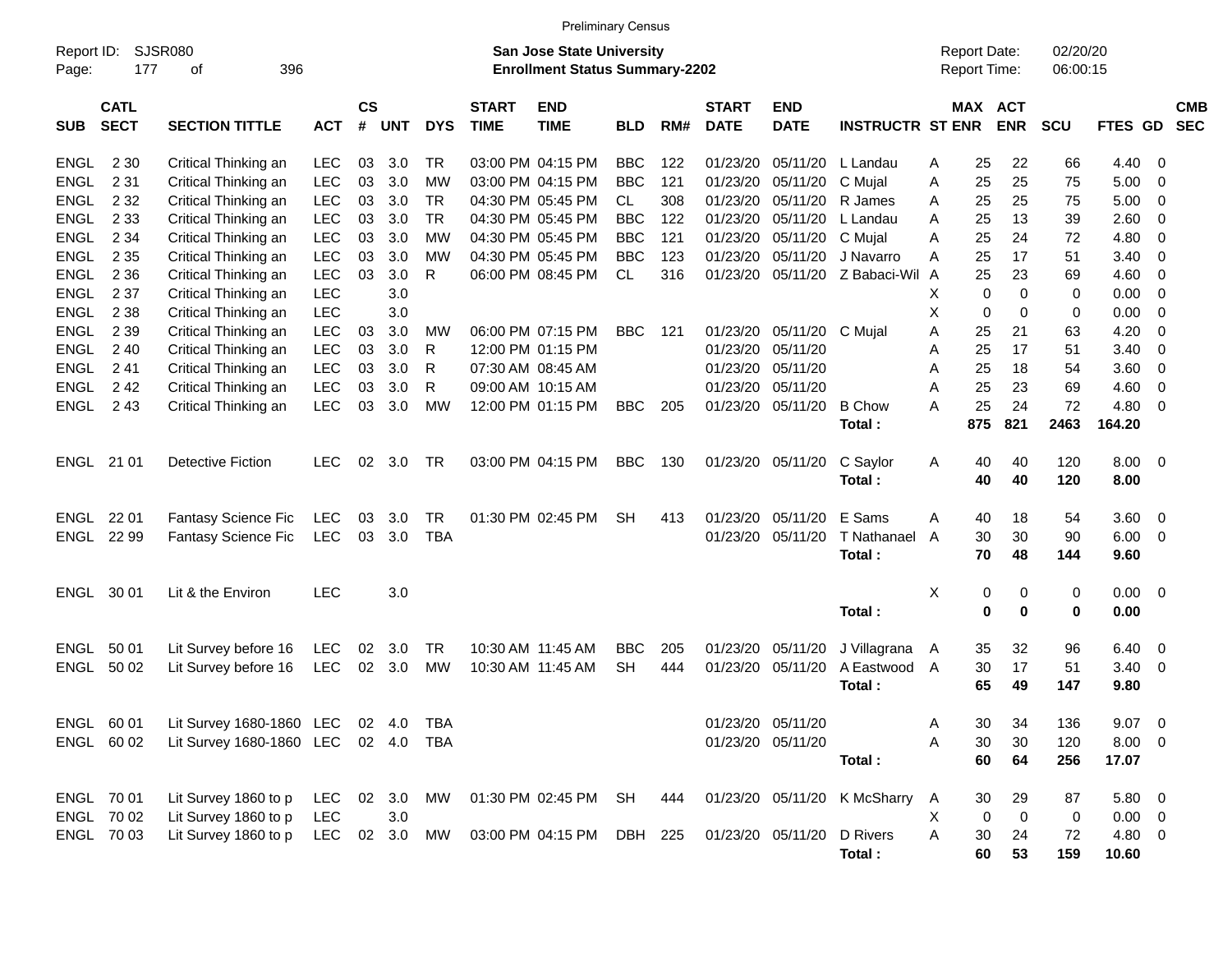|                     |                            |                                                |                |                             |           |            |                             | <b>Preliminary Census</b>                                          |                |      |                             |                             |                         |   |                                     |            |                      |            |     |                          |
|---------------------|----------------------------|------------------------------------------------|----------------|-----------------------------|-----------|------------|-----------------------------|--------------------------------------------------------------------|----------------|------|-----------------------------|-----------------------------|-------------------------|---|-------------------------------------|------------|----------------------|------------|-----|--------------------------|
| Report ID:<br>Page: | SJSR080<br>178             | 396<br>οf                                      |                |                             |           |            |                             | San Jose State University<br><b>Enrollment Status Summary-2202</b> |                |      |                             |                             |                         |   | <b>Report Date:</b><br>Report Time: |            | 02/20/20<br>06:00:15 |            |     |                          |
| <b>SUB</b>          | <b>CATL</b><br><b>SECT</b> | <b>SECTION TITTLE</b>                          | <b>ACT</b>     | $\mathbf{c}\mathbf{s}$<br># | UNT       | <b>DYS</b> | <b>START</b><br><b>TIME</b> | <b>END</b><br><b>TIME</b>                                          | <b>BLD</b>     | RM#  | <b>START</b><br><b>DATE</b> | <b>END</b><br><b>DATE</b>   | <b>INSTRUCTR ST ENR</b> |   | MAX ACT                             | <b>ENR</b> | <b>SCU</b>           | FTES GD    |     | <b>CMB</b><br><b>SEC</b> |
| ENGL 71 03          |                            | <b>Intro Creative Writ</b>                     | <b>SEM</b>     | 04                          | 3.0       | МW         |                             | 04:30 PM 05:45 PM                                                  | CL             | 225A | 01/23/20                    | 05/11/20                    | M Edgerton              | A | 25                                  | 15         | 45                   | 3.00       | 0   |                          |
| ENGL 71 04          |                            | <b>Intro Creative Writ</b>                     | <b>SEM</b>     | 04                          | 3.0       | МW         |                             | 01:30 PM 02:45 PM                                                  | <b>BBC</b>     | 124  | 01/23/20                    | 05/11/20                    | A Ahmad                 | Α | 25                                  | 25         | 75                   | 5.00       | 0   |                          |
| ENGL 71 05          |                            | <b>Intro Creative Writ</b>                     | <b>SEM</b>     | 04                          | 3.0       | TR         |                             | 12:00 PM 01:15 PM                                                  | <b>BBC</b>     | 221  | 01/23/20                    | 05/11/20                    | K O'Hare                | A | 25                                  | 24         | 72                   | 4.80       | 0   |                          |
|                     | ENGL 71 06                 | <b>Intro Creative Writ</b>                     | <b>SEM</b>     | 04                          | 3.0       | <b>TR</b>  |                             | 03:00 PM 04:15 PM                                                  | <b>BBC</b>     | 221  | 01/23/20                    | 05/11/20                    | S Harvey                | A | 25                                  | 24         | 72                   | 4.80       | 0   |                          |
| ENGL 7107           |                            | <b>Intro Creative Writ</b>                     | <b>SEM</b>     | 04                          | 3.0       | <b>TR</b>  |                             | 04:30 PM 05:45 PM                                                  | CL.            | 225A | 01/23/20                    | 05/11/20                    | L Lindelof              | A | 25                                  | 18         | 54                   | 3.60       | 0   |                          |
|                     | ENGL 71 08                 | <b>Intro Creative Writ</b>                     | <b>SEM</b>     |                             | 3.0       |            |                             |                                                                    |                |      |                             |                             |                         | X | 0                                   | 0          | 0                    | 0.00       | 0   |                          |
|                     |                            |                                                |                |                             |           |            |                             |                                                                    |                |      |                             |                             | Total:                  |   | 125                                 | 106        | 318                  | 21.20      |     |                          |
|                     | ENGL 100A 01               | <b>Writing Competency</b>                      | <b>SEM</b>     | 05                          | 3.0       | МW         |                             | 01:30 PM 02:45 PM                                                  | HGH            | 227  | 01/23/20                    | 05/11/20                    | A St. Dennis A          |   | 20                                  | 20         | 60                   | 4.00       | 0   |                          |
|                     |                            | ENGL 100A 02 Writing Competency                | <b>SEM</b>     | 05                          | 3.0       | МW         |                             | 09:00 AM 10:15 AM                                                  | <b>DMH</b>     | 357  | 01/23/20                    | 05/11/20                    | E Johnson               | A | 20                                  | 20         | 60                   | 4.00       | 0   |                          |
|                     |                            | ENGL 100A 03 Writing Competency                | <b>SEM</b>     | 05                          | 3.0       | TR         |                             | 09:00 AM 10:15 AM                                                  | HGH            | 227  | 01/23/20                    | 05/11/20                    | A Petty                 | A | 20                                  | 19         | 57                   | 3.80       | 0   |                          |
|                     |                            | ENGL 100A 04 Writing Competency                | <b>SEM</b>     | 05                          | 3.0       | <b>TR</b>  |                             | 10:30 AM 11:45 AM                                                  | HGH            | 227  | 01/23/20                    | 05/11/20                    | A Petty                 | A | 20                                  | 20         | 60                   | 4.00       | 0   |                          |
|                     |                            | ENGL 100A 10 Writing Competency                | <b>SEM</b>     |                             | 3.0       |            |                             |                                                                    |                |      |                             |                             |                         | X | 0                                   | 0          | 0                    | 0.00       | 0   |                          |
|                     | ENGL 100A 11               | <b>Writing Competency</b>                      | <b>SEM</b>     |                             | 3.0       |            |                             |                                                                    |                |      |                             |                             |                         | X | 0                                   | 0          | 0                    | 0.00       | 0   |                          |
|                     |                            | ENGL 100A 12 Writing Competency                | <b>SEM</b>     |                             | 3.0       |            |                             |                                                                    |                |      |                             |                             |                         | X | 0                                   | 0          | 0                    | 0.00       | 0   |                          |
|                     |                            | ENGL 100A 13 Writing Competency                | <b>SEM</b>     | 05                          | 3.0       | TR         |                             | 01:30 PM 02:45 PM                                                  | <b>BBC</b>     | 221  | 01/23/20                    | 05/11/20                    | H Meservey              | A | 20                                  | 20         | 60                   | 4.00       | 0   |                          |
|                     |                            | ENGL 100A 14 Writing Competency                | <b>SEM</b>     | 05                          | 3.0       | МW         |                             | 01:30 PM 02:45 PM                                                  | CL             | 316  | 01/23/20                    | 05/11/20                    | S Sreerangar A          |   | 20                                  | 20         | 60                   | 4.00       | 0   |                          |
|                     |                            |                                                |                |                             |           |            |                             |                                                                    |                |      |                             |                             | Total:                  |   | 120                                 | 119        | 357                  | 23.80      |     |                          |
|                     |                            | ENGL 100W 01 Wrtg Wrkshop                      | <b>SEM</b>     | 04                          | 3.0       | МW         |                             | 03:00 PM 04:15 PM                                                  | SН             | 348  | 01/23/20                    | 05/11/20                    | K McSharry              | A | 25                                  | 23         | 69                   | 4.60       | - 0 |                          |
|                     |                            | ENGL 100W 02 Wrtg Wrkshop                      | <b>SEM</b>     | 04                          | 3.0       | <b>TR</b>  |                             | 10:30 AM 11:45 AM                                                  | <b>SH</b>      | 413  | 01/23/20                    | 05/11/20                    | N Stork                 | A | 25                                  | 21         | 63                   | 4.20       | 0   |                          |
|                     |                            | ENGL 100W 04 Wrtg Wrkshop                      | <b>SEM</b>     |                             | 3.0       |            |                             |                                                                    |                |      |                             |                             |                         | Х | 0                                   | 0          | 0                    | 0.00       | 0   |                          |
|                     |                            | ENGL 100W 05 Wrtg Wrkshop                      | <b>SEM</b>     |                             | 3.0       |            |                             |                                                                    |                |      |                             |                             |                         | X | 0                                   | 0          | 0                    | 0.00       | 0   |                          |
|                     |                            |                                                |                |                             |           |            |                             |                                                                    |                |      |                             |                             | Total:                  |   | 50                                  | 44         | 132                  | 8.80       |     |                          |
| ENGL                |                            | 100WB 01Written Comm Busines LEC               |                | 03                          | 3.0       | м          |                             | 09:00 AM 11:45 AM                                                  | <b>BBC</b>     | 128  | 01/23/20                    | 05/11/20                    | L Lo                    | A | 25                                  | 21         | 63                   | 4.20       | 0   |                          |
| <b>ENGL</b>         |                            | 100WB 02Written Comm Busines LEC               |                | 03                          | 3.0       | W          |                             | 09:00 AM 11:45 AM                                                  | <b>BBC</b>     | 128  | 01/23/20                    | 05/11/20                    | L Lo                    | A | 25                                  | 21         | 63                   | 4.20       | 0   |                          |
| ENGL                |                            | 100WB 03Written Comm Busines LEC               |                |                             | 3.0       |            |                             |                                                                    |                |      |                             |                             |                         | Х | 0                                   | 0          | 0                    | 0.00       | 0   |                          |
| ENGL                |                            | 100WB 04Written Comm Busines LEC               |                |                             | 3.0       |            |                             |                                                                    |                |      |                             |                             |                         | X | 0                                   | 0          | 0                    | 0.00       | 0   |                          |
|                     |                            | ENGL 100WB 05Written Comm Busines LEC          |                | 03                          | 3.0       | MW         |                             | 03:00 PM 04:15 PM                                                  | <b>BBC</b>     | 128  |                             | 01/23/20 05/11/20           | J Hessler               | Α | 25                                  | 25         | 75                   | 5.00       | 0   |                          |
|                     |                            | ENGL 100WB 06Written Comm Busines LEC          |                |                             | 03 3.0 MW |            |                             | 04:30 PM 05:45 PM                                                  | BBC 128        |      |                             | 01/23/20 05/11/20 J Hessler |                         | A | 25                                  | 24         | 72                   | 4.80 0     |     |                          |
|                     |                            | ENGL 100WB 07Written Comm Busines LEC          |                |                             | 03 3.0    | M          |                             | 06:00 PM 08:45 PM                                                  | BBC            | 128  |                             | 01/23/20 05/11/20           | J Hessler               | A | 25                                  | 26         | 78                   | $5.20 \ 0$ |     |                          |
|                     |                            | ENGL 100WB 08Written Comm Busines LEC 03 3.0 W |                |                             |           |            |                             | 06:00 PM 08:45 PM                                                  | <b>BBC</b> 128 |      |                             | 01/23/20 05/11/20           | J Hessler               | A | 25                                  | 24         | 72                   | 4.80 0     |     |                          |
|                     |                            |                                                |                |                             |           |            |                             |                                                                    |                |      |                             |                             | Total:                  |   | 150                                 | 141        | 423                  | 28.20      |     |                          |
|                     |                            | ENGL 101 01 Literary Criticism                 | LEC 04 4.0 TBA |                             |           |            |                             |                                                                    |                |      |                             | 01/23/20 05/11/20           |                         | A | 25                                  | 27         | 108                  | $7.20 \ 0$ |     |                          |
|                     |                            |                                                |                |                             |           |            |                             |                                                                    |                |      |                             |                             | Total:                  |   | 25                                  | 27         | 108                  | 7.20       |     |                          |
|                     | ENGL 103 01                | Modern English                                 | LEC 02 4.0 TBA |                             |           |            |                             |                                                                    |                |      |                             | 01/23/20 05/11/20           |                         | A | 35                                  | 33         | 132                  | 8.80 0     |     |                          |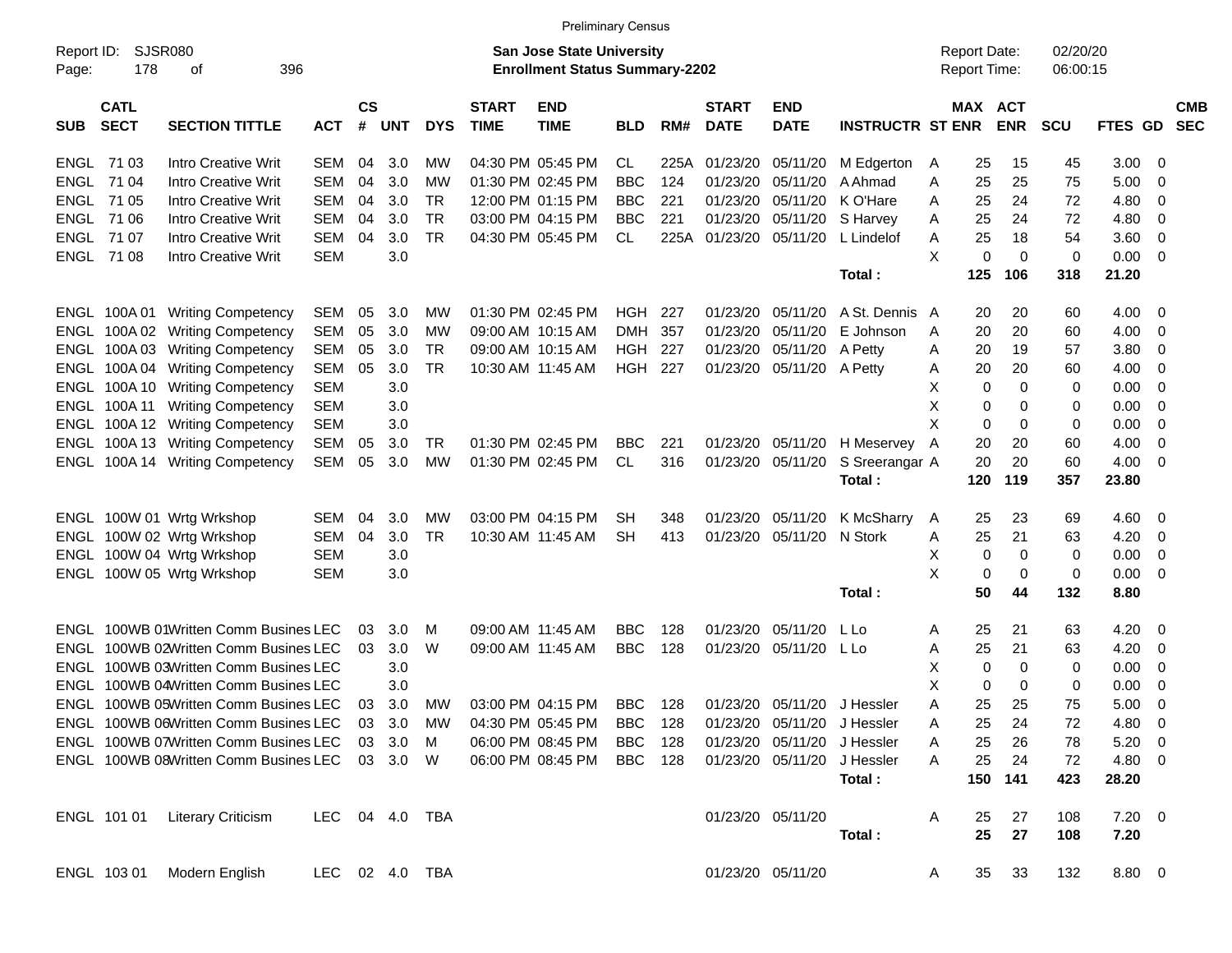|       |                                              |                                                                      |                                        |                    |                      |                                |                             | <b>Preliminary Census</b>                                          |            |     |                             |                                                             |                                                  |        |                                     |                       |                         |                                           |            |
|-------|----------------------------------------------|----------------------------------------------------------------------|----------------------------------------|--------------------|----------------------|--------------------------------|-----------------------------|--------------------------------------------------------------------|------------|-----|-----------------------------|-------------------------------------------------------------|--------------------------------------------------|--------|-------------------------------------|-----------------------|-------------------------|-------------------------------------------|------------|
| Page: | Report ID: SJSR080<br>179                    | 396<br>of                                                            |                                        |                    |                      |                                |                             | San Jose State University<br><b>Enrollment Status Summary-2202</b> |            |     |                             |                                                             |                                                  |        | <b>Report Date:</b><br>Report Time: |                       | 02/20/20<br>06:00:15    |                                           |            |
| SUB   | <b>CATL</b><br><b>SECT</b>                   | <b>SECTION TITTLE</b>                                                | <b>ACT</b>                             | $\mathsf{cs}$<br># | <b>UNT</b>           | <b>DYS</b>                     | <b>START</b><br><b>TIME</b> | <b>END</b><br><b>TIME</b>                                          | <b>BLD</b> | RM# | <b>START</b><br><b>DATE</b> | <b>END</b><br><b>DATE</b>                                   | <b>INSTRUCTR ST ENR ENR</b>                      |        | MAX ACT                             |                       | <b>SCU</b>              | FTES GD SEC                               | <b>CMB</b> |
|       | ENGL 103 02                                  | Modern English                                                       | <b>LEC</b>                             |                    | 02 4.0               | TBA                            |                             |                                                                    |            |     |                             | 01/23/20 05/11/20                                           | Total:                                           | Α      | 35<br>70                            | 35<br>68              | 140<br>272              | 9.47 2<br>18.27                           |            |
|       | ENGL 106 01                                  | <b>Editing for Writers</b>                                           | LEC                                    |                    | 02 4.0               | TBA                            |                             |                                                                    |            |     |                             | 01/23/20 05/11/20                                           | Total:                                           | Α      | 25<br>25                            | 26<br>26              | 104<br>104              | $7.00$ 1<br>7.00                          |            |
|       | ENGL 110 01                                  | Visual Rhetoric and                                                  | LEC                                    |                    | 02 4.0               | TBA                            |                             |                                                                    |            |     |                             | 01/23/20 05/11/20                                           | Total:                                           | Α      | 25<br>25                            | 27<br>27              | 108<br>108              | $7.20 \t 0$<br>7.20                       |            |
|       | ENGL 112A 01<br>ENGL 112A 80<br>ENGL 112A 81 | <b>Childrens Lit</b><br><b>Childrens Lit</b><br><b>Childrens Lit</b> | <b>LEC</b><br><b>LEC</b><br><b>LEC</b> | 03<br>03           | 3.0<br>3.0<br>03 3.0 | TR<br><b>TBA</b><br><b>TBA</b> |                             | 09:00 AM 10:15 AM                                                  | SH         | 413 |                             | 01/23/20 05/11/20<br>01/23/20 05/11/20<br>01/23/20 05/11/20 | R Vora<br>T Nathanael<br>T Nathanael A<br>Total: | Α<br>A | 35<br>35<br>35<br>105               | 33<br>39<br>37<br>109 | 99<br>117<br>111<br>327 | $6.60$ 0<br>7.80 0<br>$7.40 \ 0$<br>21.80 |            |
|       |                                              | ENGL 112B 01 Lit for Young Adults                                    | <b>LEC</b>                             |                    | 4.0                  |                                |                             |                                                                    |            |     |                             |                                                             | Total:                                           | Χ      | 0<br>$\bf{0}$                       | 0<br>$\bf{0}$         | 0<br>0                  | $0.00 \t 0$<br>0.00                       |            |
|       | ENGL 115 01                                  | The Bible as Literat                                                 | LEC                                    |                    | 02 4.0               | TBA                            |                             |                                                                    |            |     |                             | 01/23/20 05/11/20                                           | Total:                                           | Α      | 30<br>30                            | 18<br>18              | 72<br>72                | 4.93 2<br>4.93                            |            |
|       | ENGL 116 01                                  | Myth in Literature                                                   | <b>LEC</b>                             |                    | 02 4.0               | TBA                            |                             |                                                                    |            |     |                             | 01/23/20 05/11/20                                           | Total:                                           | Α      | 30<br>30                            | 27<br>27              | 108<br>108              | $7.27$ 1<br>7.27                          |            |
|       |                                              | ENGL 117B 01 Glbl Film, Lit, Cult                                    | LEC                                    |                    | 03 3.0 F             |                                |                             | 09:30 AM 12:15 PM                                                  | <b>BBC</b> | 130 |                             | 01/23/20 05/11/20                                           | M Gorman-DaR<br>Total:                           |        | 40<br>40                            | 28<br>28              | 84<br>84                | 5.60 0<br>5.60                            |            |
|       |                                              | ENGL 123C 01 Global-Lit-Oceania                                      | <b>LEC</b>                             |                    | 03 3.0               | МW                             |                             | 03:00 PM 04:15 PM                                                  | <b>BBC</b> | 130 |                             | 01/23/20 05/11/20                                           | <b>B</b> Chow<br>Total:                          | Α      | 35<br>35                            | 14<br>14              | 42<br>42                | $2.80 \t 0$<br>2.80                       |            |
|       |                                              | ENGL 123D 01 Global-Lit-Asia                                         | LEC.                                   |                    | 03 3.0               | TR                             |                             | 01:30 PM 02:45 PM                                                  | BBC        | 130 |                             |                                                             | 01/23/20 05/11/20 M Gorman-DaR<br>Total:         |        | 35<br>35                            | 34<br>34              | 102<br>102              | $6.80$ 0<br>6.80                          |            |
|       | ENGL 125 01                                  | European Lit                                                         | LEC 02 4.0 TBA                         |                    |                      |                                |                             |                                                                    |            |     |                             | 01/23/20 05/11/20                                           | Total:                                           | A      | $30\,$<br>30                        | 31<br>31              | 124<br>124              | 8.27 0<br>8.27                            |            |
|       | ENGL 130 01<br>ENGL 130 02                   | <b>Writing Fiction</b><br><b>Writing Fiction</b>                     | LEC 02 4.0<br>LEC 02 4.0 TBA           |                    |                      | <b>TBA</b>                     |                             |                                                                    |            |     |                             | 01/23/20 05/11/20<br>01/23/20 05/11/20                      | Total:                                           | A<br>Α | 25<br>25<br>50                      | 14<br>25<br>39        | 56<br>100<br>156        | $3.73$ 0<br>$6.67$ 0<br>10.40             |            |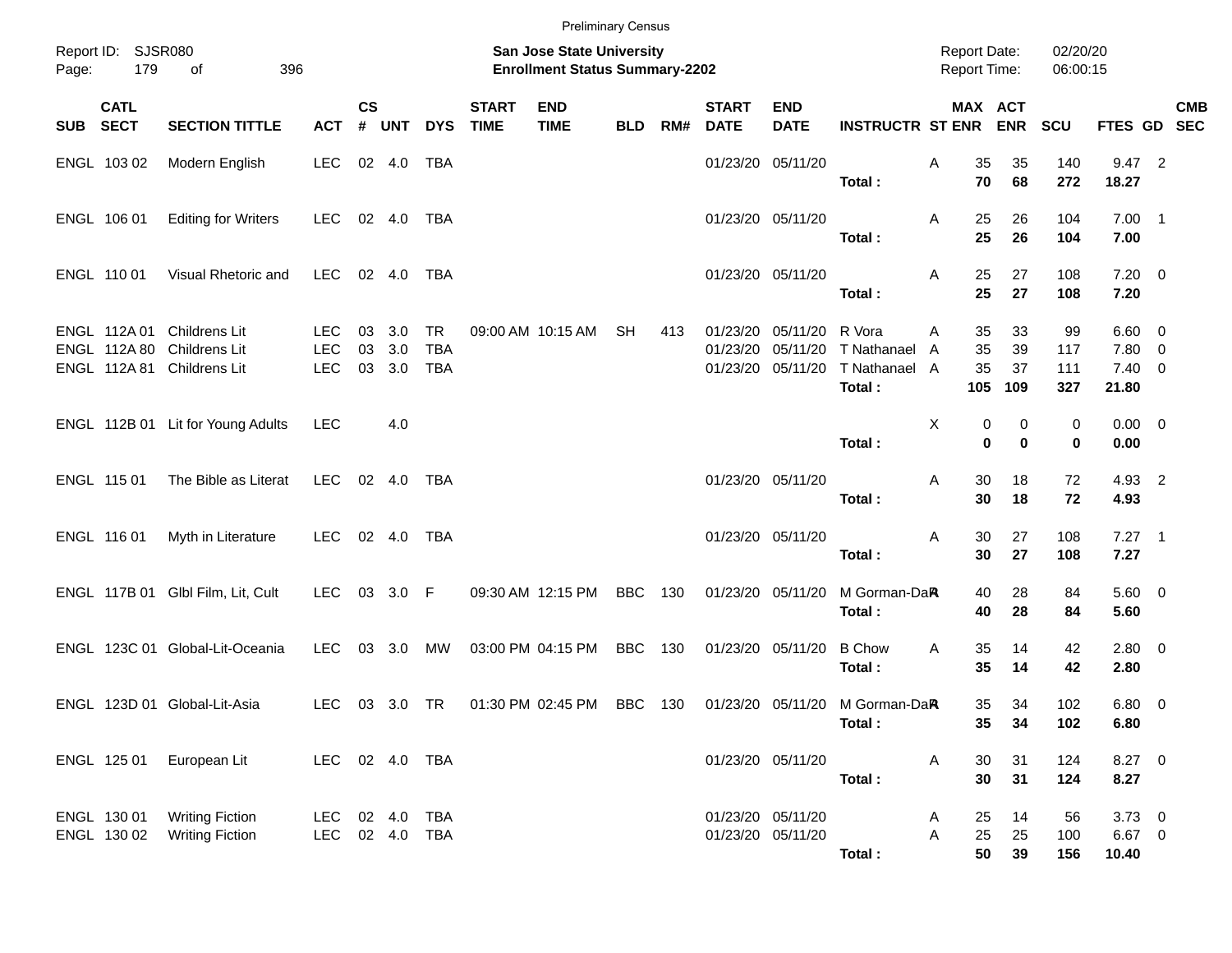|       |                                           |                                                                   |                                        |                    |                                |                          |                             | <b>Preliminary Census</b>                                          |            |     |                                        |                           |                                                                                                  |               |                                            |                            |                           |                                               |                       |            |
|-------|-------------------------------------------|-------------------------------------------------------------------|----------------------------------------|--------------------|--------------------------------|--------------------------|-----------------------------|--------------------------------------------------------------------|------------|-----|----------------------------------------|---------------------------|--------------------------------------------------------------------------------------------------|---------------|--------------------------------------------|----------------------------|---------------------------|-----------------------------------------------|-----------------------|------------|
| Page: | Report ID: SJSR080<br>180                 | of<br>396                                                         |                                        |                    |                                |                          |                             | San Jose State University<br><b>Enrollment Status Summary-2202</b> |            |     |                                        |                           |                                                                                                  |               | <b>Report Date:</b><br><b>Report Time:</b> |                            | 02/20/20<br>06:00:15      |                                               |                       |            |
| SUB   | <b>CATL</b><br><b>SECT</b>                | <b>SECTION TITTLE</b>                                             | <b>ACT</b>                             | $\mathsf{cs}$<br># | <b>UNT</b>                     | <b>DYS</b>               | <b>START</b><br><b>TIME</b> | <b>END</b><br><b>TIME</b>                                          | <b>BLD</b> | RM# | <b>START</b><br><b>DATE</b>            | <b>END</b><br><b>DATE</b> | <b>INSTRUCTR ST ENR</b>                                                                          |               | MAX ACT                                    | <b>ENR</b>                 | SCU                       | FTES GD SEC                                   |                       | <b>CMB</b> |
|       | ENGL 131 01                               | <b>Writing Poetry</b>                                             | <b>LEC</b>                             |                    | 02 4.0                         | TBA                      |                             |                                                                    |            |     |                                        | 01/23/20 05/11/20         | Total:                                                                                           | Α             | 25<br>25                                   | 25<br>25                   | 100<br>100                | 6.67 0<br>6.67                                |                       |            |
|       | ENGL 133 01                               | Reed Magazine                                                     | <b>LEC</b>                             |                    | 02 4.0                         | TBA                      |                             |                                                                    |            |     | 01/23/20 05/11/20                      |                           | Total:                                                                                           | Α             | 30<br>30                                   | 23<br>23                   | 92<br>92                  | 6.73 9<br>6.73                                |                       |            |
|       | ENGL 135 01                               | <b>Writing Nonfiction</b>                                         | <b>LEC</b>                             |                    | 02 4.0                         | TBA                      |                             |                                                                    |            |     | 01/23/20 05/11/20                      |                           | Total:                                                                                           | Α             | 25<br>25                                   | 24<br>24                   | 96<br>96                  | $6.40 \quad 0$<br>6.40                        |                       |            |
| TA    | ENGL 144 01<br>144 01                     | Shakespeare I<br>Shakespeare I                                    | LEC<br>LEC                             |                    | 02 4.0<br>02 4.0               | TBA<br><b>TBA</b>        |                             |                                                                    |            |     | 01/23/20 05/11/20                      | 01/23/20 05/11/20         | Total:                                                                                           | A<br>A        | 35<br>$\mathbf 0$<br>35                    | 30<br>$\mathbf 0$<br>30    | 120<br>$\mathbf 0$<br>120 | 8.07 1 C<br>0.00<br>8.07                      | 0 C                   |            |
| TA    | ENGL 145 01<br>145 01                     | Shakespeare + Perfor LEC<br>Shakespeare + Perfor LEC              |                                        |                    | 02 4.0<br>02 4.0               | <b>TBA</b><br><b>TBA</b> |                             |                                                                    |            |     | 01/23/20 05/11/20<br>01/23/20 05/11/20 |                           | Total:                                                                                           | A<br>A        | 30<br>$\mathbf 0$<br>30                    | 29<br>$\overline{2}$<br>31 | 116<br>8<br>124           | 7.73<br>0.53<br>8.27                          | 0 <sup>C</sup><br>0 C |            |
| TA    | ENGL 152 01<br>152 01                     | <b>Brit Drama</b><br><b>Brit Drama</b>                            | <b>LEC</b><br><b>LEC</b>               |                    | 4.0<br>4.0                     |                          |                             |                                                                    |            |     |                                        |                           | Total:                                                                                           | Χ<br>$\times$ | 0<br>0<br>$\bf{0}$                         | 0<br>0<br>$\bf{0}$         | 0<br>0<br>$\bf{0}$        | $0.00 \t 0$<br>$0.00 \t 0$<br>0.00            |                       |            |
|       | ENGL 167 01                               | Steinbeck                                                         | <b>LEC</b>                             |                    | 02 4.0                         | TBA                      |                             |                                                                    |            |     | 01/23/20 05/11/20                      |                           | Total:                                                                                           | Α             | 30<br>30                                   | 20<br>20                   | 80<br>80                  | 5.47 2<br>5.47                                |                       |            |
|       | ENGL 168 01                               | Amer Novel                                                        | <b>LEC</b>                             |                    | 02 4.0                         | TBA                      |                             |                                                                    |            |     |                                        | 01/23/20 05/11/20         | Total:                                                                                           | Α             | 30<br>30                                   | 10<br>10                   | 40<br>40                  | $2.73$ 1<br>2.73                              |                       |            |
|       | ENGL 169 01                               | Ethnicity in Amer Li                                              | LEC                                    |                    | 03 3.0 TR                      |                          |                             | 03:00 PM 04:15 PM                                                  | CL         | 111 |                                        | 01/23/20 05/11/20         | A Johnson<br>Total:                                                                              | Α             | 30<br>30                                   | 28<br>28                   | 84<br>84                  | 5.70 2<br>5.70                                |                       |            |
|       | ENGL 180 01<br>ENGL 180 02<br>ENGL 180 03 | <b>Indv Studies</b><br><b>Indv Studies</b><br><b>Indv Studies</b> | <b>SUP</b><br><b>SUP</b><br><b>SUP</b> |                    | 36 1.0<br>36 2.0<br>36 3.0 TBA | TBA<br>TBA               |                             |                                                                    |            |     |                                        |                           | 01/23/20 05/11/20 R McNabb<br>01/23/20 05/11/20 R McNabb<br>01/23/20 05/11/20 R McNabb<br>Total: | A<br>A<br>A   | 10<br>10<br>6<br>26                        | 1<br>8<br>16               | 7<br>2<br>24<br>33        | $0.47 \ 0$<br>$0.17$ 1<br>$1.60 \t 0$<br>2.23 |                       |            |
|       | ENGL 182 01<br>WOMS 182 01                | Women in Lit<br>Women in Lit                                      | <b>LEC</b><br><b>LEC</b>               |                    | 4.0<br>4.0                     |                          |                             |                                                                    |            |     |                                        |                           | Total:                                                                                           | X<br>X        | 0<br>0<br>0                                | 0<br>0<br>0                | 0<br>0<br>$\mathbf 0$     | $0.00 \t 0$<br>$0.00 \t 0$<br>0.00            |                       |            |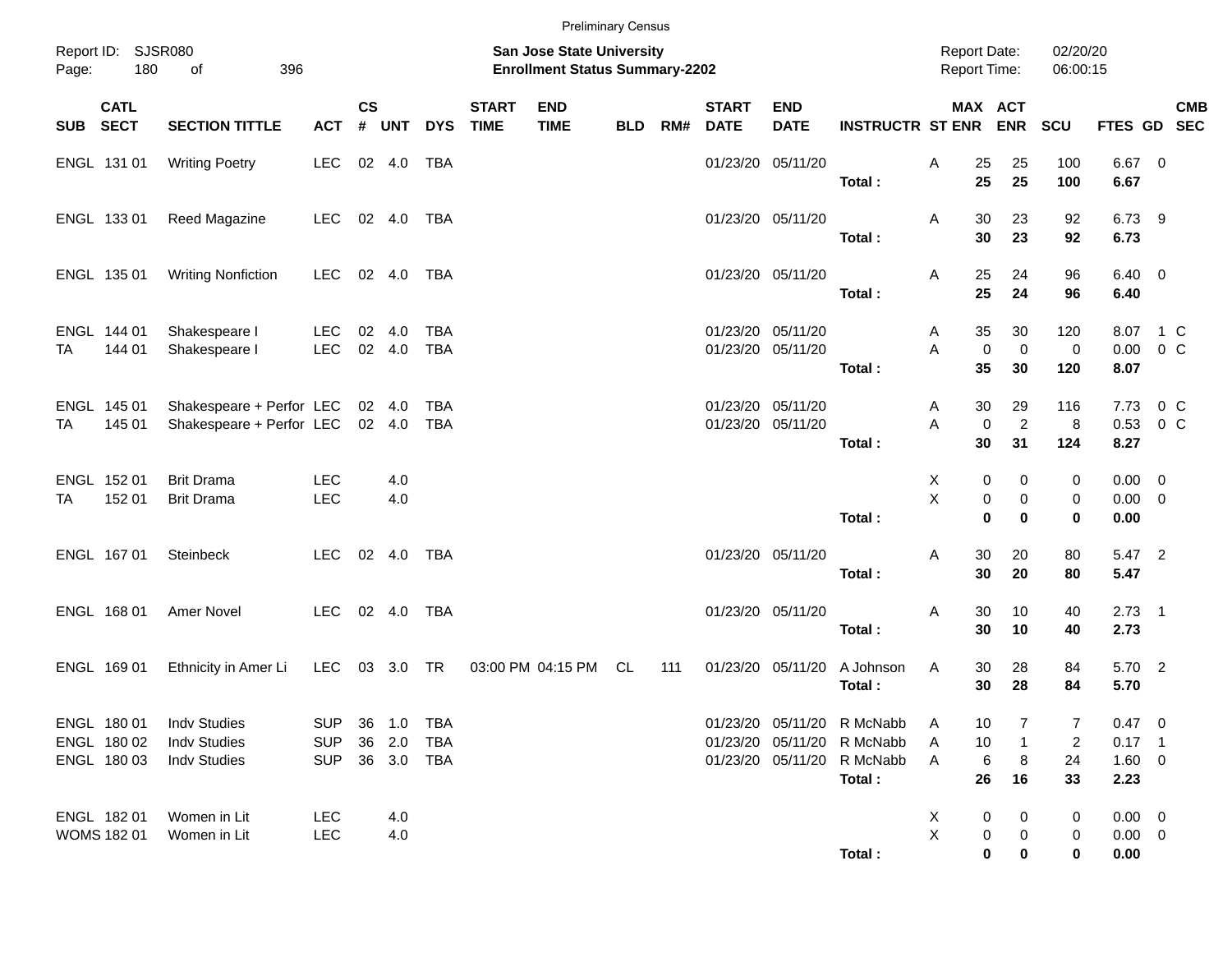| <b>Preliminary Census</b>          |             |                                  |                                                                    |                    |            |            |                             |                           |            |     |                                     |                           |                             |               |                      |               |                       |                         |            |
|------------------------------------|-------------|----------------------------------|--------------------------------------------------------------------|--------------------|------------|------------|-----------------------------|---------------------------|------------|-----|-------------------------------------|---------------------------|-----------------------------|---------------|----------------------|---------------|-----------------------|-------------------------|------------|
| Report ID: SJSR080<br>181<br>Page: |             | 396<br>of                        | San Jose State University<br><b>Enrollment Status Summary-2202</b> |                    |            |            |                             |                           |            |     | <b>Report Date:</b><br>Report Time: |                           | 02/20/20<br>06:00:15        |               |                      |               |                       |                         |            |
| SUB SECT                           | <b>CATL</b> | <b>SECTION TITTLE</b>            | <b>ACT</b>                                                         | $\mathsf{cs}$<br># | <b>UNT</b> | <b>DYS</b> | <b>START</b><br><b>TIME</b> | <b>END</b><br><b>TIME</b> | <b>BLD</b> | RM# | <b>START</b><br><b>DATE</b>         | <b>END</b><br><b>DATE</b> | <b>INSTRUCTR ST ENR ENR</b> | MAX ACT       |                      | <b>SCU</b>    | FTES GD SEC           |                         | <b>CMB</b> |
|                                    | ENGL 18301  | Maj Authors                      | <b>LEC</b>                                                         |                    | 4.0        |            |                             |                           |            |     |                                     |                           | Total:                      | X<br>0<br>0   | 0<br>$\bf{0}$        | 0<br>$\bf{0}$ | $0.00 \t 0$<br>0.00   |                         |            |
|                                    | ENGL 199 01 | Writing Internship               | <b>SUP</b>                                                         |                    | 36 3.0 TBA |            |                             |                           |            |     |                                     | 01/23/20 05/11/20         | M Thompson A                | 20            |                      | 3             | $0.20 \ 0$            |                         |            |
|                                    |             |                                  |                                                                    |                    |            |            |                             |                           |            |     |                                     |                           | Total:                      | 20            | $\blacktriangleleft$ | 3             | 0.20                  |                         |            |
|                                    | ENGL 203 01 | Narr Craft & Theor               | SEM 05 4.0                                                         |                    |            | W          |                             | 04:00 PM 06:45 PM         | <b>FO</b>  | 104 |                                     | 01/23/20 05/11/20         | C Miller<br>Total:          | 16<br>A<br>16 | 13<br>13             | 52<br>52      | 4.33 13<br>4.33       |                         |            |
|                                    | ENGL 204 01 | Sem Mod Appro Lit                | SEM 05 4.0                                                         |                    |            | TBA        |                             |                           |            |     |                                     | 01/23/20 05/11/20         |                             | 15<br>Α       | 8                    | 32            | 2.67 8                |                         |            |
|                                    |             |                                  |                                                                    |                    |            |            |                             |                           |            |     |                                     |                           | Total:                      | 15            | 8                    | 32            | 2.67                  |                         |            |
|                                    | ENGL 240 01 | Poet Writ Workshop               | SEM 05 4.0                                                         |                    |            | TBA        |                             |                           |            |     |                                     | 01/23/20 05/11/20         | Total:                      | Α<br>16<br>16 | 8<br>8               | 32<br>32      | $2.60$ 7<br>2.60      |                         |            |
|                                    | ENGL 241 01 | Fic Writ Workshop                | SEM 05 4.0                                                         |                    |            | TBA        |                             |                           |            |     |                                     | 01/23/20 05/11/20         |                             | Α<br>16       | 9                    | 36            | $2.93$ 8              |                         |            |
|                                    |             |                                  |                                                                    |                    |            |            |                             |                           |            |     |                                     |                           | Total:                      | 16            | 9                    | 36            | 2.93                  |                         |            |
|                                    | ENGL 242 01 | Nonfic Writ Wrkshp               | SEM 05 4.0                                                         |                    |            | TBA        |                             |                           |            |     |                                     | 01/23/20 05/11/20         | Total:                      | Α<br>16<br>16 | 6<br>6               | 24<br>24      | $2.00\quad 6$<br>2.00 |                         |            |
|                                    | ENGL 254 01 | Genres in Amer Lit               | SEM 05 4.0                                                         |                    |            | TBA        |                             |                           |            |     |                                     | 01/23/20 05/11/20         |                             | 16<br>Α       | 11                   | 44            | 3.67 11               |                         |            |
|                                    |             |                                  |                                                                    |                    |            |            |                             |                           |            |     |                                     |                           | Total:                      | 16            | 11                   | 44            | 3.67                  |                         |            |
|                                    | ENGL 298 01 | <b>Special Study</b>             | <b>SUP</b>                                                         | 25                 | 1.0        | TBA        |                             |                           |            |     |                                     | 01/23/20 05/11/20         | R McNabb                    | 3<br>A        | 5                    | 5             | $0.42\quad 5$         |                         |            |
|                                    | ENGL 298 02 | <b>Special Study</b>             | <b>SUP</b>                                                         | 25                 | 2.0        | <b>TBA</b> |                             |                           |            |     |                                     | 01/23/20 05/11/20         | R McNabb                    | 3<br>A        | $\Omega$             | 0             | $0.00 \t 0$           |                         |            |
|                                    | ENGL 298 03 | <b>Special Study</b>             | <b>SUP</b>                                                         | 25                 | 3.0        | <b>TBA</b> |                             |                           |            |     |                                     | 01/23/20 05/11/20         | R McNabb                    | A<br>10       | $\Omega$             | 0             | 0.00                  | 0                       |            |
|                                    | ENGL 298 04 | <b>Special Study</b>             | <b>SUP</b>                                                         |                    | 25 4.0     | <b>TBA</b> |                             |                           |            |     |                                     | 01/23/20 05/11/20         | R McNabb                    | 6<br>A        | 5                    | 20            | $1.67$ 5              |                         |            |
|                                    |             |                                  |                                                                    |                    |            |            |                             |                           |            |     |                                     |                           | Total:                      | 22            | 10                   | 25            | 2.08                  |                         |            |
|                                    |             | ENGL 298D 01 Departmental Thesis | SUP                                                                |                    | 25 1.0     | TBA        |                             |                           |            |     |                                     |                           | 01/23/20 05/11/20 R McNabb  | 10<br>A       | 0                    | 0             | 0.00                  | $\overline{\mathbf{0}}$ |            |
|                                    |             | ENGL 298D 02 Departmental Thesis | SUP                                                                |                    | 25 2.0     | TBA        |                             |                           |            |     |                                     |                           | 01/23/20 05/11/20 R McNabb  | 10<br>Α       |                      | 0             | 0.00                  | - 0                     |            |
|                                    |             | ENGL 298D 03 Departmental Thesis | SUP                                                                |                    | 25 3.0     | TBA        |                             |                           |            |     |                                     |                           | 01/23/20 05/11/20 R McNabb  | 10<br>Α       | 0                    | 0             | 0.00                  | $\overline{\mathbf{0}}$ |            |
|                                    |             | ENGL 298D 04 Departmental Thesis | SUP                                                                |                    | 25 4.0     | TBA        |                             |                           |            |     |                                     | 01/23/20 05/11/20         | R McNabb                    | A<br>10       |                      | 4             | $0.33$ 1              |                         |            |
|                                    |             |                                  |                                                                    |                    |            |            |                             |                           |            |     |                                     |                           | Total:                      | 40            | 1                    | 4             | 0.33                  |                         |            |
|                                    | ENGL 299 01 | <b>University Thesis</b>         | <b>SUP</b>                                                         |                    | 25 1.0     | TBA        |                             |                           |            |     |                                     |                           | 01/23/20 05/11/20 R McNabb  | 6<br>A        | 0                    | 0             | $0.00 \t 0$           |                         |            |
|                                    | ENGL 299 02 | <b>University Thesis</b>         | <b>SUP</b>                                                         |                    | 25 2.0     | TBA        |                             |                           |            |     |                                     |                           | 01/23/20 05/11/20 R McNabb  | 10<br>A       | 0                    | 0             | $0.00 \t 0$           |                         |            |
|                                    | ENGL 299 03 | <b>University Thesis</b>         | <b>SUP</b>                                                         |                    | 25 3.0 TBA |            |                             |                           |            |     |                                     |                           | 01/23/20 05/11/20 R McNabb  | 3<br>A        | 1                    | 3             | $0.25$ 1              |                         |            |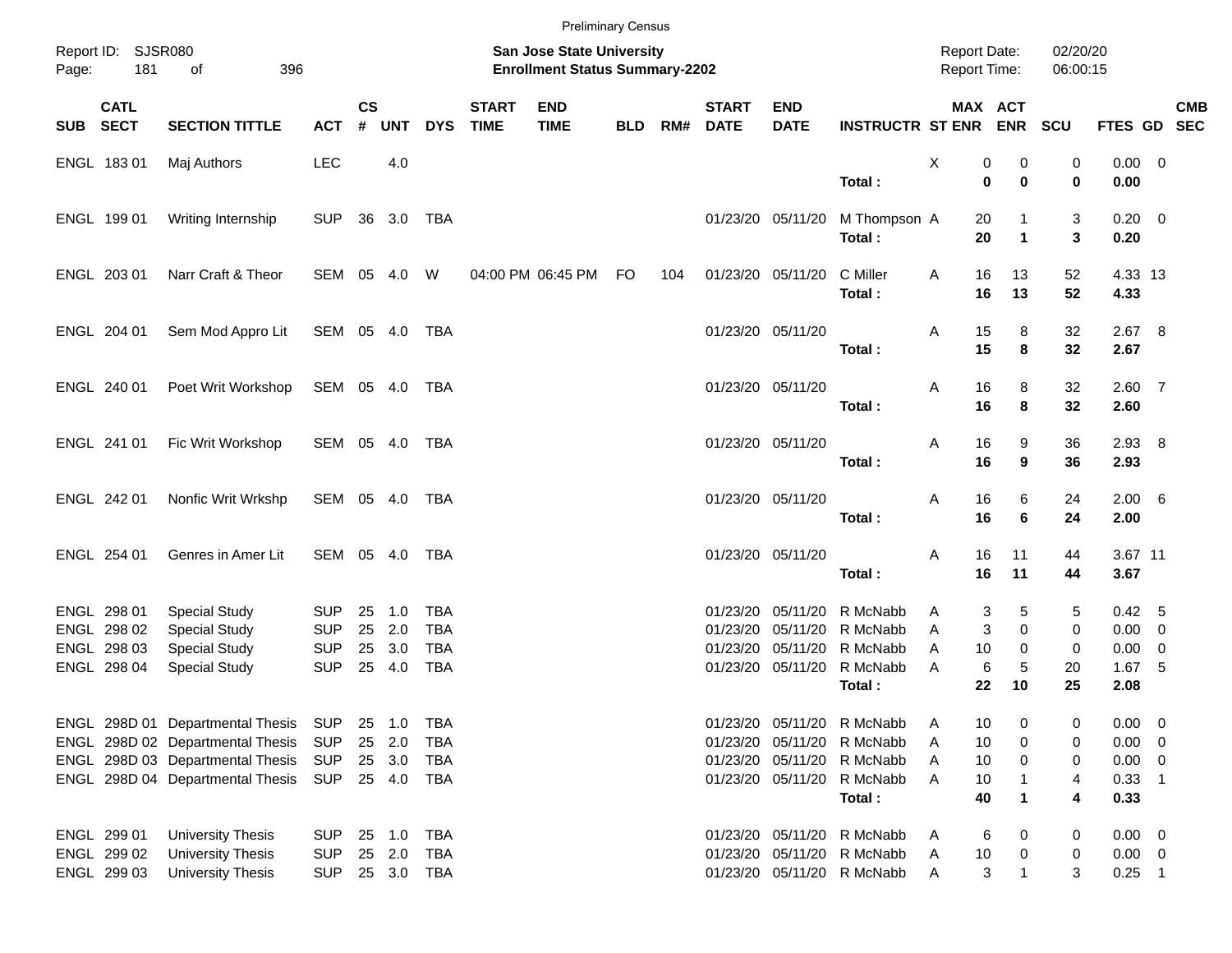|                     |                            |                                             |                          |                |            |            |                             |                                                                           | <b>Preliminary Census</b> |     |                             |                                                  |                                                       |                                     |                   |                                   |                                                                      |                          |
|---------------------|----------------------------|---------------------------------------------|--------------------------|----------------|------------|------------|-----------------------------|---------------------------------------------------------------------------|---------------------------|-----|-----------------------------|--------------------------------------------------|-------------------------------------------------------|-------------------------------------|-------------------|-----------------------------------|----------------------------------------------------------------------|--------------------------|
| Report ID:<br>Page: | 182                        | SJSR080<br>396<br>оf                        |                          |                |            |            |                             | <b>San Jose State University</b><br><b>Enrollment Status Summary-2202</b> |                           |     |                             |                                                  |                                                       | Report Date:<br><b>Report Time:</b> |                   | 02/20/20<br>06:00:15              |                                                                      |                          |
| <b>SUB</b>          | <b>CATL</b><br><b>SECT</b> | <b>SECTION TITTLE</b>                       | <b>ACT</b>               | <b>CS</b><br># | <b>UNT</b> | <b>DYS</b> | <b>START</b><br><b>TIME</b> | <b>END</b><br><b>TIME</b>                                                 | <b>BLD</b>                | RM# | <b>START</b><br><b>DATE</b> | <b>END</b><br><b>DATE</b>                        | <b>INSTRUCTR ST ENR</b>                               | <b>MAX</b>                          | ACT<br><b>ENR</b> | <b>SCU</b>                        | FTES GD                                                              | <b>CMB</b><br><b>SEC</b> |
| <b>ENGL</b>         | 299 04<br>ENGL 299 05      | University Thesis<br>University Thesis      | <b>SUP</b><br><b>SUP</b> | 25<br>25       | 6.0<br>4.0 | TBA<br>TBA |                             |                                                                           |                           |     | 01/23/20<br>01/23/20        | 05/11/20<br>05/11/20                             | R McNabb<br>R McNabb<br>Total:                        | 10<br>A<br>10<br>A<br>39            | 2<br>2<br>5       | $12 \overline{ }$<br>8<br>23      | 1.00<br>$\overline{2}$<br>0.67<br>$\overline{\phantom{0}}^2$<br>1.92 |                          |
|                     | Department :               | <b>English &amp; Comparative Literature</b> |                          |                |            |            |                             |                                                                           |                           |     |                             | <b>Lower Division:</b><br><b>Upper Division:</b> | <b>Department Total:</b><br><b>Graduate Division:</b> | 4382<br>3014<br>1122<br>246         | 2786<br>975<br>90 | 3851 12105<br>8422<br>3351<br>332 | 812.87<br>561.47<br>224.80<br>26.60                                  |                          |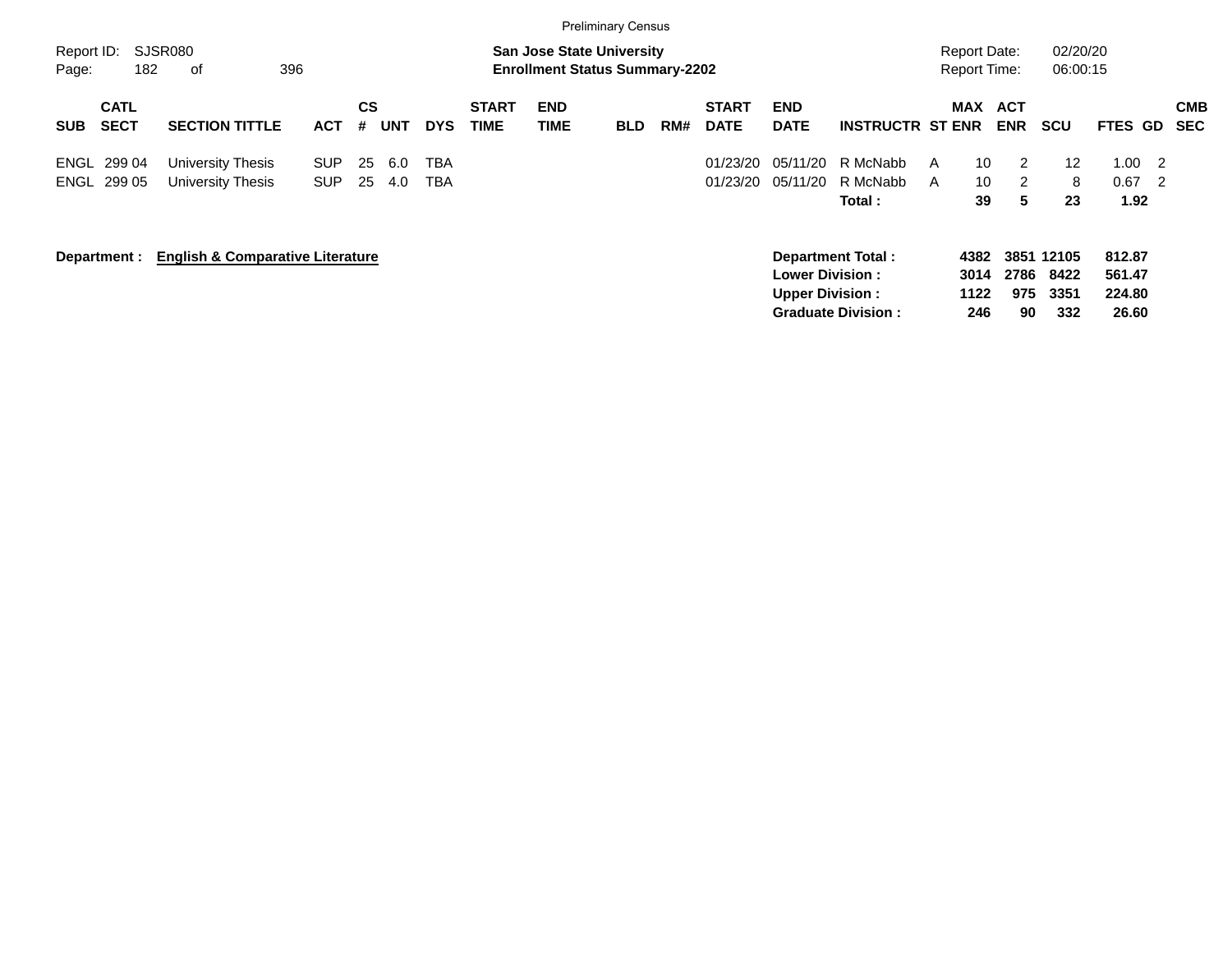|             |                            |                                                                              |                                  |               |                  |              |                             | <b>Preliminary Census</b>                                          |            |     |                             |                                               |                                                                     |                                            |                                 |                      |                                    |            |
|-------------|----------------------------|------------------------------------------------------------------------------|----------------------------------|---------------|------------------|--------------|-----------------------------|--------------------------------------------------------------------|------------|-----|-----------------------------|-----------------------------------------------|---------------------------------------------------------------------|--------------------------------------------|---------------------------------|----------------------|------------------------------------|------------|
| Page:       | Report ID: SJSR080<br>183  | of<br>396                                                                    |                                  |               |                  |              |                             | San Jose State University<br><b>Enrollment Status Summary-2202</b> |            |     |                             |                                               |                                                                     | <b>Report Date:</b><br><b>Report Time:</b> |                                 | 02/20/20<br>06:00:15 |                                    |            |
| <b>SUB</b>  | <b>CATL</b><br><b>SECT</b> | <b>SECTION TITTLE</b>                                                        | <b>ACT</b>                       | $\mathsf{cs}$ | # UNT            | <b>DYS</b>   | <b>START</b><br><b>TIME</b> | <b>END</b><br><b>TIME</b>                                          | <b>BLD</b> | RM# | <b>START</b><br><b>DATE</b> | <b>END</b><br><b>DATE</b>                     | <b>INSTRUCTR ST ENR ENR</b>                                         |                                            | <b>MAX ACT</b>                  | <b>SCU</b>           | FTES GD SEC                        | <b>CMB</b> |
| College     | Department :               | <b>Humanities &amp; the Arts</b><br><b>World Languages &amp; Literatures</b> |                                  |               |                  |              |                             |                                                                    |            |     |                             |                                               |                                                                     |                                            |                                 |                      |                                    |            |
| <b>CHIN</b> | 1A 01                      | Elem Chinese                                                                 |                                  |               | LEC 02 4.0       | MW           |                             | 08:30 AM 10:10 AM CL                                               |            | 206 |                             | 01/23/20 05/11/20 C Peng                      | Total:                                                              | Α<br>30<br>30                              | 26<br>26                        | 104<br>104           | 6.93 0<br>6.93                     |            |
| <b>CHIN</b> | 1B 01                      | Elem Chinese                                                                 | LEC                              |               | 02 4.0           | MW           |                             | 01:30 PM 03:10 PM CL                                               |            | 218 |                             | 01/23/20 05/11/20                             | C Peng<br>Total:                                                    | Α<br>26<br>26                              | 22<br>22                        | 88<br>88             | 5.87 0<br>5.87                     |            |
| <b>CHIN</b> | 25B 01                     | Inter Chinese                                                                | LEC 02 4.0                       |               |                  | TBA          |                             |                                                                    |            |     |                             | 01/23/20 05/11/20                             | S Chuang<br>Total:                                                  | Α<br>21<br>21                              | 23<br>23                        | 92<br>92             | $6.20$ 1<br>6.20                   |            |
|             |                            | CHIN 101B 01 Advanced Chinese                                                | LEC                              |               | 02 4.0           | TBA          |                             |                                                                    |            |     |                             | 01/23/20 05/11/20                             | S Chuang<br>Total:                                                  | Α<br>21<br>21                              | 13<br>13                        | 52<br>52             | $3.53$ 1<br>3.53                   |            |
|             | CHIN 132 01<br>CHIN 132 80 | <b>Chin for Careers</b><br>Chin for Careers                                  | <b>LEC</b><br><b>LEC</b>         |               | 4.0<br>02 4.0    | <b>TBA</b>   |                             |                                                                    |            |     |                             |                                               | 01/23/20 05/11/20 S Chuang<br>Total:                                | Х<br>Α<br>30<br>30                         | 0<br>$\mathbf 0$<br>17<br>17    | 0<br>68<br>68        | $0.00 \t 0$<br>$4.53$ 0<br>4.53    |            |
|             | CHIN 180 01<br>CHIN 180 02 | <b>Indiv Studies</b><br><b>Indiv Studies</b>                                 | SUP.<br><b>SUP</b>               |               | 78 1.0<br>78 3.0 | TBA<br>TBA   |                             |                                                                    |            |     |                             | 01/23/20 05/11/20 C Peng<br>01/23/20 05/11/20 | C Peng<br>Total:                                                    | A<br>Α<br>10                               | 5<br>0<br>5<br>$\mathbf 0$<br>0 | 0<br>0<br>0          | $0.00 \t 0$<br>$0.00 \t 0$<br>0.00 |            |
|             |                            | FLED 184Y 01 Stdt Tchg II                                                    | <b>SUP</b>                       |               | 25 4.0           | TBA          |                             |                                                                    |            |     |                             | 01/23/20 05/11/20                             | A Jensen<br>Total:                                                  | Α<br>10<br>10                              | 3<br>3                          | 12<br>12             | $0.80 \ 0$<br>0.80                 |            |
|             |                            | FLED 184Z 01 Stdt Tchg III                                                   | SUP 25 4.0                       |               |                  | TBA          |                             |                                                                    |            |     |                             | 01/23/20 05/11/20                             | A Jensen<br>Total:                                                  | A<br>10<br>10                              | 5<br>5                          | 20<br>20             | $1.33 \ 0$<br>1.33                 |            |
| FLED        | 285 01                     | Teaching Sem FL Ed SEM 06 1.0 TBA                                            |                                  |               |                  |              |                             |                                                                    |            |     |                             | 01/23/20 05/11/20                             | A Jensen<br>Total:                                                  | Α<br>10<br>10                              | 5<br>5                          | 5<br>5               | 0.33 0<br>0.33                     |            |
|             |                            | FORL 100W 01 Writing Workshop                                                |                                  |               |                  | SEM 04 3.0 M |                             |                                                                    |            |     |                             |                                               | 05:30 PM 08:15 PM CL 218 01/23/20 05/11/20 A lacomini-B A<br>Total: | 25<br>25                                   | 11<br>11                        | 33<br>33             | $2.20 \t 0$<br>2.20                |            |
|             |                            | FORL 150 01 Learning Wrld Lang LEC 02 4.0 TBA                                |                                  |               |                  |              |                             |                                                                    |            |     |                             | 01/23/20 05/11/20                             | Total:                                                              | 26<br>A<br>26                              | 4<br>$\overline{4}$             | 16<br>16             | $1.13 \quad 1$<br>1.13             |            |
|             | FREN 1A80<br>FREN 1A81     | Elem French<br>Elem French                                                   | LEC 02 4.0 TBA<br>LEC 02 4.0 TBA |               |                  |              |                             |                                                                    |            |     |                             |                                               | 01/23/20 05/11/20 F Herrmann A<br>01/23/20 05/11/20 L Pilot-Dari A  | 40<br>40                                   | 31<br>36                        | 124<br>144           | 8.27 0<br>9.60 0                   |            |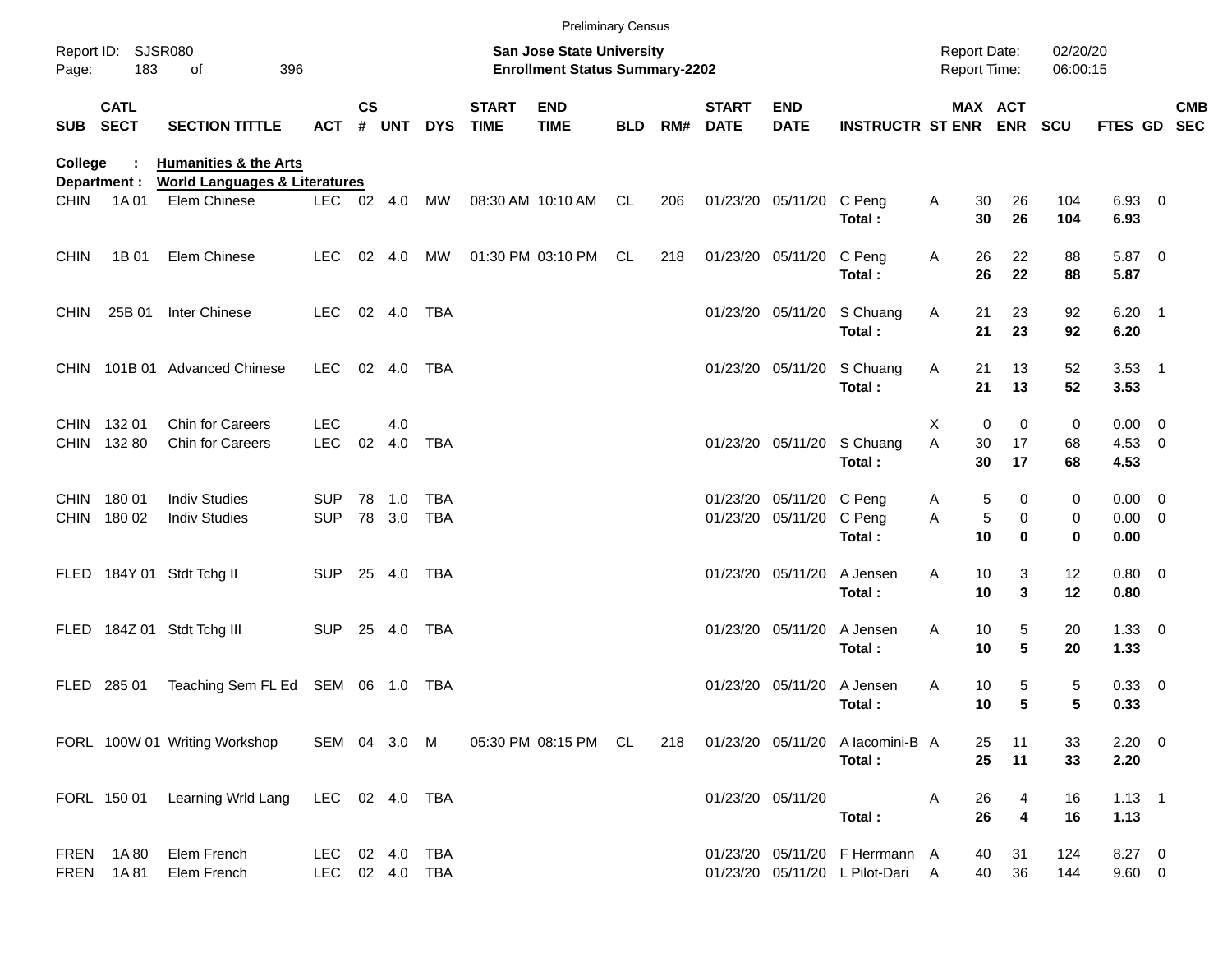|                                                                  |                                                                                  |                                        |                       |                       |                          |                             | <b>Preliminary Census</b>                                                 |                         |            |                             |                               |                                         |                                            |                                                                                                     |                                 |                                            |                                                      |            |
|------------------------------------------------------------------|----------------------------------------------------------------------------------|----------------------------------------|-----------------------|-----------------------|--------------------------|-----------------------------|---------------------------------------------------------------------------|-------------------------|------------|-----------------------------|-------------------------------|-----------------------------------------|--------------------------------------------|-----------------------------------------------------------------------------------------------------|---------------------------------|--------------------------------------------|------------------------------------------------------|------------|
| Report ID: SJSR080<br>184<br>Page:                               | 396<br>0f                                                                        |                                        |                       |                       |                          |                             | <b>San Jose State University</b><br><b>Enrollment Status Summary-2202</b> |                         |            |                             |                               |                                         | <b>Report Date:</b><br><b>Report Time:</b> |                                                                                                     | 02/20/20<br>06:00:15            |                                            |                                                      |            |
| <b>CATL</b><br><b>SECT</b><br><b>SUB</b>                         | <b>SECTION TITTLE</b>                                                            | <b>ACT</b>                             | <b>CS</b><br>#        | <b>UNT</b>            | <b>DYS</b>               | <b>START</b><br><b>TIME</b> | <b>END</b><br><b>TIME</b>                                                 | <b>BLD</b>              | RM#        | <b>START</b><br><b>DATE</b> | <b>END</b><br><b>DATE</b>     | <b>INSTRUCTR ST ENR</b>                 |                                            | MAX ACT<br><b>ENR</b>                                                                               | <b>SCU</b>                      | FTES GD SEC                                |                                                      | <b>CMB</b> |
| <b>FREN</b><br>1A83<br><b>FREN</b><br>1A 84                      | Elem French<br>Elem French                                                       | <b>LEC</b><br><b>LEC</b>               | 02<br>02              | 4.0<br>4.0            | <b>TBA</b><br><b>TBA</b> |                             |                                                                           |                         |            | 01/23/20                    | 05/11/20<br>01/23/20 05/11/20 | J Desalvo<br>J Desalvo<br>Total:        | 40<br>A<br>A<br>150                        | 29<br>30<br>30<br>126                                                                               | 116<br>120<br>504               | 7.73<br>8.00<br>33.60                      | - 0<br>$\overline{0}$                                |            |
| <b>FREN</b><br>1B 01<br><b>FREN</b><br>1B 80                     | Elem French<br>Elem French                                                       | LEC<br><b>LEC</b>                      | 02<br>02 <sub>o</sub> | 4.0<br>4.0            | <b>TBA</b><br><b>TBA</b> |                             |                                                                           |                         |            | 01/23/20                    | 01/23/20 05/11/20<br>05/11/20 | L Pilot-Dari<br>F Herrmann A<br>Total:  | 26<br>A<br>40<br>66                        | 10<br>16<br>26                                                                                      | 40<br>64<br>104                 | $2.73$ 1<br>$4.27 \t 0$<br>7.00            |                                                      |            |
| FREN 25B 99                                                      | Inter Fren Writing                                                               | LEC                                    | 02                    | 4.0                   | TBA                      |                             |                                                                           |                         |            |                             | 01/23/20 05/11/20             | J Desalvo<br>Total:                     | A                                          | 30<br>$\overline{7}$<br>30<br>$\overline{7}$                                                        | 28<br>28                        | $1.93$ 1<br>1.93                           |                                                      |            |
|                                                                  | FREN 101B 80 Adv Frn Writt Comm                                                  | LEC                                    |                       | $02 \quad 4.0$        | TBA                      |                             |                                                                           |                         |            |                             | 01/23/20 05/11/20             | J Desalvo<br>Total:                     | A                                          | 6<br>20<br>20<br>6                                                                                  | 24<br>24                        | $1.60 \t 0$<br>1.60                        |                                                      |            |
|                                                                  | FREN 102B 99 Frncphone Lit & Cine SEM 04 3.0 TBA                                 |                                        |                       |                       |                          |                             |                                                                           |                         |            |                             | 01/23/20 05/11/20             | J Desalvo<br>Total:                     | A                                          | 5<br>30<br>30<br>5                                                                                  | 15<br>15                        | $1.00 \t 0$<br>1.00                        |                                                      |            |
| FREN 160 80                                                      | Masters of Fr Lit                                                                | SEM 05                                 |                       | 4.0                   | TBA                      |                             |                                                                           |                         |            |                             | 01/23/20 05/11/20             | J Desalvo<br>Total:                     | A                                          | 20<br>1<br>20<br>$\mathbf{1}$                                                                       | 4<br>4                          | $0.27$ 0<br>0.27                           |                                                      |            |
| FREN 180 01                                                      | <b>Indiv Studies</b>                                                             | <b>SUP</b>                             |                       | 78 1.0                | <b>TBA</b>               |                             |                                                                           |                         |            |                             | 01/23/20 05/11/20             | J Desalvo<br>Total:                     | A                                          | 5<br>0<br>5<br>0                                                                                    | 0<br>$\mathbf 0$                | $0.00 \t 0$<br>0.00                        |                                                      |            |
| GERM<br>1A 01<br>GERM<br>1A 02                                   | Elem Germ<br>Elem Germ                                                           | <b>SEM</b><br>SEM                      | 04<br>04              | 4.0<br>4.0            | <b>TR</b><br><b>MW</b>   |                             | 10:30 AM 12:10 PM<br>06:00 PM 07:45 PM                                    | <b>CL</b><br><b>BBC</b> | 218<br>120 | 01/23/20<br>01/23/20        | 05/11/20<br>05/11/20          | L Chiriaeva<br>A Morgenster A<br>Total: | 26<br>A<br>30<br>56                        | 24<br>10<br>34                                                                                      | 96<br>40<br>136                 | 6.47<br>2.67<br>9.13                       | $\overline{\phantom{1}}$<br>$\overline{\phantom{0}}$ |            |
| <b>GERM</b><br>1B 01<br>1B 02<br><b>GERM</b>                     | Elem Germ<br>Elem Germ                                                           | SEM 04<br><b>SEM</b>                   |                       | 4.0<br>4.0            | MW                       |                             | 03:00 PM 04:40 PM                                                         | HB                      | 405        |                             | 01/23/20 05/11/20             | L Chiriaeva<br>Total :                  | 21<br>A<br>X<br>21                         | 13<br>$\overline{0}$<br>$\mathbf 0$<br>13                                                           | 52<br>$\mathbf 0$<br>52         | 3.53<br>0.00<br>3.53                       | $\overline{\phantom{1}}$<br>$\overline{\mathbf{0}}$  |            |
| GERM 25A 01                                                      | Inter German                                                                     | <b>SEM</b>                             |                       | 5.0                   |                          |                             |                                                                           |                         |            |                             |                               | Total:                                  | X                                          | 0<br>0<br>$\mathbf 0$<br>$\pmb{0}$                                                                  | 0<br>$\bf{0}$                   | 0.00<br>0.00                               | $\overline{\phantom{0}}$                             |            |
| 10A 01<br>HEBR<br>10A 01<br><b>JWSS</b><br><b>RELS</b><br>10A 01 | <b>Elementary Hebrew</b><br><b>Elementary Hebrew</b><br><b>Elementary Hebrew</b> | <b>SEM</b><br><b>SEM</b><br><b>SEM</b> |                       | 3.0<br>3.0<br>$3.0\,$ |                          |                             |                                                                           |                         |            |                             |                               | Total:                                  | X<br>X<br>X                                | $\pmb{0}$<br>$\pmb{0}$<br>$\pmb{0}$<br>$\pmb{0}$<br>$\pmb{0}$<br>$\pmb{0}$<br>$\bf{0}$<br>$\pmb{0}$ | 0<br>0<br>$\pmb{0}$<br>$\bf{0}$ | 0.00<br>$0.00 \t 0$<br>$0.00 \t 0$<br>0.00 | $\overline{\mathbf{0}}$                              |            |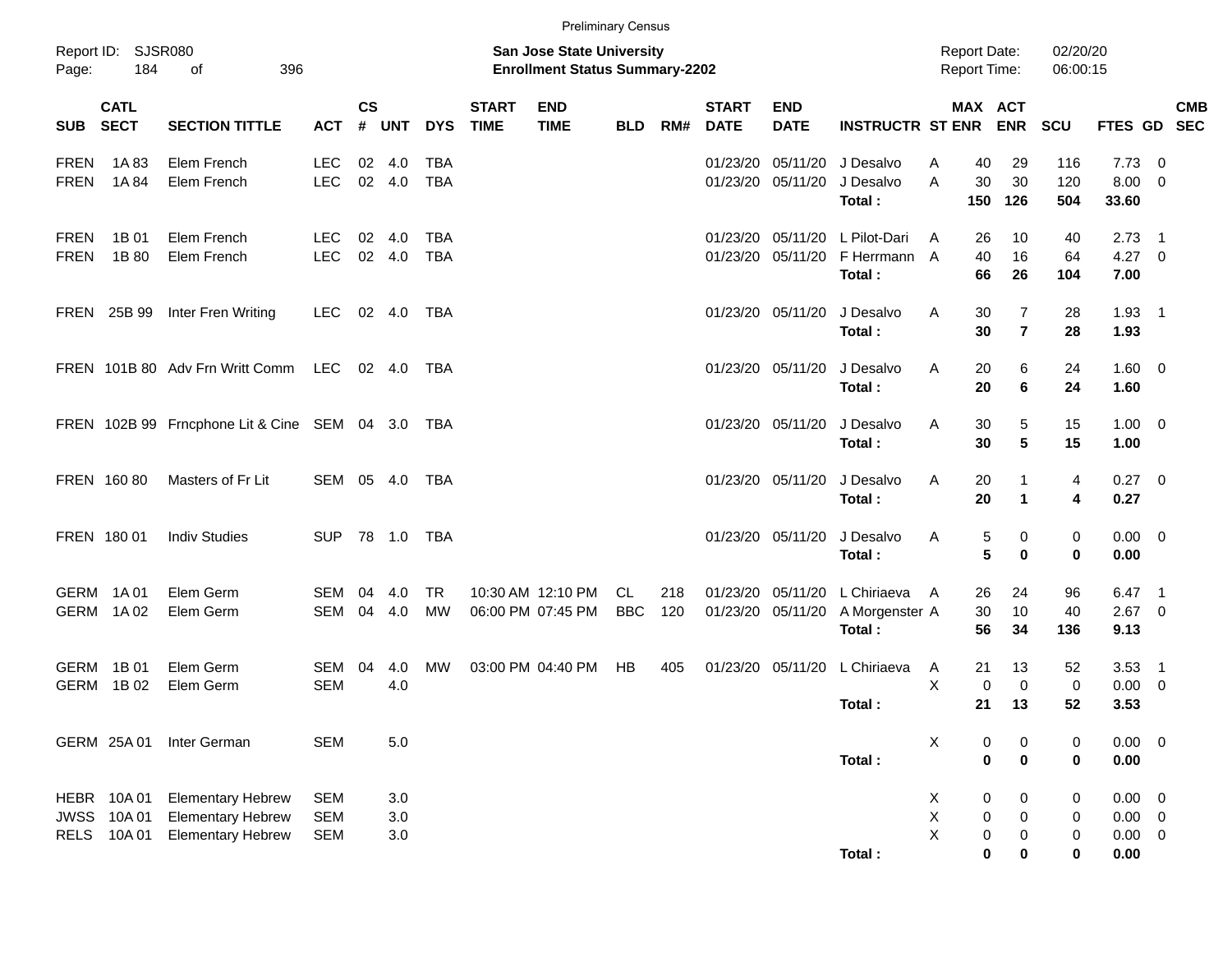|             |                            |                                       |            |                         |            |            |                             |                                                                           | <b>Preliminary Census</b> |     |                             |                           |                         |                                     |                       |                      |                |                          |                          |
|-------------|----------------------------|---------------------------------------|------------|-------------------------|------------|------------|-----------------------------|---------------------------------------------------------------------------|---------------------------|-----|-----------------------------|---------------------------|-------------------------|-------------------------------------|-----------------------|----------------------|----------------|--------------------------|--------------------------|
| Page:       | Report ID: SJSR080<br>185  | 396<br>οf                             |            |                         |            |            |                             | <b>San Jose State University</b><br><b>Enrollment Status Summary-2202</b> |                           |     |                             |                           |                         | <b>Report Date:</b><br>Report Time: |                       | 02/20/20<br>06:00:15 |                |                          |                          |
| <b>SUB</b>  | <b>CATL</b><br><b>SECT</b> | <b>SECTION TITTLE</b>                 | <b>ACT</b> | <b>CS</b><br>$\pmb{\#}$ | <b>UNT</b> | <b>DYS</b> | <b>START</b><br><b>TIME</b> | <b>END</b><br><b>TIME</b>                                                 | <b>BLD</b>                | RM# | <b>START</b><br><b>DATE</b> | <b>END</b><br><b>DATE</b> | <b>INSTRUCTR ST ENR</b> |                                     | MAX ACT<br><b>ENR</b> | SCU                  | FTES GD        |                          | <b>CMB</b><br><b>SEC</b> |
| <b>HEBR</b> | 15A 01                     | Inter Hebrew                          | <b>SEM</b> |                         | 3.0        |            |                             |                                                                           |                           |     |                             |                           |                         | Х                                   | 0<br>0                | 0                    | 0.00           | - 0                      |                          |
| <b>JWSS</b> | 15A 01                     | Inter Hebrew                          | <b>SEM</b> |                         | 3.0        |            |                             |                                                                           |                           |     |                             |                           |                         | X                                   | 0<br>0                | 0                    | 0.00           | $\overline{0}$           |                          |
| <b>RELS</b> | 15A 01                     | Inter Hebrew                          | <b>SEM</b> |                         | 3.0        |            |                             |                                                                           |                           |     |                             |                           |                         | X                                   | 0<br>0                | 0                    | 0.00           | $\overline{0}$           |                          |
|             |                            |                                       |            |                         |            |            |                             |                                                                           |                           |     |                             |                           | Total:                  |                                     | $\mathbf 0$<br>0      | 0                    | 0.00           |                          |                          |
|             |                            | HEBR 102A 01 Adv Hebrew               | <b>SEM</b> |                         | 3.0        |            |                             |                                                                           |                           |     |                             |                           |                         | X                                   | 0<br>0                | 0                    | $0.00 \t 0$    |                          |                          |
| <b>JWSS</b> | 102A 01                    | Adv Hebrew                            | <b>SEM</b> |                         | 3.0        |            |                             |                                                                           |                           |     |                             |                           |                         | X                                   | 0<br>0                | 0                    | 0.00           | $\overline{0}$           |                          |
| <b>RELS</b> |                            | 102A 01 Adv Hebrew                    | <b>SEM</b> |                         | 3.0        |            |                             |                                                                           |                           |     |                             |                           |                         | X                                   | 0<br>0                | 0                    | 0.00           | $\overline{0}$           |                          |
|             |                            |                                       |            |                         |            |            |                             |                                                                           |                           |     |                             |                           | Total:                  |                                     | $\mathbf 0$<br>0      | 0                    | 0.00           |                          |                          |
| ITAL        | 1A 01                      | Elem Italian                          | <b>SEM</b> | 04                      | 5.0        | <b>TBA</b> |                             |                                                                           |                           |     | 01/23/20                    | 05/11/20                  | A lacomini-B A          | 20                                  | 17                    | 85                   | 5.67           | $\overline{\phantom{0}}$ |                          |
| ITAL        | 1A80                       | Elem Italian                          | <b>SEM</b> | 04                      | 5.0        | <b>TBA</b> |                             |                                                                           |                           |     | 01/23/20                    | 05/11/20                  | M Santamaria A          | 30                                  | 10                    | 50                   | 3.33           | 0                        |                          |
| <b>JPN</b>  | 1A 01                      | Elem Japanese                         | <b>LEC</b> | 02                      | 4.0        |            | MTWR 12:00 PM 12:50 PM      |                                                                           | <b>BBC</b>                | 120 | 01/23/20                    | 05/11/20                  | Y Shimazu               | 30<br>A                             | 30                    | 120                  | 8.00           | $\overline{0}$           |                          |
| <b>JPN</b>  | 1A 02                      | Elem Japanese                         | <b>LEC</b> | 02                      | 4.0        |            | MTWR01:30 PM 02:20 PM       |                                                                           | <b>BBC</b>                | 120 | 01/23/20                    | 05/11/20                  | Y Shimazu               | A<br>30                             | 28                    | 112                  | 7.47           | $\overline{\phantom{0}}$ |                          |
| <b>JPN</b>  | 1A03                       | Elem Japanese                         | <b>LEC</b> | 02                      | 4.0        |            | MWF 10:30 AM 11:40 AM       |                                                                           | <b>BBC</b>                | 120 | 01/23/20                    | 05/11/20                  | M Loffgren              | 30<br>Α                             | 30                    | 120                  | 8.00           | $\overline{0}$           |                          |
| <b>JPN</b>  | 1A 04                      | Elem Japanese                         | <b>LEC</b> | 02                      | 4.0        |            | MWF 09:00 AM 10:10 AM       |                                                                           | <b>BBC</b>                | 120 | 01/23/20                    | 05/11/20                  | K Hollin                | 30<br>A                             | 30                    | 120                  | 8.00           | $\overline{0}$           |                          |
|             |                            |                                       |            |                         |            |            |                             |                                                                           |                           |     |                             |                           | Total:                  | 170                                 | 145                   | 607                  | 40.47          |                          |                          |
| <b>JPN</b>  | 1B 01                      | Elem Japanese                         | <b>LEC</b> | 02                      | 4.0        | MWF        | 10:30 AM 11:40 AM           |                                                                           | <b>BBC</b>                | 203 | 01/23/20                    | 05/11/20                  | M Iwata                 | 30<br>A                             | 21                    | 84                   | 5.60           | $\overline{\mathbf{0}}$  |                          |
| <b>JPN</b>  | 1B 02                      | Elem Japanese                         | <b>LEC</b> | 02                      | 4.0        | MWF        |                             | 12:00 PM 01:10 PM                                                         | <b>BBC</b>                | 203 | 01/23/20                    | 05/11/20                  | M Iwata                 | 30<br>A                             | 25                    | 100                  | 6.67           | $\overline{\phantom{0}}$ |                          |
|             |                            |                                       |            |                         |            |            |                             |                                                                           |                           |     |                             |                           | Total:                  | 60                                  | 46                    | 184                  | 12.27          |                          |                          |
| <b>JPN</b>  | 25A01                      | Interm Japanese                       | <b>LEC</b> | 02                      | 4.0        |            | MWF 01:30 PM 02:40 PM       |                                                                           | <b>BBC</b>                | 203 | 01/23/20 05/11/20           |                           | M Iwata                 | A<br>30                             | 18                    | 72                   | $4.80\ 0$      |                          |                          |
|             |                            |                                       |            |                         |            |            |                             |                                                                           |                           |     |                             |                           | Total:                  | 30                                  | 18                    | 72                   | 4.80           |                          |                          |
| <b>JPN</b>  | 25B 01                     | Interm Japanese                       | <b>LEC</b> | 02                      | 4.0        | <b>MW</b>  |                             | 08:30 AM 10:10 AM                                                         | <b>SH</b>                 | 348 |                             | 01/23/20 05/11/20         | M Loffgren              | 21<br>Α                             | 23                    | 92                   | $6.13 \quad 0$ |                          |                          |
|             |                            |                                       |            |                         |            |            |                             |                                                                           |                           |     |                             |                           | Total:                  | 21                                  | 23                    | 92                   | 6.13           |                          |                          |
| JPN         | 101A 01                    | Advanced Jpanese                      | SEM        | 04                      | 4.0        | TR         |                             | 08:30 AM 10:10 AM                                                         | <b>HB</b>                 | 405 | 01/23/20                    | 05/11/20                  | M Loffgren              | 21<br>Α                             | 10                    | 40                   | 2.67           | $\overline{\phantom{0}}$ |                          |
|             |                            |                                       |            |                         |            |            |                             |                                                                           |                           |     |                             |                           | Total:                  | 21                                  | 10                    | 40                   | 2.67           |                          |                          |
|             |                            |                                       |            |                         |            |            |                             |                                                                           |                           |     |                             |                           |                         |                                     |                       |                      |                |                          |                          |
| <b>JPN</b>  |                            | 101B 01 Advanced Japanese SEM 04 4.0  |            |                         |            | MW         |                             | 03:00 PM 04:40 PM                                                         | SH                        | 435 | 01/23/20 05/11/20           |                           | M Ishida                | 30<br>А                             | 16                    | 64                   | $4.27 \ 0$     |                          |                          |
|             |                            |                                       |            |                         |            |            |                             |                                                                           |                           |     |                             |                           | Total:                  | 30                                  | 16                    | 64                   | 4.27           |                          |                          |
| <b>JPN</b>  |                            | 101C 01 Adv. Japanese Conv LEC 02 4.0 |            |                         |            | MW         |                             | 10:30 AM 12:10 PM                                                         | HB                        | 405 | 01/23/20 05/11/20           |                           | M Ishida                | A<br>21                             | 18                    | 72                   | 4.87 1         |                          |                          |
|             |                            |                                       |            |                         |            |            |                             |                                                                           |                           |     |                             |                           | Total:                  | 21                                  | 18                    | 72                   | 4.87           |                          |                          |
| <b>JPN</b>  |                            | 102A 01 Japanese Culture              | SEM 04 3.0 |                         |            | МW         |                             | 01:30 PM 02:45 PM CL                                                      |                           | 238 | 01/23/20 05/11/20           |                           | M Ishida                | Α<br>20                             | 7                     | 21                   | $1.40 \ 0$     |                          |                          |
|             |                            |                                       |            |                         |            |            |                             |                                                                           |                           |     |                             |                           | Total:                  | 20                                  | $\overline{7}$        | 21                   | 1.40           |                          |                          |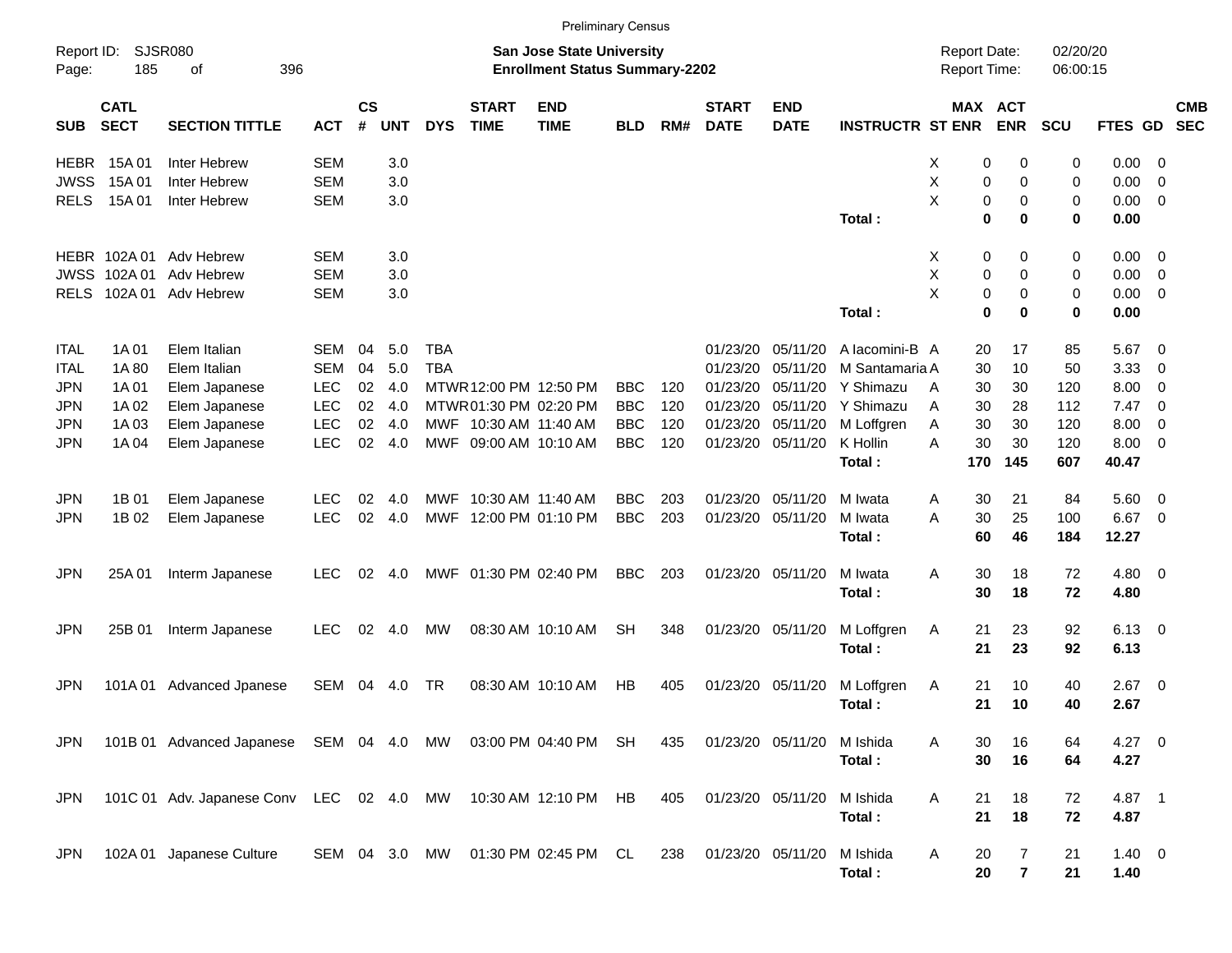|                                           |                             |                                              |                                        |                    |                      |                                     |                             |                                                                           | <b>Preliminary Census</b>              |                   |                             |                                                             |                                                                                     |                                     |                                |                      |                                    |                                                                                  |                          |
|-------------------------------------------|-----------------------------|----------------------------------------------|----------------------------------------|--------------------|----------------------|-------------------------------------|-----------------------------|---------------------------------------------------------------------------|----------------------------------------|-------------------|-----------------------------|-------------------------------------------------------------|-------------------------------------------------------------------------------------|-------------------------------------|--------------------------------|----------------------|------------------------------------|----------------------------------------------------------------------------------|--------------------------|
| Page:                                     | Report ID: SJSR080<br>186   | 396<br>of                                    |                                        |                    |                      |                                     |                             | <b>San Jose State University</b><br><b>Enrollment Status Summary-2202</b> |                                        |                   |                             |                                                             |                                                                                     | <b>Report Date:</b><br>Report Time: |                                | 02/20/20<br>06:00:15 |                                    |                                                                                  |                          |
| <b>SUB</b>                                | <b>CATL</b><br><b>SECT</b>  | <b>SECTION TITTLE</b>                        | <b>ACT</b>                             | $\mathsf{cs}$<br># | <b>UNT</b>           | <b>DYS</b>                          | <b>START</b><br><b>TIME</b> | <b>END</b><br><b>TIME</b>                                                 | <b>BLD</b>                             | RM#               | <b>START</b><br><b>DATE</b> | <b>END</b><br><b>DATE</b>                                   | <b>INSTRUCTR ST ENR</b>                                                             | MAX ACT                             | <b>ENR</b>                     | <b>SCU</b>           | FTES GD                            |                                                                                  | <b>CMB</b><br><b>SEC</b> |
| <b>JPN</b>                                | 105 01                      | Media Japanese                               | LEC.                                   |                    | 02 4.0               | TBA                                 |                             |                                                                           |                                        |                   |                             | 01/23/20 05/11/20                                           | Total:                                                                              | Α<br>25<br>25                       | 16<br>16                       | 64<br>64             | $4.27 \t 0$<br>4.27                |                                                                                  |                          |
| <b>JPN</b>                                | 130 01                      | Read in Jpn Cult                             | <b>LEC</b>                             |                    | 02 4.0               | TBA                                 |                             |                                                                           |                                        |                   |                             | 01/23/20 05/11/20                                           | Total:                                                                              | 25<br>Α<br>25                       | 21<br>21                       | 84<br>84             | $5.60$ 0<br>5.60                   |                                                                                  |                          |
| <b>JPN</b><br><b>JPN</b>                  | 180 01<br>180 02            | <b>Indiv Studies</b><br><b>Indiv Studies</b> | <b>SUP</b><br><b>SUP</b>               | 78                 | 3.0<br>78 1.0        | TBA<br><b>TBA</b>                   |                             |                                                                           |                                        |                   |                             | 01/23/20 05/11/20<br>01/23/20 05/11/20                      | M Uryu<br>M Uryu<br>Total:                                                          | 5<br>Α<br>$\sqrt{5}$<br>A<br>10     | 1<br>0<br>$\blacktriangleleft$ | 3<br>0<br>3          | $0.20 \ 0$<br>$0.00 \t 0$<br>0.20  |                                                                                  |                          |
| <b>PORT</b>                               | 1A 01                       | Elem Portuguese I                            | SEM                                    | 04                 | 4.0                  | TR                                  |                             | 03:30 PM 05:10 PM                                                         | BBC                                    | 203               |                             | 01/23/20 05/11/20                                           | D Carvalho P A<br>Total:                                                            | 30<br>30                            | 23<br>23                       | 92<br>92             | $6.13 \quad 0$<br>6.13             |                                                                                  |                          |
| <b>PORT</b>                               | 1B 01                       | Elem Portuguese II                           | SEM                                    | 04                 | 4.0                  | TR                                  |                             | 06:00 PM 07:40 PM                                                         | <b>BBC</b>                             | 203               |                             | 01/23/20 05/11/20                                           | D Carvalho P A<br>Total:                                                            | 30<br>30                            | 7<br>$\overline{7}$            | 28<br>28             | $1.87 \ 0$<br>1.87                 |                                                                                  |                          |
|                                           |                             | PORT 102B 80 Brazilian Culture               | <b>LEC</b>                             |                    | 02 3.0               | TBA                                 |                             |                                                                           |                                        |                   |                             | 01/23/20 05/11/20                                           | D Carvalho P A<br>Total:                                                            | 30<br>30                            | 18<br>18                       | 54<br>54             | $3.65$ 1<br>3.65                   |                                                                                  |                          |
| <b>SPAN</b><br><b>SPAN</b>                | 1A 01<br>1A 02              | Elem Spanish<br>Elem Spanish                 | LEC<br><b>LEC</b>                      | 02<br>02           | 4.0<br>4.0           | МW<br><b>TR</b>                     |                             | 08:30 AM 10:10 AM<br>08:30 AM 10:10 AM                                    | SH<br><b>CL</b>                        | 240<br>206        |                             | 01/23/20 05/11/20<br>01/23/20 05/11/20                      | F De La Call A<br>A Campos Alb A                                                    | 30<br>30                            | 28<br>29                       | 112<br>116           | $7.47\ 0$<br>7.73                  | $\overline{\phantom{0}}$                                                         |                          |
| <b>SPAN</b><br><b>SPAN</b><br><b>SPAN</b> | 1A 03<br>1A 04<br>1A 05     | Elem Spanish<br>Elem Spanish<br>Elem Spanish | <b>LEC</b><br><b>LEC</b><br><b>LEC</b> | 02<br>02<br>02     | 4.0<br>4.0<br>4.0    | <b>MW</b><br><b>TR</b><br><b>TR</b> |                             | 03:00 PM 04:40 PM<br>03:00 PM 04:40 PM<br>03:00 PM 04:40 PM               | <b>BBC</b><br><b>BBC</b><br><b>DBH</b> | 120<br>205<br>225 |                             | 01/23/20 05/11/20<br>01/23/20 05/11/20<br>01/23/20 05/11/20 | R Rodriguez A<br>R Rodriguez A<br>A Garcia Cas A                                    | 30<br>30<br>30                      | 29<br>28<br>30                 | 116<br>112<br>120    | 7.73<br>7.47<br>8.00               | $\overline{\phantom{0}}$<br>$\overline{\phantom{0}}$<br>$\overline{\phantom{0}}$ |                          |
| <b>SPAN</b>                               | 1A 06                       | Elem Spanish                                 | <b>LEC</b>                             | 02                 | 4.0                  | <b>MW</b>                           |                             | 03:00 PM 04:40 PM                                                         | <b>BBC</b>                             | 205               |                             | 01/23/20 05/11/20                                           | A Campos Alb A<br>Total:                                                            | 30<br>180                           | 24<br>168                      | 96<br>672            | $6.40 \quad 0$<br>44.80            |                                                                                  |                          |
| <b>SPAN</b><br><b>SPAN</b>                | 1B 01<br>1B 02<br>SPAN 1B03 | Elem Spanish<br>Elem Spanish<br>Elem Spanish | LEC<br><b>LEC</b><br>LEC.              | 02<br>02           | 4.0<br>4.0<br>02 4.0 | MW<br>MW<br>TR                      |                             | 08:30 AM 10:10 AM<br>03:00 PM 04:40 PM<br>03:00 PM 04:40 PM               | <b>BBC</b><br><b>SH</b><br>CL          | 125<br>414<br>238 |                             | 01/23/20 05/11/20                                           | A Campos Alb A<br>01/23/20 05/11/20 G Morales Pe A<br>01/23/20 05/11/20 E Chiquillo | 30<br>30<br>30                      | 13<br>16<br>16                 | 52<br>64<br>64       | $3.47 \quad 0$<br>4.27<br>$4.27$ 0 | $\overline{\phantom{0}}$                                                         |                          |
|                                           | SPAN 1B04                   | Elem Spanish                                 | LEC                                    |                    | 02 4.0 TR            |                                     |                             | 08:30 AM 10:10 AM                                                         | CL                                     | 218               |                             |                                                             | 01/23/20 05/11/20 G Morales Pe A<br>Total:                                          | 26<br>116                           | 12<br>57                       | 48<br>228            | $3.20 \ 0$<br>15.20                |                                                                                  |                          |
|                                           | SPAN 380                    | <b>Practical Spanish</b>                     | LEC 02 4.0 TBA                         |                    |                      |                                     |                             |                                                                           |                                        |                   |                             |                                                             | 01/23/20 05/11/20 F De La Call A<br>Total:                                          | 30<br>30                            | 10<br>10                       | 40<br>40             | $2.67$ 0<br>2.67                   |                                                                                  |                          |
|                                           | SPAN 4A80                   | Basic Spanish I                              | LEC 02 4.0 TBA                         |                    |                      |                                     |                             |                                                                           |                                        |                   |                             |                                                             | 01/23/20 05/11/20 A Dias Ferre A<br>Total:                                          | 30<br>30                            | 31<br>31                       | 124<br>124           | 8.27 0<br>8.27                     |                                                                                  |                          |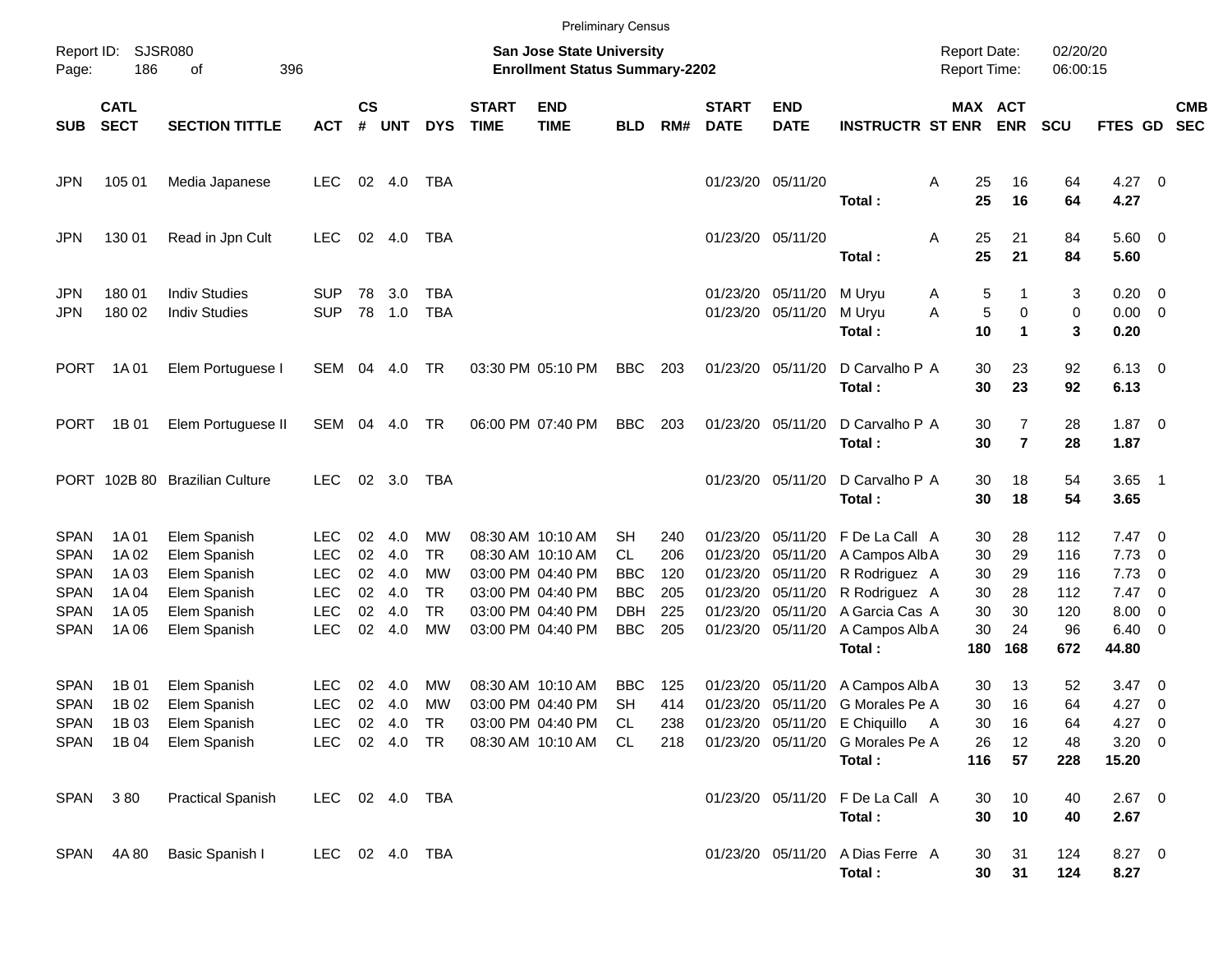|                            |                            |                                                                                           |                                        |                    |                   |                       |                             | <b>Preliminary Census</b>                                          |                          |                   |                             |                                                    |                                                      |                                            |                       |                       |                                                  |                          |
|----------------------------|----------------------------|-------------------------------------------------------------------------------------------|----------------------------------------|--------------------|-------------------|-----------------------|-----------------------------|--------------------------------------------------------------------|--------------------------|-------------------|-----------------------------|----------------------------------------------------|------------------------------------------------------|--------------------------------------------|-----------------------|-----------------------|--------------------------------------------------|--------------------------|
| Page:                      | Report ID: SJSR080<br>187  | 396<br>of                                                                                 |                                        |                    |                   |                       |                             | San Jose State University<br><b>Enrollment Status Summary-2202</b> |                          |                   |                             |                                                    |                                                      | <b>Report Date:</b><br><b>Report Time:</b> |                       | 02/20/20<br>06:00:15  |                                                  |                          |
| <b>SUB</b>                 | <b>CATL</b><br><b>SECT</b> | <b>SECTION TITTLE</b>                                                                     | <b>ACT</b>                             | $\mathsf{cs}$<br># | <b>UNT</b>        | <b>DYS</b>            | <b>START</b><br><b>TIME</b> | <b>END</b><br><b>TIME</b>                                          | <b>BLD</b>               | RM#               | <b>START</b><br><b>DATE</b> | <b>END</b><br><b>DATE</b>                          | <b>INSTRUCTR ST ENR</b>                              |                                            | MAX ACT<br><b>ENR</b> | <b>SCU</b>            | <b>FTES GD</b>                                   | <b>CMB</b><br><b>SEC</b> |
| <b>SPAN</b>                | 4B 80                      | Basic Spanish II                                                                          | <b>LEC</b>                             |                    | 02 4.0            | TBA                   |                             |                                                                    |                          |                   |                             | 01/23/20 05/11/20                                  | A Dias Ferre A<br>Total:                             | 30<br>30                                   | 30<br>30              | 120<br>120            | $8.00 \t 0$<br>8.00                              |                          |
| SPAN                       | 25A 01                     | Inter Spanish                                                                             | <b>LEC</b>                             |                    | 02 4.0            | МW                    |                             | 03:00 PM 04:40 PM                                                  | <b>BBC</b>               | 203               |                             | 01/23/20 05/11/20                                  | J Sempere-MaA<br>Total:                              | 30<br>30                                   | 22<br>22              | 88<br>88              | 5.87 0<br>5.87                                   |                          |
| SPAN                       | 25B 01                     | Inter Spanish                                                                             | <b>LEC</b>                             |                    | 02 4.0            | TR                    |                             | 10:30 AM 12:10 PM                                                  | CL                       | 206               |                             | 01/23/20 05/11/20                                  | C Samuelson A<br>Total:                              | 30<br>30                                   | 29<br>29              | 116<br>116            | $7.73 \t 0$<br>7.73                              |                          |
|                            |                            | SPAN 101A 01 Advanced Spanish<br>SPAN 101A 02 Advanced Spanish                            | <b>SEM</b><br><b>SEM</b>               | 04<br>04           | 4.0<br>4.0        | МW<br><b>MW</b>       |                             | 08:30 AM 10:10 AM<br>03:00 PM 04:40 PM                             | CL.<br><b>CL</b>         | 218<br>206        |                             | 01/23/20 05/11/20<br>01/23/20 05/11/20             | R Rodriguez A<br>T Estrabao<br>Total:                | 26<br>30<br>A<br>56                        | 19<br>16<br>35        | 76<br>64<br>140       | $5.07$ 0<br>$4.27$ 0<br>9.33                     |                          |
|                            |                            | SPAN 101B 01 Advanced Spanish<br>SPAN 101B 02 Advanced Spanish                            | SEM<br><b>SEM</b>                      | 04                 | 4.0<br>04 4.0     | TR.<br>MW             |                             | 03:00 PM 04:40 PM<br>10:30 AM 12:10 PM                             | <b>BBC</b><br>CL.        | 120<br>206        | 01/23/20                    | 05/11/20<br>01/23/20 05/11/20                      | R Ramirez<br>T Estrabao<br>Total:                    | 30<br>Α<br>30<br>A<br>60                   | 17<br>20<br>37        | 68<br>80<br>148       | $4.53$ 0<br>5.33 0<br>9.87                       |                          |
|                            |                            | SPAN 102A 01 Spanish Culture                                                              | LEC.                                   | 02                 | 4.0               | MW                    |                             | 10:30 AM 12:10 PM                                                  | CL.                      | 218               |                             | 01/23/20 05/11/20                                  | F De La Call A<br>Total:                             | 26<br>26                                   | 18<br>18              | 72<br>72              | $4.80$ 0<br>4.80                                 |                          |
| <b>SPAN</b><br><b>SPAN</b> |                            | SPAN 102B 01 Hisp Amer Culture<br>102B 02 Hisp Amer Culture<br>102B 03 Hisp Amer Culture  | <b>SEM</b><br><b>SEM</b><br><b>SEM</b> | 04<br>04<br>04     | 3.0<br>3.0<br>3.0 | МW<br><b>TR</b><br>MW |                             | 09:00 AM 10:15 AM<br>10:30 AM 11:45 AM<br>01:30 PM 02:45 PM        | BBC<br><b>BBC</b><br>CL. | 203<br>120<br>206 | 01/23/20                    | 01/23/20 05/11/20<br>05/11/20<br>01/23/20 05/11/20 | T Estrabao<br>T Estrabao<br>A lacomini-B A<br>Total: | 30<br>A<br>30<br>A<br>30<br>90             | 11<br>17<br>13<br>41  | 33<br>51<br>39<br>123 | $2.20 \t 0$<br>$3.40 \ 0$<br>$2.60 \t 0$<br>8.20 |                          |
|                            | SPAN 105 01                | Spanish Phonology                                                                         | <b>LEC</b>                             |                    | 02 4.0            | TBA                   |                             |                                                                    |                          |                   |                             | 01/23/20 05/11/20                                  | J Sempere-MaA<br>Total:                              | 35<br>35                                   | 23<br>23              | 92<br>92              | $6.27$ 2<br>6.27                                 |                          |
|                            | SPAN 111 01                | Adv Spanish Conver LEC                                                                    |                                        |                    | 02 4.0            | TBA                   |                             |                                                                    |                          |                   | 01/23/20 05/11/20           |                                                    | Total:                                               | 32<br>Α<br>32 <sub>2</sub>                 | 17<br>17              | 68<br>68              | 4.60 1<br>4.60                                   |                          |
|                            |                            | SPAN 120B 80 Spanish Literature I LEC 02 4.0 TBA                                          |                                        |                    |                   |                       |                             |                                                                    |                          |                   |                             |                                                    | 01/23/20 05/11/20 V Fernández A<br>Total:            | 32<br>32                                   | 31<br>31              | 124<br>124            | 8.73 7<br>8.73                                   |                          |
|                            |                            | SPAN 140B 01 Spanish American Lit LEC<br>SPAN 140B 80 Spanish American Lit LEC 02 4.0 TBA |                                        |                    | 4.0               |                       |                             |                                                                    |                          |                   |                             |                                                    | 01/23/20 05/11/20 C Samuelson A<br>Total:            | Χ<br>30<br>30                              | 0<br>0<br>14<br>14    | 0<br>56<br>56         | $0.00 \t 0$<br>4.00 4<br>4.00                    |                          |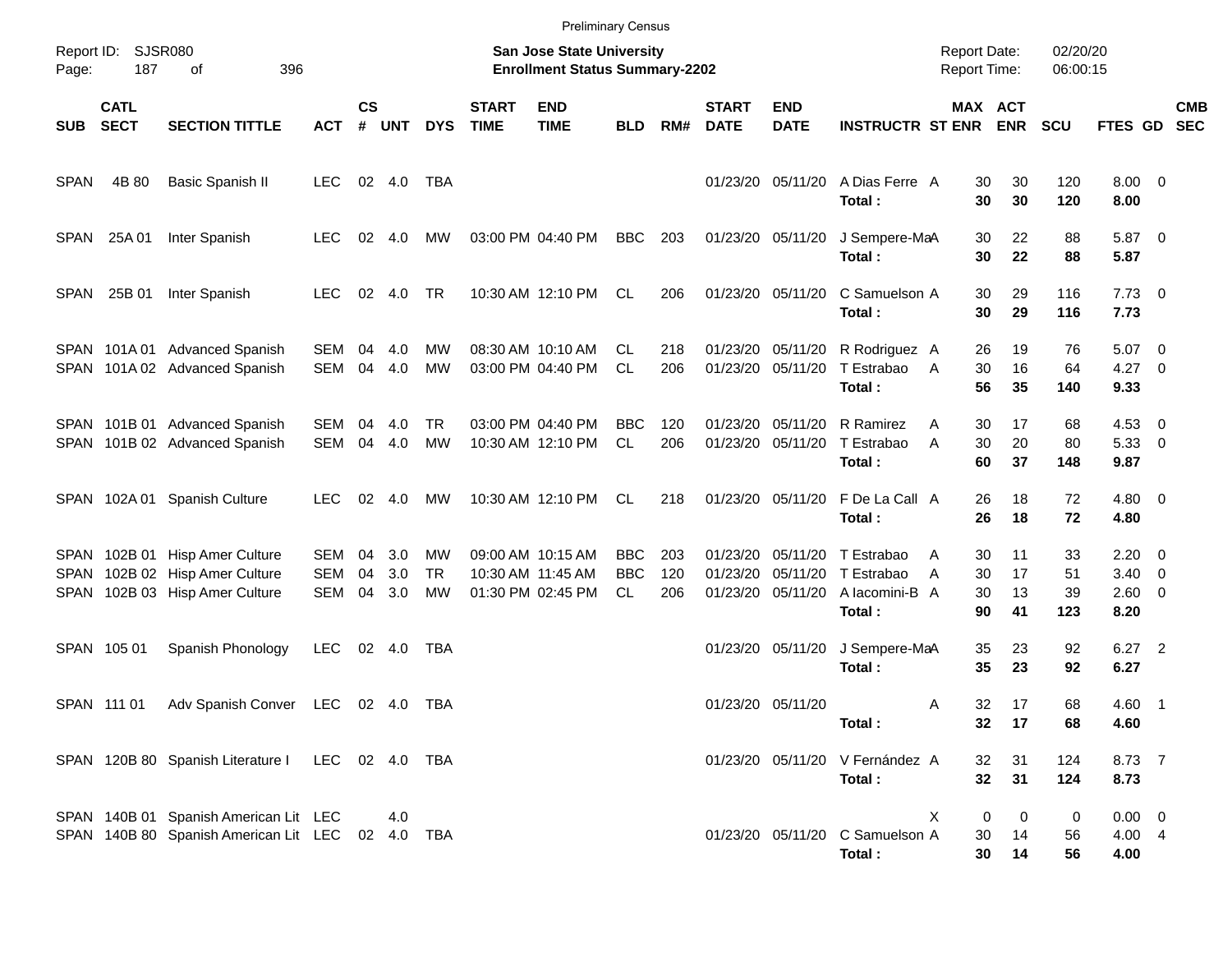|                           |                            |                                          |                          |                    |            |            |                             | <b>Preliminary Census</b>                                          |                |     |                             |                           |                          |                                            |                         |               |                      |                        |                                                      |  |
|---------------------------|----------------------------|------------------------------------------|--------------------------|--------------------|------------|------------|-----------------------------|--------------------------------------------------------------------|----------------|-----|-----------------------------|---------------------------|--------------------------|--------------------------------------------|-------------------------|---------------|----------------------|------------------------|------------------------------------------------------|--|
| Page:                     | Report ID: SJSR080<br>188  | 396<br>of                                |                          |                    |            |            |                             | San Jose State University<br><b>Enrollment Status Summary-2202</b> |                |     |                             |                           |                          | <b>Report Date:</b><br><b>Report Time:</b> |                         |               | 02/20/20<br>06:00:15 |                        |                                                      |  |
| <b>SUB</b>                | <b>CATL</b><br><b>SECT</b> | <b>SECTION TITTLE</b>                    | <b>ACT</b>               | $\mathsf{cs}$<br># | <b>UNT</b> | <b>DYS</b> | <b>START</b><br><b>TIME</b> | <b>END</b><br><b>TIME</b>                                          | <b>BLD</b>     | RM# | <b>START</b><br><b>DATE</b> | <b>END</b><br><b>DATE</b> | <b>INSTRUCTR ST ENR</b>  |                                            | MAX ACT                 | <b>ENR</b>    | <b>SCU</b>           | FTES GD                | <b>CMB</b><br><b>SEC</b>                             |  |
|                           | SPAN 160B 01               | Hispanic Ling                            | <b>LEC</b>               |                    | 02 4.0     | <b>TBA</b> |                             |                                                                    |                |     | 01/23/20                    | 05/11/20                  | Total:                   | Α                                          | 26<br>26                | 9<br>9        | 36<br>36             | $2.80\quad 6$<br>2.80  |                                                      |  |
|                           | SPAN 170 01                | Spanish Translation                      | <b>LEC</b>               | 02                 | 4.0        | <b>TBA</b> |                             |                                                                    |                |     | 01/23/20 05/11/20           |                           | Total:                   | A                                          | 30<br>30                | 19<br>19      | 76<br>76             | 5.07 0<br>5.07         |                                                      |  |
|                           | SPAN 220 01                | Hist Span Linguis                        | SEM 05                   |                    | 3.0        | TBA        |                             |                                                                    |                |     | 01/23/20 05/11/20           |                           | Total:                   | Α                                          | 15<br>15                | 8<br>8        | 24<br>24             | 2.00 8<br>2.00         |                                                      |  |
|                           | SPAN 260 01                | Sem Modernismo                           | SEM 05                   |                    | 3.0        | TBA        |                             |                                                                    |                |     | 01/23/20 05/11/20           |                           | Total:                   | A                                          | 15<br>15                | 15<br>15      | 45<br>45             | 3.75 15<br>3.75        |                                                      |  |
| SPAN                      | 298 01                     | <b>Special Study</b>                     | <b>SUP</b>               |                    | 78 1.0     | <b>TBA</b> |                             |                                                                    |                |     | 01/23/20                    | 05/11/20                  | V Fernández A<br>Total:  |                                            | 10<br>10                | 3<br>3        | 3<br>$\mathbf{3}$    | 0.25<br>0.25           | - 3                                                  |  |
| <b>TAG</b>                | 1A 01                      | <b>Elementary Tagalog</b>                | <b>LEC</b>               | 02                 | 4.0        | <b>TR</b>  |                             | 04:30 PM 06:10 PM                                                  | <b>HGH 217</b> |     | 01/23/20                    | 05/11/20                  | E Borbon<br>Total:       | A                                          | 30<br>30                | 24<br>24      | 96<br>96             | $6.40 \quad 0$<br>6.40 |                                                      |  |
| <b>TAG</b><br><b>VIET</b> | 1B 01<br>1B 01             | Elementary Tagalog I<br>Elem Vietnamese  | <b>LEC</b><br><b>SEM</b> | 04                 | 4.0<br>3.0 | $\top$     |                             | 03:00 PM 05:45 PM                                                  | <b>CL</b>      | 218 | 01/23/20                    | 05/11/20                  | H Le<br>Total:           | Χ<br>A                                     | $\mathbf 0$<br>26<br>26 | 0<br>17<br>17 | 0<br>51<br>51        | 0.00<br>3.45<br>3.45   | $\overline{\phantom{0}}$<br>$\overline{\phantom{1}}$ |  |
|                           | Department :               | <b>World Languages &amp; Literatures</b> |                          |                    |            |            |                             |                                                                    |                |     |                             | <b>Lower Division:</b>    | <b>Department Total:</b> |                                            | 2099<br>1243            | 1374<br>927   | 5376<br>3718         | 361.57<br>248.25       |                                                      |  |

**Upper Division : 806 416 1581 106.98<br>
Graduate Division : 50 31 77 6.33 Graduate Division : 50 31 77 6.33**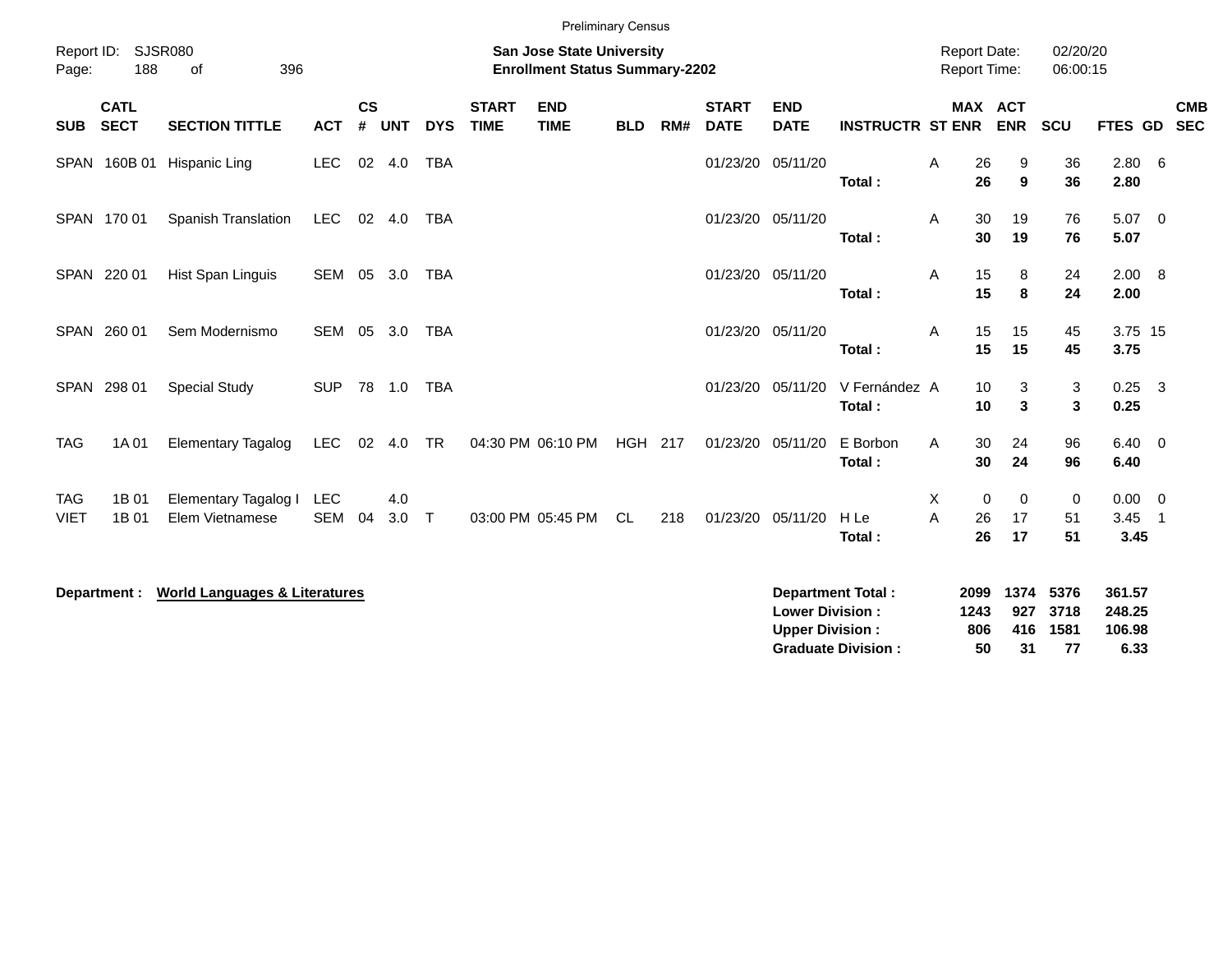|                     |                            |                                  |            |                |            |            |                             |                                                                           | <b>Preliminary Census</b> |     |                             |                           |                             |   |                                            |            |                      |           |                          |                          |
|---------------------|----------------------------|----------------------------------|------------|----------------|------------|------------|-----------------------------|---------------------------------------------------------------------------|---------------------------|-----|-----------------------------|---------------------------|-----------------------------|---|--------------------------------------------|------------|----------------------|-----------|--------------------------|--------------------------|
| Report ID:<br>Page: | 189                        | <b>SJSR080</b><br>396<br>οf      |            |                |            |            |                             | <b>San Jose State University</b><br><b>Enrollment Status Summary-2202</b> |                           |     |                             |                           |                             |   | <b>Report Date:</b><br><b>Report Time:</b> |            | 02/20/20<br>06:00:15 |           |                          |                          |
| <b>SUB</b>          | <b>CATL</b><br><b>SECT</b> | <b>SECTION TITTLE</b>            | <b>ACT</b> | <b>CS</b><br># | <b>UNT</b> | <b>DYS</b> | <b>START</b><br><b>TIME</b> | <b>END</b><br><b>TIME</b>                                                 | <b>BLD</b>                | RM# | <b>START</b><br><b>DATE</b> | <b>END</b><br><b>DATE</b> | <b>INSTRUCTR ST ENR</b>     |   | MAX ACT                                    | <b>ENR</b> | <b>SCU</b>           | FTES GD   |                          | <b>CMB</b><br><b>SEC</b> |
| College             |                            | <b>Humanities &amp; the Arts</b> |            |                |            |            |                             |                                                                           |                           |     |                             |                           |                             |   |                                            |            |                      |           |                          |                          |
|                     | Department :               | <b>Humanities</b>                |            |                |            |            |                             |                                                                           |                           |     |                             |                           |                             |   |                                            |            |                      |           |                          |                          |
| AMS                 | 1A 01                      | Amer Cultures 1877               | <b>LEC</b> | 01             | 0.0        | TR         |                             | 01:30 PM 02:45 PM                                                         | WSQ                       | 109 | 01/23/20                    | 05/11/20                  | J Ormsbee                   | Α | 32                                         | 29         | 87                   | 0.00      | 0                        |                          |
| AMS                 | 1A 02                      | Amer Cultures 1877               | <b>SEM</b> | 05             | 6.0        | TR         |                             | 03:00 PM 04:15 PM                                                         | <b>SH</b>                 | 238 | 01/23/20                    | 05/11/20                  | J Ormsbee                   | Α | 32                                         | 29         | 87                   | 11.60     | 0                        |                          |
| AMS                 | 1A03                       | Amer Cultures 1877               | <b>LEC</b> | 01             | 0.0        | TR         |                             | 01:30 PM 02:45 PM                                                         | <b>WSQ</b>                | 109 | 01/23/20                    | 05/11/20                  | A Cushner                   | Α | 32                                         | 31         | 93                   | 0.00      | 0                        |                          |
| AMS                 | 1A 04                      | Amer Cultures 1877               | SEM        | 05             | 6.0        | TR         |                             | 03:00 PM 04:15 PM                                                         | <b>SH</b>                 | 240 | 01/23/20                    | 05/11/20                  | A Cushner                   | Α | 32                                         | 31         | 93                   | 12.40     | 0                        |                          |
| AMS                 | 1A 05                      | Amer Cultures 1877               | <b>LEC</b> | 01             | 0.0        | TR         |                             | 01:30 PM 02:45 PM                                                         | <b>WSQ</b>                | 109 | 01/23/20                    | 05/11/20                  | J Gonzalez                  | A | 32                                         | 26         | 78                   | 0.00      | 0                        |                          |
| AMS                 | 1A 06                      | Amer Cultures 1877               | <b>SEM</b> | 05             | 6.0        | TR         |                             | 03:00 PM 04:15 PM                                                         | <b>BBC</b>                | 125 | 01/23/20                    | 05/11/20                  | J Gonzalez                  | A | 32                                         | 26         | 78                   | 10.40     | 0                        |                          |
|                     |                            |                                  |            |                |            |            |                             |                                                                           |                           |     |                             |                           | Total:                      |   | 192                                        | 172        | 516                  | 34.40     |                          |                          |
| AMS                 | 1B 01                      | Am Cults 1877-pres               | <b>LEC</b> | 01             | 0.0        | МW         |                             | 12:00 PM 01:15 PM                                                         | WSQ                       | 109 | 01/23/20                    | 05/11/20                  | D Rivers                    | Α | 32                                         | 28         | 84                   | 0.00      | - 0                      |                          |
| AMS                 | 1B 02                      | Am Cults 1877-pres               | <b>SEM</b> | 05             | 6.0        | MW         |                             | 01:30 PM 02:45 PM                                                         | <b>BBC</b>                | 125 | 01/23/20                    | 05/11/20                  | D Rivers                    | Α | 32                                         | 28         | 84                   | 11.20     | 0                        |                          |
| AMS                 | 1B 03                      | Am Cults 1877-pres               | <b>LEC</b> | 01             | 0.0        | MW         |                             | 12:00 PM 01:15 PM                                                         | WSQ                       | 109 | 01/23/20                    | 05/11/20                  | S Moultry                   | Α | 32                                         | 25         | 75                   | 0.00      | 0                        |                          |
| AMS                 | 1B 04                      | Am Cults 1877-pres               | SEM        | 05             | 6.0        | MW         |                             | 01:30 PM 02:45 PM                                                         | <b>SH</b>                 | 240 | 01/23/20                    | 05/11/20                  | S Moultry                   | Α | 32                                         | 25         | 75                   | 10.00     | 0                        |                          |
| AMS                 | 1B 05                      | Am Cults 1877-pres               | LEC        | 01             | 0.0        | MW         |                             | 12:00 PM 01:15 PM                                                         | <b>WSQ</b>                | 109 | 01/23/20                    | 05/11/20                  | S Brown                     | Α | 32                                         | 27         | 81                   | 0.00      | 0                        |                          |
| AMS                 | 1B 06                      | Am Cults 1877-pres               | <b>SEM</b> | 05             | 6.0        | MW         |                             | 01:30 PM 02:45 PM                                                         | <b>SH</b>                 | 238 | 01/23/20                    | 05/11/20                  | S Brown                     | Α | 32                                         | 27         | 81                   | 10.80     | 0                        |                          |
| AMS                 | 1B 10                      | Am Cults 1877-pres               | LEC        | 01             | 0.0        | MW         |                             | 01:30 PM 02:45 PM                                                         | <b>DMH</b>                | 234 | 01/23/20                    | 05/11/20                  | G Smay                      | Α | 32                                         | 11         | 33                   | 0.00      | 0                        |                          |
| AMS                 | 1B 11                      | Am Cults 1877-pres               | <b>SEM</b> | 05             | 6.0        | МW         |                             | 03:00 PM 04:15 PM                                                         | <b>BBC</b>                | 125 | 01/23/20                    | 05/11/20                  | G Smay                      | Α | 32                                         | 11         | 33                   | 4.40      | 0                        |                          |
| AMS                 | 1B 12                      | Am Cults 1877-pres               | <b>LEC</b> | 01             | 0.0        | МW         |                             | 01:30 PM 02:45 PM                                                         | <b>DMH</b>                | 234 | 01/23/20                    | 05/11/20                  | R Kling                     | Α | 32                                         | 17         | 51                   | 0.00      | 0                        |                          |
| AMS                 | 1B 13                      | Am Cults 1877-pres               | <b>SEM</b> | 05             | 6.0        | MW         |                             | 03:00 PM 04:15 PM                                                         | <b>SH</b>                 | 240 | 01/23/20                    | 05/11/20                  | R Kling                     | Α | 32                                         | 17         | 51                   | 6.80      | 0                        |                          |
| AMS                 | 1B 14                      | Am Cults 1877-pres               | LEC        | 01             | 0.0        | МW         |                             | 01:30 PM 02:45 PM                                                         | <b>DMH</b>                | 234 | 01/23/20                    | 05/11/20                  | V Lo                        | Α | 32                                         | 11         | 33                   | 0.00      | 0                        |                          |
| AMS                 | 1B 15                      | Am Cults 1877-pres               | <b>SEM</b> | 05             | 6.0        | MW         |                             | 03:00 PM 04:15 PM                                                         | <b>SH</b>                 | 238 | 01/23/20                    | 05/11/20                  | V Lo                        | Α | 32                                         | 11         | 33                   | 4.40      | 0                        |                          |
| AMS                 | 1B 16                      | Am Cults 1877-pres               | <b>LEC</b> | 01             | 0.0        | TR         |                             | 12:00 PM 01:15 PM                                                         | <b>WSQ</b>                | 109 | 01/23/20                    | 05/11/20                  | F Hsu                       | Α | 32                                         | 24         | 72                   | 0.00      | 0                        |                          |
| AMS                 | 1B 17                      | Am Cults 1877-pres               | <b>SEM</b> | 05             | 6.0        | TR         |                             | 01:30 PM 02:45 PM                                                         | <b>SH</b>                 | 240 | 01/23/20                    | 05/11/20                  | F Hsu                       | Α | 32                                         | 24         | 72                   | 9.60      | 0                        |                          |
| AMS                 | 1B 18                      | Am Cults 1877-pres               | LEC        | 01             | 0.0        | TR         |                             | 12:00 PM 01:15 PM                                                         | <b>WSQ</b>                | 109 | 01/23/20                    | 05/11/20                  | M Moore                     | Α | 32                                         | 19         | 57                   | 0.00      | 0                        |                          |
| AMS                 | 1B 19                      | Am Cults 1877-pres               | <b>SEM</b> | 05             | 6.0        | TR         |                             | 01:30 PM 02:45 PM                                                         | <b>BBC</b>                | 125 | 01/23/20                    | 05/11/20                  | M Moore                     | Α | 32                                         | 19         | 57                   | 7.60      | 0                        |                          |
| AMS                 | 1B 20                      | Am Cults 1877-pres               | LEC        | 01             | 0.0        | TR         |                             | 12:00 PM 01:15 PM                                                         | <b>WSQ</b>                | 109 | 01/23/20                    | 05/11/20                  | K English                   | Α | 32                                         | 17         | 51                   | 0.00      | 0                        |                          |
| AMS                 | 1B 21                      | Am Cults 1877-pres               | <b>SEM</b> | 05             | 6.0        | TR         |                             | 01:30 PM 02:45 PM                                                         | <b>SH</b>                 | 238 | 01/23/20                    | 05/11/20                  | K English                   | Α | 32                                         | 17         | 51                   | 6.80      | 0                        |                          |
| AMS                 | 1B 22                      | Am Cults 1877-pres               | <b>LEC</b> | 01             | 0.0        | МW         |                             | 09:00 AM 10:15 AM                                                         | <b>DBH</b>                | 133 | 01/23/20                    | 05/11/20                  | S Moultry                   | Α | 32                                         | 14         | 42                   | 0.00      | 0                        |                          |
| AMS                 | 1B 23                      | Am Cults 1877-pres               | SEM        | 05             | 6.0        | МW         |                             | 10:30 AM 11:45 AM                                                         | <b>BBC</b>                | 125 | 01/23/20                    | 05/11/20                  | S Moultry                   | Α | 32                                         | 14         | 42                   | 5.60      | 0                        |                          |
| AMS                 | 1B 24                      | Am Cults 1877-pres               | LEC        |                | 01  0.0    | MW         |                             | 09:00 AM 10:15 AM                                                         | DBH                       | 133 |                             |                           | 01/23/20 05/11/20 J Georges | A | 32                                         | 16         | 48                   | 0.00      | - 0                      |                          |
| AMS                 | 1B 25                      | Am Cults 1877-pres               | SEM 05 6.0 |                |            | MW         |                             | 10:30 AM 11:45 AM                                                         | SH                        | 238 |                             |                           | 01/23/20 05/11/20 J Georges | Α | 32                                         | 16         | 48                   | 6.40      | - 0                      |                          |
| AMS                 | 1B 26                      | Am Cults 1877-pres               | LEC        |                | 01 0.0     | МW         |                             | 09:00 AM 10:15 AM                                                         | DBH                       | 133 |                             | 01/23/20 05/11/20 V Lo    |                             | Α | 32                                         | 20         | 60                   | 0.00      | - 0                      |                          |
| AMS                 | 1B 27                      | Am Cults 1877-pres               | SEM 05 6.0 |                |            | МW         |                             | 10:30 AM 11:45 AM                                                         | SH                        | 240 |                             | 01/23/20 05/11/20 V Lo    |                             | Α | 32                                         | 20         | 60                   | 8.00      | $\overline{\phantom{0}}$ |                          |
|                     |                            |                                  |            |                |            |            |                             |                                                                           |                           |     |                             |                           | Total:                      |   | 768                                        | 458        | 1374                 | 91.60     |                          |                          |
| AMS                 | 129 01                     | How World Sees USA LEC 02 3.0 TR |            |                |            |            |                             | 12:00 PM 01:15 PM ENG 403                                                 |                           |     | 01/23/20 05/11/20           |                           | A Cushner                   | A | 32                                         | 27         | 81                   | $5.40\ 0$ |                          |                          |
|                     |                            |                                  |            |                |            |            |                             |                                                                           |                           |     |                             |                           | Total:                      |   | 32                                         | 27         | 81                   | 5.40      |                          |                          |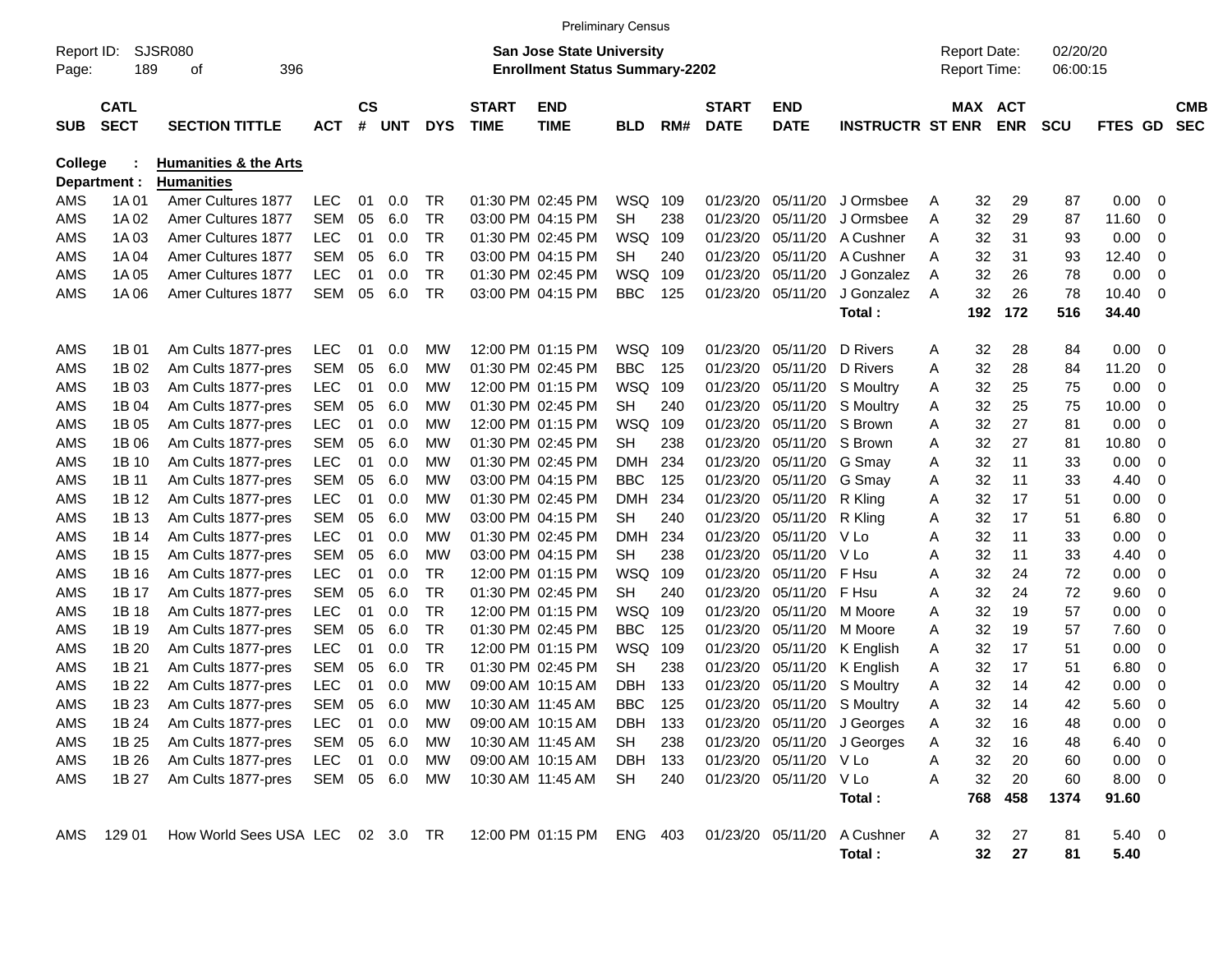|                     |                            |                           |              |                    |            |            |                             | <b>Preliminary Census</b>                                                 |            |       |                             |                            |                         |                                     |            |                      |                |                          |                          |
|---------------------|----------------------------|---------------------------|--------------|--------------------|------------|------------|-----------------------------|---------------------------------------------------------------------------|------------|-------|-----------------------------|----------------------------|-------------------------|-------------------------------------|------------|----------------------|----------------|--------------------------|--------------------------|
| Report ID:<br>Page: | <b>SJSR080</b><br>190      | 396<br>оf                 |              |                    |            |            |                             | <b>San Jose State University</b><br><b>Enrollment Status Summary-2202</b> |            |       |                             |                            |                         | <b>Report Date:</b><br>Report Time: |            | 02/20/20<br>06:00:15 |                |                          |                          |
| <b>SUB</b>          | <b>CATL</b><br><b>SECT</b> | <b>SECTION TITTLE</b>     | <b>ACT</b>   | $\mathsf{cs}$<br># | <b>UNT</b> | <b>DYS</b> | <b>START</b><br><b>TIME</b> | <b>END</b><br><b>TIME</b>                                                 | <b>BLD</b> | RM#   | <b>START</b><br><b>DATE</b> | <b>END</b><br><b>DATE</b>  | <b>INSTRUCTR ST ENR</b> | MAX ACT                             | <b>ENR</b> | <b>SCU</b>           | <b>FTES GD</b> |                          | <b>CMB</b><br><b>SEC</b> |
| AMS                 | 159 01                     | Nat & World Cult          | SEM          | 05                 | 3.0        | TR         |                             | 01:30 PM 02:45 PM                                                         | <b>DMH</b> | 226B  | 01/23/20                    | 05/11/20                   | L Trost                 | 32<br>Α                             | 20         | 60                   | 4.00           | 0 C                      |                          |
| <b>ENVS</b>         | 159 01                     | Nat & World Cult          | <b>SEM</b>   | 05                 | 3.0        | <b>TR</b>  |                             | 01:30 PM 02:45 PM                                                         | DMH        | 226B  | 01/23/20                    | 05/11/20                   | L Trost                 | A<br>$\mathbf 0$                    | 12         | 36                   | 2.40           | $0\,$ C                  |                          |
| HUM                 | 159 01                     | Nat & World Cult          | <b>SEM</b>   | 05                 | 3.0        | <b>TR</b>  |                             | 01:30 PM 02:45 PM                                                         | DMH        | 226B  | 01/23/20 05/11/20           |                            | L Trost                 | $\mathbf 0$<br>А                    | 3          | 9                    | 0.60           | 0 <sup>o</sup>           |                          |
|                     |                            |                           |              |                    |            |            |                             |                                                                           |            |       |                             |                            | Total:                  | 32                                  | 35         | 105                  | 7.00           |                          |                          |
| AMS                 | 180 01                     | <b>Individual Studies</b> | <b>SUP</b>   | 36                 | 1.0        | TBA        |                             |                                                                           |            |       | 01/23/20                    | 05/11/20                   | J Ormsbee               | 1<br>Α                              | 0          | 0                    | $0.00 \t 0$    |                          |                          |
| AMS                 | 180 02                     | <b>Individual Studies</b> | <b>SUP</b>   | 78                 | 2.0        | <b>TBA</b> |                             |                                                                           |            |       | 01/23/20                    | 05/11/20                   | J Ormsbee               | Α<br>1                              | 0          | 0                    | 0.00           | $\overline{\phantom{0}}$ |                          |
| AMS                 | 180 03                     | <b>Individual Studies</b> | <b>SUP</b>   | 78                 | 3.0        | <b>TBA</b> |                             |                                                                           |            |       |                             | 01/23/20 05/11/20          | J Ormsbee<br>Total:     | $\mathbf{1}$<br>Α<br>3              | 0<br>0     | 0<br>0               | 0.00<br>0.00   | $\overline{\phantom{0}}$ |                          |
| CA                  | 60 01                      | <b>Creativity Matters</b> | <b>LEC</b>   |                    | 3.0        |            |                             |                                                                           |            |       |                             |                            |                         | X<br>0                              | 0          | 0                    | $0.00 \t 0$    |                          |                          |
| CA                  | 60 02                      | <b>Creativity Matters</b> | <b>LEC</b>   | 02                 | 3.0        | W          |                             | 03:00 PM 05:45 PM                                                         | SН         | 444   | 01/23/20                    | 05/11/20                   | W McCraw                | Α<br>25                             | 24         | 72                   | 4.80           | $\overline{\mathbf{0}}$  |                          |
| CA                  | 60 03                      | <b>Creativity Matters</b> | <b>LEC</b>   | 02                 | 3.0        | <b>MW</b>  |                             | 01:30 PM 02:45 PM                                                         | <b>DMH</b> | 226B  | 01/23/20 05/11/20           |                            | E Linden                | 25<br>Α                             | 26         | 78                   | 5.20           | $\overline{\phantom{0}}$ |                          |
|                     |                            |                           |              |                    |            |            |                             |                                                                           |            |       |                             |                            | Total:                  | 50                                  | 50         | 150                  | 10.00          |                          |                          |
| CA                  | 75 01                      | Perf Arts K8 Teach        | SEM          | 05                 | 3.0        | $\top$     |                             | 04:30 PM 07:15 PM                                                         | <b>MUS</b> | - 250 | 01/23/20 05/11/20           |                            | K Ireland D'            | 25<br>A                             | 6          | 18                   | $1.20 \t 0$    |                          |                          |
|                     |                            |                           |              |                    |            |            |                             |                                                                           |            |       |                             |                            | Total:                  | 25                                  | 6          | 18                   | 1.20           |                          |                          |
| CA                  | 95 01                      | Queer Arts                | <b>LEC</b>   | 02                 | 3.0        | <b>TR</b>  |                             | 10:30 AM 11:45 AM                                                         | <b>ENG</b> | 403   |                             | 01/23/20 05/11/20          | L Alder                 | 25<br>Α                             | 24         | 72                   | $4.80$ 0       |                          |                          |
|                     |                            |                           |              |                    |            |            |                             |                                                                           |            |       |                             |                            | Total:                  | 25                                  | 24         | 72                   | 4.80           |                          |                          |
| CА                  | 172 01                     | Arts in US Society        | <b>LEC</b>   | 01                 | 3.0        | M          |                             | 03:00 PM 05:45 PM                                                         | <b>ENG</b> | 403   |                             | 01/23/20 05/11/20          | E Linden                | 32<br>Α                             | 23         | 69                   | 4.60           | $0\,C$                   |                          |
|                     | ENGL 172 01                | Arts in US Society        | <b>LEC</b>   | 01                 | 3.0        | M          |                             | 03:00 PM 05:45 PM                                                         | <b>ENG</b> | 403   |                             | 01/23/20 05/11/20          | E Linden                | $\mathbf 0$<br>Α                    | 7          | 21                   | 1.40           | 0 <sup>o</sup>           |                          |
|                     | MUSC 172 01                | Arts in US Society        | <b>LEC</b>   | 01                 | 3.0        | M          |                             | 03:00 PM 05:45 PM                                                         | <b>ENG</b> | 403   |                             | 01/23/20 05/11/20          | E Linden                | 0<br>Α                              | 1          | 3                    | 0.25           | 1 C                      |                          |
| ТA                  | 17201                      | Arts in US Society        | <b>LEC</b>   | 01                 | 3.0        | M          |                             | 03:00 PM 05:45 PM                                                         | <b>ENG</b> | 403   |                             | 01/23/20 05/11/20          | E Linden                | 0<br>Α                              | 1          | 3                    | 0.20           | 0 <sup>o</sup>           |                          |
|                     |                            |                           |              |                    |            |            |                             |                                                                           |            |       |                             |                            | Total:                  | 32                                  | 32         | 96                   | 6.45           |                          |                          |
| CА                  | 17301                      | Cont World Arts           | LEC          | 01                 | 3.0        | MW         |                             | 12:00 PM 01:15 PM                                                         | <b>ENG</b> | 403   | 01/23/20                    | 05/11/20                   | V Rue                   | 32<br>Α                             | 24         | 72                   | 4.80           | $0\,$ C                  |                          |
|                     | ENGL 173 01                | Cont World Arts           | <b>LEC</b>   | 01                 | 3.0        | МW         |                             | 12:00 PM 01:15 PM                                                         | <b>ENG</b> | 403   | 01/23/20                    | 05/11/20                   | V Rue                   | 0<br>Α                              | 2          | 6                    | 0.40           | 0 <sup>o</sup>           |                          |
|                     | MUSC 173 01                | Cont World Arts           | <b>LEC</b>   | 01                 | 3.0        | MW         |                             | 12:00 PM 01:15 PM                                                         | <b>ENG</b> | 403   |                             | 01/23/20 05/11/20 V Rue    |                         | 0<br>Α                              | 3          | 9                    | 0.60           | 0 <sup>o</sup>           |                          |
| <b>TA</b>           | 17301                      | Cont World Arts           | LEC          | 01                 | 3.0        | МW         |                             | 12:00 PM 01:15 PM ENG 403                                                 |            |       |                             | 01/23/20 05/11/20 V Rue    |                         | 0<br>A                              | 0          | 0                    | $0.00 \t 0 C$  |                          |                          |
| CA                  | 173 02                     | Cont World Arts           | LEC          |                    | 3.0        |            |                             |                                                                           |            |       |                             |                            |                         | х<br>0                              | 0          | 0                    | $0.00 \t 0$    |                          |                          |
|                     | ENGL 173 02                | Cont World Arts           | <b>LEC</b>   |                    | 3.0        |            |                             |                                                                           |            |       |                             |                            |                         | х<br>0                              | 0          | 0                    | $0.00 \t 0$    |                          |                          |
|                     | MUSC 173 02                | Cont World Arts           | <b>LEC</b>   |                    | 3.0        |            |                             |                                                                           |            |       |                             |                            |                         | х<br>0                              | 0          | 0                    | $0.00 \t 0$    |                          |                          |
| TA                  | 173 02                     | Cont World Arts           | <b>LEC</b>   |                    | 3.0        |            |                             |                                                                           |            |       |                             |                            |                         | X<br>0                              | 0          | 0                    | $0.00 \t 0$    |                          |                          |
|                     |                            |                           |              |                    |            |            |                             |                                                                           |            |       |                             |                            | Total:                  | 32                                  | 29         | 87                   | 5.80           |                          |                          |
| CA                  | 176 01                     | Creativ Leadership        | SEM 05 3.0 W |                    |            |            |                             | 03:00 PM 05:45 PM                                                         |            |       |                             | DMH 226B 01/23/20 05/11/20 | E Thorne                | 25<br>A<br>25                       | 16         | 48<br>48             | $3.20 \ 0$     |                          |                          |
|                     |                            |                           |              |                    |            |            |                             |                                                                           |            |       |                             |                            | Total:                  |                                     | 16         |                      | 3.20           |                          |                          |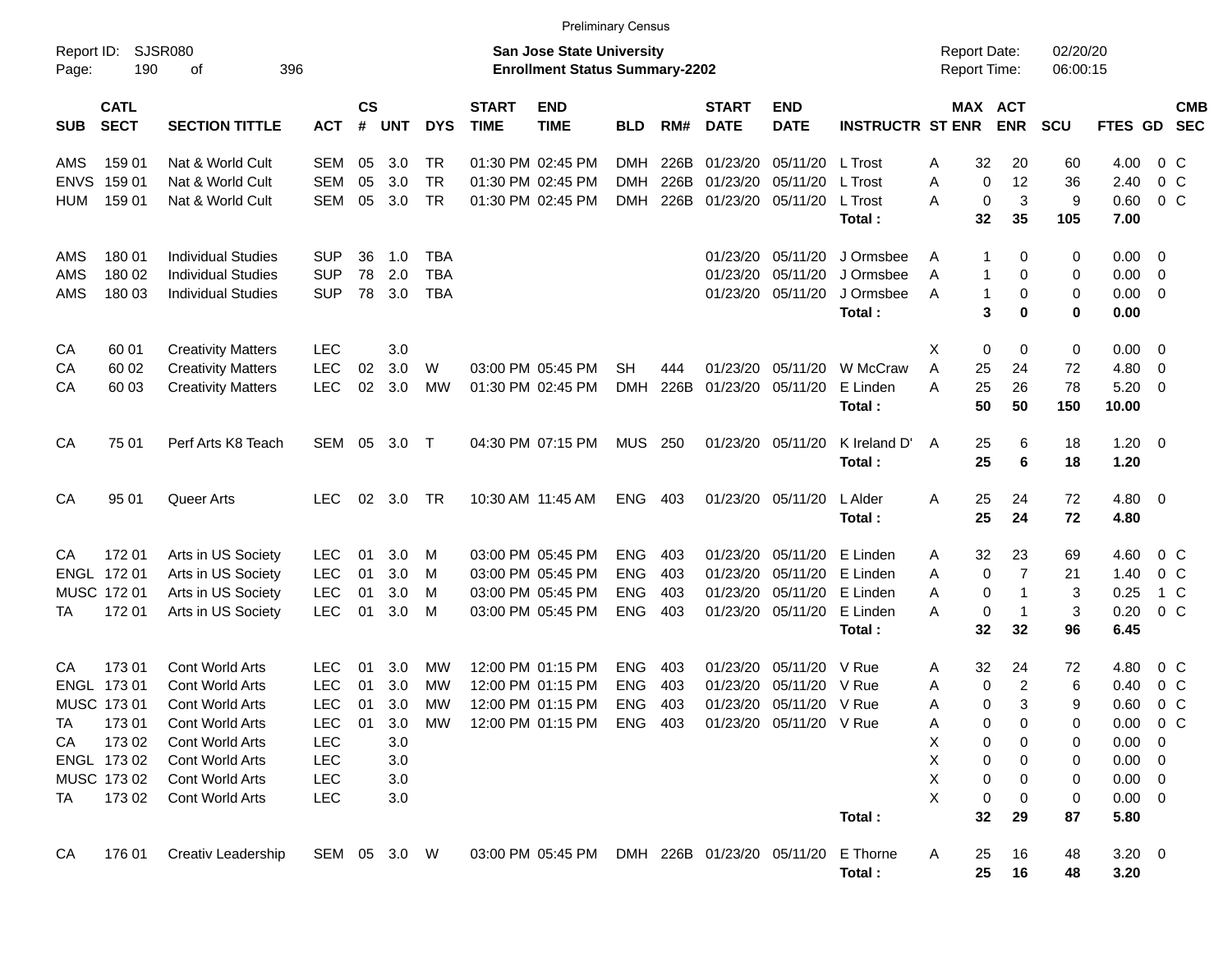|            |                            |                           |            |               |        |            |                             |                                                                           | <b>Preliminary Census</b> |      |                             |                           |                             |                                            |                    |                      |                        |                          |                          |
|------------|----------------------------|---------------------------|------------|---------------|--------|------------|-----------------------------|---------------------------------------------------------------------------|---------------------------|------|-----------------------------|---------------------------|-----------------------------|--------------------------------------------|--------------------|----------------------|------------------------|--------------------------|--------------------------|
| Page:      | Report ID: SJSR080<br>191  | 396<br>of                 |            |               |        |            |                             | <b>San Jose State University</b><br><b>Enrollment Status Summary-2202</b> |                           |      |                             |                           |                             | <b>Report Date:</b><br><b>Report Time:</b> |                    | 02/20/20<br>06:00:15 |                        |                          |                          |
| <b>SUB</b> | <b>CATL</b><br><b>SECT</b> | <b>SECTION TITTLE</b>     | ACT        | $\mathsf{cs}$ | # UNT  | <b>DYS</b> | <b>START</b><br><b>TIME</b> | <b>END</b><br><b>TIME</b>                                                 | <b>BLD</b>                | RM#  | <b>START</b><br><b>DATE</b> | <b>END</b><br><b>DATE</b> | <b>INSTRUCTR ST ENR ENR</b> |                                            | MAX ACT            | <b>SCU</b>           | <b>FTES GD</b>         |                          | <b>CMB</b><br><b>SEC</b> |
| CA         | 17701                      | Arts for teaching         | LEC        | 02            | 3.0    | TR         |                             | 12:00 PM 01:15 PM                                                         | CL.                       | 306  | 01/23/20                    | 05/11/20                  | <b>G</b> Muriera            | Α                                          | 29<br>30           | 87                   | 5.80                   | $\overline{0}$           |                          |
| СA         | 17702                      | Arts for teaching         | LEC        | 02            | 3.0    | F          |                             | 01:00 PM 03:45 PM                                                         | <b>ART</b>                | 203  | 01/23/20                    | 05/11/20                  | K Kratochvil                | $\overline{A}$                             | 22<br>25           | 66                   | 4.40                   | $\overline{\phantom{0}}$ |                          |
| CA         | 177 03                     | Arts for teaching         | <b>LEC</b> |               | 02 3.0 | <b>MW</b>  |                             | 09:00 AM 10:15 AM                                                         | <b>DMH</b>                | 226B | 01/23/20                    | 05/11/20                  | <b>G</b> Muriera            | A                                          | 32<br>30           | 96                   | 6.40                   | $\overline{0}$           |                          |
|            |                            |                           |            |               |        |            |                             |                                                                           |                           |      |                             |                           | Total:                      |                                            | 85<br>83           | 249                  | 16.60                  |                          |                          |
| CA         | 17801                      | <b>Senior Seminar</b>     | SEM        | 05            | 3.0    | $\top$     |                             | 03:00 PM 05:45 PM                                                         |                           |      | DMH 226B 01/23/20 05/11/20  |                           | V Rue<br>Total:             | Α                                          | 25<br>8<br>25<br>8 | 24<br>24             | $1.60 \quad 0$<br>1.60 |                          |                          |
| CA         | 180 01                     | <b>Individual Studies</b> | <b>SUP</b> | 36            | 1.0    | <b>TBA</b> |                             |                                                                           |                           |      | 01/23/20                    | 05/11/20                  | S Riley                     | A                                          | 0<br>-1            | 0                    | 0.00                   | $\overline{\mathbf{0}}$  |                          |
| CA         | 180 02                     | <b>Individual Studies</b> | <b>SUP</b> | 36            | 2.0    | <b>TBA</b> |                             |                                                                           |                           |      | 01/23/20                    | 05/11/20                  | S Riley                     | A                                          | 1<br>0             | 0                    | 0.00                   | $\mathbf 0$              |                          |
| СA         | 180 03                     | <b>Individual Studies</b> | SUP        | 36            | 3.0    | <b>TBA</b> |                             |                                                                           |                           |      |                             | 01/23/20 05/11/20         | S Riley                     | Α                                          | $\mathbf{1}$<br>1  | 3                    | 0.20                   | $\mathbf 0$              |                          |
| СA         | 180 04                     | <b>Individual Studies</b> | <b>SUP</b> | 36            | 4.0    | <b>TBA</b> |                             |                                                                           |                           |      |                             | 01/23/20 05/11/20         | S Riley                     | Α                                          | 1<br>0             | 0                    | 0.00                   | $\overline{0}$           |                          |
|            |                            |                           |            |               |        |            |                             |                                                                           |                           |      |                             |                           | Total:                      |                                            | 4<br>1             | 3                    | 0.20                   |                          |                          |
| CA         | 190 01                     | Field Work-Intern         | <b>SUP</b> | 36            | 1.0    | <b>TBA</b> |                             |                                                                           |                           |      |                             | 01/23/20 05/11/20         | S Riley                     | A                                          | 0<br>-1            | 0                    | 0.00                   | $\overline{\mathbf{0}}$  |                          |
| СA         | 190 02                     | Field Work-Intern         | <b>SUP</b> | 36            | 2.0    | <b>TBA</b> |                             |                                                                           |                           |      | 01/23/20                    | 05/11/20                  | S Riley                     | Α                                          | 0<br>1             | 0                    | 0.00                   | $\overline{0}$           |                          |
| CA         | 190 03                     | Field Work-Intern         | <b>SUP</b> | 36            | 3.0    | TBA        |                             |                                                                           |                           |      |                             | 01/23/20 05/11/20         | S Riley                     | Α                                          | 0<br>1             | 0                    | 0.00                   | $\overline{\phantom{0}}$ |                          |
|            |                            |                           |            |               |        |            |                             |                                                                           |                           |      |                             |                           | Total:                      |                                            | 3<br>$\bf{0}$      | $\mathbf 0$          | 0.00                   |                          |                          |
| HUM        | 1B 01                      | Hum Honors 1B             | <b>LEC</b> | 01            | 0.0    | <b>TR</b>  |                             | 10:30 AM 11:45 AM                                                         | WSQ                       | 109  | 01/23/20                    | 05/11/20                  | J Lindahl                   | Α                                          | 35<br>24           | 72                   | 0.00                   | - 0                      |                          |
| HUM        | 1B 02                      | Hum Honors 1B             | <b>SEM</b> | 05            | 6.0    | TR         |                             | 12:00 PM 01:15 PM                                                         | SH.                       | 240  | 01/23/20                    | 05/11/20                  | J Lindahl                   | Α                                          | 35<br>24           | 72                   | 9.60                   | $\overline{\phantom{0}}$ |                          |
| HUM        | 1B 03                      | Hum Honors 1B             | <b>LEC</b> | 01            | 0.0    | <b>TR</b>  |                             | 10:30 AM 11:45 AM                                                         | WSQ                       | 109  | 01/23/20                    | 05/11/20                  | E Johnson                   | Α                                          | 35<br>21           | 63                   | 0.00                   | $\mathbf 0$              |                          |
| HUM        | 1B 04                      | Hum Honors 1B             | SEM        | 05            | 6.0    | TR         |                             | 12:00 PM 01:15 PM                                                         | <b>BBC</b>                | 125  |                             | 01/23/20 05/11/20         | E Johnson                   | Α                                          | 35<br>21           | 63                   | 8.40                   | $\mathbf 0$              |                          |
| HUM        | 1B 05                      | Hum Honors 1B             | LEC        | 01            | 0.0    | <b>TR</b>  |                             | 10:30 AM 11:45 AM                                                         | WSQ 109                   |      |                             | 01/23/20 05/11/20         | J Rycenga                   | Α                                          | 25<br>35           | 75                   | 0.00                   | $\mathbf 0$              |                          |
| HUM        | 1B 06                      | Hum Honors 1B             | <b>SEM</b> | 05            | 6.0    | <b>TR</b>  |                             | 12:00 PM 01:15 PM                                                         | <b>SH</b>                 | 238  | 01/23/20                    | 05/11/20                  | J Rycenga                   | A                                          | 35<br>25           | 75                   | 10.00                  | $\mathbf 0$              |                          |
| HUM        | 1B 07                      | Hum Honors 1B             | <b>LEC</b> | 01            | 0.0    | <b>TR</b>  |                             | 10:30 AM 11:45 AM                                                         | WSQ                       | 109  | 01/23/20                    | 05/11/20                  | K Peter                     | Α                                          | 35<br>19           | 57                   | 0.00                   | $\mathbf 0$              |                          |
| HUM        | 1B 08                      | Hum Honors 1B             | <b>SEM</b> | 05            | 6.0    | <b>TR</b>  |                             | 12:00 PM 01:15 PM                                                         | <b>DMH</b>                | 226B |                             | 01/23/20 05/11/20         | K Peter                     | A                                          | 35<br>19           | 57                   | 7.60                   | $\overline{0}$           |                          |
|            |                            |                           |            |               |        |            |                             |                                                                           |                           |      |                             |                           | Total:                      | 280                                        | 178                | 534                  | 35.60                  |                          |                          |
| HUM        | 2B 01                      | Hum Honors 2B             | <b>LEC</b> | 01            | 0.0    | <b>TR</b>  |                             | 09:00 AM 10:15 AM                                                         | WSQ 109                   |      |                             | 01/23/20 05/11/20         | M Okin                      | Α                                          | 35<br>19           | 57                   | 0.00                   | $\overline{\phantom{0}}$ |                          |
| HUM        | 2B 02                      | Hum Honors 2B             | <b>SEM</b> | 05            | 6.0    | <b>TR</b>  |                             | 10:30 AM 11:45 AM                                                         | <b>SH</b>                 | 240  | 01/23/20                    | 05/11/20                  | M Okin                      | A                                          | 19<br>35           | 57                   | 7.60                   | $\overline{0}$           |                          |
| HUM        | 2B 03                      | Hum Honors 2B             | <b>LEC</b> | 01            | 0.0    | <b>TR</b>  |                             | 09:00 AM 10:15 AM                                                         | WSQ 109                   |      | 01/23/20                    | 05/11/20                  | C RostankowsA               |                                            | 35<br>26           | 78                   | 0.00                   | $\overline{0}$           |                          |
| HUM        | 2B 04                      | Hum Honors 2B             | SEM        | 05            | 6.0    | <b>TR</b>  |                             | 10:30 AM 11:45 AM                                                         | <b>BBC</b>                | 125  | 01/23/20                    | 05/11/20                  | C RostankowsA               |                                            | 35<br>26           | 78                   | 10.40                  | $\mathbf 0$              |                          |
| HUM        | 2B 05                      | Hum Honors 2B             | LEC        | 01            | 0.0    | <b>TR</b>  |                             | 09:00 AM 10:15 AM                                                         | WSQ                       | 109  |                             | 01/23/20 05/11/20         | L Trost                     | Α                                          | 35<br>24           | 72                   | 0.00                   | 0                        |                          |
| HUM        | 2B 06                      | Hum Honors 2B             | <b>SEM</b> | 05            | 6.0    | TR         |                             | 10:30 AM 11:45 AM                                                         | <b>SH</b>                 | 238  |                             | 01/23/20 05/11/20         | L Trost                     | Α                                          | 35<br>24           | 72                   | 9.60                   | $\overline{0}$           |                          |

HUM 2B 07 Hum Honors 2B LEC 01 0.0 TR 09:00 AM 10:15 AM WSQ 109 01/23/20 05/11/20 G Smay A 35 18 54 0.00 0 HUM 2B 08 Hum Honors 2B SEM 05 6.0 TR 10:30 AM 11:45 AM DMH 226B 01/23/20 05/11/20 G Smay A 35 18 54 7.20 0

**Total : 280 174 522 34.80**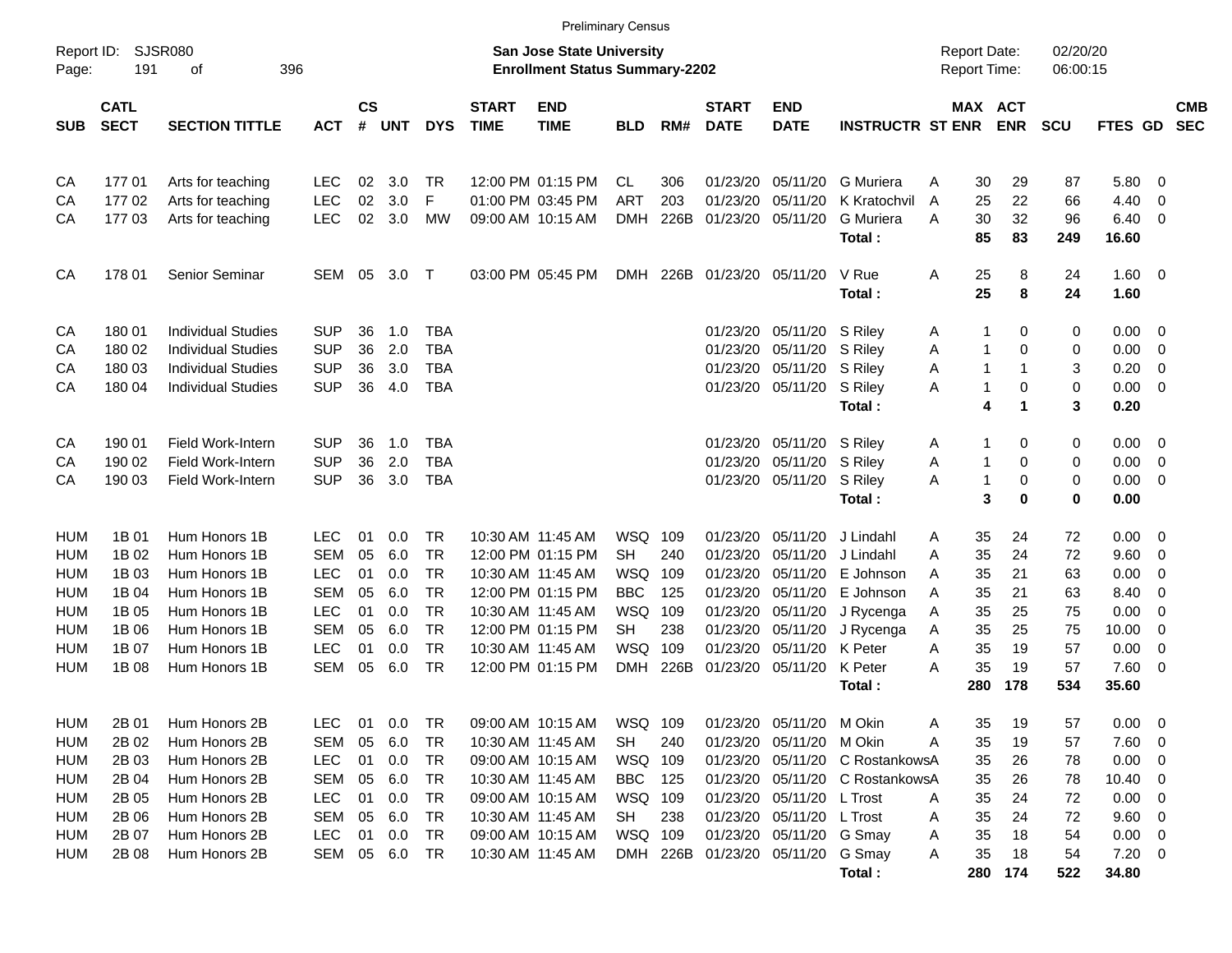|             |                            |                                    |            |                |            |            |                             | <b>Preliminary Census</b>                                          |            |     |                             |                           |                              |                                     |                       |                      |                        |                          |                          |
|-------------|----------------------------|------------------------------------|------------|----------------|------------|------------|-----------------------------|--------------------------------------------------------------------|------------|-----|-----------------------------|---------------------------|------------------------------|-------------------------------------|-----------------------|----------------------|------------------------|--------------------------|--------------------------|
| Page:       | Report ID: SJSR080<br>192  | 396<br>οf                          |            |                |            |            |                             | San Jose State University<br><b>Enrollment Status Summary-2202</b> |            |     |                             |                           |                              | <b>Report Date:</b><br>Report Time: |                       | 02/20/20<br>06:00:15 |                        |                          |                          |
| <b>SUB</b>  | <b>CATL</b><br><b>SECT</b> | <b>SECTION TITTLE</b>              | <b>ACT</b> | <b>CS</b><br># | <b>UNT</b> | <b>DYS</b> | <b>START</b><br><b>TIME</b> | <b>END</b><br><b>TIME</b>                                          | <b>BLD</b> | RM# | <b>START</b><br><b>DATE</b> | <b>END</b><br><b>DATE</b> | <b>INSTRUCTR ST ENR</b>      |                                     | MAX ACT<br><b>ENR</b> | <b>SCU</b>           | FTES GD                |                          | <b>CMB</b><br><b>SEC</b> |
| <b>HUM</b>  | 80 80                      | Reading the World                  | <b>LEC</b> | 04             | 3.0        | TBA        |                             |                                                                    |            |     |                             | 01/23/20 05/11/20         | L Stenmark A<br>Total:       | 40<br>40                            | 40<br>40              | 120<br>120           | $8.00 \t 0$<br>8.00    |                          |                          |
| HUM         |                            | 100W 01 Writing Humanities         | SEM        | 05             | 3.0        | MW         |                             | 01:30 PM 02:45 PM                                                  | CL         | 306 |                             | 01/23/20 05/11/20         | J Georges                    | 25<br>Α                             | 12                    | 36                   | 2.40                   | 0 C                      |                          |
| AMS         |                            | 100W 01 Writing Humanities         | <b>SEM</b> | 05             | 3.0        | MW         |                             | 01:30 PM 02:45 PM                                                  | CL         | 306 | 01/23/20                    | 05/11/20                  | J Georges                    | 0<br>Α                              | $\mathbf 1$           | 3                    | 0.20                   | $0\,$ C                  |                          |
| <b>RELS</b> |                            | 100W 01 Writing Humanities         | <b>SEM</b> | 05             | 3.0        | MW         |                             | 01:30 PM 02:45 PM                                                  | CL         | 306 |                             | 01/23/20 05/11/20         | J Georges                    | 0<br>Α                              | $\mathbf 0$           | 0                    | 0.00                   | 0 C                      |                          |
| <b>HUM</b>  |                            | 100W 02 Writing Humanities         | <b>SEM</b> | 05             | 3.0        | TR.        |                             | 01:30 PM 02:45 PM                                                  | CL         | 306 | 01/23/20                    | 05/11/20                  | <b>B</b> Walters             | A<br>25                             | 24                    | 72                   | 4.80                   | $0\,$ C                  |                          |
| AMS         |                            | 100W 02 Writing Humanities         | <b>SEM</b> | 05             | 3.0        | <b>TR</b>  |                             | 01:30 PM 02:45 PM                                                  | CL         | 306 | 01/23/20                    | 05/11/20                  | <b>B</b> Walters             | 0<br>Α                              | $\Omega$              | 0                    | 0.00                   | 0 <sup>o</sup>           |                          |
| <b>RELS</b> |                            | 100W 02 Writing Humanities         | <b>SEM</b> | 05             | 3.0        | <b>TR</b>  |                             | 01:30 PM 02:45 PM                                                  | CL         | 306 |                             | 01/23/20 05/11/20         | <b>B</b> Walters<br>Total:   | 0<br>Α<br>50                        | $\mathbf{1}$<br>38    | 3<br>114             | 0.20<br>7.60           | $0\,C$                   |                          |
| HUM         | 128 80                     | <b>Twentieth Century</b>           | <b>LEC</b> | 02             | 3.0        | TBA        |                             |                                                                    |            |     |                             | 01/23/20 05/11/20         | L Stenmark<br>Total:         | 40<br>A<br>40                       | 39<br>39              | 117<br>117           | 7.80 0<br>7.80         |                          |                          |
| HUM         | 160 01                     | <b>Special Topics</b>              | SEM        | 05             | 3.0        | TR.        |                             | 10:30 AM 11:45 AM                                                  | СL         | 306 |                             | 01/23/20 05/11/20         | J Ormsbee                    | 30<br>Α                             | 15                    | 45                   | 3.00                   | $0\,C$                   |                          |
| AMS         | 160 01                     | <b>Special Topics</b>              | <b>SEM</b> | 05             | 3.0        | <b>TR</b>  |                             | 10:30 AM 11:45 AM                                                  | <b>CL</b>  | 306 |                             | 01/23/20 05/11/20         | J Ormsbee                    | 0<br>A                              | 3                     | 9                    | 0.60                   | 0 <sup>o</sup>           |                          |
|             |                            |                                    |            |                |            |            |                             |                                                                    |            |     |                             |                           | Total:                       | 30                                  | 18                    | 54                   | 3.60                   |                          |                          |
| HUM         |                            | 177B 10 Advanced Honors            | <b>LEC</b> | 01             | 3.0        | Т          |                             | 04:30 PM 05:45 PM                                                  | BBC        | 004 | 01/23/20                    | 05/11/20                  | J Lindahl                    | 40<br>Α                             | 34                    | 51                   | $6.80\quad 0$          |                          |                          |
| HUM         | 177B 11                    | <b>Advanced Honors</b>             | <b>SEM</b> | 05             | 0.0        | R          |                             | 04:30 PM 05:45 PM                                                  | SН         | 240 | 01/23/20                    | 05/11/20                  | J Lindahl                    | А<br>40                             | 34                    | 51                   | 0.00                   | $\overline{\phantom{0}}$ |                          |
| HUM         |                            | 177B 20 Advanced Honors            | <b>LEC</b> | 01             | 3.0        | $\top$     |                             | 04:30 PM 05:45 PM                                                  | BBC        | 004 | 01/23/20                    | 05/11/20                  | C RostankowsA                | 40                                  | 40                    | 60                   | 8.00                   | $\overline{\mathbf{0}}$  |                          |
| HUM         |                            | 177B 21 Advanced Honors            | <b>SEM</b> | 05             | 0.0        | R          |                             | 04:30 PM 05:45 PM                                                  | <b>BBC</b> | 130 |                             | 01/23/20 05/11/20         | C RostankowsA                | 40                                  | 40                    | 60                   | 0.00                   | $\overline{\phantom{0}}$ |                          |
|             |                            |                                    |            |                |            |            |                             |                                                                    |            |     |                             |                           | Total:                       | 160                                 | 148                   | 222                  | 14.80                  |                          |                          |
| HUM         | 180 01                     | <b>Indiv Studies</b>               | <b>SUP</b> | 36             | 1.0        | TBA        |                             |                                                                    |            |     | 01/23/20                    | 05/11/20                  | C RostankowsA                | 1                                   | 0                     | 0                    | $0.00 \quad 0$         |                          |                          |
| HUM         | 180 02                     | <b>Indiv Studies</b>               | <b>SUP</b> | 78             | 2.0        | <b>TBA</b> |                             |                                                                    |            |     | 01/23/20                    | 05/11/20                  | C RostankowsA                | 1                                   | 0                     | 0                    | 0.00                   | $\overline{\mathbf{0}}$  |                          |
| <b>HUM</b>  | 180 03                     | <b>Indiv Studies</b>               | <b>SUP</b> | 78             | 3.0        | TBA        |                             |                                                                    |            |     |                             | 01/23/20 05/11/20         | C RostankowsA                | 1                                   | 4                     | 12                   | 0.80                   | $\overline{\phantom{0}}$ |                          |
|             |                            |                                    |            |                |            |            |                             |                                                                    |            |     |                             |                           | Total:                       |                                     | 3<br>4                | 12                   | 0.80                   |                          |                          |
| HUM         | 190 01                     | Sr Sem in Hum                      | SEM        | 05             | 3.0        | <b>TR</b>  |                             | 04:30 PM 05:45 PM                                                  | CL         | 306 |                             |                           | 01/23/20 05/11/20 J Rycenga  | 25<br>A                             | 10                    | 30                   | $2.00 \t 0 \t C$       |                          |                          |
| AMS         | 190 01                     | Sr Sem in Hum                      | SEM        | 05             | 3.0        | TR         |                             | 04:30 PM 05:45 PM                                                  | CL.        | 306 |                             |                           | 01/23/20 05/11/20 J Rycenga  | 0<br>Α                              | 0                     | 0                    | $0.00 \t 0 C$          |                          |                          |
|             | RELS 190 01                | Sr Sem in Hum                      | SEM        |                | 05 3.0     | TR         |                             | 04:30 PM 05:45 PM                                                  | CL         | 306 |                             |                           | 01/23/20 05/11/20 J Rycenga  | 0<br>A                              | 2                     | 6                    | $0.40 \quad 0 \quad C$ |                          |                          |
| HUM         | 190 02                     | Sr Sem in Hum                      | SEM        |                | 05 3.0     | $\top$     |                             | 03:00 PM 05:45 PM                                                  | <b>ENG</b> | 403 |                             |                           | 01/23/20 05/11/20 T Perreira | 25<br>Α                             | 25                    | 75                   | 5.00 0 C               |                          |                          |
| AMS         | 190 02                     | Sr Sem in Hum                      | <b>SEM</b> | 05             | 3.0        | $\top$     |                             | 03:00 PM 05:45 PM                                                  | ENG        | 403 |                             |                           | 01/23/20 05/11/20 T Perreira | 0<br>Α                              | 0                     | 0                    | $0.00 \t 0 C$          |                          |                          |
|             | RELS 190 02                | Sr Sem in Hum                      | SEM        |                | 05 3.0 T   |            |                             | 03:00 PM 05:45 PM                                                  | ENG 403    |     |                             |                           | 01/23/20 05/11/20 T Perreira | Α<br>0                              | 0                     | 0                    | $0.00 \t 0 C$          |                          |                          |
|             |                            |                                    |            |                |            |            |                             |                                                                    |            |     |                             |                           | Total:                       | 50                                  | 37                    | 111                  | 7.40                   |                          |                          |
| <b>LSTP</b> | 10 01                      | Chronicles of Educat LEC 02 3.0 MW |            |                |            |            |                             | 09:00 AM 10:15 AM                                                  | CL         | 306 |                             |                           | 01/23/20 05/11/20 C Alvarado | 25<br>A                             | 23                    | 69                   | 4.60 0                 |                          |                          |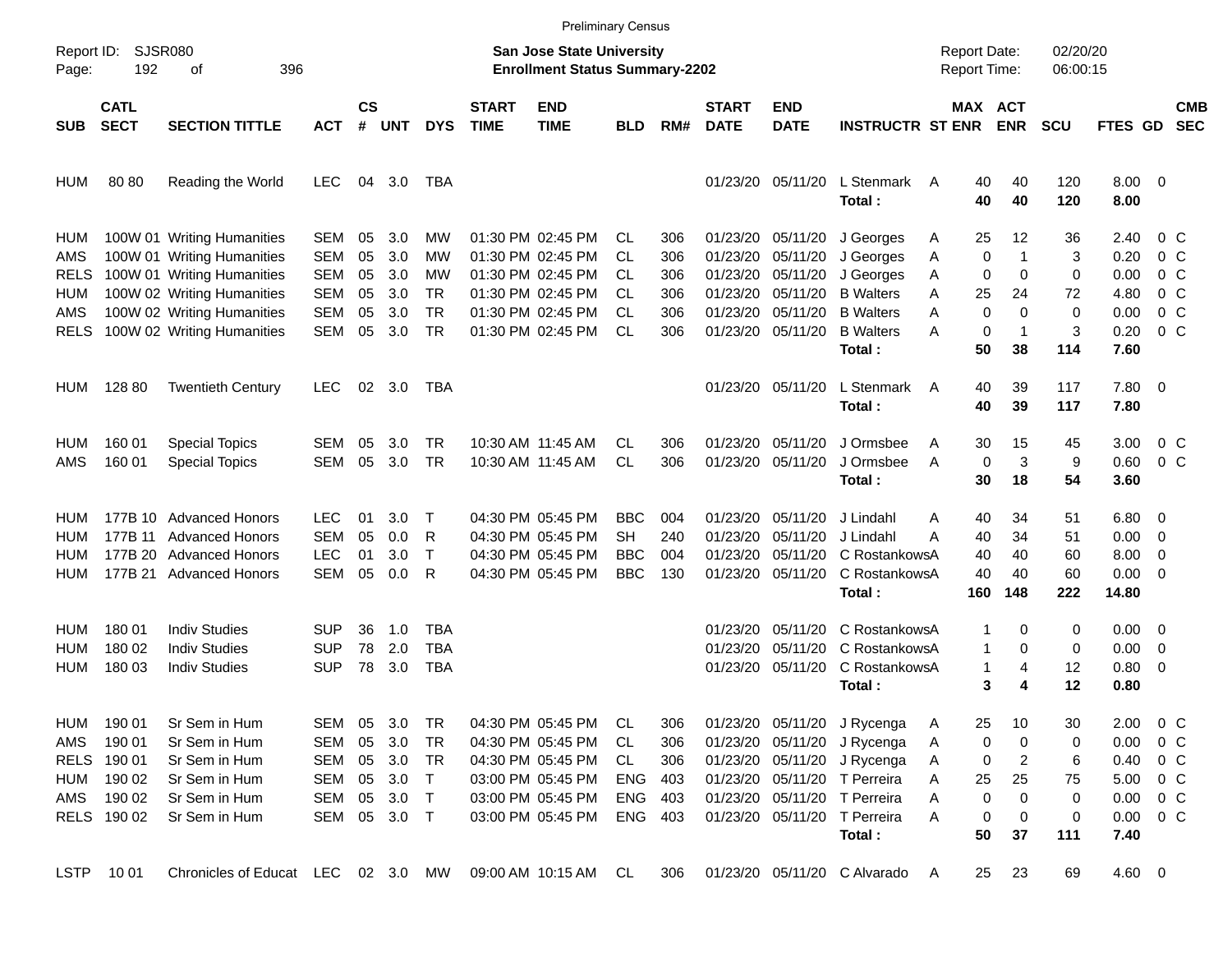| <b>Preliminary Census</b> |  |
|---------------------------|--|
|---------------------------|--|

| Report ID:<br>Page:                                                                          | 193                                                                       | SJSR080<br>396<br>οf                                                                                                                                                                                                                 |                                                                                                              |                      |                                                      |                                  |                             | <b>San Jose State University</b><br><b>Enrollment Status Summary-2202</b>                                                  |                                                                           |                                        |                                                   |                                              |                                                                                                                                                                    | <b>Report Date:</b><br><b>Report Time:</b> |                                                   |                                              | 02/20/20<br>06:00:15                         |                                                                        |                                                                                                                                                      |                          |
|----------------------------------------------------------------------------------------------|---------------------------------------------------------------------------|--------------------------------------------------------------------------------------------------------------------------------------------------------------------------------------------------------------------------------------|--------------------------------------------------------------------------------------------------------------|----------------------|------------------------------------------------------|----------------------------------|-----------------------------|----------------------------------------------------------------------------------------------------------------------------|---------------------------------------------------------------------------|----------------------------------------|---------------------------------------------------|----------------------------------------------|--------------------------------------------------------------------------------------------------------------------------------------------------------------------|--------------------------------------------|---------------------------------------------------|----------------------------------------------|----------------------------------------------|------------------------------------------------------------------------|------------------------------------------------------------------------------------------------------------------------------------------------------|--------------------------|
| <b>SUB</b>                                                                                   | <b>CATL</b><br><b>SECT</b>                                                | <b>SECTION TITTLE</b>                                                                                                                                                                                                                | <b>ACT</b>                                                                                                   | $\mathsf{cs}$<br>#   | <b>UNT</b>                                           | <b>DYS</b>                       | <b>START</b><br><b>TIME</b> | <b>END</b><br><b>TIME</b>                                                                                                  | <b>BLD</b>                                                                | RM#                                    | <b>START</b><br><b>DATE</b>                       | <b>END</b><br><b>DATE</b>                    | <b>INSTRUCTR ST ENR</b>                                                                                                                                            |                                            |                                                   | MAX ACT<br><b>ENR</b>                        | <b>SCU</b>                                   | FTES GD                                                                |                                                                                                                                                      | <b>CMB</b><br><b>SEC</b> |
| <b>LSTP</b>                                                                                  | 10 02                                                                     | <b>Chronicles of Educat</b>                                                                                                                                                                                                          | <b>LEC</b>                                                                                                   |                      | 02 3.0                                               | МW                               |                             | 10:30 AM 11:45 AM                                                                                                          | CL                                                                        | 306                                    | 01/23/20                                          | 05/11/20                                     | C Alvarado<br>Total:                                                                                                                                               | A                                          | 25<br>50                                          | 25<br>48                                     | 75<br>144                                    | $5.00 \t 0$<br>9.60                                                    |                                                                                                                                                      |                          |
| <b>LSTP</b>                                                                                  | 85A01                                                                     | Fieldwork in Hum A                                                                                                                                                                                                                   | LEC.                                                                                                         |                      | 04 1.0                                               | - R                              |                             | 09:00 AM 09:50 AM                                                                                                          |                                                                           |                                        | DMH 226B 01/23/20 05/11/20                        |                                              | R Messina<br>Total:                                                                                                                                                | A                                          | 30<br>30                                          | 16<br>16                                     | 16<br>16                                     | $1.07 \t 0$<br>1.07                                                    |                                                                                                                                                      |                          |
| <b>LSTP</b>                                                                                  | 85B 01                                                                    | Fieldwork in Hum B                                                                                                                                                                                                                   | <b>LEC</b>                                                                                                   |                      | 04 1.0 T                                             |                                  |                             | 09:00 AM 09:50 AM                                                                                                          |                                                                           |                                        | DMH 226B 01/23/20 05/11/20                        |                                              | R Messina<br>Total:                                                                                                                                                | A                                          | 30<br>30                                          | 33<br>33                                     | 33<br>33                                     | $2.20 \t 0$<br>2.20                                                    |                                                                                                                                                      |                          |
| <b>LSTP</b>                                                                                  | 139 01                                                                    | Edu & (In)Equality                                                                                                                                                                                                                   | <b>SEM</b>                                                                                                   | 05                   | 3.0                                                  | TR                               |                             | 04:30 PM 05:45 PM                                                                                                          | BBC                                                                       | 125                                    | 01/23/20 05/11/20                                 |                                              | F Hsu<br>Total:                                                                                                                                                    | Α                                          | 25<br>25                                          | 11<br>11                                     | 33<br>33                                     | $2.20 \t 0$<br>2.20                                                    |                                                                                                                                                      |                          |
| <b>LSTP</b><br><b>LSTP</b>                                                                   | 18501<br>185 02                                                           | Fld Exp Sem<br>Fld Exp Sem                                                                                                                                                                                                           | <b>LEC</b><br>LAB                                                                                            | 02<br>15             | 3.0<br>0.0                                           | R<br>TBA                         |                             | 03:00 PM 04:40 PM                                                                                                          | <b>ENG</b>                                                                | -403                                   | 01/23/20<br>01/23/20                              | 05/11/20<br>05/11/20                         | S Verducci - A<br>S Verducci - A<br>Total:                                                                                                                         |                                            | 30<br>30<br>60                                    | 34<br>34<br>68                               | 68<br>34<br>102                              | $6.80\quad 0$<br>$0.00 \t 0$<br>6.80                                   |                                                                                                                                                      |                          |
| <b>RELS</b><br><b>RELS</b>                                                                   | 70 01<br>70 02                                                            | <b>World Religions</b><br><b>World Religions</b>                                                                                                                                                                                     | <b>LEC</b><br><b>LEC</b>                                                                                     | 02<br>02             | 3.0<br>3.0                                           | TR<br>MW                         |                             | 09:00 AM 10:15 AM<br>03:00 PM 04:15 PM                                                                                     | <b>ENG</b><br>CL                                                          | 403<br>306                             | 01/23/20<br>01/23/20                              | 05/11/20<br>05/11/20                         | A Zarate<br>C Jochim<br>Total:                                                                                                                                     | Α<br>A                                     | 30<br>30<br>60                                    | 15<br>28<br>43                               | 45<br>84<br>129                              | $3.00 \ 0$<br>5.60 0<br>8.60                                           |                                                                                                                                                      |                          |
| <b>RELS</b><br><b>JWSS</b><br><b>HUM</b><br>MDES<br><b>RELS</b><br><b>JWSS</b><br><b>HUM</b> | 90 01<br>90 01<br>90 01<br>90 01<br>90 02<br>90 02<br>90 02<br>MDES 90 02 | <b>Bible Hist and Lit</b><br><b>Bible Hist and Lit</b><br><b>Bible Hist and Lit</b><br><b>Bible Hist and Lit</b><br><b>Bible Hist and Lit</b><br><b>Bible Hist and Lit</b><br><b>Bible Hist and Lit</b><br><b>Bible Hist and Lit</b> | <b>LEC</b><br><b>LEC</b><br><b>LEC</b><br><b>LEC</b><br><b>LEC</b><br><b>LEC</b><br><b>LEC</b><br><b>LEC</b> | 02<br>02<br>02<br>02 | 3.0<br>3.0<br>3.0<br>3.0<br>3.0<br>3.0<br>3.0<br>3.0 | МW<br>MW<br>MW<br>MW             |                             | 12:00 PM 01:15 PM<br>12:00 PM 01:15 PM<br>12:00 PM 01:15 PM<br>12:00 PM 01:15 PM                                           | <b>DMH</b><br>DMH<br><b>DMH</b><br><b>DMH</b>                             | 226B<br>226B<br>226B                   | 01/23/20<br>01/23/20<br>226B 01/23/20<br>01/23/20 | 05/11/20<br>05/11/20<br>05/11/20<br>05/11/20 | <b>B</b> Walters<br><b>B</b> Walters<br><b>B</b> Walters<br><b>B</b> Walters<br>Total:                                                                             | Α<br>Α<br>Α<br>A<br>X<br>X<br>Χ<br>X       | 30<br>0<br>0<br>0<br>0<br>0<br>0<br>0<br>30       | 16<br>0<br>12<br>1<br>0<br>0<br>0<br>0<br>29 | 48<br>0<br>36<br>3<br>0<br>0<br>0<br>0<br>87 | 3.20<br>0.00<br>2.40<br>0.20<br>0.00<br>0.00<br>0.00<br>0.00<br>5.80   | $0\,$ C<br>0 <sup>o</sup><br>0 <sup>o</sup><br>0 <sup>o</sup><br>0<br>$\overline{\mathbf{0}}$<br>$\overline{\phantom{0}}$<br>$\overline{\mathbf{0}}$ |                          |
| <b>RELS</b><br>HUM<br><b>RELS</b><br>HUM                                                     | 99 01<br>GERO 99 01<br>99 01<br>99 02<br>GERO 99 02<br>99 02              | Death Dying & Rels<br>Death Dying & Rels<br>Death Dying & Rels<br>Death Dying & Rels<br>Death Dying & Rels<br>Death Dying & Rels                                                                                                     | <b>LEC</b><br><b>LEC</b><br><b>LEC</b><br><b>LEC</b><br><b>LEC</b><br><b>LEC</b>                             | 02<br>02             | 3.0<br>3.0<br>02 3.0<br>02 3.0<br>02 3.0<br>02 3.0   | МW<br>МW<br>МW<br>TR<br>TR<br>TR |                             | 01:30 PM 02:45 PM<br>01:30 PM 02:45 PM<br>01:30 PM 02:45 PM<br>09:00 AM 10:15 AM<br>09:00 AM 10:15 AM<br>09:00 AM 10:15 AM | <b>ENG</b><br>ENG<br><b>ENG</b><br><b>BBC</b><br><b>BBC</b><br><b>BBC</b> | 403<br>403<br>403<br>125<br>125<br>125 |                                                   | 01/23/20 05/11/20<br>01/23/20 05/11/20       | T Perreira<br>01/23/20 05/11/20 T Perreira<br>T Perreira<br>01/23/20 05/11/20 T Perreira<br>01/23/20 05/11/20 T Perreira<br>01/23/20 05/11/20 T Perreira<br>Total: | Α<br>Α<br>Α<br>Α<br>Α<br>A                 | 30<br>0<br>0<br>30<br>$\boldsymbol{0}$<br>0<br>60 | 14<br>7<br>6<br>8<br>2<br>3<br>40            | 42<br>21<br>18<br>24<br>6<br>9<br>120        | 2.80<br>1.40<br>1.20<br>1.60<br>$0.40 \quad 0 \quad C$<br>0.60<br>8.00 | $0\,$ C<br>$0\,C$<br>$0\,$ C<br>$0\,$ C<br>$0\,$ C                                                                                                   |                          |
|                                                                                              | RELS 120 01                                                               | Arts and Religion                                                                                                                                                                                                                    | <b>LEC</b>                                                                                                   |                      | 3.0                                                  |                                  |                             |                                                                                                                            |                                                                           |                                        |                                                   |                                              |                                                                                                                                                                    | X                                          | 0                                                 | 0                                            | $\mathbf 0$                                  | $0.00 \t 0$                                                            |                                                                                                                                                      |                          |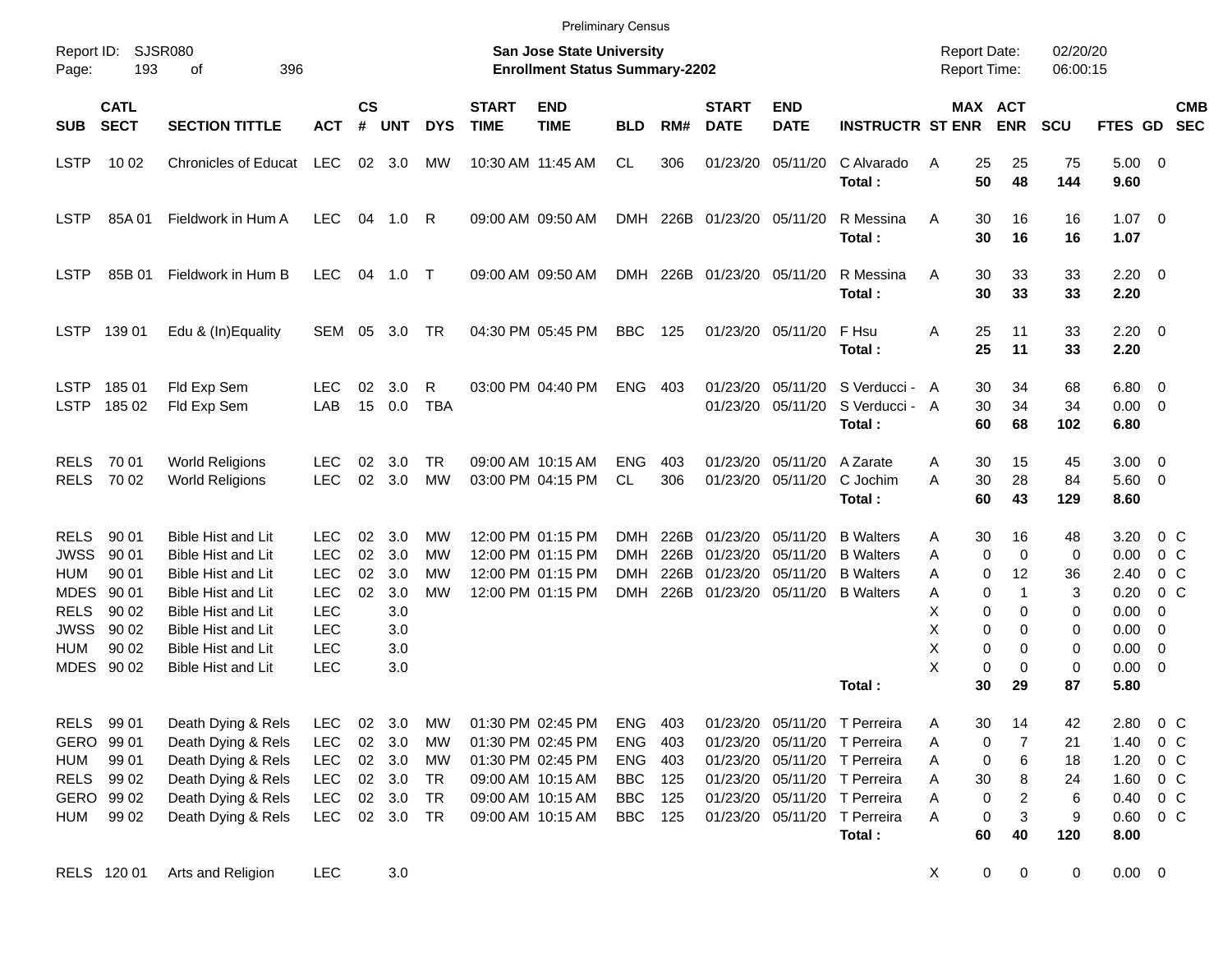|            |                                        |                           |            |                    |            |            |                             |                                                                    | <b>Preliminary Census</b> |      |                             |                           |                             |                                     |         |                |                      |                |                |                          |
|------------|----------------------------------------|---------------------------|------------|--------------------|------------|------------|-----------------------------|--------------------------------------------------------------------|---------------------------|------|-----------------------------|---------------------------|-----------------------------|-------------------------------------|---------|----------------|----------------------|----------------|----------------|--------------------------|
| Page:      | Report ID: SJSR080<br>396<br>194<br>оf |                           |            |                    |            |            |                             | San Jose State University<br><b>Enrollment Status Summary-2202</b> |                           |      |                             |                           |                             | <b>Report Date:</b><br>Report Time: |         |                | 02/20/20<br>06:00:15 |                |                |                          |
| <b>SUB</b> | <b>CATL</b><br><b>SECT</b>             | <b>SECTION TITTLE</b>     | <b>ACT</b> | $\mathsf{cs}$<br># | <b>UNT</b> | <b>DYS</b> | <b>START</b><br><b>TIME</b> | <b>END</b><br><b>TIME</b>                                          | <b>BLD</b>                | RM#  | <b>START</b><br><b>DATE</b> | <b>END</b><br><b>DATE</b> | <b>INSTRUCTR ST ENR ENR</b> |                                     | MAX ACT |                | <b>SCU</b>           | <b>FTES GD</b> |                | <b>CMB</b><br><b>SEC</b> |
|            |                                        |                           |            |                    |            |            |                             |                                                                    |                           |      |                             |                           | Total:                      |                                     | 0       | 0              | $\mathbf 0$          | 0.00           |                |                          |
|            | RELS 122 80                            | Magic Science Reli        | <b>LEC</b> | 02                 | 3.0        | <b>TBA</b> |                             |                                                                    |                           |      |                             |                           | 01/23/20 05/11/20 L Gilmore | A                                   | 40      | 9              | 27                   | 1.80           | 0 <sup>o</sup> |                          |
|            | ANTH 122 80                            | Magic Science Reli        | <b>LEC</b> | 02                 | 3.0        | <b>TBA</b> |                             |                                                                    |                           |      |                             | 01/23/20 05/11/20         | L Gilmore                   | A                                   | 0       | 30             | 90                   | 6.00           | 0 <sup>C</sup> |                          |
|            | RELS 122 81                            | Magic Science Reli        | <b>LEC</b> | 02                 | 3.0        | TBA        |                             |                                                                    |                           |      |                             |                           | 01/23/20 05/11/20 L Gilmore | Α                                   | 40      | 9              | 27                   | 1.80           | $0\,C$         |                          |
|            | ANTH 122 81                            | Magic Science Reli        | <b>LEC</b> | $02\,$             | 3.0        | TBA        |                             |                                                                    |                           |      |                             | 01/23/20 05/11/20         | L Gilmore                   | A                                   | 0       | 31             | 93                   | 6.20           | 0 <sup>o</sup> |                          |
|            |                                        |                           |            |                    |            |            |                             |                                                                    |                           |      |                             |                           | Total:                      |                                     | 80      | 79             | 237                  | 15.80          |                |                          |
|            | RELS 144 01                            | <b>Chinese Traditions</b> | SEM        | 04                 | 3.0        | MW         |                             | 10:30 AM 11:45 AM                                                  | DMH                       | 226B | 01/23/20 05/11/20           |                           | <b>B</b> Sang               | A                                   | 32      | 14             | 42                   | 2.80           | 0 <sup>o</sup> |                          |
| HUM        | 144 01                                 | <b>Chinese Traditions</b> | <b>SEM</b> | 04                 | 3.0        | MW         |                             | 10:30 AM 11:45 AM                                                  | <b>DMH</b>                | 226B |                             | 01/23/20 05/11/20         | <b>B</b> Sang               | Α                                   | 0       | 4              | 12                   | 0.80           | 0 <sup>C</sup> |                          |
| ASIA       | 144 01                                 | <b>Chinese Traditions</b> | <b>SEM</b> | 04                 | 3.0        | MW         |                             | 10:30 AM 11:45 AM                                                  | <b>DMH</b>                |      | 226B 01/23/20 05/11/20      |                           | <b>B</b> Sang               | Α                                   | 0       | $\overline{c}$ | 6                    | 0.40           | 0 <sup>C</sup> |                          |
|            |                                        |                           |            |                    |            |            |                             |                                                                    |                           |      |                             |                           | Total:                      |                                     | 32      | 20             | 60                   | 4.00           |                |                          |
|            | RELS 162 80                            | <b>Relig Controversy</b>  | <b>LEC</b> | 02                 | 3.0        | TBA        |                             |                                                                    |                           |      |                             | 01/23/20 05/11/20         | L Stenmark                  | A                                   | 40      | 35             | 105                  | $7.00 \t 0$    |                |                          |
|            |                                        |                           |            |                    |            |            |                             |                                                                    |                           |      |                             |                           | Total:                      |                                     | 40      | 35             | 105                  | 7.00           |                |                          |
|            | RELS 180 01                            | <b>Indiv Studies</b>      | <b>SUP</b> | 78                 | 1.0        | <b>TBA</b> |                             |                                                                    |                           |      |                             | 01/23/20 05/11/20         | J Rycenga                   | A                                   | -1      | 0              | 0                    | 0.00           | 0 <sup>C</sup> |                          |
|            | MDES 180 01                            | <b>Indiv Studies</b>      | <b>SUP</b> | 78                 | 1.0        | <b>TBA</b> |                             |                                                                    |                           |      |                             | 01/23/20 05/11/20         | J Rycenga                   | A                                   | 0       | $\mathbf 0$    | 0                    | 0.00           | 0 <sup>o</sup> |                          |
|            | RELS 180 02                            | <b>Indiv Studies</b>      | <b>SUP</b> | 78                 | 2.0        | TBA        |                             |                                                                    |                           |      |                             | 01/23/20 05/11/20         | J Rycenga                   | A                                   | -1      | 0              | 0                    | 0.00           | 0 <sup>o</sup> |                          |
|            | MDES 180 02                            | <b>Indiv Studies</b>      | <b>SUP</b> | 78                 | 2.0        | TBA        |                             |                                                                    |                           |      |                             | 01/23/20 05/11/20         | J Rycenga                   | A                                   | 0       | 0              | 0                    | 0.00           | 0 <sub>C</sub> |                          |
|            | RELS 180 03                            | <b>Indiv Studies</b>      | <b>SUP</b> | 78                 | 3.0        | TBA        |                             |                                                                    |                           |      |                             | 01/23/20 05/11/20         | J Rycenga                   | A                                   | 1       | 0              | 0                    | 0.00           | 0 <sub>C</sub> |                          |
|            | MDES 180 03                            | <b>Indiv Studies</b>      | <b>SUP</b> | 78                 | 3.0        | TBA        |                             |                                                                    |                           |      |                             | 01/23/20 05/11/20         | J Rycenga                   | Α                                   | 0       | 0              | 0                    | 0.00           | 0 <sub>C</sub> |                          |
|            | RELS 180 04                            | <b>Indiv Studies</b>      | <b>SUP</b> | 78                 | 4.0        | <b>TBA</b> |                             |                                                                    |                           |      |                             | 01/23/20 05/11/20         | J Rycenga                   | A                                   | 1       | 0              | 0                    | 0.00           | 0 <sub>C</sub> |                          |
|            | MDES 180 04                            | <b>Indiv Studies</b>      | <b>SUP</b> | 78                 | 4.0        | <b>TBA</b> |                             |                                                                    |                           |      |                             | 01/23/20 05/11/20         | J Rycenga                   | Α                                   | 0       | 0              | 0                    | 0.00           | 0 <sup>o</sup> |                          |
|            |                                        |                           |            |                    |            |            |                             |                                                                    |                           |      |                             |                           | Total:                      |                                     | 4       | 0              | 0                    | 0.00           |                |                          |
|            | RELS 184 01                            | Directed Reading          | <b>SUP</b> | 78                 | 1.0        | <b>TBA</b> |                             |                                                                    |                           |      |                             | 01/23/20 05/11/20         | J Rycenga                   | A                                   | 1       | 0              | 0                    | 0.00           | $0\,$ C        |                          |
|            | MDES 184 01                            | Directed Reading          | <b>SUP</b> | 78                 | 1.0        | <b>TBA</b> |                             |                                                                    |                           |      |                             | 01/23/20 05/11/20         | J Rycenga                   | A                                   | 0       | $\mathbf 0$    | 0                    | 0.00           | 0 <sup>C</sup> |                          |
|            | RELS 184 02                            | Directed Reading          | <b>SUP</b> | 78                 | 2.0        | <b>TBA</b> |                             |                                                                    |                           |      |                             | 01/23/20 05/11/20         | J Rycenga                   | A                                   | 1       | 0              | 0                    | 0.00           | $0\,C$         |                          |
|            | MDES 184 02                            | Directed Reading          | <b>SUP</b> | 78                 | 2.0        | <b>TBA</b> |                             |                                                                    |                           |      |                             |                           | 01/23/20 05/11/20 J Rycenga | Α                                   | 0       | $\Omega$       | 0                    | 0.00           | 0 <sup>o</sup> |                          |
|            | RELS 184 03                            | Directed Reading          | <b>SUP</b> |                    | 78 3.0     | <b>TBA</b> |                             |                                                                    |                           |      |                             |                           | 01/23/20 05/11/20 J Rycenga | A                                   | 1       |                | 3                    | 0.20           | 0 <sup>o</sup> |                          |
|            | MDES 184 03                            | Directed Reading          | <b>SUP</b> | 78                 | 3.0        | TBA        |                             |                                                                    |                           |      |                             |                           | 01/23/20 05/11/20 J Rycenga | A                                   | 0       | 0              | 0                    | 0.00           | 0 <sup>o</sup> |                          |
|            | RELS 184 04                            | Directed Reading          | <b>SUP</b> |                    | 78 4.0     | TBA        |                             |                                                                    |                           |      |                             | 01/23/20 05/11/20         | J Rycenga                   | Α                                   | 1       | 0              | 0                    | 0.00           | $0\,C$         |                          |
|            | MDES 184 04                            | Directed Reading          | <b>SUP</b> |                    | 78 4.0     | TBA        |                             |                                                                    |                           |      |                             | 01/23/20 05/11/20         | J Rycenga                   | Α                                   | 0       | 0              | 0                    | 0.00           | $0\,C$         |                          |
|            |                                        |                           |            |                    |            |            |                             |                                                                    |                           |      |                             |                           | Total:                      |                                     | 4       | 1              | 3                    | 0.20           |                |                          |
|            | RELS 191 01                            | Relig in America          | <b>LEC</b> |                    | 02 3.0     | TR         |                             | 09:00 AM 10:15 AM                                                  | SH                        | 238  |                             | 01/23/20 05/11/20         | J Rycenga                   | A                                   | 30      | 20             | 60                   | 4.00 0 C       |                |                          |
| HUM        | 191 01                                 | Relig in America          | <b>LEC</b> |                    | 02 3.0 TR  |            |                             | 09:00 AM 10:15 AM                                                  | SH.                       | 238  |                             | 01/23/20 05/11/20         | J Rycenga                   | A                                   | 0       | 6              | 18                   | $1.20 \t 0 C$  |                |                          |
|            |                                        |                           |            |                    |            |            |                             |                                                                    |                           |      |                             |                           | Total:                      |                                     | 30      | 26             | 78                   | 5.20           |                |                          |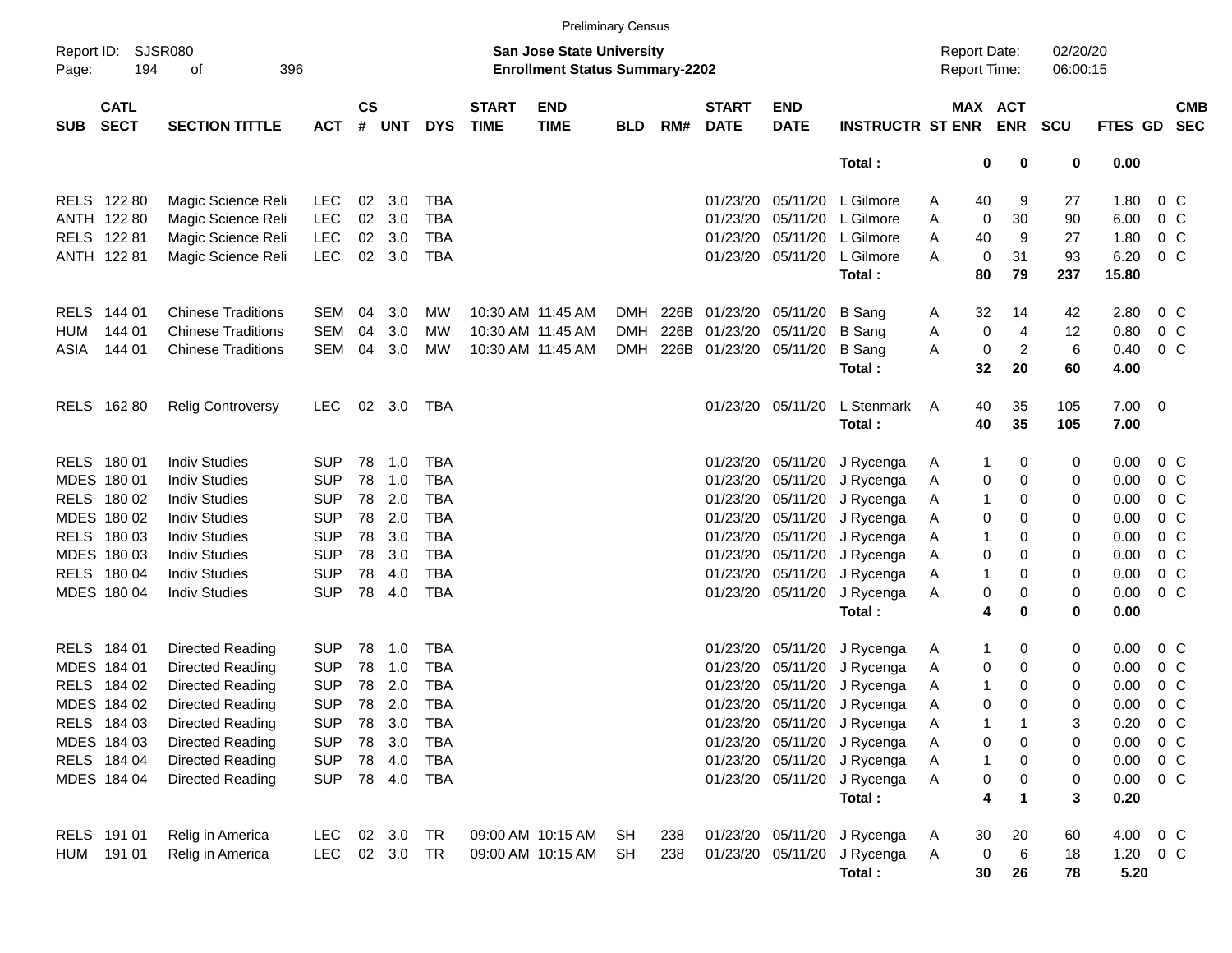|                             |                            |     |                       |     |    |           |            |                             |                           | <b>Preliminary Census</b>                                                 |     |                             |                           |                         |                                            |            |                      |             |            |
|-----------------------------|----------------------------|-----|-----------------------|-----|----|-----------|------------|-----------------------------|---------------------------|---------------------------------------------------------------------------|-----|-----------------------------|---------------------------|-------------------------|--------------------------------------------|------------|----------------------|-------------|------------|
| Report ID: SJSR080<br>Page: |                            | 195 | of                    | 396 |    |           |            |                             |                           | <b>San Jose State University</b><br><b>Enrollment Status Summary-2202</b> |     |                             |                           |                         | <b>Report Date:</b><br><b>Report Time:</b> |            | 02/20/20<br>06:00:15 |             |            |
| <b>SUB</b>                  | <b>CATL</b><br><b>SECT</b> |     | <b>SECTION TITTLE</b> |     | СS | ACT # UNT | <b>DYS</b> | <b>START</b><br><b>TIME</b> | <b>END</b><br><b>TIME</b> | <b>BLD</b>                                                                | RM# | <b>START</b><br><b>DATE</b> | <b>END</b><br><b>DATE</b> | <b>INSTRUCTR ST ENR</b> | MAX ACT                                    | <b>ENR</b> | <b>SCU</b>           | FTES GD SEC | <b>CMB</b> |

**Department : Humanities** 

|     |   |   | - 385.12                                     |
|-----|---|---|----------------------------------------------|
|     |   |   | 255.67                                       |
| 881 |   |   | 129.45                                       |
| n   | n | o | 0.00                                         |
|     |   |   | 2801 2066 5776<br>1920 1311 3835<br>755 1941 |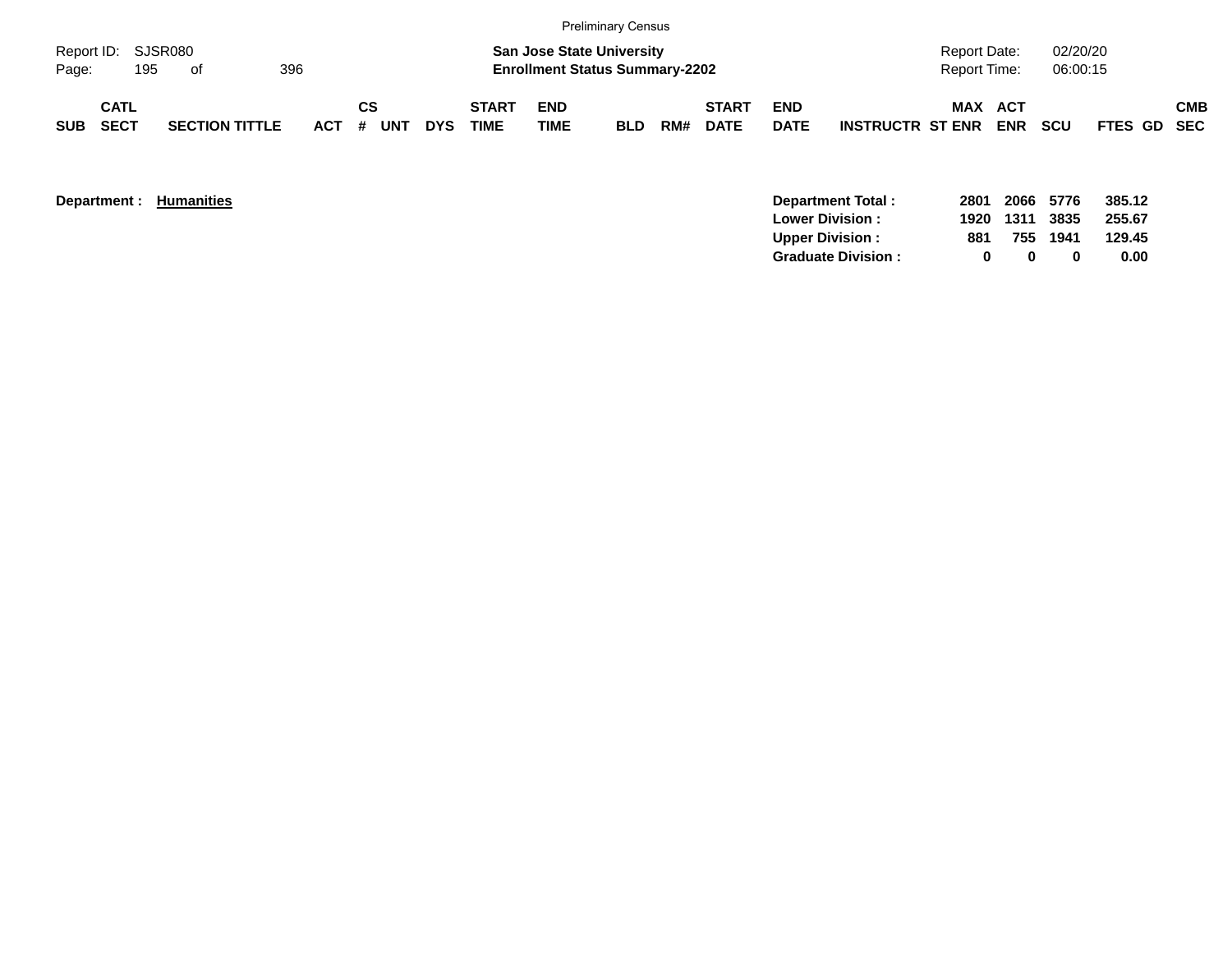| Report ID: |                            | <b>SJSR080</b>                                                                 |                          |               |               |               |                             | <b>Preliminary Census</b><br><b>San Jose State University</b> |            |     |                             |                           |                                        |        | <b>Report Date:</b> |               | 02/20/20      |                                   |                          |
|------------|----------------------------|--------------------------------------------------------------------------------|--------------------------|---------------|---------------|---------------|-----------------------------|---------------------------------------------------------------|------------|-----|-----------------------------|---------------------------|----------------------------------------|--------|---------------------|---------------|---------------|-----------------------------------|--------------------------|
| Page:      | 196                        | 396<br>οf                                                                      |                          |               |               |               |                             | <b>Enrollment Status Summary-2202</b>                         |            |     |                             |                           |                                        |        | Report Time:        |               | 06:00:15      |                                   |                          |
| <b>SUB</b> | <b>CATL</b><br><b>SECT</b> | <b>SECTION TITTLE</b>                                                          | ACT                      | $\mathsf{cs}$ | # UNT         | <b>DYS</b>    | <b>START</b><br><b>TIME</b> | <b>END</b><br><b>TIME</b>                                     | BLD        | RM# | <b>START</b><br><b>DATE</b> | <b>END</b><br><b>DATE</b> | <b>INSTRUCTR ST ENR ENR</b>            |        | MAX ACT             |               | <b>SCU</b>    | FTES GD                           | <b>CMB</b><br><b>SEC</b> |
| College    | Department :               | <b>Humanities &amp; the Arts</b><br><b>Journalism &amp; Mass Communication</b> |                          |               |               |               |                             |                                                               |            |     |                             |                           |                                        |        |                     |               |               |                                   |                          |
| ADV        | 91 01                      | Intro Advertising                                                              | LEC.                     |               | 02 3.0        | MW            |                             | 01:30 PM 02:45 PM                                             | YUH 124    |     |                             | 01/23/20 05/11/20         | D Ocampo<br>Total:                     | Α      | 125<br>125          | 66<br>66      | 198<br>198    | 13.20 0<br>13.20                  |                          |
| ADV        | 94 01                      | Desn Fundamental 2 LEC                                                         |                          |               | 02 3.0        | M             |                             | 06:00 PM 08:45 PM                                             | <b>BBC</b> | 221 |                             | 01/23/20 05/11/20         | D Williams<br>Total:                   | Α      | 30<br>30            | 10<br>10      | 30<br>30      | $2.00 \t 0$<br>2.00               |                          |
| ADV        | 95 01                      | Working With Type                                                              | <b>LEC</b>               | 02            | 3.0           | MW            |                             | 12:00 PM 01:15 PM                                             | DBH 228    |     |                             | 01/23/20 05/11/20         | T Korani<br>Total:                     | A      | 20<br>20            | 15<br>15      | 45<br>45      | $3.00 \ 0$<br>3.00                |                          |
| ADV        | 116 01                     | Spartan Daily Ad Sta                                                           | ACT                      |               | 20 3.0        |               | MTWR01:30 PM 04:15 PM       |                                                               | DBH 213    |     |                             | 01/23/20 05/11/20         | T Hendrick<br>Total:                   | A      | 18<br>18            | 6<br>6        | 18<br>18      | $1.20 \t 0$<br>1.20               |                          |
| ADV        | 121 01                     | Strategic Plan/Com                                                             | <b>LEC</b>               |               | 02 3.0        | $\top$        |                             | 06:00 PM 08:45 PM                                             | DBH 133    |     |                             | 01/23/20 05/11/20         | S Eckstone<br>Total:                   | A      | 45<br>45            | 38<br>38      | 114<br>114    | 7.60 0<br>7.60                    |                          |
| ADV        | 122 01                     | Bus-to-Bus Advertisi                                                           | SEM                      | 04            | 3.0           | MW            |                             | 12:00 PM 01:15 PM                                             | DBH 225    |     |                             | 01/23/20 05/11/20         | S Eckstone<br>Total:                   | A      | 30<br>30            | 31<br>31      | 93<br>93      | $6.20 \quad 0$<br>6.20            |                          |
| ADV        | 123 01                     | Brdcast & New Media SEM 04                                                     |                          |               | 3.0           | M             |                             | 06:00 PM 08:45 PM                                             | DBH 225    |     |                             | 01/23/20 05/11/20         | S Eckstone<br>Total:                   | A      | 24<br>24            | 23<br>23      | 69<br>69      | $4.60$ 0<br>4.60                  |                          |
| ADV        | 124 01                     | Copywriting                                                                    | SEM                      | 04            | 3.0           | МW            |                             | 12:00 PM 01:15 PM                                             |            |     | DBH 117D 01/23/20 05/11/20  |                           | D Ocampo<br>Total:                     | A      | 20<br>20            | 9<br>9        | 27<br>27      | $1.80 \ 0$<br>1.80                |                          |
| ADV        | 126 01                     | Media Planning & Buy SEM 04 3.0 TR                                             |                          |               |               |               |                             | 04:30 PM 05:45 PM                                             | DBH        | 202 |                             | 01/23/20 05/11/20         | T Hendrick<br>Total:                   | A      | 20<br>20            | 16<br>16      | 48<br>48      | $3.20 \ 0$<br>3.20                |                          |
| ADV        | 128 01                     | Integrtd Mktg Comm                                                             | SEM 04 3.0               |               |               | МW            |                             | 04:30 PM 05:45 PM                                             | DBH 225    |     |                             |                           | 01/23/20 05/11/20 T Hendrick<br>Total: | A      | 30<br>30            | 24<br>24      | 72<br>72      | 4.80 0<br>4.80                    |                          |
|            |                            | ADV 129 01 Campaigns Mgmt                                                      |                          |               |               | SEM 04 3.0 TR |                             | 12:00 PM 01:15 PM DBH 117D 01/23/20 05/11/20                  |            |     |                             |                           | J Delacruz<br>Total:                   | A      | 30<br>30            | 22<br>22      | 66<br>66      | 4.40 0<br>4.40                    |                          |
| ADV<br>ADV | 131 01<br>131 02           | Ad Portfolio 2<br>Ad Portfolio 2                                               | <b>LEC</b><br><b>LEC</b> |               | 3.0<br>02 3.0 | MW            |                             | 04:30 PM 05:45 PM DBH 117D 01/23/20 05/11/20                  |            |     |                             |                           | J Delacruz<br>Total:                   | Χ<br>A | 0<br>25<br>25       | 0<br>12<br>12 | 0<br>36<br>36 | $0.00 \t 0$<br>$2.40 \ 0$<br>2.40 |                          |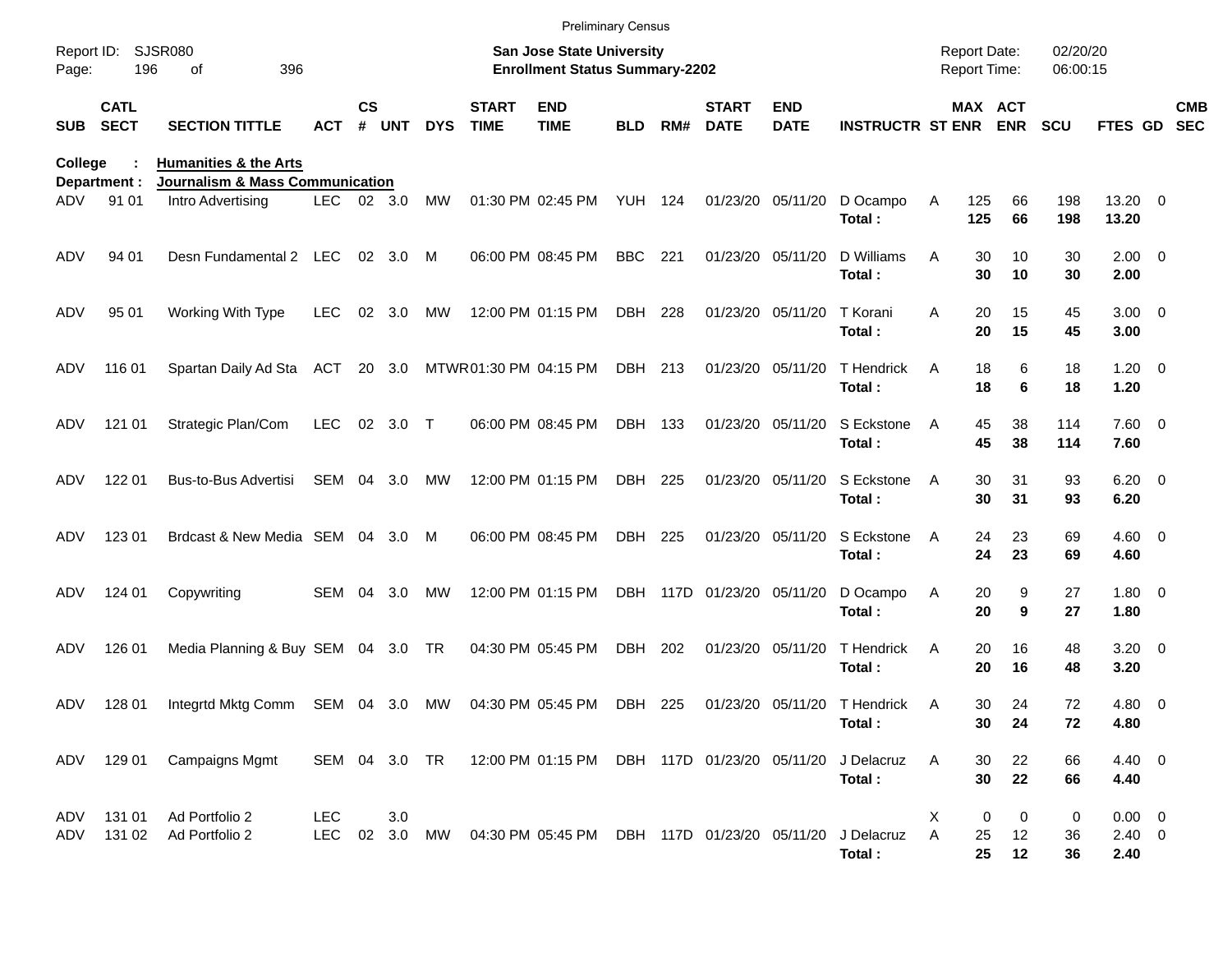|                                          |                            |                                                                                           |                                 |                |                      |                        |                             | <b>Preliminary Census</b>                                                 |                                  |                    |                                  |                                                        |                                                  |                                            |                              |                       |                                             |                          |
|------------------------------------------|----------------------------|-------------------------------------------------------------------------------------------|---------------------------------|----------------|----------------------|------------------------|-----------------------------|---------------------------------------------------------------------------|----------------------------------|--------------------|----------------------------------|--------------------------------------------------------|--------------------------------------------------|--------------------------------------------|------------------------------|-----------------------|---------------------------------------------|--------------------------|
| Report ID:<br>Page:                      | 197                        | SJSR080<br>396<br>οf                                                                      |                                 |                |                      |                        |                             | <b>San Jose State University</b><br><b>Enrollment Status Summary-2202</b> |                                  |                    |                                  |                                                        |                                                  | <b>Report Date:</b><br><b>Report Time:</b> |                              | 02/20/20<br>06:00:15  |                                             |                          |
| <b>SUB</b>                               | <b>CATL</b><br><b>SECT</b> | <b>SECTION TITTLE</b>                                                                     | <b>ACT</b>                      | <b>CS</b><br># | <b>UNT</b>           | <b>DYS</b>             | <b>START</b><br><b>TIME</b> | <b>END</b><br><b>TIME</b>                                                 | <b>BLD</b>                       | RM#                | <b>START</b><br><b>DATE</b>      | <b>END</b><br><b>DATE</b>                              | <b>INSTRUCTR ST ENR</b>                          |                                            | <b>MAX ACT</b><br><b>ENR</b> | <b>SCU</b>            | <b>FTES GD</b>                              | <b>CMB</b><br><b>SEC</b> |
| ADV                                      | 132 01                     | UX UI Desn Ad                                                                             | <b>LEC</b>                      |                | 02 3.0               | <b>TR</b>              |                             | 04:30 PM 05:45 PM                                                         | <b>DBH</b>                       | 117D               | 01/23/20                         | 05/11/20                                               | J Delacruz<br>Total:                             | 25<br>A<br>25                              | 24<br>24                     | 72<br>72              | 4.90 2<br>4.90                              |                          |
| JOUR 50 01                               |                            | <b>Navigating News</b>                                                                    | <b>LEC</b>                      | 01             | 3.0                  | МW                     |                             | 12:00 PM 01:15 PM                                                         | DBH                              | 133                |                                  | 01/23/20 05/11/20                                      | H Kazem<br>Total:                                | 70<br>A<br>70                              | 28<br>28                     | 84<br>84              | $5.60$ 0<br>5.60                            |                          |
| JOUR 61 01<br><b>JOUR</b><br><b>JOUR</b> | 61 02<br>61 03             | Prnt/Mag and Online<br>Prnt/Mag and Online<br>Prnt/Mag and Online                         | <b>LEC</b><br><b>LEC</b><br>LEC | 02<br>02       | 3.0<br>3.0<br>02 3.0 | МW<br><b>TR</b><br>-F  |                             | 01:30 PM 02:45 PM<br>10:30 AM 11:45 AM<br>10:00 AM 12:45 PM               | DBH.<br><b>DBH</b><br><b>DBH</b> | 228<br>224<br>222  | 01/23/20<br>01/23/20<br>01/23/20 | 05/11/20<br>05/11/20<br>05/11/20                       | H Kazem<br>N Garud Patk A<br>C Saatsaz<br>Total: | 20<br>A<br>20<br>20<br>A<br>60             | 19<br>20<br>18<br>57         | 57<br>60<br>54<br>171 | 3.80 0<br>$4.00 \ 0$<br>$3.60 \ 0$<br>11.40 |                          |
| <b>JOUR 9501</b>                         | JOUR 95 02                 | <b>Digital News Photo</b><br>Digital News Photo                                           | <b>LEC</b><br><b>LEC</b>        | 03<br>03       | 3.0<br>3.0           | МW<br><b>MW</b>        |                             | 09:00 AM 10:15 AM<br>10:30 AM 11:45 AM                                    | DBH.<br><b>DBH</b>               | 228<br>228         | 01/23/20<br>01/23/20             | 05/11/20<br>05/11/20                                   | D Cheers<br>D Cheers<br>Total:                   | 20<br>A<br>A<br>20<br>40                   | 6<br>16<br>22                | 18<br>48<br>66        | $1.20 \t 0$<br>$3.20 \ 0$<br>4.40           |                          |
|                                          | JOUR 130 01<br>JOUR 130 02 | Media Apprentice<br>Media Apprentice                                                      | <b>LEC</b><br><b>LEC</b>        | 02<br>02       | 3.0<br>3.0           | <b>TR</b><br><b>TR</b> |                             | 10:30 AM 11:45 AM<br>10:30 AM 11:45 AM                                    | DBH.<br><b>DBH</b>               | <b>2091</b><br>209 | 01/23/20<br>01/23/20             | 05/11/20<br>05/11/20                                   | D Martinet<br>R Craig<br>Total:                  | 20<br>A<br>25<br>A<br>45                   | 11<br>12<br>23               | 33<br>36<br>69        | $2.20 \t 0$<br>$2.40 \ 0$<br>4.60           |                          |
|                                          | JOUR 132 01                | <b>Feature Reporting</b>                                                                  | <b>LEC</b>                      | 04             | 3.0                  | TR                     |                             | 01:30 PM 02:45 PM                                                         | DBH                              | 228                |                                  | 01/23/20 05/11/20                                      | R Nichols<br>Total:                              | 20<br>A<br>20                              | 19<br>19                     | 57<br>57              | 3.80 0<br>3.80                              |                          |
|                                          | JOUR 133 01                | <b>Editing/News Mgmt</b>                                                                  | SEM                             |                | 04 3.0               | МW                     |                             | 12:00 PM 01:15 PM                                                         | DBH                              | 224                |                                  | 01/23/20 05/11/20                                      | R Craig<br>Total:                                | 20<br>Α<br>20                              | 17<br>17                     | 51<br>51              | $3.40 \ 0$<br>3.40                          |                          |
|                                          | JOUR 136 01                | Newspaper and Mag D&EC                                                                    |                                 |                | 02 3.0 TR            |                        |                             | 12:00 PM 01:15 PM                                                         | DBH                              | 222                |                                  | 01/23/20 05/11/20                                      | N Garud Patk A<br>Total:                         | 20<br>20                                   | 9<br>9                       | 27<br>27              | $1.80 \ 0$<br>1.80                          |                          |
|                                          | JOUR 137 01                | Reviewing the Arts                                                                        | SEM                             | 05             | 3.0                  | TR                     |                             | 10:30 AM 11:45 AM                                                         | DBH                              | 213                | 01/23/20                         | 05/11/20                                               | S Fosdick<br>Total:                              | Α<br>20<br>20                              | 10<br>10                     | 30<br>30              | $2.15 \quad 3$<br>2.15                      |                          |
|                                          |                            | JOUR 138 01 Sports Journalism                                                             | ACT 20 3.0 TBA                  |                |                      |                        |                             |                                                                           |                                  |                    |                                  | 01/23/20 05/11/20                                      | Total:                                           | 20<br>Α<br>20                              | 11<br>11                     | 33<br>33              | $2.20 \t 0$<br>2.20                         |                          |
|                                          |                            | JOUR 140A 01 StuMedProd:Update ACT 20 3.0 TR 01:30 PM 04:15 PM DBH 209I 01/23/20 05/11/20 |                                 |                |                      |                        |                             |                                                                           |                                  |                    |                                  |                                                        | D Martinet<br>Total:                             | 25<br>A<br>25                              | 10<br>10                     | 10<br>10              | $2.00 \t 0$<br>2.00                         |                          |
|                                          |                            | JOUR 140B 01 StuMedia:SparDaily<br>JOUR 140B 02 StuMedia:SparDaily                        |                                 |                |                      |                        |                             | ACT 20 1.0 MTWR01:30 PM 02:45 PM<br>ACT 20 2.0 MTWR03:00 PM 04:15 PM      | DBH 209<br>DBH                   | 209                |                                  | 01/23/20 05/11/20 R Craig<br>01/23/20 05/11/20 R Craig |                                                  | 15<br>A<br>15<br>A                         | 13<br>13                     | 13<br>13              | $0.87$ 0<br>$1.73 \t 0$                     |                          |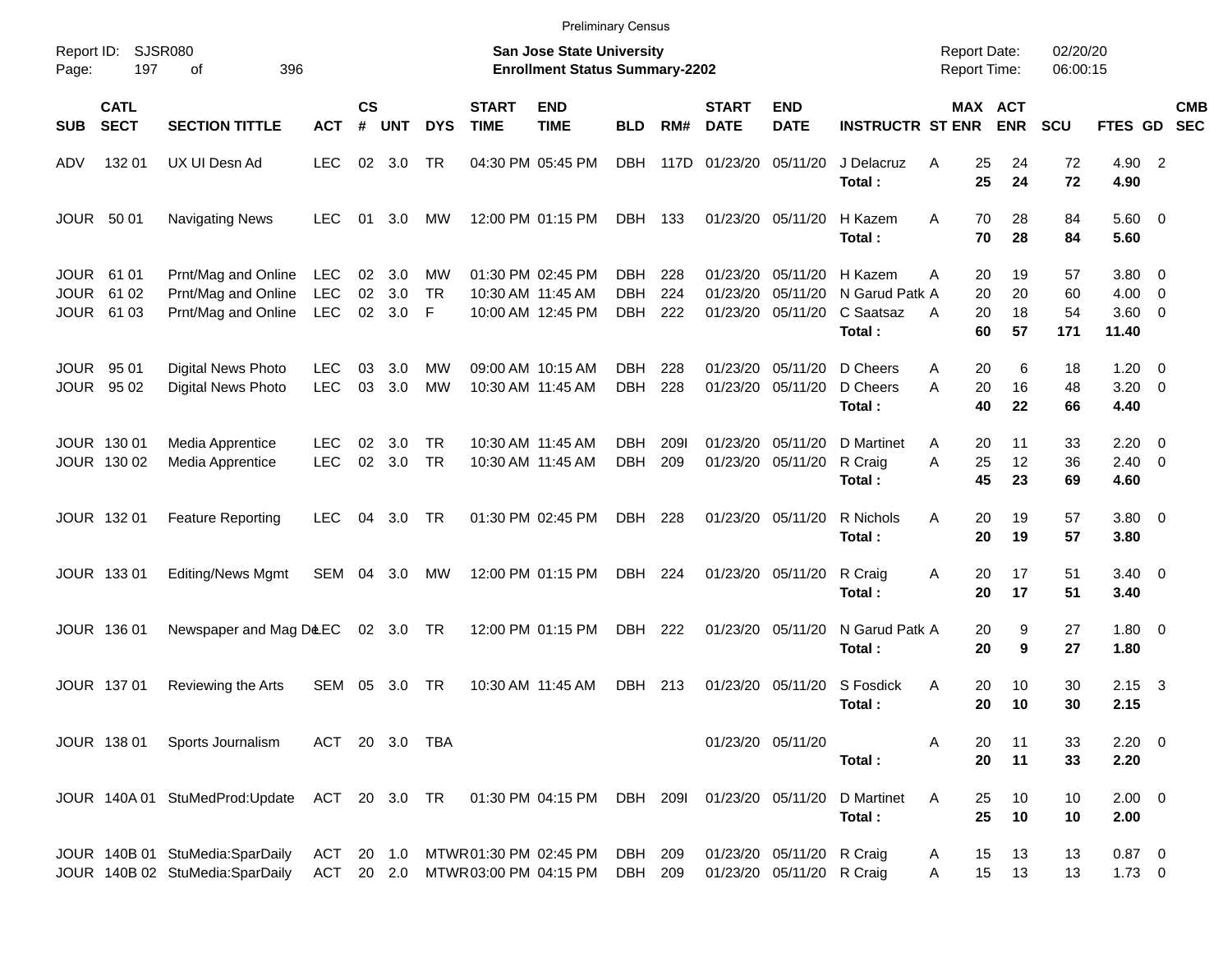|                     |                            |                                |               |                    |            |            |                             |                                                                    | <b>Preliminary Census</b> |     |                             |                           |                         |                                     |                               |                      |                     |                          |                          |
|---------------------|----------------------------|--------------------------------|---------------|--------------------|------------|------------|-----------------------------|--------------------------------------------------------------------|---------------------------|-----|-----------------------------|---------------------------|-------------------------|-------------------------------------|-------------------------------|----------------------|---------------------|--------------------------|--------------------------|
| Report ID:<br>Page: | <b>SJSR080</b><br>198      | 396<br>οf                      |               |                    |            |            |                             | San Jose State University<br><b>Enrollment Status Summary-2202</b> |                           |     |                             |                           |                         | <b>Report Date:</b><br>Report Time: |                               | 02/20/20<br>06:00:15 |                     |                          |                          |
| <b>SUB</b>          | <b>CATL</b><br><b>SECT</b> | <b>SECTION TITTLE</b>          | <b>ACT</b>    | $\mathsf{cs}$<br># | <b>UNT</b> | <b>DYS</b> | <b>START</b><br><b>TIME</b> | <b>END</b><br><b>TIME</b>                                          | <b>BLD</b>                | RM# | <b>START</b><br><b>DATE</b> | <b>END</b><br><b>DATE</b> | <b>INSTRUCTR ST ENR</b> |                                     | MAX ACT<br><b>ENR</b>         | <b>SCU</b>           | FTES GD             |                          | <b>CMB</b><br><b>SEC</b> |
|                     |                            |                                |               |                    |            |            |                             |                                                                    |                           |     |                             |                           | Total:                  |                                     | 26<br>30                      | 26                   | 2.60                |                          |                          |
|                     |                            | JOUR 140C 01 StuMedia: Spear   | ACT           | 20                 | 3.0        | MW         |                             | 04:30 PM 05:45 PM                                                  | DBH                       | 209 | 01/23/20 05/11/20           |                           | D Nichols<br>Total:     | Α                                   | 27<br>25<br>25<br>27          | 81<br>81             | $5.40 \ 0$<br>5.40  |                          |                          |
|                     |                            | JOUR 140D 01 StuMediaProd: Mag | ACT           |                    | 20 3.0     |            | MTWR03:00 PM 04:15 PM       |                                                                    | DBH                       | 224 |                             | 01/23/20 05/11/20         | R Nichols<br>Total:     | Α                                   | 25<br>16<br>25<br>16          | 48<br>48             | $3.20 \ 0$<br>3.20  |                          |                          |
|                     | JOUR 150 01                | News Media Mgmt                | ACT           | 20                 | - 3.0      |            | MTWR01:30 PM 02:45 PM       |                                                                    | DBH                       | 209 |                             | 01/23/20 05/11/20         | D Nichols<br>Total:     | Α                                   | 20<br>29<br>20<br>29          | 29<br>29             | 5.80 0<br>5.80      |                          |                          |
|                     |                            | JOUR 176A 01 Documentary I     | ACT           | 20                 | 3.0        | МW         |                             | 10:30 AM 11:45 AM                                                  | DBH                       | 225 |                             | 01/23/20 05/11/20         | H Kazem<br>Total:       | Α                                   | 12<br>30<br>30<br>12          | 36<br>36             | $2.45$ 1<br>2.45    |                          |                          |
|                     |                            | JOUR 176B 01 Documentary II    | ACT           | 20                 | 3.0        | МW         |                             | 10:30 AM 11:45 AM                                                  | DBH                       | 225 |                             | 01/23/20 05/11/20         | H Kazem<br>Total:       | Α                                   | 3<br>20<br>$\mathbf{3}$<br>20 | 9<br>9               | $0.70$ 2<br>0.70    |                          |                          |
|                     | MCOM 6301                  | New Media                      | <b>LEC</b>    |                    | 3.0        |            |                             |                                                                    |                           |     |                             |                           |                         | X.                                  | 0<br>0                        | 0                    | $0.00 \quad 0$      |                          |                          |
|                     | MCOM 63 02                 | New Media                      | <b>LEC</b>    | 02                 | 3.0        | <b>MW</b>  |                             | 10:30 AM 11:45 AM                                                  | DBH                       | 224 |                             | 01/23/20 05/11/20         | D Nichols               | Α                                   | 20<br>20                      | 60                   | 4.00                | $\overline{\phantom{0}}$ |                          |
|                     | MCOM 63 03                 | New Media                      | <b>LEC</b>    |                    | 3.0        |            |                             |                                                                    |                           |     |                             |                           |                         | Х                                   | $\mathbf 0$<br>0              | 0                    | 0.00                | - 0                      |                          |
|                     | MCOM 63 04                 | New Media                      | <b>LEC</b>    | 02                 | 3.0        | м          |                             | 06:00 PM 08:45 PM                                                  | DBH                       | 228 | 01/23/20                    | 05/11/20                  | V Nelson                | A                                   | 20<br>14                      | 42                   | 2.80                | $\overline{0}$           |                          |
|                     | MCOM 63 05                 | New Media                      | <b>LEC</b>    | 02                 | 3.0        | <b>TR</b>  |                             | 12:00 PM 01:15 PM                                                  | <b>DBH</b>                | 228 | 01/23/20                    | 05/11/20                  | D Cheers                | Α                                   | 20<br>11                      | 33                   | 2.20                | 0                        |                          |
|                     | MCOM 63 06                 | New Media                      | <b>LEC</b>    | 02                 | 3.0        | <b>TR</b>  |                             | 10:30 AM 11:45 AM                                                  | DBH                       | 228 | 01/23/20                    | 05/11/20                  | D Cheers                | A                                   | $\overline{7}$<br>20          | 21                   | 1.40                | $\overline{\phantom{0}}$ |                          |
|                     | MCOM 6380                  | New Media                      | <b>LEC</b>    | 02                 | 3.0        | <b>TBA</b> |                             |                                                                    |                           |     | 01/23/20                    | 05/11/20                  | C Saatsaz               | A                                   | 20<br>19                      | 57                   | 3.80                | 0                        |                          |
|                     | MCOM 63 81                 | New Media                      | <b>LEC</b>    | 02                 | 3.0        | <b>TBA</b> |                             |                                                                    |                           |     |                             | 01/23/20 05/11/20         | P Young<br>Total:       | А<br>120                            | 20<br>18<br>89                | 54<br>267            | $3.60 \ 0$<br>17.80 |                          |                          |
|                     | MCOM 70 01                 | Vis Comm Mod Media LEC         |               |                    | 3.0        |            |                             |                                                                    |                           |     |                             |                           |                         | X                                   | 0<br>$\mathbf 0$              | 0                    | $0.00 \t 0$         |                          |                          |
|                     | MCOM 70 02                 | Vis Comm Mod Media LEC         |               | 03                 | 3.0        | <b>TR</b>  |                             | 09:00 AM 10:15 AM                                                  | DBH                       | 133 |                             | 01/23/20 05/11/20         | D Martinet              | A                                   | 70<br>37                      | 111                  | 7.40                | $\overline{\phantom{0}}$ |                          |
|                     |                            |                                |               |                    |            |            |                             |                                                                    |                           |     |                             |                           | Total:                  |                                     | 70<br>37                      | 111                  | 7.40                |                          |                          |
|                     | <b>MCOM 7201</b>           | Mcom & Society                 | <b>LEC</b>    |                    | 02 3.0     | МW         |                             | 10:30 AM 11:45 AM                                                  | DBH 133                   |     |                             | 01/23/20 05/11/20         | R Craig                 | Α                                   | 70<br>42                      | 126                  | 8.40 0              |                          |                          |
|                     | MCOM 72 02                 | Mcom & Society                 | <b>LEC</b>    |                    | 02 3.0     | TR         |                             | 01:30 PM 02:45 PM                                                  | DBH 133                   |     |                             | 01/23/20 05/11/20         | N Garud Patk A          |                                     | 47<br>70                      | 141                  | $9.40 \quad 0$      |                          |                          |
|                     |                            |                                |               |                    |            |            |                             |                                                                    |                           |     |                             |                           | Total:                  | 140                                 | 89                            | 267                  | 17.80               |                          |                          |
|                     |                            | MCOM 100W 01 Wrtg Wkhp in Comm | SEM           |                    | 04 3.0     | TR         |                             | 04:30 PM 05:45 PM                                                  | DBH 224                   |     |                             | 01/23/20 05/11/20         | R Nichols               | A                                   | 20<br>14                      | 42                   | 2.80 0              |                          |                          |
|                     |                            | MCOM 100W 02 Wrtg Wkhp in Comm | SEM           | 04                 | 3.0        | F          |                             | 09:30 AM 12:15 PM                                                  | DBH                       | 224 |                             | 01/23/20 05/11/20         | R Nichols               | Α                                   | $\overline{7}$<br>20          | 21                   | $1.40 \ 0$          |                          |                          |
|                     |                            | MCOM 100W 03 Wrtg Wkhp in Comm | SEM           |                    | 04 3.0     | TR         |                             | 03:00 PM 04:15 PM                                                  | DBH 222                   |     |                             | 01/23/20 05/11/20         | M Dowdy                 | Α                                   | 20<br>20                      | 60                   | $4.00 \ 0$          |                          |                          |
|                     |                            | MCOM 100W 04 Wrtg Wkhp in Comm | SEM 04 3.0 MW |                    |            |            |                             | 12:00 PM 01:15 PM                                                  | DBH 222                   |     |                             | 01/23/20 05/11/20         | D Tillinghas            | A                                   | 20<br>20                      | 60                   | $4.00 \ 0$          |                          |                          |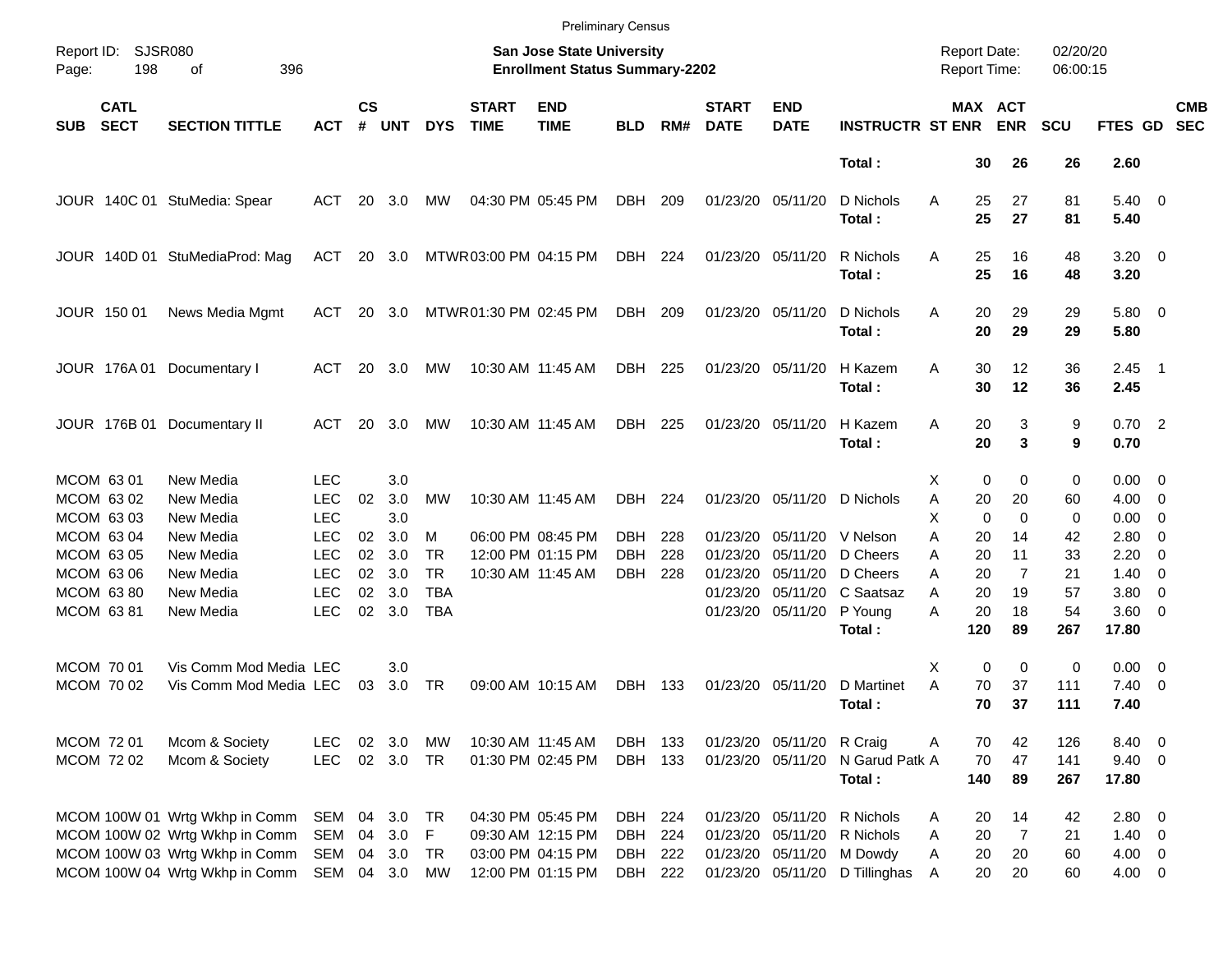|             |                                                  |                         |              |                    |            |            |                             | <b>Preliminary Census</b>                                          |            |      |                             |                           |                         |                                     |                       |                      |                      |                         |                          |
|-------------|--------------------------------------------------|-------------------------|--------------|--------------------|------------|------------|-----------------------------|--------------------------------------------------------------------|------------|------|-----------------------------|---------------------------|-------------------------|-------------------------------------|-----------------------|----------------------|----------------------|-------------------------|--------------------------|
| Page:       | <b>SJSR080</b><br>Report ID:<br>199<br>396<br>of |                         |              |                    |            |            |                             | San Jose State University<br><b>Enrollment Status Summary-2202</b> |            |      |                             |                           |                         | <b>Report Date:</b><br>Report Time: |                       | 02/20/20<br>06:00:15 |                      |                         |                          |
| <b>SUB</b>  | <b>CATL</b><br><b>SECT</b>                       | <b>SECTION TITTLE</b>   | ACT          | $\mathsf{cs}$<br># | <b>UNT</b> | <b>DYS</b> | <b>START</b><br><b>TIME</b> | <b>END</b><br><b>TIME</b>                                          | <b>BLD</b> | RM#  | <b>START</b><br><b>DATE</b> | <b>END</b><br><b>DATE</b> | <b>INSTRUCTR ST ENR</b> |                                     | MAX ACT<br><b>ENR</b> | <b>SCU</b>           | FTES GD              |                         | <b>CMB</b><br><b>SEC</b> |
|             |                                                  |                         |              |                    |            |            |                             |                                                                    |            |      |                             |                           | Total:                  | 80                                  | 61                    | 183                  | 12.20                |                         |                          |
|             | MCOM 101 01                                      | Media Law & Ethics      | <b>LEC</b>   | 03                 | 3.0        | TR.        |                             | 10:30 AM 11:45 AM                                                  | DBH        | 133  | 01/23/20                    | 05/11/20                  | L Sokoloff              | 40<br>A                             | 31                    | 93                   | 6.20                 | $\overline{\mathbf{0}}$ |                          |
|             | MCOM 101 02                                      | Media Law & Ethics      | <b>LEC</b>   | 03                 | 3.0        | <b>TR</b>  |                             | 01:30 PM 02:45 PM                                                  | <b>DBH</b> | 225  |                             | 01/23/20 05/11/20         | L Sokoloff<br>Total:    | A<br>40<br>80                       | 17<br>48              | 51<br>144            | $3.40 \ 0$<br>9.60   |                         |                          |
|             | MCOM 104 01                                      | Mass Comm Research SEM  |              | 04                 | 3.0        | MW         |                             | 10:30 AM 11:45 AM                                                  | DBH        | 222  | 01/23/20                    | 05/11/20                  | ZLi                     | 20<br>Α                             | 21                    | 63                   | $4.20 \ 0$           |                         |                          |
|             | MCOM 104 02                                      | Mass Comm Research SEM  |              | 04                 | 3.0        | <b>MW</b>  |                             | 09:00 AM 10:15 AM                                                  | <b>DBH</b> | 222  | 01/23/20                    | 05/11/20                  | Z Li                    | A<br>20                             | 20                    | 60                   | $4.00 \ 0$           |                         |                          |
|             | MCOM 104 80                                      | Mass Comm Research SEM  |              |                    | 04 3.0     | <b>TBA</b> |                             |                                                                    |            |      |                             | 01/23/20 05/11/20         | P Young<br>Total:       | 45<br>A<br>85                       | 40<br>81              | 120<br>243           | $8.00 \t 0$<br>16.20 |                         |                          |
|             | MCOM 105 01                                      | Diversty & Media        | LEC.         | 02                 | 3.0        | TR.        |                             | 12:00 PM 01:15 PM                                                  | DBH 133    |      |                             | 01/23/20 05/11/20         | P West<br>Total:        | 40<br>Α<br>40                       | 34<br>34              | 102<br>102           | $6.80$ 0<br>6.80     |                         |                          |
|             | MCOM 106 02                                      | <b>Global Mass Comm</b> | <b>LEC</b>   |                    | 3.0        |            |                             |                                                                    |            |      |                             |                           |                         | $\mathbf 0$<br>X                    | $\mathbf 0$           | 0                    | $0.00 \t 0$          |                         |                          |
|             | MCOM 106 03                                      | Global Mass Comm        | <b>LEC</b>   | 02                 | 3.0        | <b>TR</b>  |                             | 04:30 PM 05:45 PM                                                  | DBH        | 225  |                             | 01/23/20 05/11/20         | D Tillinghas            | A<br>30                             | 10                    | 30                   | $2.00 \t 0$          |                         |                          |
|             |                                                  |                         |              |                    |            |            |                             |                                                                    |            |      |                             |                           | Total:                  | 30                                  | 10                    | 30                   | 2.00                 |                         |                          |
|             | MCOM 108 01                                      | <b>Virtual Worlds</b>   | <b>LEC</b>   |                    | 3.0        |            |                             |                                                                    |            |      |                             |                           |                         | X                                   | 0<br>0                | 0                    | $0.00 \t 0$          |                         |                          |
|             | MCOM 108 02                                      | <b>Virtual Worlds</b>   | <b>LEC</b>   |                    | 3.0        |            |                             |                                                                    |            |      |                             |                           |                         | X                                   | 0<br>0                | 0                    | $0.00 \t 0$          |                         |                          |
|             |                                                  |                         |              |                    |            |            |                             |                                                                    |            |      |                             |                           | Total:                  | $\mathbf 0$                         | $\bf{0}$              | 0                    | 0.00                 |                         |                          |
| MCOM 111 01 |                                                  | Internship              | <b>SEM</b>   | 06                 | 3.0        | TBA        |                             |                                                                    |            |      |                             | 01/23/20 05/11/20         | M Cabot                 | 60<br>A                             | 35                    | 105                  | $7.05$ 1             |                         |                          |
|             |                                                  |                         |              |                    |            |            |                             |                                                                    |            |      |                             |                           | Total:                  | 60                                  | 35                    | 105                  | 7.05                 |                         |                          |
|             | MCOM 139 01                                      | Specialized Wrtg        | <b>SEM</b>   |                    | 3.0        |            |                             |                                                                    |            |      |                             |                           |                         | $\mathbf 0$<br>X                    | 0                     | 0                    | $0.00 \t 0$          |                         |                          |
|             | MCOM 139 02                                      | Specialized Wrtg        | <b>SEM</b>   | 04                 | 3.0        | MW         |                             | 10:30 AM 11:45 AM                                                  | DBH.       | 117D | 01/23/20                    | 05/11/20                  | S Fletcher              | A<br>20                             | 13                    | 39                   | $2.60 \t 0$          |                         |                          |
|             | MCOM 139 03                                      | Specialized Wrtg        | <b>SEM</b>   | 04                 | 3.0        | <b>MW</b>  |                             | 01:30 PM 02:45 PM                                                  | <b>DBH</b> | 133  |                             | 01/23/20 05/11/20         | A Balint                | 75<br>A                             | $\overline{7}$        | 21                   | $1.50$ 2             |                         |                          |
|             |                                                  |                         |              |                    |            |            |                             |                                                                    |            |      |                             |                           | Total:                  | 95                                  | 20                    | 60                   | 4.10                 |                         |                          |
|             | MCOM 163 01                                      | Adv Media tech          | <b>LEC</b>   |                    | 03 3.0     | R          |                             | 06:00 PM 08:45 PM                                                  | DBH 228    |      |                             | 01/23/20 05/11/20         | V Nelson                | 20<br>Α                             | 14                    | 42                   | 2.80 0               |                         |                          |
|             | MCOM 163 02                                      | Adv Media tech          | <b>LEC</b>   |                    | 03 3.0 R   |            |                             | 06:00 PM 08:45 PM                                                  | DBH 226    |      |                             | 01/23/20 05/11/20         | T Korani                | Α<br>20                             | 12                    | 36                   | $2.40 \quad 0$       |                         |                          |
|             |                                                  |                         |              |                    |            |            |                             |                                                                    |            |      |                             |                           | Total:                  | 40                                  | 26                    | 78                   | 5.20                 |                         |                          |
|             | MCOM 170 01                                      | Strat Soc Media         | LEC 02 3.0 W |                    |            |            |                             | 06:00 PM 08:45 PM                                                  |            |      | DBH 117D 01/23/20 05/11/20  |                           | M Brito                 | Α<br>25                             | 24                    | 72                   | 4.95 3               |                         |                          |
|             |                                                  |                         |              |                    |            |            |                             |                                                                    |            |      |                             |                           | Total:                  | 25                                  | 24                    | 72                   | 4.95                 |                         |                          |
|             | MCOM 180 01                                      | Independent Study       | <b>SUP</b>   |                    |            | 36 1.0 TBA |                             |                                                                    |            |      |                             | 01/23/20 05/11/20 P West  |                         | 30<br>A                             | 29                    | 29                   | $1.95$ 1             |                         |                          |
|             | MCOM 180 02                                      | Independent Study       | SUP          |                    |            | 36 2.0 TBA |                             |                                                                    |            |      |                             | 01/23/20 05/11/20 P West  |                         | 20<br>Α                             | $\overline{a}$        | 4                    | $0.27 \t 0$          |                         |                          |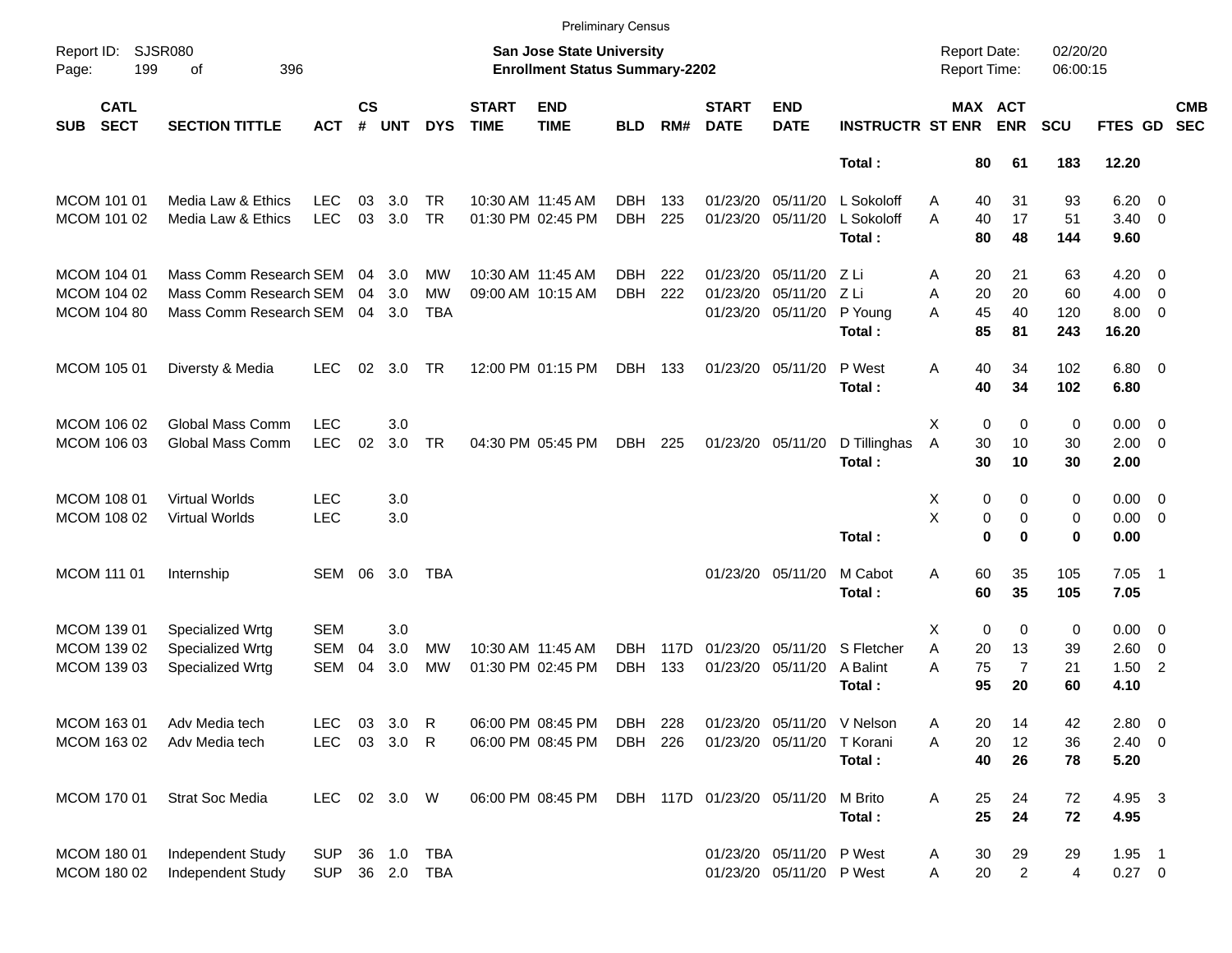|                            |                            |                                                        |                          |                    |                        |                   |                             | <b>Preliminary Census</b>                                          |                    |                 |                             |                                        |                                  |                                            |                                           |                      |                                 |                          |            |
|----------------------------|----------------------------|--------------------------------------------------------|--------------------------|--------------------|------------------------|-------------------|-----------------------------|--------------------------------------------------------------------|--------------------|-----------------|-----------------------------|----------------------------------------|----------------------------------|--------------------------------------------|-------------------------------------------|----------------------|---------------------------------|--------------------------|------------|
| Page:                      | Report ID: SJSR080<br>200  | 396<br>of                                              |                          |                    |                        |                   |                             | San Jose State University<br><b>Enrollment Status Summary-2202</b> |                    |                 |                             |                                        |                                  | <b>Report Date:</b><br><b>Report Time:</b> |                                           | 02/20/20<br>06:00:15 |                                 |                          |            |
| <b>SUB</b>                 | <b>CATL</b><br><b>SECT</b> | <b>SECTION TITTLE</b>                                  | <b>ACT</b>               | $\mathsf{cs}$<br># | <b>UNT</b>             | <b>DYS</b>        | <b>START</b><br><b>TIME</b> | <b>END</b><br><b>TIME</b>                                          | <b>BLD</b>         | RM#             | <b>START</b><br><b>DATE</b> | <b>END</b><br><b>DATE</b>              | <b>INSTRUCTR ST ENR</b>          | <b>MAX ACT</b>                             | <b>ENR</b>                                | <b>SCU</b>           | FTES GD SEC                     |                          | <b>CMB</b> |
| MCOM 180 03                |                            | Independent Study                                      | <b>SUP</b>               |                    | 36 3.0                 | TBA               |                             |                                                                    |                    |                 |                             | 01/23/20 05/11/20                      | P West<br>Total:                 | 30<br>A<br>80                              | 18<br>49                                  | 54<br>87             | $3.70$ 2<br>5.92                |                          |            |
|                            |                            | MCOM 199B 01 Ad & PR Agency II                         | LAB                      | 15                 | 3.0                    |                   | MTWR03:00 PM 04:15 PM       |                                                                    |                    | <b>DBH 117D</b> | 01/23/20 05/11/20           |                                        | C Disalvo<br>Total:              | A<br>30<br>30                              | 28<br>28                                  | 84<br>84             | $5.60$ 0<br>5.60                |                          |            |
| MCOM 270 01                |                            | Comm Law & Policy                                      | <b>SEM</b>               |                    | 3.0                    |                   |                             |                                                                    |                    |                 |                             |                                        | Total:                           | Χ<br>0<br>$\bf{0}$                         | 0<br>$\bf{0}$                             | 0<br>0               | $0.00 \t 0$<br>0.00             |                          |            |
| MCOM 284 01<br>MCOM 284 02 |                            | <b>Advanced User Exp</b><br><b>Advanced User Exp</b>   | SEM<br>SEM               | 05                 | 3.0<br>3.0             | M                 |                             | 06:00 PM 08:45 PM                                                  | DBH                | 222             | 01/23/20 05/11/20           |                                        | T Korani<br>Total:               | $\mathbf 0$<br>X<br>A<br>20<br>20          | 0<br>16<br>16                             | 0<br>48<br>48        | $0.00 \t 0$<br>3.85 13<br>3.85  |                          |            |
| MCOM 295 01<br>MCOM 295 02 |                            | Mass Comm Research SEM<br>Mass Comm Research SEM       |                          | 05                 | 3.0<br>$3.0$ T         |                   |                             | 06:00 PM 08:45 PM                                                  | DBH                | 225             |                             | 01/23/20 05/11/20                      | Z Li<br>Total:                   | Χ<br>$\mathbf 0$<br>A<br>20<br>20          | $\mathbf 0$<br>10<br>10                   | 0<br>30<br>30        | $0.00 \t 0$<br>2.50 10<br>2.50  |                          |            |
|                            |                            | MCOM 298A 01 Master's Project I                        | SEM                      | 05                 | 3.0                    | TBA               |                             |                                                                    |                    |                 | 01/23/20 05/11/20           |                                        | S Fosdick<br>Total:              | Α<br>25<br>25                              | 4<br>4                                    | 12<br>12             | 1.004<br>1.00                   |                          |            |
|                            |                            | MCOM 298B 01 Master's Proj II                          | <b>SEM</b>               |                    | 3.0                    |                   |                             |                                                                    |                    |                 |                             |                                        | Total:                           | Χ<br>0<br>$\mathbf 0$                      | 0<br>$\bf{0}$                             | 0<br>0               | $0.00 \t 0$<br>0.00             |                          |            |
| MCOM 299 01<br>MCOM 299 02 |                            | <b>Mass Comm Thesis</b><br><b>Mass Comm Thesis</b>     | <b>SUP</b><br><b>SUP</b> | 25                 | 3.0<br>25 6.0          | TBA<br><b>TBA</b> |                             |                                                                    |                    |                 | 01/23/20                    | 05/11/20<br>01/23/20 05/11/20          | S Fosdick<br>S Fosdick<br>Total: | 20<br>Α<br>20<br>A<br>40                   | 0<br>$\mathbf{1}$<br>$\blacktriangleleft$ | 0<br>6<br>6          | $0.00 \t 0$<br>$0.50$ 1<br>0.50 |                          |            |
| <b>PR</b>                  | 99 01                      | Intro to PR                                            | <b>LEC</b>               | 01                 | 3.0                    | TR                |                             | 09:00 AM 10:15 AM                                                  | <b>SH</b>          | 100             | 01/23/20 05/11/20           |                                        | M Cabot<br>Total:                | A<br>100<br>100                            | 48<br>48                                  | 144<br>144           | 9.60 0<br>9.60                  |                          |            |
| <b>PR</b><br><b>PR</b>     | 190 01<br>190 02           | <b>Media Relations</b><br><b>Media Relations</b>       | <b>LEC</b><br>LEC.       |                    | 02 3.0<br>02 3.0 MW    | <b>TR</b>         |                             | 10:30 AM 11:45 AM<br>01:30 PM 02:45 PM                             | DBH 222<br>DBH 222 |                 |                             | 01/23/20 05/11/20<br>01/23/20 05/11/20 | M Cabot<br>C Disalvo<br>Total:   | 25<br>Α<br>25<br>Α<br>50                   | 24<br>24<br>48                            | 72<br>72<br>144      | 4.80<br>4.80 0<br>9.60          | $\overline{\phantom{0}}$ |            |
| <b>PR</b><br><b>PR</b>     | 191 01<br>191 02           | <b>Strategic Creation</b><br><b>Strategic Creation</b> | <b>LEC</b><br>LEC        |                    | 02 3.0 TR<br>02 3.0 TR |                   |                             | 01:30 PM 02:45 PM<br>10:30 AM 11:45 AM                             | DBH 222<br>DBH 202 |                 |                             | 01/23/20 05/11/20<br>01/23/20 05/11/20 | M Cabot<br>S Fletcher<br>Total:  | 25<br>A<br>24<br>A<br>49                   | 22<br>13<br>35                            | 66<br>39<br>105      | $4.40 \ 0$<br>2.60 0<br>7.00    |                          |            |
| <b>PR</b>                  | 192 01                     | <b>Case Studies</b>                                    | <b>SEM</b>               |                    | 3.0                    |                   |                             |                                                                    |                    |                 |                             |                                        |                                  | 0<br>X                                     | 0                                         | 0                    | $0.00 \t 0$                     |                          |            |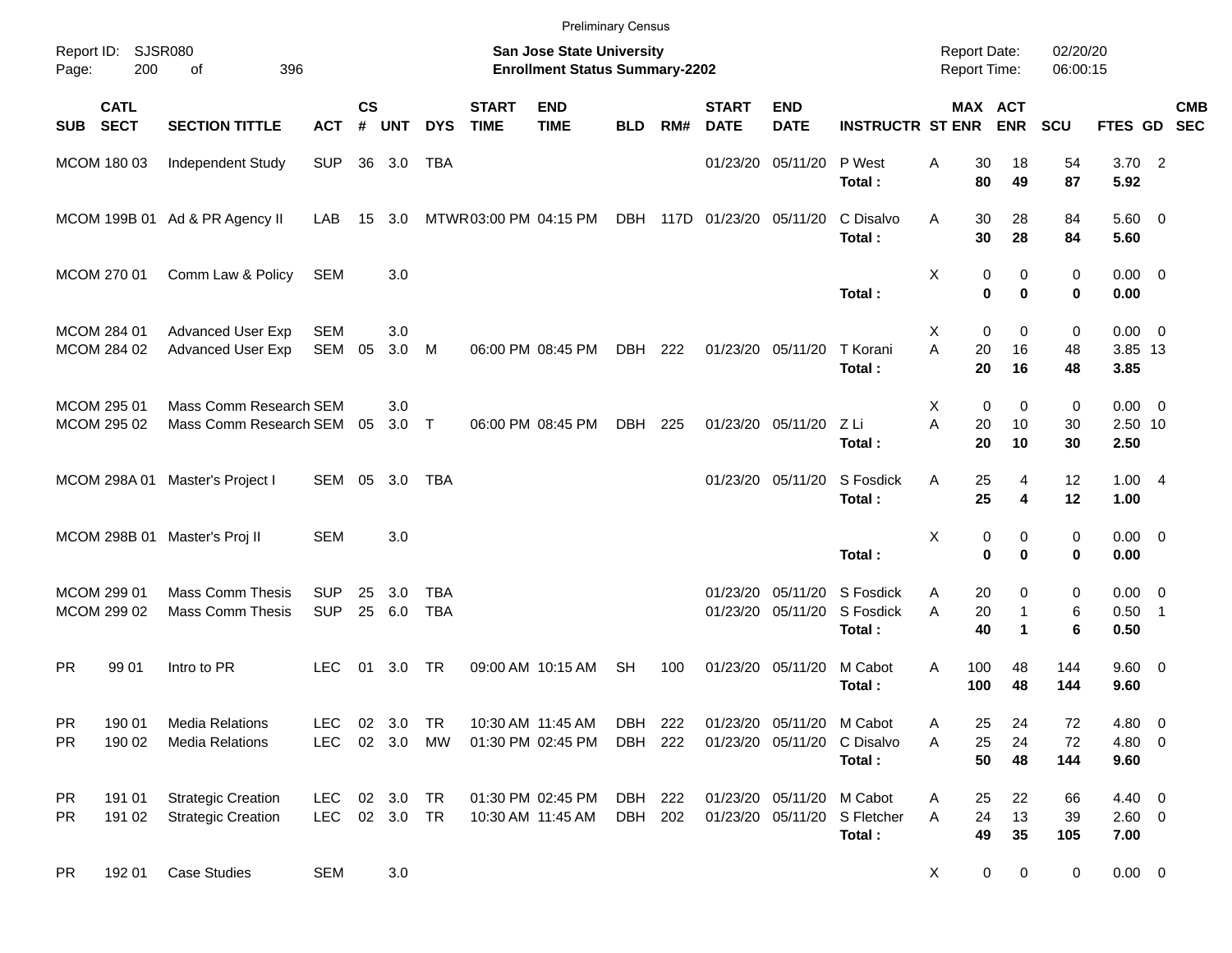|                     |                            |                                            |            |                |            |            |                             | <b>Preliminary Census</b>                                                 |            |     |                             |                                                  |                                                       |   |                                            |                          |                            |                                   |                          |                          |
|---------------------|----------------------------|--------------------------------------------|------------|----------------|------------|------------|-----------------------------|---------------------------------------------------------------------------|------------|-----|-----------------------------|--------------------------------------------------|-------------------------------------------------------|---|--------------------------------------------|--------------------------|----------------------------|-----------------------------------|--------------------------|--------------------------|
| Report ID:<br>Page: | 201                        | SJSR080<br>396<br>of                       |            |                |            |            |                             | <b>San Jose State University</b><br><b>Enrollment Status Summary-2202</b> |            |     |                             |                                                  |                                                       |   | <b>Report Date:</b><br><b>Report Time:</b> |                          | 02/20/20<br>06:00:15       |                                   |                          |                          |
| <b>SUB</b>          | <b>CATL</b><br><b>SECT</b> | <b>SECTION TITTLE</b>                      | <b>ACT</b> | <b>CS</b><br># | <b>UNT</b> | <b>DYS</b> | <b>START</b><br><b>TIME</b> | <b>END</b><br><b>TIME</b>                                                 | <b>BLD</b> | RM# | <b>START</b><br><b>DATE</b> | <b>END</b><br><b>DATE</b>                        | <b>INSTRUCTR ST ENR</b>                               |   | <b>MAX ACT</b>                             | <b>ENR</b>               | <b>SCU</b>                 | FTES GD                           |                          | <b>CMB</b><br><b>SEC</b> |
| <b>PR</b>           | 192 02                     | <b>Case Studies</b>                        | <b>SEM</b> | 04             | 3.0        | <b>TR</b>  |                             | 12:00 PM 01:15 PM                                                         | DBH        | 202 | 01/23/20                    | 05/11/20                                         | S Fletcher<br>Total:                                  | A | 20<br>20                                   | 18<br>18                 | 54<br>54                   | $3.60 \quad 0$<br>3.60            |                          |                          |
| <b>PR</b>           | 199 01                     | Campaign Mgmt                              | <b>SEM</b> | 05             | 3.0        | MW         |                             | 04:30 PM 05:45 PM                                                         | <b>DBH</b> | 222 | 01/23/20                    | 05/11/20                                         | C Disalvo<br>Total :                                  | A | 35<br>35                                   | 28<br>28                 | 84<br>84                   | 5.60<br>5.60                      | $\overline{\phantom{0}}$ |                          |
|                     | Department :               | <b>Journalism &amp; Mass Communication</b> |            |                |            |            |                             |                                                                           |            |     |                             | <b>Lower Division:</b><br><b>Upper Division:</b> | <b>Department Total:</b><br><b>Graduate Division:</b> |   | 2266<br>775<br>1386<br>105                 | 1454<br>461<br>962<br>31 | 4175<br>1383<br>2696<br>96 | 286.67<br>92.20<br>186.62<br>7.85 |                          |                          |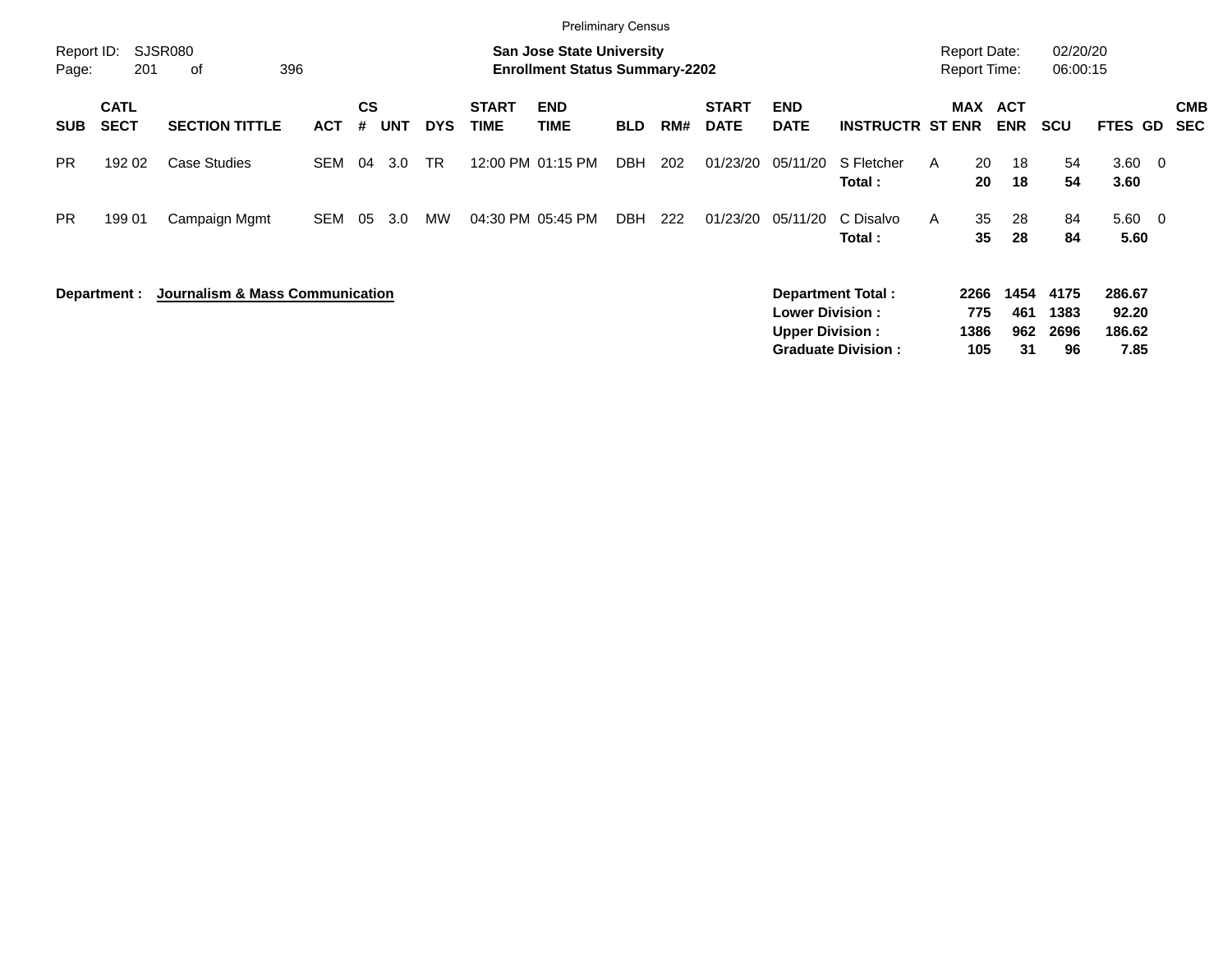|                     |                            |                                               |            |                    |            |               |                             |                                                                    | <b>Preliminary Census</b> |     |                             |                           |                                  |                                     |             |                      |                |                          |                          |
|---------------------|----------------------------|-----------------------------------------------|------------|--------------------|------------|---------------|-----------------------------|--------------------------------------------------------------------|---------------------------|-----|-----------------------------|---------------------------|----------------------------------|-------------------------------------|-------------|----------------------|----------------|--------------------------|--------------------------|
| Report ID:<br>Page: | 202                        | <b>SJSR080</b><br>396<br>οf                   |            |                    |            |               |                             | San Jose State University<br><b>Enrollment Status Summary-2202</b> |                           |     |                             |                           |                                  | <b>Report Date:</b><br>Report Time: |             | 02/20/20<br>06:00:15 |                |                          |                          |
| <b>SUB</b>          | <b>CATL</b><br><b>SECT</b> | <b>SECTION TITTLE</b>                         | <b>ACT</b> | $\mathsf{cs}$<br># | <b>UNT</b> | <b>DYS</b>    | <b>START</b><br><b>TIME</b> | <b>END</b><br><b>TIME</b>                                          | BLD                       | RM# | <b>START</b><br><b>DATE</b> | <b>END</b><br><b>DATE</b> | <b>INSTRUCTR ST ENR</b>          | MAX ACT                             | <b>ENR</b>  | <b>SCU</b>           | <b>FTES GD</b> |                          | <b>CMB</b><br><b>SEC</b> |
| <b>College</b>      |                            | <b>Humanities &amp; the Arts</b>              |            |                    |            |               |                             |                                                                    |                           |     |                             |                           |                                  |                                     |             |                      |                |                          |                          |
|                     | Department :               | <b>Linguistics &amp; Language Development</b> |            |                    |            |               |                             |                                                                    |                           |     |                             |                           |                                  |                                     |             |                      |                |                          |                          |
| <b>LING</b>         | 20 99                      | Nature of Language                            | LEC.       |                    | 02 3.0     | TBA           |                             |                                                                    |                           |     |                             | 01/23/20 05/11/20         | D Hunter                         | 25<br>Α                             | 25          | 75                   | $5.00 \t 0$    |                          |                          |
|                     |                            |                                               |            |                    |            |               |                             |                                                                    |                           |     |                             |                           | Total:                           | 25                                  | 25          | 75                   | 5.00           |                          |                          |
| <b>LING</b>         | 21 01                      | Langu and Thinking                            | <b>SEM</b> |                    | 3.0        |               |                             |                                                                    |                           |     |                             |                           |                                  | 0<br>х                              | $\mathbf 0$ | 0                    | 0.00           | - 0                      |                          |
| <b>LING</b>         | 21 02                      | Langu and Thinking                            | <b>SEM</b> | 04                 | 3.0        | МW            |                             | 09:00 AM 10:15 AM                                                  | SН                        | 414 | 01/23/20                    | 05/11/20                  | S Ball                           | A<br>25                             | 25          | 75                   | 5.00           | $\overline{0}$           |                          |
| LING                | 21 03                      | Langu and Thinking                            | <b>SEM</b> | 04                 | 3.0        | МW            |                             | 12:00 PM 01:15 PM                                                  | <b>SH</b>                 | 414 | 01/23/20                    | 05/11/20                  | R Joseph                         | 25<br>Α                             | 22          | 66                   | 4.40           | 0                        |                          |
| LING                | 21 04                      | Langu and Thinking                            | <b>SEM</b> | 04                 | 3.0        | МW            |                             | 01:30 PM 02:45 PM                                                  | <b>SH</b>                 | 414 |                             | 01/23/20 05/11/20 S Ball  |                                  | 25<br>Α                             | 26          | 78                   | 5.20           | 0                        |                          |
| LING                | 21 05                      | Langu and Thinking                            | <b>SEM</b> |                    | 3.0        |               |                             |                                                                    |                           |     |                             |                           |                                  | X<br>$\mathbf 0$                    | $\Omega$    | 0                    | 0.00           | 0                        |                          |
| LING                | 21 06                      | Langu and Thinking                            | <b>SEM</b> | 04                 | 3.0        | TR.           |                             | 09:00 AM 10:15 AM                                                  | <b>SH</b>                 | 414 |                             | 01/23/20 05/11/20         | S Ball                           | Α<br>25                             | 23          | 69                   | 4.60           | $\overline{0}$           |                          |
| LING                | 21 07                      | Langu and Thinking                            | <b>SEM</b> | 04                 | 3.0        | <b>TR</b>     |                             | 10:30 AM 11:45 AM                                                  | <b>SH</b>                 | 414 |                             |                           | 01/23/20 05/11/20 K Sanders      | 25<br>Α                             | 25          | 75                   | 5.00           | $\overline{0}$           |                          |
| LING                | 21 08                      | Langu and Thinking                            | <b>SEM</b> |                    | 3.0        |               |                             |                                                                    |                           |     |                             |                           |                                  | X<br>$\mathbf 0$                    | $\Omega$    | 0                    | 0.00           | 0                        |                          |
| LING                | 21 09                      | Langu and Thinking                            | <b>SEM</b> | 04                 | 3.0        | TR            |                             | 01:30 PM 02:45 PM                                                  | <b>SH</b>                 | 414 |                             | 01/23/20 05/11/20         | J Kitaiima                       | 25<br>Α                             | 18          | 54                   | 3.60           | $\overline{0}$           |                          |
| LING                | 21 80                      | Langu and Thinking                            | <b>SEM</b> | 04                 | 3.0        | <b>TBA</b>    |                             |                                                                    |                           |     | 01/23/20                    | 05/11/20                  | E Chiu                           | Α<br>25                             | 25          | 75                   | 5.00           | $\overline{0}$           |                          |
| LING                | 21 81                      | Langu and Thinking                            | <b>SEM</b> | 04                 | 3.0        | TBA           |                             |                                                                    |                           |     |                             | 01/23/20 05/11/20         | M ModirzadehA                    | 25                                  | 20          | 60                   | 4.00           | 0                        |                          |
| LING                | 2182                       | Langu and Thinking                            | <b>SEM</b> |                    | 3.0        |               |                             |                                                                    |                           |     |                             |                           |                                  | $\mathbf 0$<br>X                    | $\Omega$    | 0                    | 0.00           | $\overline{0}$           |                          |
| <b>LING</b>         | 21 99                      | Langu and Thinking                            | <b>SEM</b> | 04                 | 3.0        | <b>TBA</b>    |                             |                                                                    |                           |     |                             | 01/23/20 05/11/20         | D Hunter                         | A<br>25                             | 25          | 75                   | 5.00           | $\overline{\phantom{0}}$ |                          |
|                     |                            |                                               |            |                    |            |               |                             |                                                                    |                           |     |                             |                           | Total:                           | 225                                 | 209         | 627                  | 41.80          |                          |                          |
| <b>LING</b>         | 22 01                      | Lang across Life                              | <b>LEC</b> | 02                 | 3.0        | MW            |                             | 10:30 AM 11:45 AM                                                  | CL                        | 216 |                             | 01/23/20 05/11/20         | S Phillabaum A                   | 25                                  | 11          | 33                   | $2.20 \t 0$    |                          |                          |
|                     |                            |                                               |            |                    |            |               |                             |                                                                    |                           |     |                             |                           | Total:                           | 25                                  | 11          | 33                   | 2.20           |                          |                          |
| <b>LING</b>         | 24 01                      | Language Variation                            | <b>LEC</b> | 04                 | 3.0        | МW            |                             | 09:00 AM 10:15 AM                                                  | CL.                       | 216 | 01/23/20                    | 05/11/20                  | T Chatterjee A                   | 25                                  | 19          | 57                   | 3.80           | $\overline{\mathbf{0}}$  |                          |
| <b>LING</b>         | 24 02                      | Language Variation                            | <b>LEC</b> | 04                 | 3.0        | TR.           |                             | 09:00 AM 10:15 AM                                                  | CL.                       | 216 | 01/23/20                    | 05/11/20                  | T Chatteriee                     | 25<br>A                             | 20          | 60                   | 4.00           | 0                        |                          |
| LING                | 24 03                      | Language Variation                            | <b>LEC</b> | 04                 | 3.0        | <b>TR</b>     |                             | 01:30 PM 02:45 PM                                                  | HB                        | 405 | 01/23/20                    | 05/11/20                  | D Dodick                         | 21<br>Α                             | 20          | 60                   | 4.00           | 0                        |                          |
| <b>LING</b>         | 24 80                      | Language Variation                            | LEC        | 04                 | 3.0        | <b>TBA</b>    |                             |                                                                    |                           |     | 01/23/20                    | 05/11/20                  | M ModirzadehA                    | 25                                  | 21          | 63                   | 4.20           | 0                        |                          |
| <b>LING</b>         | 24 99                      | Language Variation                            | LEC        | 04                 | 3.0        | <b>TBA</b>    |                             |                                                                    |                           |     |                             | 01/23/20 05/11/20         | D Hunter                         | 25<br>A                             | 22          | 66                   | 4.40           | - 0                      |                          |
|                     |                            |                                               |            |                    |            |               |                             |                                                                    |                           |     |                             |                           | Total:                           | 121                                 | 102         | 306                  | 20.40          |                          |                          |
|                     | LING 25 01                 | Languages of World LEC                        |            |                    | 3.0        |               |                             |                                                                    |                           |     |                             |                           |                                  | Х<br>0                              | 0           | 0                    | $0.00 \t 0$    |                          |                          |
|                     |                            |                                               |            |                    |            |               |                             |                                                                    |                           |     |                             |                           | Total:                           | 0                                   | 0           | 0                    | 0.00           |                          |                          |
|                     | LING 101 01                | Intro to Ling                                 |            |                    |            | SEM 04 3.0 MW |                             | 12:00 PM 01:15 PM CL                                               |                           | 308 |                             | 01/23/20 05/11/20         | R Kataoka                        | Α<br>25                             | 17          | 51                   | $3.50$ 2       |                          |                          |
|                     |                            |                                               |            |                    |            |               |                             |                                                                    |                           |     |                             |                           | Total:                           | 25                                  | 17          | 51                   | 3.50           |                          |                          |
|                     | LING 107 01                | Patterns English                              | SEM 05 3.0 |                    |            | МW            |                             | 01:30 PM 02:45 PM                                                  | CL                        | 216 |                             |                           | 01/23/20 05/11/20 S Phillabaum A | 25                                  | 25          | 75                   | $5.00 \t 0$    |                          |                          |
| LING                | 107 02                     | Patterns English                              | SEM 05 3.0 |                    |            | МW            |                             | 03:00 PM 04:15 PM                                                  | CL                        | 216 |                             |                           | 01/23/20 05/11/20 S Phillabaum A | 25                                  | 23          | 69                   | $4.60$ 0       |                          |                          |
|                     | LING 107 03                | Patterns English                              | SEM 05 3.0 |                    |            | TR            |                             | 10:30 AM 11:45 AM                                                  | CL                        | 216 |                             |                           | 01/23/20 05/11/20 D Malinowski A | 25                                  | 25          | 75                   | $5.00 \t 0$    |                          |                          |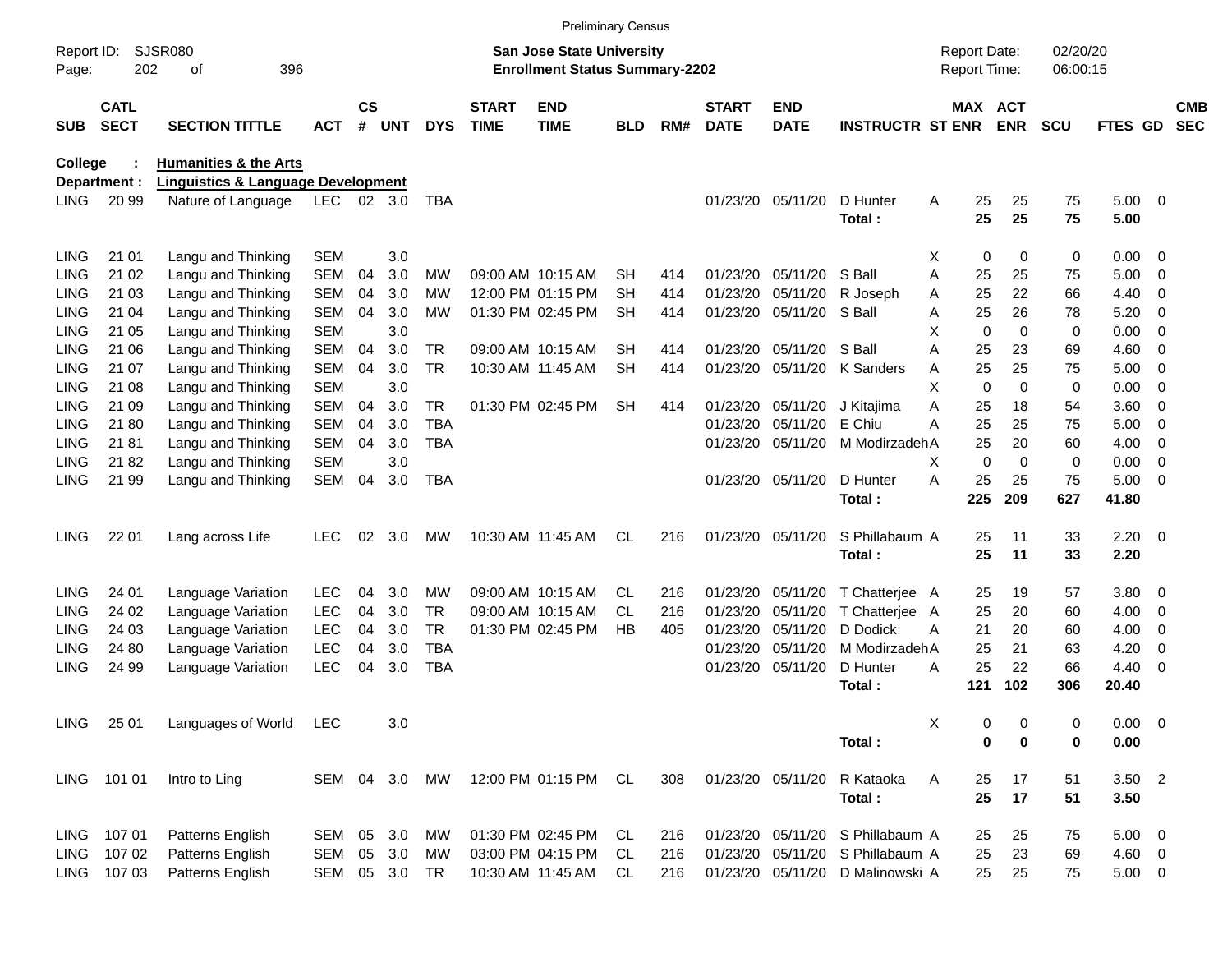|                     |                            |                             |            |                    |            |            |                             | <b>Preliminary Census</b>                                                 |            |     |                             |                           |                                  |                                     |                       |                      |                     |                          |
|---------------------|----------------------------|-----------------------------|------------|--------------------|------------|------------|-----------------------------|---------------------------------------------------------------------------|------------|-----|-----------------------------|---------------------------|----------------------------------|-------------------------------------|-----------------------|----------------------|---------------------|--------------------------|
| Report ID:<br>Page: | 203                        | <b>SJSR080</b><br>396<br>οf |            |                    |            |            |                             | <b>San Jose State University</b><br><b>Enrollment Status Summary-2202</b> |            |     |                             |                           |                                  | <b>Report Date:</b><br>Report Time: |                       | 02/20/20<br>06:00:15 |                     |                          |
| <b>SUB</b>          | <b>CATL</b><br><b>SECT</b> | <b>SECTION TITTLE</b>       | <b>ACT</b> | $\mathsf{cs}$<br># | <b>UNT</b> | <b>DYS</b> | <b>START</b><br><b>TIME</b> | <b>END</b><br><b>TIME</b>                                                 | <b>BLD</b> | RM# | <b>START</b><br><b>DATE</b> | <b>END</b><br><b>DATE</b> | <b>INSTRUCTR ST ENR</b>          |                                     | MAX ACT<br><b>ENR</b> | <b>SCU</b>           | FTES GD             | <b>CMB</b><br><b>SEC</b> |
| <b>LING</b>         | 107 04                     | Patterns English            | <b>SEM</b> |                    | 3.0        |            |                             |                                                                           |            |     |                             |                           |                                  | х                                   | 0<br>0                | 0                    | 0.00                | $\overline{0}$           |
| <b>LING</b>         | 107 05                     | Patterns English            | SEM        | 05                 | 3.0        | W          |                             | 06:00 PM 08:45 PM                                                         | CL.        | 216 | 01/23/20 05/11/20           |                           | K Glover<br>Total:               | A<br>25<br>100                      | 12<br>85              | 36<br>255            | 2.40<br>17.00       | 0                        |
| <b>LING</b>         | 108 01                     | Sec Lang Dev/Teach          | SEM        | 04                 | 3.0        | MW         |                             | 12:00 PM 01:15 PM                                                         | CL         | 216 | 01/23/20 05/11/20           |                           | S Vanniaraja A<br>Total:         | 25<br>25                            | 10<br>10              | 30<br>30             | $2.00 \t 0$<br>2.00 |                          |
| LING                | 111 01                     | <b>Ling Phonetics</b>       | SEM        | 04                 | 3.0        | TR         |                             | 12:00 PM 01:15 PM                                                         | CL.        | 216 | 01/23/20 05/11/20           |                           | R Kataoka<br>Total:              | Α<br>25<br>25                       | 16<br>16              | 48<br>48             | $3.30$ 2<br>3.30    |                          |
| <b>LING</b>         | 112 01                     | Intro to Syntax             | SEM        | 04                 | 3.0        | МW         |                             | 03:00 PM 04:15 PM                                                         | <b>CL</b>  | 308 | 01/23/20 05/11/20           |                           | K Moore<br>Total:                | Α<br>25<br>25                       | 19<br>19              | 57<br>57             | 3.95<br>3.95        | $\overline{\mathbf{3}}$  |
| <b>LING</b>         | 11301                      | Intro to Phonology          | SEM        | 04                 | 3.0        | TR         |                             | 01:30 PM 02:45 PM                                                         | CL.        | 216 | 01/23/20 05/11/20           |                           | R Kataoka<br>Total:              | 25<br>Α<br>25                       | 26<br>26              | 78<br>78             | 5.30 2<br>5.30      |                          |
| <b>LING</b>         | 115 01                     | <b>Corpus Linguistics</b>   | SEM        | 05                 | 3.0        | МW         |                             | 10:30 AM 11:45 AM                                                         | CL.        | 242 | 01/23/20 05/11/20           |                           | H Koo<br>Total:                  | 25<br>Α<br>25                       | 10<br>10              | 10<br>10             | $2.10$ 2<br>2.10    |                          |
| <b>LING</b>         | 122 01                     | English World Lang          | SEM        | 04                 | 3.0        | МW         |                             | 10:30 AM 11:45 AM                                                         | CL.        | 308 | 01/23/20                    | 05/11/20                  | S Khan                           | 25<br>Α                             | 19                    | 57                   | 3.80                | $0\,$ C                  |
| ASIA                | 122 01                     | English World Lang          | SEM        | 04                 | 3.0        | МW         |                             | 10:30 AM 11:45 AM                                                         | CL.        | 308 | 01/23/20                    | 05/11/20                  | S Khan                           | Α                                   | 0<br>6                | 18                   | 1.20                | 0 <sup>o</sup>           |
| <b>LING</b>         | 122 02                     | English World Lang          | SEM        | 04                 | 3.0        | <b>TR</b>  |                             | 10:30 AM 11:45 AM                                                         | CL.        | 308 | 01/23/20                    | 05/11/20                  | S Khan                           | Α<br>25                             | 16                    | 48                   | 3.20                | 0 <sup>o</sup>           |
| ASIA                | 122 02                     | English World Lang          | SEM        | 04                 | 3.0        | <b>TR</b>  |                             | 10:30 AM 11:45 AM                                                         | <b>CL</b>  | 308 |                             | 01/23/20 05/11/20         | S Khan                           | Α                                   | 0<br>9                | 27                   | 1.80                | 0 <sup>o</sup>           |
| <b>LING</b>         | 122 03                     | English World Lang          | <b>SEM</b> |                    | 3.0        |            |                             |                                                                           |            |     |                             |                           |                                  | х                                   | 0<br>0                | 0                    | 0.00                | 0                        |
| ASIA                | 122 03                     | English World Lang          | <b>SEM</b> |                    | 3.0        |            |                             |                                                                           |            |     |                             |                           |                                  | X                                   | 0<br>0                | $\mathbf 0$          | 0.00                | 0                        |
|                     |                            |                             |            |                    |            |            |                             |                                                                           |            |     |                             |                           | Total:                           | 50                                  | 50                    | 150                  | 10.00               |                          |
| <b>LING</b>         | 123 01                     | Sound Comm                  | SEM        | 04                 | 3.0        | МW         |                             | 09:00 AM 10:15 AM                                                         | CL.        | 308 | 01/23/20                    | 05/11/20                  | R Kataoka                        | 25<br>Α                             | 25                    | 75                   | 5.00                | $\overline{\mathbf{0}}$  |
| LING                | 123 02                     | Sound Comm                  | SEM        | 04                 | 3.0        | МW         |                             | 10:30 AM 11:45 AM                                                         | SН         | 414 | 01/23/20                    | 05/11/20                  | K Moore                          | Α<br>25                             | 25                    | 75                   | 5.00                | 0                        |
| <b>LING</b>         | 123 03                     | Sound Comm                  | SEM        | 04                 | 3.0        | МW         |                             | 12:00 PM 01:15 PM                                                         | CL.        | 242 |                             | 01/23/20 05/11/20         | H Koo                            | 25<br>Α                             | 25                    | 75                   | 5.00                | 0                        |
| <b>LING</b>         | 123 04                     | Sound Comm                  | SEM        | 04                 | 3.0        | <b>MW</b>  |                             | 01:30 PM 02:45 PM                                                         | CL         | 308 |                             |                           | 01/23/20 05/11/20 D Malinowski A | 25                                  | 25                    | 75                   | 5.00                | $\overline{\mathbf{0}}$  |
| LING                | 123 05                     | Sound Comm                  | <b>SEM</b> | 04                 | 3.0        | МW         |                             | 04:30 PM 05:45 PM                                                         | CL.        | 308 |                             | 01/23/20 05/11/20         | K Moore                          | 25<br>Α                             | 24                    | 72                   | 4.80                | 0                        |
| LING                | 123 06                     | Sound Comm                  | <b>SEM</b> | 04                 | 3.0        | TR         |                             | 09:00 AM 10:15 AM                                                         | CL         | 308 |                             | 01/23/20 05/11/20 K Moore |                                  | 25<br>A                             | 25                    | 75                   | 5.00                | $\overline{\mathbf{0}}$  |
| LING                | 123 07                     | Sound Comm                  | <b>SEM</b> | 04                 | 3.0        | TR         |                             | 10:30 AM 11:45 AM                                                         | CL         | 205 |                             |                           | 01/23/20 05/11/20 T Chatterjee   | 24<br>A                             | 24                    | 72                   | 4.80                | 0                        |
| LING                | 123 08                     | Sound Comm                  | <b>SEM</b> | 04                 | 3.0        | TR         |                             | 12:00 PM 01:15 PM                                                         | CL         | 308 |                             | 01/23/20 05/11/20 C Sandy |                                  | 25<br>Α                             | 18                    | 54                   | 3.60                | $\mathbf 0$              |
| LING                | 123 09                     | Sound Comm                  | <b>SEM</b> | 04                 | 3.0        | TR         |                             | 01:30 PM 02:45 PM                                                         | CL         | 242 |                             |                           | 01/23/20 05/11/20 C Donlay       | 25<br>Α                             | 14                    | 42                   | 2.80                | 0                        |
| LING                | 123 10                     | Sound Comm                  | SEM        |                    | 3.0        |            |                             |                                                                           |            |     |                             |                           |                                  | х                                   | 0<br>0                | 0                    | 0.00                | $\mathbf 0$              |
| LING                | 123 11                     | Sound Comm                  | SEM        |                    | 3.0        |            |                             |                                                                           |            |     |                             |                           |                                  | х                                   | 0<br>0                | 0                    | 0.00                | $\overline{\mathbf{0}}$  |
| <b>LING</b>         | 123 12                     | Sound Comm                  | <b>SEM</b> |                    | 3.0        |            |                             |                                                                           |            |     |                             |                           |                                  | X                                   | 0<br>0                | 0                    | $0.00 \t 0$         |                          |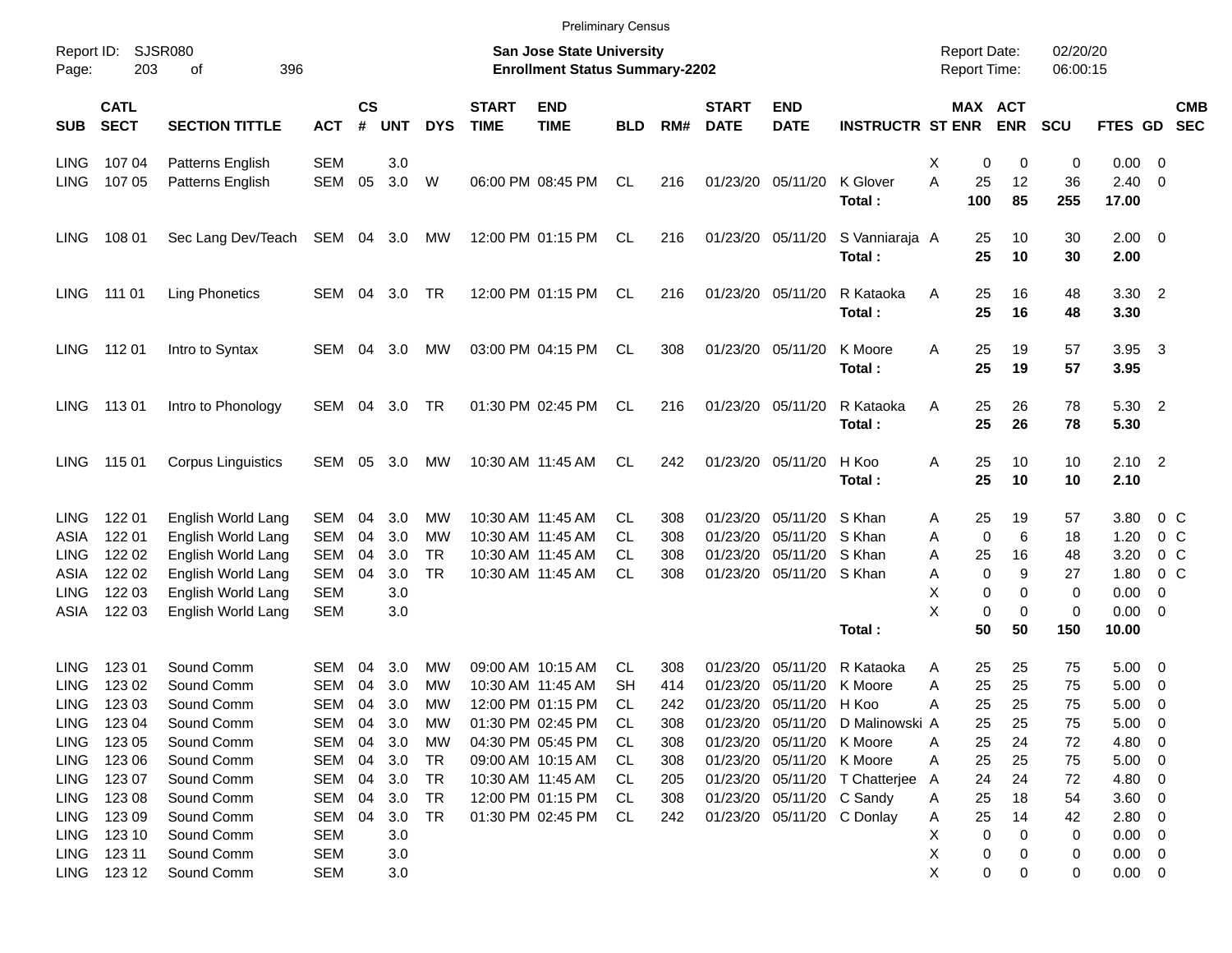|             |                            |                            |                |                    |            |            |                             | <b>Preliminary Census</b>                                          |            |     |                             |                            |                             |                                     |                                           |                      |                |                          |            |
|-------------|----------------------------|----------------------------|----------------|--------------------|------------|------------|-----------------------------|--------------------------------------------------------------------|------------|-----|-----------------------------|----------------------------|-----------------------------|-------------------------------------|-------------------------------------------|----------------------|----------------|--------------------------|------------|
| Page:       | Report ID: SJSR080<br>204  | 396<br>of                  |                |                    |            |            |                             | San Jose State University<br><b>Enrollment Status Summary-2202</b> |            |     |                             |                            |                             | <b>Report Date:</b><br>Report Time: |                                           | 02/20/20<br>06:00:15 |                |                          |            |
| <b>SUB</b>  | <b>CATL</b><br><b>SECT</b> | <b>SECTION TITTLE</b>      | <b>ACT</b>     | $\mathsf{cs}$<br># | <b>UNT</b> | <b>DYS</b> | <b>START</b><br><b>TIME</b> | <b>END</b><br><b>TIME</b>                                          | <b>BLD</b> | RM# | <b>START</b><br><b>DATE</b> | <b>END</b><br><b>DATE</b>  | <b>INSTRUCTR ST ENR</b>     |                                     | <b>MAX ACT</b><br><b>ENR</b>              | <b>SCU</b>           | FTES GD SEC    |                          | <b>CMB</b> |
| <b>LING</b> | 123 13                     | Sound Comm                 | <b>SEM</b>     |                    | 3.0        |            |                             |                                                                    |            |     |                             |                            |                             | X                                   | 0<br>$\mathbf 0$                          | $\pmb{0}$            | $0.00 \t 0$    |                          |            |
|             |                            |                            |                |                    |            |            |                             |                                                                    |            |     |                             |                            | Total:                      | 224                                 | 205                                       | 615                  | 41.00          |                          |            |
| <b>LING</b> | 125 01                     | Intr Hist Comp Lng         | SEM            | 05                 | 3.0        | TR         |                             | 12:00 PM 01:15 PM                                                  | CL         | 242 | 01/23/20 05/11/20           |                            | C Donlay                    | Α                                   | 25<br>20                                  | 60                   | $4.05$ 1       |                          |            |
|             |                            |                            |                |                    |            |            |                             |                                                                    |            |     |                             |                            | Total:                      | 25                                  | 20                                        | 60                   | 4.05           |                          |            |
| <b>LING</b> | 129 01                     | Cult/Lg/Ethn/ in US        | <b>SEM</b>     |                    | 3.0        |            |                             |                                                                    |            |     |                             |                            |                             | х                                   | $\mathbf 0$<br>0                          | 0                    | $0.00 \t 0$    |                          |            |
| <b>LING</b> | 129 02                     | Cult/Lg/Ethn/ in US        | <b>SEM</b>     | 04                 | 3.0        | <b>TR</b>  |                             | 09:00 AM 10:15 AM                                                  | CL.        | 306 |                             | 01/23/20 05/11/20          | D Dodick                    | Α<br>25                             | 18                                        | 54                   | $3.60 \ 0$     |                          |            |
| <b>LING</b> | 129 03                     | Cult/Lg/Ethn/ in US        | <b>SEM</b>     |                    | 3.0        |            |                             |                                                                    |            |     |                             |                            |                             | X                                   | $\Omega$<br>$\Omega$                      | 0                    | 0.00           | $\overline{\phantom{0}}$ |            |
| <b>LING</b> | 129 80                     | Cult/Lg/Ethn/ in US        | <b>SEM</b>     | 04                 | 3.0        | <b>TBA</b> |                             |                                                                    |            |     |                             | 01/23/20 05/11/20          | R Abend                     | Α<br>25                             | 28                                        | 84                   | $5.60 \quad 0$ |                          |            |
| <b>LING</b> | 12981                      | Cult/Lg/Ethn/ in US        | <b>SEM</b>     |                    | 3.0        |            |                             |                                                                    |            |     |                             |                            |                             | X                                   | $\mathbf 0$<br>$\mathbf 0$                | 0                    | $0.00 \t 0$    |                          |            |
|             |                            |                            |                |                    |            |            |                             |                                                                    |            |     |                             |                            | Total:                      | 50                                  | 46                                        | 138                  | 9.20           |                          |            |
| <b>LING</b> | 165 01                     | Intro Nat Lg Proc          | SEM            | 05                 | 3.0        | TR         |                             | 10:30 AM 11:45 AM                                                  | CL.        | 242 | 01/23/20 05/11/20           |                            | H Koo                       | 25<br>Α                             | 13                                        | 39                   | $2.95$ 7       |                          |            |
|             |                            |                            |                |                    |            |            |                             |                                                                    |            |     |                             |                            | Total:                      | 25                                  | 13                                        | 39                   | 2.95           |                          |            |
| <b>LING</b> | 166 01                     | Socling Crosscul           | SEM            | 04                 | 3.0        | TR         |                             | 03:00 PM 04:15 PM                                                  | CL.        | 216 | 01/23/20 05/11/20           |                            | J Swan                      | 25<br>Α                             | 19                                        | 57                   | 4.004          |                          |            |
|             |                            |                            |                |                    |            |            |                             |                                                                    |            |     |                             |                            | Total:                      | 25                                  | 19                                        | 57                   | 4.00           |                          |            |
| <b>LING</b> | 180 01                     | <b>Individ Studies</b>     | <b>SUP</b>     | 78                 | 1.0        | TBA        |                             |                                                                    |            |     | 01/23/20                    | 05/11/20                   | S Frazier                   | Α                                   | 2<br>2                                    | 2                    | $0.13 \quad 0$ |                          |            |
| <b>LING</b> | 180 02                     | <b>Individ Studies</b>     | <b>SUP</b>     | 78                 | 3.0        | <b>TBA</b> |                             |                                                                    |            |     | 01/23/20                    | 05/11/20                   | S Svorou                    | A                                   | $\overline{\mathbf{c}}$<br>$\mathbf{1}$   | 3                    | 0.20           | $\overline{\phantom{0}}$ |            |
| <b>LING</b> | 180 03                     | <b>Individ Studies</b>     | <b>SUP</b>     | 78                 | 3.0        | <b>TBA</b> |                             |                                                                    |            |     |                             | 01/23/20 05/11/20          | J Swan                      | A                                   | $\overline{\mathbf{c}}$<br>$\overline{c}$ | 6                    | $0.40 \quad 0$ |                          |            |
|             |                            |                            |                |                    |            |            |                             |                                                                    |            |     |                             |                            | Total:                      |                                     | 6<br>5                                    | 11                   | 0.73           |                          |            |
| LING.       |                            | 202A 01 Syntactic Theory   | SEM            | 05                 | 3.0        | МW         |                             | 01:30 PM 02:45 PM                                                  | HB         | 405 | 01/23/20 05/11/20           |                            | C Donlay                    | 15<br>Α                             | 6                                         | 18                   | 1.506          |                          |            |
|             |                            |                            |                |                    |            |            |                             |                                                                    |            |     |                             |                            | Total:                      | 15                                  | 6                                         | 18                   | 1.50           |                          |            |
| LING.       | 21301                      | Ling Field Methods         | SEM            | 05                 | 3.0        | МW         |                             | 04:30 PM 05:45 PM                                                  | CL         | 216 |                             | 01/23/20 05/11/20          | C Donlay                    | 15<br>Α                             | 11                                        | 33                   | 2.75 11        |                          |            |
|             |                            |                            |                |                    |            |            |                             |                                                                    |            |     |                             |                            | Total:                      | 15                                  | 11                                        | 33                   | 2.75           |                          |            |
|             | LING 298 01                | <b>Spec Studies</b>        | SUP 78 3.0 TBA |                    |            |            |                             |                                                                    |            |     |                             | 01/23/20 05/11/20          | H Koo                       | Α                                   | 5                                         | 3                    | $0.25$ 1       |                          |            |
|             |                            |                            |                |                    |            |            |                             |                                                                    |            |     |                             |                            | Total:                      |                                     | 5<br>$\mathbf 1$                          | 3                    | 0.25           |                          |            |
|             | LING 299 01                | Thesis                     | SUP 78 3.0 TBA |                    |            |            |                             |                                                                    |            |     | 01/23/20 05/11/20           |                            |                             | Α                                   | 5<br>0                                    | 0                    | $0.00 \t 0$    |                          |            |
|             |                            |                            |                |                    |            |            |                             |                                                                    |            |     |                             |                            | Total:                      |                                     | 5<br>$\mathbf 0$                          | 0                    | 0.00           |                          |            |
| <b>LLD</b>  |                            | 100A 01 Writing Competency | SEM            |                    | 05 3.0     | MW         |                             | 09:00 AM 10:15 AM                                                  | CL.        | 205 |                             |                            | 01/23/20 05/11/20 R Joseph  | 20<br>A                             | 20                                        | 60                   | $4.05$ 1       |                          |            |
| <b>LLD</b>  |                            | 100A 02 Writing Competency | SEM            |                    | 05 3.0     | MW         |                             | 10:30 AM 11:45 AM                                                  | CL         | 205 |                             | 01/23/20 05/11/20 S Alkire |                             | 20<br>Α                             | 20                                        | 60                   | $4.00 \ 0$     |                          |            |
| <b>LLD</b>  |                            | 100A 03 Writing Competency | SEM 05 3.0     |                    |            | MW         |                             | 12:00 PM 01:15 PM                                                  | CL         | 205 |                             |                            | 01/23/20 05/11/20 K Sanders | Α                                   | 20<br>20                                  | 60                   | $4.00 \t 0$    |                          |            |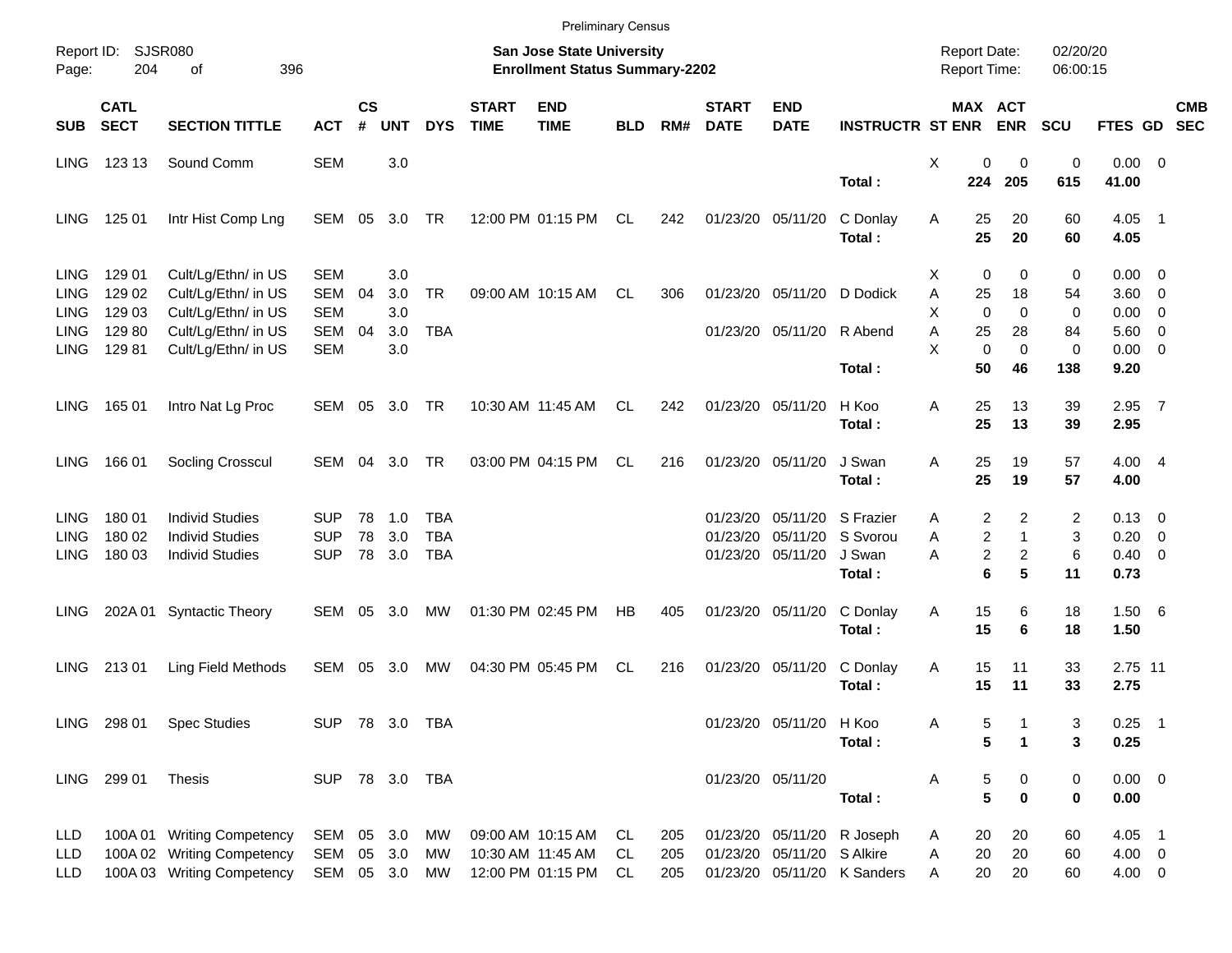|                     |                            |                                         |              |                |            |            |                             | <b>Preliminary Census</b>                                          |            |      |                             |                             |                         |                                            |         |             |                      |                |     |                          |
|---------------------|----------------------------|-----------------------------------------|--------------|----------------|------------|------------|-----------------------------|--------------------------------------------------------------------|------------|------|-----------------------------|-----------------------------|-------------------------|--------------------------------------------|---------|-------------|----------------------|----------------|-----|--------------------------|
| Report ID:<br>Page: | 205                        | <b>SJSR080</b><br>396<br>оf             |              |                |            |            |                             | San Jose State University<br><b>Enrollment Status Summary-2202</b> |            |      |                             |                             |                         | <b>Report Date:</b><br><b>Report Time:</b> |         |             | 02/20/20<br>06:00:15 |                |     |                          |
| <b>SUB</b>          | <b>CATL</b><br><b>SECT</b> | <b>SECTION TITTLE</b>                   | <b>ACT</b>   | <b>CS</b><br># | <b>UNT</b> | <b>DYS</b> | <b>START</b><br><b>TIME</b> | <b>END</b><br><b>TIME</b>                                          | <b>BLD</b> | RM#  | <b>START</b><br><b>DATE</b> | <b>END</b><br><b>DATE</b>   | <b>INSTRUCTR ST ENR</b> |                                            | MAX ACT | <b>ENR</b>  | <b>SCU</b>           | <b>FTES GD</b> |     | <b>CMB</b><br><b>SEC</b> |
| LLD                 | 100A 04                    | <b>Writing Competency</b>               | <b>SEM</b>   | 05             | 3.0        | MW         |                             | 01:30 PM 02:45 PM                                                  | CL         | 205  | 01/23/20                    | 05/11/20                    | S Alkire                | Α                                          | 20      | 20          | 60                   | 4.00           | -0  |                          |
| <b>LLD</b>          | 100A 05                    | <b>Writing Competency</b>               | <b>SEM</b>   | 05             | 3.0        | <b>MW</b>  |                             | 03:00 PM 04:15 PM                                                  | CL         | 205  | 01/23/20                    | 05/11/20                    | C Bankston              | Α                                          | 20      | 20          | 60                   | 4.00           | 0   |                          |
| LLD                 | 100A06                     | <b>Writing Competency</b>               | <b>SEM</b>   | 05             | 3.0        | <b>MW</b>  |                             | 04:30 PM 05:45 PM                                                  | CL         | 205  | 01/23/20                    | 05/11/20                    | C Bankston              | A                                          | 20      | 18          | 54                   | 3.60           | 0   |                          |
| LLD                 | 100A 07                    | <b>Writing Competency</b>               | <b>SEM</b>   | 05             | 3.0        | <b>TR</b>  |                             | 12:00 PM 01:15 PM                                                  | CL         | 205  | 01/23/20                    | 05/11/20                    | S Alkire                | A                                          | 20      | 19          | 57                   | 3.80           | 0   |                          |
| LLD                 | 100A08                     | <b>Writing Competency</b>               | <b>SEM</b>   | 05             | 3.0        | <b>TR</b>  |                             | 01:30 PM 02:45 PM                                                  | CL         | 205  | 01/23/20                    | 05/11/20                    | S Alkire                | A                                          | 20      | 20          | 60                   | 4.00           | 0   |                          |
| LLD                 | 100A09                     | <b>Writing Competency</b>               | <b>SEM</b>   | 05             | 3.0        | F          |                             | 09:30 AM 12:15 PM                                                  | CL         | 216  | 01/23/20                    | 05/11/20                    | M Vafai                 | A                                          | 20      | 19          | 57                   | 3.80           | 0   |                          |
| LLD                 | 100A 10                    | <b>Writing Competency</b>               | <b>SEM</b>   | 05             | 3.0        | F          |                             | 09:30 AM 12:15 PM                                                  | CL         | 308  | 01/23/20                    | 05/11/20                    | C Boyd                  | A                                          | 20      | 13          | 39                   | 2.60           | 0   |                          |
| LLD                 | 100A 11                    | <b>Writing Competency</b>               | <b>SEM</b>   | 05             | 3.0        | S          |                             | 09:30 AM 12:15 PM                                                  | CL         | 205  | 01/23/20                    | 05/11/20                    | N Shugan                | A                                          | 20      | 20          | 60                   | 4.00           | 0   |                          |
| LLD                 | 100A 12                    | <b>Writing Competency</b>               | <b>SEM</b>   | 05             | 3.0        | т          |                             | 06:00 PM 08:45 PM                                                  | <b>CL</b>  | 308  | 01/23/20                    | 05/11/20                    | C Boyd                  | A                                          | 20      | 19          | 57                   | 3.80           | 0   |                          |
|                     |                            |                                         |              |                |            |            |                             |                                                                    |            |      |                             |                             | Total:                  |                                            | 240     | 228         | 684                  | 45.65          |     |                          |
| LLD                 |                            | 100W 01 Writing Workshop                | <b>SEM</b>   | 04             | 3.0        | TR         |                             | 09:00 AM 10:15 AM                                                  | CL         | 242  | 01/23/20                    | 05/11/20                    | S Khan                  | Α                                          | 25      | 21          | 63                   | 4.20           | - 0 |                          |
|                     |                            |                                         |              |                |            |            |                             |                                                                    |            |      |                             |                             | Total:                  |                                            | 25      | 21          | 63                   | 4.20           |     |                          |
| LLD                 |                            | 100WB 01Wrtg Wrkshp Bsns Std SEM        |              |                | 3.0        |            |                             |                                                                    |            |      |                             |                             |                         | Х                                          | 0       | 0           | 0                    | 0.00           | 0   |                          |
| <b>LLD</b>          |                            | 100WB 02Wrtg Wrkshp Bsns Std SEM        |              | 04             | 3.0        | MW         |                             | 09:00 AM 10:15 AM                                                  | CL         | 303A | 01/23/20                    | 05/11/20                    | K Sanders               | Α                                          | 25      | 25          | 75                   | 5.00           | 0   |                          |
| <b>LLD</b>          |                            | 100WB 03Wrtg Wrkshp Bsns Std SEM        |              | 04             | 3.0        | <b>MW</b>  |                             | 12:00 PM 01:15 PM                                                  | CL         | 306  | 01/23/20                    | 05/11/20                    | S Ball                  | Α                                          | 25      | 27          | 81                   | 5.40           | 0   |                          |
| <b>LLD</b>          |                            | 100WB 04Wrtg Wrkshp Bsns Std SEM        |              | 04             | 3.0        | MW         |                             | 03:00 PM 04:15 PM                                                  | CL         | 242  | 01/23/20                    | 05/11/20                    | R Joseph                | A                                          | 25      | 20          | 60                   | 4.00           | 0   |                          |
| <b>LLD</b>          |                            | 100WB 05Wrtg Wrkshp Bsns Std SEM        |              | 04             | 3.0        | <b>TR</b>  |                             | 09:00 AM 10:15 AM                                                  | CL         | 205  | 01/23/20                    | 05/11/20                    | K Sanders               | A                                          | 24      | 24          | 72                   | 4.80           | 0   |                          |
| LLD                 |                            | 100WB 06Wrtg Wrkshp Bsns Std SEM        |              | 04             | 3.0        | <b>TR</b>  |                             | 01:30 PM 02:45 PM                                                  | CL         | 308  | 01/23/20                    | 05/11/20                    | K Haven                 | Α                                          | 25      | 25          | 75                   | 5.00           | 0   |                          |
| <b>LLD</b>          |                            | 100WB 07Wrtg Wrkshp Bsns Std SEM        |              | 04             | 3.0        | <b>TR</b>  |                             | 04:30 PM 05:45 PM                                                  | CL         | 205  | 01/23/20                    | 05/11/20                    | K Haven                 | A                                          | 24      | 23          | 69                   | 4.60           | 0   |                          |
| <b>LLD</b>          |                            | 100WB 08Wrtg Wrkshp Bsns Std SEM        |              | 04             | 3.0        | F          |                             | 09:30 AM 12:15 PM                                                  | CL         | 205  | 01/23/20                    | 05/11/20                    | K Haven                 | A                                          | 24      | 23          | 69                   | 4.60           | 0   |                          |
| <b>LLD</b>          |                            | 100WB 09Wrtg Wrkshp Bsns Std SEM        |              | 04             | 3.0        | T          |                             | 06:00 PM 08:45 PM                                                  | <b>BBC</b> | 123  | 01/23/20                    | 05/11/20                    | N Shugan                | A                                          | 25      | 25          | 75                   | 5.00           | 0   |                          |
| <b>LLD</b>          |                            | 100WB 10Wrtg Wrkshp Bsns Std SEM        |              |                | 3.0        |            |                             |                                                                    |            |      |                             |                             |                         | X                                          | 0       | $\mathbf 0$ | 0                    | 0.00           | 0   |                          |
| <b>LLD</b>          |                            | 100WB 80Wrtg Wrkshp Bsns Std SEM        |              | 04             | 3.0        | <b>TBA</b> |                             |                                                                    |            |      | 01/23/20                    | 05/11/20                    | N Shugan                | Α                                          | 25      | 25          | 75                   | 5.00           | 0   |                          |
| <b>LLD</b>          |                            | 100WB 81Wrtg Wrkshp Bsns Std SEM        |              | 04             | 3.0        | <b>TBA</b> |                             |                                                                    |            |      | 01/23/20                    | 05/11/20                    | E Chiu                  | Α                                          | 25      | 24          | 72                   | 4.80           | 0   |                          |
| LLD                 |                            | 100WB 82Wrtg Wrkshp Bsns Std SEM        |              | 04             | 3.0        | <b>TBA</b> |                             |                                                                    |            |      | 01/23/20                    | 05/11/20                    | E Chiu                  | Α                                          | 25      | 25          | 75                   | 5.00           | 0   |                          |
| LLD                 |                            | 100WB 83Wrtg Wrkshp Bsns Std SEM        |              | 04             | 3.0        | <b>TBA</b> |                             |                                                                    |            |      | 01/23/20                    | 05/11/20                    | M ModirzadehA           |                                            | 25      | 25          | 75                   | 5.00           | 0   |                          |
| LLD                 |                            | 100WB 84Wrtg Wrkshp Bsns Std SEM        |              | 04             | 3.0        | <b>TBA</b> |                             |                                                                    |            |      | 01/23/20                    | 05/11/20                    | N Shugan                | A                                          | 25      | 26          | 78                   | 5.20           | 0   |                          |
|                     |                            |                                         |              |                |            |            |                             |                                                                    |            |      |                             |                             | Total:                  |                                            | 322     | 317         | 951                  | 63.40          |     |                          |
| LLD.                |                            | 250W 01 Prof in Ling TESOL SEM 04 3.0 T |              |                |            |            |                             | 06:00 PM 08:45 PM CL                                               |            | 205  |                             | 01/23/20 05/11/20 S Frazier |                         | A                                          | 15      | 9           | 27                   | $2.25$ 9       |     |                          |
|                     |                            |                                         |              |                |            |            |                             |                                                                    |            |      |                             |                             | Total:                  |                                            | 15      | 9           | 27                   | 2.25           |     |                          |
| <b>LLD</b>          | 260 01                     | Eng Struct Teach I                      | SEM 05 3.0 W |                |            |            |                             | 06:00 PM 08:45 PM CL                                               |            | 205  |                             | 01/23/20 05/11/20           | S Phillabaum A          |                                            | 15      | 10          | 30                   | 2.50 10        |     |                          |
|                     |                            |                                         |              |                |            |            |                             |                                                                    |            |      |                             |                             | Total:                  |                                            | 15      | 10          | 30                   | 2.50           |     |                          |
| <b>LLD</b>          | 282 01                     | Practicum in TESOL SUP 25 3.0 TBA       |              |                |            |            |                             |                                                                    |            |      |                             | 01/23/20 05/11/20           | D Malinowski A          |                                            | 15      | 13          | 39                   | 3.25 13        |     |                          |
|                     |                            |                                         |              |                |            |            |                             |                                                                    |            |      |                             |                             | Total:                  |                                            | 15      | 13          | 39                   | 3.25           |     |                          |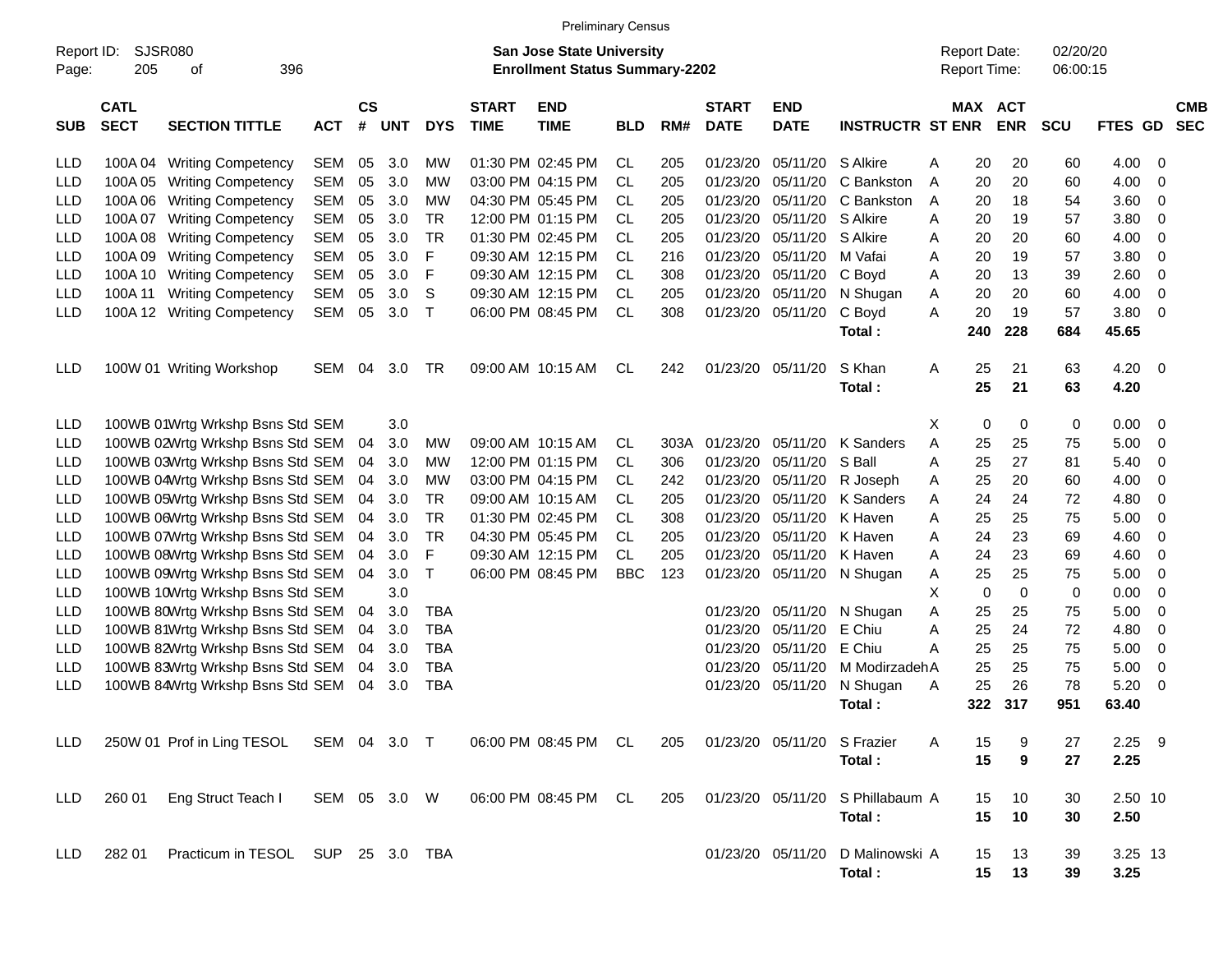|                                        |                            |                                                                      |                                        |                    |                   |                   |                             | <b>Preliminary Census</b>                                                 |            |     |                                  |                                                  |                                                       |                                            |                           |                                 |                                    |                                      |                          |
|----------------------------------------|----------------------------|----------------------------------------------------------------------|----------------------------------------|--------------------|-------------------|-------------------|-----------------------------|---------------------------------------------------------------------------|------------|-----|----------------------------------|--------------------------------------------------|-------------------------------------------------------|--------------------------------------------|---------------------------|---------------------------------|------------------------------------|--------------------------------------|--------------------------|
| Report ID:<br>Page:                    | 206                        | <b>SJSR080</b><br>396<br>оf                                          |                                        |                    |                   |                   |                             | <b>San Jose State University</b><br><b>Enrollment Status Summary-2202</b> |            |     |                                  |                                                  |                                                       | <b>Report Date:</b><br><b>Report Time:</b> |                           | 02/20/20<br>06:00:15            |                                    |                                      |                          |
| <b>SUB</b>                             | <b>CATL</b><br><b>SECT</b> | <b>SECTION TITTLE</b>                                                | <b>ACT</b>                             | $\mathsf{cs}$<br># | <b>UNT</b>        | <b>DYS</b>        | <b>START</b><br><b>TIME</b> | <b>END</b><br><b>TIME</b>                                                 | <b>BLD</b> | RM# | <b>START</b><br><b>DATE</b>      | <b>END</b><br><b>DATE</b>                        | <b>INSTRUCTR ST ENR</b>                               | MAX ACT                                    | <b>ENR</b>                | <b>SCU</b>                      | FTES GD                            |                                      | <b>CMB</b><br><b>SEC</b> |
| <b>LLD</b>                             | 283 01                     | <b>Curric and Assess</b>                                             | <b>SEM</b>                             | 05                 | 3.0               | MW                |                             | 01:30 PM 02:45 PM                                                         | CL         | 242 | 01/23/20                         | 05/11/20                                         | S Vanniaraja A<br>Total :                             | 15<br>15                                   | 14<br>14                  | 42<br>42                        | 3.50 14<br>3.50                    |                                      |                          |
| <b>LLD</b><br><b>LLD</b><br><b>LLD</b> | 298 01<br>298 02<br>298 03 | <b>Indiv Studies</b><br><b>Indiv Studies</b><br><b>Indiv Studies</b> | <b>SUP</b><br><b>SUP</b><br><b>SUP</b> | 78<br>78<br>78     | 1.0<br>3.0<br>3.0 | TBA<br>TBA<br>TBA |                             |                                                                           |            |     | 01/23/20<br>01/23/20<br>01/23/20 | 05/11/20<br>05/11/20<br>05/11/20                 | S Phillabaum A<br>D Malinowski A                      | 5<br>A<br>5<br>4                           | 0                         | $\mathbf 0$<br>3<br>3           | 0.00<br>0.25<br>0.25               | $\overline{\phantom{0}}$<br>-1<br>-1 |                          |
| LLD                                    | 299 01                     | <b>Thesis</b>                                                        | <b>SUP</b>                             | 78                 | 3.0               | <b>TBA</b>        |                             |                                                                           |            |     |                                  | 01/23/20 05/11/20                                | Total :<br>Total:                                     | 14<br>5<br>A<br>5                          | $\mathbf{2}$<br>0<br>0    | 6<br>$\mathbf 0$<br>$\mathbf 0$ | 0.50<br>$0.00 \t 0$<br>0.00        |                                      |                          |
|                                        | Department :               | <b>Linguistics &amp; Language Development</b>                        |                                        |                    |                   |                   |                             |                                                                           |            |     |                                  | <b>Lower Division:</b><br><b>Upper Division:</b> | <b>Department Total:</b><br><b>Graduate Division:</b> | 1757<br>396<br>1242<br>119                 | 1520<br>347<br>1107<br>66 | 4536<br>1041<br>3297<br>198     | 308.23<br>69.40<br>222.33<br>16.50 |                                      |                          |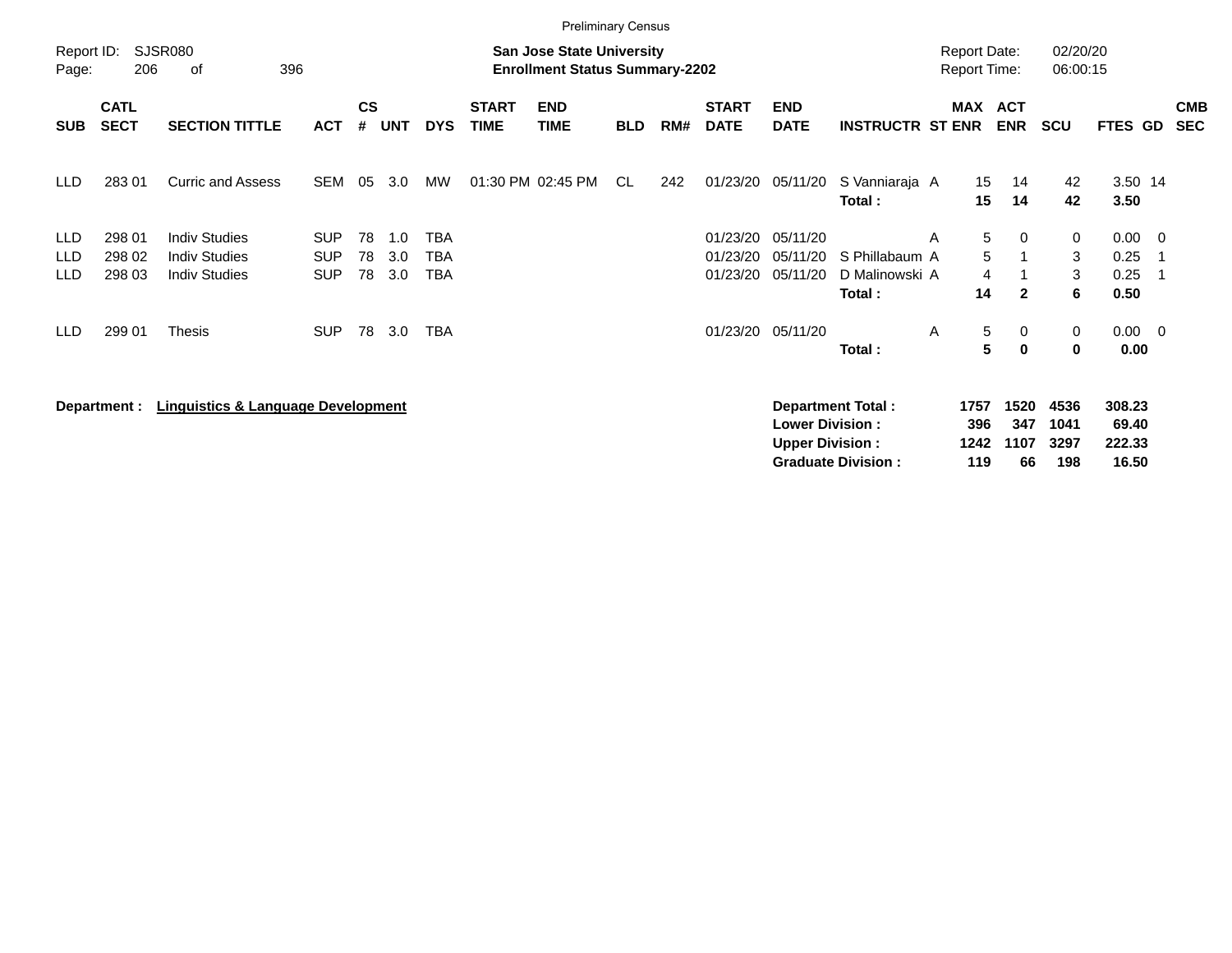|                     |                            |                                                                     |               |               |                |            |                             |                                                                           | <b>Preliminary Census</b> |       |                             |                           |                             |   |                                     |                |                      |               |                |                          |
|---------------------|----------------------------|---------------------------------------------------------------------|---------------|---------------|----------------|------------|-----------------------------|---------------------------------------------------------------------------|---------------------------|-------|-----------------------------|---------------------------|-----------------------------|---|-------------------------------------|----------------|----------------------|---------------|----------------|--------------------------|
| Report ID:<br>Page: | 207                        | <b>SJSR080</b><br>396<br>οf                                         |               |               |                |            |                             | <b>San Jose State University</b><br><b>Enrollment Status Summary-2202</b> |                           |       |                             |                           |                             |   | <b>Report Date:</b><br>Report Time: |                | 02/20/20<br>06:00:15 |               |                |                          |
|                     |                            |                                                                     |               |               |                |            |                             |                                                                           |                           |       |                             |                           |                             |   |                                     |                |                      |               |                |                          |
| <b>SUB</b>          | <b>CATL</b><br><b>SECT</b> | <b>SECTION TITTLE</b>                                               | <b>ACT</b>    | $\mathsf{cs}$ | # UNT          | <b>DYS</b> | <b>START</b><br><b>TIME</b> | <b>END</b><br><b>TIME</b>                                                 | <b>BLD</b>                | RM#   | <b>START</b><br><b>DATE</b> | <b>END</b><br><b>DATE</b> | <b>INSTRUCTR ST ENR</b>     |   | MAX ACT                             | <b>ENR</b>     | <b>SCU</b>           | FTES GD       |                | <b>CMB</b><br><b>SEC</b> |
| College             |                            | <b>Humanities &amp; the Arts</b>                                    |               |               |                |            |                             |                                                                           |                           |       |                             |                           |                             |   |                                     |                |                      |               |                |                          |
| Department :        |                            | <b>Music &amp; Dance</b>                                            |               |               |                |            |                             |                                                                           |                           |       |                             |                           |                             |   |                                     |                |                      |               |                |                          |
| DANC 1001           |                            | Dance Appreciation                                                  | <b>LEC</b>    | 01            | 3.0            | MW         |                             | 07:30 AM 08:45 AM                                                         | WSQ 109                   |       | 01/23/20                    | 05/11/20                  | J Yager                     | A | 70                                  | 38             | 114                  | 7.60          | - 0            |                          |
| <b>DANC</b>         | 10 02                      | Dance Appreciation                                                  | <b>LEC</b>    | 01            | 3.0            | TR         |                             | 07:30 AM 08:45 AM                                                         | WSQ 109                   |       | 01/23/20                    | 05/11/20                  | J Yager                     | A | 70                                  | 37             | 111                  | 7.40          | 0              |                          |
| <b>DANC</b>         | 10 03                      | Dance Appreciation                                                  | <b>LEC</b>    | 01            | 3.0            | TR         |                             | 10:30 AM 11:45 AM                                                         | MUS                       | - 161 | 01/23/20                    | 05/11/20                  | J Yager                     | A | 70                                  | 70             | 210                  | 14.00         | $\overline{0}$ |                          |
| DANC                | 10 04                      | Dance Appreciation                                                  | <b>LEC</b>    | 01            | 3.0            | MW         |                             | 10:30 AM 11:45 AM                                                         | <b>MUS 161</b>            |       |                             | 01/23/20 05/11/20         | H Allen                     | A | 70                                  | 72             | 216                  | 14.40         | - 0            |                          |
|                     |                            |                                                                     |               |               |                |            |                             |                                                                           |                           |       |                             |                           | Total:                      |   | 280                                 | 217            | 651                  | 43.40         |                |                          |
| DANC                | 12 01                      | ENS:DancRehrslPerf ACT                                              |               |               | 20 2.0         |            |                             | MTWE 03:30 PM 05:20 PM                                                    | <b>SPXC 216</b>           |       | 01/23/20 05/11/20           |                           | R Boumaila                  | A | 15                                  | 4              | 8                    | 0.53 0        |                |                          |
|                     |                            |                                                                     |               |               |                |            |                             |                                                                           |                           |       |                             |                           | Total:                      |   | 15                                  | 4              | 8                    | 0.53          |                |                          |
| <b>DANC</b>         | 40A 01                     | Tpcs Modern Dance I                                                 | ACT 12 2.0    |               |                | <b>TBA</b> |                             |                                                                           |                           |       | 01/23/20                    | 05/11/20                  | M Basile                    | A | 20                                  | 13             | 26                   | 1.73          | $0\,$ C        |                          |
| KIN                 | 40A 01                     | Tpcs Modern Dance I                                                 | ACT           |               | 12 2.0         | <b>TBA</b> |                             |                                                                           |                           |       | 01/23/20                    | 05/11/20                  | M Basile                    | A | $\mathbf 0$                         | 8              | 16                   | 1.07          | $0\,$ C        |                          |
| <b>DANC</b>         | 40A 02                     | Tpcs Modern Dance I                                                 | ACT           |               | $12 \quad 2.0$ | TBA        |                             |                                                                           |                           |       | 01/23/20                    | 05/11/20                  |                             | A | 20                                  | 12             | 24                   | 1.60          | $0\,$ C        |                          |
| KIN                 | 40A 02                     | Tpcs Modern Dance I                                                 | ACT 12 2.0    |               |                | TBA        |                             |                                                                           |                           |       |                             | 01/23/20 05/11/20         |                             | A | $\mathbf 0$                         | 10             | 20                   | 1.33          | $0\,$ C        |                          |
|                     |                            |                                                                     |               |               |                |            |                             |                                                                           |                           |       |                             |                           | Total:                      |   | 40                                  | 43             | 86                   | 5.73          |                |                          |
| <b>DANC</b>         | 41A 01                     | Tpcs in Ballet I                                                    | ACT           |               | 12 2.0         | TBA        |                             |                                                                           |                           |       | 01/23/20                    | 05/11/20                  | H Allen                     | A | 20                                  | 19             | 38                   | 2.53          | $0\,$ C        |                          |
| KIN                 | 41A01                      | Tpcs in Ballet I                                                    | <b>ACT</b>    |               | 12 2.0         | <b>TBA</b> |                             |                                                                           |                           |       | 01/23/20                    | 05/11/20                  | H Allen                     | A | 0                                   | 6              | 12                   | 0.80          | $0\,$ C        |                          |
| <b>DANC</b>         | 41A 02                     | Tpcs in Ballet I                                                    | ACT           |               | 12 2.0         | TBA        |                             |                                                                           |                           |       | 01/23/20                    | 05/11/20                  | M Basile                    | A | 20                                  | 17             | 34                   | 2.27          | $0\,$ C        |                          |
| KIN                 | 41A 02                     | Tpcs in Ballet I                                                    | <b>ACT</b>    |               | 12 2.0         | <b>TBA</b> |                             |                                                                           |                           |       |                             | 01/23/20 05/11/20         | M Basile                    | A | 0                                   | $\overline{7}$ | 14                   | 0.93          | 0 <sup>o</sup> |                          |
|                     |                            |                                                                     |               |               |                |            |                             |                                                                           |                           |       |                             |                           | Total:                      |   | 40                                  | 49             | 98                   | 6.53          |                |                          |
| <b>DANC</b>         | 42A 01                     | Tpcs in Jazz Dance I                                                | ACT           |               | 12 2.0         | TR         |                             | 12:00 PM 01:20 PM                                                         | WSQ 201                   |       | 01/23/20                    | 05/11/20                  | D Serapio                   | A | 20                                  | 10             | 20                   | 1.33          | $0\,$ C        |                          |
| KIN                 | 42A 01                     | Tpcs in Jazz Dance I                                                | ACT           |               | 12 2.0         | TR         |                             | 12:00 PM 01:20 PM                                                         | WSQ 201                   |       | 01/23/20                    | 05/11/20                  | D Serapio                   | A | 0                                   | 8              | 16                   | 1.07          | $0\,$ C        |                          |
| <b>DANC</b>         | 42A 02                     | Tpcs in Jazz Dance I                                                | <b>ACT</b>    |               | 12 2.0         | TR         |                             | 09:00 AM 10:20 AM                                                         | WSQ 106                   |       | 01/23/20                    | 05/11/20                  | K Pinto                     | A | 20                                  | 15             | 30                   | 2.00          | $0\,$ C        |                          |
| KIN                 | 42A 02                     | Tpcs in Jazz Dance I                                                | ACT           |               | 12 2.0         | <b>TR</b>  |                             | 09:00 AM 10:20 AM                                                         | WSQ 106                   |       | 01/23/20                    | 05/11/20                  | K Pinto                     | A | $\mathbf 0$                         | 9              | 18                   | 1.20          | $0\,$ C        |                          |
| <b>DANC</b>         | 42A 03                     | Tpcs in Jazz Dance I                                                | ACT           |               | 12 2.0         | <b>TR</b>  |                             | 10:30 AM 11:50 AM                                                         | WSQ 106                   |       | 01/23/20                    | 05/11/20                  | K Pinto                     | A | 20                                  | 17             | 34                   | 2.27          | $0\,$ C        |                          |
| KIN                 | 42A 03                     | Tpcs in Jazz Dance I                                                | <b>ACT</b>    |               | 12 2.0         | <b>TR</b>  |                             | 10:30 AM 11:50 AM                                                         | WSQ 106                   |       | 01/23/20                    | 05/11/20                  | K Pinto                     | A | $\mathbf 0$                         | 8              | 16                   | 1.07          | $0\,$ C        |                          |
| <b>DANC</b>         | 42A 04                     | Tpcs in Jazz Dance I                                                | ACT 12 2.0    |               |                | TR         |                             | 12:00 PM 01:20 PM                                                         | WSQ 106                   |       |                             | 01/23/20 05/11/20 K Pinto |                             | A | 20                                  | 15             | 30                   | 2.00          | $0\,C$         |                          |
| KIN                 |                            | 42A 04 Tpcs in Jazz Dance I ACT 12 2.0 TR 12:00 PM 01:20 PM WSQ 106 |               |               |                |            |                             |                                                                           |                           |       |                             | 01/23/20 05/11/20         | K Pinto                     | Α | 0                                   | 10             | 20                   | 1.33 0 C      |                |                          |
|                     |                            |                                                                     |               |               |                |            |                             |                                                                           |                           |       |                             |                           | Total:                      |   | 80                                  | 92             | 184                  | 12.27         |                |                          |
|                     | DANC 49A 01                | Tpcs in Tap Dance I                                                 | LAB           |               | 15  1.0  MW    |            |                             | 12:00 PM 01:20 PM   WSQ   106                                             |                           |       |                             | 01/23/20 05/11/20 J Yager |                             | A | 25                                  | 14             | 14                   | 0.93 0 C      |                |                          |
| <b>KIN</b>          | 49A 01                     | Tpcs in Tap Dance I                                                 | LAB 15 1.0 MW |               |                |            |                             | 12:00 PM 01:20 PM                                                         | WSQ 106                   |       |                             | 01/23/20 05/11/20         | J Yager                     | A | $\mathbf 0$                         | 9              | 9                    | $0.60 \t 0 C$ |                |                          |
|                     |                            |                                                                     |               |               |                |            |                             |                                                                           |                           |       |                             |                           | Total:                      |   | 25                                  | 23             | 23                   | 1.53          |                |                          |
| DANC 54 01          |                            | TPCS in Danc II                                                     | LAB 16 3.0 F  |               |                |            |                             | 09:00 AM 10:40 AM                                                         | WSQ 201                   |       |                             | 01/23/20 05/11/20 J Yager |                             | A | 25                                  | 14             | 42                   | $2.80\ 0$     |                |                          |
| DANC 54 02          |                            | TPCS in Danc II                                                     | LAB           |               | 16 3.0 F       |            |                             | 11:00 AM 12:40 PM                                                         | WSQ 201                   |       |                             |                           | 01/23/20 05/11/20 D Serapio | A | 25                                  | 12             | 36                   | $2.40 \t 0$   |                |                          |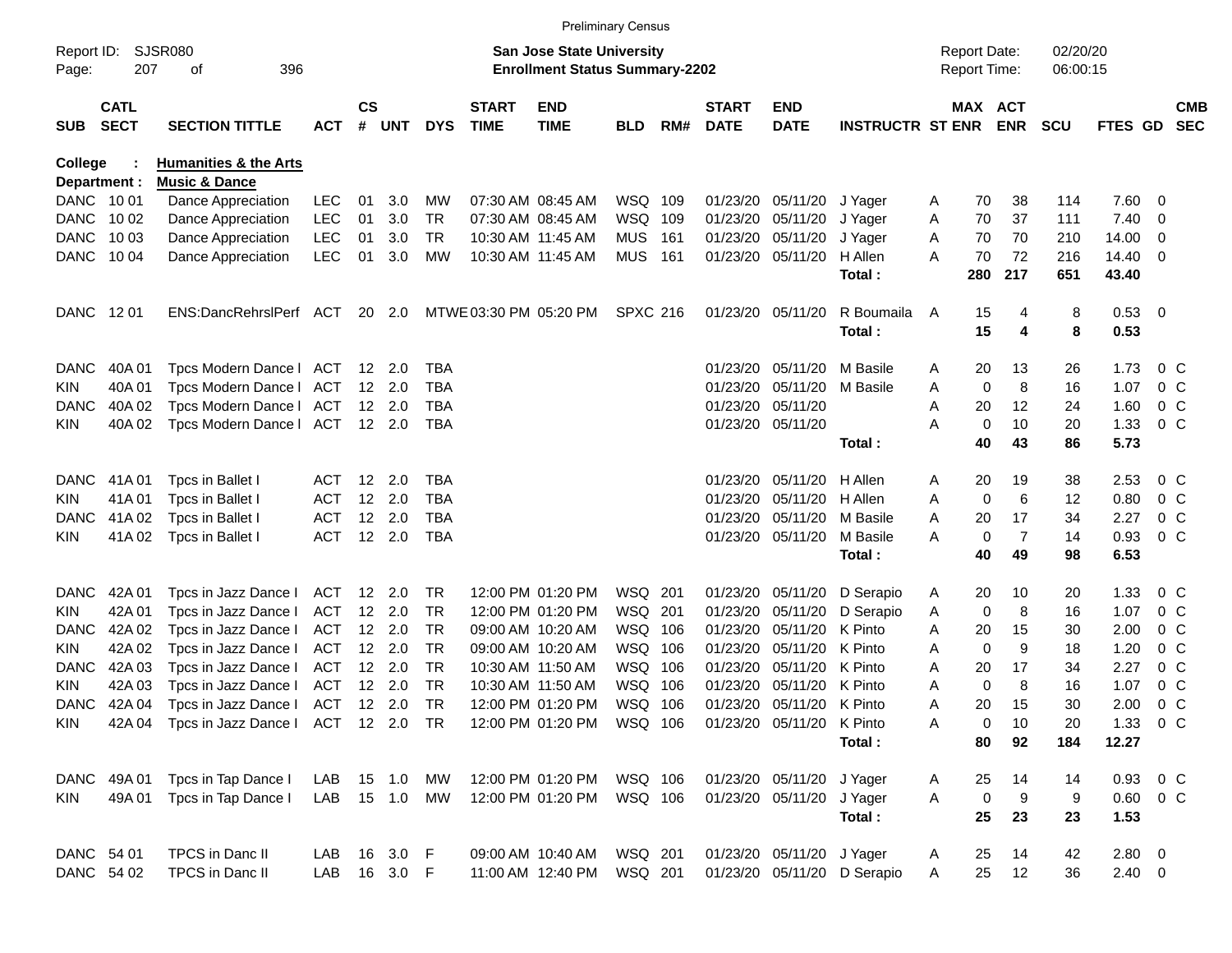|                     |                            |                                 |            |                    |                |              |                             |                                                                    | <b>Preliminary Census</b> |     |                             |                           |                          |                                            |                |                |                      |                     |                          |
|---------------------|----------------------------|---------------------------------|------------|--------------------|----------------|--------------|-----------------------------|--------------------------------------------------------------------|---------------------------|-----|-----------------------------|---------------------------|--------------------------|--------------------------------------------|----------------|----------------|----------------------|---------------------|--------------------------|
| Report ID:<br>Page: | 208                        | <b>SJSR080</b><br>396<br>οf     |            |                    |                |              |                             | San Jose State University<br><b>Enrollment Status Summary-2202</b> |                           |     |                             |                           |                          | <b>Report Date:</b><br><b>Report Time:</b> |                |                | 02/20/20<br>06:00:15 |                     |                          |
| <b>SUB</b>          | <b>CATL</b><br><b>SECT</b> | <b>SECTION TITTLE</b>           | <b>ACT</b> | $\mathsf{cs}$<br># | <b>UNT</b>     | <b>DYS</b>   | <b>START</b><br><b>TIME</b> | <b>END</b><br><b>TIME</b>                                          | <b>BLD</b>                | RM# | <b>START</b><br><b>DATE</b> | <b>END</b><br><b>DATE</b> | <b>INSTRUCTR ST ENR</b>  |                                            | <b>MAX ACT</b> | <b>ENR</b>     | <b>SCU</b>           | <b>FTES GD</b>      | <b>CMB</b><br><b>SEC</b> |
|                     |                            |                                 |            |                    |                |              |                             |                                                                    |                           |     |                             |                           | Total:                   |                                            | 50             | 26             | 78                   | 5.20                |                          |
|                     | DANC 102 02                | Dance in Wrld Cult              | LEC        | 02                 | 3.0            | МW           |                             | 12:00 PM 01:15 PM                                                  | <b>MUS 161</b>            |     |                             | 01/23/20 05/11/20         | J Walton                 | A                                          | 40             | 32             | 96                   | $6.40 \quad 0$      |                          |
|                     | DANC 102 80                | Dance in Wrld Cult              | <b>LEC</b> | 02                 | 3.0            | <b>TBA</b>   |                             |                                                                    |                           |     |                             | 01/23/20 05/11/20         | J Walton<br>Total:       | A                                          | 41<br>81       | 39<br>71       | 117<br>213           | 7.80 0<br>14.20     |                          |
|                     | DANC 11202                 | ENS:Dance Reh/Perf ACT 20 2.0   |            |                    |                |              | MTWE 03:30 PM 05:20 PM      |                                                                    | <b>SPXC 216</b>           |     | 01/23/20 05/11/20           |                           | R Boumaila               | A                                          | 20             | 17             | 34                   | $2.27 \t 0$         |                          |
|                     |                            |                                 |            |                    |                |              |                             |                                                                    |                           |     |                             |                           | Total:                   |                                            | 20             | 17             | 34                   | 2.27                |                          |
|                     | DANC 144A 01               | Dance Hist and Rep              | SEM        | 04                 | 3.0            | MW           |                             | 01:30 PM 03:20 PM                                                  | <b>MUS</b> 211            |     |                             | 01/23/20 05/11/20         | M Foehringer A           |                                            | 25             | 32             | 64                   | $6.40 \quad 0$      |                          |
|                     |                            | DANC 144A 02 Dance Hist and Rep | LAB        |                    | 15 0.0         | <b>TBA</b>   |                             |                                                                    |                           |     |                             | 01/23/20 05/11/20         | M Foehringer A<br>Total: |                                            | 25<br>50       | 32<br>64       | 32<br>96             | $0.00 \t 0$<br>6.40 |                          |
|                     |                            | DANC 145A 01 Choreography I     | ACT        |                    | $12 \quad 3.0$ | $\top$       |                             | 01:30 PM 03:20 PM                                                  | WSQ 201                   |     | 01/23/20 05/11/20           |                           | D Serapio                | Α                                          | 25             | 14             | 14                   | $2.80 \ 0$          |                          |
|                     |                            | DANC 145A 02 Choreography I     | <b>LEC</b> | 02                 | 0.0            | R            |                             | 01:30 PM 03:20 PM                                                  | WSQ 201                   |     | 01/23/20 05/11/20           |                           | D Serapio                | Α                                          | 25             | 14             | 28                   | $0.00 \t 0$         |                          |
|                     |                            | DANC 145A 03 Choreography I     | <b>ACT</b> | 12                 | 3.0            | $\mathsf{T}$ |                             | 01:30 PM 03:20 PM                                                  | WSQ 106                   |     |                             | 01/23/20 05/11/20         | D Frank                  | A                                          | 20             | 11             | 11                   | $2.20 \t 0$         |                          |
|                     |                            | DANC 145A 04 Choreography I     | <b>LEC</b> | 02                 | 0.0            | R            |                             | 01:30 PM 03:20 PM                                                  | WSQ 106                   |     |                             | 01/23/20 05/11/20         | D Frank<br>Total:        | А                                          | 30<br>100      | 11<br>50       | 22<br>75             | $0.00 \t 0$<br>5.00 |                          |
|                     |                            | DANC 145C 01 Choreography III   | ACT        | $12 \overline{ }$  | 3.0            | $\top$       |                             | 01:30 PM 03:20 PM                                                  | WSQ 204                   |     |                             | 01/23/20 05/11/20         | C Seymour                | A                                          | 25             | 13             | 13                   | $2.60 \t 0$         |                          |
|                     |                            | DANC 145C 02 Choreography III   | <b>LEC</b> | 02                 | 0.0            | R            |                             | 01:30 PM 03:20 PM                                                  | WSQ 204                   |     |                             | 01/23/20 05/11/20         | C Seymour<br>Total:      | A                                          | 25<br>50       | 13<br>26       | 26<br>39             | $0.00 \t 0$<br>2.60 |                          |
|                     |                            | DANC 147A 01 Dance Seminar      | SEM        | 05                 | 3.0            | TR.          |                             | 12:00 PM 01:15 PM                                                  | <b>MUS 211</b>            |     | 01/23/20 05/11/20           |                           | C Seymour                | A                                          | 20             | 15             | 45                   | $3.00 \ 0$          |                          |
|                     |                            |                                 |            |                    |                |              |                             |                                                                    |                           |     |                             |                           | Total:                   |                                            | 20             | 15             | 45                   | 3.00                |                          |
|                     |                            | DANC 154A 03 TPCS in Danc III   | LAB        | 16                 | 3.0 F          |              |                             | 09:00 AM 10:40 AM                                                  | WSQ 204                   |     | 01/23/20 05/11/20           |                           | D Serapio<br>Total:      | Α                                          | 25<br>25       | 15<br>15       | 45<br>45             | $3.00 \ 0$<br>3.00  |                          |
|                     |                            | DANC 154B 01 TPCS in Danc IV    | LAB        |                    | 16 3.0 R       |              |                             | 10:20 AM 12:00 PM                                                  | WSQ 204                   |     |                             | 01/23/20 05/11/20         | H Allen                  | Α                                          | 25             | 17             | 51                   | $3.40 \ 0$          |                          |
|                     |                            |                                 |            |                    |                |              |                             |                                                                    |                           |     |                             |                           | Total:                   |                                            | 25             | 17             | 51                   | 3.40                |                          |
|                     | DANC 194 01                | Dance Repertory                 | ACT        |                    | 20 1.0         | TBA          |                             |                                                                    |                           |     |                             | 01/23/20 05/11/20         | H Allen                  | Α                                          | 5              | 19             | 19                   | $1.27 \t 0$         |                          |
|                     | DANC 194 02                | Dance Repertory                 | ACT        | 20                 | 1.0            | TBA          |                             |                                                                    |                           |     |                             | 01/23/20 05/11/20         | H Allen                  | Α                                          | 5              | 24             | 24                   | 1.60 0              |                          |
|                     | DANC 194 03                | Dance Repertory                 | <b>ACT</b> |                    |                | 20 1.0 TBA   |                             |                                                                    |                           |     |                             | 01/23/20 05/11/20         | H Allen<br>Total:        | A                                          | 5<br>15        | 8<br>51        | 8<br>51              | $0.53$ 0<br>3.40    |                          |
|                     | DANC 198 01                | Dance Internship                | <b>SUP</b> | 36                 | 1.0            | <b>TBA</b>   |                             |                                                                    |                           |     |                             | 01/23/20 05/11/20         | H Allen                  | A                                          | 5              | 1              | $\mathbf{1}$         | $0.07$ 0            |                          |
|                     | DANC 198 02                | Dance Internship                | <b>SUP</b> |                    |                | 36 2.0 TBA   |                             |                                                                    |                           |     |                             | 01/23/20 05/11/20 H Allen |                          | Α                                          | 5              | $\overline{a}$ | 4                    | $0.27 \t 0$         |                          |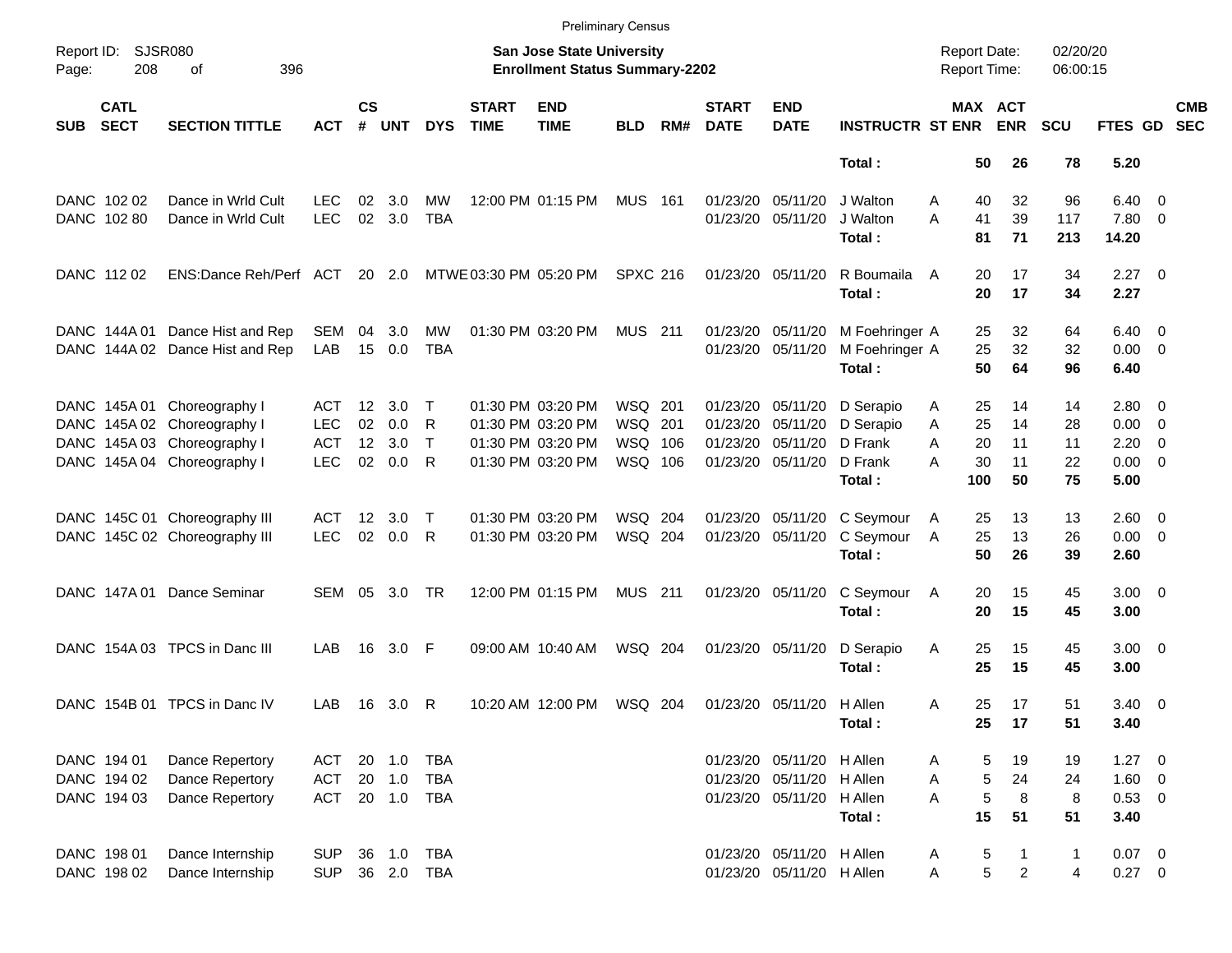|                            |                            |                                                                                        |                                        |                    |                      |                                 |                             |                                                                    | <b>Preliminary Census</b> |             |                             |                                                             |                                            |                                            |                                                      |                      |                                                   |            |
|----------------------------|----------------------------|----------------------------------------------------------------------------------------|----------------------------------------|--------------------|----------------------|---------------------------------|-----------------------------|--------------------------------------------------------------------|---------------------------|-------------|-----------------------------|-------------------------------------------------------------|--------------------------------------------|--------------------------------------------|------------------------------------------------------|----------------------|---------------------------------------------------|------------|
| Page:                      | Report ID: SJSR080<br>209  | 396<br>of                                                                              |                                        |                    |                      |                                 |                             | San Jose State University<br><b>Enrollment Status Summary-2202</b> |                           |             |                             |                                                             |                                            | <b>Report Date:</b><br><b>Report Time:</b> |                                                      | 02/20/20<br>06:00:15 |                                                   |            |
| <b>SUB</b>                 | <b>CATL</b><br><b>SECT</b> | <b>SECTION TITTLE</b>                                                                  | <b>ACT</b>                             | $\mathsf{cs}$<br># | <b>UNT</b>           | <b>DYS</b>                      | <b>START</b><br><b>TIME</b> | <b>END</b><br><b>TIME</b>                                          | <b>BLD</b>                | RM#         | <b>START</b><br><b>DATE</b> | <b>END</b><br><b>DATE</b>                                   | <b>INSTRUCTR ST ENR</b>                    |                                            | MAX ACT<br><b>ENR</b>                                | <b>SCU</b>           | FTES GD SEC                                       | <b>CMB</b> |
|                            | DANC 198 03                | Dance Internship                                                                       | <b>SUP</b>                             |                    | 36 3.0               | TBA                             |                             |                                                                    |                           |             |                             | 01/23/20 05/11/20                                           | H Allen<br>Total:                          | 5<br>Α<br>15                               | 0<br>3                                               | 0<br>5               | $0.00 \t 0$<br>0.33                               |            |
|                            |                            | MUED 170A 01 Tch Instru Mus Lit/P                                                      | SEM                                    |                    | 04 2.0               | TR                              |                             | 09:30 AM 10:20 AM                                                  | MUS 182                   |             |                             | 01/23/20 05/11/20                                           | C McKenzie A<br>Total:                     | 20<br>20                                   | 21<br>21                                             | 42<br>42             | $2.80 \t 0$<br>2.80                               |            |
| MUED 175 01                |                            | Practicum Mu Ed                                                                        | LEC.                                   | 02                 | 3.0                  | МW                              |                             | 09:00 AM 10:15 AM                                                  | <b>MUS 182</b>            |             |                             | 01/23/20 05/11/20                                           | C Brown<br>Total:                          | Α<br>20<br>20                              | 9<br>9                                               | 27<br>27             | $1.80 \ 0$<br>1.80                                |            |
|                            |                            | MUED 184Y 01 Stdt Tchg II<br>MUED 184Y 02 Stdt Tchg II<br>MUED 184Y 03 Stdt Tchg II    | <b>SUP</b><br><b>SUP</b><br><b>SUP</b> | 25<br>25<br>25     | 4.0<br>4.0<br>4.0    | TBA<br><b>TBA</b><br><b>TBA</b> |                             |                                                                    |                           |             | 01/23/20                    | 05/11/20<br>01/23/20 05/11/20<br>01/23/20 05/11/20          | R Calonico<br>Total:                       | 3<br>A<br>3<br>Α<br>Α<br>9                 | 3<br>$\mathbf 0$<br>3<br>$\mathbf 0$<br>$\mathbf{3}$ | 12<br>0<br>0<br>12   | $0.80 \ 0$<br>$0.00 \t 0$<br>$0.00 \t 0$<br>0.80  |            |
|                            |                            | MUED 184Z 01 Stdt Tchg III<br>MUED 184Z 02 Stdt Tchg III<br>MUED 184Z 03 Stdt Tchg III | <b>SUP</b><br><b>SUP</b><br><b>SUP</b> | 25<br>25           | 4.0<br>4.0<br>25 4.0 | TBA<br><b>TBA</b><br><b>TBA</b> |                             |                                                                    |                           |             |                             | 01/23/20 05/11/20<br>01/23/20 05/11/20<br>01/23/20 05/11/20 | R Calonico<br>Total:                       | 3<br>Α<br>3<br>Α<br>Α<br>9                 | 4<br>0<br>3<br>0<br>4                                | 16<br>0<br>0<br>16   | $1.07 \t 0$<br>$0.00 \t 0$<br>$0.00 \t 0$<br>1.07 |            |
| MUSC                       | 1A 01                      | Music Systems IA                                                                       | SEM 04 2.0                             |                    |                      | TR                              |                             | 09:30 AM 10:20 AM                                                  | <b>MUS 211</b>            |             |                             | 01/23/20 05/11/20                                           | S Nagami<br>Total:                         | Α<br>25<br>25                              | 17<br>17                                             | 34<br>34             | $2.27 \t 0$<br>2.27                               |            |
| MUSC                       | 1B 01                      | Music Systems IB                                                                       | ACT                                    |                    |                      |                                 |                             | 10:30 AM 11:20 AM                                                  | <b>MUS 211</b>            |             |                             | 01/23/20 05/11/20                                           | S Nagami<br>Total:                         | Α<br>25<br>25                              | 15<br>15                                             | 15<br>15             | $1.00 \t 0$<br>1.00                               |            |
| <b>MUSC</b><br><b>MUSC</b> | 2A 01<br>2A 02             | Music Systems IIA<br>Music Systems IIA                                                 | SEM<br><b>SEM</b>                      | 04<br>04           | 2.0<br>2.0           | МW<br>MW                        |                             | 09:30 AM 10:20 AM<br>09:30 AM 10:20 AM                             | <b>MUS</b><br><b>MUS</b>  | -210<br>160 | 01/23/20                    | 05/11/20<br>01/23/20 05/11/20                               | <b>B</b> Ciach<br>T Langan<br>Total:       | 30<br>Α<br>30<br>A<br>60                   | 26<br>21<br>47                                       | 52<br>42<br>94       | $3.47 \quad 0$<br>2.80 0<br>6.27                  |            |
| MUSC                       | 2B 01                      | Music Systems IIB<br>MUSC 2B 02 Music Systems IIB                                      | ACT 10 1.0 MW                          |                    |                      |                                 |                             | 10:30 AM 11:20 AM<br>ACT 10 1.0 MW 10:30 AM 11:20 AM MUS 160       | MUS 210                   |             | 01/23/20 05/11/20           | 01/23/20 05/11/20                                           | <b>B</b> Ciach<br>T Langan<br>Total:       | 30<br>Α<br>Α<br>30<br>60                   | 27<br>20<br>47                                       | 27<br>20<br>47       | 1.80 0<br>$1.33 \ 0$<br>3.13                      |            |
|                            | MUSC 4A01<br>MUSC 4A 02    | Music Systems IVA<br>Music Systems IVA                                                 | SEM 04 2.0 TR<br>SEM 04 2.0 TR         |                    |                      |                                 |                             | 10:30 AM 11:20 AM<br>10:30 AM 11:20 AM                             | MUS 210<br><b>MUS 250</b> |             |                             | 01/23/20 05/11/20<br>01/23/20 05/11/20                      | <b>B</b> Belet<br><b>B</b> Ciach<br>Total: | 30<br>Α<br>25<br>A<br>55                   | 15<br>20<br>35                                       | 30<br>40<br>70       | $2.00 \t 0$<br>$2.67$ 0<br>4.67                   |            |
|                            | MUSC 4B 01<br>MUSC 4B 02   | Music Systems IVB<br>Music Systems IVB                                                 | ACT 10 1.0 TR<br>ACT 10 1.0 TR         |                    |                      |                                 |                             | 11:30 AM 12:20 PM<br>11:30 AM 12:20 PM                             | MUS 210<br>MUS 250        |             |                             | 01/23/20 05/11/20<br>01/23/20 05/11/20 B Ciach              | <b>B</b> Belet                             | 20<br>A<br>20<br>Α                         | 15<br>16                                             | 15<br>16             | $1.00 \t 0$<br>$1.07 \t 0$                        |            |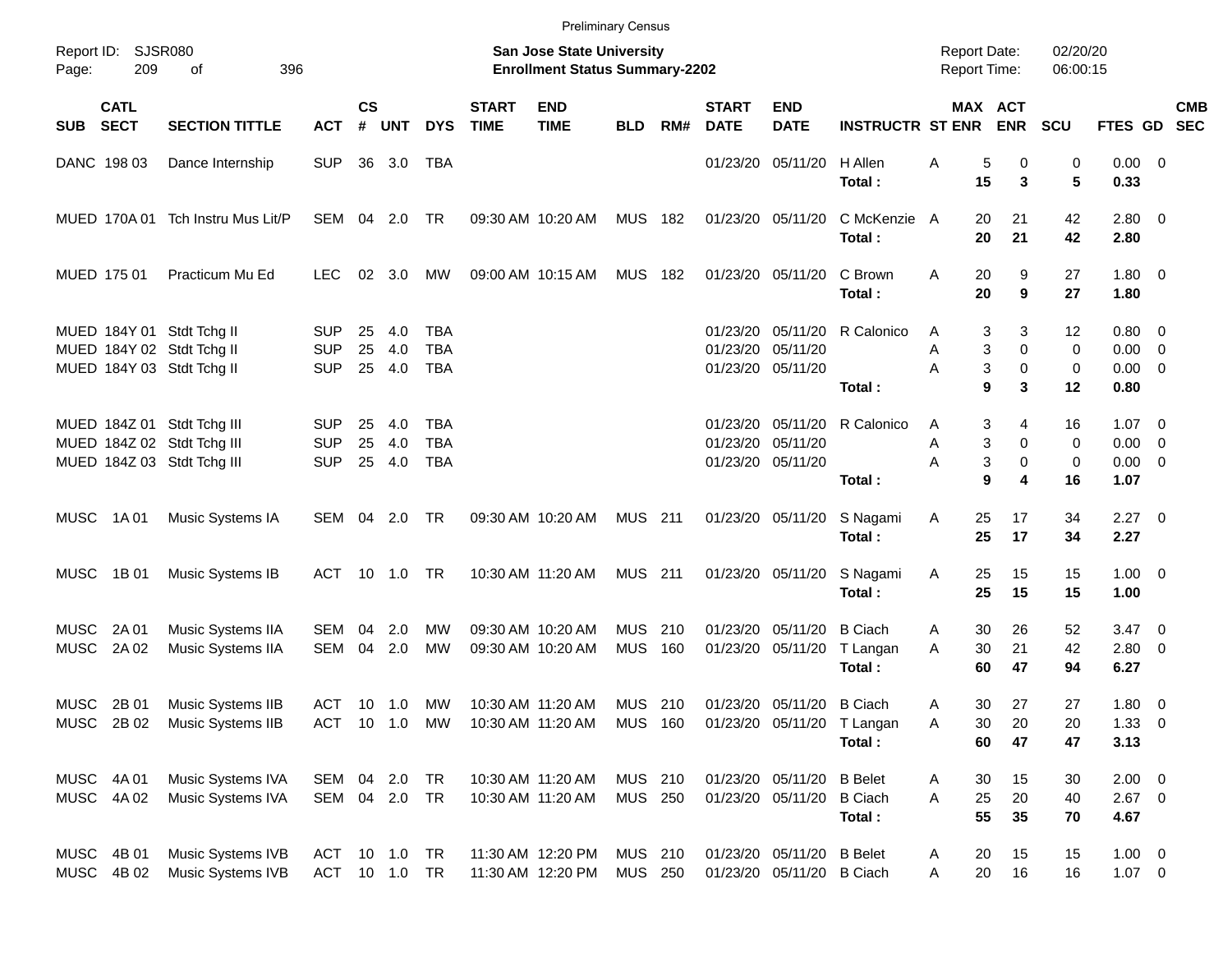|                                             |                                                     |                                                                                                                                               |                                                                    |                             |                                 |                                 |                             |                                                                                  | <b>Preliminary Census</b>                            |                          |                                                          |                                                                                                    |                                                                   |                                                     |                             |                                 |                                               |                              |                          |
|---------------------------------------------|-----------------------------------------------------|-----------------------------------------------------------------------------------------------------------------------------------------------|--------------------------------------------------------------------|-----------------------------|---------------------------------|---------------------------------|-----------------------------|----------------------------------------------------------------------------------|------------------------------------------------------|--------------------------|----------------------------------------------------------|----------------------------------------------------------------------------------------------------|-------------------------------------------------------------------|-----------------------------------------------------|-----------------------------|---------------------------------|-----------------------------------------------|------------------------------|--------------------------|
| Report ID:<br>Page:                         | 210                                                 | SJSR080<br>396<br>οf                                                                                                                          |                                                                    |                             |                                 |                                 |                             | San Jose State University<br><b>Enrollment Status Summary-2202</b>               |                                                      |                          |                                                          |                                                                                                    |                                                                   | <b>Report Date:</b><br><b>Report Time:</b>          |                             | 02/20/20<br>06:00:15            |                                               |                              |                          |
| <b>SUB</b>                                  | <b>CATL</b><br><b>SECT</b>                          | <b>SECTION TITTLE</b>                                                                                                                         | <b>ACT</b>                                                         | $\mathbf{c}\mathbf{s}$<br># | UNT                             | <b>DYS</b>                      | <b>START</b><br><b>TIME</b> | <b>END</b><br><b>TIME</b>                                                        | <b>BLD</b>                                           | RM#                      | <b>START</b><br><b>DATE</b>                              | <b>END</b><br><b>DATE</b>                                                                          | <b>INSTRUCTR ST ENR</b>                                           | <b>MAX ACT</b>                                      | <b>ENR</b>                  | <b>SCU</b>                      | FTES GD                                       |                              | <b>CMB</b><br><b>SEC</b> |
|                                             |                                                     |                                                                                                                                               |                                                                    |                             |                                 |                                 |                             |                                                                                  |                                                      |                          |                                                          |                                                                                                    | Total:                                                            | 40                                                  | 31                          | 31                              | 2.07                                          |                              |                          |
| <b>MUSC</b>                                 | 602                                                 | Jazz Theory                                                                                                                                   | <b>SEM</b>                                                         | 04                          | 2.0                             | MW.                             |                             | 05:00 PM 05:50 PM                                                                | MUS                                                  | 160                      |                                                          | 01/23/20 05/11/20                                                                                  | J Dryden<br>Total:                                                | 20<br>Α<br>20                                       | 8<br>8                      | 16<br>16                        | $1.07 \t 0$<br>1.07                           |                              |                          |
| <b>MUSC</b><br><b>MUSC</b>                  | 980<br>981                                          | <b>Music Fund</b><br>Music Fund                                                                                                               | SEM<br>ACT                                                         | 04<br>10                    | 3.0<br>0.0                      | TBA<br>TBA                      |                             |                                                                                  |                                                      |                          | 01/23/20                                                 | 05/11/20<br>01/23/20 05/11/20                                                                      | V Lington<br>V Lington<br>Total:                                  | 30<br>Α<br>30<br>A<br>60                            | 31<br>31<br>62              | 62<br>31<br>93                  | 6.25<br>0.00<br>6.25                          | - 1<br>- 1                   |                          |
| <b>MUSC</b><br>MUSC<br>MUSC<br>MUSC         | MUSC 10A 01<br>10A 02<br>10A 03<br>10A 80<br>10A 81 | <b>Music Appreciation</b><br><b>Music Appreciation</b><br><b>Music Appreciation</b><br><b>Music Appreciation</b><br><b>Music Appreciation</b> | LEC<br>LEC<br><b>LEC</b><br><b>LEC</b><br><b>LEC</b>               | 02<br>02<br>02<br>02<br>02  | 3.0<br>3.0<br>3.0<br>3.0<br>3.0 | MW<br>MW<br>TR.<br>TBA<br>TBA   |                             | 09:00 AM 10:15 AM<br>01:30 PM 02:45 PM<br>01:30 PM 02:45 PM                      | <b>MUS</b><br><b>MUS</b><br><b>MUS</b>               | 161<br>161<br>161        | 01/23/20<br>01/23/20<br>01/23/20<br>01/23/20<br>01/23/20 | 05/11/20<br>05/11/20<br>05/11/20<br>05/11/20<br>05/11/20                                           | K Metcalf<br>R Sacolick<br>R Sacolick<br>A Young<br>M Hernandez A | 70<br>Α<br>70<br>Α<br>65<br>Α<br>70<br>Α<br>70      | 70<br>70<br>67<br>69<br>74  | 210<br>210<br>201<br>207<br>222 | 14.00<br>14.00<br>13.40<br>13.80<br>14.80     | - 0<br>- 0<br>-0<br>-0<br>-0 |                          |
| MUSC<br>MUSC<br>MUSC<br>MUSC<br>MUSC        | 10A 82<br>10A 84<br>10A 85<br>10A 86<br>10A 87      | <b>Music Appreciation</b><br><b>Music Appreciation</b><br><b>Music Appreciation</b><br><b>Music Appreciation</b><br><b>Music Appreciation</b> | <b>LEC</b><br><b>LEC</b><br><b>LEC</b><br><b>LEC</b><br><b>LEC</b> | 02<br>02<br>02<br>02<br>02  | 3.0<br>3.0<br>3.0<br>3.0<br>3.0 | TBA<br>TBA<br>TBA<br>TBA<br>TBA |                             |                                                                                  |                                                      |                          | 01/23/20<br>01/23/20<br>01/23/20<br>01/23/20<br>01/23/20 | 05/11/20<br>05/11/20<br>05/11/20<br>05/11/20<br>05/11/20                                           | S Lin<br>T Langan<br>V Lington<br>S Lin<br>J Russo                | 70<br>Α<br>70<br>Α<br>70<br>Α<br>70<br>Α<br>70<br>Α | 70<br>70<br>70<br>70<br>69  | 210<br>210<br>210<br>210<br>207 | 14.00<br>14.00<br>14.00<br>14.00<br>13.80     | -0<br>-0<br>- 0<br>-0<br>-0  |                          |
|                                             | MUSC 10A 99                                         | <b>Music Appreciation</b>                                                                                                                     | <b>LEC</b>                                                         | 02                          | 3.0                             | <b>TBA</b>                      |                             |                                                                                  |                                                      |                          |                                                          | 01/23/20 05/11/20                                                                                  | P Ellison<br>Total:                                               | 70<br>А<br>765                                      | 70<br>769                   | 210<br>2307                     | 14.00<br>153.80                               | - 0                          |                          |
| MUSC<br>MUSC<br>MUSC<br><b>MUSC</b>         | 10B 01<br>10B 02<br>10B 03<br>10B 04                | Intro to Music<br>Intro to Music<br>Intro to Music<br>Intro to Music                                                                          | SEM<br>SEM<br><b>SEM</b><br><b>SEM</b>                             | 04<br>04<br>04<br>04        | 3.0<br>3.0<br>3.0<br>3.0        | MW<br>MW<br>TR.<br><b>TR</b>    |                             | 09:00 AM 10:15 AM<br>10:30 AM 11:45 AM<br>10:30 AM 11:45 AM<br>12:00 PM 01:15 PM | <b>MUS</b><br><b>MUS</b><br><b>MUS</b><br><b>MUS</b> | 266<br>266<br>266<br>266 | 01/23/20<br>01/23/20<br>01/23/20                         | 05/11/20<br>05/11/20<br>05/11/20<br>01/23/20 05/11/20                                              | N Rulison<br>J Selmer<br>S Snitkovska A<br>A Koppel<br>Total:     | Α<br>50<br>50<br>Α<br>50<br>50<br>Α<br>200          | 51<br>49<br>51<br>54<br>205 | 153<br>147<br>153<br>162<br>615 | 10.20<br>9.80<br>10.20<br>10.80<br>41.00      | - 0<br>- 0<br>0<br>- 0       |                          |
| MUSC 1201                                   |                                                     | Med Ren Music                                                                                                                                 | LEC                                                                | 02                          | 3.0                             | <b>MW</b>                       |                             | 10:30 AM 11:45 AM                                                                | <b>MUS</b>                                           | 250                      | 01/23/20                                                 | 05/11/20                                                                                           | G Haramaki A<br>Total:                                            | 50<br>50                                            | 48<br>48                    | 144<br>144                      | 9.65<br>9.65                                  | - 1                          |                          |
| MUSC 1301<br>MUSC 1302                      |                                                     | Music Tech<br>Music Tech                                                                                                                      | ACT<br>ACT 10 1.0 TR                                               |                             | 1.0                             |                                 |                             | 01:30 PM 02:20 PM MUS 213                                                        |                                                      |                          |                                                          |                                                                                                    | 01/23/20 05/11/20 T Langan<br>Total:                              | X<br>0<br>Α<br>24<br>24                             | 0<br>24<br>24               | 0<br>24<br>24                   | $0.00 \t 0$<br>1.60 0<br>1.60                 |                              |                          |
| MUSC 1901<br>ASIA<br>MUSC 1980<br>ASIA 1980 | 1901                                                | <b>Mus Wrld Cultures</b><br>Mus Wrld Cultures<br>Mus Wrld Cultures<br>Mus Wrld Cultures                                                       | <b>LEC</b><br><b>LEC</b><br><b>LEC</b><br>LEC                      | 01<br>01<br>01              | 3.0<br>3.0<br>3.0               | M<br>M<br>TBA<br>01 3.0 TBA     |                             | 06:00 PM 08:45 PM<br>06:00 PM 08:45 PM                                           | <b>MUS 161</b><br>MUS 161                            |                          |                                                          | 01/23/20 05/11/20<br>01/23/20 05/11/20<br>01/23/20 05/11/20 T Harris<br>01/23/20 05/11/20 T Harris | R Sacolick<br>R Sacolick                                          | 50<br>Α<br>$\mathbf 0$<br>A<br>70<br>Α<br>0<br>Α    | 31<br>19<br>57<br>13        | 93<br>57<br>171<br>39           | 6.20 0 C<br>3.80 0 C<br>11.40 0 C<br>2.60 0 C |                              |                          |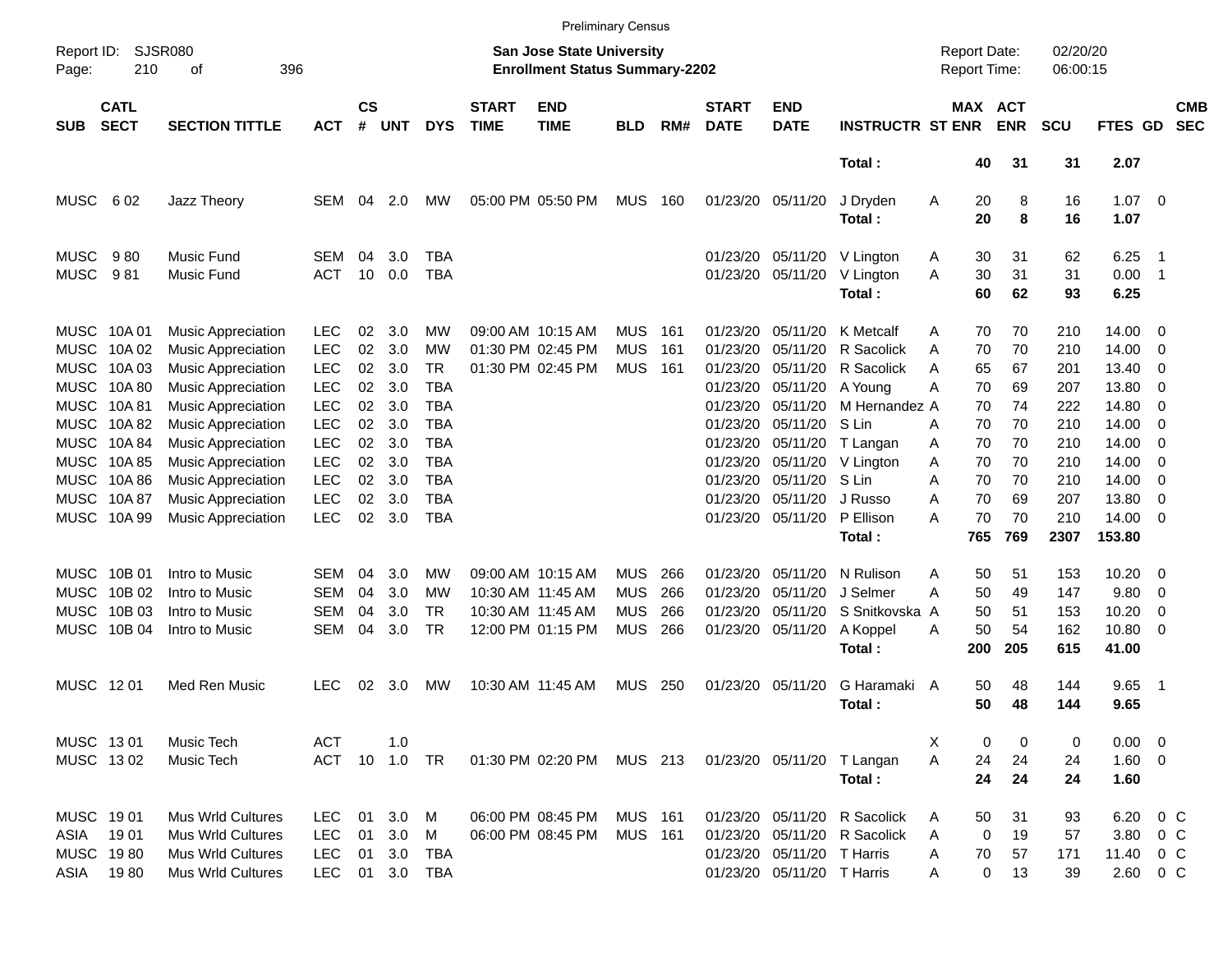|                                        |                            |                                                                                 |                          |                    |                          |                 |                             |                                                                    | <b>Preliminary Census</b> |            |                             |                                        |                                   |                                            |                                                                |                                           |                                           |                          |            |
|----------------------------------------|----------------------------|---------------------------------------------------------------------------------|--------------------------|--------------------|--------------------------|-----------------|-----------------------------|--------------------------------------------------------------------|---------------------------|------------|-----------------------------|----------------------------------------|-----------------------------------|--------------------------------------------|----------------------------------------------------------------|-------------------------------------------|-------------------------------------------|--------------------------|------------|
| Page:                                  | Report ID: SJSR080<br>211  | 396<br>οf                                                                       |                          |                    |                          |                 |                             | San Jose State University<br><b>Enrollment Status Summary-2202</b> |                           |            |                             |                                        |                                   | <b>Report Date:</b><br><b>Report Time:</b> |                                                                | 02/20/20<br>06:00:15                      |                                           |                          |            |
| <b>SUB</b>                             | <b>CATL</b><br><b>SECT</b> | <b>SECTION TITTLE</b>                                                           | <b>ACT</b>               | $\mathsf{cs}$<br># | <b>UNT</b>               | <b>DYS</b>      | <b>START</b><br><b>TIME</b> | <b>END</b><br><b>TIME</b>                                          | <b>BLD</b>                | RM#        | <b>START</b><br><b>DATE</b> | <b>END</b><br><b>DATE</b>              | <b>INSTRUCTR ST ENR</b>           |                                            | MAX ACT<br><b>ENR</b>                                          | <b>SCU</b>                                | FTES GD SEC                               |                          | <b>CMB</b> |
|                                        |                            |                                                                                 |                          |                    |                          |                 |                             |                                                                    |                           |            |                             |                                        | Total:                            |                                            | 120 120                                                        | 360                                       | 24.00                                     |                          |            |
|                                        | MUSC 25B 01<br>MUSC 25B 02 | Piano Proficiency II<br>Piano Proficiency II                                    | ACT<br>ACT               |                    | $10 \quad 1.0$<br>10 1.0 | TR<br><b>MW</b> |                             | 09:30 AM 10:20 AM<br>09:00 AM 09:50 AM                             | <b>MUS</b><br><b>MUS</b>  | 266<br>157 | 01/23/20 05/11/20           | 01/23/20 05/11/20                      | N Sultanov<br>A Kolesar<br>Total: | A<br>A                                     | 25<br>24<br>25<br>13<br>50<br>37                               | 24<br>13<br>37                            | 1.60 0<br>$0.87$ 0<br>2.47                |                          |            |
|                                        | MUSC 26A01                 | Voice Fundamentals                                                              | ACT 10 1.0 MW            |                    |                          |                 |                             | 08:00 AM 08:50 AM                                                  | <b>MUS 182</b>            |            |                             | 01/23/20 05/11/20                      | E Nitzan<br>Total:                | Α                                          | 30<br>29<br>30<br>29                                           | 29<br>29                                  | $1.95$ 1<br>1.95                          |                          |            |
|                                        | MUSC 27B 01                | Fund Jazz KBD II                                                                | ACT 10 1.0               |                    |                          | МW              |                             | 03:30 PM 04:20 PM                                                  | MUS 266                   |            |                             | 01/23/20 05/11/20                      | J Dryden<br>Total:                | Α                                          | 10<br>9<br>10<br>9                                             | 9<br>9                                    | $0.60 \quad 0$<br>0.60                    |                          |            |
| MUSC 28 02<br>MUSC 28 03<br>MUSC 28 04 |                            | <b>Guitar Fundamentals</b><br><b>Guitar Fundamentals</b><br>Guitar Fundamentals | ACT<br><b>ACT</b><br>ACT | 08<br>08           | $1.0$ F<br>1.0<br>1.0    | M               |                             | 12:30 PM 02:20 PM<br>03:30 PM 05:20 PM                             | <b>MUS</b><br><b>MUS</b>  | 150<br>150 |                             | 01/23/20 05/11/20<br>01/23/20 05/11/20 | R Vandivier<br>S Lin<br>Total:    | A<br>X<br>A                                | 25<br>20<br>$\mathbf 0$<br>$\mathbf 0$<br>25<br>20<br>50<br>40 | 20<br>0<br>20<br>40                       | $1.33 \ 0$<br>$0.00 \t 0$<br>1.35<br>2.68 | $\overline{\phantom{1}}$ |            |
|                                        | MUSC 30A 01 Piano 1        |                                                                                 | <b>SUP</b>               |                    | 25 2.0                   | TBA             |                             |                                                                    |                           |            |                             | 01/23/20 05/11/20                      | G Mok<br>Total:                   | Α                                          | 3<br>0<br>3<br>$\bf{0}$                                        | 0<br>0                                    | $0.00 \t 0$<br>0.00                       |                          |            |
|                                        |                            | MUSC 30AX 01 Applied Piano 1                                                    | <b>SUP</b>               |                    |                          | TBA             |                             |                                                                    |                           |            |                             | 01/23/20 05/11/20                      | G Mok<br>Total:                   | Α                                          | 2<br>0<br>$\mathbf{2}$<br>$\bf{0}$                             | 0<br>0                                    | $0.00 \t 0$<br>0.00                       |                          |            |
|                                        | MUSC 30B 01 Piano 2        |                                                                                 | <b>SUP</b>               |                    | 25 2.0                   | TBA             |                             |                                                                    |                           |            |                             | 01/23/20 05/11/20                      | G Mok<br>Total:                   | Α                                          | 3<br>1<br>3<br>$\mathbf{1}$                                    | $\overline{\mathbf{c}}$<br>$\mathbf{2}$   | $0.13 \ 0$<br>0.13                        |                          |            |
|                                        |                            | MUSC 30BX 02 Applied Piano 2                                                    | <b>SUP</b>               | 48                 | 1.0                      | TBA             |                             |                                                                    |                           |            |                             | 01/23/20 05/11/20                      | N Sultanov<br>Total:              | Α                                          | 3<br>1<br>3<br>$\mathbf{1}$                                    | $\mathbf{1}$<br>1                         | $0.07$ 0<br>0.07                          |                          |            |
|                                        | MUSC 30C 01 Piano 3        |                                                                                 | <b>SUP</b>               |                    | 25 2.0                   | TBA             |                             |                                                                    |                           |            |                             | 01/23/20 05/11/20 G Mok                | Total:                            | A                                          | 3<br>$\mathbf{1}$<br>3<br>$\blacksquare$                       | $\overline{c}$<br>$\overline{\mathbf{2}}$ | $0.13 \ 0$<br>0.13                        |                          |            |
|                                        |                            | MUSC 30CX 01 Applied Piano 3                                                    | SUP 48 1.0 TBA           |                    |                          |                 |                             |                                                                    |                           |            |                             | 01/23/20 05/11/20                      | G Mok<br>Total:                   | A                                          | 3<br>$\boldsymbol{0}$<br>$\overline{\mathbf{3}}$<br>$\pmb{0}$  | 0<br>0                                    | $0.00 \t 0$<br>0.00                       |                          |            |
|                                        | MUSC 30D 01 Piano 4        |                                                                                 | SUP 25 2.0 TBA           |                    |                          |                 |                             |                                                                    |                           |            |                             | 01/23/20 05/11/20                      | G Mok<br>Total:                   | Α                                          | 3<br>1<br>$\overline{\mathbf{3}}$<br>$\mathbf{1}$              | 2<br>$\overline{2}$                       | $0.13 \ 0$<br>0.13                        |                          |            |
|                                        |                            | MUSC 30DX 01 Applied Piano 3                                                    | SUP 48 1.0 TBA           |                    |                          |                 |                             |                                                                    |                           |            |                             | 01/23/20 05/11/20 G Mok                |                                   | A                                          | 3<br>$\mathbf 0$                                               | 0                                         | $0.00 \t 0$                               |                          |            |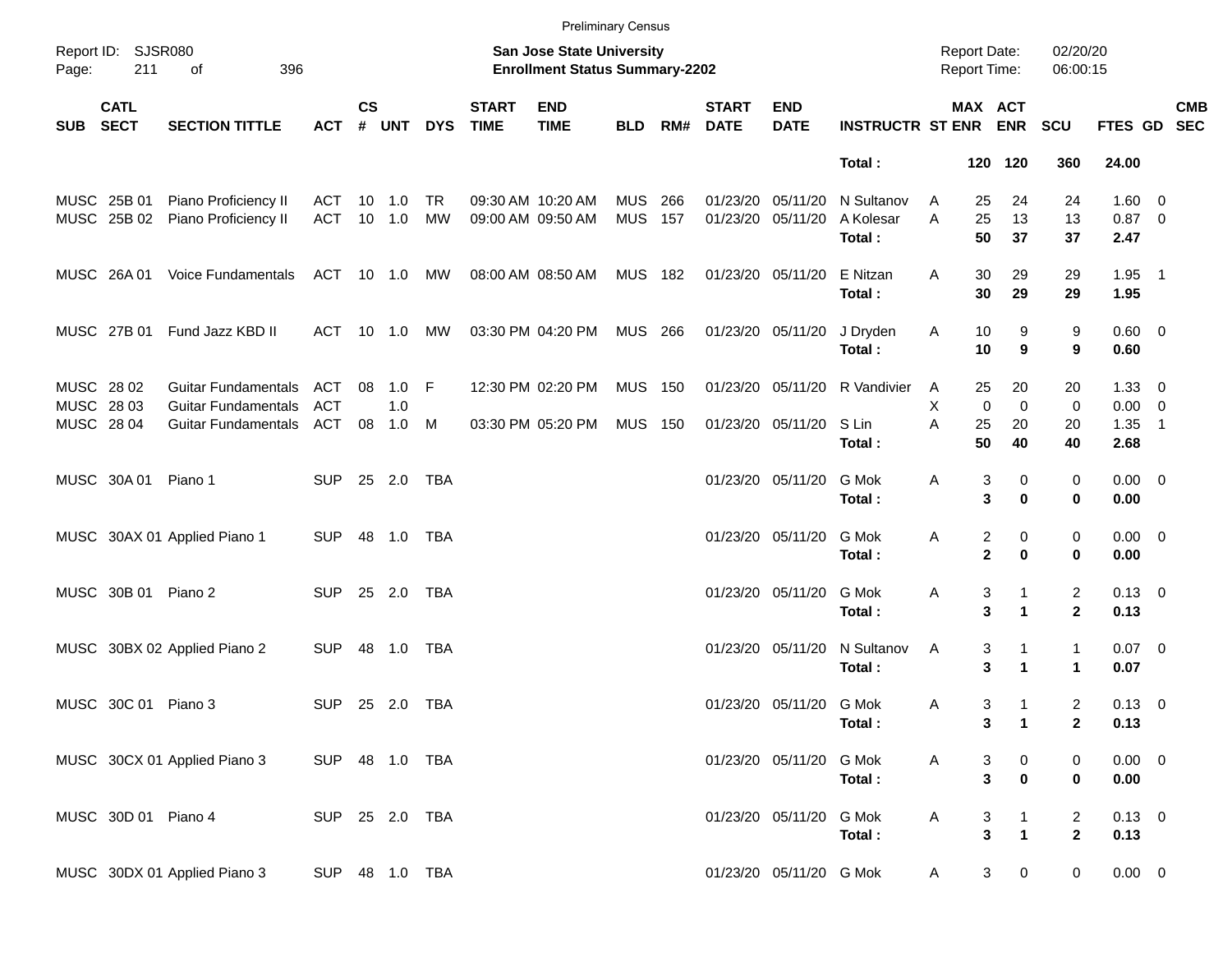|            |                            |                              |                |               |        |            |                             |                                                                           | <b>Preliminary Census</b> |     |                             |                           |                                 |                                     |                           |                      |                        |            |
|------------|----------------------------|------------------------------|----------------|---------------|--------|------------|-----------------------------|---------------------------------------------------------------------------|---------------------------|-----|-----------------------------|---------------------------|---------------------------------|-------------------------------------|---------------------------|----------------------|------------------------|------------|
| Page:      | Report ID: SJSR080<br>212  | οf                           | 396            |               |        |            |                             | <b>San Jose State University</b><br><b>Enrollment Status Summary-2202</b> |                           |     |                             |                           |                                 | <b>Report Date:</b><br>Report Time: |                           | 02/20/20<br>06:00:15 |                        |            |
| <b>SUB</b> | <b>CATL</b><br><b>SECT</b> | <b>SECTION TITTLE</b>        | <b>ACT</b>     | $\mathsf{cs}$ | # UNT  | <b>DYS</b> | <b>START</b><br><b>TIME</b> | <b>END</b><br><b>TIME</b>                                                 | <b>BLD</b>                | RM# | <b>START</b><br><b>DATE</b> | <b>END</b><br><b>DATE</b> | <b>INSTRUCTR ST ENR ENR</b>     |                                     | MAX ACT                   | <b>SCU</b>           | FTES GD SEC            | <b>CMB</b> |
|            |                            |                              |                |               |        |            |                             |                                                                           |                           |     |                             |                           | Total:                          | 3                                   | 0                         | 0                    | 0.00                   |            |
| MUSC 33 01 |                            | Voice                        | <b>SUP</b>     |               | 25 2.0 | TBA        |                             |                                                                           |                           |     |                             | 01/23/20 05/11/20         | C Bengochea A<br>Total:         | 3<br>3                              | 1<br>$\blacktriangleleft$ | 2<br>$\mathbf{2}$    | $0.13 \quad 0$<br>0.13 |            |
|            |                            | MUSC 33AX 01 Applied Voice 1 | <b>SUP</b>     |               | 48 1.0 | TBA        |                             |                                                                           |                           |     |                             | 01/23/20 05/11/20         | J Mitchell                      | 2<br>A                              |                           | 1                    | $0.07$ 0               |            |
|            |                            |                              |                |               |        |            |                             |                                                                           |                           |     |                             |                           | Total:                          | $\mathbf 2$                         | $\blacktriangleleft$      | $\mathbf{1}$         | 0.07                   |            |
|            | MUSC 33B 01                | Voice 2                      | <b>SUP</b>     | 25            | 2.0    | TBA        |                             |                                                                           |                           |     |                             |                           | 01/23/20 05/11/20 C Bengochea A | 3                                   | 3                         | 6                    | $0.40 \quad 0$         |            |
|            | MUSC 33B 02                | Voice 2                      | <b>SUP</b>     | 25            | 2.0    | <b>TBA</b> |                             |                                                                           |                           |     |                             |                           | 01/23/20 05/11/20 S Bengochea A | 3                                   | $\mathbf{1}$              | 2                    | $0.13 \ 0$             |            |
|            | MUSC 33B 03                | Voice 2                      | <b>SUP</b>     |               | 25 2.0 | <b>TBA</b> |                             |                                                                           |                           |     |                             |                           | 01/23/20 05/11/20 J Mitchell    | 3<br>A                              | 1                         | 2                    | $0.13 \quad 0$         |            |
|            | MUSC 33B 04                | Voice 2                      | <b>SUP</b>     | 25            | 2.0    | <b>TBA</b> |                             |                                                                           |                           |     |                             | 01/23/20 05/11/20         | J Scharlach                     | 4<br>A                              | 1                         | 2                    | $0.13 \quad 0$         |            |
|            | MUSC 33B 05                | Voice 2                      | <b>SUP</b>     | 25            | 2.0    | <b>TBA</b> |                             |                                                                           |                           |     |                             |                           | 01/23/20 05/11/20 P Skinner     | 3<br>A                              | 3                         | 6                    | $0.40 \quad 0$         |            |
|            | MUSC 33B 06                | Voice 2                      | <b>SUP</b>     |               | 25 2.0 | <b>TBA</b> |                             |                                                                           |                           |     |                             | 01/23/20 05/11/20         | J Smucker                       | 3<br>A                              | 1                         | $\overline{2}$       | $0.13 \quad 0$         |            |
|            |                            |                              |                |               |        |            |                             |                                                                           |                           |     |                             |                           | Total:                          | 19                                  | 10                        | 20                   | 1.33                   |            |
|            |                            | MUSC 33BX 01 Applied Voice 2 | <b>SUP</b>     | 48            | 1.0    | TBA        |                             |                                                                           |                           |     |                             |                           | 01/23/20 05/11/20 P Skinner     | 3<br>Α                              | 0                         | 0                    | $0.00 \t 0$            |            |
|            |                            | MUSC 33BX 02 Applied Voice 2 | <b>SUP</b>     | 48            | 1.0    | <b>TBA</b> |                             |                                                                           |                           |     |                             | 01/23/20 05/11/20         | J Smucker                       | 3<br>A                              | 2                         | 2                    | $0.13 \ 0$             |            |
|            |                            | MUSC 33BX 03 Applied Voice 2 | <b>SUP</b>     | 48            | 1.0    | <b>TBA</b> |                             |                                                                           |                           |     |                             |                           | 01/23/20 05/11/20 J Mitchell    | 3<br>A                              | 0                         | 0                    | $0.00 \t 0$            |            |
|            |                            | MUSC 33BX 04 Applied Voice 2 | <b>SUP</b>     | 48            | 1.0    | <b>TBA</b> |                             |                                                                           |                           |     |                             |                           | 01/23/20 05/11/20 S Bengochea A | 3                                   | 1                         | 0                    | $0.07$ 0               |            |
|            |                            |                              |                |               |        |            |                             |                                                                           |                           |     |                             |                           | Total:                          | 12                                  | 3                         | 2                    | 0.20                   |            |
|            | MUSC 33C 01                | Voice 3                      | <b>SUP</b>     | 25            | 1.0    | TBA        |                             |                                                                           |                           |     |                             |                           | 01/23/20 05/11/20 P Skinner     | 3<br>Α                              | 0                         | 0                    | $0.00 \t 0$            |            |
|            | MUSC 33C 02                | Voice 3                      | <b>SUP</b>     | 25            | 2.0    | <b>TBA</b> |                             |                                                                           |                           |     |                             | 01/23/20 05/11/20         | J Smucker                       | 3<br>A                              | 0                         | 0                    | $0.00 \t 0$            |            |
|            | MUSC 33C 03 Voice 3        |                              | <b>SUP</b>     |               | 25 2.0 | TBA        |                             |                                                                           |                           |     |                             |                           | 01/23/20 05/11/20 C Bengochea A |                                     | $\overline{c}$<br>2       | 4                    | $0.27$ 0               |            |
|            |                            |                              |                |               |        |            |                             |                                                                           |                           |     |                             |                           | Total:                          | 8                                   | $\mathbf{2}$              | 4                    | 0.27                   |            |
|            |                            | MUSC 33CX 01 Applied Voice 3 | <b>SUP</b>     | 48            | 1.0    | TBA        |                             |                                                                           |                           |     |                             |                           | 01/23/20 05/11/20 C Bengochea A | 3                                   | 0                         | 0                    | $0.00 \t 0$            |            |
|            |                            | MUSC 33CX 02 Applied Voice 3 | <b>SUP</b>     | 48            | 1.0    | <b>TBA</b> |                             |                                                                           |                           |     |                             | 01/23/20 05/11/20         | P Skinner                       | 3<br>A                              | 1                         | 0                    | $0.07$ 0               |            |
|            |                            |                              |                |               |        |            |                             |                                                                           |                           |     |                             |                           | Total:                          | 6                                   | 1                         | 0                    | 0.07                   |            |
|            | MUSC 33D 01 Voice 4        |                              | <b>SUP</b>     |               | 25 2.0 | TBA        |                             |                                                                           |                           |     |                             |                           | 01/23/20 05/11/20 C Bengochea A | 3                                   | 2                         | 4                    | $0.27 \quad 0$         |            |
|            | MUSC 33D 02 Voice 4        |                              | <b>SUP</b>     |               | 25 2.0 | TBA        |                             |                                                                           |                           |     |                             |                           | 01/23/20 05/11/20 J Mitchell    | 3<br>Α                              | $\overline{a}$            | 4                    | $0.27$ 0               |            |
|            | MUSC 33D 03 Voice 4        |                              | <b>SUP</b>     |               | 25 2.0 | TBA        |                             |                                                                           |                           |     |                             |                           | 01/23/20 05/11/20 J Scharlach   | 3<br>A                              | $\overline{a}$            | 4                    | $0.27$ 0               |            |
|            | MUSC 33D 04 Voice 4        |                              | <b>SUP</b>     |               | 25 2.0 | TBA        |                             |                                                                           |                           |     |                             |                           | 01/23/20 05/11/20 J Smucker     | 3<br>A                              | $\overline{a}$            | $\overline{4}$       | $0.27$ 0               |            |
|            |                            |                              |                |               |        |            |                             |                                                                           |                           |     |                             |                           | Total:                          | 12                                  | 8                         | 16                   | 1.07                   |            |
|            |                            | MUSC 33DX 01 Applied Voice 4 | SUP 48 1.0 TBA |               |        |            |                             |                                                                           |                           |     |                             |                           | 01/23/20 05/11/20 C Bengochea A | 3                                   |                           | $\mathbf{1}$         | $0.07$ 0               |            |
|            |                            |                              |                |               |        |            |                             |                                                                           |                           |     |                             |                           | Total:                          | 3                                   | 1                         | $\mathbf 1$          | 0.07                   |            |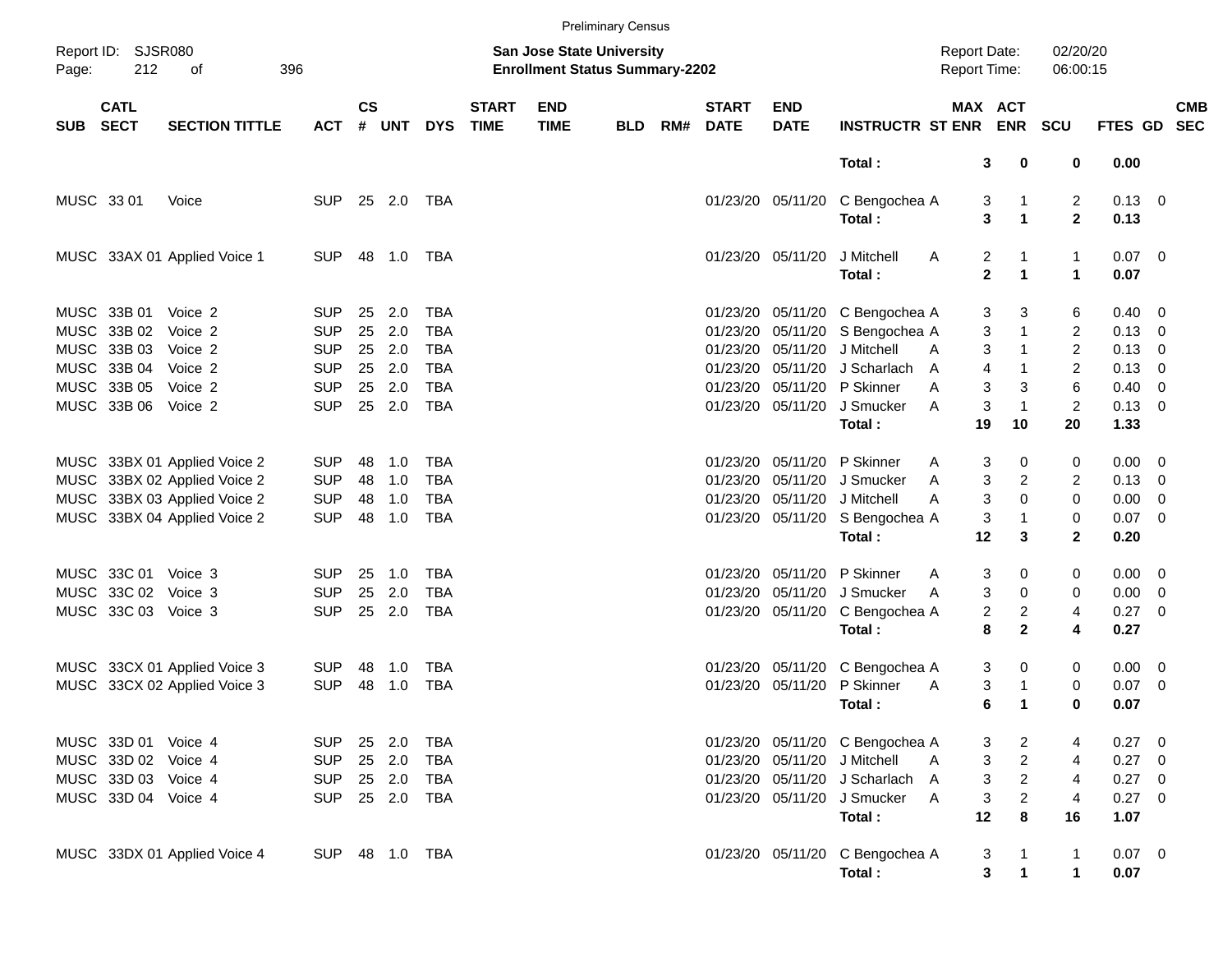|            |                            |                                                       |                                        |                |                                  |                                 |                             |                                                                    | <b>Preliminary Census</b> |     |                             |                                                       |                                                                           |                                            |                                   |                                  |                                              |            |
|------------|----------------------------|-------------------------------------------------------|----------------------------------------|----------------|----------------------------------|---------------------------------|-----------------------------|--------------------------------------------------------------------|---------------------------|-----|-----------------------------|-------------------------------------------------------|---------------------------------------------------------------------------|--------------------------------------------|-----------------------------------|----------------------------------|----------------------------------------------|------------|
| Page:      | Report ID: SJSR080<br>213  | 396<br>of                                             |                                        |                |                                  |                                 |                             | San Jose State University<br><b>Enrollment Status Summary-2202</b> |                           |     |                             |                                                       |                                                                           | <b>Report Date:</b><br><b>Report Time:</b> |                                   | 02/20/20<br>06:00:15             |                                              |            |
| SUB SECT   | <b>CATL</b>                | <b>SECTION TITTLE</b>                                 | <b>ACT</b>                             | <b>CS</b><br># | UNT                              | <b>DYS</b>                      | <b>START</b><br><b>TIME</b> | <b>END</b><br><b>TIME</b>                                          | <b>BLD</b>                | RM# | <b>START</b><br><b>DATE</b> | <b>END</b><br><b>DATE</b>                             | <b>INSTRUCTR ST ENR ENR</b>                                               |                                            | MAX ACT                           | <b>SCU</b>                       | FTES GD SEC                                  | <b>CMB</b> |
| MUSC 34 01 |                            | <b>Strings</b>                                        | <b>SUP</b>                             |                | 25 2.0                           | TBA                             |                             |                                                                    |                           |     |                             | 01/23/20 05/11/20                                     | <b>B</b> Moyer<br>Total:                                                  | Α<br>3<br>3                                | $\blacktriangleleft$              | $\overline{2}$<br>$\overline{2}$ | $0.13 \ 0$<br>0.13                           |            |
|            | MUSC 34A 01 Strings 1      |                                                       | <b>SUP</b>                             |                | 2.0                              |                                 |                             |                                                                    |                           |     |                             |                                                       | Total:                                                                    | Χ<br>0<br>$\bf{0}$                         | 0<br>0                            | 0<br>$\mathbf 0$                 | $0.00 \ 0$<br>0.00                           |            |
|            | MUSC 34AX 01 Strings 1     |                                                       | SUP                                    |                |                                  |                                 |                             |                                                                    |                           |     |                             | 01/23/20 05/11/20                                     | <b>B</b> Moyer<br>Total:                                                  | 3<br>A<br>3                                | $\overline{c}$<br>$\mathbf{2}$    | $\overline{a}$<br>$\mathbf{2}$   | $0.13 \quad 0$<br>0.13                       |            |
|            | MUSC 34B 01<br>MUSC 34B 02 | Strings 2<br>Strings 2<br>MUSC 34B 03 Strings 2       | <b>SUP</b><br><b>SUP</b><br><b>SUP</b> | 25<br>25       | 2.0<br>2.0<br>25 2.0             | TBA<br><b>TBA</b><br><b>TBA</b> |                             |                                                                    |                           |     |                             | 01/23/20 05/11/20 S Lin                               | 01/23/20 05/11/20 S Jones-Haye A<br>01/23/20 05/11/20 P Gelfand<br>Total: | 3<br>A<br>3<br>3<br>A<br>9                 | 2<br>$\mathbf{1}$<br>4            | 4<br>2<br>$\overline{c}$<br>8    | $0.27$ 0<br>$0.13 \ 0$<br>$0.13 \ 0$<br>0.53 |            |
|            |                            | MUSC 34BX 01 Strings 2<br>MUSC 34BX 02 Strings 2      | <b>SUP</b><br><b>SUP</b>               | 48             | 1.0<br>48 1.0                    | <b>TBA</b><br><b>TBA</b>        |                             |                                                                    |                           |     |                             | 01/23/20 05/11/20                                     | 01/23/20 05/11/20 P Gelfand<br><b>B</b> Moyer<br>Total:                   | 3<br>A<br>3<br>Α<br>6                      | 1<br>$\pmb{0}$<br>1               | $\mathbf{1}$<br>0<br>1           | $0.07 \ 0$<br>$0.00 \t 0$<br>0.07            |            |
|            |                            | MUSC 34C 01 Strings 3                                 | SUP 25 2.0 TBA                         |                |                                  |                                 |                             |                                                                    |                           |     |                             | 01/23/20 05/11/20                                     | S Jones-Haye A<br>Total:                                                  | 1<br>1                                     | 0<br>$\bf{0}$                     | 0<br>$\mathbf 0$                 | $0.00 \t 0$<br>0.00                          |            |
|            |                            | MUSC 34D 01 Strings 4<br>MUSC 34D 02 Strings 4        | <b>SUP</b><br><b>SUP</b>               |                | 25 2.0<br>25 2.0                 | TBA<br><b>TBA</b>               |                             |                                                                    |                           |     |                             | 01/23/20 05/11/20                                     | 01/23/20 05/11/20 P Gelfand<br>S Jones-Haye A<br>Total:                   | 3<br>A<br>3<br>6                           | 1<br>$\mathbf{1}$<br>$\mathbf{2}$ | 2<br>$\overline{c}$<br>4         | $0.13 \quad 0$<br>$0.13 \ 0$<br>0.27         |            |
|            |                            | MUSC 34DX 01 Strings 4                                | <b>SUP</b>                             |                |                                  | TBA                             |                             |                                                                    |                           |     |                             | 01/23/20 05/11/20                                     | S Jones-Haye A<br>Total:                                                  | 3<br>3                                     | $\mathbf{2}$<br>$\mathbf{2}$      | 2<br>$\mathbf{2}$                | $0.13 \ 0$<br>0.13                           |            |
|            | MUSC 35A 01                | Woodwinds 1<br>MUSC 35A 02 Woodwinds 1                | <b>SUP</b><br>SUP 25 2.0 TBA           |                | 2.0                              |                                 |                             |                                                                    |                           |     |                             | 01/23/20 05/11/20 C Payne                             | Total:                                                                    | 0<br>X<br>3<br>Α<br>3                      | 0<br>$\mathbf 1$                  | 0<br>2<br>$\mathbf{2}$           | $0.00 \t 0$<br>$0.13 \ 0$<br>0.13            |            |
|            | MUSC 35B 02<br>MUSC 35B 03 | MUSC 35B 01 Woodwinds 2<br>Woodwinds 2<br>Woodwinds 2 | <b>SUP</b><br><b>SUP</b><br><b>SUP</b> |                | 25  2.0  TBA<br>25 2.0<br>25 2.0 | TBA<br>TBA                      |                             |                                                                    |                           |     |                             | 01/23/20 05/11/20 Y Chou<br>01/23/20 05/11/20 C Payne | 01/23/20 05/11/20 L Griffiths                                             | 5<br>A<br>3<br>A<br>3<br>A                 | 3                                 | 2<br>6<br>2                      | $0.13 \ 0$<br>$0.43$ 1<br>$0.13 \ 0$         |            |
|            |                            | MUSC 35B 04 Woodwinds 2<br>MUSC 35B 05 Woodwinds 2    | <b>SUP</b><br><b>SUP</b>               |                | 25 2.0<br>25  2.0  TBA           | TBA                             |                             |                                                                    |                           |     |                             | 01/23/20 05/11/20 J Averett                           | 01/23/20 05/11/20 M Hernandez A<br>Total:                                 | 3<br>A<br>3<br>17                          | 3<br>9                            | 6<br>0<br>16                     | $0.40 \quad 0$<br>$0.13 \ 0$<br>1.23         |            |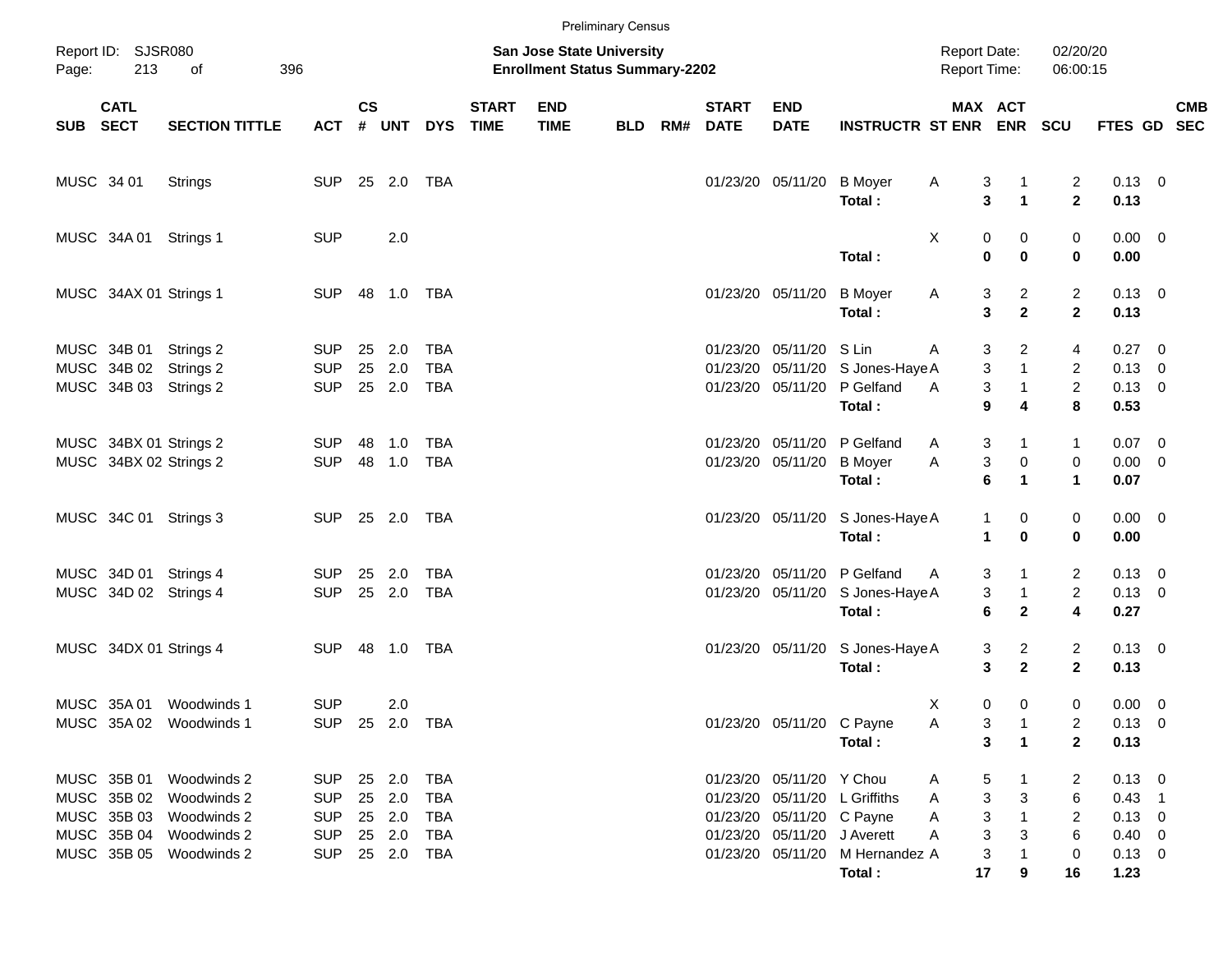|       |                                             |                                                                      |                                                      |                |                             |                                               |                             |                                                                           | <b>Preliminary Census</b> |     |                             |                                                                              |                                                                                             |                                            |                                                                          |                                                         |                                                              |                          |            |
|-------|---------------------------------------------|----------------------------------------------------------------------|------------------------------------------------------|----------------|-----------------------------|-----------------------------------------------|-----------------------------|---------------------------------------------------------------------------|---------------------------|-----|-----------------------------|------------------------------------------------------------------------------|---------------------------------------------------------------------------------------------|--------------------------------------------|--------------------------------------------------------------------------|---------------------------------------------------------|--------------------------------------------------------------|--------------------------|------------|
| Page: | Report ID: SJSR080<br>214                   | оf                                                                   | 396                                                  |                |                             |                                               |                             | <b>San Jose State University</b><br><b>Enrollment Status Summary-2202</b> |                           |     |                             |                                                                              |                                                                                             | <b>Report Date:</b><br><b>Report Time:</b> |                                                                          | 02/20/20<br>06:00:15                                    |                                                              |                          |            |
|       | <b>CATL</b><br>SUB SECT                     | <b>SECTION TITTLE</b>                                                | <b>ACT</b>                                           | <b>CS</b>      | # UNT                       | <b>DYS</b>                                    | <b>START</b><br><b>TIME</b> | <b>END</b><br><b>TIME</b>                                                 | BLD                       | RM# | <b>START</b><br><b>DATE</b> | <b>END</b><br><b>DATE</b>                                                    | <b>INSTRUCTR ST ENR ENR</b>                                                                 |                                            | <b>MAX ACT</b>                                                           | <b>SCU</b>                                              | FTES GD SEC                                                  |                          | <b>CMB</b> |
|       |                                             | MUSC 35BX 01 Woodwinds 2                                             | <b>SUP</b>                                           |                | 48  1.0  TBA                |                                               |                             |                                                                           |                           |     |                             | 01/23/20 05/11/20 Y Chou                                                     | Total:                                                                                      | A                                          | 3<br>1<br>3<br>$\blacktriangleleft$                                      | 1<br>$\blacktriangleleft$                               | $0.07$ 0<br>0.07                                             |                          |            |
|       |                                             | MUSC 35C 01 Woodwinds 3                                              | <b>SUP</b>                                           |                | 25 2.0                      | TBA                                           |                             |                                                                           |                           |     |                             | 01/23/20 05/11/20                                                            | J Averett<br>Total:                                                                         | A                                          | 3<br>0<br>3<br>$\bf{0}$                                                  | 0<br>0                                                  | $0.00 \t 0$<br>0.00                                          |                          |            |
|       | MUSC 35D 01<br>MUSC 35D 02<br>MUSC 35D 03   | Woodwinds 4<br>Woodwinds 4<br>Woodwinds 4<br>MUSC 35D 04 Woodwinds 4 | <b>SUP</b><br><b>SUP</b><br><b>SUP</b><br><b>SUP</b> | 25<br>25<br>25 | 2.0<br>2.0<br>2.0<br>25 2.0 | TBA<br><b>TBA</b><br><b>TBA</b><br><b>TBA</b> |                             |                                                                           |                           |     |                             | 01/23/20 05/11/20 Y Chou<br>01/23/20 05/11/20 C Payne<br>01/23/20 05/11/20   | 01/23/20 05/11/20 M Hernandez A<br>J Averett                                                | 5<br>A<br>$\sqrt{5}$<br>A<br>A             | 3<br>$\mathbf{1}$<br>$\mathbf{1}$<br>3                                   | 2<br>$\overline{2}$<br>$\overline{2}$<br>$\overline{c}$ | $0.13 \quad 0$<br>$0.13 \quad 0$<br>$0.13 \ 0$<br>$0.13 \ 0$ |                          |            |
|       |                                             | MUSC 35DX 01 Woodwinds 4                                             | <b>SUP</b>                                           |                | 48  1.0  TBA                |                                               |                             |                                                                           |                           |     |                             | 01/23/20 05/11/20                                                            | Total:<br>M Hernandez A                                                                     | 16                                         | 4<br>3                                                                   | 8<br>$\mathbf{1}$                                       | 0.53<br>$0.07$ 0                                             |                          |            |
|       | MUSC 36 01<br>MUSC 36 02<br>MUSC 36 03      | Brass<br><b>Brass</b><br><b>Brass</b>                                | <b>SUP</b><br><b>SUP</b><br><b>SUP</b>               | 25<br>25       | 2.0<br>2.0<br>25 1.0        | TBA<br><b>TBA</b><br>TBA                      |                             |                                                                           |                           |     |                             | 01/23/20 05/11/20                                                            | Total:<br>J Freeman<br>01/23/20 05/11/20 C Smith Fran A<br>01/23/20 05/11/20 C Smith Fran A | $\mathbf{1}$<br>A                          | 3<br>$\blacktriangleleft$<br>0<br>3<br>$\mathbf{1}$<br>3<br>$\mathbf{1}$ | $\mathbf{1}$<br>0<br>0<br>0                             | 0.07<br>$0.00 \quad 0$<br>$0.13 \ 0$<br>$0.07$ 0             |                          |            |
|       | MUSC 36BX 01 Brass 1                        |                                                                      | <b>SUP</b>                                           |                | 48  1.0  TBA                |                                               |                             |                                                                           |                           |     |                             | 01/23/20 05/11/20                                                            | Total:<br>J Averett<br>Total:                                                               | A                                          | $\overline{7}$<br>$\mathbf{2}$<br>3<br>0<br>3<br>$\bf{0}$                | 0<br>0<br>0                                             | 0.20<br>$0.00 \t 0$<br>0.00                                  |                          |            |
|       | MUSC 36C 01<br>MUSC 36C 02<br>MUSC 36C 03   | Brass 2<br>Brass 2<br>Brass 2                                        | <b>SUP</b><br><b>SUP</b><br><b>SUP</b>               | 25<br>25       | 2.0<br>25 2.0<br>2.0        | TBA<br><b>TBA</b><br><b>TBA</b>               |                             |                                                                           |                           |     |                             | 01/23/20 05/11/20 F Byram<br>01/23/20 05/11/20<br>01/23/20 05/11/20 T Hornig | J Freeman                                                                                   | A<br>A<br>$\sqrt{5}$<br>Α                  | 3<br>2<br>3<br>3<br>$\overline{4}$                                       | 4<br>6<br>8                                             | $0.27 \t 0$<br>$0.40 \quad 0$<br>0.53                        | $\overline{\phantom{0}}$ |            |
|       | MUSC 36C 04 Brass 2<br>MUSC 36CX 01 Brass 2 |                                                                      | <b>SUP</b>                                           |                | 25 2.0                      | <b>TBA</b><br>SUP 48 1.0 TBA                  |                             |                                                                           |                           |     |                             |                                                                              | 01/23/20 05/11/20 C Smith Fran A<br>Total:<br>01/23/20 05/11/20 J Freeman                   | 14<br>A                                    | 3<br>$\mathbf{1}$<br>10<br>3<br>0                                        | $\overline{2}$<br>20<br>0                               | $0.13 \ 0$<br>1.33<br>$0.00 \t 0$                            |                          |            |
|       | MUSC 36CX 02 Brass 2                        |                                                                      |                                                      |                |                             | SUP 48 1.0 TBA                                |                             |                                                                           |                           |     |                             | 01/23/20 05/11/20 T Hornig                                                   | Total:                                                                                      | A                                          | 3<br>$\boldsymbol{0}$<br>6<br>0                                          | 0<br>0                                                  | $0.00 \t 0$<br>0.00                                          |                          |            |
|       | MUSC 36D 01 Brass 3<br>MUSC 36D 02 Brass 3  |                                                                      | SUP 25 2.0 TBA<br>SUP 25 2.0 TBA                     |                |                             |                                               |                             |                                                                           |                           |     |                             | 01/23/20 05/11/20 T Hornig                                                   | 01/23/20 05/11/20 J Freeman<br>Total:                                                       | A<br>3<br>A<br>$\bf 6$                     | 0<br>3<br>$\pmb{0}$<br>$\bf{0}$                                          | 0<br>0<br>0                                             | $0.00 \t 0$<br>$0.00 \t 0$<br>0.00                           |                          |            |
|       | MUSC 36DX 01 Brass 3                        |                                                                      | SUP 48 1.0 TBA                                       |                |                             |                                               |                             |                                                                           |                           |     |                             |                                                                              | 01/23/20 05/11/20 C Smith Fran A                                                            |                                            | 3 <sup>7</sup><br>$\mathbf 0$                                            | $\mathbf 0$                                             | $0.00 \t 0$                                                  |                          |            |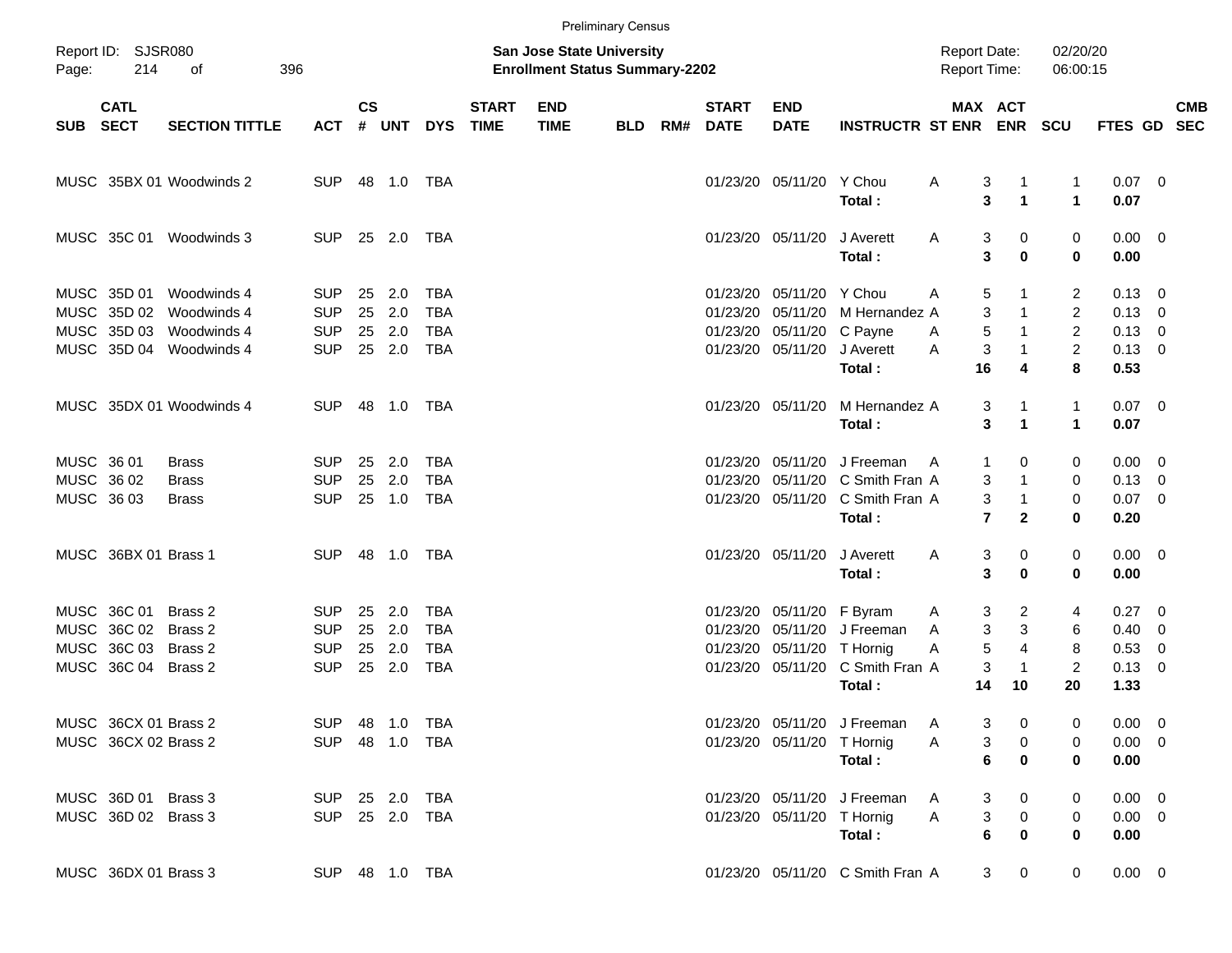|          |                           |                                                  |                |               |              |            |                             |                                                                    | <b>Preliminary Census</b> |                          |                            |                                  |                                     |                      |                      |                |            |
|----------|---------------------------|--------------------------------------------------|----------------|---------------|--------------|------------|-----------------------------|--------------------------------------------------------------------|---------------------------|--------------------------|----------------------------|----------------------------------|-------------------------------------|----------------------|----------------------|----------------|------------|
| Page:    | Report ID: SJSR080<br>215 | 396<br>оf                                        |                |               |              |            |                             | San Jose State University<br><b>Enrollment Status Summary-2202</b> |                           |                          |                            |                                  | <b>Report Date:</b><br>Report Time: |                      | 02/20/20<br>06:00:15 |                |            |
| SUB SECT | <b>CATL</b>               | <b>SECTION TITTLE</b>                            | <b>ACT</b>     | $\mathsf{cs}$ | # UNT        | <b>DYS</b> | <b>START</b><br><b>TIME</b> | <b>END</b><br><b>TIME</b>                                          | <b>BLD</b>                | <b>START</b><br>RM# DATE | <b>END</b><br><b>DATE</b>  | <b>INSTRUCTR ST ENR ENR</b>      | MAX ACT                             |                      | <b>SCU</b>           | FTES GD SEC    | <b>CMB</b> |
|          |                           |                                                  |                |               |              |            |                             |                                                                    |                           |                          |                            | Total:                           | 3                                   | 0                    | 0                    | 0.00           |            |
|          | MUSC 36E 01               | Brass 4                                          | <b>SUP</b>     |               | 25 2.0       | TBA        |                             |                                                                    |                           |                          | 01/23/20 05/11/20 F Byram  |                                  | 3<br>A                              | $\overline{2}$       | 4                    | $0.27 \quad 0$ |            |
|          | MUSC 36E 02               | Brass 4                                          | <b>SUP</b>     | 25            | 2.0          | <b>TBA</b> |                             |                                                                    |                           |                          |                            | 01/23/20 05/11/20 J Freeman      | 3<br>A                              | $\overline{a}$       | 4                    | 0.27 0         |            |
|          | MUSC 36E 03               | Brass 4                                          | <b>SUP</b>     |               | 25 2.0       | <b>TBA</b> |                             |                                                                    |                           |                          | 01/23/20 05/11/20 T Hornig |                                  | 3<br>Α                              | $\overline{a}$       | $\overline{4}$       | 0.27 0         |            |
|          | MUSC 36E 04 Brass 4       |                                                  | <b>SUP</b>     |               | 25 2.0       | TBA        |                             |                                                                    |                           |                          |                            | 01/23/20 05/11/20 C Smith Fran A | $\mathbf{3}$                        | $\mathbf{1}$         | $\overline{2}$       | $0.13 \ 0$     |            |
|          |                           |                                                  |                |               |              |            |                             |                                                                    |                           |                          |                            | Total:                           | 12                                  | $\overline{7}$       | 14                   | 0.93           |            |
|          | MUSC 36EX 01 Brass 4      |                                                  | <b>SUP</b>     |               | 48  1.0  TBA |            |                             |                                                                    |                           |                          | 01/23/20 05/11/20 T Hornig |                                  | 3<br>A                              |                      | $\mathbf{1}$         | $0.07$ 0       |            |
|          |                           |                                                  |                |               |              |            |                             |                                                                    |                           |                          |                            | Total:                           | 3                                   | $\blacktriangleleft$ | $\blacktriangleleft$ | 0.07           |            |
|          |                           | MUSC 37A 01 Percussion 1                         | SUP 25 2.0 TBA |               |              |            |                             |                                                                    |                           |                          |                            | 01/23/20 05/11/20 G Lemmon       | 3<br>A                              |                      | 0                    | $0.13 \quad 0$ |            |
|          |                           |                                                  |                |               |              |            |                             |                                                                    |                           |                          |                            | Total:                           | 3                                   | 1                    | $\bf{0}$             | 0.13           |            |
|          |                           | MUSC 37B 01 Percussion 2                         | SUP 25 2.0 TBA |               |              |            |                             |                                                                    |                           |                          |                            | 01/23/20 05/11/20 G Lemmon       | 5<br>A                              |                      | $\overline{2}$       | $0.13 \quad 0$ |            |
|          |                           |                                                  |                |               |              |            |                             |                                                                    |                           |                          |                            | Total:                           | 5                                   | 1                    | $\overline{2}$       | 0.13           |            |
|          |                           | MUSC 37BX 01 Applied Percussion 2 SUP 48 1.0 TBA |                |               |              |            |                             |                                                                    |                           |                          |                            | 01/23/20 05/11/20 G Lemmon       | 3<br>A                              |                      | $\mathbf{1}$         | $0.07$ 0       |            |
|          |                           |                                                  |                |               |              |            |                             |                                                                    |                           |                          |                            | Total:                           | 3                                   | $\blacktriangleleft$ | $\blacktriangleleft$ | 0.07           |            |
|          |                           | MUSC 37D 01 Percussion 4                         | SUP 25 2.0 TBA |               |              |            |                             |                                                                    |                           |                          | 01/23/20 05/11/20          | G Lemmon                         | 5<br>A                              |                      | $\overline{2}$       | $0.13 \ 0$     |            |
|          |                           |                                                  |                |               |              |            |                             |                                                                    |                           |                          |                            | Total:                           | 5                                   | $\blacktriangleleft$ | $\overline{2}$       | 0.13           |            |
|          |                           | MUSC 38CX 01 Applied Instruct Mus SUP            |                |               | 48 1.0       | TBA        |                             |                                                                    |                           |                          | 01/23/20 05/11/20          | <b>B</b> Belet                   | 3<br>A                              |                      | $\mathbf{1}$         | $0.07$ 0       |            |
|          |                           | MUSC 38CX 02 Applied Instruct Mus                | SUP            |               | 48 1.0       | TBA        |                             |                                                                    |                           |                          | 01/23/20 05/11/20          | P Furman                         | 3<br>A                              | $\mathbf{1}$         | $\mathbf{1}$         | $0.07$ 0       |            |
|          |                           |                                                  |                |               |              |            |                             |                                                                    |                           |                          |                            | Total:                           | 6                                   | $\overline{2}$       | $\overline{2}$       | 0.13           |            |
|          |                           | MUSC 38DX 01 Applied Instruct Mus SUP 48 1.0 TBA |                |               |              |            |                             |                                                                    |                           |                          | 01/23/20 05/11/20          | <b>B</b> Belet                   | 3<br>A                              | 0                    | 0                    | $0.00 \t 0$    |            |
|          |                           |                                                  |                |               |              |            |                             |                                                                    |                           |                          |                            | Total:                           | 3                                   | 0                    | 0                    | 0.00           |            |
|          |                           | MUSC 38E 01 Composition 4                        | SUP 48 2.0 TBA |               |              |            |                             |                                                                    |                           |                          |                            | 01/23/20 05/11/20 P Furman       | Α<br>3                              | 0                    | 0                    | $0.00 \t 0$    |            |
|          |                           |                                                  |                |               |              |            |                             |                                                                    |                           |                          |                            | Total:                           | 3                                   | 0                    | 0                    | 0.00           |            |
|          |                           | MUSC 38EX 01 Applied Instruct Mus                | <b>SUP</b>     |               | 48  1.0  TBA |            |                             |                                                                    |                           |                          | 01/23/20 05/11/20          | <b>B</b> Belet                   | 3<br>A                              |                      | -1                   | $0.07$ 0       |            |
|          |                           | MUSC 38EX 02 Applied Instruct Mus                | SUP 48 1.0 TBA |               |              |            |                             |                                                                    |                           |                          | 01/23/20 05/11/20          | P Furman                         | 3<br>Α                              | $\mathbf{1}$         | $\mathbf{1}$         | $0.07$ 0       |            |
|          |                           |                                                  |                |               |              |            |                             |                                                                    |                           |                          |                            | Total:                           | 6                                   | $\mathbf{2}$         | $\mathbf{2}$         | 0.13           |            |
|          |                           | MUSC 39A 01 ImprovCompArr 1                      | SUP 48 2.0 TBA |               |              |            |                             |                                                                    |                           |                          | 01/23/20 05/11/20          | R Vandivier A                    | 1                                   | $\boldsymbol{0}$     | 0                    | $0.00 \t 0$    |            |
|          |                           |                                                  |                |               |              |            |                             |                                                                    |                           |                          |                            | Total:                           | $\mathbf{1}$                        | $\pmb{0}$            | $\mathbf 0$          | 0.00           |            |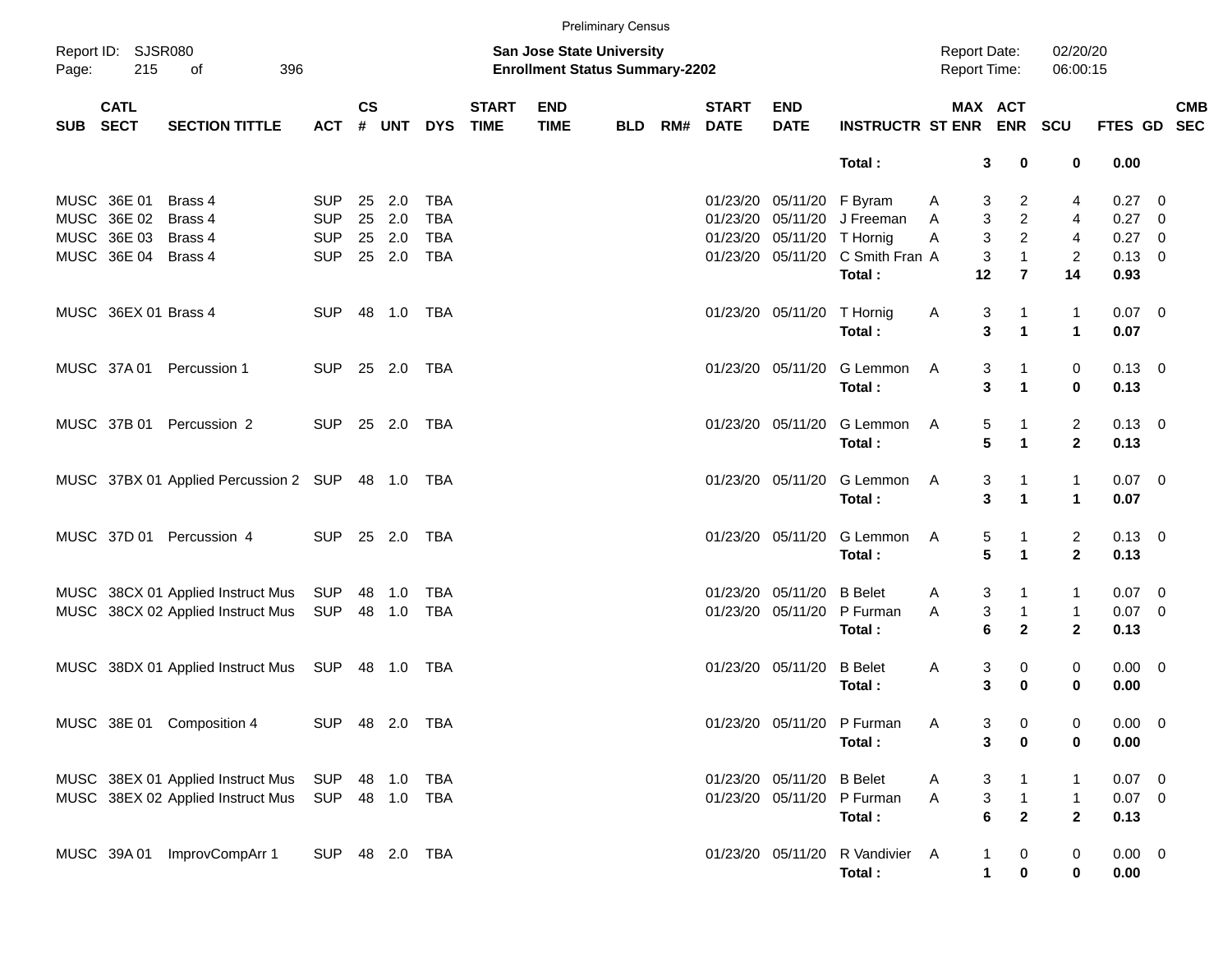|                                                            | <b>Preliminary Census</b>                                      |                          |                                                                           |               |                          |                             |                                        |                                  |     |                                   |                           |                                                          |                                               |                          |                        |                            |                                                      |
|------------------------------------------------------------|----------------------------------------------------------------|--------------------------|---------------------------------------------------------------------------|---------------|--------------------------|-----------------------------|----------------------------------------|----------------------------------|-----|-----------------------------------|---------------------------|----------------------------------------------------------|-----------------------------------------------|--------------------------|------------------------|----------------------------|------------------------------------------------------|
| Report ID:<br>SJSR080<br>216<br>396<br>Page:<br>оf         |                                                                |                          | <b>San Jose State University</b><br><b>Enrollment Status Summary-2202</b> |               |                          |                             |                                        |                                  |     |                                   |                           | <b>Report Date:</b><br><b>Report Time:</b>               |                                               | 02/20/20<br>06:00:15     |                        |                            |                                                      |
| <b>CATL</b><br><b>SECT</b><br><b>SUB</b>                   | <b>SECTION TITTLE</b>                                          | <b>ACT</b>               | <b>CS</b><br>#                                                            | <b>UNT</b>    | <b>DYS</b>               | <b>START</b><br><b>TIME</b> | <b>END</b><br><b>TIME</b>              | <b>BLD</b>                       | RM# | <b>START</b><br><b>DATE</b>       | <b>END</b><br><b>DATE</b> | <b>INSTRUCTR ST ENR</b>                                  |                                               | MAX ACT<br><b>ENR</b>    | <b>SCU</b>             | FTES GD                    | <b>CMB</b><br><b>SEC</b>                             |
|                                                            | MUSC 39AX 01 JazzImprCompArr1                                  | <b>SUP</b>               | 48                                                                        | 1.0           | <b>TBA</b>               |                             |                                        |                                  |     | 01/23/20                          | 05/11/20                  | A Lington                                                | 3<br>A                                        |                          | 1                      | $0.07$ 0                   |                                                      |
|                                                            | MUSC 39AX 02 JazzImprCompArr1<br>MUSC 39AX 03 JazzImprCompArr1 | <b>SUP</b><br><b>SUP</b> | 48<br>48                                                                  | 1.0<br>1.0    | <b>TBA</b><br><b>TBA</b> |                             |                                        |                                  |     | 01/23/20<br>01/23/20              | 05/11/20<br>05/11/20      | D Behroozi<br>D Robbins<br>Total:                        | $\mathbf{1}$<br>Α<br>3<br>Α<br>$\overline{7}$ | 1<br>2<br>4              | 0<br>$\mathbf 0$<br>1  | 0.07<br>0.13<br>0.27       | $\overline{\phantom{0}}$<br>$\overline{\phantom{0}}$ |
| MUSC 39B 01<br>MUSC 39B 02                                 | ImprovCompArr 2<br>ImprovCompArr 2                             | <b>SUP</b><br><b>SUP</b> | 48<br>48                                                                  | 2.0<br>2.0    | TBA<br><b>TBA</b>        |                             |                                        |                                  |     | 01/23/20<br>01/23/20              | 05/11/20<br>05/11/20      | R Vandivier<br>A Lington                                 | 3<br>A<br>Α                                   | 0<br>3<br>0              | 0<br>0                 | $0.00 \t 0$<br>$0.00 \t 0$ |                                                      |
|                                                            |                                                                |                          |                                                                           |               |                          |                             |                                        |                                  |     |                                   |                           | Total:                                                   | 6                                             | 0                        | 0                      | 0.00                       |                                                      |
|                                                            | MUSC 39BX 01 JazzImprCompArr2<br>MUSC 39BX 02 JazzImprCompArr2 | <b>SUP</b><br><b>SUP</b> | 48<br>48                                                                  | 1.0<br>1.0    | TBA<br><b>TBA</b>        |                             |                                        |                                  |     | 01/23/20<br>01/23/20              | 05/11/20<br>05/11/20      | J Lewis<br>J Lewis                                       | 3<br>Α<br>3<br>Α                              | 0<br>0                   | 0<br>0                 | $0.00 \ 0$<br>$0.00 \t 0$  |                                                      |
|                                                            | MUSC 39BX 03 JazzImprCompArr2<br>MUSC 39BX 04 JazzImprCompArr2 | <b>SUP</b><br><b>SUP</b> | 48<br>48                                                                  | 1.0<br>1.0    | <b>TBA</b><br><b>TBA</b> |                             |                                        |                                  |     | 01/23/20<br>01/23/20              | 05/11/20<br>05/11/20      | A Lington<br>K Geisick                                   | 3<br>Α<br>3<br>Α<br>12                        | $\overline{c}$<br>3<br>5 | 2<br>0<br>$\mathbf{2}$ | 0.13<br>$0.20 \ 0$         | $\overline{\mathbf{0}}$                              |
|                                                            | MUSC 39CX 01 JazzImprCompArr3                                  | <b>SUP</b>               | 48                                                                        | 1.0           | TBA                      |                             |                                        |                                  |     | 01/23/20                          | 05/11/20                  | Total:<br>J Lewis                                        | 3<br>A                                        |                          | 1                      | 0.33<br>$0.07$ 0           |                                                      |
|                                                            | MUSC 39CX 02 JazzImprCompArr3                                  | <b>SUP</b>               | 48                                                                        | 1.0           | <b>TBA</b>               |                             |                                        |                                  |     | 01/23/20                          | 05/11/20                  | D Robbins                                                | Α<br>$\mathbf{1}$                             | 3<br>4                   | 4                      | 0.27                       | $\overline{\mathbf{0}}$                              |
|                                                            | MUSC 39CX 03 JazzImprCompArr3                                  | <b>SUP</b>               | 48                                                                        | 1.0           | <b>TBA</b>               |                             |                                        |                                  |     | 01/23/20                          | 05/11/20                  | J Lewis<br>Total:                                        | Α<br>$\overline{7}$                           | 1<br>6                   | 0<br>5                 | 0.07<br>0.40               | $\overline{\phantom{0}}$                             |
| MUSC 39D 01<br>MUSC 39D 02                                 | ImprovCompArr 4<br>ImprovCompArr 4                             | <b>SUP</b><br><b>SUP</b> | 48<br>48                                                                  | 2.0<br>2.0    | TBA<br><b>TBA</b>        |                             |                                        |                                  |     | 01/23/20<br>01/23/20              | 05/11/20<br>05/11/20      | J Freeman<br>R Vandivier                                 | 3<br>Α<br>A                                   | 3<br>4                   | 2<br>8                 | $0.13 \quad 0$<br>0.53 0   |                                                      |
|                                                            |                                                                |                          |                                                                           |               |                          |                             |                                        |                                  |     |                                   |                           | Total:                                                   | 6                                             | 5                        | 10                     | 0.67                       |                                                      |
|                                                            | MUSC 39DX 01 JazzImprCompArr4<br>MUSC 39DX 02 JazzImprCompArr4 | <b>SUP</b><br><b>SUP</b> | 48<br>48                                                                  | 1.0<br>1.0    | TBA<br><b>TBA</b>        |                             |                                        |                                  |     | 01/23/20<br>01/23/20              | 05/11/20<br>05/11/20      | J Lewis<br>R Vandivier                                   | 3<br>Α<br>3<br>A                              | 0                        | 0<br>1                 | $0.00 \quad 0$<br>0.07     | $\overline{\mathbf{0}}$                              |
|                                                            | MUSC 39DX 03 JazzImprCompArr4                                  | <b>SUP</b>               | 48                                                                        | 1.0           | <b>TBA</b>               |                             |                                        |                                  |     | 01/23/20                          | 05/11/20                  | A Lington<br>Total:                                      | 3<br>A<br>9                                   | 1<br>$\mathbf{2}$        | 1<br>$\mathbf{2}$      | $0.07$ 0<br>0.13           |                                                      |
| MUSC 40A 01 Jazz Improv - I<br>MUSC 40A 02 Jazz Improv - I |                                                                | SEM 04 2.0               |                                                                           | ACT 09 0.0 TR | TR                       |                             | 10:30 AM 11:00 AM<br>11:00 AM 11:50 AM | <b>MUS 150</b><br><b>MUS 150</b> |     |                                   |                           | 01/23/20 05/11/20 T Langan<br>01/23/20 05/11/20 T Langan | Α<br>35<br>35<br>Α                            | 25<br>25                 | 25<br>25               | 3.3300<br>$0.00 \t 0$      |                                                      |
|                                                            |                                                                |                          |                                                                           |               |                          |                             |                                        |                                  |     |                                   |                           | Total:                                                   | 70                                            | 50                       | 50                     | 3.33                       |                                                      |
|                                                            | MUSC 41B 01 Applied Lyric Dict                                 | ACT 09 1.0 TR            |                                                                           |               |                          |                             | 08:00 AM 08:50 AM                      |                                  |     | MUS 157 01/23/20 05/11/20         |                           | A Young<br>Total:                                        | 20<br>A<br>20                                 | 23<br>23                 | 23<br>23               | $1.53 \t 0$<br>1.53        |                                                      |
| MUSC 50A 01 ConcertChoir                                   |                                                                |                          |                                                                           |               |                          |                             | ACT 21 1.0 MW 01:30 PM 03:20 PM        |                                  |     | MUS 150 01/23/20 05/11/20 C Brown |                           | Total:                                                   | 55<br>A                                       | 31<br>55<br>31           | 31<br>31               | $2.07$ 0<br>2.07           |                                                      |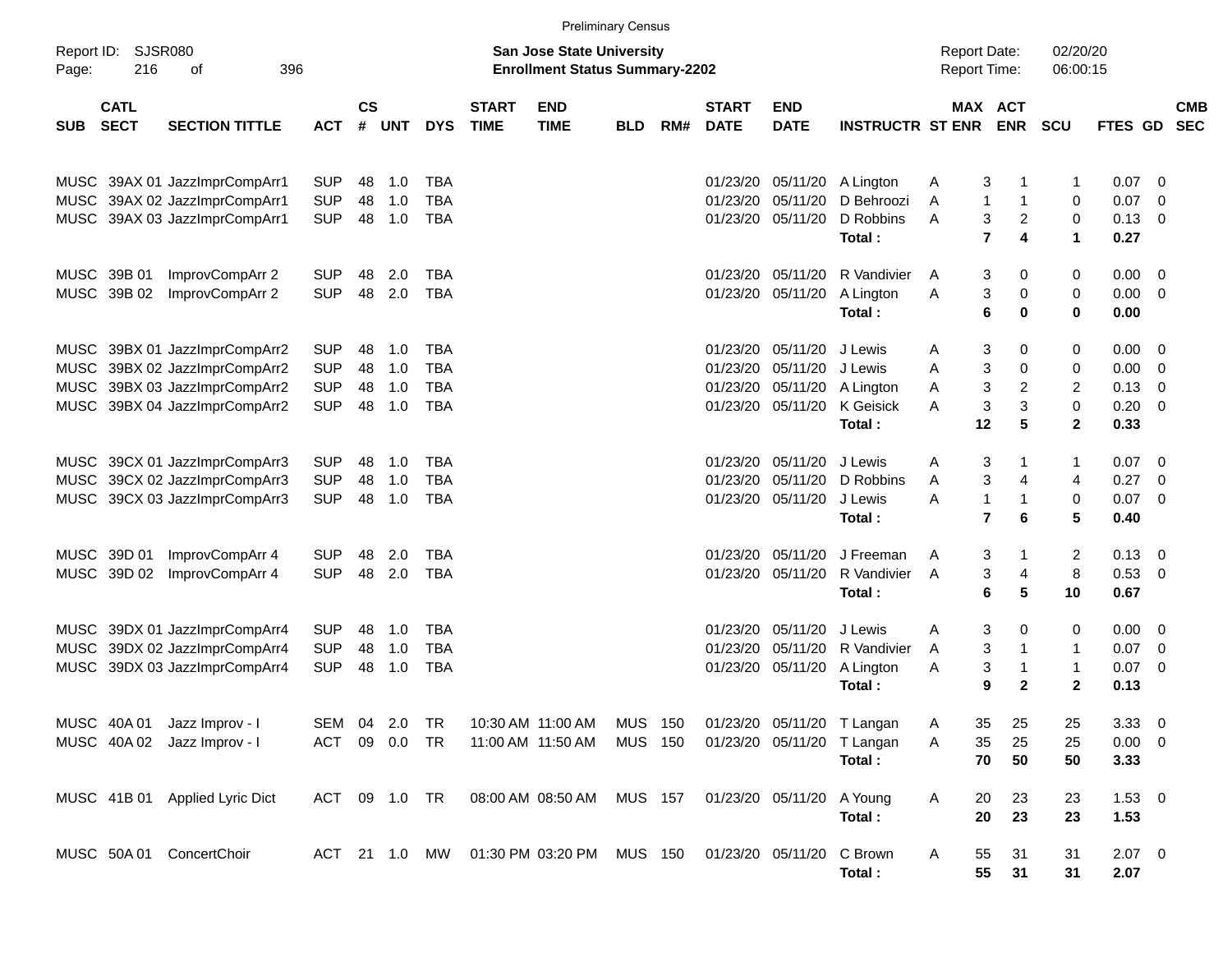|                                                           | <b>Preliminary Census</b>                      |                   |                                                                           |                          |                                  |                             |                                        |                          |              |                             |                           |                                                                    |        |                                      |                          |                                  |                          |            |
|-----------------------------------------------------------|------------------------------------------------|-------------------|---------------------------------------------------------------------------|--------------------------|----------------------------------|-----------------------------|----------------------------------------|--------------------------|--------------|-----------------------------|---------------------------|--------------------------------------------------------------------|--------|--------------------------------------|--------------------------|----------------------------------|--------------------------|------------|
| <b>SJSR080</b><br>Report ID:<br>217<br>396<br>Page:<br>оf |                                                |                   | <b>San Jose State University</b><br><b>Enrollment Status Summary-2202</b> |                          |                                  |                             |                                        |                          |              |                             |                           | <b>Report Date:</b><br><b>Report Time:</b>                         |        | 02/20/20<br>06:00:15                 |                          |                                  |                          |            |
| <b>CATL</b><br><b>SECT</b><br><b>SUB</b>                  | <b>SECTION TITTLE</b>                          | <b>ACT</b>        | $\mathsf{cs}$<br>#                                                        | <b>UNT</b>               | <b>DYS</b>                       | <b>START</b><br><b>TIME</b> | <b>END</b><br><b>TIME</b>              | <b>BLD</b>               | RM#          | <b>START</b><br><b>DATE</b> | <b>END</b><br><b>DATE</b> | <b>INSTRUCTR ST ENR</b>                                            |        | <b>MAX ACT</b><br><b>ENR</b>         | <b>SCU</b>               | FTES GD SEC                      |                          | <b>CMB</b> |
| MUSC 51 01<br>MUSC 51 02                                  | UnivChorales<br>UnivChorales                   | ACT<br><b>ACT</b> | 09<br>09                                                                  | 1.0<br>1.0               | MW<br><b>TR</b>                  |                             | 03:30 PM 04:20 PM<br>03:30 PM 04:20 PM | MUS<br><b>MUS</b>        | 182<br>182   | 01/23/20<br>01/23/20        | 05/11/20                  | 05/11/20 J Benson<br>C Brown<br>Total:                             | A<br>A | 15<br>11<br>15<br>11<br>30<br>22     | 11<br>11<br>22           | $0.73 \quad 0$<br>0.75<br>1.48   | $\overline{\phantom{1}}$ |            |
| MUSC 52 01                                                | <b>ENS: OperaTheater</b>                       | ACT               |                                                                           | 21 1.0                   | TR                               |                             | 03:30 PM 05:20 PM                      | <b>MUS 176</b>           |              |                             | 01/23/20 05/11/20         | S Bengochea A<br>Total:                                            |        | 5<br>15<br>15<br>5                   | 5<br>5                   | 0.33 0<br>0.33                   |                          |            |
| MUSC 53 01                                                | ENS: UnivSymphOrche&CT 21 1.0 TR               |                   |                                                                           |                          |                                  |                             | 01:30 PM 03:20 PM                      | <b>MUS 176</b>           |              |                             | 01/23/20 05/11/20         | A Cohen<br>Total:                                                  | Α      | 8<br>20<br>20<br>8                   | 8<br>8                   | $0.53$ 0<br>0.53                 |                          |            |
| MUSC 54 01                                                | SymphBand                                      | ACT               |                                                                           | 21 1.0                   | TR                               |                             | 01:30 PM 03:20 PM                      | <b>MUS 150</b>           |              |                             | 01/23/20 05/11/20         | C McKenzie A<br>Total:                                             |        | 34<br>30<br>30<br>34                 | 34<br>34                 | $2.27 \t 0$<br>2.27              |                          |            |
| MUSC 55 01<br>MUSC 55 02                                  | ENS: WindEnsemble ACT<br>ENS: WindEnsemble ACT |                   |                                                                           | $21 \quad 1.0$<br>21 1.0 | МW<br>M                          |                             | 01:30 PM 03:20 PM<br>06:15 PM 09:25 PM | <b>MUS</b><br><b>MUS</b> | - 176<br>150 | 01/23/20<br>01/23/20        | 05/11/20<br>05/11/20      | D Vickerman A<br>D Vickerman A<br>Total:                           |        | 8<br>30<br>30<br>2<br>60<br>10       | 8<br>2<br>10             | 0.53 0<br>$0.13 \quad 0$<br>0.67 |                          |            |
| MUSC 57 01                                                | <b>JazzOrch</b>                                | ACT               |                                                                           | 20 1.0                   | TR                               |                             | 03:30 PM 05:20 PM                      | <b>MUS 150</b>           |              |                             | 01/23/20 05/11/20         | A Lington<br>Total:                                                | Α      | 8<br>10<br>10<br>8                   | 8<br>8                   | $0.53$ 0<br>0.53                 |                          |            |
| MUSC 59 01                                                | AfroLatinJazzEns                               | ACT               |                                                                           | 20 1.0                   | MW                               |                             | 01:30 PM 03:20 PM                      | <b>MUS 186</b>           |              |                             | 01/23/20 05/11/20         | J Lewis<br>Total:                                                  | Α      | 10<br>10<br>10<br>10                 | 10<br>10                 | $0.67$ 0<br>0.67                 |                          |            |
| MUSC 60A 01                                               | Choraliers                                     | ACT               |                                                                           | $21 \t 1.0$              | TR                               |                             | 01:30 PM 03:20 PM                      | MUS                      | 182          |                             | 01/23/20 05/11/20         | J Benson<br>Total:                                                 | A      | 10<br>20<br>20<br>10                 | 10<br>10                 | $0.67$ 0<br>0.67                 |                          |            |
| MUSC 60C 01<br>MUSC                                       | EnsChamberMusic<br>60C 02<br>EnsChamberMusic   | ACT<br><b>ACT</b> | 10 <sup>1</sup>                                                           | 10 1.0<br>1.0            | TBA<br><b>TBA</b>                |                             |                                        |                          |              | 01/23/20<br>01/23/20        | 05/11/20<br>05/11/20      | M Hernandez A<br>S Jones-Haye A<br>Total:                          |        | 3<br>6<br>10<br>$\overline{7}$<br>13 | 1<br>6<br>$\overline{7}$ | $0.07 \quad 0$<br>0.40<br>0.47   | $\overline{\phantom{0}}$ |            |
|                                                           | MUSC 60D 01 CollMusicum                        |                   |                                                                           | ACT 10 1.0 F             |                                  |                             |                                        |                          |              |                             |                           | 08:30 AM 10:15 AM MUS 182 01/23/20 05/11/20 G Haramaki A<br>Total: |        | 5<br>10<br>$5\phantom{.0}$<br>10     | 5<br>5                   | $0.33 \ 0$<br>0.33               |                          |            |
|                                                           | MUSC 60E 01 JazzSingers                        |                   |                                                                           | ACT 10 1.0 T             |                                  |                             | 06:00 PM 08:00 PM                      | MUS 182                  |              |                             |                           | 01/23/20 05/11/20 N Roberto<br>Total:                              | A      | 15<br>4<br>15<br>4                   | 4<br>4                   | $0.27$ 0<br>0.27                 |                          |            |
| MUSC 60F 01                                               | SmallJazzEns<br>MUSC 60F 02 SmallJazzEns       |                   |                                                                           |                          | ACT 10 1.0 TBA<br>ACT 10 1.0 TBA |                             |                                        |                          |              |                             | 01/23/20 05/11/20 J Lewis | 01/23/20 05/11/20 D Robbins                                        | A<br>A | 3<br>3<br>3<br>$\overline{2}$        | 3<br>$\overline{2}$      | $0.20 \ 0$<br>$0.13 \ 0$         |                          |            |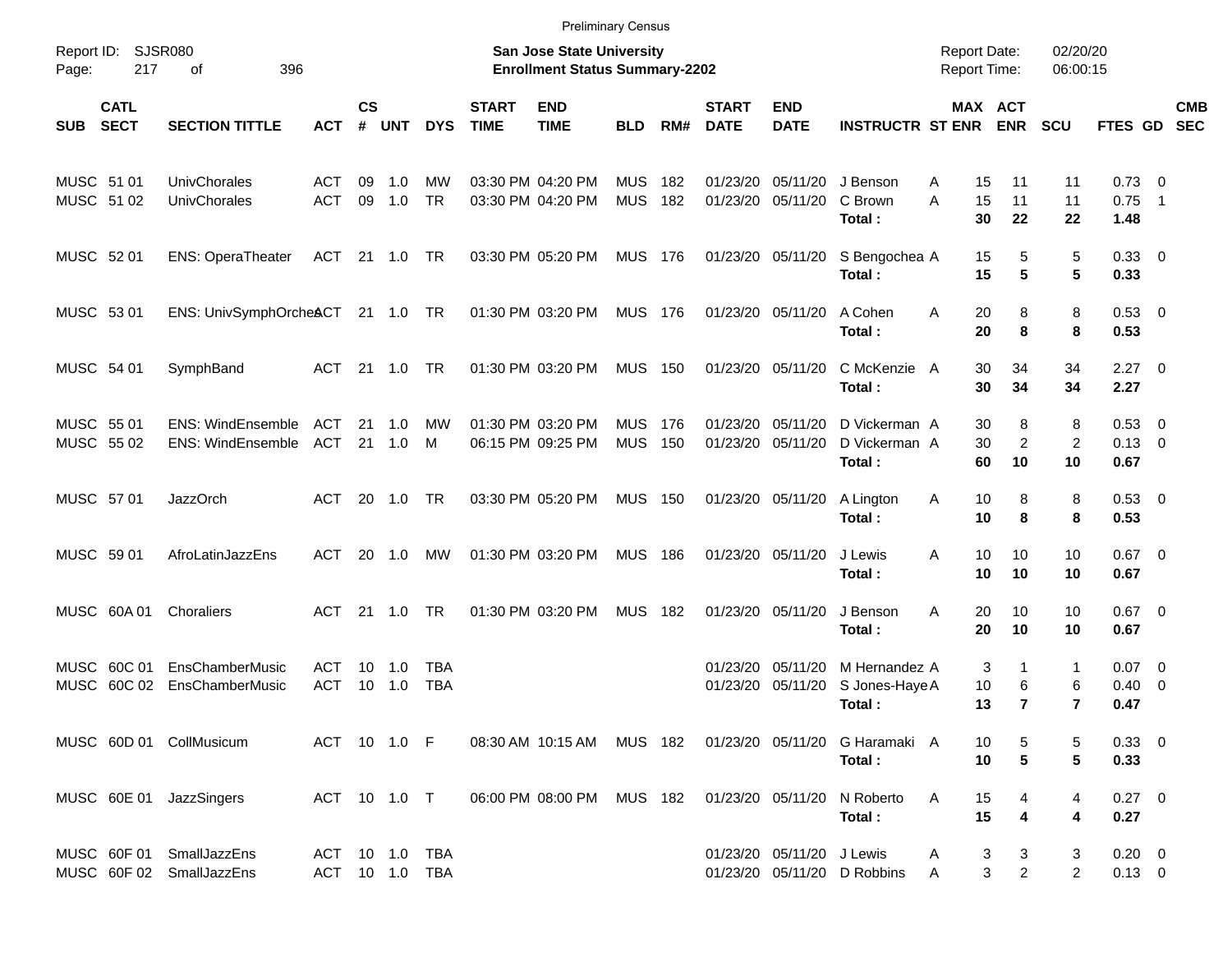|            |                            |                                            |                   |                    |               |                 |                             | <b>Preliminary Census</b>                                          |                           |     |                             |                                        |                                            |        |                                             |                                  |                                    |            |
|------------|----------------------------|--------------------------------------------|-------------------|--------------------|---------------|-----------------|-----------------------------|--------------------------------------------------------------------|---------------------------|-----|-----------------------------|----------------------------------------|--------------------------------------------|--------|---------------------------------------------|----------------------------------|------------------------------------|------------|
| Page:      | Report ID: SJSR080<br>218  | 396<br>οf                                  |                   |                    |               |                 |                             | San Jose State University<br><b>Enrollment Status Summary-2202</b> |                           |     |                             |                                        |                                            |        | <b>Report Date:</b><br><b>Report Time:</b>  | 02/20/20<br>06:00:15             |                                    |            |
| <b>SUB</b> | <b>CATL</b><br><b>SECT</b> | <b>SECTION TITTLE</b>                      | <b>ACT</b>        | $\mathsf{cs}$<br># | <b>UNT</b>    | <b>DYS</b>      | <b>START</b><br><b>TIME</b> | <b>END</b><br><b>TIME</b>                                          | <b>BLD</b>                | RM# | <b>START</b><br><b>DATE</b> | <b>END</b><br><b>DATE</b>              | <b>INSTRUCTR ST ENR</b>                    |        | <b>MAX ACT</b><br><b>ENR</b>                | <b>SCU</b>                       | FTES GD SEC                        | <b>CMB</b> |
|            | MUSC 60F 03                | SmallJazzEns                               | ACT 10 1.0        |                    |               | TBA             |                             |                                                                    |                           |     |                             | 01/23/20 05/11/20                      | J Dryden<br>Total:                         | Α      | 3<br>3<br>9<br>8                            | 3<br>8                           | $0.20 \ 0$<br>0.53                 |            |
|            |                            | MUSC 60G 01 PepBand<br>MUSC 60G 02 PepBand | ACT<br><b>ACT</b> | 10                 | 1.0<br>10 1.0 | W<br><b>MW</b>  |                             | 03:45 PM 06:00 PM<br>04:00 PM 06:30 PM                             | <b>MUS</b> 211<br>WSQ 106 |     |                             | 01/23/20 05/11/20<br>01/23/20 05/11/20 | C McKenzie A<br>C McKenzie A<br>Total:     |        | 35<br>18<br>20<br>4<br>55<br>22             | 18<br>$\overline{4}$<br>22       | $1.20 \t 0$<br>$0.27 \t 0$<br>1.47 |            |
|            |                            | MUSC 60H 01 PercEns                        | ACT 10 1.0 F      |                    |               |                 |                             | 10:30 AM 12:20 PM                                                  | <b>MUS 176</b>            |     |                             | 01/23/20 05/11/20                      | G Lemmon<br>Total:                         | A      | 10<br>4<br>10<br>4                          | 4<br>4                           | $0.27 \ 0$<br>0.27                 |            |
|            | MUSC 601 01                | EnsJazzEnsemble                            | ACT 10 1.0 F      |                    |               |                 |                             | 12:30 PM 02:20 PM                                                  | <b>MUS 182</b>            |     |                             | 01/23/20 05/11/20                      | J Keiser<br>Total:                         | A      | 6<br>20<br>20<br>6                          | 6<br>6                           | $0.40 \quad 0$<br>0.40             |            |
|            | MUSC 60J 01                | StringEns                                  | ACT 10 1.0        |                    |               | <b>TBA</b>      |                             |                                                                    |                           |     |                             | 01/23/20 05/11/20                      | S Jones-Haye A<br>Total:                   |        | 10<br>6<br>10<br>6                          | 6<br>6                           | $0.40 \quad 0$<br>0.40             |            |
|            | MUSC 60K 01<br>MUSC 60K 02 | <b>BrassEns</b><br><b>BrassEns</b>         | ACT<br><b>ACT</b> | 10                 | 1.0<br>10 1.0 | F<br><b>TBA</b> |                             | 10:30 AM 12:20 PM                                                  | <b>MUS 150</b>            |     |                             | 01/23/20 05/11/20<br>01/23/20 05/11/20 | T Hornig<br>J Freeman<br>Total:            | A<br>A | 12<br>10<br>12<br>$\mathbf 0$<br>24<br>10   | 10<br>0<br>10                    | $0.67$ 0<br>$0.00 \t 0$<br>0.67    |            |
|            | MUSC 60L01<br>MUSC 60L02   | WoodwindEns<br>WoodwindEns                 | ACT<br><b>ACT</b> | 10                 | 1.0<br>10 1.0 | F<br><b>TBA</b> |                             | 10:30 AM 12:20 PM                                                  | <b>MUS</b>                | 182 |                             | 01/23/20 05/11/20<br>01/23/20 05/11/20 | J Averett<br>C Payne<br>Total:             | A<br>A | 10<br>5<br>3<br>10<br>8<br>20               | 5<br>3<br>8                      | 0.33 0<br>$0.20 \ 0$<br>0.53       |            |
|            |                            | MUSC 60M 01 SaxophoneEns                   | ACT 10 1.0 T      |                    |               |                 |                             | 07:00 PM 09:00 PM                                                  | <b>MUS 150</b>            |     |                             | 01/23/20 05/11/20                      | M Hernandez A<br>Total:                    |        | 15<br>3<br>15<br>3                          | 3<br>3                           | $0.20 \ 0$<br>0.20                 |            |
|            | MUSC 600 01                | TromboneEns                                | ACT 10 1.0 F      |                    |               |                 |                             | 08:30 AM 10:20 AM                                                  | <b>MUS 150</b>            |     |                             | 01/23/20 05/11/20                      | T Hornig<br>Total:                         | A      | 7<br>10<br>$\overline{7}$<br>10             | $\overline{7}$<br>$\overline{7}$ | $0.47 \quad 0$<br>0.47             |            |
| MUSC 61 01 |                            | StylesIntrpOpera1                          | ACT 09 1.0 TBA    |                    |               |                 |                             |                                                                    |                           |     |                             |                                        | 01/23/20 05/11/20 S Snitkovska A<br>Total: |        | $\overline{c}$<br>15<br>15<br>$\mathbf 2$   | 2<br>$\mathbf{2}$                | $0.13 \ 0$<br>0.13                 |            |
| MUSC 63 01 |                            | StylesIntrpOpera2                          | ACT 09 1.0 TBA    |                    |               |                 |                             |                                                                    |                           |     |                             |                                        | 01/23/20 05/11/20 S Snitkovska A<br>Total: |        | 15<br>$\boldsymbol{0}$<br>15<br>$\mathbf 0$ | 0<br>0                           | $0.00 \t 0$<br>0.00                |            |
| MUSC 81 01 |                            | Concert Listening I                        |                   |                    |               |                 |                             | ACT 09 1.0 TR 12:30 PM 01:20 PM MUS 176 01/23/20 05/11/20          |                           |     |                             |                                        | J Selmer<br>Total:                         | A      | 15<br>3<br>${\bf 3}$<br>15                  | 3<br>3                           | $0.20 \ 0$<br>0.20                 |            |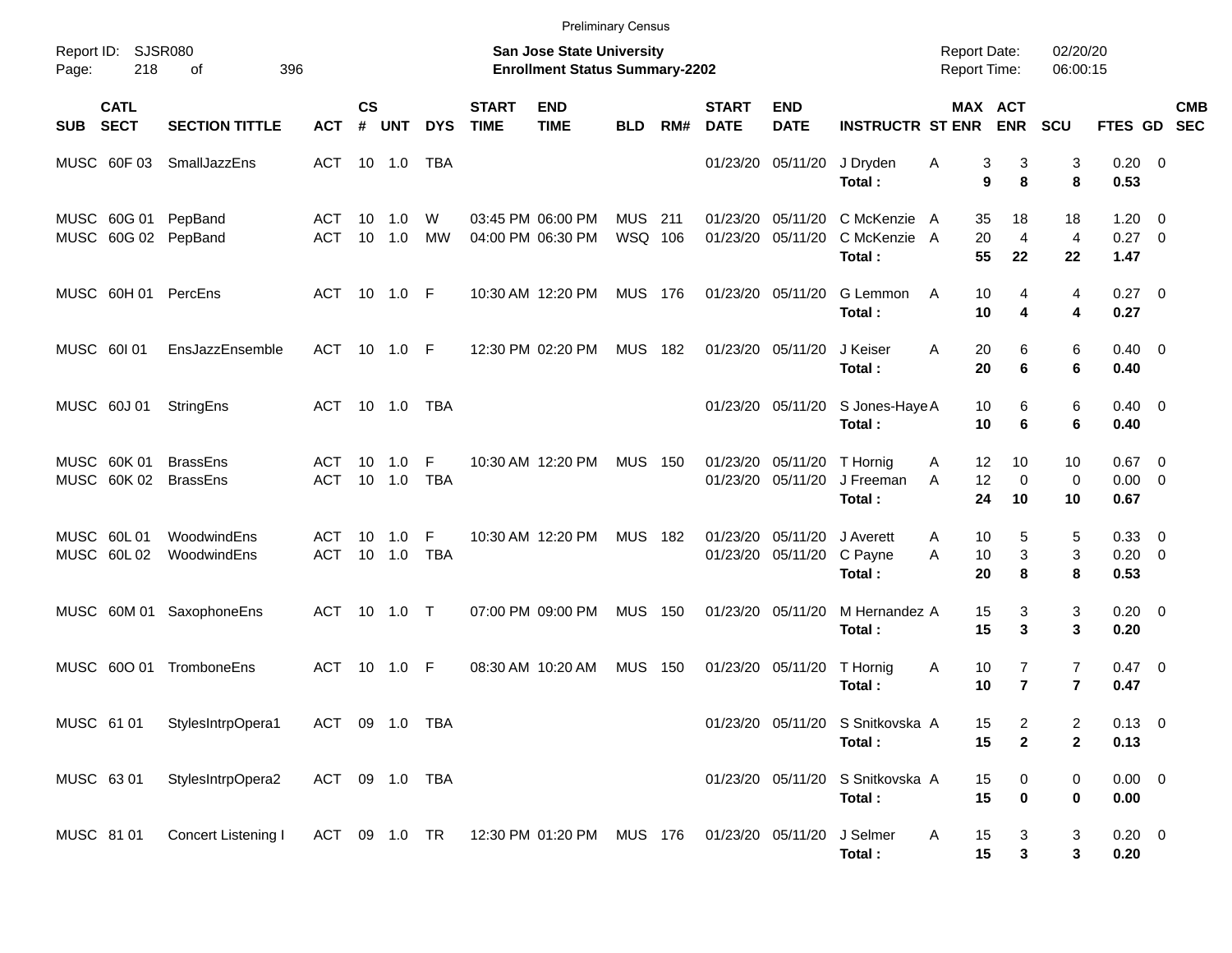|  | <b>Preliminary Census</b> |  |
|--|---------------------------|--|
|  |                           |  |

| Report ID:<br>Page: | 219                                                                  | SJSR080<br>396<br>οf                                         |                                            |                   |                  |                   |                             | <b>San Jose State University</b><br><b>Enrollment Status Summary-2202</b> |                          |            |                                        |                                                     |                                          | <b>Report Date:</b><br><b>Report Time:</b> |                                                    | 02/20/20<br>06:00:15     |                                         |                          |                          |
|---------------------|----------------------------------------------------------------------|--------------------------------------------------------------|--------------------------------------------|-------------------|------------------|-------------------|-----------------------------|---------------------------------------------------------------------------|--------------------------|------------|----------------------------------------|-----------------------------------------------------|------------------------------------------|--------------------------------------------|----------------------------------------------------|--------------------------|-----------------------------------------|--------------------------|--------------------------|
| <b>SUB</b>          | <b>CATL</b><br><b>SECT</b>                                           | <b>SECTION TITTLE</b>                                        | <b>ACT</b>                                 | <b>CS</b><br>$\#$ | <b>UNT</b>       | <b>DYS</b>        | <b>START</b><br><b>TIME</b> | <b>END</b><br><b>TIME</b>                                                 | <b>BLD</b>               | RM#        | <b>START</b><br><b>DATE</b>            | <b>END</b><br><b>DATE</b>                           | <b>INSTRUCTR ST ENR</b>                  |                                            | MAX ACT<br><b>ENR</b>                              | <b>SCU</b>               | <b>FTES GD</b>                          |                          | <b>CMB</b><br><b>SEC</b> |
|                     |                                                                      | MUSC 100W 01 Writing Workshop                                | SEM 04                                     |                   | 3.0              | TR                |                             | 09:00 AM 10:15 AM                                                         | <b>MUS</b>               | 210        | 01/23/20 05/11/20                      |                                                     | G Haramaki A<br>Total:                   |                                            | 25<br>29<br>25<br>29                               | 87<br>87                 | 5.80 0<br>5.80                          |                          |                          |
|                     | MUSC 102 02                                                          | Orchestration                                                | SEM 04 3.0                                 |                   |                  | MW                |                             | 12:00 PM 01:15 PM                                                         | <b>MUS 210</b>           |            | 01/23/20 05/11/20                      |                                                     | P Furman<br>Total:                       | A                                          | 25<br>34<br>25<br>34                               | 102<br>102               | 6.90 2<br>6.90                          |                          |                          |
|                     | MUSC 106B 01                                                         | Jazz Arranging 2                                             | SEM 04                                     |                   | 2.0              | MW                |                             | 10:30 AM 11:20 AM                                                         | <b>MUS 157</b>           |            |                                        | 01/23/20 05/11/20                                   | A Lington<br>Total:                      | 20<br>A                                    | 9<br>20<br>9                                       | 18<br>18                 | $1.20 \t 0$<br>1.20                     |                          |                          |
|                     | MUSC 111 01                                                          | Rom/Modern Mus HistoLEC                                      |                                            |                   | $02 \quad 3.0$   | MW                |                             | 09:00 AM 10:15 AM                                                         | <b>MUS 250</b>           |            |                                        | 01/23/20 05/11/20                                   | E Buurman<br>Total:                      | A                                          | 47<br>50<br>50<br>47                               | 141<br>141               | $9.40 \quad 0$<br>9.40                  |                          |                          |
|                     | MUSC 117 01<br>MUSC 117 02                                           | Mus Cul Latin Am<br>Mus Cul Latin Am                         | <b>LEC</b><br><b>LEC</b>                   | 01<br>01          | 3.0<br>3.0       | TR<br><b>MW</b>   |                             | 09:00 AM 10:15 AM<br>12:00 PM 01:15 PM                                    | <b>MUS</b><br><b>MUS</b> | 250<br>250 | 01/23/20 05/11/20                      | 01/23/20 05/11/20                                   | A Romero Rana<br>A Romero RanA<br>Total: | 60<br>120                                  | 60<br>64<br>74<br>138                              | 192<br>222<br>414        | 13.00 4<br>14.95<br>27.95               | -3                       |                          |
|                     | MUSC 120 01<br>MUSC 120 80                                           | Worlds of Jazz<br>Worlds of Jazz                             | <b>LEC</b><br><b>LEC</b>                   | 01<br>01          | 3.0<br>3.0       | MW<br><b>TBA</b>  |                             | 10:30 AM 11:45 AM                                                         | <b>MUS</b>               | 150        |                                        | 01/23/20 05/11/20<br>01/23/20 05/11/20              | J Lewis<br>J Lewis<br>Total:             | A<br>A<br>100<br>170                       | 70<br>35<br>101<br>136                             | 105<br>303<br>408        | $7.00 \t 0$<br>20.25<br>27.25           | $\overline{\phantom{1}}$ |                          |
|                     |                                                                      | MUSC 122B 01 FundTechDoReeds<br>MUSC 122B 02 FundTechDoReeds | ACT<br><b>ACT</b>                          | 10<br>10          | 1.0<br>1.0       | TR<br>TR          |                             | 11:30 AM 12:20 PM<br>11:30 AM 12:20 PM                                    | <b>MUS</b><br><b>MUS</b> | 182<br>160 | 01/23/20 05/11/20<br>01/23/20 05/11/20 |                                                     | S Nagami<br>R Maldonado A<br>Total:      | A<br>15<br>30                              | 11<br>15<br>15<br>26                               | 11<br>15<br>26           | 0.75<br>$1.00 \t 0$<br>1.75             | $\overline{\phantom{1}}$ |                          |
|                     |                                                                      | MUSC 123B 01 FundTechLowBr                                   | ACT                                        | 10                | 1.0              | MW                |                             | 10:30 AM 11:20 AM                                                         | <b>MUS</b>               | 182        | 01/23/20 05/11/20                      |                                                     | T Hornig<br>Total:                       | Α<br>20                                    | 20<br>16<br>16                                     | 16<br>16                 | $1.07 \t 0$<br>1.07                     |                          |                          |
|                     |                                                                      | MUSC 125D 01 Fund Tech Percus                                | <b>ACT</b>                                 | 09                | 1.0              | -F                |                             | 12:30 PM 02:20 PM                                                         | <b>MUS</b>               | 176        | 01/23/20 05/11/20                      |                                                     | G Lemmon<br>Total:                       | A                                          | 20<br>13<br>20<br>13                               | 13<br>13                 | $0.87$ 0<br>0.87                        |                          |                          |
|                     | MUSC 126 01                                                          | Marching Band Tech ACT 08 1.0                                |                                            |                   |                  | M                 |                             | 03:30 PM 05:20 PM                                                         | MUS 213                  |            |                                        |                                                     | 01/23/20 05/11/20 C McKenzie A<br>Total: |                                            | 20<br>25<br>20<br>25                               | 25<br>25                 | $1.67$ 0<br>1.67                        |                          |                          |
|                     |                                                                      | MUSC 127B 01 FundTechLowStr                                  |                                            |                   |                  |                   |                             | ACT 10 1.0 TR  08:00 AM  08:50 AM  MUS  150                               |                          |            | 01/23/20 05/11/20 B Moyer              |                                                     | Total:                                   | A<br>20                                    | 19<br>20<br>19                                     | 19<br>19                 | $1.27 \t 0$<br>1.27                     |                          |                          |
|                     | MUSC 130A 01 Piano 5<br>MUSC 130A 02 Piano 5<br>MUSC 130A 03 Piano 5 |                                                              | <b>SUP</b><br><b>SUP</b><br>SUP 25 2.0 TBA |                   | 25 2.0<br>25 2.0 | <b>TBA</b><br>TBA |                             |                                                                           |                          |            |                                        | 01/23/20 05/11/20 F Levy<br>01/23/20 05/11/20 G Mok | 01/23/20 05/11/20 N Sultanov             | A<br>A<br>Α                                | 3<br>1<br>3<br>$\mathbf{1}$<br>3<br>$\overline{2}$ | 2<br>$\overline{2}$<br>4 | $0.13 \ 0$<br>$0.13 \ 0$<br>$0.27 \t 0$ |                          |                          |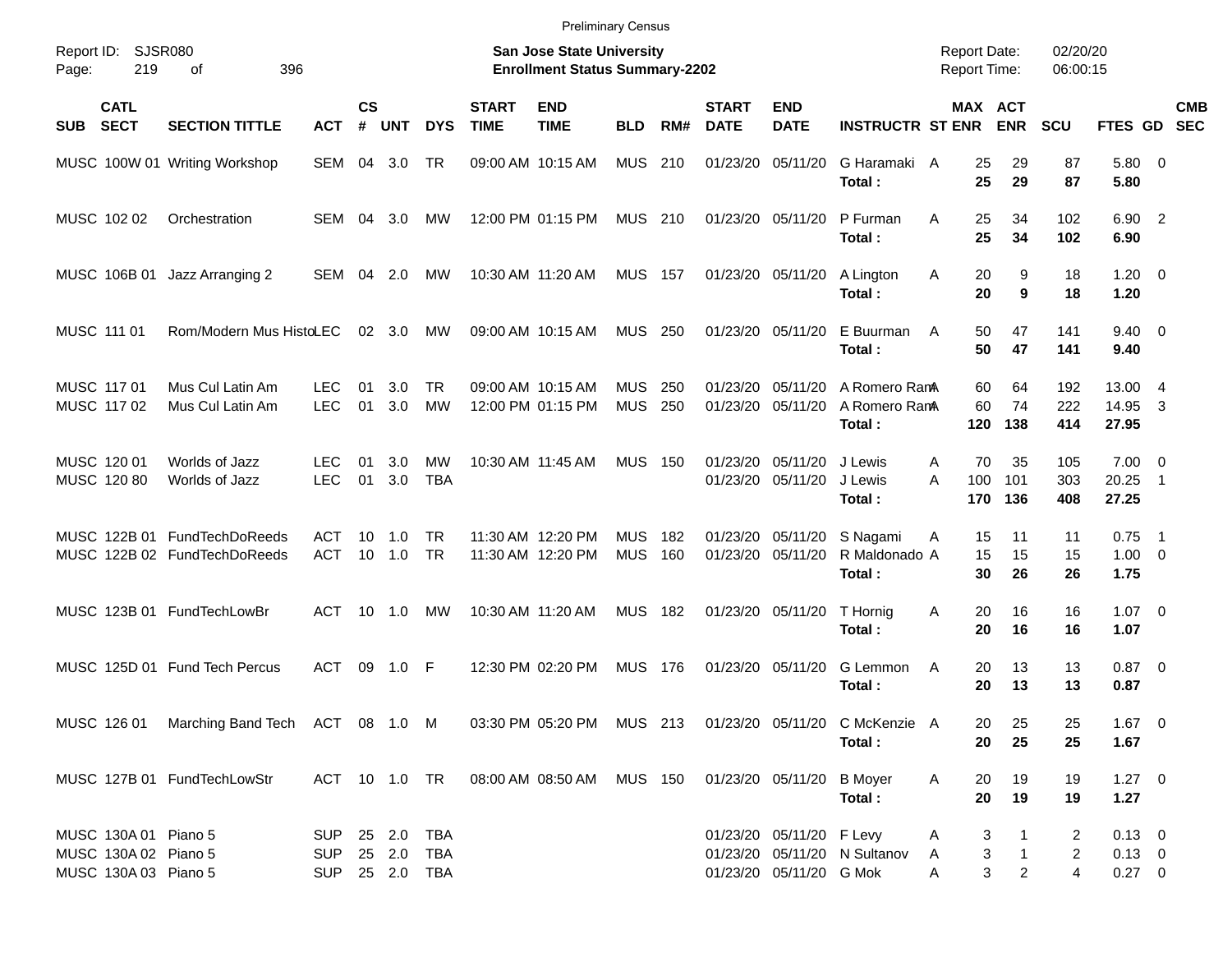|            |                            |                       |                          |           |                |                   |                             |                                                                           | <b>Preliminary Census</b> |     |                             |                           |                                                                    |                                       |                              |                      |                               |                          |            |
|------------|----------------------------|-----------------------|--------------------------|-----------|----------------|-------------------|-----------------------------|---------------------------------------------------------------------------|---------------------------|-----|-----------------------------|---------------------------|--------------------------------------------------------------------|---------------------------------------|------------------------------|----------------------|-------------------------------|--------------------------|------------|
| Page:      | Report ID: SJSR080<br>220  | 396<br>оf             |                          |           |                |                   |                             | <b>San Jose State University</b><br><b>Enrollment Status Summary-2202</b> |                           |     |                             |                           |                                                                    | <b>Report Date:</b><br>Report Time:   |                              | 02/20/20<br>06:00:15 |                               |                          |            |
| <b>SUB</b> | <b>CATL</b><br><b>SECT</b> | <b>SECTION TITTLE</b> | <b>ACT</b>               | <b>CS</b> | # UNT          | <b>DYS</b>        | <b>START</b><br><b>TIME</b> | <b>END</b><br><b>TIME</b>                                                 | <b>BLD</b>                | RM# | <b>START</b><br><b>DATE</b> | <b>END</b><br><b>DATE</b> | <b>INSTRUCTR ST ENR</b>                                            | <b>MAX ACT</b>                        | <b>ENR</b>                   | <b>SCU</b>           | FTES GD SEC                   |                          | <b>CMB</b> |
|            |                            |                       |                          |           |                |                   |                             |                                                                           |                           |     |                             |                           | Total:                                                             | 9                                     | 4                            | 8                    | 0.53                          |                          |            |
|            | MUSC 130B 01 Piano 6       |                       | <b>SUP</b>               |           | 25 2.0         | TBA               |                             |                                                                           |                           |     |                             | 01/23/20 05/11/20         | G Mok<br>Total:                                                    | 3<br>A<br>3                           | 0<br>$\bf{0}$                | 0<br>0               | $0.00 \t 0$<br>0.00           |                          |            |
|            | MUSC 130D 01 Piano 8       |                       | <b>SUP</b>               | 25        | 2.0            | TBA               |                             |                                                                           |                           |     |                             | 01/23/20 05/11/20 G Mok   |                                                                    | 3<br>A                                | 1                            | 2                    | $0.13 \quad 0$                |                          |            |
|            | MUSC 130D 02 Piano 8       |                       | <b>SUP</b>               |           | 25 2.0         | <b>TBA</b>        |                             |                                                                           |                           |     |                             | 01/23/20 05/11/20         | F Levy<br>Total:                                                   | 3<br>Α<br>6                           | $\mathbf{1}$<br>$\mathbf{2}$ | $\overline{c}$<br>4  | $0.13 \ 0$<br>0.27            |                          |            |
|            | MUSC 133 01<br>MUSC 133 02 | Voice<br>Voice        | <b>SUP</b><br><b>SUP</b> | 25<br>25  | 2.0<br>2.0     | TBA<br><b>TBA</b> |                             |                                                                           |                           |     |                             |                           | 01/23/20 05/11/20 C Bengochea A<br>01/23/20 05/11/20 S Bengochea A | 3<br>3                                | 0                            | 2<br>0               | $0.13 \quad 0$<br>$0.00 \t 0$ |                          |            |
|            | MUSC 133 03                | Voice                 | <b>SUP</b>               |           | 25 2.0         | <b>TBA</b>        |                             |                                                                           |                           |     |                             | 01/23/20 05/11/20         | J Smucker<br>Total:                                                | $\mathbf{1}$<br>- A<br>$\overline{7}$ | $\mathbf{1}$<br>$\mathbf{2}$ | 0<br>$\mathbf{2}$    | $0.13 \ 0$<br>0.27            |                          |            |
|            | MUSC 133A 01 Voice 5       |                       | <b>SUP</b>               | 25        | 2.0            | TBA               |                             |                                                                           |                           |     |                             |                           | 01/23/20 05/11/20 C Bengochea A                                    | 3                                     | 0                            | 0                    | $0.00 \t 0$                   |                          |            |
|            | MUSC 133A 02 Voice 5       |                       | <b>SUP</b>               | 25        | 2.0            | <b>TBA</b>        |                             |                                                                           |                           |     |                             |                           | 01/23/20 05/11/20 S Bengochea A                                    | 3                                     | 6                            | 12                   | $0.80 \ 0$                    |                          |            |
|            | MUSC 133A 03 Voice 5       |                       | <b>SUP</b>               | 25        | 2.0            | <b>TBA</b>        |                             |                                                                           |                           |     |                             | 01/23/20 05/11/20         | J Mitchell                                                         | 3<br>A                                | $\mathbf{1}$                 | $\overline{2}$       | 0.13                          | $\overline{\mathbf{0}}$  |            |
|            | MUSC 133A 04 Voice 5       |                       | <b>SUP</b>               | 25        | 2.0            | <b>TBA</b>        |                             |                                                                           |                           |     |                             |                           | 01/23/20 05/11/20 J Scharlach                                      | 3<br>A                                | 3                            | 6                    | 0.40                          | $\overline{\phantom{0}}$ |            |
|            | MUSC 133A 05 Voice 5       |                       | <b>SUP</b>               | 25        | 2.0            | <b>TBA</b>        |                             |                                                                           |                           |     |                             |                           | 01/23/20 05/11/20 J Smucker                                        | 3<br>A                                | $\mathbf{1}$                 | $\overline{2}$       | $0.13 \ 0$                    |                          |            |
|            | MUSC 133A 06 Voice 5       |                       | <b>SUP</b>               |           | 25 1.0         | <b>TBA</b>        |                             |                                                                           |                           |     |                             |                           | 01/23/20 05/11/20 S Bengochea A                                    | 3                                     | $\overline{c}$               | 0                    | $0.13 \ 0$                    |                          |            |
|            |                            |                       |                          |           |                |                   |                             |                                                                           |                           |     |                             |                           | Total:                                                             | 18                                    | 13                           | 22                   | 1.60                          |                          |            |
|            | MUSC 133B 01 Voice 6       |                       | <b>SUP</b>               | 25        | 2.0            | TBA               |                             |                                                                           |                           |     |                             |                           | 01/23/20 05/11/20 C Bengochea A                                    | 3                                     | 1                            | 2                    | $0.13 \quad 0$                |                          |            |
|            | MUSC 133B 02 Voice 6       |                       | <b>SUP</b>               |           | 25 2.0         | <b>TBA</b>        |                             |                                                                           |                           |     |                             | 01/23/20 05/11/20         | J Smucker                                                          | 3<br>A                                | $\mathbf{1}$                 | $\overline{c}$       | $0.13 \ 0$                    |                          |            |
|            |                            |                       |                          |           |                |                   |                             |                                                                           |                           |     |                             |                           | Total:                                                             | 6                                     | $\mathbf{2}$                 | 4                    | 0.27                          |                          |            |
|            | MUSC 133C 01 Voice 7       |                       | <b>SUP</b>               | 25        | 2.0            | <b>TBA</b>        |                             |                                                                           |                           |     |                             |                           | 01/23/20 05/11/20 C Bengochea A                                    | 3                                     |                              | 2                    | $0.13 \quad 0$                |                          |            |
|            | MUSC 133C 02 Voice 7       |                       | <b>SUP</b>               | 25        | 2.0            | <b>TBA</b>        |                             |                                                                           |                           |     |                             |                           | 01/23/20 05/11/20 J Mitchell                                       | 3<br>A                                | $\mathbf{1}$                 | $\overline{2}$       | 0.13                          | $\overline{\mathbf{0}}$  |            |
|            | MUSC 133C 03 Voice 7       |                       | <b>SUP</b>               | 25        | 2.0            | <b>TBA</b>        |                             |                                                                           |                           |     |                             | 01/23/20 05/11/20         | J Scharlach                                                        | 3<br>A                                | 3                            | 6                    | 0.40                          | 0                        |            |
|            | MUSC 133C 04 Voice 7       |                       | <b>SUP</b>               |           | 25 2.0         | <b>TBA</b>        |                             |                                                                           |                           |     |                             |                           | 01/23/20 05/11/20 J Smucker                                        | 3<br>Α                                | $\overline{2}$               | 4                    | 0.27                          | $\overline{\mathbf{0}}$  |            |
|            |                            |                       |                          |           |                |                   |                             |                                                                           |                           |     |                             |                           | Total:                                                             | 12                                    | $\overline{7}$               | 14                   | 0.93                          |                          |            |
|            | MUSC 133D 01 Voice 8       |                       | <b>SUP</b>               |           | 25 2.0         | TBA               |                             |                                                                           |                           |     |                             |                           | 01/23/20 05/11/20 J Scharlach A                                    | 3                                     |                              | 2                    | $0.13 \ 0$                    |                          |            |
|            | MUSC 133D 02 Voice 8       |                       | <b>SUP</b>               |           | 25  2.0  TBA   |                   |                             |                                                                           |                           |     |                             |                           | 01/23/20 05/11/20 S Bengochea A                                    | 3                                     | $\mathbf 0$                  | 0                    | $0.00 \t 0$                   |                          |            |
|            |                            |                       |                          |           |                |                   |                             |                                                                           |                           |     |                             |                           | Total:                                                             | 6                                     | $\mathbf{1}$                 | $\overline{2}$       | 0.13                          |                          |            |
|            | MUSC 134 01                | <b>Strings</b>        |                          |           | SUP 25 2.0 TBA |                   |                             |                                                                           |                           |     |                             |                           | 01/23/20 05/11/20 S Jones-Haye A                                   |                                       | 3                            | $\overline{2}$       | $0.13 \ 0$                    |                          |            |
|            |                            |                       |                          |           |                |                   |                             |                                                                           |                           |     |                             |                           | Total:                                                             |                                       | $\mathbf{3}$                 | $\mathbf{2}$         | 0.13                          |                          |            |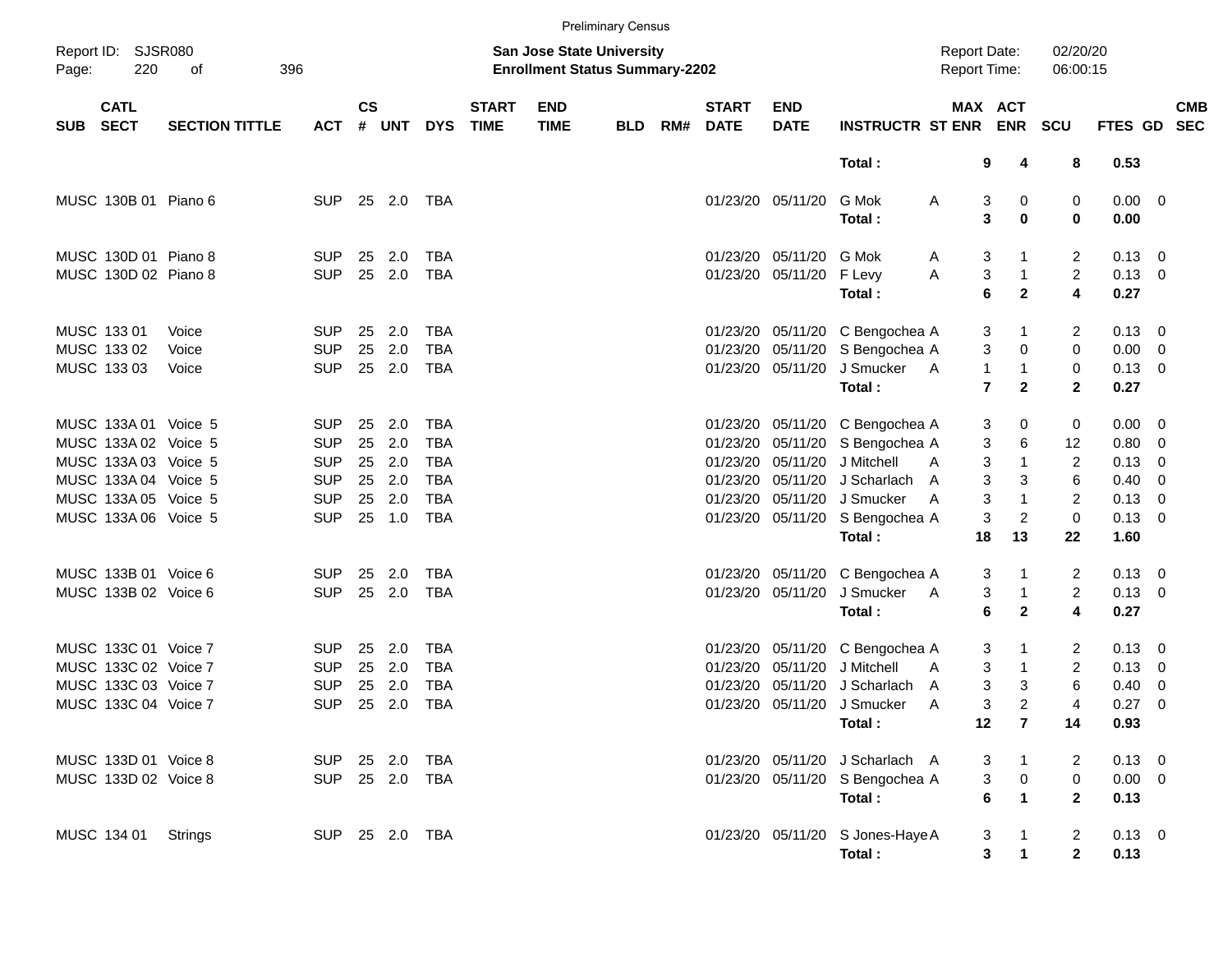|          |                           |                          |            |           |                |            |                             |                                                                           | <b>Preliminary Census</b> |     |                             |                            |                                            |                                            |                                                     |                                  |                        |                          |
|----------|---------------------------|--------------------------|------------|-----------|----------------|------------|-----------------------------|---------------------------------------------------------------------------|---------------------------|-----|-----------------------------|----------------------------|--------------------------------------------|--------------------------------------------|-----------------------------------------------------|----------------------------------|------------------------|--------------------------|
| Page:    | Report ID: SJSR080<br>221 | 396<br>of                |            |           |                |            |                             | <b>San Jose State University</b><br><b>Enrollment Status Summary-2202</b> |                           |     |                             |                            |                                            | <b>Report Date:</b><br><b>Report Time:</b> |                                                     | 02/20/20<br>06:00:15             |                        |                          |
| SUB SECT | <b>CATL</b>               | <b>SECTION TITTLE</b>    | <b>ACT</b> | <b>CS</b> | # UNT          | <b>DYS</b> | <b>START</b><br><b>TIME</b> | <b>END</b><br><b>TIME</b>                                                 | <b>BLD</b>                | RM# | <b>START</b><br><b>DATE</b> | <b>END</b><br><b>DATE</b>  | <b>INSTRUCTR ST ENR</b>                    |                                            | MAX ACT<br><b>ENR</b>                               | SCU                              | FTES GD                | <b>CMB</b><br><b>SEC</b> |
|          | MUSC 134A 01 Strings 5    |                          | <b>SUP</b> | 36        | 2.0            | <b>TBA</b> |                             |                                                                           |                           |     | 01/23/20                    | 05/11/20                   | <b>B</b> Moyer                             | A                                          | 2<br>$\mathbf 1$                                    | 2                                | $0.13 \ 0$             |                          |
|          | MUSC 134A 02 Strings 5    |                          | <b>SUP</b> | 36        | 2.0            | <b>TBA</b> |                             |                                                                           |                           |     |                             | 01/23/20 05/11/20          | S Jones-Haye A<br>Total:                   | 4                                          | $\overline{c}$<br>$\pmb{0}$<br>$\blacktriangleleft$ | 0<br>$\mathbf{2}$                | $0.00 \t 0$<br>0.13    |                          |
|          | MUSC 134B 01 Strings 6    |                          | SUP.       | 36        | 2.0            | <b>TBA</b> |                             |                                                                           |                           |     | 01/23/20                    | 05/11/20                   | S Jones-Haye A                             | 3                                          | 0                                                   | 0                                | $0.00 \t 0$            |                          |
|          | MUSC 134B 02 Strings 6    |                          | <b>SUP</b> | 36        | 2.0            | <b>TBA</b> |                             |                                                                           |                           |     | 01/23/20                    | 05/11/20                   | S Lin<br>Total:                            | 3<br>A<br>6                                | $\pmb{0}$<br>$\bf{0}$                               | 0<br>$\mathbf 0$                 | $0.00 \t 0$<br>0.00    |                          |
|          | MUSC 134C 01 Strings 7    |                          | <b>SUP</b> |           | 25 2.0         | TBA        |                             |                                                                           |                           |     |                             |                            | 01/23/20 05/11/20 S Jones-Haye A<br>Total: |                                            | 3<br>$\mathbf 1$<br>3<br>$\blacktriangleleft$       | 2<br>$\mathbf{2}$                | $0.13 \quad 0$<br>0.13 |                          |
|          | MUSC 134D 01 Strings 8    |                          | <b>SUP</b> | 25        | 2.0            | <b>TBA</b> |                             |                                                                           |                           |     | 01/23/20                    | 05/11/20                   | S Jones-Haye A                             | 3                                          | 1                                                   | 2                                | $0.13 \quad 0$         |                          |
|          | MUSC 134D 02 Strings 8    |                          | <b>SUP</b> | 25        | 2.0            | <b>TBA</b> |                             |                                                                           |                           |     | 01/23/20                    | 05/11/20                   | P Gelfand                                  | 3<br>A                                     | $\mathbf{1}$                                        | $\overline{c}$                   | $0.13 \ 0$             |                          |
|          | MUSC 134D 03 Strings 8    |                          | <b>SUP</b> |           | 25 2.0         | <b>TBA</b> |                             |                                                                           |                           |     |                             | 01/23/20 05/11/20          | S Lin                                      | A<br>3                                     | $\mathbf{1}$                                        | $\overline{c}$                   | $0.13 \ 0$             |                          |
|          |                           |                          |            |           |                |            |                             |                                                                           |                           |     |                             |                            | Total :                                    | 9                                          | 3                                                   | 6                                | 0.40                   |                          |
|          |                           | MUSC 135A 01 Woodwinds 5 | <b>SUP</b> | 25        | 2.0            | TBA        |                             |                                                                           |                           |     |                             | 01/23/20 05/11/20          | C Payne<br>Total:                          | 3<br>A                                     | $\mathbf 1$<br>3<br>$\mathbf{1}$                    | $\overline{c}$<br>$\overline{2}$ | $0.13 \ 0$<br>0.13     |                          |
|          |                           |                          |            |           |                |            |                             |                                                                           |                           |     |                             |                            |                                            |                                            |                                                     |                                  |                        |                          |
|          |                           | MUSC 135B 01 Woodwinds 6 | <b>SUP</b> | 25        | 2.0            | <b>TBA</b> |                             |                                                                           |                           |     | 01/23/20                    | 05/11/20                   | M Hernandez A                              | 3                                          | $\mathbf{1}$                                        | 2                                | $0.13 \ 0$             |                          |
|          |                           | MUSC 135B 02 Woodwinds 6 | <b>SUP</b> | 25        | 2.0            | <b>TBA</b> |                             |                                                                           |                           |     | 01/23/20                    | 05/11/20                   | J Averett                                  | 4<br>A                                     | $\overline{\mathbf{c}}$                             | 4                                | $0.27$ 0               |                          |
|          |                           |                          |            |           |                |            |                             |                                                                           |                           |     |                             |                            | Total:                                     |                                            | $\overline{7}$<br>$\mathbf{3}$                      | 6                                | 0.40                   |                          |
|          |                           | MUSC 135C 01 Woodwinds 7 | <b>SUP</b> | 25        | 2.0            | TBA        |                             |                                                                           |                           |     |                             | 01/23/20 05/11/20          | C Payne                                    | 3<br>A                                     | 1                                                   | 0                                | $0.13 \ 0$             |                          |
|          |                           |                          |            |           |                |            |                             |                                                                           |                           |     |                             |                            | Total:                                     |                                            | 3<br>$\blacktriangleleft$                           | $\bf{0}$                         | 0.13                   |                          |
|          |                           | MUSC 135D 01 Woodwinds 8 | <b>SUP</b> | 25        | 2.0            | <b>TBA</b> |                             |                                                                           |                           |     | 01/23/20                    | 05/11/20                   | Y Chou                                     | 3<br>A                                     | $\mathbf 1$                                         | 2                                | $0.13 \ 0$             |                          |
|          |                           | MUSC 135D 02 Woodwinds 8 | <b>SUP</b> | 25        | 2.0            | <b>TBA</b> |                             |                                                                           |                           |     | 01/23/20                    | 05/11/20                   | M Hernandez A                              | 3                                          | $\mathbf{1}$                                        | $\overline{c}$                   | 0.13                   | $\overline{\phantom{0}}$ |
|          |                           | MUSC 135D 03 Woodwinds 8 | <b>SUP</b> | 25        | 2.0            | <b>TBA</b> |                             |                                                                           |                           |     | 01/23/20                    | 05/11/20                   | J Averett                                  | 3<br>A                                     | $\pmb{0}$                                           | 0                                | 0.00                   | $\overline{\phantom{0}}$ |
|          |                           | MUSC 135D 04 Woodwinds 8 | <b>SUP</b> |           | 25 2.0         | <b>TBA</b> |                             |                                                                           |                           |     |                             | 01/23/20 05/11/20 C Payne  |                                            | 3<br>A                                     | $\mathbf 0$                                         | $\Omega$                         | 0.00                   | $\overline{0}$           |
|          |                           |                          |            |           |                |            |                             |                                                                           |                           |     |                             |                            | Total:                                     | 12                                         | $\mathbf{2}$                                        | 4                                | 0.27                   |                          |
|          | MUSC 136 01               | <b>Brass</b>             |            |           | SUP 25 2.0 TBA |            |                             |                                                                           |                           |     |                             |                            | 01/23/20 05/11/20 J Freeman                | - A                                        | 3<br>$\overline{\phantom{1}}$                       | 2                                | $0.13 \ 0$             |                          |
|          |                           |                          |            |           |                |            |                             |                                                                           |                           |     |                             |                            | Total:                                     |                                            | 3<br>$\mathbf{1}$                                   | $\overline{2}$                   | 0.13                   |                          |
|          | MUSC 136B 01 Brass 5      |                          | SUP        |           | 25 2.0         | <b>TBA</b> |                             |                                                                           |                           |     |                             | 01/23/20 05/11/20 F Byram  |                                            | A                                          | $\boldsymbol{0}$<br>3                               | 0                                | $0.00 \t 0$            |                          |
|          | MUSC 136B 02 Brass 5      |                          | SUP        |           | 25 2.0         | <b>TBA</b> |                             |                                                                           |                           |     |                             | 01/23/20 05/11/20 T Hornig |                                            | A<br>5                                     | $\overline{\phantom{1}}$                            | 2                                | $0.13 \ 0$             |                          |
|          | MUSC 136B 03 Brass 5      |                          | SUP 25 2.0 |           |                | TBA        |                             |                                                                           |                           |     |                             |                            | 01/23/20 05/11/20 C Smith Fran A<br>Total: | 11                                         | $\overline{2}$<br>3<br>3                            | 4<br>6                           | $0.27$ 0<br>0.40       |                          |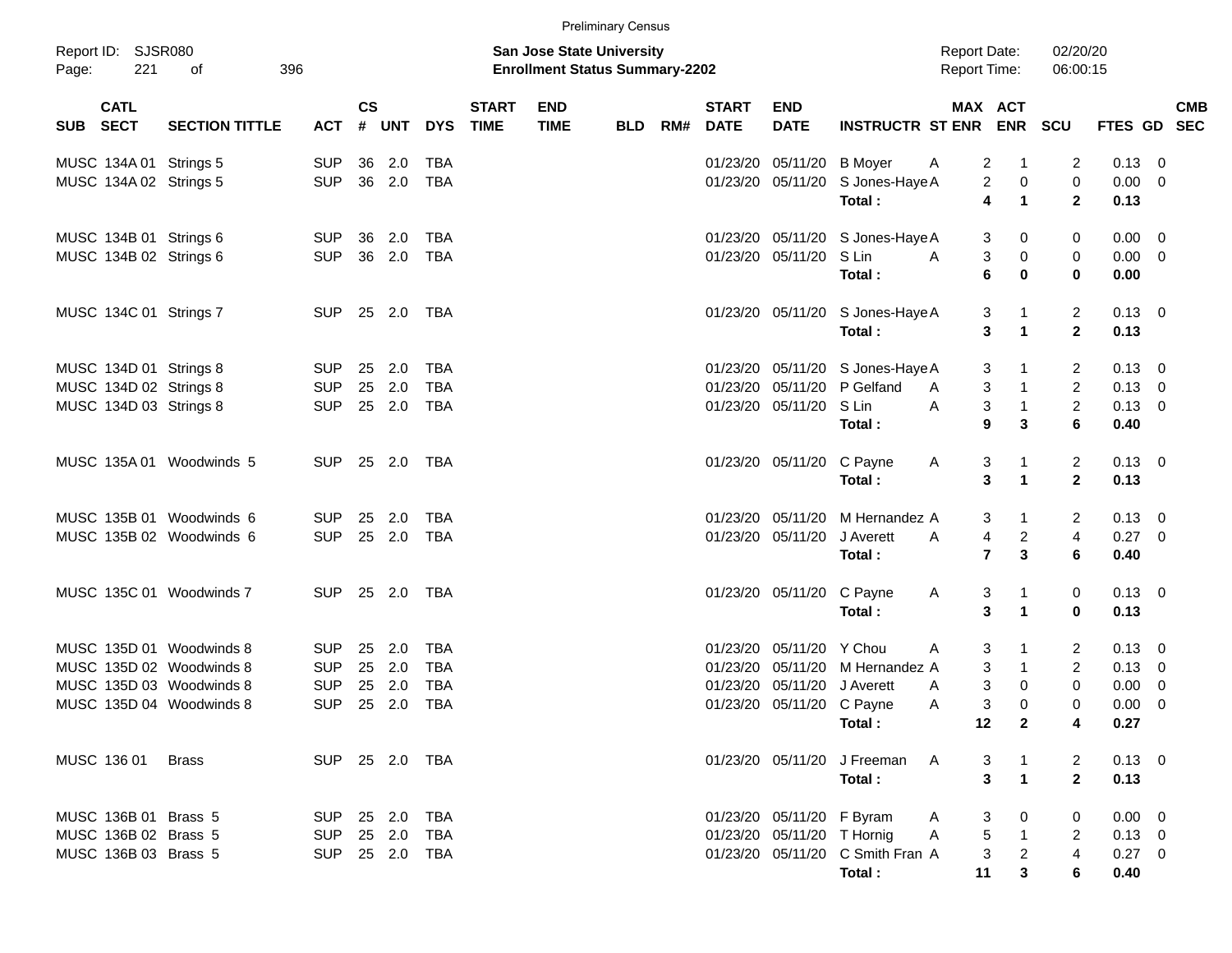|          |                                                                      |                                                          |                                        |                    |                         |                                        |                             |                                                                           | <b>Preliminary Census</b> |     |                                        |                                           |                                                   |        |                                     |                                                 |                                     |                                  |                                                           |                          |
|----------|----------------------------------------------------------------------|----------------------------------------------------------|----------------------------------------|--------------------|-------------------------|----------------------------------------|-----------------------------|---------------------------------------------------------------------------|---------------------------|-----|----------------------------------------|-------------------------------------------|---------------------------------------------------|--------|-------------------------------------|-------------------------------------------------|-------------------------------------|----------------------------------|-----------------------------------------------------------|--------------------------|
| Page:    | Report ID: SJSR080<br>222                                            | 396<br>οf                                                |                                        |                    |                         |                                        |                             | <b>San Jose State University</b><br><b>Enrollment Status Summary-2202</b> |                           |     |                                        |                                           |                                                   |        |                                     | <b>Report Date:</b><br><b>Report Time:</b>      | 02/20/20<br>06:00:15                |                                  |                                                           |                          |
| SUB SECT | <b>CATL</b>                                                          | <b>SECTION TITTLE</b>                                    | <b>ACT</b>                             | $\mathsf{cs}$<br># | <b>UNT</b>              | <b>DYS</b>                             | <b>START</b><br><b>TIME</b> | <b>END</b><br><b>TIME</b>                                                 | <b>BLD</b>                | RM# | <b>START</b><br><b>DATE</b>            | <b>END</b><br><b>DATE</b>                 | <b>INSTRUCTR ST ENR</b>                           |        |                                     | MAX ACT<br><b>ENR</b>                           | <b>SCU</b>                          | FTES GD                          |                                                           | <b>CMB</b><br><b>SEC</b> |
|          | MUSC 136C 01 Brass 6<br>MUSC 136C 02 Brass 6<br>MUSC 136C 03 Brass 6 |                                                          | <b>SUP</b><br><b>SUP</b><br><b>SUP</b> | 25                 | 25 2.0<br>2.0<br>25 2.0 | <b>TBA</b><br><b>TBA</b><br><b>TBA</b> |                             |                                                                           |                           |     | 01/23/20<br>01/23/20                   | 05/11/20<br>05/11/20<br>01/23/20 05/11/20 | J Freeman<br>T Hornig<br>C Smith Fran A           | A<br>Α | 3<br>3<br>3                         | $\mathbf 1$<br>$\overline{c}$<br>$\overline{2}$ | 2<br>4<br>4                         | 0.13<br>0.27<br>0.27             | - 0<br>$\overline{\mathbf{0}}$<br>$\overline{\mathbf{0}}$ |                          |
|          | MUSC 136D 01 Brass 7                                                 |                                                          | <b>SUP</b>                             |                    | 25 2.0                  | TBA                                    |                             |                                                                           |                           |     |                                        | 01/23/20 05/11/20                         | Total:<br>C Smith Fran A<br>Total:                |        | 9<br>3<br>3                         | 5<br>0<br>0                                     | 10<br>0<br>$\bf{0}$                 | 0.67<br>$0.00 \t 0$<br>0.00      |                                                           |                          |
|          | MUSC 136E 01 Brass 8<br>MUSC 136E 02 Brass 8<br>MUSC 136E 03 Brass 8 |                                                          | <b>SUP</b><br><b>SUP</b><br><b>SUP</b> | 25<br>25           | 2.0<br>2.0<br>25 2.0    | <b>TBA</b><br><b>TBA</b><br><b>TBA</b> |                             |                                                                           |                           |     | 01/23/20<br>01/23/20                   | 05/11/20<br>05/11/20<br>01/23/20 05/11/20 | J Freeman<br>T Hornig<br>C Smith Fran A<br>Total: | A<br>Α | 3<br>3<br>3<br>9                    | 2<br>$\overline{c}$<br>0<br>4                   | 4<br>4<br>0<br>8                    | 0.27<br>0.27<br>0.00<br>0.53     | $\overline{\mathbf{0}}$<br>0<br>$\overline{\mathbf{0}}$   |                          |
|          | MUSC 137 01                                                          | Percussion                                               | <b>SUP</b>                             |                    | 25 2.0                  | TBA                                    |                             |                                                                           |                           |     |                                        | 01/23/20 05/11/20                         | G Lemmon<br>Total:                                | A      | 3<br>3                              | 1<br>$\mathbf 1$                                | 2<br>$\mathbf{2}$                   | $0.13 \ 0$<br>0.13               |                                                           |                          |
|          |                                                                      | MUSC 137B 01 Percussion 6                                | <b>SUP</b>                             |                    | 25 2.0                  | TBA                                    |                             |                                                                           |                           |     |                                        | 01/23/20 05/11/20                         | G Lemmon<br>Total:                                | A      | 3<br>3                              | 3<br>3                                          | 6<br>6                              | $0.40 \quad 0$<br>0.40           |                                                           |                          |
|          |                                                                      | MUSC 137D 01 Percussion 8                                | <b>SUP</b>                             |                    | 25 2.0                  | TBA                                    |                             |                                                                           |                           |     |                                        | 01/23/20 05/11/20                         | G Lemmon<br>Total:                                | A      | 3<br>3                              | 5<br>5                                          | 10<br>10                            | 0.67<br>0.67                     | $\overline{\mathbf{0}}$                                   |                          |
|          |                                                                      | MUSC 138A 01 Composition<br>MUSC 138A 02 Composition     | <b>SUP</b><br><b>SUP</b>               | 25                 | 1.0<br>25 1.0           | <b>TBA</b><br><b>TBA</b>               |                             |                                                                           |                           |     | 01/23/20 05/11/20<br>01/23/20 05/11/20 |                                           | Total:                                            | A<br>A | 3<br>3<br>6                         | 0<br>0<br>0                                     | 0<br>0<br>0                         | 0.00<br>0.00<br>0.00             | $\overline{\mathbf{0}}$<br>$\overline{\mathbf{0}}$        |                          |
|          |                                                                      | MUSC 138B 01 Composition 5<br>MUSC 138B 02 Composition 5 | <b>SUP</b><br><b>SUP</b>               | 25<br>25           | 2.0<br>2.0              | TBA<br><b>TBA</b>                      |                             |                                                                           |                           |     | 01/23/20                               | 01/23/20 05/11/20<br>05/11/20             | <b>B</b> Belet<br>P Furman<br>Total:              | A<br>Α | 3<br>3<br>6                         | 0<br>$\mathbf{1}$<br>1                          | 0<br>$\overline{c}$<br>$\mathbf{2}$ | 0.00<br>0.13<br>0.13             | $\overline{0}$<br>$\overline{\mathbf{0}}$                 |                          |
|          |                                                                      | MUSC 138C 01 Composition 6<br>MUSC 138C 02 Composition 6 | <b>SUP</b><br><b>SUP</b>               |                    | 25 2.0<br>25 2.0        | <b>TBA</b><br>TBA                      |                             |                                                                           |                           |     |                                        | 01/23/20 05/11/20<br>01/23/20 05/11/20    | <b>B</b> Belet<br>P Furman<br>Total:              | A<br>A | 3<br>3<br>6                         | $\overline{\mathbf{1}}$<br>$\mathbf{2}$         | 2<br>$\overline{2}$<br>4            | 0.13<br>$0.13 \ 0$<br>0.27       | $\overline{\phantom{0}}$                                  |                          |
|          |                                                                      | MUSC 138D 01 Composition 7<br>MUSC 138D 02 Composition 7 | <b>SUP</b><br><b>SUP</b>               |                    | 25 2.0<br>25 2.0        | <b>TBA</b><br><b>TBA</b>               |                             |                                                                           |                           |     |                                        | 01/23/20 05/11/20<br>01/23/20 05/11/20    | P Furman<br>A Lington<br>Total:                   | A<br>A | 3<br>$\ensuremath{\mathsf{3}}$<br>6 | 1<br>$\overline{\mathbf{1}}$<br>$\mathbf{2}$    | 2<br>$\overline{2}$<br>4            | $0.13 \ 0$<br>$0.13 \ 0$<br>0.27 |                                                           |                          |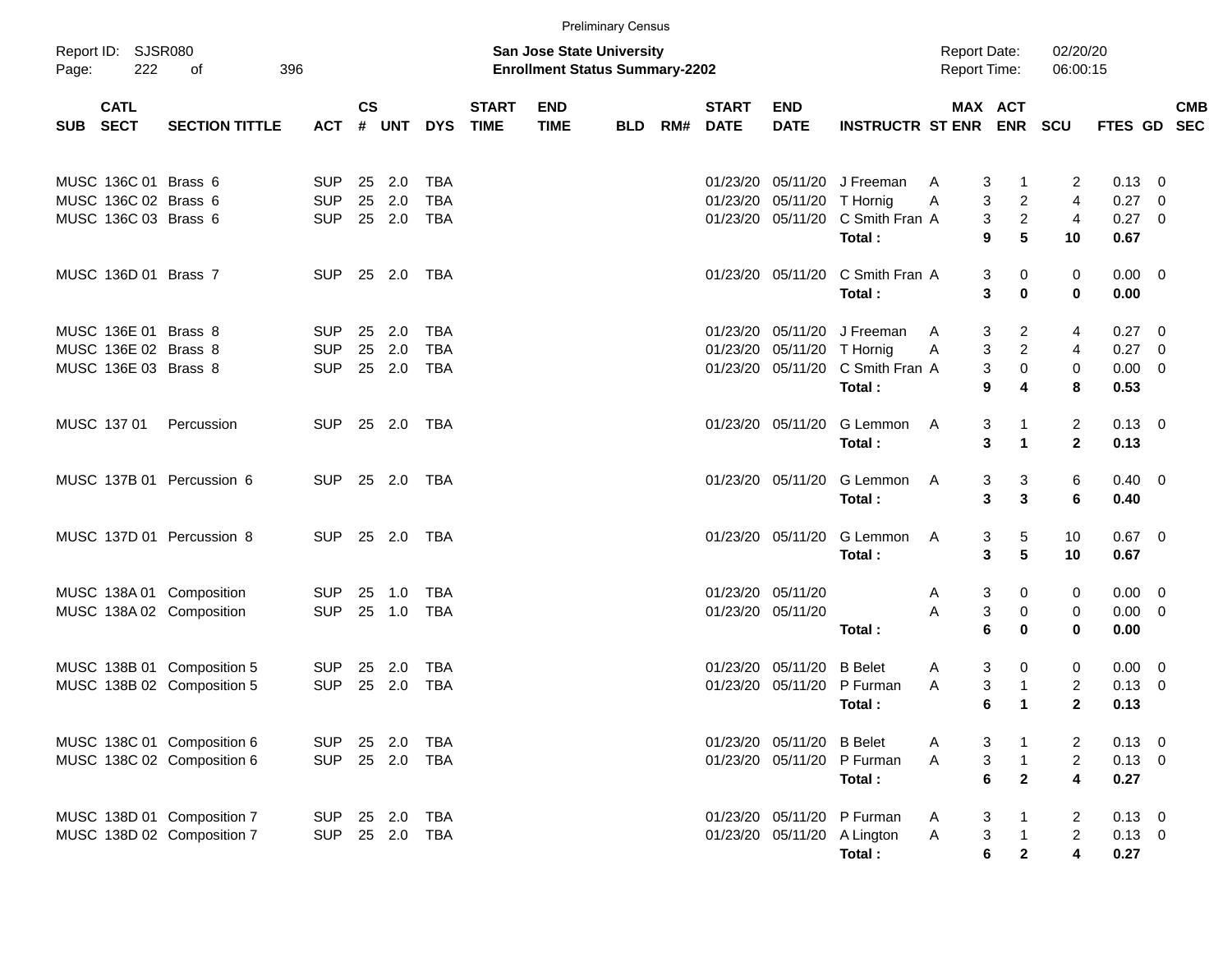|             |                            |                                   |            |                |            |              |                             |                                                                           | <b>Preliminary Census</b> |     |                             |                           |                                  |                                     |                                               |                                  |                        |                            |                          |
|-------------|----------------------------|-----------------------------------|------------|----------------|------------|--------------|-----------------------------|---------------------------------------------------------------------------|---------------------------|-----|-----------------------------|---------------------------|----------------------------------|-------------------------------------|-----------------------------------------------|----------------------------------|------------------------|----------------------------|--------------------------|
| Page:       | Report ID: SJSR080<br>223  | 396<br>of                         |            |                |            |              |                             | <b>San Jose State University</b><br><b>Enrollment Status Summary-2202</b> |                           |     |                             |                           |                                  | <b>Report Date:</b><br>Report Time: |                                               | 02/20/20<br>06:00:15             |                        |                            |                          |
| <b>SUB</b>  | <b>CATL</b><br><b>SECT</b> | <b>SECTION TITTLE</b>             | <b>ACT</b> | <b>CS</b><br># | <b>UNT</b> | <b>DYS</b>   | <b>START</b><br><b>TIME</b> | <b>END</b><br><b>TIME</b>                                                 | <b>BLD</b>                | RM# | <b>START</b><br><b>DATE</b> | <b>END</b><br><b>DATE</b> | <b>INSTRUCTR ST ENR</b>          |                                     | <b>MAX ACT</b><br><b>ENR</b>                  | SCU                              | FTES GD                |                            | <b>CMB</b><br><b>SEC</b> |
|             |                            | MUSC 138E 01 Composition 8        | <b>SUP</b> | 25             | 2.0        | <b>TBA</b>   |                             |                                                                           |                           |     | 01/23/20                    | 05/11/20                  | P Furman                         | A                                   | 3<br>-1                                       | $\overline{2}$                   | 0.13                   | - 0                        |                          |
|             |                            | MUSC 138E 02 Composition 8        | <b>SUP</b> | 25             | 2.0        | <b>TBA</b>   |                             |                                                                           |                           |     |                             | 01/23/20 05/11/20         | <b>B</b> Belet<br>Total:         | A                                   | 3<br>$\mathbf{1}$<br>6<br>$\mathbf{2}$        | $\overline{2}$<br>4              | 0.13<br>0.27           | $\overline{0}$             |                          |
|             |                            | MUSC 139A 01 Jazz Studies 5       | <b>SUP</b> | 25             | 2.0        | TBA          |                             |                                                                           |                           |     |                             | 01/23/20 05/11/20         | A Lington                        | Α                                   | 3<br>0                                        | 0                                | 0.00                   | - 0                        |                          |
|             |                            | MUSC 139A 02 Jazz Studies 5       | <b>SUP</b> | 25             | 2.0        | <b>TBA</b>   |                             |                                                                           |                           |     |                             | 01/23/20 05/11/20         | R Vandivier<br>Total:            | A                                   | 3<br>3<br>6<br>3                              | 6<br>6                           | 0.40<br>0.40           | $\overline{\phantom{0}}$   |                          |
|             |                            | MUSC 139B 01 Jazz Studies 6       | <b>SUP</b> | 36             | 2.0        | <b>TBA</b>   |                             |                                                                           |                           |     |                             | 01/23/20 05/11/20         | A Lington                        | A                                   | 3<br>2                                        | 4                                | 0.27                   | - 0                        |                          |
|             |                            | MUSC 139B 02 Jazz Studies 6       | <b>SUP</b> | 25             | 2.0        | <b>TBA</b>   |                             |                                                                           |                           |     | 01/23/20                    | 05/11/20                  | J Lewis                          | A                                   | 3<br>$\Omega$                                 | 0                                | 0.00                   | $\overline{0}$             |                          |
|             |                            | MUSC 139B 03 Jazz Studies 6       | <b>SUP</b> | 25             | 2.0        | <b>TBA</b>   |                             |                                                                           |                           |     | 01/23/20                    | 05/11/20                  | D Robbins                        | A                                   | 5<br>$\mathbf{1}$                             | $\overline{2}$                   | 0.13                   | $\overline{0}$             |                          |
|             |                            | MUSC 139B 04 Jazz Studies 6       | <b>SUP</b> |                | 25 1.0     | <b>TBA</b>   |                             |                                                                           |                           |     |                             | 01/23/20 05/11/20         | J Lewis<br>Total:                | A<br>14                             | 3<br>$\mathbf{1}$<br>4                        | $\mathbf 0$<br>6                 | 0.07<br>0.47           | $\overline{\phantom{0}}$   |                          |
|             |                            | MUSC 139C 01 Jazz Studies 7       | <b>SUP</b> | 36             | 2.0        | TBA          |                             |                                                                           |                           |     |                             | 01/23/20 05/11/20         | D Robbins<br>Total:              | A                                   | 3<br>$\mathbf 1$<br>3<br>$\blacktriangleleft$ | $\overline{2}$<br>$\overline{2}$ | $0.13 \quad 0$<br>0.13 |                            |                          |
|             |                            | MUSC 139D 01 Jazz Studies 8       | <b>SUP</b> | 36             | 2.0        | <b>TBA</b>   |                             |                                                                           |                           |     |                             | 01/23/20 05/11/20         | A Lington                        | A                                   | 3<br>1                                        | 2                                | 0.13                   | - 0                        |                          |
|             |                            | MUSC 139D 02 Jazz Studies 8       | <b>SUP</b> | 36             | 2.0        | <b>TBA</b>   |                             |                                                                           |                           |     | 01/23/20                    | 05/11/20                  | R Vandivier                      | A                                   | $\overline{4}$<br>$\mathbf 0$                 | $\mathbf 0$                      | 0.00                   | $\overline{0}$             |                          |
|             |                            | MUSC 139D 03 Jazz Studies 8       | <b>SUP</b> | 36             | 2.0        | <b>TBA</b>   |                             |                                                                           |                           |     | 01/23/20                    | 05/11/20                  | J Lewis                          | A                                   | 3<br>$\mathbf{1}$                             | $\overline{2}$                   | 0.13                   | $\overline{0}$             |                          |
|             |                            | MUSC 139D 04 Jazz Studies 8       | <b>SUP</b> | 25             | 2.0        | <b>TBA</b>   |                             |                                                                           |                           |     |                             | 01/23/20 05/11/20         | D Behroozi                       | A                                   | $\mathbf 1$<br>$\mathbf 1$                    | 0                                | 0.13                   | $\overline{0}$             |                          |
|             |                            |                                   |            |                |            |              |                             |                                                                           |                           |     |                             |                           | Total:                           | 11                                  | 3                                             | 4                                | 0.40                   |                            |                          |
|             |                            | MUSC 140B 01 Jazz Improv - II     | SEM        | 04             | 2.0        | $\mathsf{T}$ |                             | 10:30 AM 11:20 AM                                                         | <b>MUS</b>                | 186 |                             | 01/23/20 05/11/20         | A Lington                        | 25<br>A                             | 17                                            | 17                               | 2.30                   | - 1                        |                          |
|             |                            | MUSC 140B 02 Jazz Improv - II     | <b>ACT</b> | 09             | 0.0        | R            |                             | 10:30 AM 11:20 AM                                                         | <b>MUS</b>                | 186 | 01/23/20                    | 05/11/20                  | A Lington                        | 25<br>A                             | 17                                            | 17                               | 0.00                   | $\overline{\phantom{0}}$ 1 |                          |
|             |                            |                                   |            |                |            |              |                             |                                                                           |                           |     |                             |                           | Total:                           | 50                                  | 34                                            | 34                               | 2.30                   |                            |                          |
| MUSC 142 02 |                            | Art Song Rep                      | <b>ACT</b> | -10            | 1.0        | <b>TR</b>    |                             | 09:30 AM 10:20 AM                                                         | MUS                       | 247 |                             | 01/23/20 05/11/20         | S Bengochea A<br>Total:          | 10<br>10                            | 8<br>8                                        | 8<br>8                           | 0.55<br>0.55           | - 1                        |                          |
| MUSC 143 01 |                            | CollabKeyPerf                     | <b>ACT</b> |                | 1.0        |              |                             |                                                                           |                           |     |                             |                           |                                  | Χ                                   | 0<br>0                                        | 0                                | $0.00 \t 0$            |                            |                          |
| MUSC 143 02 |                            | CollabKeyPerf                     | <b>ACT</b> | 09             | $1.0$ F    |              |                             | 10:00 AM 11:50 AM                                                         | MUS 208                   |     |                             |                           | 01/23/20 05/11/20 S Snitkovska A | 15                                  | 6                                             | 6                                | $0.47$ 4               |                            |                          |
|             |                            |                                   |            |                |            |              |                             |                                                                           |                           |     |                             |                           | Total:                           | 15                                  | 6                                             | 6                                | 0.47                   |                            |                          |
| MUSC 144 01 |                            | REP:Solo Lit Perf Pr              | ACT        |                | 09 1.0 W   |              |                             | 03:30 PM 05:20 PM                                                         | MUS 176                   |     |                             | 01/23/20 05/11/20         | J Scharlach A                    | 22                                  | 10                                            | 10                               | $0.67$ 0               |                            |                          |
| MUSC 144 02 |                            | REP:Solo Lit Perf Pr ACT 09 1.0 M |            |                |            |              |                             | 03:30 PM 05:20 PM                                                         | MUS 176                   |     |                             | 01/23/20 05/11/20 F Levy  |                                  | 20<br>A                             | 13                                            | 13                               | $0.95$ 5               |                            |                          |
|             |                            |                                   |            |                |            |              |                             |                                                                           |                           |     |                             |                           | Total:                           | 42                                  | 23                                            | 23                               | 1.62                   |                            |                          |
| MUSC 145 01 |                            | REP: Perf Concepts SEM 05 2.0 TR  |            |                |            |              |                             | 01:30 PM 02:20 PM MUS 272 01/23/20 05/11/20 G Mok                         |                           |     |                             |                           |                                  | 22<br>A                             | 8                                             | 16                               | $1.17 \t3$             |                            |                          |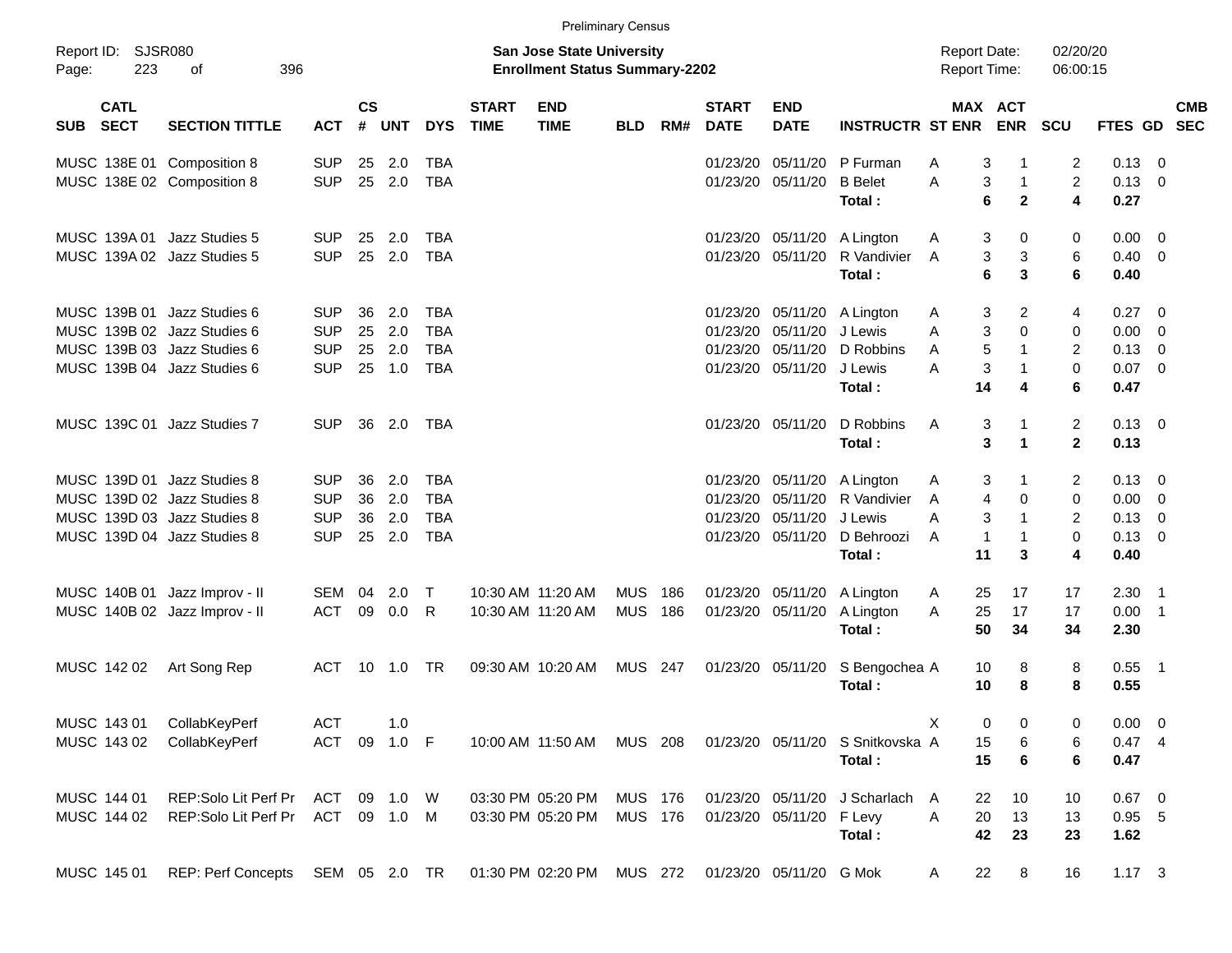|                            |                            |                                                                                            |                          |                    |                  |                        |                             |                                                                            | <b>Preliminary Census</b> |            |                               |                           |                                          |                                            |                                   |                      |                                       |                         |                          |
|----------------------------|----------------------------|--------------------------------------------------------------------------------------------|--------------------------|--------------------|------------------|------------------------|-----------------------------|----------------------------------------------------------------------------|---------------------------|------------|-------------------------------|---------------------------|------------------------------------------|--------------------------------------------|-----------------------------------|----------------------|---------------------------------------|-------------------------|--------------------------|
| Page:                      | Report ID: SJSR080<br>224  | 396<br>οf                                                                                  |                          |                    |                  |                        |                             | San Jose State University<br><b>Enrollment Status Summary-2202</b>         |                           |            |                               |                           |                                          | <b>Report Date:</b><br><b>Report Time:</b> |                                   | 02/20/20<br>06:00:15 |                                       |                         |                          |
| <b>SUB</b>                 | <b>CATL</b><br><b>SECT</b> | <b>SECTION TITTLE</b>                                                                      | <b>ACT</b>               | $\mathsf{cs}$<br># | <b>UNT</b>       | <b>DYS</b>             | <b>START</b><br><b>TIME</b> | <b>END</b><br><b>TIME</b>                                                  | <b>BLD</b>                | RM#        | <b>START</b><br><b>DATE</b>   | <b>END</b><br><b>DATE</b> | <b>INSTRUCTR ST ENR</b>                  |                                            | <b>MAX ACT</b><br><b>ENR</b>      | <b>SCU</b>           | FTES GD                               |                         | <b>CMB</b><br><b>SEC</b> |
|                            |                            |                                                                                            |                          |                    |                  |                        |                             |                                                                            |                           |            |                               |                           | Total:                                   |                                            | 22<br>8                           | 16                   | 1.17                                  |                         |                          |
|                            |                            | MUSC 147B 01 Adv Cond Instr<br>MUSC 147B 02 Adv Cond Instr                                 | SEM<br><b>ACT</b>        | 04<br>10           | 2.0<br>0.0       | МW<br><b>MW</b>        |                             | 12:00 PM 12:30 PM<br>12:30 PM 01:20 PM                                     | <b>MUS</b><br><b>MUS</b>  | 150<br>150 | 01/23/20<br>01/23/20 05/11/20 | 05/11/20                  | D Vickerman A<br>D Vickerman A<br>Total: |                                            | 20<br>14<br>20<br>14<br>40<br>28  | 14<br>14<br>28       | $1.90$ 1<br>$0.00$ 1<br>1.90          |                         |                          |
|                            |                            | MUSC 147C 01 Adv Cond Choral<br>MUSC 147C 02 Adv Cond Choral                               | LEC.<br><b>ACT</b>       | 04<br>10           | 2.0<br>0.0       | MW<br><b>MW</b>        |                             | 12:00 PM 12:30 PM<br>12:30 PM 01:20 PM                                     | <b>MUS</b><br><b>MUS</b>  | 182<br>182 | 01/23/20<br>01/23/20 05/11/20 | 05/11/20                  | J Benson<br>J Benson<br>Total:           | A<br>A                                     | 18<br>16<br>18<br>16<br>36<br>32  | 16<br>16<br>32       | 2.23<br>$0.00 \quad 3$<br>2.23        | $\overline{\mathbf{3}}$ |                          |
|                            |                            | MUSC 150A 01 ENS: Concert Choir                                                            | <b>ACT</b>               |                    | 09 1.0           | МW                     |                             | 01:30 PM 03:20 PM                                                          | <b>MUS</b>                | 150        | 01/23/20 05/11/20             |                           | C Brown<br>Total:                        | A                                          | 35<br>31<br>35<br>31              | 31<br>31             | $2.08$ 1<br>2.08                      |                         |                          |
| MUSC 151 01<br>MUSC 151 02 |                            | <b>ENS: UnivChorales</b><br><b>ENS: UnivChorales</b>                                       | <b>ACT</b><br><b>ACT</b> | 09<br>09           | 1.0<br>1.0       | <b>TR</b><br><b>MW</b> |                             | 03:30 PM 04:20 PM<br>03:30 PM 04:20 PM                                     | <b>MUS</b><br><b>MUS</b>  | 182<br>182 | 01/23/20<br>01/23/20 05/11/20 | 05/11/20                  | C Brown<br>J Benson<br>Total:            | A<br>A                                     | 10<br>6<br>3<br>10<br>9<br>20     | 6<br>3<br>9          | $0.40 \quad 0$<br>$0.20 \ 0$<br>0.60  |                         |                          |
| MUSC 152 01                |                            | <b>ENS: Opera Theater</b>                                                                  | ACT 20 1.0 TR            |                    |                  |                        |                             | 03:30 PM 05:20 PM                                                          | <b>MUS 176</b>            |            | 01/23/20 05/11/20             |                           | S Bengochea A<br>Total:                  |                                            | 8<br>20<br>8<br>20                | 8<br>8               | $0.53$ 0<br>0.53                      |                         |                          |
| MUSC 153 01                |                            | ENS:UnivSymphOrchestCT 21 1.0 TR                                                           |                          |                    |                  |                        |                             | 01:30 PM 03:20 PM                                                          | <b>MUS 176</b>            |            | 01/23/20 05/11/20             |                           | A Cohen<br>Total:                        | A                                          | 20<br>14<br>20<br>14              | 14<br>14             | $0.93$ 0<br>0.93                      |                         |                          |
| MUSC 154 01                |                            | ENS: Symphonic Band ACT 21 1.0 TR                                                          |                          |                    |                  |                        |                             | 01:30 PM 03:20 PM                                                          | <b>MUS</b>                | 150        | 01/23/20 05/11/20             |                           | C McKenzie A<br>Total:                   |                                            | 22<br>30<br>22<br>30              | 22<br>22             | $1.48$ 1<br>1.48                      |                         |                          |
| MUSC 155 01<br>MUSC 155 02 |                            | ENS: Wind Ensemble ACT<br>ENS: Wind Ensemble ACT                                           |                          |                    | 21 1.0<br>21 1.0 | МW<br>M                |                             | 01:30 PM 03:20 PM<br>06:15 PM 09:25 PM                                     | <b>MUS</b><br><b>MUS</b>  | 176<br>150 | 01/23/20<br>01/23/20 05/11/20 | 05/11/20                  | D Vickerman A<br>D Vickerman A<br>Total: |                                            | 30<br>27<br>30<br>6<br>60<br>33   | 27<br>6<br>33        | $1.80 \t 0$<br>$0.40 \quad 0$<br>2.20 |                         |                          |
|                            |                            | MUSC 157 01 ENS: Jazz Orch                                                                 |                          |                    |                  |                        |                             | ACT 20 1.0 TR  03:30 PM  05:20 PM  MUS  150  01/23/20  05/11/20  A Lington |                           |            |                               |                           | Total:                                   | Α                                          | 25<br>13<br>25<br>13              | 13<br>13             | $0.90$ 2<br>0.90                      |                         |                          |
|                            |                            | MUSC 159 01 ENS: Afro-Latin Jazz ACT 20 1.0 MW 01:30 PM 03:20 PM MUS 186 01/23/20 05/11/20 |                          |                    |                  |                        |                             |                                                                            |                           |            |                               |                           | J Lewis<br>Total:                        | A                                          | 10<br>9<br>9<br>10                | 9<br>9               | 0.60 0<br>0.60                        |                         |                          |
|                            |                            | MUSC 160A 01 ENS: Choraliers                                                               |                          |                    |                  |                        |                             | ACT 21 1.0 TR  01:30 PM  03:20 PM  MUS  182  01/23/20  05/11/20            |                           |            |                               |                           | J Benson<br>Total:                       | A                                          | 17<br>30<br>30 <sub>o</sub><br>17 | 17<br>17             | $1.13 \ 0$<br>1.13                    |                         |                          |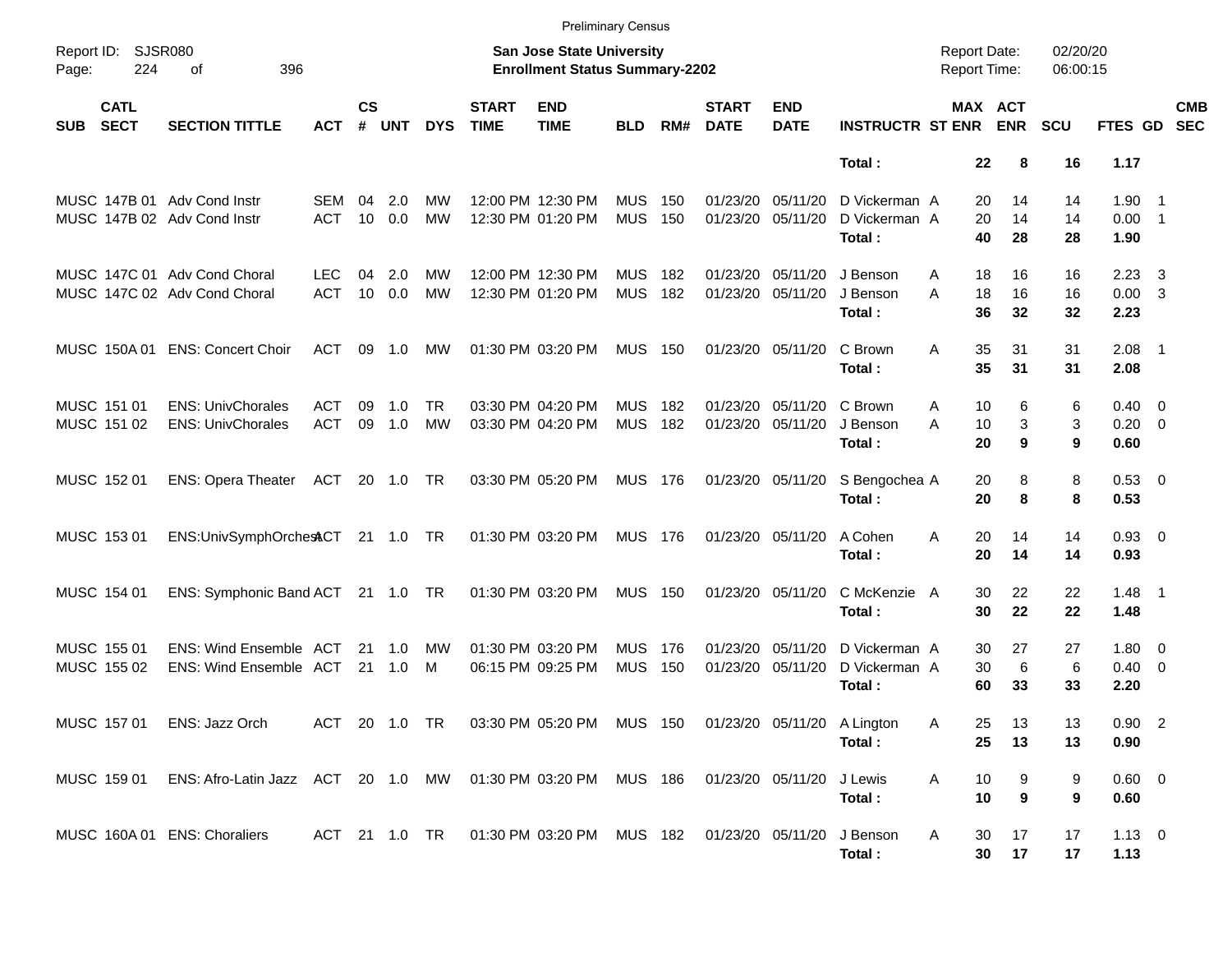|                                                          |                                                                                                                         |                   |                |                                            |                                        |                             | <b>Preliminary Census</b>                                                 |                |     |                               |                                           |                                            |                                            |                                   |                                  |                                                    |                                                      |                          |
|----------------------------------------------------------|-------------------------------------------------------------------------------------------------------------------------|-------------------|----------------|--------------------------------------------|----------------------------------------|-----------------------------|---------------------------------------------------------------------------|----------------|-----|-------------------------------|-------------------------------------------|--------------------------------------------|--------------------------------------------|-----------------------------------|----------------------------------|----------------------------------------------------|------------------------------------------------------|--------------------------|
| Report ID:<br>225<br>Page:                               | SJSR080<br>396<br>οf                                                                                                    |                   |                |                                            |                                        |                             | <b>San Jose State University</b><br><b>Enrollment Status Summary-2202</b> |                |     |                               |                                           |                                            | <b>Report Date:</b><br><b>Report Time:</b> |                                   | 02/20/20<br>06:00:15             |                                                    |                                                      |                          |
| <b>CATL</b><br><b>SECT</b><br><b>SUB</b>                 | <b>SECTION TITTLE</b>                                                                                                   | <b>ACT</b>        | <b>CS</b><br># | <b>UNT</b>                                 | <b>DYS</b>                             | <b>START</b><br><b>TIME</b> | <b>END</b><br><b>TIME</b>                                                 | <b>BLD</b>     | RM# | <b>START</b><br><b>DATE</b>   | <b>END</b><br><b>DATE</b>                 | <b>INSTRUCTR ST ENR</b>                    | MAX ACT                                    | <b>ENR</b>                        | <b>SCU</b>                       | FTES GD                                            |                                                      | <b>CMB</b><br><b>SEC</b> |
|                                                          | MUSC 160C 01 EnsChamberMusic<br>MUSC 160C 02 EnsChamberMusic                                                            | ACT<br><b>ACT</b> | 10<br>10       | 1.0<br>1.0                                 | <b>TBA</b><br><b>TBA</b>               |                             |                                                                           |                |     | 01/23/20<br>01/23/20          | 05/11/20<br>05/11/20                      | M Hernandez A<br>S Jones-Haye A<br>Total:  | 5<br>10<br>15                              | 2<br>5<br>$\overline{7}$          | 2<br>5<br>$\overline{7}$         | $0.13 \quad 0$<br>0.33<br>0.47                     | $\overline{\phantom{0}}$                             |                          |
|                                                          | MUSC 160D 01 ENS: Collegium Music ACT 10 1.0 F                                                                          |                   |                |                                            |                                        |                             | 08:30 AM 10:15 AM                                                         | <b>MUS</b>     | 182 | 01/23/20 05/11/20             |                                           | G Haramaki A<br>Total:                     | 15<br>15                                   | 10<br>10                          | 10<br>10                         | $0.67$ 0<br>0.67                                   |                                                      |                          |
|                                                          | MUSC 160E 01 ENS: Jazz Singers                                                                                          | ACT               |                | 10 1.0 T                                   |                                        |                             | 06:00 PM 08:00 PM                                                         | <b>MUS</b>     | 182 | 01/23/20 05/11/20             |                                           | N Roberto<br>Total:                        | Α<br>5<br>5                                | 6<br>6                            | 6<br>6                           | $0.43$ 2<br>0.43                                   |                                                      |                          |
|                                                          | MUSC 160F 01 ENS: Small Jazz Ense ACT<br>MUSC 160F 02 ENS: Small Jazz Ense ACT<br>MUSC 160F 03 ENS: Small Jazz Ense ACT |                   | 10             | $10 \quad 1.0$<br>$-1.0$<br>$10 \quad 1.0$ | <b>TBA</b><br><b>TBA</b><br><b>TBA</b> |                             |                                                                           |                |     | 01/23/20<br>01/23/20          | 05/11/20<br>05/11/20<br>01/23/20 05/11/20 | J Lewis<br>D Robbins<br>J Dryden<br>Total: | Α<br>10<br>10<br>A<br>10<br>A<br>30        | 6<br>5<br>3<br>14                 | 6<br>5<br>3<br>14                | $0.40 \quad 0$<br>$0.33 \ 0$<br>$0.20 \ 0$<br>0.93 |                                                      |                          |
| MUSC 160G 01 ENS: Pep Band<br>MUSC 160G 02 ENS: Pep Band |                                                                                                                         | ACT<br><b>ACT</b> | 21<br>21       | - 1.0<br>1.0                               | <b>TBA</b><br><b>MW</b>                |                             | 04:00 PM 06:30 PM                                                         | WSQ 106        |     | 01/23/20 05/11/20<br>01/23/20 | 05/11/20                                  | C McKenzie<br>Total:                       | Α<br>20<br>20<br>A<br>40                   | 16<br>$\overline{2}$<br>18        | 16<br>$\overline{2}$<br>18       | $1.07 \t 0$<br>$0.13 \ 0$<br>1.20                  |                                                      |                          |
|                                                          | MUSC 160H 01 ENS: Percuss EnsemblACT 10 1.0 F                                                                           |                   |                |                                            |                                        |                             | 10:30 AM 12:20 PM                                                         | MUS 176        |     |                               | 01/23/20 05/11/20                         | G Lemmon<br>Total:                         | A<br>15<br>15                              | 8<br>8                            | 8<br>8                           | 0.53 0<br>0.53                                     |                                                      |                          |
| MUSC 160101                                              | EnsJazzEnsemble                                                                                                         | ACT               |                | 10 1.0 F                                   |                                        |                             | 12:30 PM 02:20 PM                                                         | <b>MUS</b>     | 182 |                               | 01/23/20 05/11/20                         | J Keiser<br>Total:                         | 15<br>A<br>15                              | 12<br>12                          | 12<br>12                         | $0.80 \ 0$<br>0.80                                 |                                                      |                          |
|                                                          | MUSC 160J 01 ENS: String Ensemble ACT 10 1.0                                                                            |                   |                |                                            | TBA                                    |                             |                                                                           |                |     |                               | 01/23/20 05/11/20                         | S Jones-Haye A<br>Total:                   | 10<br>10                                   | 3<br>3                            | 3<br>3                           | $0.20 \ 0$<br>0.20                                 |                                                      |                          |
|                                                          | MUSC 160K 01 ENS: Brass Ensemble ACT<br>MUSC 160K 02 ENS: Brass Ensemble ACT                                            |                   | 10             | 1.0<br>$10 \quad 1.0$                      | F<br><b>TBA</b>                        |                             | 10:30 AM 12:20 PM                                                         | <b>MUS</b>     | 150 | 01/23/20                      | 05/11/20<br>01/23/20 05/11/20             | T Hornig<br>J Freeman<br>Total:            | 10<br>Α<br>10<br>A<br>20                   | 5<br>$\mathbf 1$<br>6             | 5<br>1<br>6                      | 0.35<br>0.07<br>0.42                               | $\overline{\phantom{1}}$<br>$\overline{\phantom{0}}$ |                          |
|                                                          | MUSC 160L 01 ENS: Woodwind EnsemACT<br>MUSC 160L 02 ENS: Woodwind EnsemACT                                              |                   |                | 10 1.0 F<br>$10 \quad 1.0$                 | TBA                                    |                             | 10:30 AM 12:20 PM                                                         | MUS 182        |     |                               | 01/23/20 05/11/20<br>01/23/20 05/11/20    | J Averett<br>C Payne<br>Total:             | 10<br>A<br>$10$<br>Α<br>20                 | 0<br>$\mathbf{1}$<br>$\mathbf{1}$ | 0<br>$\mathbf{1}$<br>$\mathbf 1$ | $0.00 \t 0$<br>$0.07$ 0<br>0.07                    |                                                      |                          |
|                                                          | MUSC 160M 01 ENS: Saxophone EnserACT 10 1.0 T                                                                           |                   |                |                                            |                                        |                             | 07:00 PM 09:00 PM                                                         | <b>MUS 150</b> |     |                               | 01/23/20 05/11/20                         | M Hernandez A<br>Total:                    | 10<br>10                                   | $\mathbf 1$                       | $\mathbf{1}$<br>$\mathbf 1$      | $0.07$ 0<br>0.07                                   |                                                      |                          |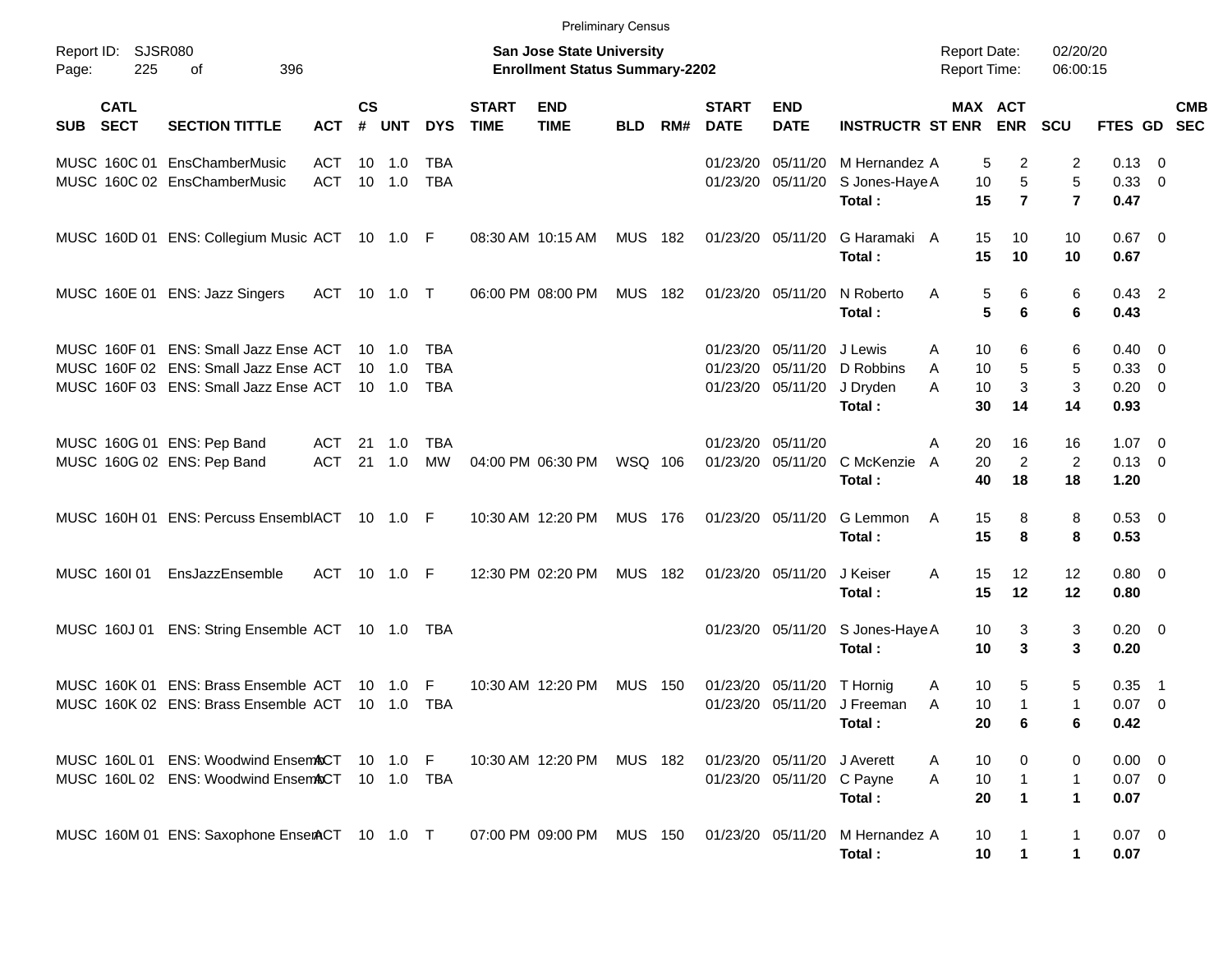|       |                            |                                              |                          |                    |                          |                          |                             | <b>Preliminary Census</b>                                          |                |     |                             |                                        |                                 |                                            |                                              |                      |                                    |            |
|-------|----------------------------|----------------------------------------------|--------------------------|--------------------|--------------------------|--------------------------|-----------------------------|--------------------------------------------------------------------|----------------|-----|-----------------------------|----------------------------------------|---------------------------------|--------------------------------------------|----------------------------------------------|----------------------|------------------------------------|------------|
| Page: | Report ID: SJSR080<br>226  | 396<br>of                                    |                          |                    |                          |                          |                             | San Jose State University<br><b>Enrollment Status Summary-2202</b> |                |     |                             |                                        |                                 | <b>Report Date:</b><br><b>Report Time:</b> |                                              | 02/20/20<br>06:00:15 |                                    |            |
| SUB   | <b>CATL</b><br><b>SECT</b> | <b>SECTION TITTLE</b>                        | <b>ACT</b>               | $\mathsf{cs}$<br># | <b>UNT</b>               | <b>DYS</b>               | <b>START</b><br><b>TIME</b> | <b>END</b><br><b>TIME</b>                                          | <b>BLD</b>     | RM# | <b>START</b><br><b>DATE</b> | <b>END</b><br><b>DATE</b>              | <b>INSTRUCTR ST ENR</b>         |                                            | MAX ACT<br><b>ENR</b>                        | <b>SCU</b>           | FTES GD SEC                        | <b>CMB</b> |
|       |                            | MUSC 1600 01 Trombone Ensemble               | ACT 10 1.0 F             |                    |                          |                          |                             | 08:30 AM 10:20 AM                                                  | <b>MUS</b>     | 150 |                             | 01/23/20 05/11/20                      | T Hornig<br>Total:              | Α<br>10<br>10                              | 2<br>$\overline{2}$                          | 2<br>$\mathbf{2}$    | $0.15$ 1<br>0.15                   |            |
|       | MUSC 161 01                | REP: Styles Interp O ACT 09 1.0 TBA          |                          |                    |                          |                          |                             |                                                                    |                |     |                             | 01/23/20 05/11/20                      | S Snitkovska A<br>Total:        | 15<br>15                                   | 8<br>8                                       | 8<br>8               | $0.55$ 1<br>0.55                   |            |
|       | MUSC 163 01                | REP: Styles Intrp Op ACT 09 1.0 TBA          |                          |                    |                          |                          |                             |                                                                    |                |     |                             | 01/23/20 05/11/20                      | S Snitkovska A<br>Total:        | 15<br>15                                   | 3<br>3                                       | 3<br>3               | $0.20 \ 0$<br>0.20                 |            |
|       | MUSC 168 01                | Electro-Acoustic Mus SEM 04 3.0 W            |                          |                    |                          |                          |                             | 03:30 PM 06:00 PM                                                  | MUS 226        |     |                             | 01/23/20 05/11/20                      | P Furman<br>Total:              | 20<br>Α<br>20                              | 15<br>15                                     | 45<br>45             | $3.00 \ 0$<br>3.00                 |            |
|       |                            | MUSC 170B 01 Int Sound Recrdng               | SEM 04 3.0               |                    |                          | M                        |                             | 07:00 PM 09:30 PM                                                  | <b>MUS 124</b> |     |                             | 01/23/20 05/11/20                      | Y Schwyter<br>Total:            | 25<br>A<br>25                              | 13<br>13                                     | 39<br>39             | $2.60 \t 0$<br>2.60                |            |
|       | MUSC 180 01<br>MUSC 180 02 | <b>Indiv Studies</b><br><b>Indiv Studies</b> | <b>SUP</b><br><b>SUP</b> | 36<br>36           | 1.0<br>1.0               | <b>TBA</b><br><b>TBA</b> |                             |                                                                    |                |     |                             | 01/23/20 05/11/20<br>01/23/20 05/11/20 | A Cohen<br>G Haramaki<br>Total: | A<br>A                                     | 3<br>3<br>$\mathbf 0$<br>3<br>6<br>3         | 3<br>0<br>3          | $0.22$ 1<br>$0.00 \t 0$<br>0.22    |            |
|       | MUSC 181 02                | Concert Listening II                         | ACT                      |                    | 09 1.0 TR                |                          |                             | 12:30 PM 01:20 PM                                                  | <b>MUS 176</b> |     |                             | 01/23/20 05/11/20                      | J Selmer<br>Total:              | A<br>100<br>100                            | 9<br>9                                       | 9<br>9               | $0.60 \quad 0$<br>0.60             |            |
|       | MUSC 182 01<br>MUSC 182 02 | Senior Project<br>Senior Project             | ACT<br><b>ACT</b>        |                    | $10 \quad 1.0$<br>10 1.0 | TBA<br><b>TBA</b>        |                             |                                                                    |                |     |                             | 01/23/20 05/11/20<br>01/23/20 05/11/20 | A Cohen<br>Total:               | 20<br>A<br>A<br>23                         | 23<br>3<br>0<br>23                           | 23<br>0<br>23        | $1.53 \t 0$<br>$0.00 \t 0$<br>1.53 |            |
|       | MUSC 185A 01               | Music for Children                           | SEM 04                   |                    | 3.0                      | M                        |                             | 04:00 PM 06:30 PM                                                  | <b>MUS</b>     | 250 |                             | 01/23/20 05/11/20                      | K Ireland D'<br>Total:          | A<br>40<br>40                              | 14<br>14                                     | 42<br>42             | $2.90$ 2<br>2.90                   |            |
|       |                            | MUSC 190A 01 Honors Project                  | <b>SUP</b>               |                    |                          |                          |                             |                                                                    |                |     |                             | 01/23/20 05/11/20 A Cohen              | Total:                          | Α                                          | 3<br>$\mathbf 1$<br>3<br>$\mathbf 1$         | 0<br>0               | $0.07$ 0<br>0.07                   |            |
|       |                            | MUSC 190B 01 Honors Project                  | SUP 78 2.0 TBA           |                    |                          |                          |                             |                                                                    |                |     |                             | 01/23/20 05/11/20                      | A Cohen<br>Total:               | A                                          | 3<br>$\overline{\mathbf{3}}$<br>$\mathbf{1}$ | 2<br>$\mathbf{2}$    | $0.13 \ 0$<br>0.13                 |            |
|       | MUSC 201 01                | Sem in Mus Hist                              | SEM 05 3.0 W             |                    |                          |                          |                             | 04:00 PM 06:30 PM                                                  | MUS 272        |     |                             | 01/23/20 05/11/20                      | G Haramaki A<br>Total:          | 15<br>15                                   | 19<br>19                                     | 57<br>57             | 4.70 18<br>4.70                    |            |
|       | MUSC 202 01                | Sem Mus Sys Thry                             | SEM 05 3.0 M             |                    |                          |                          |                             | 04:00 PM 06:30 PM                                                  | MUS 272        |     |                             | 01/23/20 05/11/20 B Belet              |                                 | A                                          | 15<br>17                                     | 51                   | 4.25 17                            |            |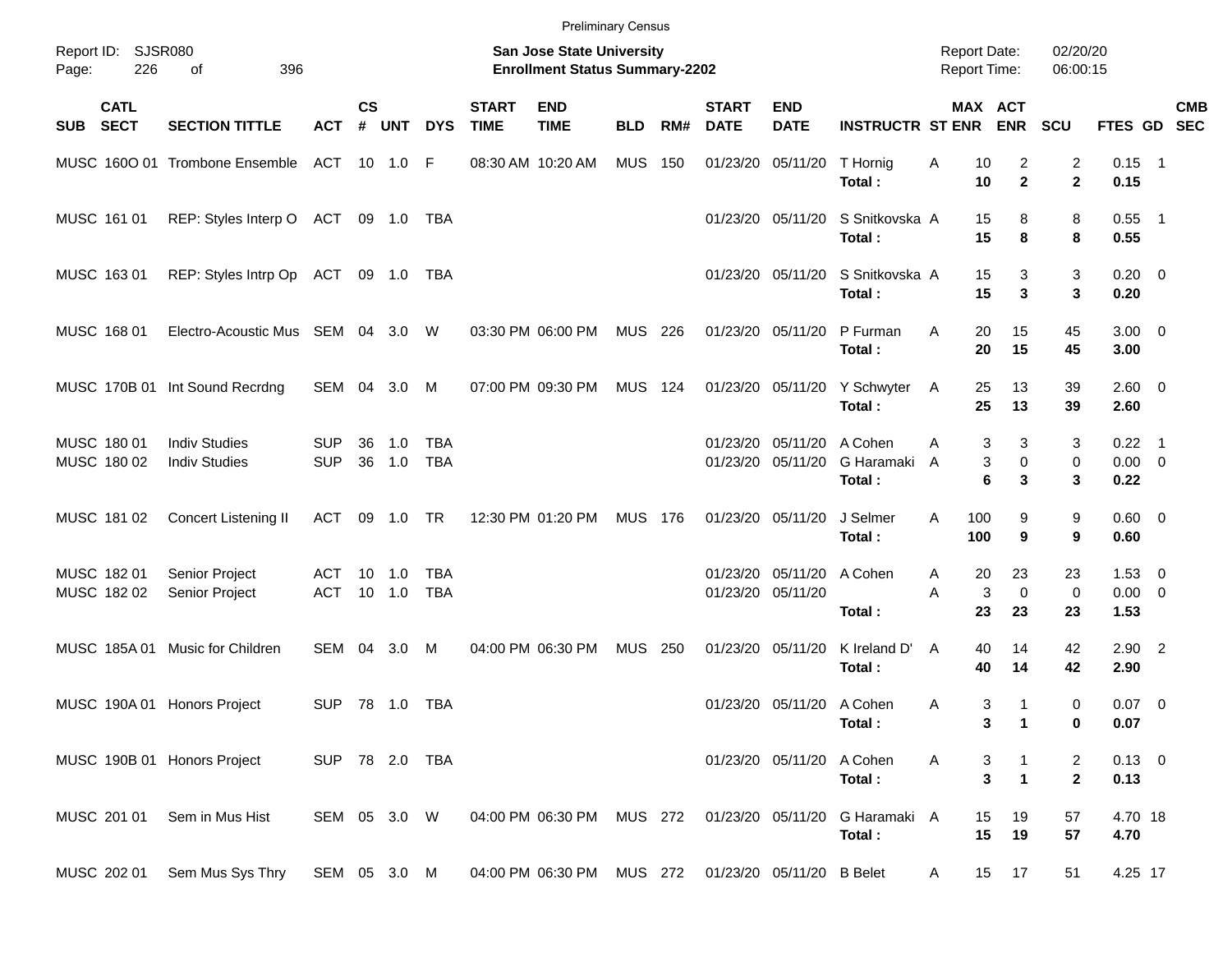|                     |                            |                             |            |                    |            |                |                             |                                                                           | <b>Preliminary Census</b> |     |                             |                           |                                 |          |                                     |                |                         |          |                         |                          |
|---------------------|----------------------------|-----------------------------|------------|--------------------|------------|----------------|-----------------------------|---------------------------------------------------------------------------|---------------------------|-----|-----------------------------|---------------------------|---------------------------------|----------|-------------------------------------|----------------|-------------------------|----------|-------------------------|--------------------------|
| Report ID:<br>Page: | 227                        | <b>SJSR080</b><br>396<br>οf |            |                    |            |                |                             | <b>San Jose State University</b><br><b>Enrollment Status Summary-2202</b> |                           |     |                             |                           |                                 |          | <b>Report Date:</b><br>Report Time: |                | 02/20/20<br>06:00:15    |          |                         |                          |
| <b>SUB</b>          | <b>CATL</b><br><b>SECT</b> | <b>SECTION TITTLE</b>       | <b>ACT</b> | $\mathsf{cs}$<br># | <b>UNT</b> | <b>DYS</b>     | <b>START</b><br><b>TIME</b> | <b>END</b><br><b>TIME</b>                                                 | <b>BLD</b>                | RM# | <b>START</b><br><b>DATE</b> | <b>END</b><br><b>DATE</b> | <b>INSTRUCTR ST ENR</b>         |          | MAX ACT                             | <b>ENR</b>     | <b>SCU</b>              | FTES GD  |                         | <b>CMB</b><br><b>SEC</b> |
|                     |                            |                             |            |                    |            |                |                             |                                                                           |                           |     |                             |                           | Total:                          |          | 15                                  | 17             | 51                      | 4.25     |                         |                          |
|                     | MUSC 222 01                | Sp Top Mus                  | SEM        | 05                 | 1.0        | <b>TBA</b>     |                             |                                                                           |                           |     | 01/23/20                    | 05/11/20                  |                                 | A        | 3                                   | 0              | 0                       | 0.00     | 0                       |                          |
|                     | MUSC 222 02                | Sp Top Mus                  | <b>SEM</b> | 05                 | 1.0        | <b>TBA</b>     |                             |                                                                           |                           |     | 01/23/20                    | 05/11/20                  |                                 | A        | 10                                  | 0              | 0                       | 0.00     | $\mathbf 0$             |                          |
|                     | MUSC 222 03                | Sp Top Mus                  | SEM        | 05                 | 1.0        | <b>TBA</b>     |                             |                                                                           |                           |     | 01/23/20                    | 05/11/20                  |                                 | А        | 3                                   | 0              | 0                       | 0.00     | 0                       |                          |
|                     |                            |                             |            |                    |            |                |                             |                                                                           |                           |     |                             |                           | Total:                          |          | 16                                  | 0              | 0                       | 0.00     |                         |                          |
|                     | MUSC 224 01                | <b>Supv Grad Studies</b>    | <b>SUP</b> | 78                 | 2.0        | <b>TBA</b>     |                             |                                                                           |                           |     | 01/23/20                    | 05/11/20                  | J Smucker                       | A        | 5                                   | 0              | 0                       | 0.00     | 0                       |                          |
|                     | MUSC 224 02                | <b>Supv Grad Studies</b>    | <b>SUP</b> | 36                 | 2.0        | <b>TBA</b>     |                             |                                                                           |                           |     | 01/23/20                    | 05/11/20                  | D Behroozi                      | A        | 3                                   | 0              | 0                       | 0.00     | $\mathbf 0$             |                          |
|                     | MUSC 224 03                | <b>Supv Grad Studies</b>    | <b>SUP</b> | 36                 | 2.0        | <b>TBA</b>     |                             |                                                                           |                           |     | 01/23/20                    | 05/11/20                  | N Sultanov                      | A        | 5                                   | $\overline{c}$ | 4                       | 0.33     | $\overline{c}$          |                          |
|                     | MUSC 224 04                | <b>Supv Grad Studies</b>    | <b>SUP</b> | 36                 | 2.0        | <b>TBA</b>     |                             |                                                                           |                           |     | 01/23/20                    | 05/11/20                  | R Vandivier                     | A        | 3                                   | $\overline{c}$ | 4                       | 0.33     | $\overline{2}$          |                          |
|                     | MUSC 224 05                | <b>Supv Grad Studies</b>    | <b>SUP</b> | 36                 | 2.0        | <b>TBA</b>     |                             |                                                                           |                           |     | 01/23/20                    | 05/11/20                  | G Mok                           | A        | 3                                   | 3              | 6                       | 0.50     | 3                       |                          |
|                     | MUSC 224 06                | <b>Supv Grad Studies</b>    | <b>SUP</b> | 78                 | 2.0        | <b>TBA</b>     |                             |                                                                           |                           |     | 01/23/20                    | 05/11/20                  | F Levy                          | A        | 3                                   | 1              | $\overline{\mathbf{c}}$ | 0.17     | -1                      |                          |
|                     | MUSC 224 07                | <b>Supv Grad Studies</b>    | <b>SUP</b> | 36                 | 2.0        | <b>TBA</b>     |                             |                                                                           |                           |     | 01/23/20                    | 05/11/20                  | A Romero RamA                   |          | 3                                   | 1              | $\overline{\mathbf{c}}$ | 0.17     | -1                      |                          |
|                     | MUSC 224 08                | <b>Supv Grad Studies</b>    | <b>SUP</b> | 36                 | 2.0        | <b>TBA</b>     |                             |                                                                           |                           |     | 01/23/20                    | 05/11/20                  | J Averett                       | A        | 3                                   | 1              | $\overline{\mathbf{c}}$ | 0.17     | $\overline{1}$          |                          |
|                     | MUSC 224 09                | <b>Supv Grad Studies</b>    | <b>SUP</b> | 36                 | 1.0        | <b>TBA</b>     |                             |                                                                           |                           |     | 01/23/20                    | 05/11/20                  | C Brown                         | A        | 3                                   | 1              | $\mathbf{1}$            | 0.08     | $\overline{1}$          |                          |
|                     | MUSC 224 10                | <b>Supv Grad Studies</b>    | <b>SUP</b> | 36                 | 2.0        | <b>TBA</b>     |                             |                                                                           |                           |     | 01/23/20                    | 05/11/20                  | J Benson                        | A        | 8                                   | 5              | 10                      | 0.83     | 5                       |                          |
|                     | MUSC 224 11                | <b>Supv Grad Studies</b>    | <b>SUP</b> | 36                 | 2.0        | <b>TBA</b>     |                             |                                                                           |                           |     | 01/23/20                    | 05/11/20                  | G Haramaki                      | A        | 3                                   | 1              | $\overline{\mathbf{c}}$ | 0.17     | -1                      |                          |
|                     | MUSC 224 12                | <b>Supv Grad Studies</b>    | <b>SUP</b> | 78                 | 2.0        | <b>TBA</b>     |                             |                                                                           |                           |     | 01/23/20                    | 05/11/20                  | M Hernandez A                   |          | 3                                   | $\overline{c}$ | 4                       | 0.33     | $\overline{2}$          |                          |
|                     | MUSC 224 13                | <b>Supv Grad Studies</b>    | <b>SUP</b> | 78                 | 1.0        | <b>TBA</b>     |                             |                                                                           |                           |     | 01/23/20                    | 05/11/20                  |                                 | Α        | 3                                   | 0              | 0                       | 0.00     | 0                       |                          |
|                     | MUSC 224 14                | <b>Supv Grad Studies</b>    | <b>SUP</b> | 78                 | 2.0        | <b>TBA</b>     |                             |                                                                           |                           |     | 01/23/20                    | 05/11/20                  | J Scharlach                     | A        | 3                                   | 1              | $\overline{\mathbf{c}}$ | 0.17     | $\overline{1}$          |                          |
|                     | MUSC 224 15                | <b>Supv Grad Studies</b>    | <b>SUP</b> | 78                 | 2.0        | <b>TBA</b>     |                             |                                                                           |                           |     | 01/23/20                    | 05/11/20                  | T Barry                         | A        | $\overline{7}$                      | 5              | 0                       | 0.83     | 5                       |                          |
|                     | MUSC 224 16                | <b>Supv Grad Studies</b>    | <b>SUP</b> | 78                 | 2.0        | <b>TBA</b>     |                             |                                                                           |                           |     | 01/23/20                    | 05/11/20                  | C Brown                         | A        | 5                                   | $\overline{c}$ | 0                       | 0.33     | $\overline{2}$          |                          |
|                     | MUSC 224 17                | <b>Supv Grad Studies</b>    | <b>SUP</b> | 78                 | 2.0        | <b>TBA</b>     |                             |                                                                           |                           |     | 01/23/20                    | 05/11/20                  | D Vickerman A                   |          | 3                                   | 1              | 0                       | 0.13     | $\mathbf 0$             |                          |
|                     | MUSC 224 18                | <b>Supv Grad Studies</b>    | <b>SUP</b> | 78                 | 2.0        | <b>TBA</b>     |                             |                                                                           |                           |     | 01/23/20                    | 05/11/20                  | S Lin                           | A        | 3                                   | 1              | 0                       | 0.17     | $\overline{1}$          |                          |
|                     | MUSC 224 19                | <b>Supv Grad Studies</b>    | <b>SUP</b> | 78                 | 2.0        | <b>TBA</b>     |                             |                                                                           |                           |     | 01/23/20                    | 05/11/20                  | D Robbins                       | A        | 3                                   | $\overline{c}$ | 0                       | 0.33     | $\overline{2}$          |                          |
|                     |                            |                             |            |                    |            |                |                             |                                                                           |                           |     |                             |                           | Total:                          |          | 72                                  | 31             | 39                      | 5.05     |                         |                          |
|                     | MUSC 230 01                | GrdPianoSec                 | <b>SUP</b> | 36                 | 1.0        | <b>TBA</b>     |                             |                                                                           |                           |     | 01/23/20                    | 05/11/20                  | F Levy                          | A        | 3                                   | 1              | 1                       | 0.07     | 0                       |                          |
|                     | MUSC 230 02                | GrdPianoSec                 | <b>SUP</b> | 36                 | 1.0        | <b>TBA</b>     |                             |                                                                           |                           |     | 01/23/20                    | 05/11/20                  | G Haramaki A                    |          | $\overline{2}$                      | 1              | 0                       | 0.08     | $\overline{1}$          |                          |
|                     |                            |                             |            |                    |            |                |                             |                                                                           |                           |     |                             |                           | Total:                          |          | 5                                   | $\mathbf{2}$   | 1                       | 0.15     |                         |                          |
|                     | MUSC 232 01                | Adv Fld Exp                 | SUP        |                    | 25 1.0     | <b>TBA</b>     |                             |                                                                           |                           |     |                             | 01/23/20 05/11/20         | G Mok                           | A        | 3                                   | 0              | 0                       | 0.00     | $\overline{\mathbf{0}}$ |                          |
|                     | MUSC 232 02                | Adv Fld Exp                 | <b>SUP</b> |                    | 78 1.0     | <b>TBA</b>     |                             |                                                                           |                           |     | 01/23/20                    | 05/11/20                  | J Benson                        | A        | 5                                   | $\mathbf{3}$   | 3                       | $0.25$ 3 |                         |                          |
|                     | MUSC 232 03                | Adv Fld Exp                 | <b>SUP</b> |                    | 78 1.0     | TBA            |                             |                                                                           |                           |     |                             | 01/23/20 05/11/20 J Lewis |                                 | A        | $\mathbf{1}$                        | $\overline{a}$ | 0                       | $0.17$ 2 |                         |                          |
|                     |                            |                             |            |                    |            |                |                             |                                                                           |                           |     |                             |                           | Total:                          |          | 9                                   | 5              | 3                       | 0.42     |                         |                          |
|                     | MUSC 233 01                | GrdVoiceSec                 | <b>SUP</b> |                    | 36 1.0     | <b>TBA</b>     |                             |                                                                           |                           |     |                             |                           | 01/23/20 05/11/20 J Scharlach A |          | 3                                   | $\overline{a}$ | $\overline{a}$          | $0.17$ 2 |                         |                          |
|                     | MUSC 233 02                | GrdVoiceSec                 |            |                    |            | SUP 36 1.0 TBA |                             |                                                                           |                           |     |                             |                           | 01/23/20 05/11/20 J Smucker     | <b>A</b> | 3                                   | $\sqrt{3}$     | 3                       | $0.25$ 3 |                         |                          |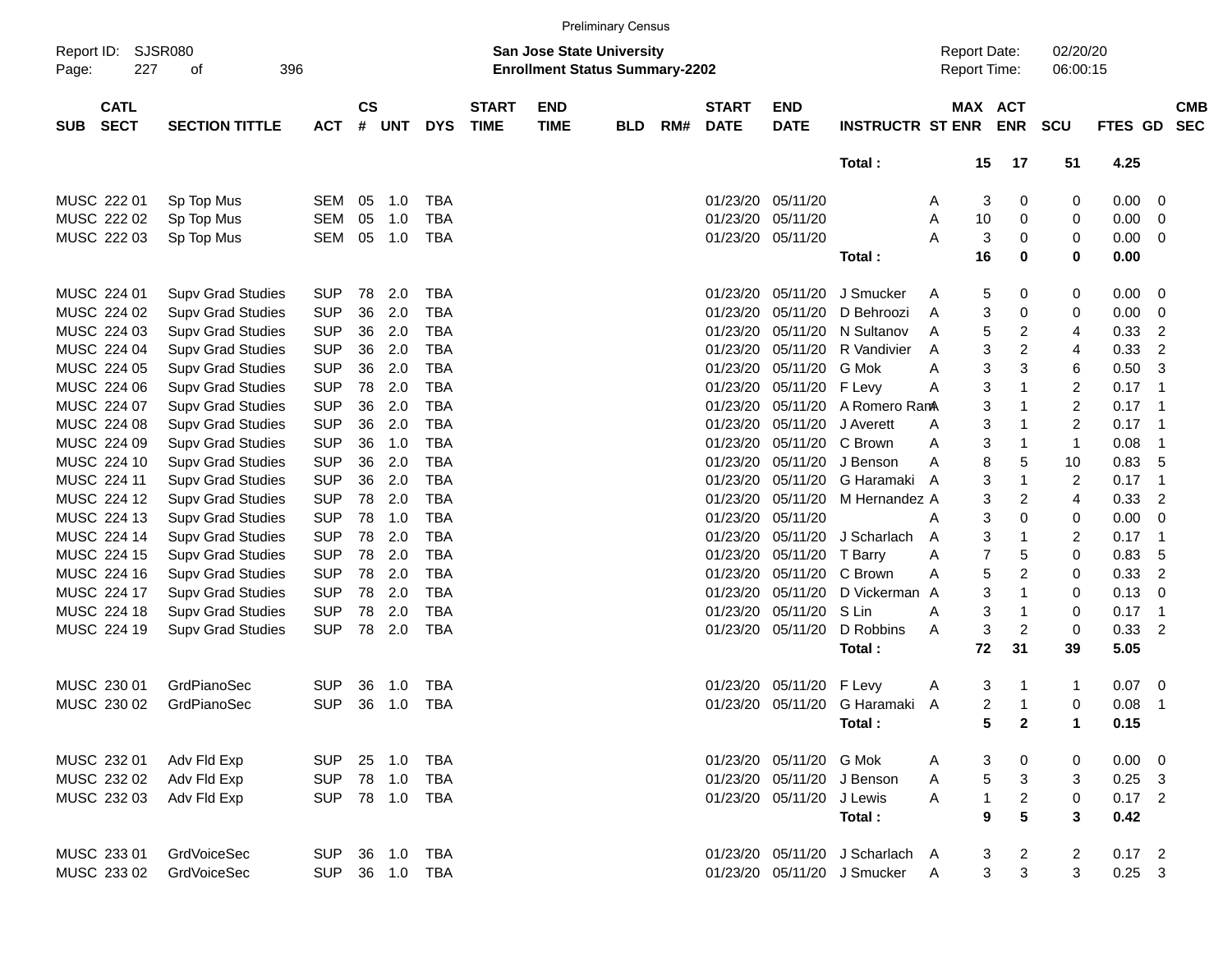|                                                      |                                           |                              |                    |               |                 |                             | <b>Preliminary Census</b>                                          |                          |             |                               |                                        |                                           |                                            |                                                  |                                           |                                    |            |
|------------------------------------------------------|-------------------------------------------|------------------------------|--------------------|---------------|-----------------|-----------------------------|--------------------------------------------------------------------|--------------------------|-------------|-------------------------------|----------------------------------------|-------------------------------------------|--------------------------------------------|--------------------------------------------------|-------------------------------------------|------------------------------------|------------|
| Report ID: SJSR080<br>228<br>Page:                   | 396<br>of                                 |                              |                    |               |                 |                             | San Jose State University<br><b>Enrollment Status Summary-2202</b> |                          |             |                               |                                        |                                           | <b>Report Date:</b><br><b>Report Time:</b> |                                                  | 02/20/20<br>06:00:15                      |                                    |            |
| <b>CATL</b><br><b>SECT</b><br>SUB                    | <b>SECTION TITTLE</b>                     | <b>ACT</b>                   | $\mathsf{cs}$<br># | <b>UNT</b>    | <b>DYS</b>      | <b>START</b><br><b>TIME</b> | <b>END</b><br><b>TIME</b>                                          | <b>BLD</b>               | RM#         | <b>START</b><br><b>DATE</b>   | <b>END</b><br><b>DATE</b>              | <b>INSTRUCTR ST ENR</b>                   | MAX ACT                                    | <b>ENR</b>                                       | <b>SCU</b>                                | FTES GD SEC                        | <b>CMB</b> |
| MUSC 233 03                                          | GrdVoiceSec                               | <b>SUP</b>                   |                    | 36 1.0        | TBA             |                             |                                                                    |                          |             |                               | 01/23/20 05/11/20                      | P Skinner<br>Total:                       | Α<br>3<br>9                                | 6                                                | 1<br>6                                    | $0.08$ 1<br>0.50                   |            |
| MUSC 234 01                                          | GrdStringSec                              | <b>SUP</b>                   |                    | 36 1.0        | TBA             |                             |                                                                    |                          |             |                               | 01/23/20 05/11/20                      | S Jones-Haye A<br>Total:                  | 3<br>3                                     | 1<br>$\blacktriangleleft$                        | $\mathbf{1}$<br>$\mathbf{1}$              | $0.08$ 1<br>0.08                   |            |
| MUSC 236 01                                          | GrdBrassSec                               | <b>SUP</b>                   | 36                 | 1.0           | TBA             |                             |                                                                    |                          |             |                               | 01/23/20 05/11/20                      | T Hornig<br>Total:                        | 3<br>A<br>3                                | 1<br>$\blacktriangleleft$                        | $\mathbf{1}$<br>$\mathbf{1}$              | $0.08$ 1<br>0.08                   |            |
| MUSC 250A 01 GrdConcChoir                            |                                           | <b>SUP</b>                   | 36                 | 1.0           | МW              |                             | 01:30 PM 03:20 PM                                                  | <b>MUS 150</b>           |             |                               | 01/23/20 05/11/20                      | C Brown<br>Total:                         | Α<br>5<br>5                                | 7<br>$\overline{7}$                              | $\overline{7}$<br>$\overline{\mathbf{r}}$ | $0.58$ 7<br>0.58                   |            |
| MUSC 251 01<br>MUSC 251 02                           | <b>GrdUnivChorales</b><br>GrdUnivChorales | ACT<br><b>ACT</b>            | 10                 | 1.0<br>10 1.0 | МW<br><b>TR</b> |                             | 03:30 PM 04:30 PM<br>03:30 PM 04:20 PM                             | <b>MUS</b><br><b>MUS</b> | 182<br>182  | 01/23/20                      | 05/11/20<br>01/23/20 05/11/20          | J Benson<br>C Brown<br>Total:             | 30<br>Α<br>A<br>30<br>60                   | $\overline{2}$<br>$\mathbf 0$<br>$\mathbf{2}$    | 2<br>0<br>$\mathbf{2}$                    | $0.17$ 2<br>$0.00 \t 0$<br>0.17    |            |
| MUSC 252 01                                          | GrdOperaThtr                              | ACT                          |                    |               |                 |                             | 03:30 PM 05:20 PM                                                  | <b>MUS 176</b>           |             | 01/23/20 05/11/20             |                                        | S Bengochea A<br>Total:                   | 5<br>5                                     | 1<br>1                                           | $\mathbf{1}$<br>1                         | $0.08$ 1<br>0.08                   |            |
| MUSC 253 01                                          | GrdUnivSymOrch                            | ACT                          | - 21               | 1.0           | <b>TR</b>       |                             | 01:30 PM 03:20 PM                                                  | <b>MUS 176</b>           |             |                               | 01/23/20 05/11/20                      | A Cohen<br>Total:                         | Α<br>5<br>5                                | $\overline{2}$<br>$\overline{2}$                 | $\overline{2}$<br>$\mathbf{2}$            | $0.17$ 2<br>0.17                   |            |
| MUSC 255 01<br>MUSC 255 02                           | GrdWindEns<br>GrdWindEns                  | ACT<br>ACT                   | 21<br>21           | 1.0<br>1.0    | MW<br>м         |                             | 01:30 PM 03:20 PM<br>06:15 PM 09:25 PM                             | <b>MUS</b><br><b>MUS</b> | -176<br>150 | 01/23/20<br>01/23/20 05/11/20 | 05/11/20                               | D Vickerman A<br>D Vickerman A<br>Total:  | 5<br>30<br>35                              | 4<br>$\overline{2}$<br>6                         | 4<br>2<br>6                               | $0.32 \quad 3$<br>$0.17$ 2<br>0.48 |            |
| MUSC 259 01                                          | GrdLatinJazzEns                           | ACT                          | 21                 | 1.0           | MW              |                             | 01:30 PM 03:20 PM                                                  | <b>MUS</b>               | 186         | 01/23/20 05/11/20             |                                        | J Lewis<br>Total:                         | Α<br>5<br>5                                | $\overline{c}$<br>$\mathbf{2}$                   | 2<br>$\mathbf{2}$                         | $0.17$ 2<br>0.17                   |            |
| MUSC 260A 01 GrdChrlrs                               |                                           | ACT                          |                    | 10 1.0 TR     |                 |                             | 01:30 PM 03:20 PM                                                  | MUS 182                  |             |                               | 01/23/20 05/11/20                      | J Benson<br>Total:                        | 5<br>Α<br>5                                | 5<br>5                                           | 5<br>5                                    | 0.42 5<br>0.42                     |            |
| MUSC 260C 01 GrdChmbrMsc<br>MUSC 260C 02 GrdChmbrMsc |                                           | ACT 10 1.0<br>ACT 10 1.0 TBA |                    |               | TBA             |                             |                                                                    |                          |             |                               | 01/23/20 05/11/20<br>01/23/20 05/11/20 | M Hernandez A<br>S Jones-Haye A<br>Total: | 5<br>5<br>10                               | 4<br>$\ensuremath{\mathsf{3}}$<br>$\overline{7}$ | 4<br>3<br>$\overline{7}$                  | 0.334<br>$0.25$ 3<br>0.58          |            |
| MUSC 260D 01 GrdCollegium                            |                                           | ACT 10 1.0 F                 |                    |               |                 |                             | 08:30 AM 10:20 AM MUS 182                                          |                          |             |                               | 01/23/20 05/11/20                      | G Haramaki A<br>Total:                    | 10<br>10                                   | 5<br>$5\phantom{.0}$                             | 5<br>5                                    | $0.42\quad 5$<br>0.42              |            |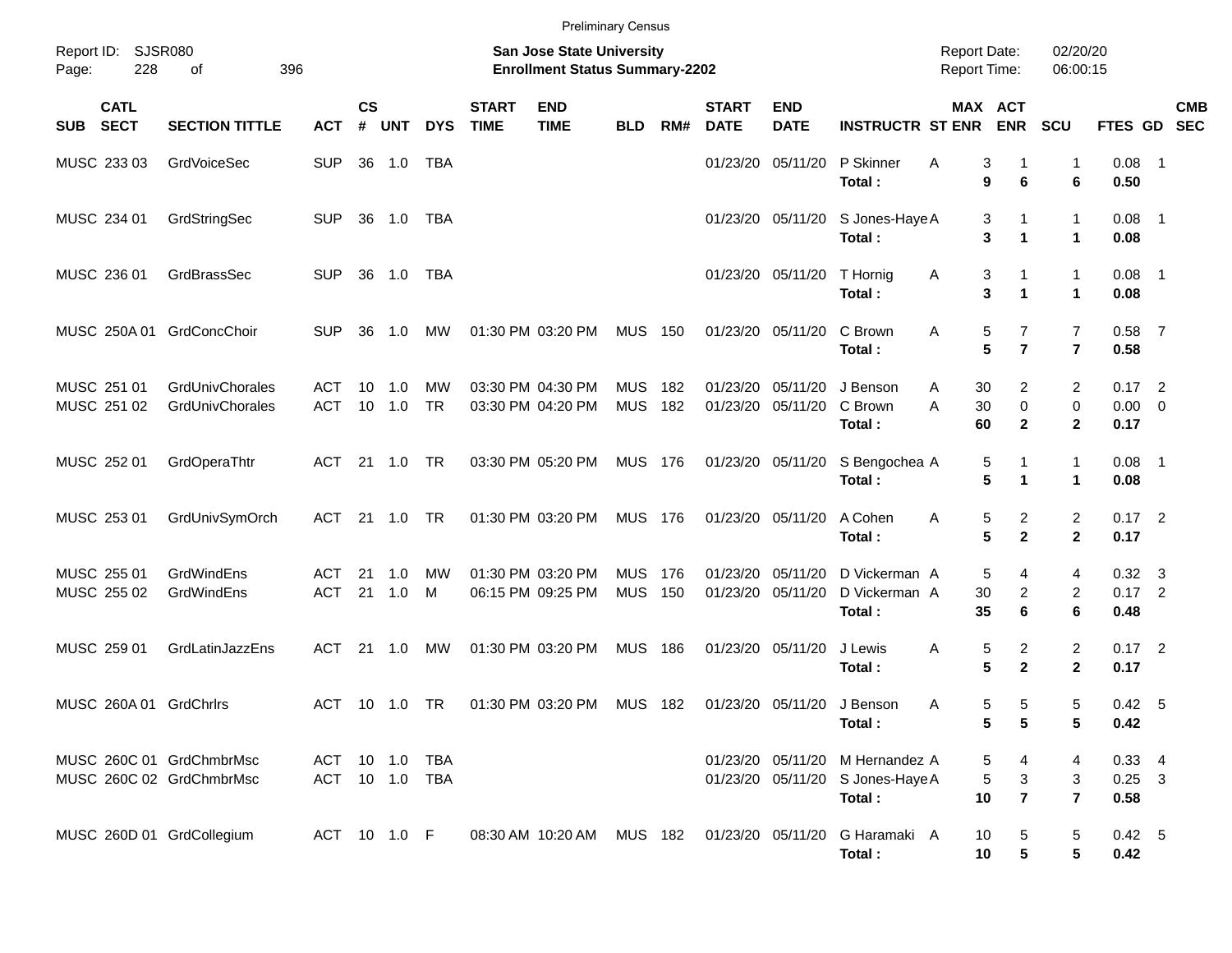|                                                          |                                              |                                        |                 |                   |                                        |                             |                                                                           | <b>Preliminary Census</b> |     |                                  |                                  |                                            |                                            |                                                        |                                            |                              |                              |
|----------------------------------------------------------|----------------------------------------------|----------------------------------------|-----------------|-------------------|----------------------------------------|-----------------------------|---------------------------------------------------------------------------|---------------------------|-----|----------------------------------|----------------------------------|--------------------------------------------|--------------------------------------------|--------------------------------------------------------|--------------------------------------------|------------------------------|------------------------------|
| Report ID:<br>229<br>Page:                               | SJSR080<br>396<br>of                         |                                        |                 |                   |                                        |                             | <b>San Jose State University</b><br><b>Enrollment Status Summary-2202</b> |                           |     |                                  |                                  |                                            | <b>Report Date:</b><br><b>Report Time:</b> |                                                        | 02/20/20<br>06:00:15                       |                              |                              |
| <b>CATL</b><br><b>SECT</b><br><b>SUB</b>                 | <b>SECTION TITTLE</b>                        | <b>ACT</b>                             | <b>CS</b><br>#  | <b>UNT</b>        | <b>DYS</b>                             | <b>START</b><br><b>TIME</b> | <b>END</b><br><b>TIME</b>                                                 | <b>BLD</b>                | RM# | <b>START</b><br><b>DATE</b>      | <b>END</b><br><b>DATE</b>        | <b>INSTRUCTR ST ENR</b>                    |                                            | MAX ACT<br><b>ENR</b>                                  | <b>SCU</b>                                 | <b>FTES GD</b>               | <b>CMB</b><br><b>SEC</b>     |
| MUSC 260F 01<br>MUSC 260F 02<br>MUSC 260F 03 GrdSmJzzEns | GrdSmJzzEns<br>GrdSmJzzEns                   | <b>ACT</b><br><b>ACT</b><br><b>ACT</b> | 10<br>10<br>10  | 1.0<br>1.0<br>1.0 | <b>TBA</b><br><b>TBA</b><br><b>TBA</b> |                             |                                                                           |                           |     | 01/23/20<br>01/23/20<br>01/23/20 | 05/11/20<br>05/11/20<br>05/11/20 | J Lewis<br>D Robbins<br>J Dryden<br>Total: | A<br>A<br>A                                | 3<br>3<br>3<br>3<br>$\mathbf 0$<br>9<br>4              | -1<br>3<br>$\mathbf 0$<br>4                | 0.08<br>0.25<br>0.00<br>0.33 | - 1<br>- 3<br>$\overline{0}$ |
| MUSC 260J 01                                             | GrdStringEns                                 | ACT                                    | 10 <sup>1</sup> | 1.0               | <b>TBA</b>                             |                             |                                                                           |                           |     |                                  | 01/23/20 05/11/20                | S Jones-Haye A<br>Total:                   |                                            | 3<br>3<br>$\blacktriangleleft$                         | $\mathbf{1}$<br>$\blacktriangleleft$       | $0.08$ 1<br>0.08             |                              |
| MUSC 260L 01<br>MUSC 260L 02                             | GrdEnsWdwnd<br>GrdEnsWdwnd                   | <b>ACT</b><br><b>ACT</b>               | 10<br>10        | 1.0<br>1.0        | F<br><b>TBA</b>                        |                             | 10:30 AM 12:20 PM                                                         | MUS 182                   |     | 01/23/20<br>01/23/20             | 05/11/20<br>05/11/20             | J Averett<br>C Payne<br>Total:             | A<br>30<br>A<br>33                         | 3<br>$\mathbf 0$<br>1                                  | $\mathbf{1}$<br>$\mathbf 0$<br>$\mathbf 1$ | 0.08<br>0.00<br>0.08         | - 1<br>$\overline{0}$        |
| MUSC 260M 01 GrdSaxEns                                   |                                              | <b>ACT</b>                             | 10              | 1.0               | $\top$                                 |                             | 07:00 PM 08:50 PM                                                         | <b>MUS</b>                | 150 |                                  | 01/23/20 05/11/20                | M Hernandez A<br>Total:                    |                                            | $\overline{c}$<br>5<br>$5\phantom{.0}$<br>$\mathbf{2}$ | $\overline{2}$<br>$\overline{2}$           | $0.17$ 2<br>0.17             |                              |
| MUSC 298 01<br>MUSC 298 02                               | <b>Special Study</b><br><b>Special Study</b> | <b>SUP</b><br><b>SUP</b>               | 25<br>25        | 1.0<br>2.0        | <b>TBA</b><br><b>TBA</b>               |                             |                                                                           |                           |     | 01/23/20<br>01/23/20             | 05/11/20<br>05/11/20             | G Haramaki<br>S Lin<br>Total:              | A<br>A                                     | 3<br>0<br>$\ensuremath{\mathsf{3}}$<br>6<br>-1         | 0<br>$\overline{2}$<br>$\overline{2}$      | 0.00<br>$0.17$ 1<br>0.17     | $\overline{0}$               |
| MUSC 299 01                                              | Mstr Ths Rct Cmp                             | <b>SUP</b>                             | 78              | 2.0               | <b>TBA</b>                             |                             |                                                                           |                           |     |                                  | 01/23/20 05/11/20                | G Haramaki A<br>Total:                     |                                            | 3<br>0<br>3<br>$\bf{0}$                                | 0<br>$\bf{0}$                              | $0.00 \quad 0$<br>0.00       |                              |

| Department : Music & Dance | Department Total:         |                |     | 5540 3955 8510 | 575.87 |
|----------------------------|---------------------------|----------------|-----|----------------|--------|
|                            | <b>Lower Division:</b>    | 3070 2412      |     | 5563           | 372.12 |
|                            | <b>Upper Division:</b>    | 2124 1415 2741 |     |                | 184.62 |
|                            | <b>Graduate Division:</b> | 346            | 128 | 206            | 19.13  |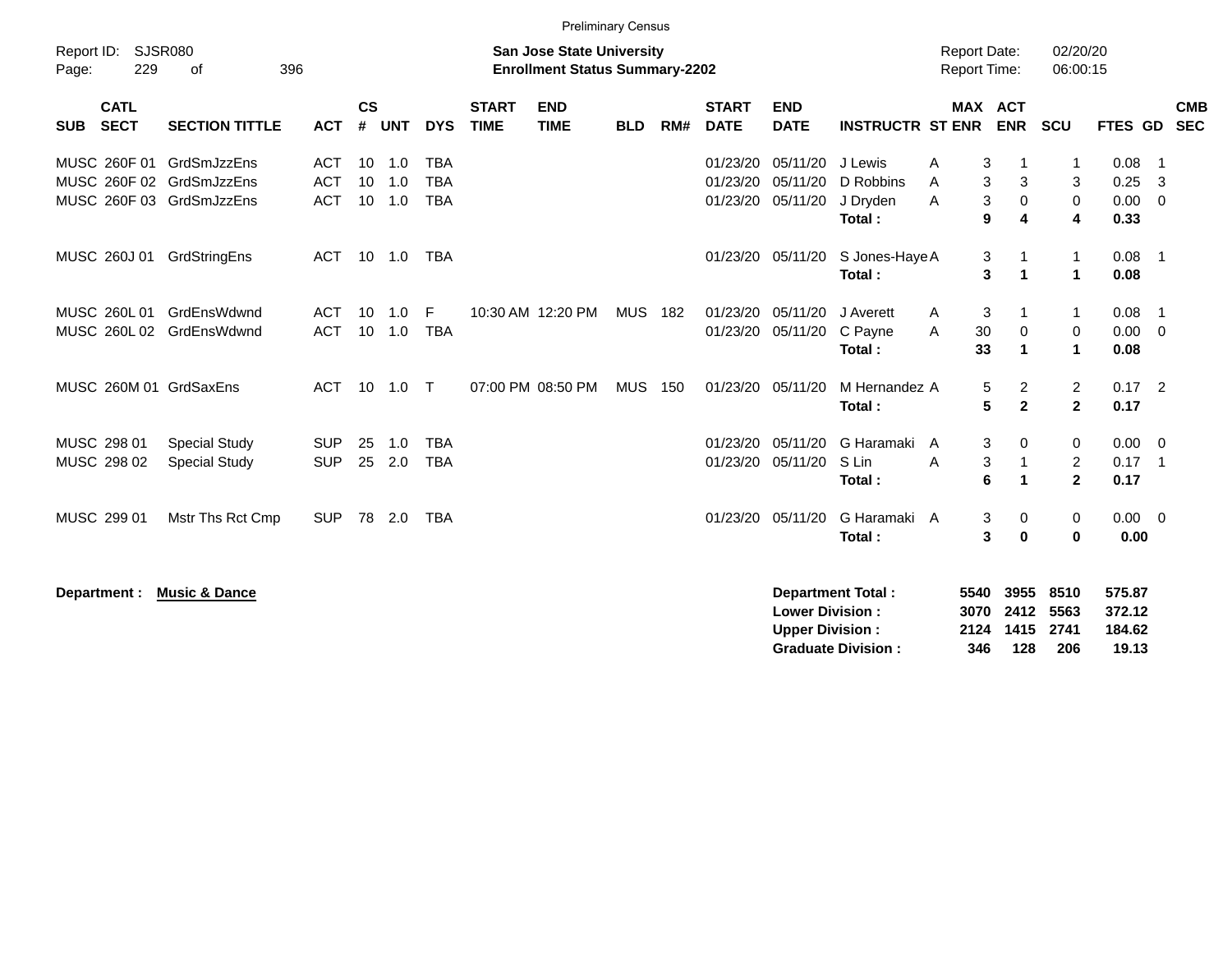|                     |                            |                                  |            |                    |            |            |                             | <b>Preliminary Census</b>                                          |            |      |                             |                                    |                                           |                                     |             |                      |                |                          |                          |
|---------------------|----------------------------|----------------------------------|------------|--------------------|------------|------------|-----------------------------|--------------------------------------------------------------------|------------|------|-----------------------------|------------------------------------|-------------------------------------------|-------------------------------------|-------------|----------------------|----------------|--------------------------|--------------------------|
| Report ID:<br>Page: | 230                        | <b>SJSR080</b><br>396<br>οf      |            |                    |            |            |                             | San Jose State University<br><b>Enrollment Status Summary-2202</b> |            |      |                             |                                    |                                           | <b>Report Date:</b><br>Report Time: |             | 02/20/20<br>06:00:15 |                |                          |                          |
| <b>SUB</b>          | <b>CATL</b><br><b>SECT</b> | <b>SECTION TITTLE</b>            | <b>ACT</b> | $\mathsf{cs}$<br># | <b>UNT</b> | <b>DYS</b> | <b>START</b><br><b>TIME</b> | <b>END</b><br><b>TIME</b>                                          | <b>BLD</b> | RM#  | <b>START</b><br><b>DATE</b> | <b>END</b><br><b>DATE</b>          | <b>INSTRUCTR ST ENR</b>                   | MAX ACT                             | <b>ENR</b>  | <b>SCU</b>           | FTES GD        |                          | <b>CMB</b><br><b>SEC</b> |
| <b>College</b>      |                            | <b>Humanities &amp; the Arts</b> |            |                    |            |            |                             |                                                                    |            |      |                             |                                    |                                           |                                     |             |                      |                |                          |                          |
|                     | Department :               | Philosophy                       |            |                    |            |            |                             |                                                                    |            |      |                             |                                    |                                           |                                     |             |                      |                |                          |                          |
| <b>PHIL</b>         | 901                        | Math/Logic for GE                | <b>SEM</b> | 04                 | 3.0        | <b>MW</b>  |                             | 12:00 PM 01:15 PM                                                  | <b>DMH</b> | 208  |                             | 01/23/20 05/11/20                  | N Friedman-B A<br>Total:                  | 35<br>35                            | 14<br>14    | 42<br>42             | 2.80 0<br>2.80 |                          |                          |
| <b>PHIL</b>         | 10 01                      | Intro to Phil                    | <b>LEC</b> |                    | 3.0        |            |                             |                                                                    |            |      |                             |                                    |                                           | 0<br>х                              | 0           | 0                    | 0.00           | $\overline{\phantom{0}}$ |                          |
| PHIL                | 10 02                      | Intro to Phil                    | <b>LEC</b> | 03                 | 3.0        | МW         |                             | 09:00 AM 10:15 AM                                                  | DMH.       | 208  | 01/23/20                    | 05/11/20                           | M Jordan                                  | Α<br>40                             | 40          | 120                  | 8.00           | - 0                      |                          |
| PHIL                | 10 03                      | Intro to Phil                    | <b>LEC</b> | 03                 | 3.0        | МW         |                             | 12:00 PM 01:15 PM                                                  | <b>BBC</b> | 222  | 01/23/20                    | 05/11/20                           | M Jordan                                  | Α<br>50                             | 50          | 150                  | 10.00          | 0                        |                          |
| PHIL                | 10 04                      | Intro to Phil                    | <b>LEC</b> | 03                 | 3.0        | TR.        |                             | 10:30 AM 11:45 AM                                                  | DMH        | 208  | 01/23/20                    | 05/11/20                           | K Brown                                   | Α<br>40                             | 40          | 120                  | 8.00           | 0                        |                          |
| PHIL                | 10 05                      | Intro to Phil                    | <b>LEC</b> | 03                 | 3.0        | <b>TR</b>  |                             | 12:00 PM 01:15 PM                                                  | DMH        | 208  | 01/23/20                    | 05/11/20                           | D Williamson A                            | 40                                  | 38          | 114                  | 7.60           | - 0                      |                          |
| PHIL                | 10 06                      | Intro to Phil                    | <b>LEC</b> | 03                 | 3.0        | <b>TR</b>  |                             | 01:30 PM 02:45 PM                                                  | DMH        | 149B | 01/23/20                    | 05/11/20                           | E Anido                                   | 40<br>A                             | 36          | 108                  | 7.20           | $\overline{0}$           |                          |
| PHIL                | 10 07                      | Intro to Phil                    | <b>LEC</b> | 03                 | 3.0        | <b>TR</b>  |                             | 03:00 PM 04:15 PM                                                  | DMH        | 208  | 01/23/20                    | 05/11/20                           | K Brown                                   | 40<br>A                             | 40          | 120                  | 8.00           | $\overline{0}$           |                          |
| PHIL                | 10 08                      | Intro to Phil                    | <b>LEC</b> | 03                 | 3.0        | F          |                             | 12:30 PM 03:15 PM                                                  | <b>DMH</b> | 208  | 01/23/20                    | 05/11/20                           | C Rueda                                   | А<br>35                             | 6           | 18                   | 1.20           | $\overline{0}$           |                          |
| PHIL                | 1080                       | Intro to Phil                    | <b>LEC</b> | 03                 | 3.0        | <b>TBA</b> |                             |                                                                    |            |      | 01/23/20                    | 05/11/20                           | J Cardoza-Ko A                            | 25                                  | 23          | 69                   | 4.60           | 0                        |                          |
| PHIL                | 10 99                      | Intro to Phil                    | <b>LEC</b> | 03                 | 3.0        | <b>TBA</b> |                             |                                                                    |            |      |                             | 01/23/20 05/11/20                  | J Cardoza-Ko A                            | 25                                  | 25          | 75                   | 5.00           | $\overline{\phantom{0}}$ |                          |
|                     |                            |                                  |            |                    |            |            |                             |                                                                    |            |      |                             |                                    | Total:                                    | 335                                 | 298         | 894                  | 59.60          |                          |                          |
| <b>PHIL</b>         | 12 01                      | Phil of the Person               | <b>LEC</b> | 03                 | 3.0        | МW         |                             | 10:30 AM 11:45 AM                                                  | DMH.       | 149B | 01/23/20                    | 05/11/20                           | C Smith                                   | 40<br>A                             | 33          | 99                   | $6.60$ 0       |                          |                          |
| <b>PHIL</b>         | 12 02                      | Phil of the Person               | <b>LEC</b> | 03                 | 3.0        | <b>TR</b>  |                             | 12:00 PM 01:15 PM                                                  | DMH.       | 149B | 01/23/20 05/11/20           |                                    | N Osborne                                 | 40<br>Α                             | 39          | 117                  | 7.80           | $\overline{\phantom{0}}$ |                          |
|                     |                            |                                  |            |                    |            |            |                             |                                                                    |            |      |                             |                                    | Total:                                    | 80                                  | 72          | 216                  | 14.40          |                          |                          |
| <b>PHIL</b>         | 57 01                      | Logic & Crit Reas                | <b>SEM</b> | 04                 | 3.0        | МW         |                             | 10:30 AM 11:45 AM                                                  | DMH.       | 208  | 01/23/20                    | 05/11/20                           | D Williamson A                            | 35                                  | 25          | 75                   | 5.00           | $\overline{\phantom{0}}$ |                          |
| PHIL                | 57 02                      | Logic & Crit Reas                | <b>SEM</b> | 04                 | 3.0        | МW         |                             | 01:30 PM 02:45 PM                                                  | DMH        | 208  | 01/23/20                    | 05/11/20                           | N Friedman-B A                            | 35                                  | 23          | 69                   | 4.60           | $\overline{\mathbf{0}}$  |                          |
| PHIL                | 57 03                      | Logic & Crit Reas                | <b>SEM</b> | 04                 | 3.0        | МW         |                             | 03:00 PM 04:15 PM                                                  | DMH        | 208  | 01/23/20                    | 05/11/20                           | A Cortez                                  | 35<br>A                             | 20          | 60                   | 4.00           | 0                        |                          |
| PHIL                | 57 04                      | Logic & Crit Reas                | <b>SEM</b> | 04                 | 3.0        | TR.        |                             | 09:00 AM 10:15 AM                                                  | DMH        | 208  | 01/23/20                    | 05/11/20                           | D Williamson A                            | 35                                  | 14          | 42                   | 2.80           | 0                        |                          |
| PHIL                | 57 05                      | Logic & Crit Reas                | <b>SEM</b> | 04                 | 3.0        | <b>TR</b>  |                             | 10:30 AM 11:45 AM                                                  | DMH        | 149B | 01/23/20                    | 05/11/20 K Patel                   |                                           | 35<br>Α                             | 35          | 105                  | 7.00           | 0                        |                          |
| <b>PHIL</b>         | 57 06                      | Logic & Crit Reas                | <b>SEM</b> | 04                 | 3.0        | <b>TR</b>  |                             | 01:30 PM 02:45 PM                                                  | <b>DMH</b> | 208  |                             | 01/23/20 05/11/20                  | N Osborne                                 | 35<br>A                             | 37          | 111                  | 7.40           | 0                        |                          |
| <b>PHIL</b>         | 57 07                      | Logic & Crit Reas                | <b>SEM</b> |                    | 3.0        |            |                             |                                                                    |            |      |                             |                                    |                                           | X<br>0                              | $\mathbf 0$ | 0                    | 0.00           | $\overline{\phantom{0}}$ |                          |
|                     |                            |                                  |            |                    |            |            |                             |                                                                    |            |      |                             |                                    | Total:                                    | 210                                 | 154         | 462                  | 30.80          |                          |                          |
| PHIL                | 61 01                      | Moral Issues                     | LEC        | 03                 | 3.0        | <b>MW</b>  |                             | 07:30 AM 08:45 AM                                                  |            |      |                             |                                    | DMH 149B 01/23/20 05/11/20 J Wilhelmsso A | 40                                  | 40          | 120                  | 8.00           | $\overline{\mathbf{0}}$  |                          |
| <b>PHIL</b>         | 61 02                      | Moral Issues                     | LEC        | 03                 | 3.0        | МW         |                             | 09:00 AM 10:15 AM                                                  | DMH.       |      |                             |                                    | 149B 01/23/20 05/11/20 K Yrigoyen         | 43<br>A                             | 41          | 123                  | 8.20           | $\overline{\phantom{0}}$ |                          |
| <b>PHIL</b>         | 61 03                      | Moral Issues                     | <b>LEC</b> |                    | 03 3.0     | МW         |                             | 03:00 PM 04:15 PM                                                  |            |      |                             | DMH 149B 01/23/20 05/11/20 C Smith |                                           | 40<br>Α                             | 46          | 138                  | 9.20           | $\overline{\phantom{0}}$ |                          |
| <b>PHIL</b>         | 61 04                      | Moral Issues                     | LEC        |                    | 03 3.0     | TR         |                             | 09:00 AM 10:15 AM                                                  | BBC        | 222  |                             |                                    | 01/23/20 05/11/20 J Hermann               | 50<br>A                             | 37          | 111                  | 7.40           | $\overline{\phantom{0}}$ |                          |
| <b>PHIL</b>         | 61 05                      | Moral Issues                     | LEC        | 03                 | 3.0        | <b>TR</b>  |                             | 12:00 PM 01:15 PM                                                  | BBC        | 222  |                             |                                    | 01/23/20 05/11/20 M Nelson                | 50<br>Α                             | 52          | 156                  | 10.40          | $\overline{\phantom{0}}$ |                          |
| <b>PHIL</b>         | 61 06                      | Moral Issues                     | LEC        | 03                 | 3.0        | <b>TR</b>  |                             | 03:00 PM 04:15 PM                                                  |            |      |                             |                                    | DMH 149B 01/23/20 05/11/20 N Osborne      | 40<br>Α                             | 40          | 120                  | $8.00 \t 0$    |                          |                          |
| <b>PHIL</b>         | 61 07                      | Moral Issues                     | <b>LEC</b> |                    | 3.0        |            |                             |                                                                    |            |      |                             |                                    |                                           | х<br>0                              | 0           | 0                    | $0.00 \t 0$    |                          |                          |
| <b>PHIL</b>         | 61 08                      | Moral Issues                     | <b>LEC</b> |                    | 3.0        |            |                             |                                                                    |            |      |                             |                                    |                                           | X<br>0                              | 0           | 0                    | $0.00 \t 0$    |                          |                          |
|                     |                            |                                  |            |                    |            |            |                             |                                                                    |            |      |                             |                                    | Total:                                    |                                     | 263 256     | 768                  | 51.20          |                          |                          |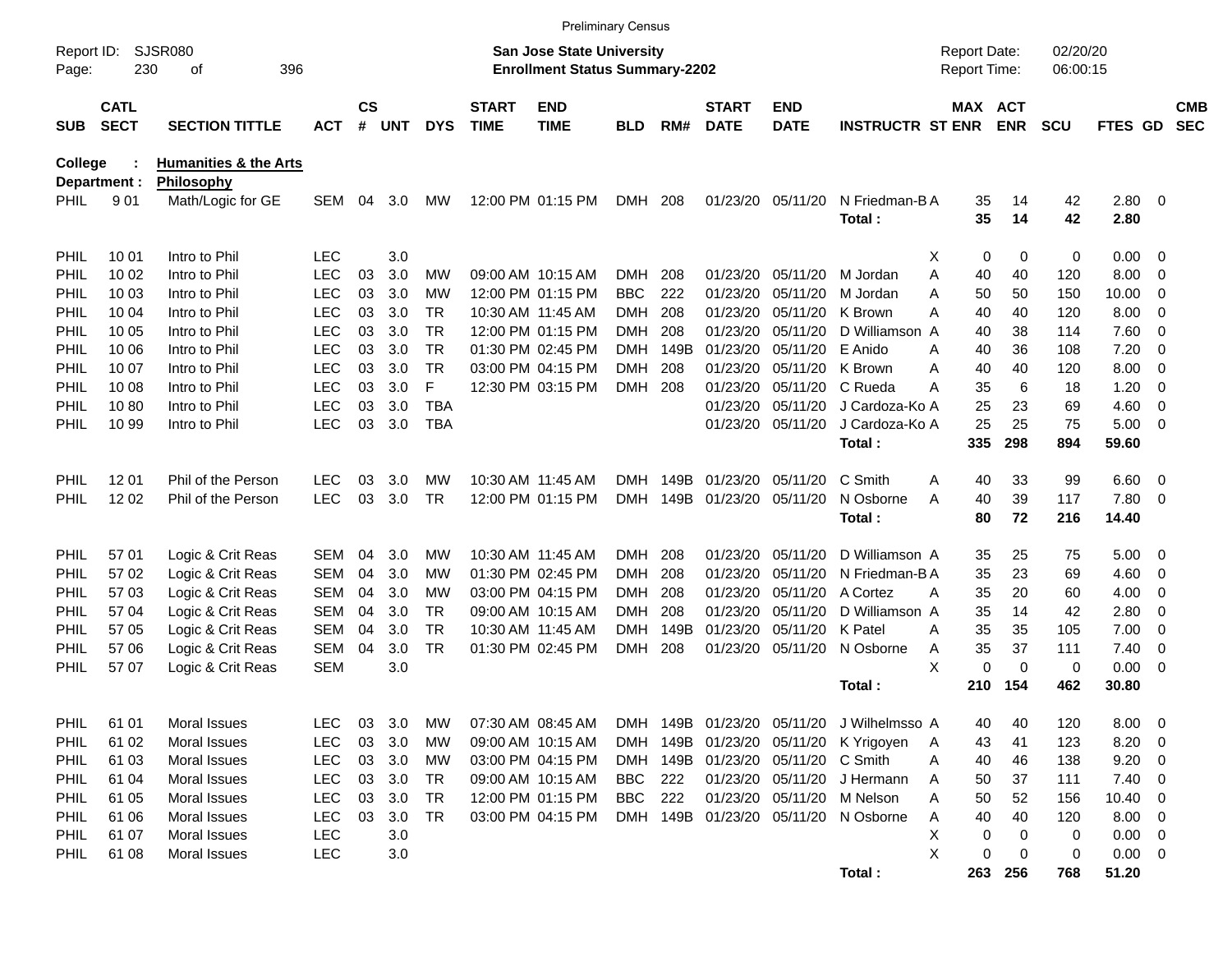| Report ID:<br>Page: | 231                        | SJSR080<br>396<br>οf  |            |                |           |            |                             | <b>San Jose State University</b><br><b>Enrollment Status Summary-2202</b> |            |      |                             |                           |                                  | <b>Report Date:</b><br><b>Report Time:</b> |                         | 02/20/20<br>06:00:15 |                        |                          |                          |
|---------------------|----------------------------|-----------------------|------------|----------------|-----------|------------|-----------------------------|---------------------------------------------------------------------------|------------|------|-----------------------------|---------------------------|----------------------------------|--------------------------------------------|-------------------------|----------------------|------------------------|--------------------------|--------------------------|
| <b>SUB</b>          | <b>CATL</b><br><b>SECT</b> | <b>SECTION TITTLE</b> | <b>ACT</b> | <b>CS</b><br># | UNT       | <b>DYS</b> | <b>START</b><br><b>TIME</b> | <b>END</b><br><b>TIME</b>                                                 | <b>BLD</b> | RM#  | <b>START</b><br><b>DATE</b> | <b>END</b><br><b>DATE</b> | <b>INSTRUCTR ST ENR</b>          |                                            | MAX ACT<br><b>ENR</b>   | <b>SCU</b>           | <b>FTES GD</b>         |                          | <b>CMB</b><br><b>SEC</b> |
| PHIL                | 66 01                      | Intro Aesthetics      | LEC        | 03             | 3.0       | МW         |                             | 12:00 PM 01:15 PM                                                         | DMH        | 149B | 01/23/20                    | 05/11/20                  | A Delunas                        | 40<br>A                                    | 41                      | 123                  | 8.20                   | $\overline{\phantom{0}}$ |                          |
| <b>PHIL</b>         | 66 02                      | Intro Aesthetics      | LEC        | 03             | 3.0       | МW         |                             | 01:30 PM 02:45 PM                                                         | <b>DMH</b> | 149B | 01/23/20                    | 05/11/20                  | A Delunas                        | Α<br>40                                    | 40                      | 120                  | 8.00                   | $\overline{\phantom{0}}$ |                          |
| PHIL                | 66 03                      | Intro Aesthetics      | <b>LEC</b> | 03             | 3.0       | <b>TR</b>  |                             | 07:30 AM 08:45 AM                                                         | <b>DMH</b> | 149B | 01/23/20                    | 05/11/20                  |                                  | Α<br>40                                    | 23                      | 69                   | 4.60                   | $\overline{\phantom{0}}$ |                          |
| PHIL                | 66 04                      | Intro Aesthetics      | LEC        | 03             | 3.0       | <b>TR</b>  |                             | 09:00 AM 10:15 AM                                                         |            |      | DMH 149B 01/23/20           | 05/11/20                  | <b>F</b> Alberts<br>Total:       | 40<br>Α<br>160                             | 39<br>143               | 117<br>429           | $7.80\quad 0$<br>28.60 |                          |                          |
| PHIL                | 70A 01                     | Ancient Philosophy    | <b>LEC</b> |                | 03 3.0    | МW         |                             | 12:00 PM 01:15 PM                                                         | <b>SH</b>  | 241  |                             | 01/23/20 05/11/20         | D Williamson A<br>Total:         | 42<br>42                                   | 30<br>30                | 90<br>90             | $6.00 \quad 0$<br>6.00 |                          |                          |
| PHIL                | 70B 01                     | Modern Philosophy     | <b>LEC</b> |                | 03 3.0    | МW         |                             | 10:30 AM 11:45 AM                                                         | <b>SH</b>  | 241  |                             | 01/23/20 05/11/20         | J Lindahl<br>Total:              | 42<br>A<br>42                              | 42<br>42                | 126<br>126           | 8.40 0<br>8.40         |                          |                          |
| PHIL                | 96L 01                     | Logic Workshop        | <b>LEC</b> | 04             | 1.0       | W          |                             | 04:30 PM 05:20 PM                                                         |            |      | DMH 149B 01/23/20 05/11/20  |                           | N Friedman-BA<br>Total:          | 35<br>35                                   | 10<br>10                | 10<br>10             | $0.67$ 0<br>0.67       |                          |                          |
| <b>PHIL</b>         | 104 80                     | Asian Philosophy      | LEC        | 02             | 3.0       | TBA        |                             |                                                                           |            |      | 01/23/20                    | 05/11/20                  | B Mou                            | 25<br>Α                                    | 11                      | 33                   | 2.20                   | 0 C                      |                          |
| <b>RELS</b>         | 104 80                     | Asian Philosophy      | <b>LEC</b> | 02             | 3.0       | <b>TBA</b> |                             |                                                                           |            |      | 01/23/20                    | 05/11/20                  | B Mou                            | Α                                          | 0<br>$\mathbf 1$        | 3                    | 0.20                   | 0 <sup>o</sup>           |                          |
| ASIA                | 104 80                     | Asian Philosophy      | <b>LEC</b> | 02             | 3.0       | <b>TBA</b> |                             |                                                                           |            |      | 01/23/20                    | 05/11/20                  | B Mou                            | Α                                          | 13<br>0                 | 39                   | 2.60                   | o c                      |                          |
| <b>PHIL</b>         | 104 81                     | Asian Philosophy      | <b>LEC</b> | 02             | 3.0       | TBA        |                             |                                                                           |            |      | 01/23/20                    | 05/11/20                  | B Mou                            | 25<br>Α                                    | $\overline{7}$          | 21                   | 1.45                   | 1 C                      |                          |
| <b>RELS</b>         | 104 81                     | Asian Philosophy      | <b>LEC</b> | 02             | 3.0       | <b>TBA</b> |                             |                                                                           |            |      | 01/23/20                    | 05/11/20                  | B Mou                            | Α                                          | 0<br>$\mathbf{1}$       | 3                    | 0.20                   | 0 <sup>o</sup>           |                          |
| ASIA                | 104 81                     | Asian Philosophy      | <b>LEC</b> | 02             | 3.0       | <b>TBA</b> |                             |                                                                           |            |      | 01/23/20                    | 05/11/20                  | B Mou                            | Α                                          | 17<br>0                 | 51                   | 3.40                   | 0 <sup>o</sup>           |                          |
| PHIL                | 104 82                     | Asian Philosophy      | <b>LEC</b> | 02             | 3.0       | <b>TBA</b> |                             |                                                                           |            |      | 01/23/20                    | 05/11/20                  | B Mou                            | Α<br>25                                    | $\overline{7}$          | 21                   | 1.45                   | 1 C                      |                          |
| <b>RELS</b>         | 104 82                     | Asian Philosophy      | LEC        | 02             | 3.0       | <b>TBA</b> |                             |                                                                           |            |      | 01/23/20                    | 05/11/20                  | B Mou                            | Α                                          | 0<br>0                  | 0                    | 0.00                   | 0 <sup>o</sup>           |                          |
| ASIA                | 104 82                     | Asian Philosophy      | LEC        | 02             | 3.0       | <b>TBA</b> |                             |                                                                           |            |      | 01/23/20                    | 05/11/20                  | B Mou<br>Total:                  | Α<br>75                                    | $\mathbf 0$<br>16<br>73 | 48<br>219            | 3.20<br>14.70          | 0 <sup>o</sup>           |                          |
| PHIL                | 108 01                     | Polit & Soc Phil      | <b>LEC</b> |                | 02 3.0    | R          |                             | 03:00 PM 05:45 PM                                                         | <b>SH</b>  | 241  |                             | 01/23/20 05/11/20         | J Stenberg<br>Total:             | 35<br>A<br>35                              | 14<br>14                | 42<br>42             | $2.90$ 2<br>2.90       |                          |                          |
| PHIL                | 110 01                     | Sci Tech & Hum Val    | LEC        |                | 03 3.0    | МW         |                             | 10:30 AM 11:45 AM                                                         | BBC        | 222  |                             |                           | 01/23/20 05/11/20 K Yrigoyen     | 50<br>A                                    | 50                      | 150                  | $10.00 \t 0$           |                          |                          |
| <b>PHIL</b>         | 110 02                     | Sci Tech & Hum Val    | <b>LEC</b> |                | 03 3.0    | TR         |                             | 07:30 AM 08:45 AM                                                         | MН         | 324  |                             |                           | 01/23/20 05/11/20 L Bernasconi A | 50                                         | 58                      | 174                  | $11.60 \t 0$           |                          |                          |
|                     | PHIL 110 03                | Sci Tech & Hum Val    | <b>LEC</b> |                | 03 3.0 TR |            |                             | 10:30 AM 11:45 AM                                                         | <b>BBC</b> | 222  |                             | 01/23/20 05/11/20 É Brown |                                  | 50<br>A                                    | 26                      | 78                   | $5.20 \ 0$             |                          |                          |
|                     |                            |                       |            |                |           |            |                             |                                                                           |            |      |                             |                           | Total:                           |                                            | 150 134                 | 402                  | 26.80                  |                          |                          |
|                     | PHIL 111 01                | <b>Medical Ethics</b> | <b>LEC</b> |                | 02 3.0 TR |            |                             | 09:00 AM 10:15 AM                                                         | <b>SH</b>  | 241  |                             |                           | 01/23/20 05/11/20 J Giddings     | 35<br>A                                    | 5                       | 15                   | $1.00 \t 0 C$          |                          |                          |
|                     | GERO 111 01                | <b>Medical Ethics</b> | <b>LEC</b> |                | 02 3.0    | <b>TR</b>  |                             | 09:00 AM 10:15 AM                                                         | <b>SH</b>  | 241  |                             |                           | 01/23/20 05/11/20 J Giddings     | Α                                          | 0<br>0                  | 0                    | $0.00 \t 0 C$          |                          |                          |
|                     | NURS 111 01                | <b>Medical Ethics</b> | <b>LEC</b> |                | 02 3.0    | <b>TR</b>  |                             | 09:00 AM 10:15 AM                                                         | <b>SH</b>  | 241  |                             |                           | 01/23/20 05/11/20 J Giddings     | Α                                          | 0                       | 3                    | $0.20 \t 0 C$          |                          |                          |
| HS                  | 111 01                     | <b>Medical Ethics</b> | <b>LEC</b> |                | 02 3.0 TR |            |                             | 09:00 AM 10:15 AM                                                         | <b>SH</b>  | 241  |                             |                           | 01/23/20 05/11/20 J Giddings     | A                                          | 0                       | 3                    | $0.20 \t 0 C$          |                          |                          |

Preliminary Census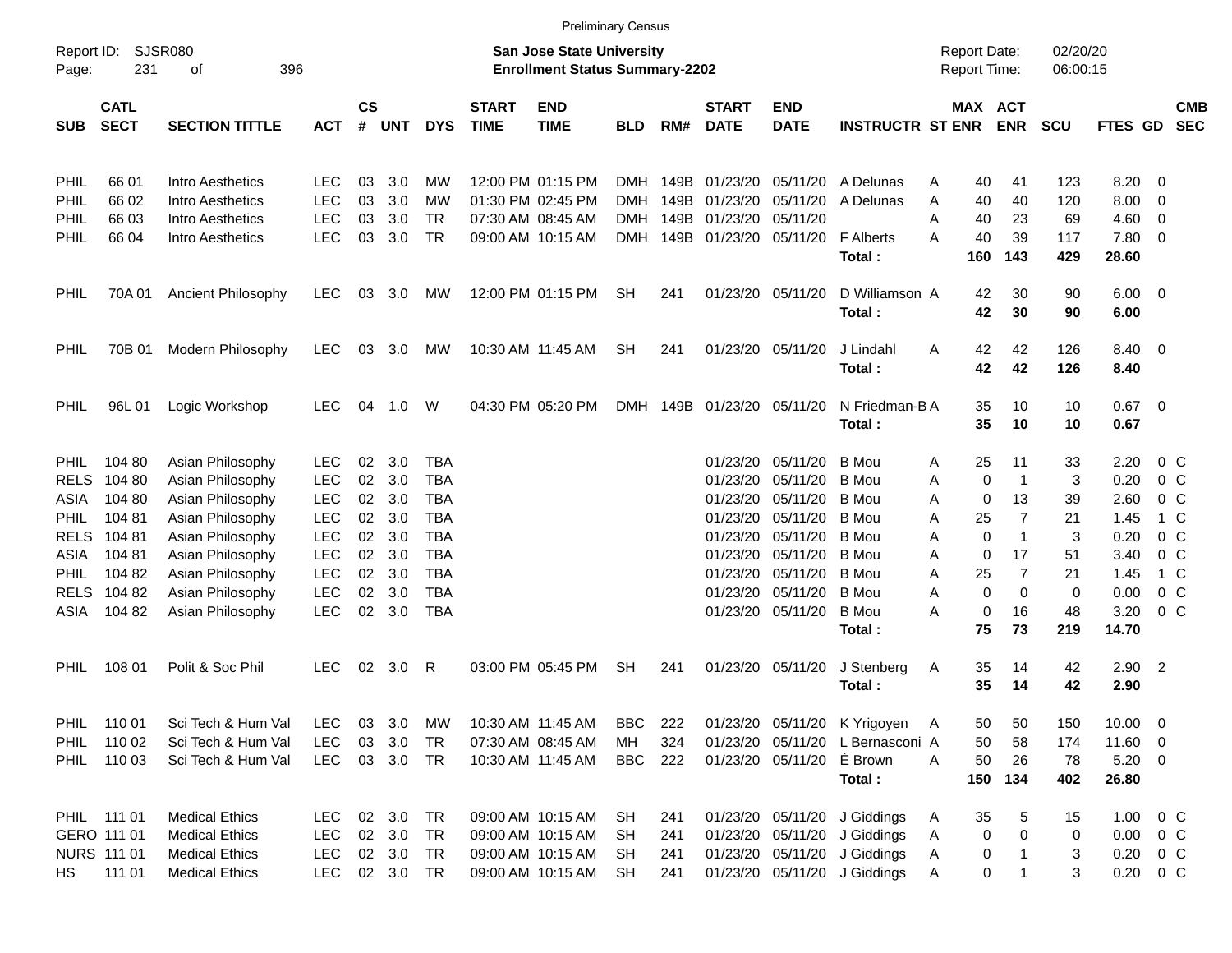|                                                                                                |                                                                   |                                                                                                                                                                                                  |                                        |                                   |                                                        |                                                            |                             | <b>Preliminary Census</b>                                          |                         |            |                                                                      |                                                                                           |                                                                                                       |                                            |                                                                                                |                                                     |                                                                                |                                                                                  |                          |
|------------------------------------------------------------------------------------------------|-------------------------------------------------------------------|--------------------------------------------------------------------------------------------------------------------------------------------------------------------------------------------------|----------------------------------------|-----------------------------------|--------------------------------------------------------|------------------------------------------------------------|-----------------------------|--------------------------------------------------------------------|-------------------------|------------|----------------------------------------------------------------------|-------------------------------------------------------------------------------------------|-------------------------------------------------------------------------------------------------------|--------------------------------------------|------------------------------------------------------------------------------------------------|-----------------------------------------------------|--------------------------------------------------------------------------------|----------------------------------------------------------------------------------|--------------------------|
| Page:                                                                                          | Report ID: SJSR080<br>232                                         | 396<br>οf                                                                                                                                                                                        |                                        |                                   |                                                        |                                                            |                             | San Jose State University<br><b>Enrollment Status Summary-2202</b> |                         |            |                                                                      |                                                                                           |                                                                                                       | <b>Report Date:</b><br><b>Report Time:</b> |                                                                                                | 02/20/20<br>06:00:15                                |                                                                                |                                                                                  |                          |
| SUB                                                                                            | <b>CATL</b><br><b>SECT</b>                                        | <b>SECTION TITTLE</b>                                                                                                                                                                            | <b>ACT</b>                             | $\mathsf{cs}$<br>#                | <b>UNT</b>                                             | <b>DYS</b>                                                 | <b>START</b><br><b>TIME</b> | <b>END</b><br><b>TIME</b>                                          | <b>BLD</b>              | RM#        | <b>START</b><br><b>DATE</b>                                          | <b>END</b><br><b>DATE</b>                                                                 | <b>INSTRUCTR ST ENR</b>                                                                               |                                            | MAX ACT<br><b>ENR</b>                                                                          | <b>SCU</b>                                          | FTES GD                                                                        |                                                                                  | <b>CMB</b><br><b>SEC</b> |
|                                                                                                |                                                                   |                                                                                                                                                                                                  |                                        |                                   |                                                        |                                                            |                             |                                                                    |                         |            |                                                                      |                                                                                           | Total:                                                                                                |                                            | 35<br>7                                                                                        | 21                                                  | 1.40                                                                           |                                                                                  |                          |
| PHIL                                                                                           | 11301                                                             | Exist & Phenom                                                                                                                                                                                   | <b>LEC</b>                             | 02                                | 3.0                                                    | MW                                                         |                             | 01:30 PM 02:45 PM                                                  | SH                      | 241        | 01/23/20 05/11/20                                                    |                                                                                           | P Hadreas<br>Total:                                                                                   | A                                          | 35<br>18<br>35<br>18                                                                           | 54<br>54                                            | 3.60 0<br>3.60                                                                 |                                                                                  |                          |
| PHIL                                                                                           | 117 01                                                            | Philosophy of Race                                                                                                                                                                               | <b>LEC</b>                             |                                   | 02 3.0 TR                                              |                                                            |                             | 10:30 AM 11:45 AM                                                  | SH                      | 241        | 01/23/20 05/11/20                                                    |                                                                                           | J Liz<br>Total:                                                                                       | Α                                          | 35<br>19<br>35<br>19                                                                           | 57<br>57                                            | $3.95 \quad 3$<br>3.95                                                         |                                                                                  |                          |
| <b>PHIL</b><br><b>PHIL</b>                                                                     | 13301<br>133 02                                                   | <b>Ethics in Science</b><br><b>Ethics in Science</b>                                                                                                                                             | <b>LEC</b><br><b>LEC</b>               | 03<br>03                          | 3.0<br>3.0                                             | MW<br><b>TR</b>                                            |                             | 01:30 PM 02:45 PM<br>01:30 PM 02:45 PM                             | <b>BBC</b><br><b>SH</b> | 222<br>241 | 01/23/20                                                             | 05/11/20<br>01/23/20 05/11/20                                                             | J Stemwedel A<br>J Liz<br>Total:                                                                      | A<br>106                                   | 64<br>48<br>40<br>42<br>88                                                                     | 144<br>120<br>264                                   | $9.60 \quad 0$<br>$8.00 \t 0$<br>17.60                                         |                                                                                  |                          |
| <b>PHIL</b><br>PHIL<br><b>PHIL</b><br><b>PHIL</b><br><b>PHIL</b><br><b>PHIL</b><br><b>PHIL</b> | 134 01<br>134 80<br>13481<br>134 82<br>134 83<br>134 84<br>134 85 | Computers, Ethics, S LEC<br>Computers, Ethics, S LEC<br>Computers, Ethics, S LEC<br>Computers, Ethics, S LEC<br>Computers, Ethics, S LEC<br>Computers, Ethics, S LEC<br>Computers, Ethics, S LEC |                                        | 02<br>02<br>02<br>02 <sub>o</sub> | 02 3.0<br>3.0<br>3.0<br>3.0<br>3.0<br>02 3.0<br>02 3.0 | TR<br><b>TBA</b><br>TBA<br><b>TBA</b><br>TBA<br>TBA<br>TBA |                             | 01:30 PM 02:45 PM                                                  | BBC                     | 222        | 01/23/20<br>01/23/20<br>01/23/20<br>01/23/20<br>01/23/20<br>01/23/20 | 05/11/20<br>05/11/20<br>05/11/20<br>05/11/20<br>05/11/20<br>05/11/20<br>01/23/20 05/11/20 | É Brown<br>E Sonnier<br>E Sonnier<br>E Sonnier<br>E Sonnier<br>K Yrigoyen<br>J Cardoza-Ko A<br>Total: | Α<br>Α<br>A<br>А<br>А<br>A                 | 60<br>59<br>42<br>42<br>42<br>41<br>42<br>42<br>42<br>42<br>42<br>42<br>42<br>22<br>312<br>290 | 177<br>126<br>123<br>126<br>126<br>126<br>66<br>870 | 11.80 0<br>8.40 0<br>8.20<br>8.40<br>8.40 0<br>8.40<br>$4.40 \quad 0$<br>58.00 | $\overline{\phantom{0}}$<br>$\overline{\phantom{0}}$<br>$\overline{\phantom{0}}$ |                          |
| <b>PHIL</b>                                                                                    | 149 01                                                            | Metaphysics & Episte SEM 04 3.0 T                                                                                                                                                                |                                        |                                   |                                                        |                                                            |                             | 03:00 PM 05:45 PM                                                  | <b>SH</b>               | 241        | 01/23/20 05/11/20                                                    |                                                                                           | R Chan<br>Total:                                                                                      | Α                                          | 35<br>10<br>35<br>10                                                                           | 30<br>30                                            | $2.10$ 2<br>2.10                                                               |                                                                                  |                          |
| <b>PHIL</b><br><b>PHIL</b>                                                                     | 160 01<br>160 02                                                  | <b>Phil of Science</b><br>Phil of Science                                                                                                                                                        | <b>LEC</b><br><b>LEC</b>               | 02<br>02                          | 3.0<br>3.0                                             | MW<br><b>TR</b>                                            |                             | 09:00 AM 10:15 AM<br>03:00 PM 04:15 PM                             | SН<br><b>BBC</b>        | 241<br>222 | 01/23/20                                                             | 05/11/20<br>01/23/20 05/11/20                                                             | J Lindahl<br>K Patel<br>Total:                                                                        | A<br>A<br>102                              | 42<br>42<br>60<br>26<br>68                                                                     | 126<br>78<br>204                                    | 8.40 0<br>$5.20 \ 0$<br>13.60                                                  |                                                                                  |                          |
| PHIL<br>PHIL                                                                                   | 180 01<br>180 02<br>PHIL 180 03<br>PHIL 180 04                    | <b>Indiv Studies</b><br><b>Indiv Studies</b><br><b>Indiv Studies</b><br><b>Indiv Studies</b>                                                                                                     | <b>SUP</b><br><b>SUP</b>               | 36<br>36                          | 3.0<br>3.0<br>SUP 78 2.0 TBA                           | <b>TBA</b><br>TBA<br>SUP 78 2.0 TBA                        |                             |                                                                    |                         |            | 01/23/20<br>01/23/20 05/11/20                                        | 05/11/20<br>01/23/20 05/11/20<br>01/23/20 05/11/20                                        | K Brown<br>Total:                                                                                     | A<br>Α<br>A<br>Α                           | 5<br>1<br>5<br>0<br>0<br>5<br>5<br>0<br>20<br>$\blacktriangleleft$                             | 3<br>0<br>0<br>0<br>3                               | 0.25<br>$0.00 \t 0$<br>$0.00 \t 0$<br>$0.00 \t 0$<br>0.25                      | $\overline{\phantom{1}}$                                                         |                          |
|                                                                                                | PHIL 184 01<br>PHIL 184 02<br>PHIL 184 03                         | Directed Reading<br>Directed Reading<br>Directed Reading                                                                                                                                         | <b>SUP</b><br><b>SUP</b><br><b>SUP</b> |                                   | 36 3.0<br>36 3.0                                       | TBA<br>TBA<br>78  2.0  TBA                                 |                             |                                                                    |                         |            |                                                                      | 01/23/20 05/11/20<br>01/23/20 05/11/20<br>01/23/20 05/11/20 K Brown                       | Total:                                                                                                | Α<br>Α<br>Α                                | 5<br>0<br>5<br>0<br>$\,$ 5 $\,$<br>15                                                          | 0<br>0<br>0<br>0                                    | $0.00 \t 0$<br>$0.00 \t 0$<br>$0.13 \ 0$<br>0.13                               |                                                                                  |                          |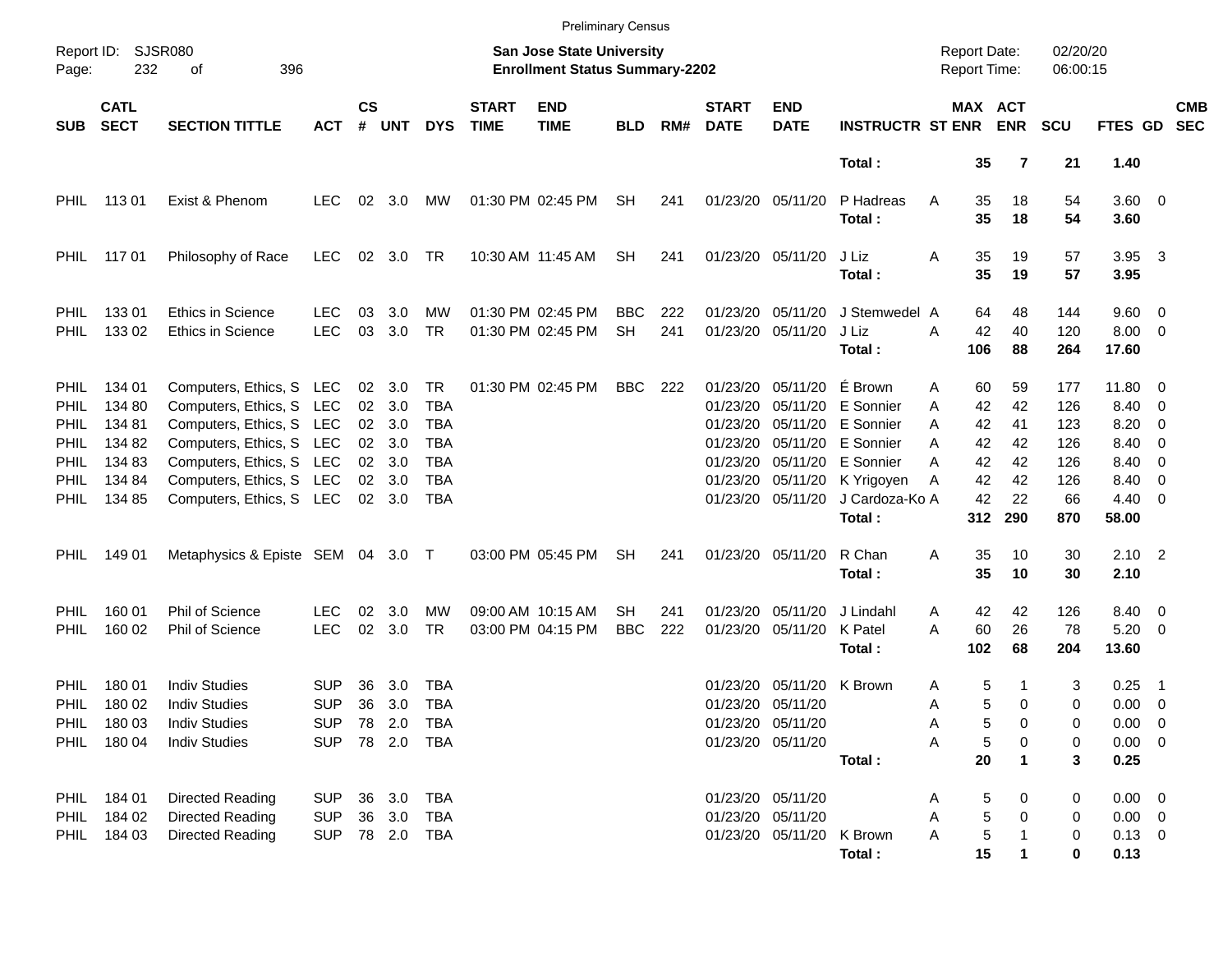| <b>Preliminary Census</b> |  |
|---------------------------|--|
|---------------------------|--|

| Page:       | Report ID: SJSR080<br>233  | οf                    | 396        |            |                    |        |                |                             | <b>San Jose State University</b><br><b>Enrollment Status Summary-2202</b> |            |     |                             |                             |                                  | <b>Report Date:</b><br>Report Time: |             |                       | 02/20/20<br>06:00:15 |                  |                |                          |
|-------------|----------------------------|-----------------------|------------|------------|--------------------|--------|----------------|-----------------------------|---------------------------------------------------------------------------|------------|-----|-----------------------------|-----------------------------|----------------------------------|-------------------------------------|-------------|-----------------------|----------------------|------------------|----------------|--------------------------|
| <b>SUB</b>  | <b>CATL</b><br><b>SECT</b> | <b>SECTION TITTLE</b> | <b>ACT</b> |            | $\mathsf{cs}$<br># | UNT    | <b>DYS</b>     | <b>START</b><br><b>TIME</b> | <b>END</b><br><b>TIME</b>                                                 | <b>BLD</b> | RM# | <b>START</b><br><b>DATE</b> | <b>END</b><br><b>DATE</b>   | <b>INSTRUCTR ST ENR</b>          |                                     |             | MAX ACT<br><b>ENR</b> | <b>SCU</b>           | FTES GD          |                | <b>CMB</b><br><b>SEC</b> |
|             |                            |                       |            |            |                    |        |                |                             |                                                                           |            |     |                             |                             |                                  |                                     |             |                       |                      |                  |                |                          |
| <b>PHIL</b> | 18601                      | Prof & Bus Ethics     | <b>LEC</b> |            | 03                 | 3.0    | МW             | 07:30 AM 08:45 AM           |                                                                           | <b>BBC</b> | 222 | 01/23/20                    | 05/11/20                    | L Bernasconi A                   |                                     | 50          | 20                    | 60                   | 4.00             | $0\,$ C        |                          |
| BUS3        | 18601                      | Prof & Bus Ethics     | <b>LEC</b> |            | 03                 | 3.0    | MW             | 07:30 AM 08:45 AM           |                                                                           | <b>BBC</b> | 222 | 01/23/20                    | 05/11/20                    | L Bernasconi A                   |                                     | 0           | 34                    | 102                  | 6.80             | 0 <sup>o</sup> |                          |
| <b>PHIL</b> | 186 02                     | Prof & Bus Ethics     | <b>LEC</b> |            | 03                 | 3.0    | MW             | 09:00 AM 10:15 AM           |                                                                           | <b>BBC</b> | 222 | 01/23/20                    | 05/11/20                    | L Bernasconi A                   |                                     | 60          | 25                    | 75                   | 5.00             | 0 <sup>o</sup> |                          |
| BUS3        | 186 02                     | Prof & Bus Ethics     | <b>LEC</b> |            | 03                 | 3.0    | MW             | 09:00 AM 10:15 AM           |                                                                           | <b>BBC</b> | 222 | 01/23/20                    | 05/11/20                    | L Bernasconi A                   |                                     | 0           | 35                    | 105                  | 7.00             | 0 <sup>o</sup> |                          |
| <b>PHIL</b> | 186 03                     | Prof & Bus Ethics     | <b>LEC</b> |            | 03                 | 3.0    | MW             |                             | 10:30 AM 11:45 AM                                                         | МH         | 324 | 01/23/20                    | 05/11/20                    | M Jordan                         | A                                   | 60          | 26                    | 78                   | 5.20             | 0 <sup>o</sup> |                          |
| BUS3        | 186 03                     | Prof & Bus Ethics     | <b>LEC</b> |            | 03                 | 3.0    | MW             |                             | 10:30 AM 11:45 AM                                                         | МH         | 324 | 01/23/20                    | 05/11/20                    | M Jordan                         | A                                   | $\mathbf 0$ | 33                    | 99                   | 6.60             | 0 <sup>o</sup> |                          |
| <b>PHIL</b> | 186 04                     | Prof & Bus Ethics     | <b>LEC</b> |            | 03                 | 3.0    | MW             |                             | 12:00 PM 01:15 PM                                                         | МH         | 324 | 01/23/20                    | 05/11/20                    | J Lindahl                        | A                                   | 60          | 15                    | 45                   | 3.00             | 0 <sup>o</sup> |                          |
| BUS3        | 186 04                     | Prof & Bus Ethics     | <b>LEC</b> |            | 03                 | 3.0    | MW             |                             | 12:00 PM 01:15 PM                                                         | MН         | 324 | 01/23/20                    | 05/11/20                    | J Lindahl                        | Α                                   | 0           | 45                    | 135                  | 9.00             | 0 <sup>o</sup> |                          |
| <b>PHIL</b> | 186 05                     | Prof & Bus Ethics     | <b>LEC</b> |            | 03                 | 3.0    | MW             |                             | 01:30 PM 02:45 PM                                                         | МH         | 324 | 01/23/20                    | 05/11/20                    | A Vaidya                         | Α                                   | 60          | 21                    | 63                   | 4.20             | 0 <sup>o</sup> |                          |
| BUS3        | 186 05                     | Prof & Bus Ethics     | <b>LEC</b> |            | 03                 | 3.0    | MW             |                             | 01:30 PM 02:45 PM                                                         | МH         | 324 | 01/23/20                    | 05/11/20                    | A Vaidya                         | Α                                   | 0           | 37                    | 111                  | 7.40             | 0 <sup>o</sup> |                          |
| <b>PHIL</b> | 186 06                     | Prof & Bus Ethics     | <b>LEC</b> |            | 03                 | 3.0    | MW             |                             | 03:00 PM 04:15 PM                                                         | МH         | 324 | 01/23/20                    | 05/11/20                    | M Jordan                         | A                                   | 60          | 31                    | 93                   | 6.20             | 0 <sup>o</sup> |                          |
| BUS3        | 186 06                     | Prof & Bus Ethics     | <b>LEC</b> |            | 03                 | 3.0    | MW             |                             | 03:00 PM 04:15 PM                                                         | МH         | 324 | 01/23/20                    | 05/11/20                    | M Jordan                         | A                                   | 0           | 29                    | 87                   | 5.80             | 0 <sup>o</sup> |                          |
| <b>PHIL</b> | 186 07                     | Prof & Bus Ethics     | <b>LEC</b> |            | 03                 | 3.0    | MW             |                             | 04:30 PM 05:45 PM                                                         | МH         | 324 | 01/23/20                    | 05/11/20                    | A Vaidya                         | Α                                   | 60          | 9                     | 27                   | 1.80             | 0 <sup>o</sup> |                          |
| BUS3        | 186 07                     | Prof & Bus Ethics     | <b>LEC</b> |            | 03                 | 3.0    | MW             |                             | 04:30 PM 05:45 PM                                                         | МH         | 324 | 01/23/20                    | 05/11/20                    | A Vaidya                         | Α                                   | $\mathbf 0$ | 23                    | 69                   | 4.60             | 0 <sup>o</sup> |                          |
| <b>PHIL</b> | 186 08                     | Prof & Bus Ethics     | <b>LEC</b> |            | 03                 | 3.0    | TR             | 07:30 AM 08:45 AM           |                                                                           | <b>BBC</b> | 222 | 01/23/20                    | 05/11/20                    | J Wilhelmsso A                   |                                     | 50          | 11                    | 33                   | 2.20             | 0 <sup>o</sup> |                          |
| BUS3        | 18608                      | Prof & Bus Ethics     | <b>LEC</b> |            | 03                 | 3.0    | TR             | 07:30 AM 08:45 AM           |                                                                           | <b>BBC</b> | 222 | 01/23/20                    | 05/11/20                    | J Wilhelmsso A                   |                                     | 0           | 39                    | 117                  | 7.80             | 0 <sup>o</sup> |                          |
| <b>PHIL</b> | 186 09                     | Prof & Bus Ethics     | <b>LEC</b> |            | 03                 | 3.0    | TR             | 09:00 AM 10:15 AM           |                                                                           | МH         | 324 | 01/23/20                    | 05/11/20                    | L Bernasconi A                   |                                     | 60          | 28                    | 84                   | 5.60             | 0 <sup>o</sup> |                          |
| BUS3        | 186 09                     | Prof & Bus Ethics     | <b>LEC</b> |            | 03                 | 3.0    | TR             | 09:00 AM 10:15 AM           |                                                                           | МH         | 324 | 01/23/20                    | 05/11/20                    | L Bernasconi A                   |                                     | 0           | 33                    | 99                   | 6.60             | 0 <sup>o</sup> |                          |
| <b>PHIL</b> | 186 10                     | Prof & Bus Ethics     | <b>LEC</b> |            | 03                 | 3.0    | TR             | 10:30 AM 11:45 AM           |                                                                           | МH         | 324 | 01/23/20                    | 05/11/20                    | J Giddings                       | A                                   | 60          | 26                    | 78                   | 5.20             | 0 <sup>o</sup> |                          |
| BUS3        | 186 10                     | Prof & Bus Ethics     | <b>LEC</b> |            | 03                 | 3.0    | TR             | 10:30 AM 11:45 AM           |                                                                           | MН         | 324 | 01/23/20                    | 05/11/20                    | J Giddings                       | A                                   | 0           | 34                    | 102                  | 6.80             | 0 <sup>o</sup> |                          |
| <b>PHIL</b> | 186 11                     | Prof & Bus Ethics     | <b>LEC</b> |            | 03                 | 3.0    | TR             |                             | 12:00 PM 01:15 PM                                                         | MН         | 324 | 01/23/20                    | 05/11/20                    | J Giddings                       | Α                                   | 60          | 10                    | 30                   | 2.00             | 0 <sup>o</sup> |                          |
| BUS3        | 186 11                     | Prof & Bus Ethics     | <b>LEC</b> |            | 03                 | 3.0    | TR             |                             | 12:00 PM 01:15 PM                                                         | MН         | 324 | 01/23/20                    | 05/11/20                    | J Giddings                       | Α                                   | 0           | 31                    | 93                   | 6.20             | 0 <sup>o</sup> |                          |
| <b>PHIL</b> | 186 12                     | Prof & Bus Ethics     | <b>LEC</b> |            | 03                 | 3.0    | TR             |                             | 01:30 PM 02:45 PM                                                         | MН         | 324 | 01/23/20                    | 05/11/20                    | K Patel                          | A                                   | 60          | 18                    | 54                   | 3.60             | 0 <sup>o</sup> |                          |
| BUS3        | 186 12                     | Prof & Bus Ethics     | <b>LEC</b> |            | 03                 | 3.0    | TR             |                             | 01:30 PM 02:45 PM                                                         | МH         | 324 | 01/23/20                    | 05/11/20                    | K Patel                          | Α                                   | 0           | 25                    | 75                   | 5.00             | 0 <sup>o</sup> |                          |
| <b>PHIL</b> | 186 13                     | Prof & Bus Ethics     | <b>LEC</b> |            |                    | 3.0    |                |                             |                                                                           |            |     |                             |                             |                                  | х                                   | 0           | 0                     | 0                    | 0.00             | 0              |                          |
| BUS3        | 186 13                     | Prof & Bus Ethics     | <b>LEC</b> |            |                    | 3.0    |                |                             |                                                                           |            |     |                             |                             |                                  | X                                   | 0           | 0                     | 0                    | 0.00             | 0              |                          |
| <b>PHIL</b> | 186 14                     | Prof & Bus Ethics     | <b>LEC</b> |            | 03                 | 3.0    | T              |                             | 06:00 PM 08:45 PM                                                         | MН         | 324 | 01/23/20                    | 05/11/20                    | G Pinto                          | Α                                   | 50          | 13                    | 39                   | 2.60             | 0 <sup>o</sup> |                          |
| BUS3        | 186 14                     | Prof & Bus Ethics     | <b>LEC</b> |            | 03                 | 3.0    | T              |                             | 06:00 PM 08:45 PM                                                         | MН         | 324 | 01/23/20                    | 05/11/20                    | G Pinto                          | Α                                   | 0           | 32                    | 96                   | 6.40             | 0 <sup>o</sup> |                          |
| <b>PHIL</b> | 186 15                     | Prof & Bus Ethics     | <b>LEC</b> |            | 03                 | 3.0    | F              |                             | 09:30 AM 12:15 PM                                                         | <b>BBC</b> | 222 | 01/23/20                    | 05/11/20                    | J Wilhelmsso A                   |                                     | 50          | 9                     | 27                   | 1.80             | 0 <sup>o</sup> |                          |
| BUS3        | 186 15                     | Prof & Bus Ethics     | <b>LEC</b> |            | 03                 | 3.0    | F              |                             | 09:30 AM 12:15 PM                                                         | <b>BBC</b> | 222 | 01/23/20                    | 05/11/20                    | J Wilhelmsso A                   |                                     | 0           | 14                    | 42                   | 2.80             |                | 0 <sup>o</sup>           |
| <b>PHIL</b> | 18680                      | Prof & Bus Ethics     | <b>LEC</b> |            | 03                 | 3.0    | TBA            |                             |                                                                           |            |     | 01/23/20                    | 05/11/20                    | P Hadreas                        | A                                   | 45          | 20                    | 60                   | 4.00             | 0 <sup>o</sup> |                          |
|             | BUS3 186 80                | Prof & Bus Ethics     |            | LEC 03 3.0 |                    |        | TBA            |                             |                                                                           |            |     |                             |                             | 01/23/20 05/11/20 P Hadreas      |                                     | 0           |                       |                      | $5.00 \t 0 \t C$ |                |                          |
|             | PHIL 186 81                |                       |            |            |                    | 03 3.0 |                |                             |                                                                           |            |     |                             | 01/23/20 05/11/20 T Gullion |                                  | Α                                   |             | 25                    | 75                   | 4.40             |                |                          |
|             |                            | Prof & Bus Ethics     | LEC        |            |                    |        | TBA            |                             |                                                                           |            |     |                             |                             |                                  | A                                   | 45          | 22                    | 66                   |                  | $0\,$ C        |                          |
|             | BUS3 186 81                | Prof & Bus Ethics     |            | LEC 03 3.0 |                    |        | TBA            |                             |                                                                           |            |     |                             | 01/23/20 05/11/20 T Gullion |                                  | Α                                   | 0           | 23                    | 69                   | 4.60 0 C         |                |                          |
|             | PHIL 186 82                | Prof & Bus Ethics     |            | LEC 03 3.0 |                    |        | TBA            |                             |                                                                           |            |     |                             |                             | 01/23/20 05/11/20 T Johnston     | A                                   | 45          | 23                    | 69                   | 4.60             | $0\,$ C        |                          |
|             | BUS3 186 82                | Prof & Bus Ethics     |            | LEC 03 3.0 |                    |        | TBA            |                             |                                                                           |            |     |                             |                             | 01/23/20 05/11/20 T Johnston     | A                                   | 0           | 23                    | 69                   | 4.60             | $0\,$ C        |                          |
|             | PHIL 186 83                | Prof & Bus Ethics     |            | LEC 03 3.0 |                    |        | TBA            |                             |                                                                           |            |     |                             |                             | 01/23/20 05/11/20 J Cardoza-Ko A |                                     | 45          | 17                    | 51                   | 3.45 1 C         |                |                          |
|             | BUS3 186 83                | Prof & Bus Ethics     |            | LEC 03 3.0 |                    |        | TBA            |                             |                                                                           |            |     |                             |                             | 01/23/20 05/11/20 J Cardoza-Ko A |                                     | 0           | 25                    | 75                   | 5.05 1 C         |                |                          |
|             | PHIL 186 84                | Prof & Bus Ethics     |            |            |                    |        | LEC 03 3.0 TBA |                             |                                                                           |            |     |                             |                             | 01/23/20 05/11/20 P Hadreas      | <b>A</b>                            | 45          | 15                    | 45                   | 3.00 0 C         |                |                          |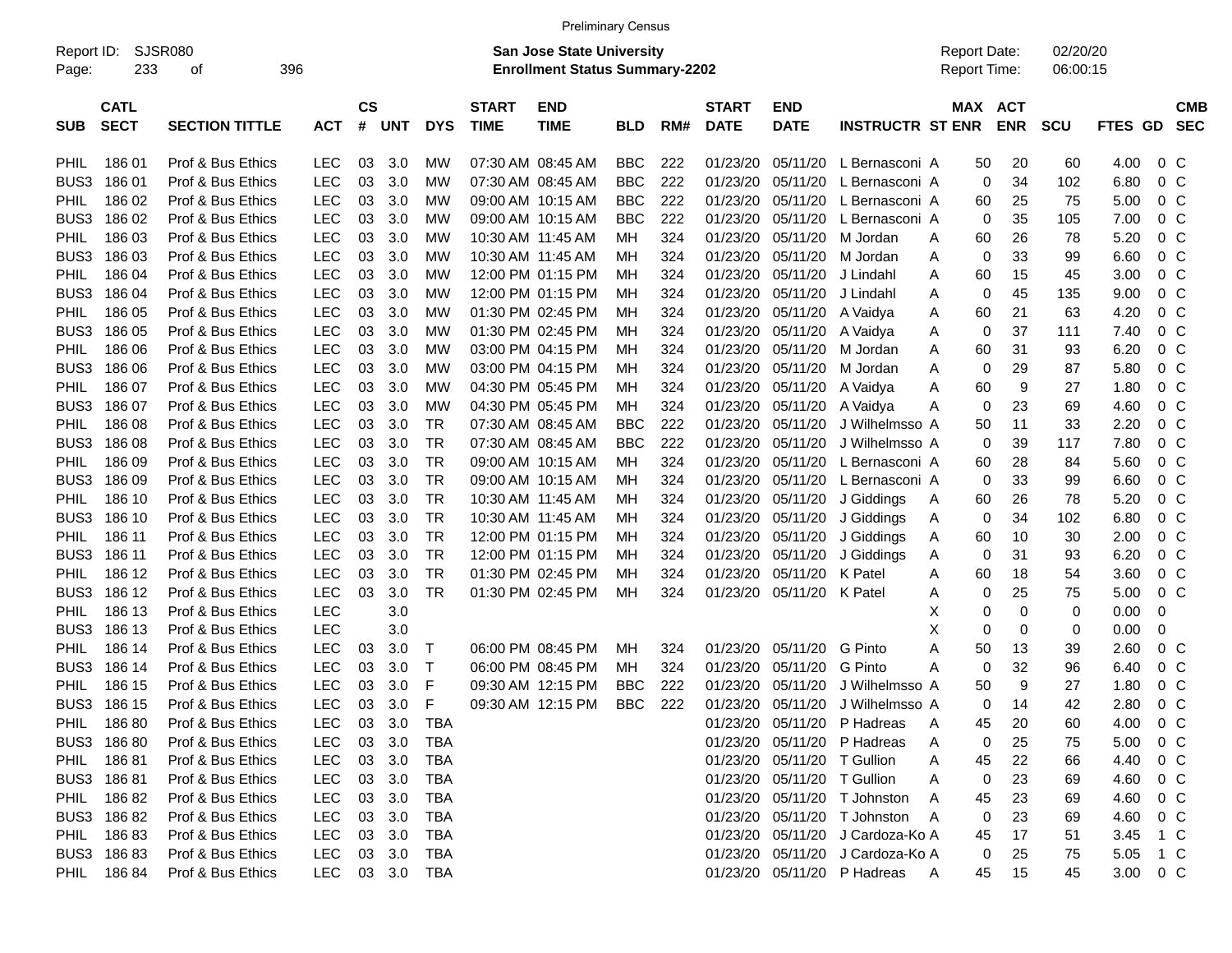|                     |                            |                          |            |                    |            |            |                             |                                                                           | <b>Preliminary Census</b> |     |                             |                           |                          |   |                                     |                         |                      |                |                |                          |
|---------------------|----------------------------|--------------------------|------------|--------------------|------------|------------|-----------------------------|---------------------------------------------------------------------------|---------------------------|-----|-----------------------------|---------------------------|--------------------------|---|-------------------------------------|-------------------------|----------------------|----------------|----------------|--------------------------|
| Report ID:<br>Page: | 234                        | SJSR080<br>396<br>οf     |            |                    |            |            |                             | <b>San Jose State University</b><br><b>Enrollment Status Summary-2202</b> |                           |     |                             |                           |                          |   | <b>Report Date:</b><br>Report Time: |                         | 02/20/20<br>06:00:15 |                |                |                          |
| <b>SUB</b>          | <b>CATL</b><br><b>SECT</b> | <b>SECTION TITTLE</b>    | <b>ACT</b> | $\mathsf{cs}$<br># | <b>UNT</b> | <b>DYS</b> | <b>START</b><br><b>TIME</b> | <b>END</b><br><b>TIME</b>                                                 | <b>BLD</b>                | RM# | <b>START</b><br><b>DATE</b> | <b>END</b><br><b>DATE</b> | <b>INSTRUCTR ST ENR</b>  |   | <b>MAX ACT</b>                      | <b>ENR</b>              | <b>SCU</b>           | <b>FTES GD</b> |                | <b>CMB</b><br><b>SEC</b> |
| BUS3                | 18684                      | Prof & Bus Ethics        | <b>LEC</b> | 03                 | 3.0        | <b>TBA</b> |                             |                                                                           |                           |     | 01/23/20                    | 05/11/20                  | P Hadreas                | A | 0                                   | 30                      | 90                   | 6.00           | $0\,$ C        |                          |
| PHIL                | 18685                      | Prof & Bus Ethics        | <b>LEC</b> | 03                 | 3.0        | <b>TBA</b> |                             |                                                                           |                           |     | 01/23/20                    | 05/11/20                  | J Giddings               | A | 45                                  | 20                      | 60                   | 4.00           | 0 <sup>o</sup> |                          |
| BUS3                | 18685                      | Prof & Bus Ethics        | <b>LEC</b> | 03                 | 3.0        | <b>TBA</b> |                             |                                                                           |                           |     | 01/23/20                    | 05/11/20                  | J Giddings               | A | 0                                   | 24                      | 72                   | 4.80           | 0 <sup>C</sup> |                          |
| PHIL                | 18686                      | Prof & Bus Ethics        | <b>LEC</b> | 03                 | 3.0        | <b>TBA</b> |                             |                                                                           |                           |     | 01/23/20                    | 05/11/20                  | T Gullion                | Α | 45                                  | 20                      | 60                   | 4.00           | 0 <sup>o</sup> |                          |
| BUS3                | 18686                      | Prof & Bus Ethics        | <b>LEC</b> | 03                 | 3.0        | <b>TBA</b> |                             |                                                                           |                           |     | 01/23/20                    | 05/11/20                  | T Gullion                | A | 0                                   | 25                      | 75                   | 5.00           | 0 <sup>C</sup> |                          |
| PHIL                | 18687                      | Prof & Bus Ethics        | <b>LEC</b> | 03                 | 3.0        | <b>TBA</b> |                             |                                                                           |                           |     | 01/23/20                    | 05/11/20                  | T Gullion                | A | 45                                  | 18                      | 54                   | 3.60           | 0 <sup>C</sup> |                          |
| BUS3                | 18687                      | Prof & Bus Ethics        | <b>LEC</b> | 03                 | 3.0        | <b>TBA</b> |                             |                                                                           |                           |     | 01/23/20                    | 05/11/20                  | T Gullion                | A | 0                                   | 27                      | 81                   | 5.40           | 0 <sup>o</sup> |                          |
| <b>PHIL</b>         | 18688                      | Prof & Bus Ethics        | <b>LEC</b> | 03                 | 3.0        | <b>TBA</b> |                             |                                                                           |                           |     | 01/23/20                    | 05/11/20                  | K Patel                  | A | 45                                  | 19                      | 57                   | 3.80           | 0 <sup>C</sup> |                          |
| BUS3                | 18688                      | Prof & Bus Ethics        | <b>LEC</b> | 03                 | 3.0        | <b>TBA</b> |                             |                                                                           |                           |     | 01/23/20                    | 05/11/20                  | K Patel                  | A | 0                                   | 23                      | 69                   | 4.60           | 0 <sup>o</sup> |                          |
|                     |                            |                          |            |                    |            |            |                             |                                                                           |                           |     |                             |                           | Total:                   |   | 1205 1105                           |                         | 3315                 | 221.10         |                |                          |
|                     |                            |                          |            |                    |            |            |                             |                                                                           |                           |     |                             |                           |                          |   |                                     |                         |                      |                |                |                          |
| PHIL                | 190 01                     | Sem Phil Classics        | <b>SEM</b> |                    | 3.0        |            |                             |                                                                           |                           |     |                             |                           |                          | Χ | 0                                   | 0                       | 0                    | 0.00           | 0              |                          |
|                     |                            |                          |            |                    |            |            |                             |                                                                           |                           |     |                             |                           | Total:                   |   | 0                                   | 0                       | 0                    | 0.00           |                |                          |
|                     |                            |                          |            |                    |            |            |                             |                                                                           |                           |     |                             |                           | A Delunas                |   |                                     |                         |                      |                |                |                          |
| <b>PHIL</b>         | 195 01                     | Sem in Phil Law          | <b>SEM</b> | 05                 | 3.0        | <b>MW</b>  |                             | 03:00 PM 04:15 PM                                                         | SH                        | 241 | 01/23/20                    | 05/11/20                  | Total:                   | A | 25<br>25                            | 13<br>13                | 39<br>39             | 2.65<br>2.65   | $\overline{1}$ |                          |
|                     |                            |                          |            |                    |            |            |                             |                                                                           |                           |     |                             |                           |                          |   |                                     |                         |                      |                |                |                          |
| PHIL                | 290 01                     | Adv Sem Select Philo SEM |            |                    | 05 3.0 T   |            |                             | 06:00 PM 08:45 PM                                                         | SH                        | 241 | 01/23/20                    | 05/11/20                  | J Stenberg               | A | 20                                  | 15                      | 45                   | 3.60 12        |                |                          |
|                     |                            |                          |            |                    |            |            |                             |                                                                           |                           |     |                             |                           | Total:                   |   | 20                                  | 15                      | 45                   | 3.60           |                |                          |
|                     |                            |                          |            |                    |            |            |                             |                                                                           |                           |     |                             |                           |                          |   |                                     |                         |                      |                |                |                          |
| <b>PHIL</b>         | 292 01                     | Ethics or Aestheti       | <b>SEM</b> | 05                 | 3.0        | W          |                             | 06:00 PM 08:45 PM                                                         | SH                        | 241 | 01/23/20                    | 05/11/20                  | K Brown                  | A | 20                                  | 13                      | 39                   | 3.05           | -9             |                          |
|                     |                            |                          |            |                    |            |            |                             |                                                                           |                           |     |                             |                           | Total:                   |   | 20                                  | 13                      | 39                   | 3.05           |                |                          |
|                     |                            |                          |            |                    |            |            |                             |                                                                           |                           |     |                             |                           |                          |   |                                     |                         |                      |                |                |                          |
| PHIL                | 298 01                     | <b>Spec Studies</b>      | <b>SUP</b> | 25                 | 3.0        | <b>TBA</b> |                             |                                                                           |                           |     | 01/23/20                    | 05/11/20                  | P Hadreas                | A | 5                                   | -1                      | 3                    | 0.25           | $\overline{1}$ |                          |
| PHIL                | 298 02                     | <b>Spec Studies</b>      | <b>SUP</b> | 25                 | 3.0        | <b>TBA</b> |                             |                                                                           |                           |     | 01/23/20                    | 05/11/20                  | A Vaidya                 | A | 5                                   | $\overline{\mathbf{c}}$ | 6                    | 0.50           | $\overline{2}$ |                          |
| PHIL                | 298 03                     | <b>Spec Studies</b>      | <b>SUP</b> | 78                 | 3.0        | <b>TBA</b> |                             |                                                                           |                           |     | 01/23/20                    | 05/11/20                  | R Chan                   | A | 5                                   | $\mathbf{1}$            | 3                    | 0.25           | $\overline{1}$ |                          |
| PHIL                | 298 04                     | <b>Spec Studies</b>      | <b>SUP</b> | 78                 | 3.0        | <b>TBA</b> |                             |                                                                           |                           |     | 01/23/20                    | 05/11/20                  | M Jordan                 | A | 5                                   | $\mathbf 1$             | 0                    | 0.25           | $\overline{1}$ |                          |
| PHIL                | 298 05                     | <b>Spec Studies</b>      | <b>SUP</b> | 78                 | 3.0        | <b>TBA</b> |                             |                                                                           |                           |     | 01/23/20                    | 05/11/20                  | J Liz                    | Α | 5                                   | $\mathbf 1$             | 0                    | 0.25           | $\overline{1}$ |                          |
| PHIL                | 298 06                     | <b>Spec Studies</b>      | <b>SUP</b> | 78                 | 3.0        | <b>TBA</b> |                             |                                                                           |                           |     | 01/23/20                    | 05/11/20                  | É Brown                  | Α | 5                                   | $\mathbf 1$             | 0                    | 0.25           | $\overline{1}$ |                          |
|                     |                            |                          |            |                    |            |            |                             |                                                                           |                           |     |                             |                           | Total:                   |   | 30                                  | $\overline{7}$          | 12                   | 1.75           |                |                          |
|                     |                            |                          |            |                    |            |            |                             |                                                                           |                           |     |                             |                           |                          |   |                                     |                         |                      |                |                |                          |
| PHIL                | 299 01                     | <b>Masters Thesis</b>    | <b>SUP</b> |                    | 25 3.0     | TBA        |                             |                                                                           |                           |     |                             | 01/23/20 05/11/20         |                          | A | 5                                   | 0                       | 0                    | 0.00           | - 0            |                          |
| PHIL                | 299 02                     | <b>Masters Thesis</b>    | <b>SUP</b> |                    | 78 3.0     | TBA        |                             |                                                                           |                           |     |                             | 01/23/20 05/11/20         |                          | Α | 5                                   | 0                       | 0                    | 0.00           | $\overline{0}$ |                          |
| PHIL                | 299 03                     | <b>Masters Thesis</b>    | <b>SUP</b> |                    |            | 78 3.0 TBA |                             |                                                                           |                           |     |                             | 01/23/20 05/11/20         |                          | A | 5                                   | $\boldsymbol{0}$        | 0                    | $0.00 \t 0$    |                |                          |
|                     |                            |                          |            |                    |            |            |                             |                                                                           |                           |     |                             |                           | Total:                   |   | 15                                  | $\bf{0}$                | 0                    | 0.00           |                |                          |
|                     |                            |                          |            |                    |            |            |                             |                                                                           |                           |     |                             |                           |                          |   |                                     |                         |                      |                |                |                          |
|                     |                            | Department: Philosophy   |            |                    |            |            |                             |                                                                           |                           |     |                             |                           | <b>Department Total:</b> |   |                                     | 3472 2895 8653          |                      | 579.65         |                |                          |

**Lower Division : 1202 1019 3037 202.47**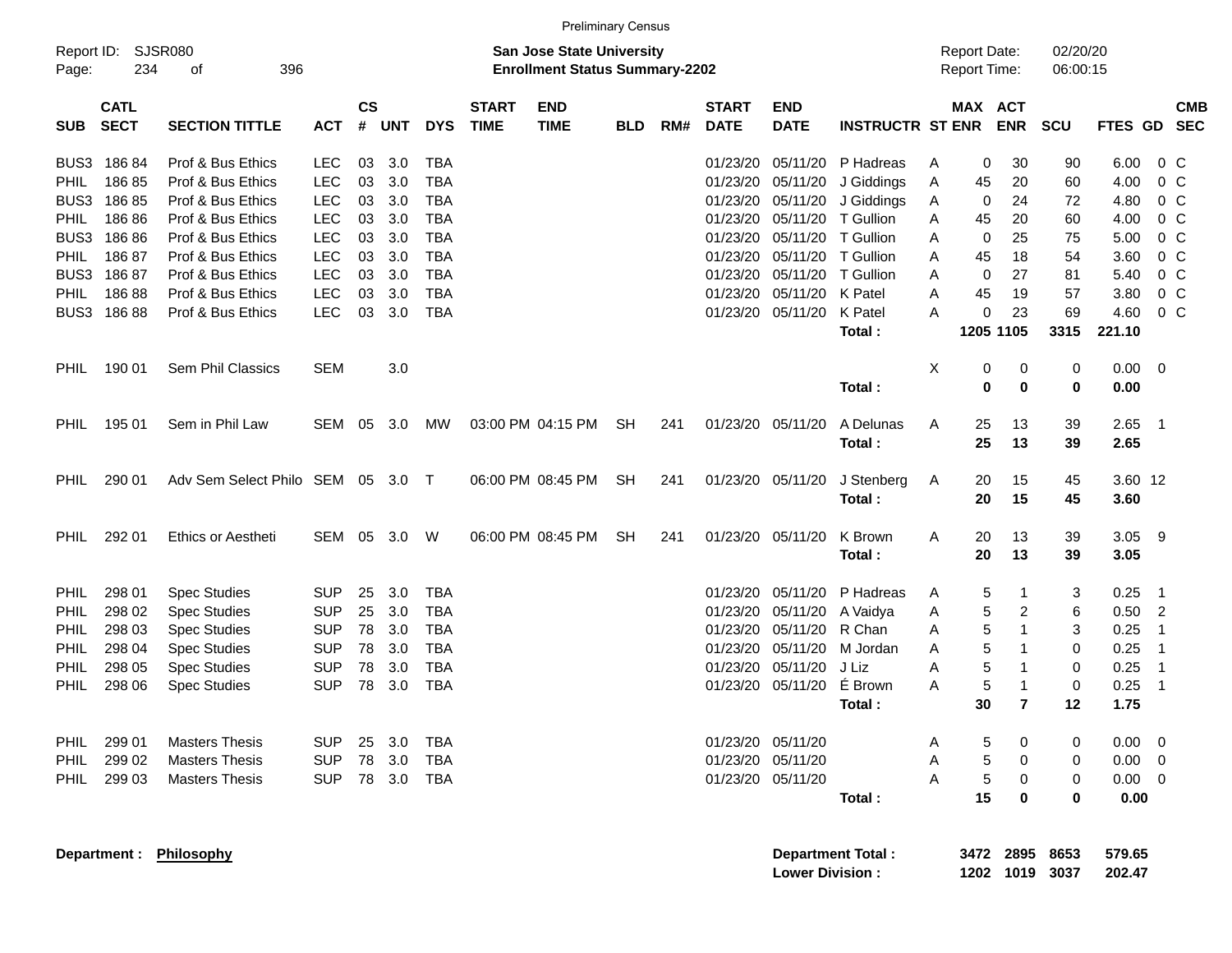|                     |             |                       |            |                 |            |              |                                                                           | <b>Preliminary Census</b> |     |              |             |                           |                                     |            |                      |             |            |
|---------------------|-------------|-----------------------|------------|-----------------|------------|--------------|---------------------------------------------------------------------------|---------------------------|-----|--------------|-------------|---------------------------|-------------------------------------|------------|----------------------|-------------|------------|
| Report ID:<br>Page: | 235         | SJSR080<br>0f         | 396        |                 |            |              | <b>San Jose State University</b><br><b>Enrollment Status Summary-2202</b> |                           |     |              |             |                           | <b>Report Date:</b><br>Report Time: |            | 02/20/20<br>06:00:15 |             |            |
|                     |             |                       |            |                 |            |              |                                                                           |                           |     |              |             |                           |                                     |            |                      |             |            |
|                     | <b>CATL</b> |                       |            | CS              |            | <b>START</b> | <b>END</b>                                                                |                           |     | <b>START</b> | <b>END</b>  |                           |                                     | MAX ACT    |                      |             | <b>CMB</b> |
| <b>SUB</b>          | <b>SECT</b> | <b>SECTION TITTLE</b> | <b>ACT</b> | <b>UNT</b><br># | <b>DYS</b> | <b>TIME</b>  | <b>TIME</b>                                                               | <b>BLD</b>                | RM# | <b>DATE</b>  | <b>DATE</b> | <b>INSTRUCTR ST ENR</b>   |                                     | <b>ENR</b> | <b>SCU</b>           | FTES GD SEC |            |
|                     |             |                       |            |                 |            |              |                                                                           |                           |     |              |             | <b>Upper Division:</b>    | 2185                                | 1841       | 5520                 | 368.78      |            |
|                     |             |                       |            |                 |            |              |                                                                           |                           |     |              |             | <b>Graduate Division:</b> |                                     | 85<br>35   | 96                   | 8.40        |            |